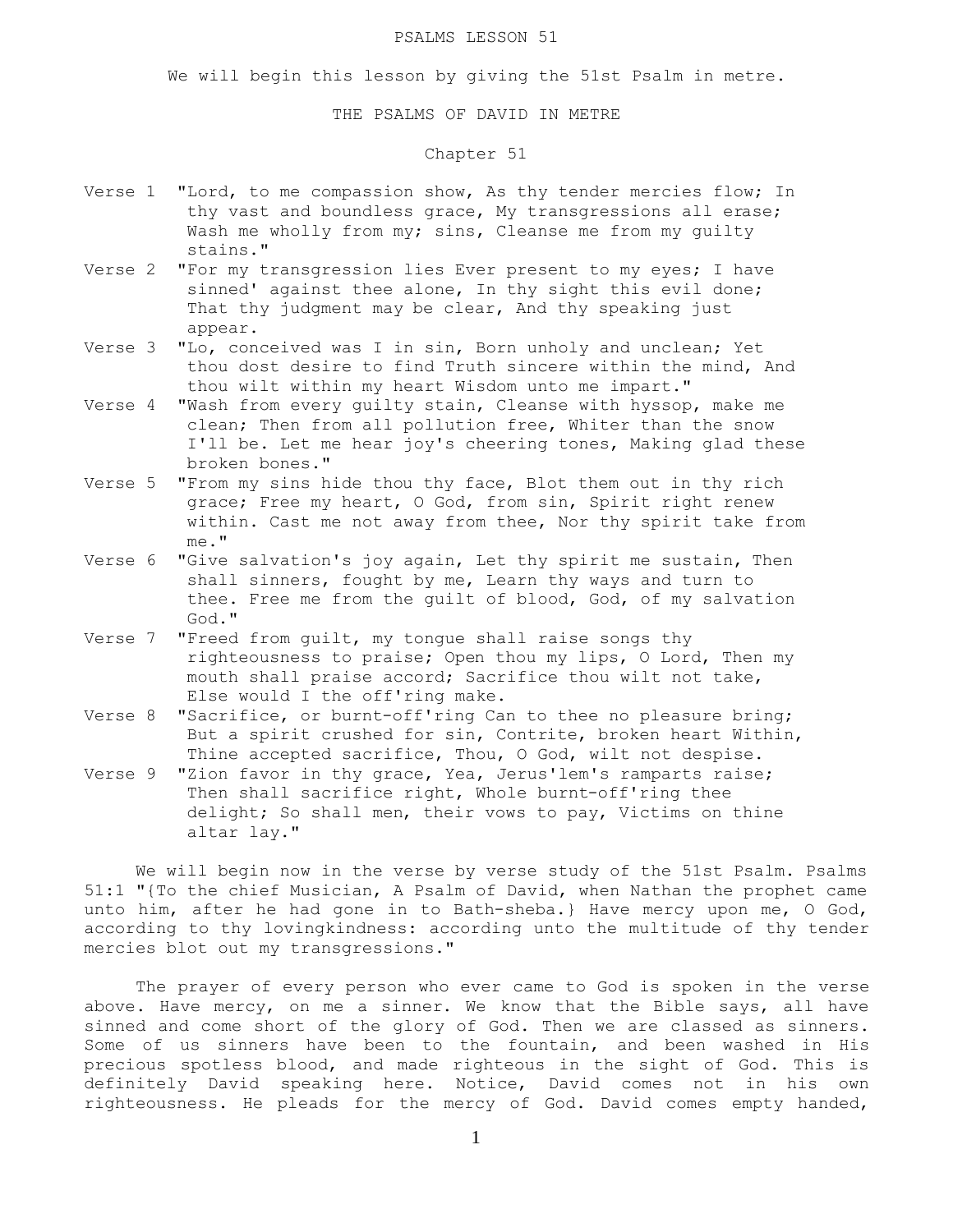just as we do. David, at this point, has nothing to offer God, but a broken spirit full of repentance. These requests are made according to God's lovingkindness. David is like many of us who have sinned. He knows God is full of love, and kindness, and mercy. The sin that David committed here is carved into his heart. David's heart is breaking. How many times have we done some terrible thing and wished that God would just completely blot it off the record? David does not want this sin covered up, he wants it completely blotted out.

 Psalms 51:2 "Wash me throughly from mine iniquity, and cleanse me from my sin."

 Sin causes a person, who is at all conscious of God, to feel dirty. In David's case here, he feels dirty from within as well as outside. The word throughly, above, is a different word than thoroughly. Throughly indicates a cleansing from within, as well as an outward washing. The sins that hurt the worst are the sins that the world is not aware of. Just as it helps a child to get over doing something wrong when his parent spanks him, David would feel better if this sin is brought to light where he could be punished for it. We must not overlook the prophetic message, here, as well. Wash me with your unstained blood, O Lord, and I shall be white as snow. The only way to be clean, within and without, is to be washed in this precious blood of the Lamb, Jesus Christ our Lord.

 Psalms 51:3 "For I acknowledge my transgressions: and my sin [is] ever before me."

 Sin, that has not been forgiven by the washing of the blood of the Lamb, is constantly on your mind. David admits he has sinned, and that is the first step to being forgiven.

 Psalms 51:4 "Against thee, thee only, have I sinned, and done [this] evil in thy sight: that thou mightest be justified when thou speakest, [and] be clear when thou judgest."

 This sin is devastating David. He feels so guilty, because he was the chosen of God. He had even been anointed with oil by the prophet of God, and yet he committed this sin. David is saying, here, God I sinned against heaven and You and whatever punishment You see fit to do, I deserve it. David knows that whatever judgment God makes on this matter, it will be fully deserved.

 Psalms 51:5 "Behold, I was shapen in iniquity, and in sin did my mother conceive me."

 David is saying that he was born in sin. He is blaming his sin on the fact that he was a flesh man.

 Psalms 51:6 "Behold, thou desirest truth in the inward parts: and in the hidden [part] thou shalt make me to know wisdom."

 I have been saying, all along that God looks at the inside of man. He looks at the heart and examines the condition of the heart. David's heart was always stayed upon God. It was the desire of David's heart to do what was right in God's sight. David fell prey to the desires of his flesh, when he sinned with Bathsheba. I have said, over and over, that we must let our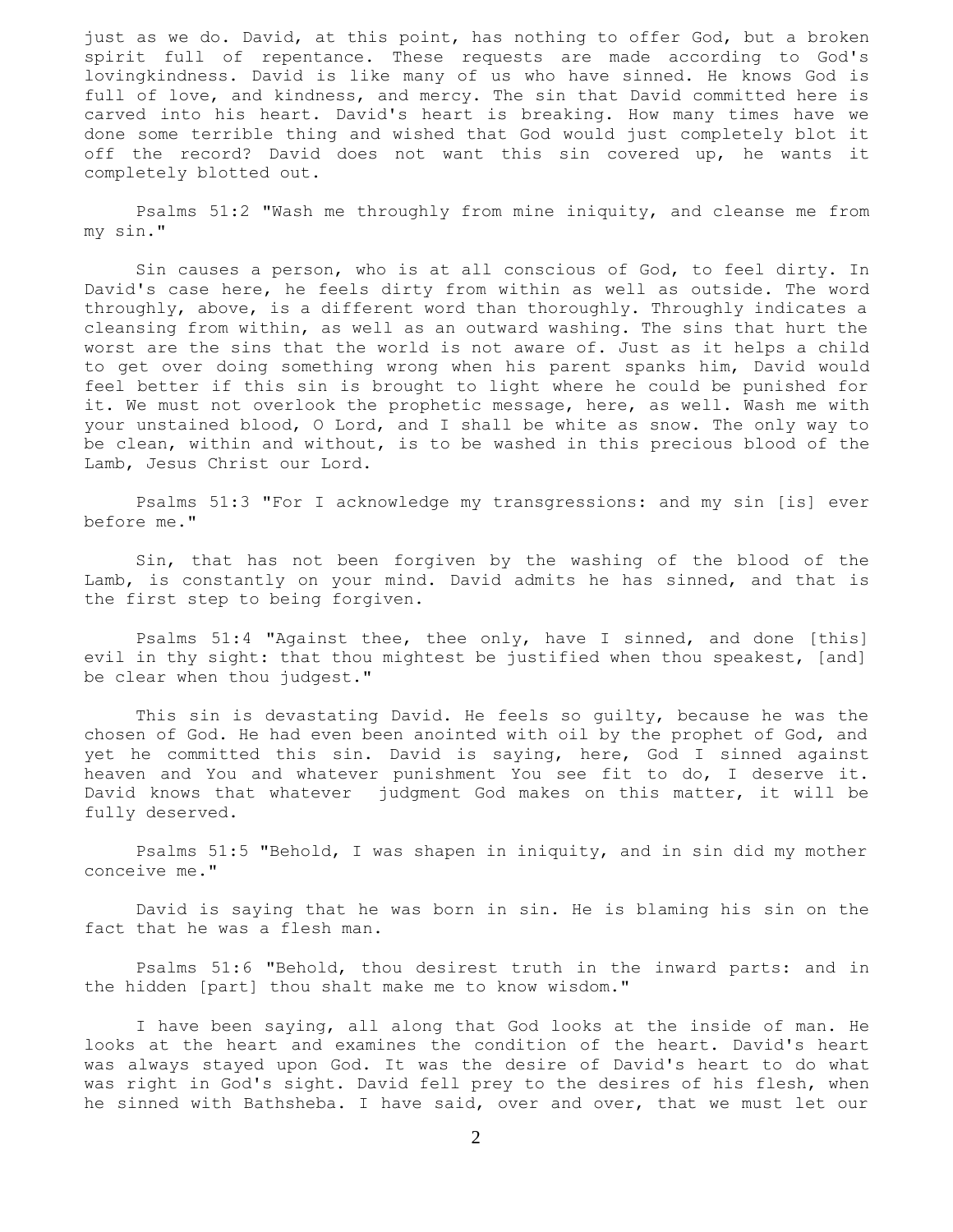spirit rule over our flesh. The flesh of mankind must be crucified with Christ that we might live victorious lives.

 Psalms 51:7 "Purge me with hyssop, and I shall be clean: wash me, and I shall be whiter than snow."

 Hyssop was used to apply the blood of the Lamb. David knows that only the blood of the precious Lamb of God can wash him and make him white as snow. Purge, in the verse above, is speaking of purifying his inward man. He is saying, Lord, you burn out all the evil within me, and wash me with your blood, and make me white as snow. This is a white that is so white no fuller on earth can compare with it. This is not David washing, this is God washing David. This is the white that we all receive from the Lord, when He washes us in the blood of the Lamb.

 Psalms 51:8 "Make me to hear joy and gladness; [that] the bones [which] thou hast broken may rejoice."

 David is speaking of his bones even aching from the sin he has committed against God. All joy and gladness had been missing from his life. One of the side benefits from being forgiven and knowing you are forgiven, is the overwhelming joy that comes from the forgiveness.

 Psalms 51:9 "Hide thy face from my sins, and blot out all mine iniquities."

 It is so beautiful when we are living the life we believe will be pleasing to God. Then we want Him to look at us. When we feel as if we have disappointed God, we want to hide from Him. The sad thing is there is no place to hide from God.

 Psalms 51:10 "Create in me a clean heart, O God; and renew a right spirit within me."

 David is very wise. To get a clean heart, we must allow God to wash our old one in the blood of the Lamb. We must allow the old man to die that we can become a new creature in Christ Jesus. Spirit, in the verse above, has to do with breath. God breathed the breath of life into man when He first created him. I believe this breath {spirit}, here, means new life. David is saying, I want to be born again with a spirit stayed upon God.

 Psalms 51:11 "Cast me not away from thy presence; and take not thy Holy Spirit from me."

 The Holy Spirit of God had been with David ever since he had been anointed by Samuel in the house of his father. God's guiding Spirit had been with David when he killed the giant Goliath. God's protection had been continuously around David when he fled from Saul. David is very well aware that he deserves for God to turn away from him for this terrible sin he committed, which brought on more sins. David knows that the fault is not God, but himself. To have had the presence of the Spirit of God within us, and have it to leave would be horrible. David is praying that this will not happen.

 Psalms 51:12 "Restore unto me the joy of thy salvation; and uphold me [with thy] free spirit."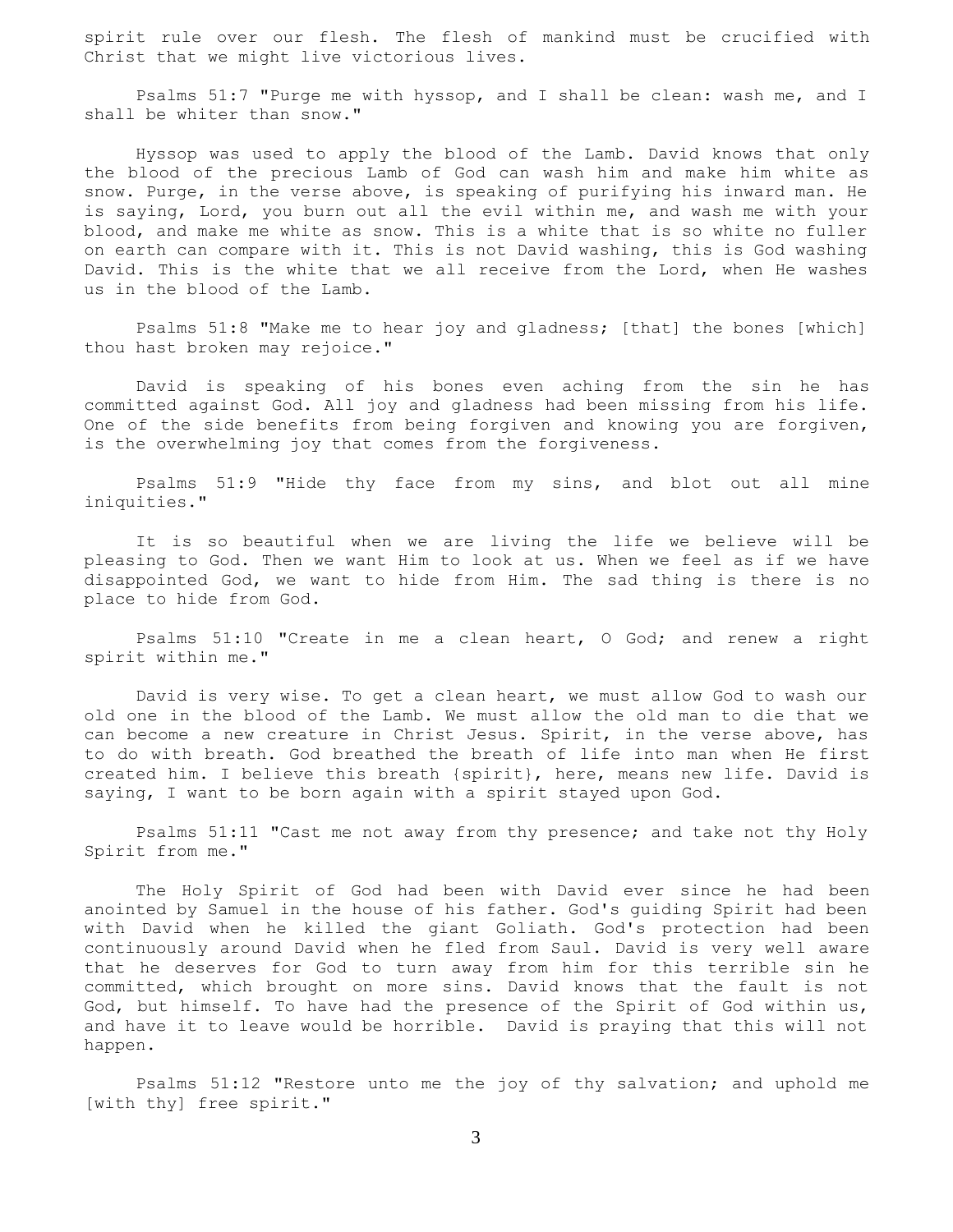This is a plea for God to forgive him, one more time. It appears that David is fearful that he has lost the salvation that he once had in the Lord. When God forgives, there is total restoration.

 Psalms 51:13 "[Then] will I teach transgressors thy ways; and sinners shall be converted unto thee."

 David is promising, if God forgives him, he will tell all who commit sin that God forgives. He is actually promising to be a soul winner for God. Not only has David learned a lesson himself about committing sin, but he promises to pass on this knowledge to others that they might be saved, also. The best teacher in all the world is someone who has passed the same way before you. Experience is a great teacher.

 Psalms 51:14 "Deliver me from bloodguiltiness, O God, thou God of my salvation: [and] my tongue shall sing aloud of thy righteousness."

 David had not only committed adultery with Bathsheba, but had her husband killed to get her for himself. This is what is meant by bloodguiltiness. Uriah had been faithful to David in his duties. David had him killed to get his wife for himself. David's only hope is in the fact that he has great faith in God. Those who have been forgiven much, love much. Though his sins were as scarlet, God will make him white as snow. Look, with me, in the following verse and see that those whom God has forgiven much, love Him the most. Luke 7:47 "Wherefore I say unto thee, Her sins, which are many, are forgiven; for she loved much: but to whom little is forgiven, [the same] loveth little."

 Psalms 51:15 "O Lord, open thou my lips; and my mouth shall shew forth thy praise."

 David, up until God forgave him, had been very ashamed of what he had done. He had nothing to say in his defense, because he knew he was guilty as charged. God can open David's mouth by forgiving David. David will not cease to praise God for the forgiveness He has given him.

 Psalms 51:16 "For thou desirest not sacrifice; else would I give [it]: thou delightest not in burnt offering."

 David is aware that no sacrifice would be enough to satisfy God for the terrible sins he has committed. David is saying, if there were a sacrifice that could clear my conscience of these terrible sins, I would have already done them. No burnt offering or sacrifice would take care of this sin.

 Psalms 51:17 "The sacrifices of God [are] a broken spirit: a broken and a contrite heart, O God, thou wilt not despise."

 We see not only David in this, but everyone who has ever sinned and been truly sorry for their sin. Speaking of the broken spirit, is speaking of someone who realizes the terrible sin he has committed and knows there should not be forgiveness for such a terrible sin as this. A sin sick heart is the broken and contrite heart. True repentance begins in the spirit and heart of the sinner. The guilt from unconfessed sin can absolutely destroy you. You feel as if your heart will break in two. This is the only thing that will get forgiveness from God for sins as terrible as this. True repentance comes along with the broken heart.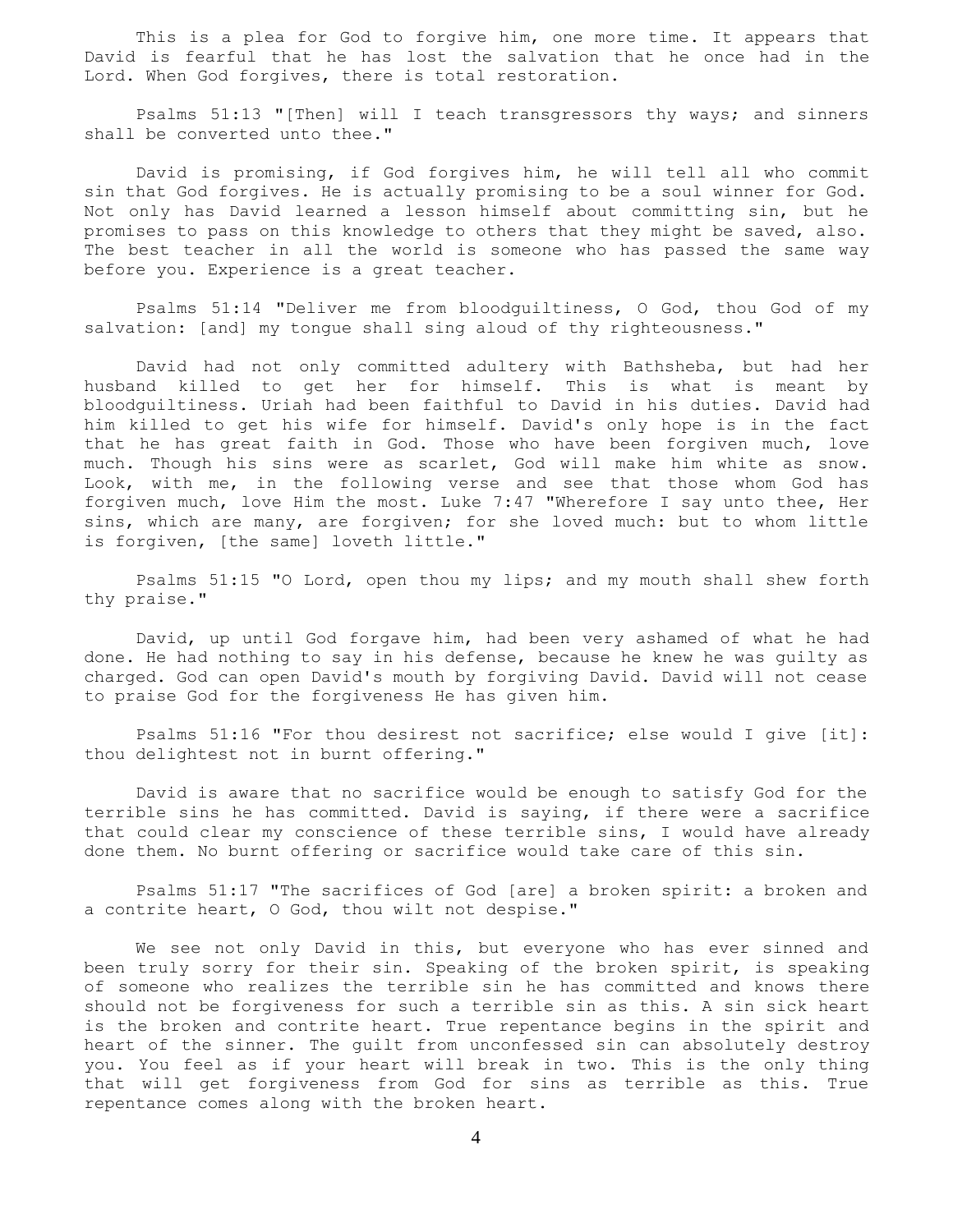Psalms 51:18 "Do good in thy good pleasure unto Zion: build thou the walls of Jerusalem."

 Nothing would have pleased David more than to have been the one to build the temple for the Arc of the Covenant. God would not allow David to build the temple, because he was a warring man, not a man of peace. As we have said throughout these lessons, Zion is a literal place, but also symbolizes the church. The church is built on the forgiveness of God toward His people. David loved Jerusalem. This Jerusalem, very well could be speaking of the building of the church of the Lord Jesus Christ.

 Psalms 51:19 "Then shalt thou be pleased with the sacrifices of righteousness, with burnt offering and whole burnt offering: then shall they offer bullocks upon thine altar."

 This could be speaking of the time when the temple would be completed and the sacrifices would be made. We see in the fact that the entire bull was offered in sacrifice, the total humility of David in receiving forgiveness for his sins. The sacrifice of righteousness is when we receive the righteousness through faith in the Lord Jesus Christ.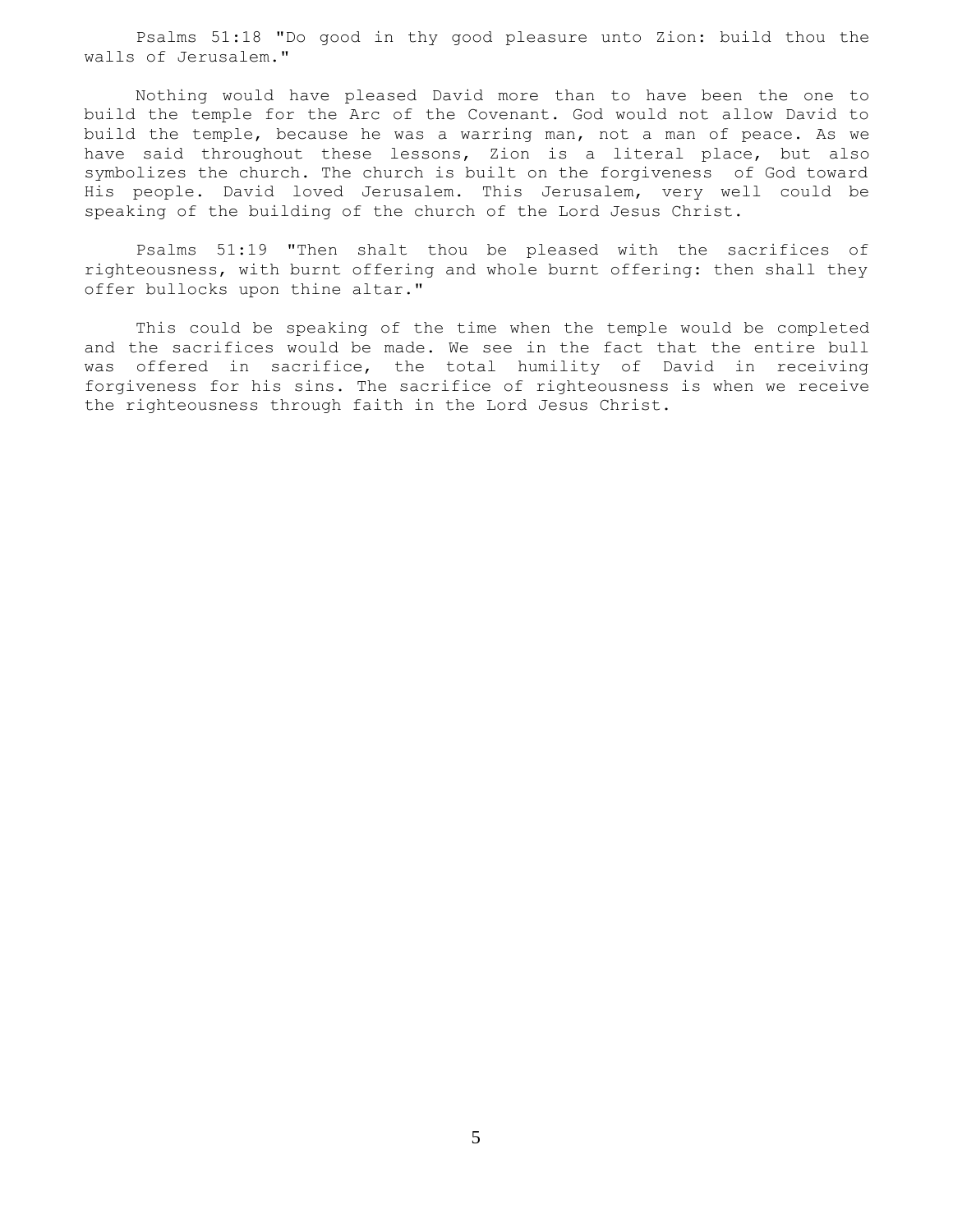1. What is the cry of everyone who ever came to God? 2. Who is this Psalm addressed to? 3. Who had David sinned with? 4. What sins had he committed? 5. What did David ask God to do to his transgressions? 6. David does not come in his own righteousness, but begs for the \_\_\_\_\_ of God. 7. What is the only thing David has to offer God, at this point? 8. In verse 1, we see David with a heart. 9. What does sin cause a person to feel about himself? 10. What does the word throughly indicate in verse 2? 11. What helps a child get over doing something wrong? 12. What is the only way to be clean from without and within? 13. What is the first step toward being forgiven of your sin? 14. In verse 4, David says he has committed this sin against whom? 15. What is David assured of about any punishment God might see fit to inflict for this sin? 16. I was shapen in \_\_\_\_\_\_\_\_, and in \_\_\_\_ did my mother conceive me. 17. What was David blaming his sinful nature on? 18. What is God more interested in than in your flesh? 19. Why did David sin with Bathsheba? 20. What was hyssop used for? 21. What is purge, in verse 7, speaking of? 22. Did God really break David's bones? 23. What was meant by the breaking of his bones? 24. When do we want to hide from God? 25. In verse 10, David wants God to create in him a new 26. What does the author believe Spirit, in verse 10, is speaking of ? 27. When had David received the Holy Spirit of God? 28. Restore unto me the of my salvation. 29. What does the word Bloodguiltness show us? 30. Why were David's lips closed? 31. Why has David not gone and sacrificed for the sin he committed? 32. Verse 17 says the sacrifices of God are what? 33. What is a broken spirit? 34. Why did God not allow David to build the temple? 35. What is Zion, besides a specific place? 36. What can we tell about David by the entire bull being sacrificed?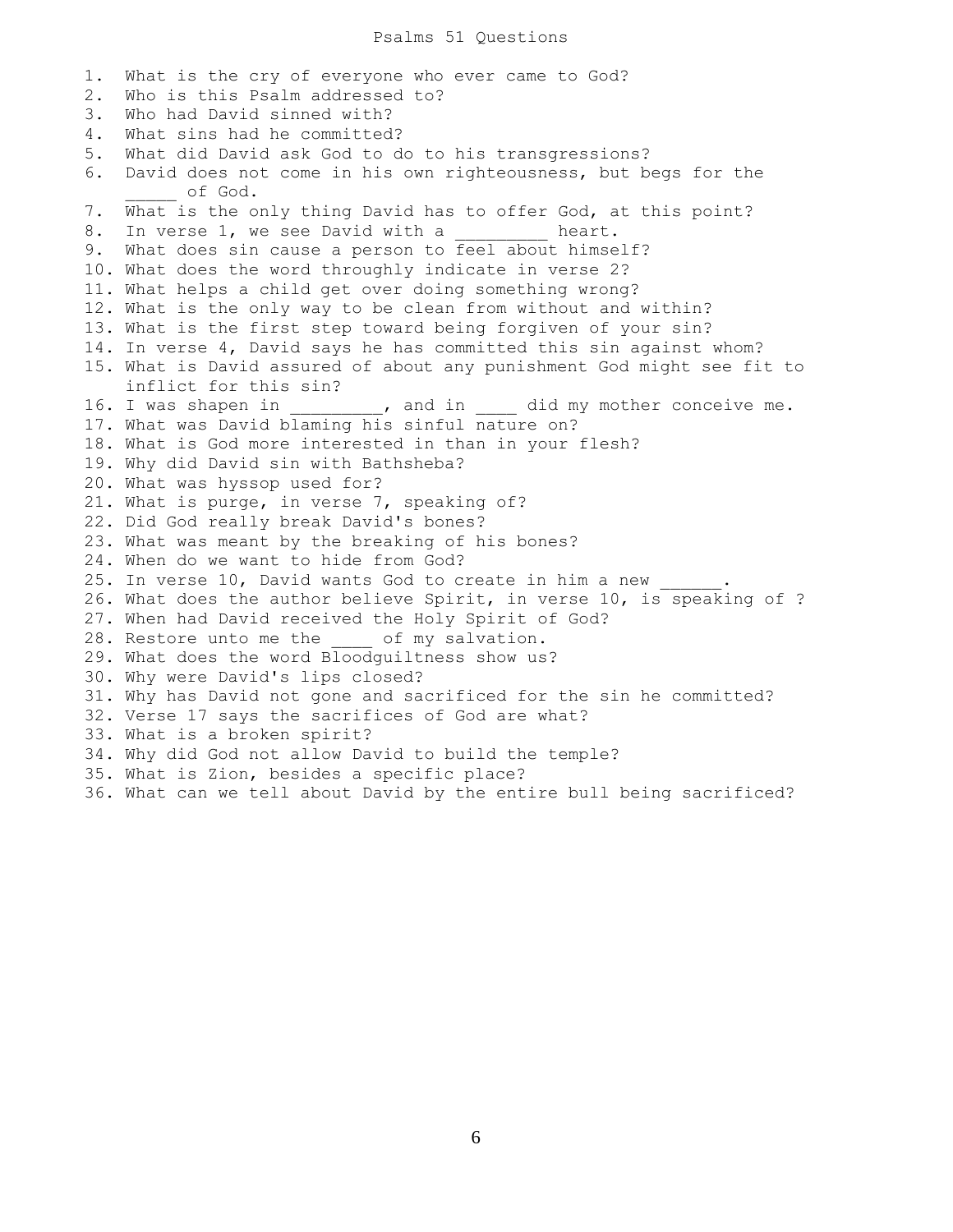#### PSALMS LESSON 52

We will begin by giving this Psalm in metre to show how easily it could be sung.

# THE PSALMS OF DAVID IN METRE

# Chapter 52

- Verse 1 "Why dost thou boast, O mighty of mischief and of ill? [man, The goodness of Almighty God Endureth ever still."
- Verse 2 "Thy tongue doth slanders mischievous Devise most cunningly, Like to a razor sharp to cut, It works deceitfully."
- Verse 3 "Ill more than good, and more than truth Thou lovest speaking wrong: Thou lovest all-devouring words, O thou deceitful tongue."
- Verse 4 "So God shall thee destroy for aye, Remove thee, pluck thee out Quite from thy house, and from the land of life he shall thee root."
- Verse 5 "The righteous shall it see, and fear, And laugh at him they shall: Lo, this the man is that did not Make God his strength at all."
- Verse 6 "But he in his abundant wealth His confidence did place; He also to himself took strength From his own wickedness."
- Verse 7 "But I within the house of God Am like an olive green; My confidence forever hath Upon God's mercy been."
- Verse 8 "And I forever will thee praise, Because thou hast done this; I on thy name will wait, for good before thy saints it is."

 We will now begin the verse by verse study of the 52nd Psalm taken from the King James version of the Bible. Psalms 52:1 "{To the chief Musician, Maschil, [A Psalm] of David, when Doeg the Edomite came and told Saul, and said unto him, David is come to the house of Ahimelech.} Why boastest thou thyself in mischief, O mighty man? The goodness of God [endureth] continually."

 David is saying that mischief should never be boasted about. We know that many in our day have called themselves great men, when in truth, all they know how to do is to tear down something someone else has built. I do not admire people who tear down. I admire the builders in our society. David is saying, you say you are this great man; show me the great things you have done. Goodness is in creation, not in destruction. The goodness of God lives on forever. We can look at the past and not learn anything. We must be able to apply these lessons David is teaching to our lifetime for it to be profitable to study this.

 Psalms 52:2 "Thy tongue deviseth mischiefs; like a sharp razor, working deceitfully."

 The untamed tongue is a deadly weapon. The comparison of the tongue to a razor is a good comparison. They can both cut you to pieces. Many a person has had their reputation destroyed by the lies of someone's tongue. Deceit indicates that the person whose tongue is doing all of this damage is a liar, as well. The truth is not in him.

7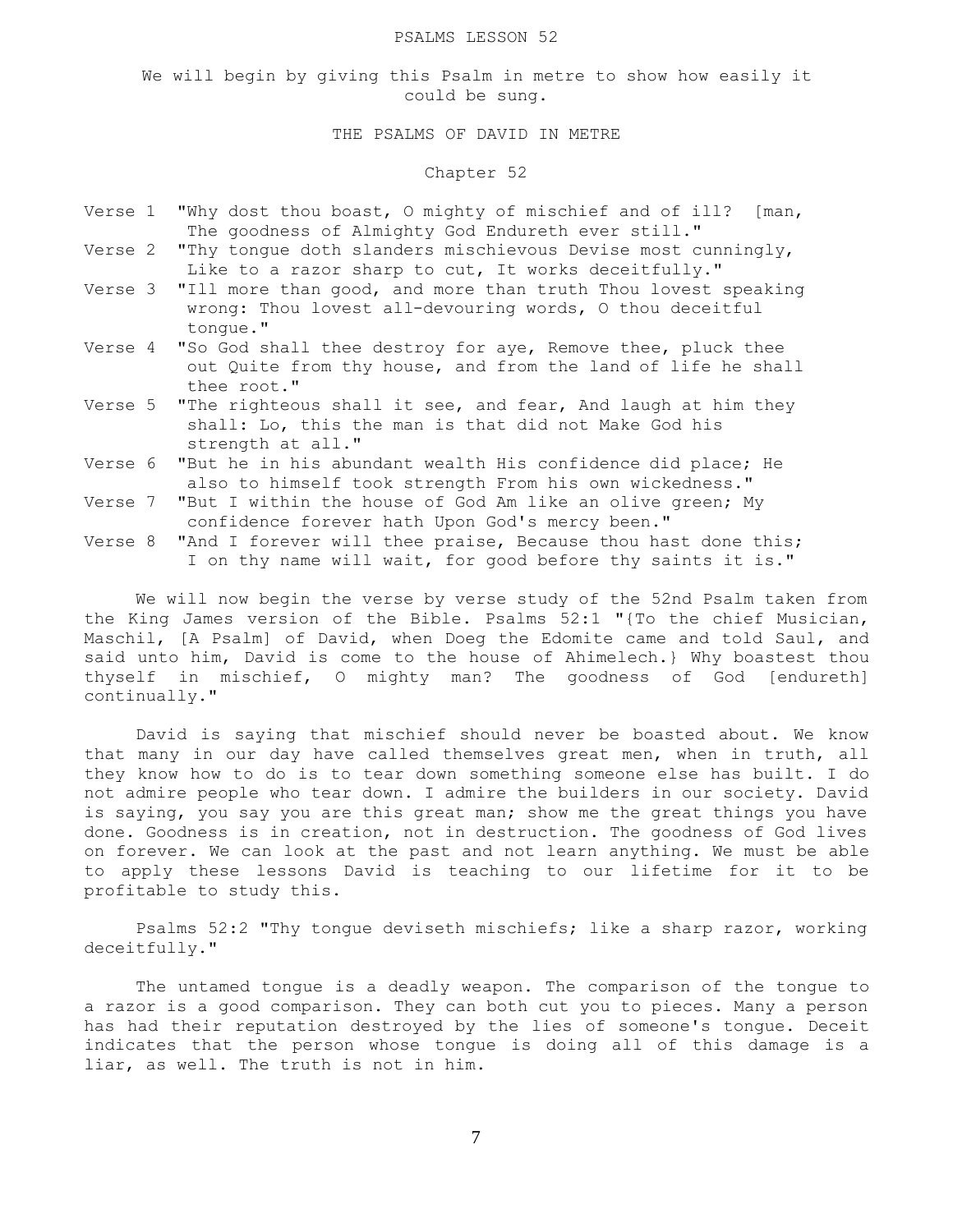Psalms 52:3 "Thou lovest evil more than good; [and] lying rather than to speak righteousness. Selah."

 This is speaking of a person who is evil all the way through. He is of his father the devil. This is the person the Bible speaks of when it says, he loveth and maketh a lie. His heart is stayed upon evil all the time. He has chosen the devil as did the one third of the angels who followed Lucifer. Lucifer, Satan, the devil, or whatever you would like to call him, is evil and all of those who choose to follow him are evil, also. They are not interested in being righteous, they have chosen evil. Selah, means pause and think on these things.

 Psalms 52:4 "Thou lovest all devouring words, O [thou] deceitful tongue."

 The root cause of a deceitful tongue is a deceitful heart operating the tongue. Out of the issue of the heart, the tongue speaketh. Devour means to destroy. These devouring words are intended to destroy the person who listens to them.

 Psalms 52:5 "God shall likewise destroy thee for ever, he shall take thee away, and pluck thee out of [thy] dwelling place, and root thee out of the land of the living. Selah."

 The land of the living could be speaking of heaven where we will live forever. We know the parable of the fruit tree tells us that those who are not fruit bearers are to be plucked up by the root and burned. They are, also, the chaff in the parable of the wheat. The chaff is gathered up and burned. It is fit for nothing, but destruction. There is no good future in store at all for those who hate goodness. This pause Selah, means again, stop and think about this.

 Psalms 52:6 "The righteous also shall see, and fear, and shall laugh at him:"

 Those who laugh last, laugh best. Perhaps, this does not mean hilarious laughter, but more a knowing that there would come a time of payment by this evil one. Those in right standing with God, looking at the punishment of those who hate God, would be a very sobering and fearful thing. When Moses came down the mountain and God destroyed some of the revilers, it was a frightening thing to those left. It is the wisest thing you ever did to fear God.

 Psalms 52:7 "Lo, [this is] the man [that] made not God his strength; but trusted in the abundance of his riches, [and] strengthened himself in his wickedness."

 Earthly riches and fame are soon gone, for death of the flesh comes to us all. The sad thing is that, wicked people have no future worth living for beyond the grave. Their eternal life is spent in continual torment. Riches may buy you a big car, and a big house, and fine clothes in the earth, but someone else will benefit from them when you die. No amount of money or fame can purchase eternal life for you.

 Psalms 52:8 "But I [am] like a green olive tree in the house of God: I trust in the mercy of God for ever and ever."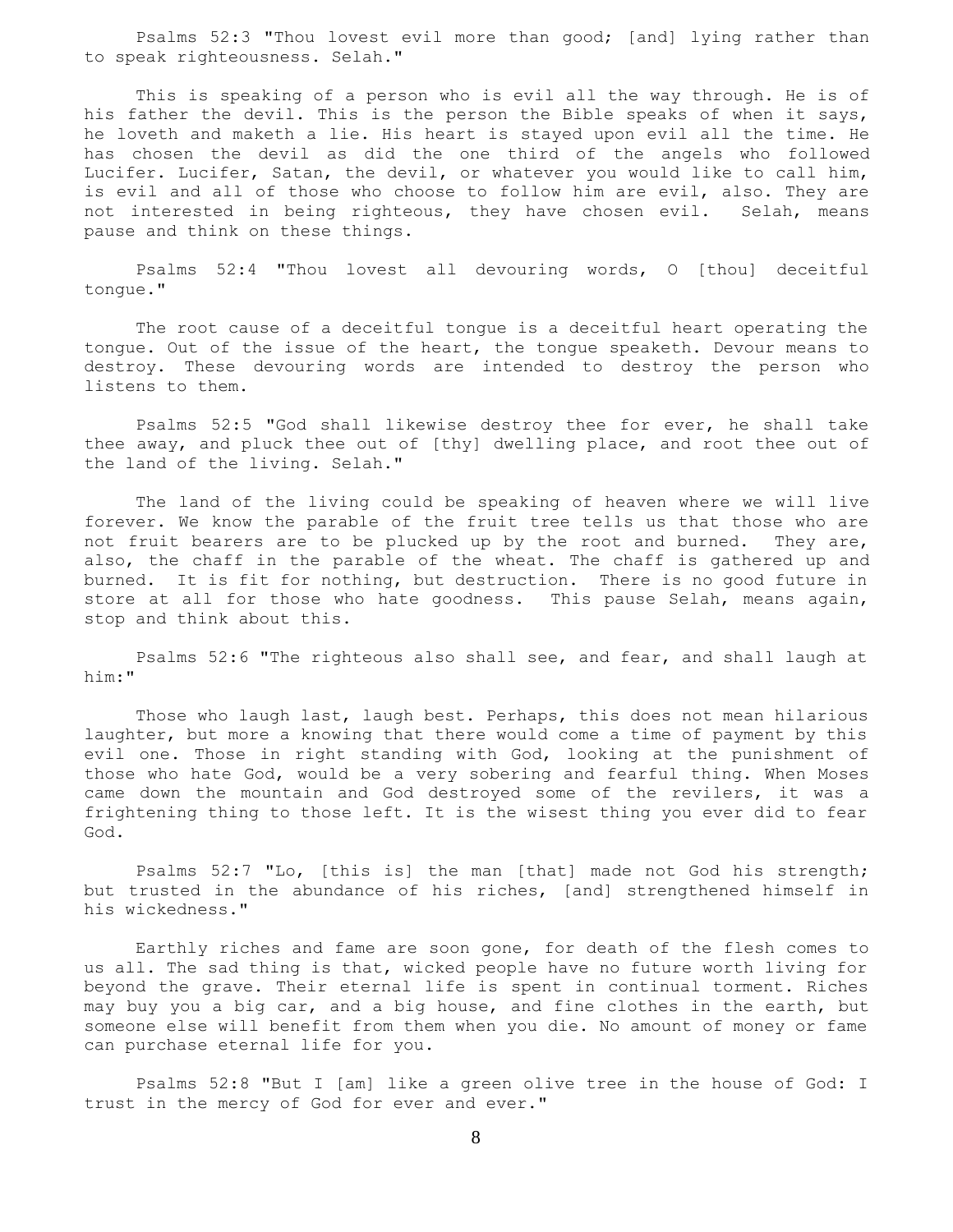I am told that olive trees live for thousands of years. To be a green tree, would show that the life was still in the tree. Possibly, this tree was mentioned here to show that life with God is forever. His mercy endureth for ever. I have placed my trust in God who will never fail me, and I shall live with Him forever.

 Psalms 52:9 "I will praise thee for ever, because thou hast done [it]: and I will wait on thy name; for [it is] good before thy saints."

 There is no other way the Christian can show God how pleased we are over what He has done for us. I will lift up the name of Jesus all the days of my life, for He has done mighty things in my behalf. Not the least of which is , He saved me by His grace. Hebrews 13:15 "By him therefore let us offer the sacrifice of praise to God continually, that is, the fruit of [our] lips giving thanks to his name."

 We will continue this lesson by giving the 53rd Psalm in metre. Chapter 53

- Verse 1 "That there is not a God, Fools in their heart conclude; Corrupt they are, their works are vile, Not one of them doth good."
- Verse 2 "Upon the sons of men God looked from heaven abroad, To see if any understood, If any sought for God.
- Verse 3 "Together all are vile, They all aside are gone; And there is none that doeth good, No, not so much as one.
- Verse 4 "These men of wicked works, Do they not know at all? My people they devour like bread, on God they do not call.
- Verse 5 "Great terror on them came, And they were much dismayed, Although there was no cause why they should be at all afraid.
- Verse 6 "His bones who thee besieged God hath dispersed abroad: Thou hast them put to shame, because They were despised of God.
- Verse 7 "From Zion, Lord, give help, and back thy captives bring; Then Jacob shall exult with joy, And Israel shall sing.

 We will begin this portion of the study with the verse to verse study of the 53rd chapter of Psalms. Psalms 53:1 "{To the chief Musician upon Mahalath, Maschil, [A Psalm] of David.} The fool hath said in his heart, [There is] no God. Corrupt are they, and have done abominable iniquity: [there is] none that doeth good."

 As we have said so many times, a man is what his heart is. Only a fool could look around himself and conclude there is no God. An atheist is not an atheist on his dying bed. This suddenly changes when he is faced with something he cannot control himself. Death is one of the surest reasons to believe in God. Only a fool would decide that this world and everything in it just happened. Even science shows us that a far superior intelligence than mere man has set this all in order. It is much easier to believe that God created the universe and all that is in it, than to believe any of the far fetched theories that atheists have come up with. A person who does not believe in God is, of all men, most deceived.

 Psalms 53:2 "God looked down from heaven upon the children of men, to see if there were [any] that did understand, that did seek God."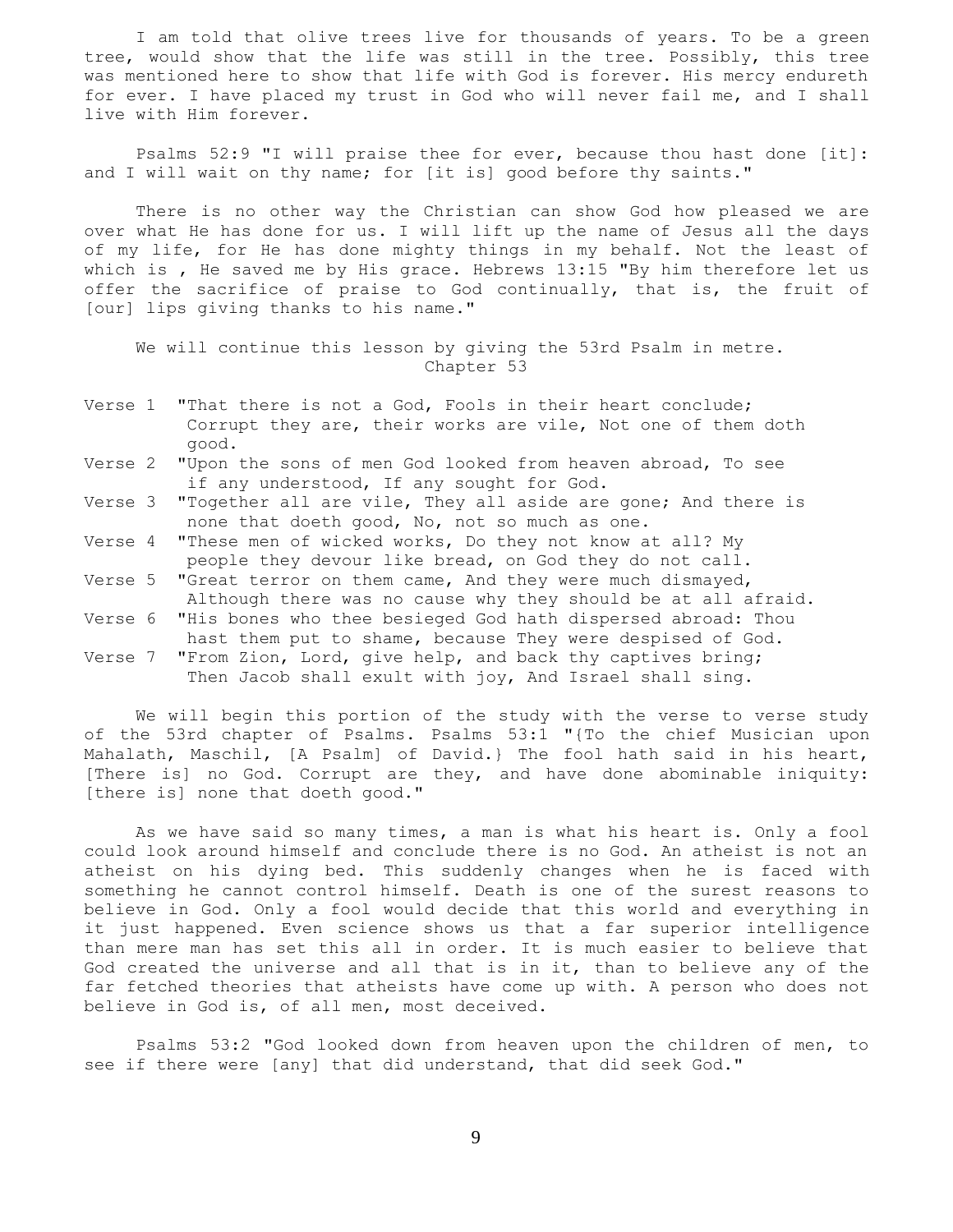In our world today, He would probably find just a very few who do truly understand and truly seek God. We know that just before the great flood, God looked down at man, and He was grieved that He had made man. He looked and there was a man called Noah who sought God and understood. We know that God saved Noah and his family and destroyed all the others who did not believe. We know, also, that God looked at Sodom and Gomorrah and could not even find 10 righteous men. I greatly wonder just how many He would find today who love Him and serve Him. A few, understand and seek God, but as a whole, I am afraid most of the dwellers on earth do not understand and seek God.

 Psalms 53:3 "Every one of them is gone back: they are altogether become filthy; [there is] none that doeth good, no, not one."

 The secret of there not being one, lies in verse 2 above. Children of men are those who have not been adopted in to the family of God and made sons of God. The sons of God stop being children of men when they give themselves entirely to the Lord. Worldly people {children of men} are all living in sin, as this Scripture says. Christians, look at the blessedness of being sons of God. I John 3:1 "Behold, what manner of love the Father hath bestowed upon us, that we should be called the sons of God: therefore the world knoweth us not, because it knew him not." I John 3:2 "Beloved, now are we the sons of God, and it doth not yet appear what we shall be: but we know that, when he shall appear, we shall be like him; for we shall see him as he is." There is a special name that only the sons of God can call Him. Romans 8:15 "For ye have not received the spirit of bondage again to fear; but ye have received the Spirit of adoption, whereby we cry, Abba, Father." Can you call the Father Abba?

 Psalms 53:4 "Have the workers of iniquity no knowledge? who eat up my people [as] they eat bread: they have not called upon God."

 The answer to their problem is before them here. They have not called on the name of God. When they do evil to the people of God, they are actually attacking God. It is as if they are blind and deaf to the things of God. They have eyes to see, but they do not see and ears to hear, but they do not hear. To deny there is God is the most insane thing anyone could do.

 Psalms 53:5 "There were they in great fear, [where] no fear was: for God hath scattered the bones of him that encampeth [against] thee: thou hast put [them] to shame, because God hath despised them."

We see, with David, that the people of the world, who deny God have no future to look to. Their fate is hell. Luke 21:26 "Men's hearts failing them for fear, and for looking after those things which are coming on the earth: for the powers of heaven shall be shaken." Those who do not trust in God have terror overcoming them in our day, because they can see how man can destroy the earth and everyone in it. The only people who can feel peace in this is those who have heaven to look forward to. God Himself will destroy the wicked.

 Psalms 53:6 "Oh that the salvation of Israel [were come] out of Zion! When God bringeth back the captivity of his people, Jacob shall rejoice, [and] Israel shall be glad."

 This is two-fold in its meaning. Israel being established as a nation, and the natural Jew coming back into the land is the first part of this. The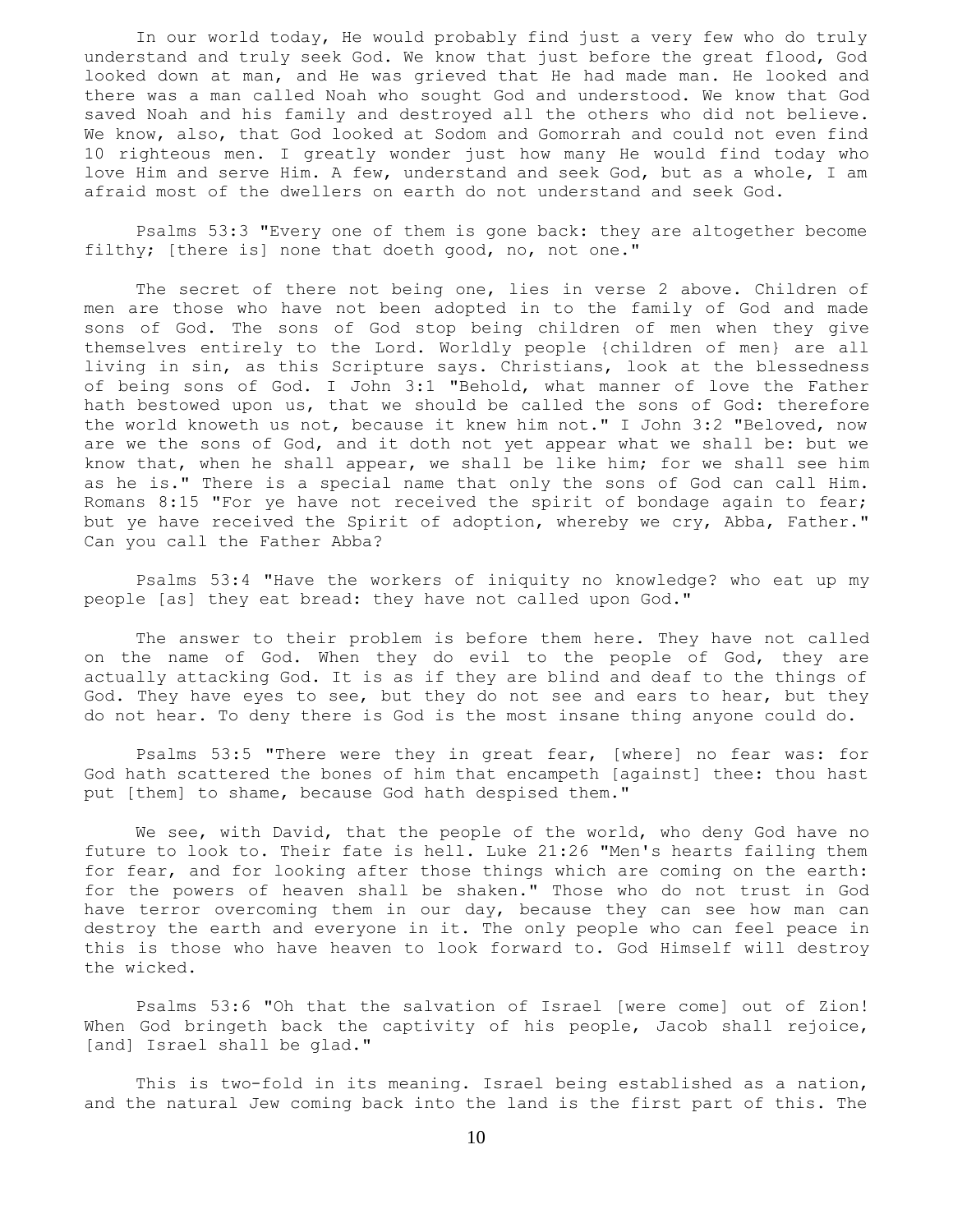other meaning here is the church of the Lord Jesus Christ, and the second coming of Christ. There is a physical house of Israel, who are the natural Hebrews. They are Israelites by birth. Spiritual Israel is the Christians who are adopted into the family of God. Galatians 3:29 "And if ye [be] Christ's, then are ye Abraham's seed, and heirs according to the promise." What rejoicing there will be when we see our King of kings and Lord of lords!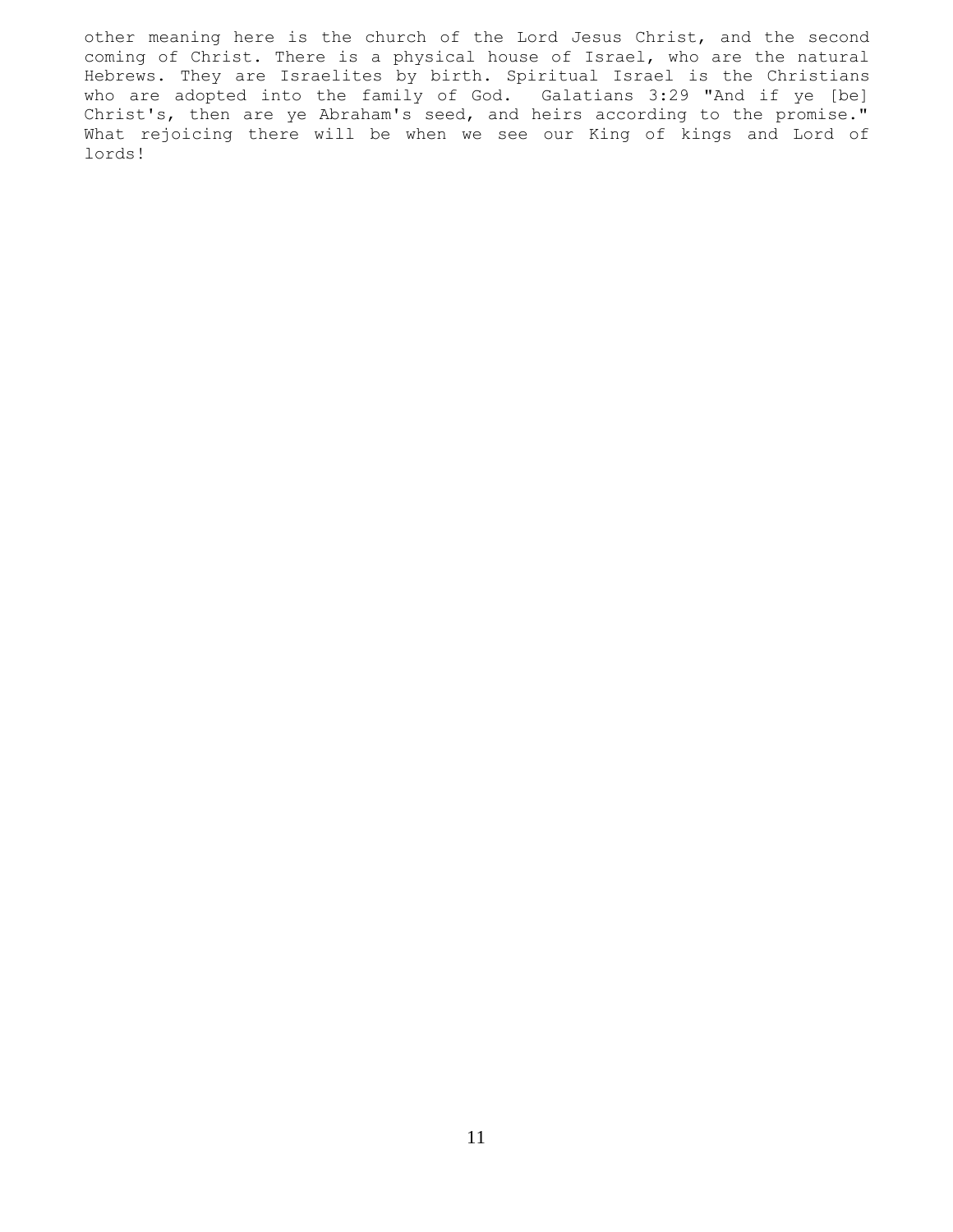### Psalms 52 Questions

1. Is the man David is speaking of in verse 1 really a mighty man? 2. The author does not admire men that \_\_\_\_\_\_ \_\_\_\_\_\_. 3. Goodness is in Theory and in 4. How can it be profitable for us to study about David? 5. What is the tongue compared to in verse 2? 6. Why is the comparison a good one? 7. What are some of the names of the devil? 8. Why is Selah used after verse 3? 9. What is the root cause of a deceitful tongue? 10. What does devour mean? 11. What is {land of the living} speaking of? 12. What 3 things do the righteous do in verse 6? 13. Those who laugh last laugh, 14. What is the wisest thing you could do? 15. What does the evil man trust in? 16. What is the meaning of the green olive tree? 17. Quote Hebrews chapter 13 verse 15. 18. The fool hath said in his heart,  $\frac{1}{2}$  \_\_\_\_\_\_\_ \_\_ \_\_\_\_. 19. When is an atheist not an atheist? 20. In verse 2 of chapter 53 of Psalms, God looked down to see if there were any that did what? 21. What city did God destroy, because He could not find 10 righteous men? 22. Where is the secret of there not being one found who sought God? 23. What are Christians called that shows God is our Father? 24. Quote 1 John chapter 3 verses 1, and 2. 25. What is a name that only the sons of God can call Him? 26. When an evil person attacks a believer, who is he really attacking? 27. They have eyes to see, but they do not . 28. Quote Luke chapter 21 verse 26. 29. Who are the only people in this world who know true peace? 30. Who is the physical house of Israel?

31. Who is the spiritual house of Israel?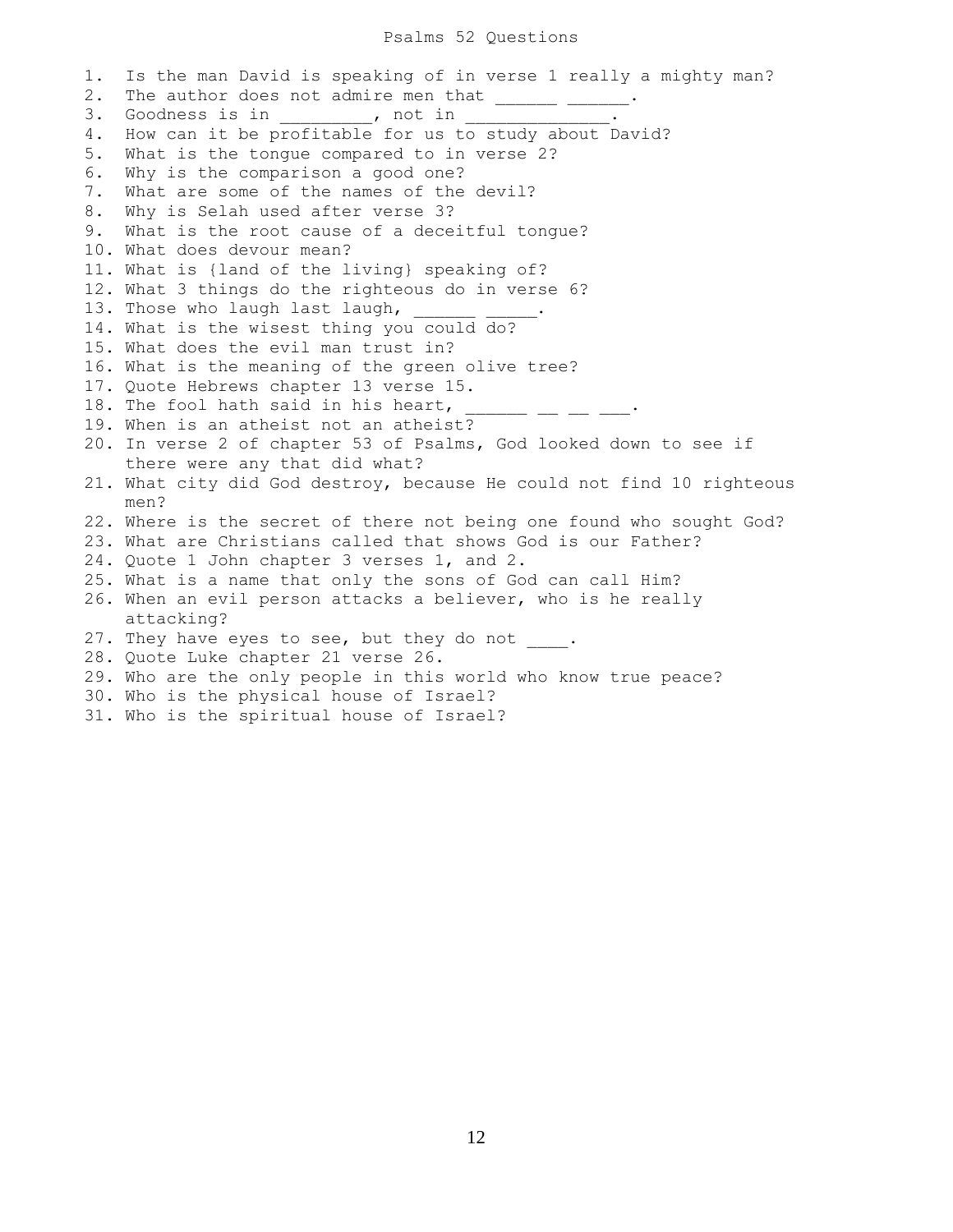### PSALMS LESSON 53

We will begin this lesson by giving Chapter 54 in metre.

### THE PSALMS OF DAVID IN METRE

# Chapter 54

|  | Verse 1 "Save by thy name, O Lord, In power my judge appear; MY       |
|--|-----------------------------------------------------------------------|
|  | earnest prayer do thou regard, And to my voice give ear.              |
|  | Verse 2 "For foes against me rise, Oppressors seek my soul; They set  |
|  | not God before their eyes, Nor own his just control."                 |
|  | Verse 3 "My helper is the Lord, With those who me defend; With ill he |
|  | shall my foes reward, on them destruction send."                      |
|  | Verse 4 "I'll free-will of'rings bring, And sacrifice with joy. Thy   |
|  | name is good; its praise to sing my tonque I will employ."            |
|  | Verse 5 "Because from all my woes The Lord hath set me free; And he   |

the ruin of my foes Hath made my eyes to see."

 We will now begin the verse by verse study of Psalms chapter 54. Psalms 54:1 "{To the chief Musician on Neginoth, Maschil, [A Psalm] of David, when the Ziphims came and said to Saul, Doth not David hide himself with us?} Save me, O God, by thy name, and judge me by thy strength."

 It's all in the name of Jesus. Even the name means Saviour. Jesus is the Saviour of all mankind, especially those that believe. This cry of David to God to save him is our cry, as well. It is not by our strength or might that we are saved, but by the power in His name.

Psalms 54:2 "Hear my prayer, O God; give ear to the words of my mouth."

 I may pray all night long, but I need to know that my prayer has been heard and received of God. As long as we know that God has His ear turned to us, we continue to pray and believe.

 Psalms 54:3 "For strangers are risen up against me, and oppressors seek after my soul: they have not set God before them. Selah."

This is a strange statement, but it is so true. So many times, those who do not even know us rise up against us and say terrible things about us. David is saying, here, that these are people who do not know God coming against him. The sad thing, in our time, is that brothers and sisters in other denominations say cruel things about your ministry, when they have no idea what you believe. Notice what Jesus said about other groups who do good in Jesus name. Luke 9:50 " And Jesus said unto him, Forbid [him] not: for he that is not against us is for us." All believers in the Lord Jesus Christ should be pulling together to try to get the lost world saved. There is no time for fighting.

 Psalms 54:4 "Behold, God [is] mine helper: the Lord [is] with them that uphold my soul."

 On my own I can do nothing, but with God's help I can turn the world upside down for Jesus. Possibly a more accurate statement would be {I am God's helper}. I can not fail as long as He remains my Lord. Just as God was with David, He also was with those who were on David's side.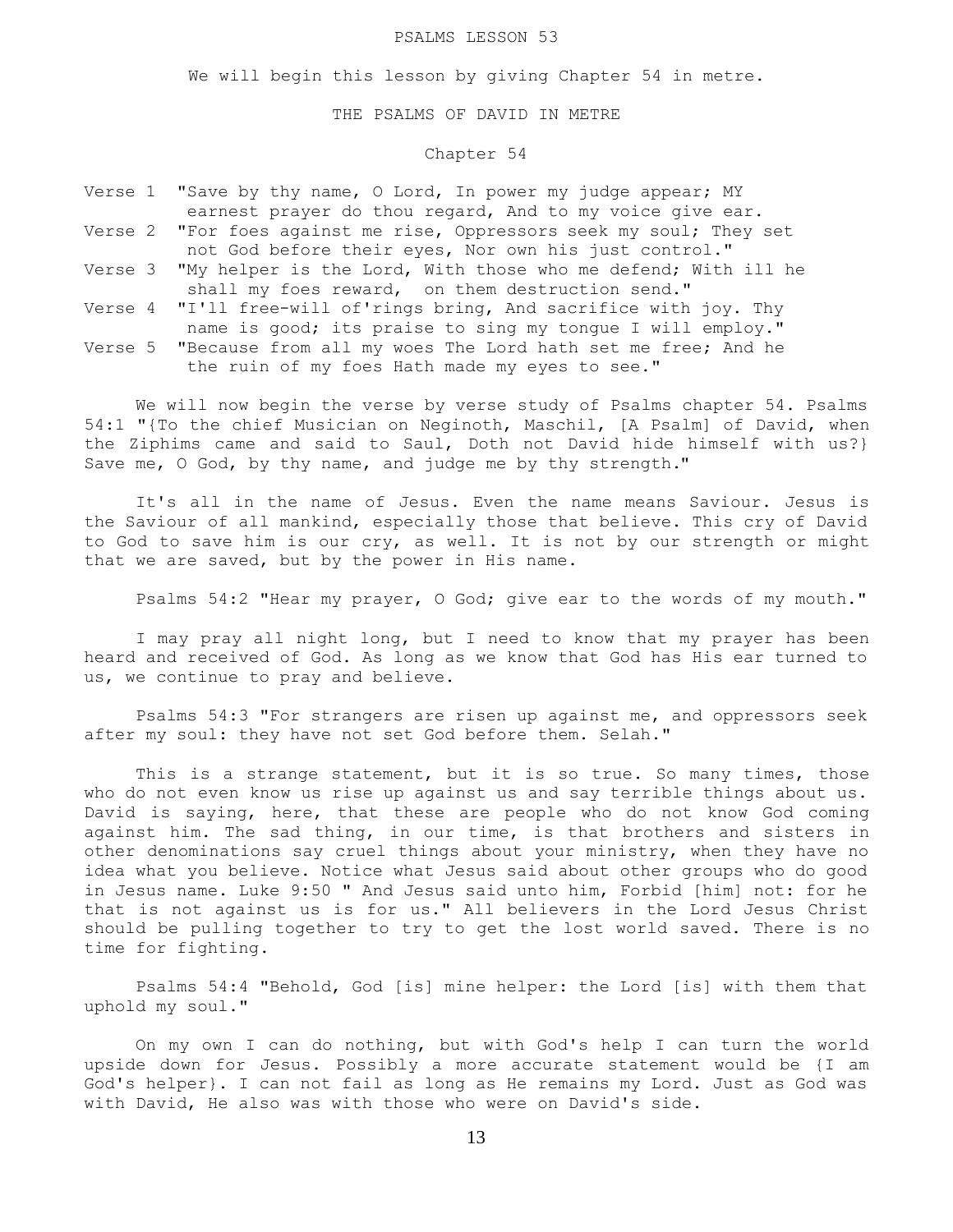Psalms 54:5 "He shall reward evil unto mine enemies: cut them off in thy truth."

 We should not even take time to think bad thoughts about our enemies. God fights the battles of the believers for them. Romans 12:19 "Dearly beloved, avenge not yourselves, but [rather] give place unto wrath: for it is written, Vengeance [is] mine; I will repay, saith the Lord." The following Scripture goes a little more in detail, what God will do to your enemies. Romans 12:20 "Therefore if thine enemy hunger, feed him; if he thirst, give him drink: for in so doing thou shalt heap coals of fire on his head."

 Psalms 54:6 "I will freely sacrifice unto thee: I will praise thy name, O LORD; for [it is] good."

 David is speaking of the sacrificing of animals, as was the method under the law. The sacrifice of the believer is praise. Hebrews 13:15 "By him therefore let us offer the sacrifice of praise to God continually, that is, the fruit of [our] lips giving thanks to his name." Notice, the word, freely, in verse 6 above. This means that he will sacrifice, even when it is not expected. This means the sacrifice is of love, and not of obligation.

 Psalms 54:7 "For he hath delivered me out of all trouble: and mine eye hath seen [his desire] upon mine enemies."

 Then, this sacrifice above is of thanksgiving, because He has done such marvellous things in behalf of David. We have even more to thank Him for than David did. We are under grace, and not under the law. Our Sacrifice was one time in the person of Jesus Christ. There is no more need for sacrifice, Jesus paid it all. Now there is only room for praise and thanksgiving.

 We will continue this lesson by giving the 55th chapter of Psalms in metre.

### Chapter 55

| $    -$ |                                                                    |  |  |  |  |  | ,一个人的人都是一个人,一个人的人,一个人都是一个人的人,一个人都是一个人的人,一个人都是一个人的人,一个人都是一个人的人,一个人都是一个人的人,一个人都是一个 |  |
|---------|--------------------------------------------------------------------|--|--|--|--|--|----------------------------------------------------------------------------------|--|
|         | Attend and hear, in my complaint I mourn and make a noise:         |  |  |  |  |  |                                                                                  |  |
|         | Verse 1 "O God, my prayer hear, nor hide From my entreating voice. |  |  |  |  |  |                                                                                  |  |

- Verse 2 "For voice of foes, for wicked men in their oppression great; Who on me cast iniquity, and who in wrath me hate.
- Verse 3 "Sore pained within me is my heart, Death's terrors seize my soul; Great trembling, fearfulness, and dread Like waters o'er me roll."
- Verse 4 "O that I, like a dove, had wings, Said I, then would I flee Far hence, that I might find a place Where I at rest might be."
- Verse 5 "Lo, then far off I wander would, And in the desert stay; From stormy wind and tempest I Would haste to flee away."
- Verse 6 "O Lord, on them destruction bring, Do thou their tongues divide; For in the city violence And strife I have espied."
- Verse 7 "They day and night upon the walls Do go about it round: Iniquity and sorrow there In midst of it are found."
- Verse 8 "Abundant wickedness there is within her inward part; And from her streets deceitfulness And guile do not depart."
- Verse 9 "He was no foe that me reproached, For that endure I could;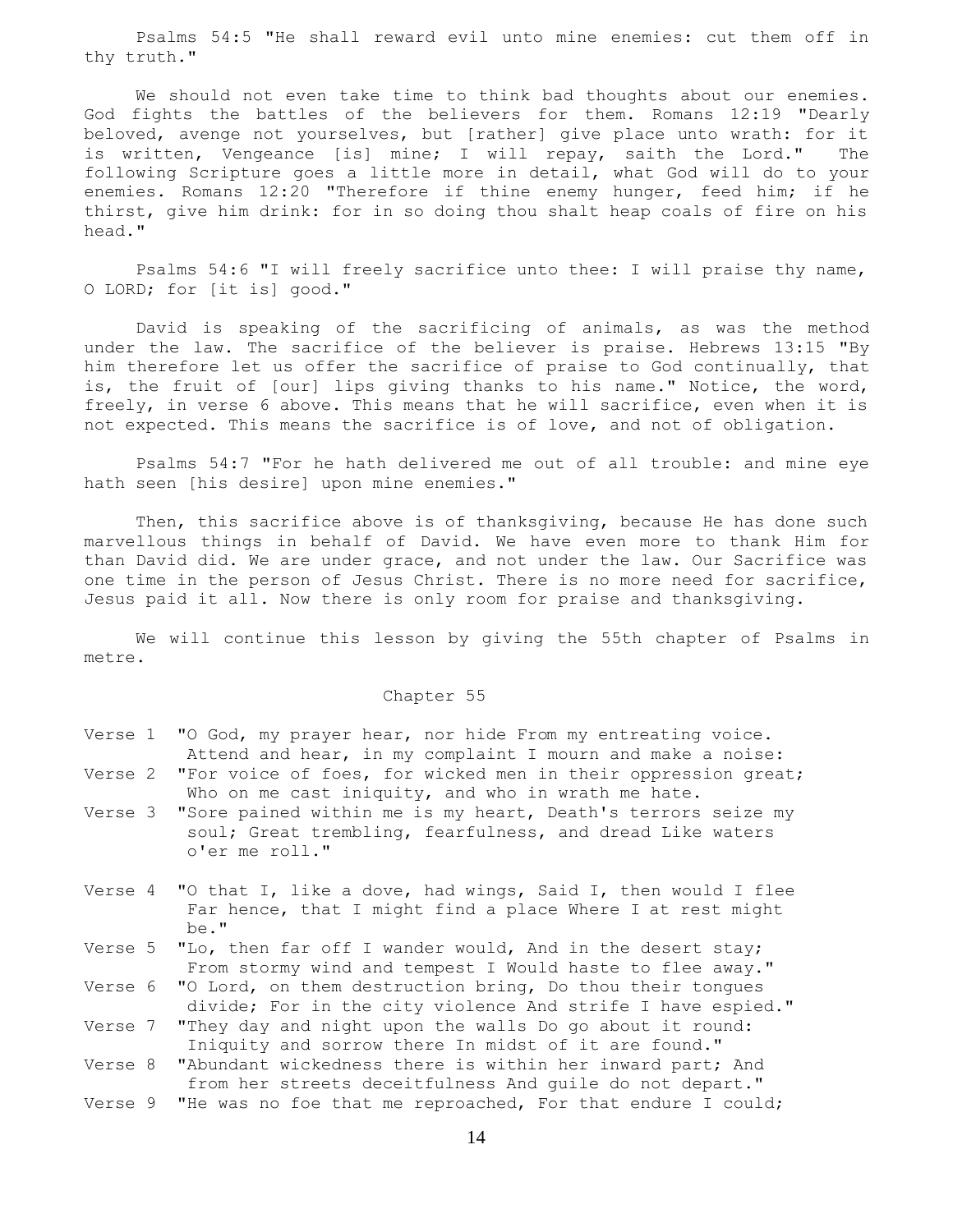No hater boasting over me, For bide from him I would."

- Verse 10 "But thou, a man, my equal, guide, Who my acquaintance wast: We joined sweet counsels, to God's house In company we passed."
- Verse 11 "Death shall them seize, and to the grave Alive they shall go down; For wickedness is in their homes, Among them sins abound."
- Verse 12 "But as for me, I'll call on God, Jehovah shall me save. He'll hear me when I cry aloud at morning, noon, and eve."
- Verse 13 "The Lord delivered hath my soul, That it in peace might be From battle that against me was; For many were with me."
- Verse 14 "The Lord shall hear, and them afflict; Of old he hath abode: Because they never changes have, They therefore fear not God."
- Verse 15 "Against the men at peace with him He hath put forth his hand; The covenant which he had made, By breaking he profaned."
- Verse 16 "Than butter smoother were his words, While in his heart was war; His speeches softer were than oil, And yet drawn swords they are."
- Verse 17 "Cast thou thy burden on the Lord, And he shall thee sustain; Yea, he shall cause that still unmoved the righteous shall remain."
- Verse 18 "But thou, O God, in righteousness, Those men shalt overthrow, And in destruction's dungeon dark At last shalt lay them low."
- Verse 19 "Deceitful, bloody men shall die Ere half their days they spend; But I with confidence on thee Will evermore depend."

 We will now begin the verse by verse study of Psalms chapter 55. Psalms 55:1 "{To the chief Musician on Neginoth, Maschil, [A Psalm] of David.} Give ear to my prayer, O God; and hide not thyself from my supplication."

 This is the desire of everyone who has ever prayed. Lord, hear me and do not turn the other way. Give me your undivided attention for a moment.

 Psalms 55:2 "Attend unto me, and hear me: I mourn in my complaint, and make a noise;" Psalms 55:3 "Because of the voice of the enemy, because of the oppression of the wicked: for they cast iniquity upon me, and in wrath they hate me."

 We do realize from the repetition of this prayer, that David is in earnest. Some would have us believe that we are not to pray more than once for a particular problem, but the fervent prayer of the righteous availeth much. Jesus even gave us an example of praying more than once. Mark 8:22 "And he cometh to Bethsaida; and they bring a blind man unto him, and besought him to touch him." Mark 8:23 "And he took the blind man by the hand, and led him out of the town; and when he had spit on his eyes, and put his hands upon him, he asked him if he saw ought." Mark 8:24 "And he looked up, and said, I see men as trees, walking." Mark 8:25 "After that he put [his] hands again upon his eyes, and made him look up: and he was restored, and saw every man clearly." You can see from this that there is nothing wrong with praying more than once for something you need from God.

 Psalms 55:4 "My heart is sore pained within me: and the terrors of death are fallen upon me."

15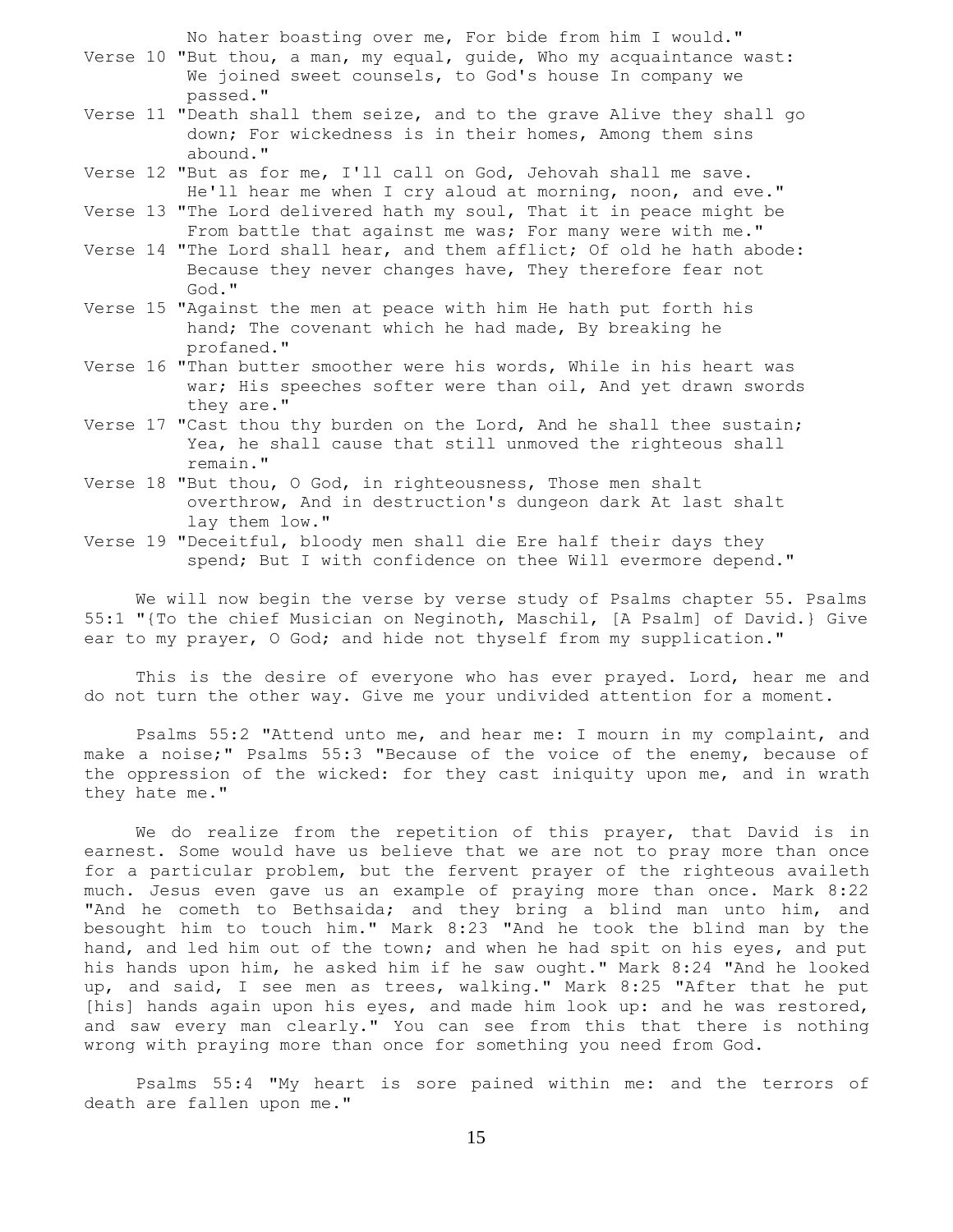This is the same David that said, Yea though I walk through the valley of the shadow of death, I will fear no evil. What is different then? David has a wounded spirit here. Sometimes the person, who has the greatest faith, has difficulty realizing that God is as near as their next prayer, because they have gotten down on themselves and think that God has stopped answering their prayers. David, at this point, has given up hope for help from on high. He feels all alone and forgotten. Perhaps, Jesus felt a little bit of this, when all His friends left Him. At one point in the crucifixion, even the Father turned away from Him. We have each, at some time in our life, travelled down this same road. We, perhaps, must get to the end of ourself, and then God takes up the battle for us.

 Psalms 55:5 "Fearfulness and trembling are come upon me, and horror hath overwhelmed me."

The enemy has come against David so greatly, at this point, that he has begun to believe him. To feel that God is not near, protecting and keeping us from the enemy, would cause this type of panic to come upon any of us. The secret of not falling into this type of fear is in standing firmly on the solid Rock {Jesus Christ our Lord}.

 Psalms 55:6 "And I said, Oh that I had wings like a dove! [for then] would I fly away, and be at rest."

When these fearful things come, O to have the wings of a dove and fly away with God. Just as David desired, here, to escape from all this trouble, we sometimes desire to fly away to the peace that only God can give. The eagle would be the course taken with power and might, but the dove is the way of peace.

 Psalms 55:7 "Lo, [then] would I wander far off, [and] remain in the wilderness. Selah."

 David is saying that he wants to be far removed and hidden from all the problems around him. Selah, in this particular instance, could be saying, what a wonderful thing to stop and think on. The wilderness spoken of would be a place of hiding from his problems.

 Psalms 55:8 "I would hasten my escape from the windy storm [and] tempest."

 No one, including David likes to stay in the midst of a storm. He is ready to go wherever there is safety from all of this trouble.

 Psalms 55:9 "Destroy, O Lord, [and] divide their tongues: for I have seen violence and strife in the city."

 David is asking God to stop all this bad talk about him. This is not a physical war that David is fighting. It is a fight where brother is against brother, and they are all taking sides. It seems all the sides are against David.

 Psalms 55:10 "Day and night they go about it upon the walls thereof: mischief also and sorrow [are] in the midst of it."

 Psalms 55:11 "Wickedness [is] in the midst thereof: deceit and guile depart not from her streets."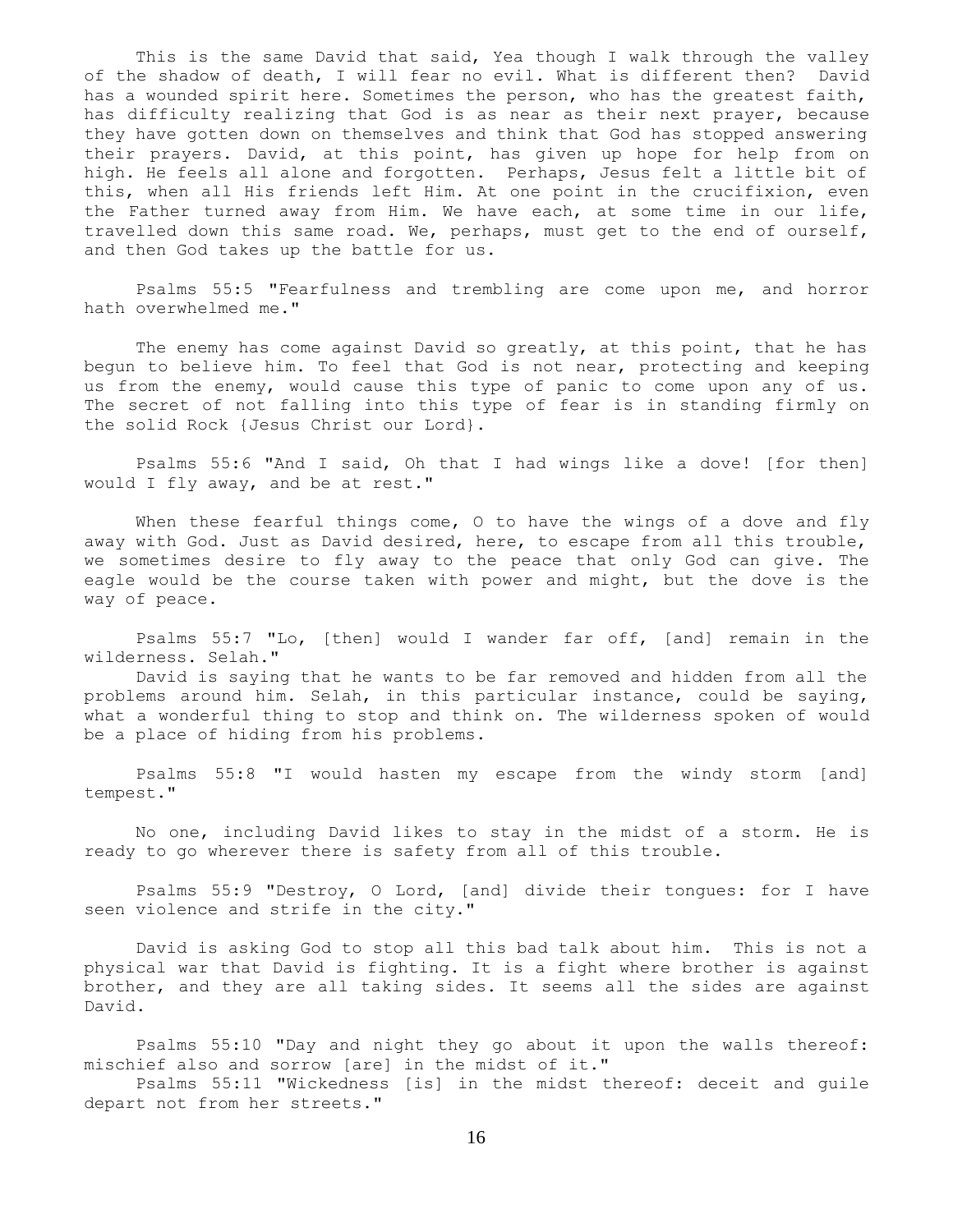If I did not know better, I would think he was speaking of our cities in the United States. Day and night, the drugs are being sold and innocent lives are being taken. There seems to be no end to the mischief. Mischief brings sorrow to all who are involved. There is no solution to these problems, except through the Lord Jesus Christ. They needed a spiritual awakening, and our nation now needs a spiritual awakening, as well.

 Psalms 55:12 "For [it was] not an enemy [that] reproached me; then I could have borne [it]: neither [was it] he that hated me [that] did magnify [himself] against me; then I would have hid myself from him:" Psalms 55:13 "But [it was] thou, a man mine equal, my guide, and mine acquaintance." Psalms 55:14 "We took sweet counsel together, [and] walked unto the house of God in company."

 This, that David is going through, sounds all to familiar. You will not let an enemy hurt you this much. His friend, who he thought to be a brother in the Lord, has done this terrible thing to him. Church people, look at this. What are we doing to the family of God? God does not want a divided house. If we are His children, we must learn to help each other, not tear each other down. What a disappointment to find that a brother or sister in Christ has turned against you. I believe it is, perhaps, one of the deepest hurts we can have.

 Psalms 55:15 "Let death seize upon them, [and] let them go down quick into hell: for wickedness [is] in their dwellings, [and] among them."

 David is expressing, here, the fact that if they have turned against David {a servant of God}, they have turned against God. Their fate is an eternity in hell. They have chosen wickedness over God. There is no more hope for them.

 Psalms 55:16 "As for me, I will call upon God; and the LORD shall save me."

 David has left his enemy in the capable hands of the Lord and he has turned to spend all his time worshipping God. He is giving us good advice here. Stop whining about those lost and go to the Lord. The Lord will not only save us, but will heal our memories of the traitors we once called friends.

 Psalms 55:17 "Evening, and morning, and at noon, will I pray, and cry aloud: and he shall hear my voice."

 David, in a sense, is saying, I will pray without ceasing and God will hear and answer my prayer.

 Psalms 55:18 "He hath delivered my soul in peace from the battle [that was] against me: for there were many with me."

 Notice, the past tense here. He delivered his soul, long before David asked. Now David has stopped looking at those who fought him and started looking at those who are with him. This is, again, very good advice for us. Jesus saved us long before we asked Him to. Think of the brothers and sisters in Christ who have not gone away from God, and stop thinking so much of those who went astray.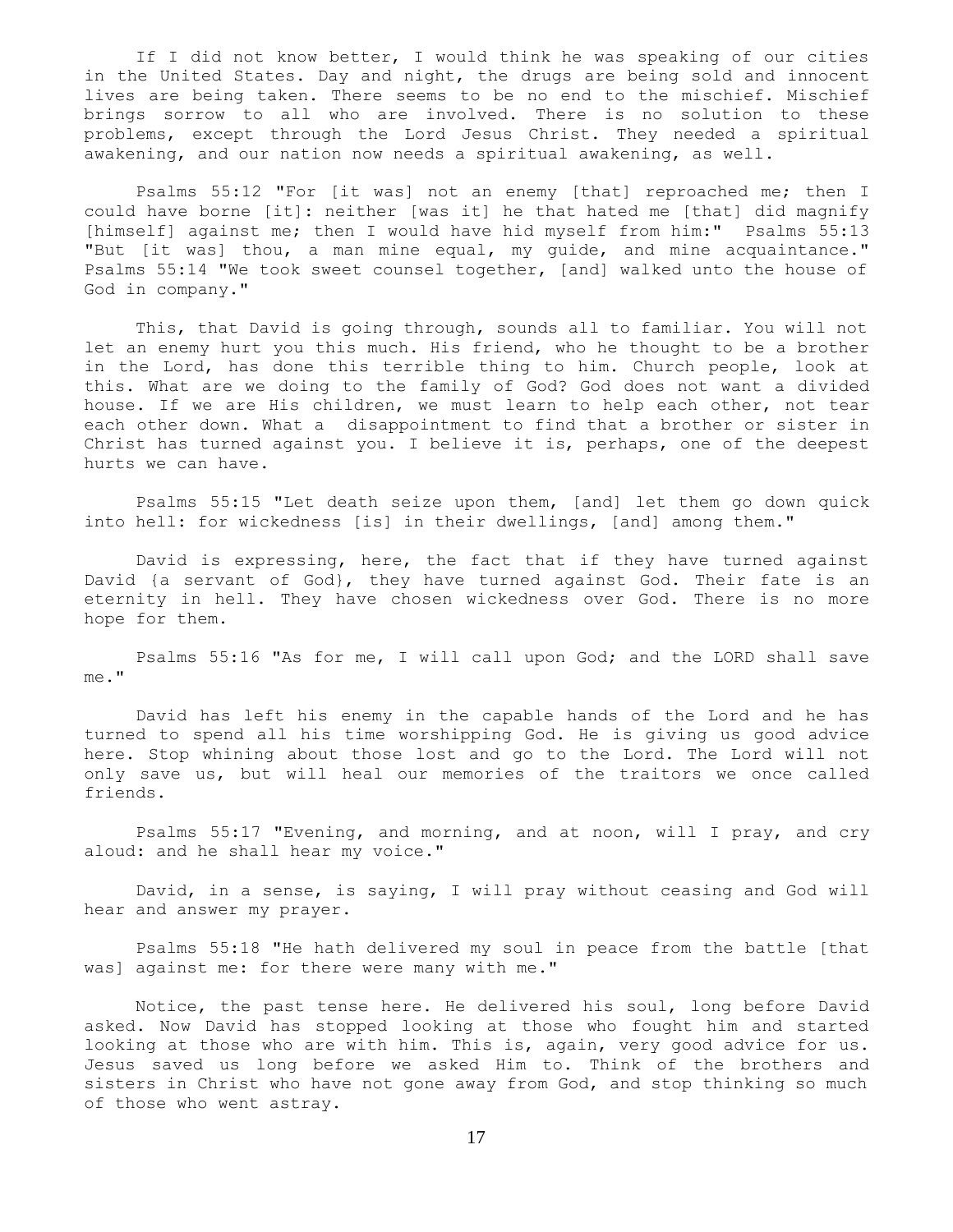Psalms 55:19 "God shall hear, and afflict them, even he that abideth of old. Selah. Because they have no changes, therefore they fear not God."

 Some may profess belonging to God, but if they do not turn from their evil ways, they are not His. They do not fear God, so they do not obey God. They are lost.

 Psalms 55:20 "He hath put forth his hands against such as be at peace with him: he hath broken his covenant."

 God's covenant with man is conditional. We are blessed if we do His will, and we are cursed if we do not His will. Those rebellious ones have broken the covenant of God themselves.

 Psalms 55:21 "[The words] of his mouth were smoother than butter, but war [was] in his heart: his words were softer than oil, yet [were] they drawn swords."

 This is saying the same thing that Jesus said. He told some who said they believed in Him, to get away, He never knew them. They said things with their mouth that were not really in their heart. God looks on the heart of man. God judges us by the things that are in our heart, not by the lies that come out of our mouth.

 Psalms 55:22 "Cast thy burden upon the LORD, and he shall sustain thee: he shall never suffer the righteous to be moved."

 This is probably some of the best advice in all of the Bible. Cast your cares upon the Lord, for He cares for you. With Christ dwelling in you, you shall not be moved by any false wind of doctrine, or by any problem that comes your way.

 Psalms 55:23 "But thou, O God, shalt bring them down into the pit of destruction: bloody and deceitful men shall not live out half their days; but I will trust in thee."

 David is expressing the downfall of those who are not living for God. We, who have read the Bible, know the terrible fate that awaits those who do not love God and serve Him. The pit, that is spoken of here, is possibly the lake of fire. David is wise in deciding that what comes or goes, he will serve the Lord. I can say with him, whatever comes or goes, I determine in my heart to serve the Lord.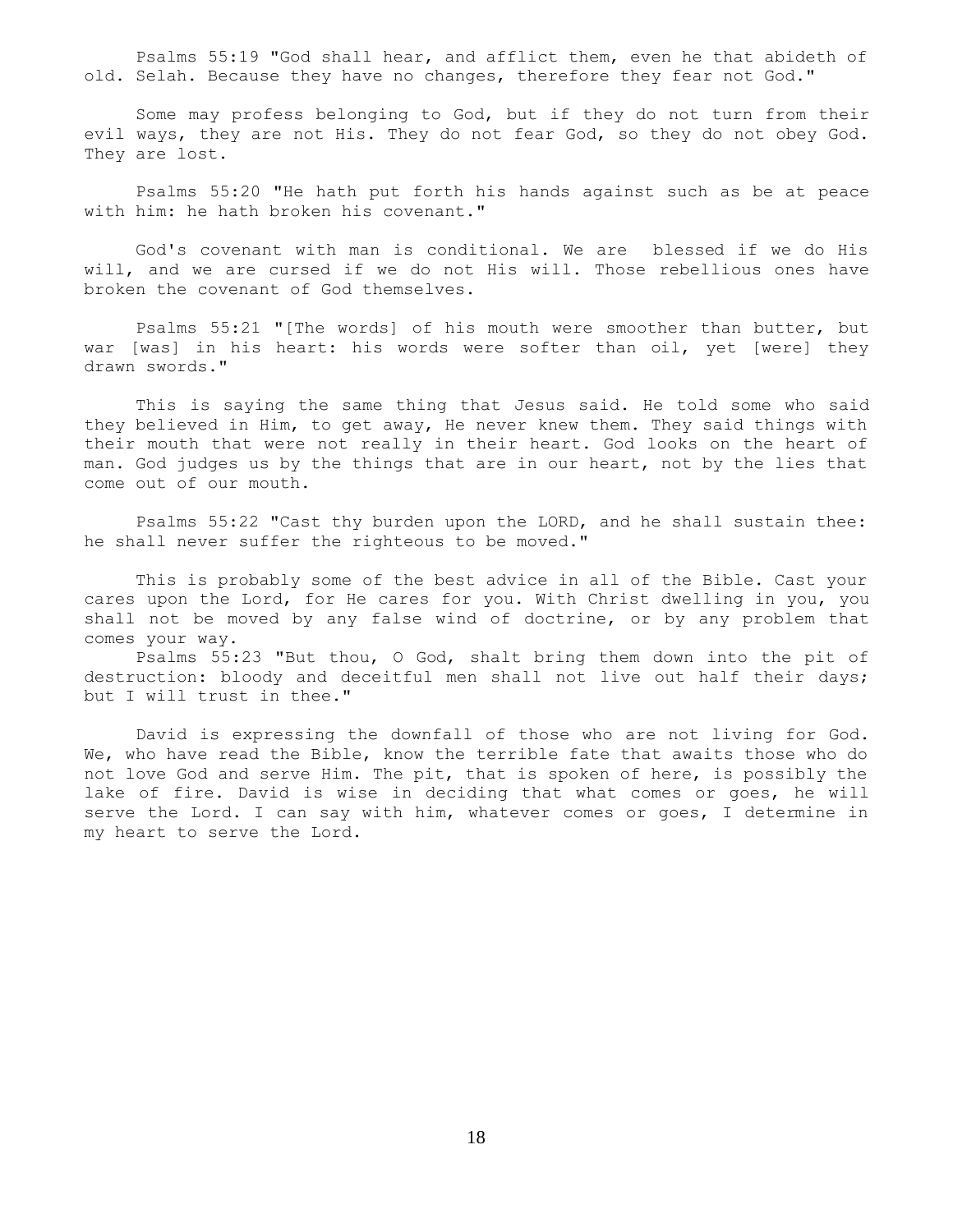1. It is all in the name of 2. Who is Jesus the Saviour of? 3. Why do we continue to pray and believe? 4. Who has come against David in verse 3? 5. Quote Luke chapter 9 verse 50. 6. Quote Romans chapter 12 verse 19. 7. If we feed our enemy, what will happen to the enemy? 8. What is the sacrifice the believer makes? 9. The sacrifice is of , and not of 10. What shows us just how earnest David is in his prayer? 11. The \_\_\_\_\_\_\_ prayer of a righteous man availeth much. 12. Jesus lay His hands on the \_\_\_\_\_\_ \_\_\_\_ twice to heal him. 13. What is wrong with David in verse 4 of chapter 55? 14. When did Jesus have this feeling of being all alone? 15. What would cause the type of panic that David is experiencing in verse 5? 16. Oh that I had wings of a  $\frac{1}{2}$ 17. What would David have done, if he had those wings? 18. What is the basic difference in an eagle and a dove? 19. What was David wanting to hide from? 20. What, in verses 10 and 11, reminds us of our time? 21. Who had caused all of this terrible pain to David? 22. If they have turned against David, who are they really against? 23. David has left his enemy in whose hands? 24. What has David done for himself? 25. How often did David decide to pray? 26. When did God deliver David's soul? 27. Are all who profess Christianity saved? 28. God's covenant with man is 29. The words of his mouth were smoother than butter, but was in his heart. 30. Who brings the evil one down into the pit of destruction?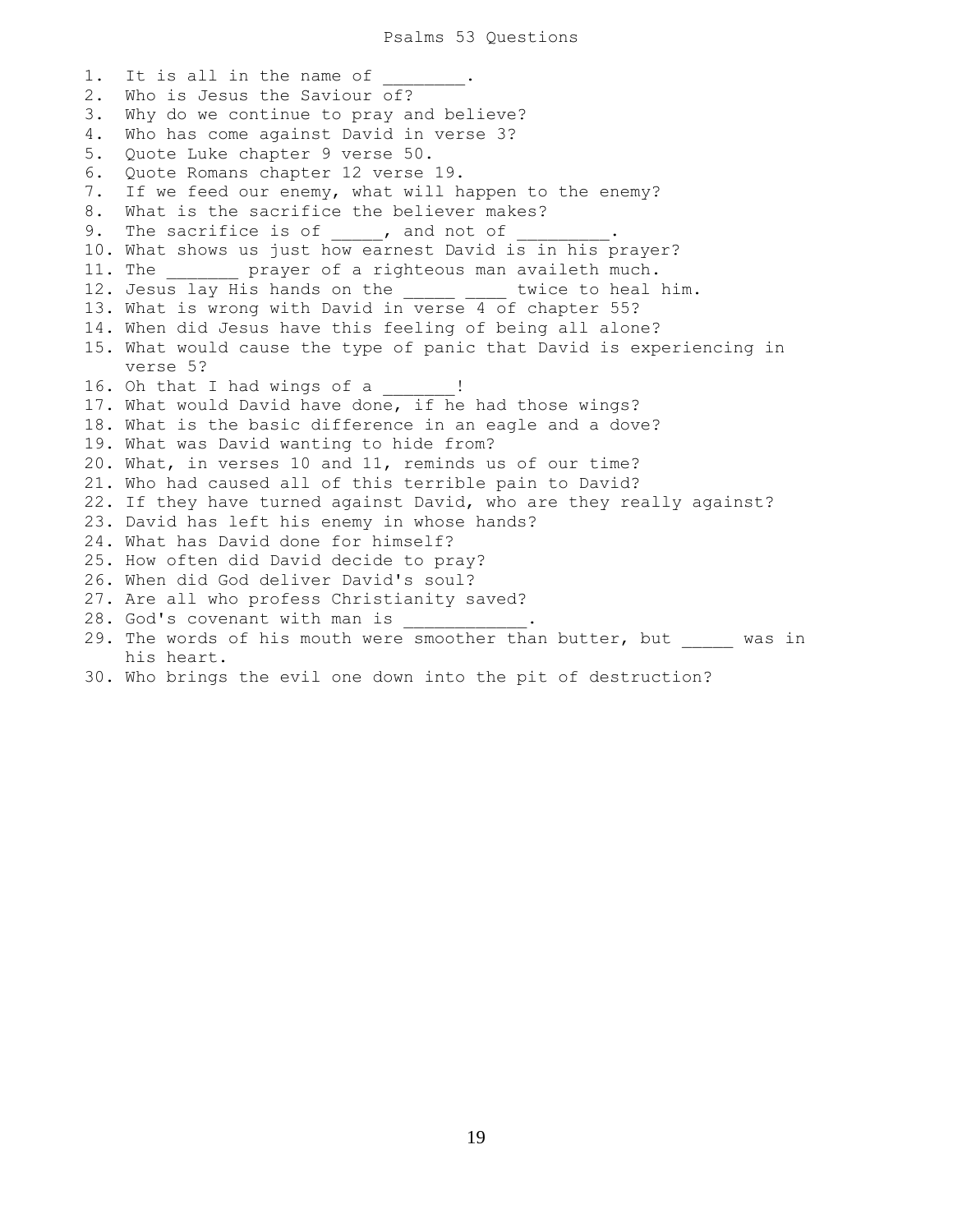### PSALMS LESSON 54

We will begin this lesson by giving the 56th Psalm in metre.

## THE PSALMS OF DAVID IN METRE

# Chapter 56

- Verse 1 "Be Merciful to me O God, For man would me devour; He lights against me every day, oppressing by his power."
- Verse 2 "My watchful foes to swallow me are seeking day and night; For they are many, O Most High, That do against me flight."
- Verse 3 "When I'm afraid I'll trust in thee: In God I'll praise his word; I will not fear what flesh can do, my trust is in the Lord."
- Verse 4 "Each day they wrest my words; their thoughts Are all conceived in hate. They meet, they lurk, they mark my steps, While for my soul they wait."
- Verse 5 "But shall they by iniquity Escape thy judgments just? O God, in indignation down Do thou the people thrust."
- Verse 6 "Thou countest all my wanderings, Not one dost overlook: Within thy bottle put my tears; Are they not in thy book?"
- Verse 7 "My foes shall, when I cry, turn back; I know God is for me. In God his word I'll praise; his word praised in the Lord shall be."
- Verse 8 "I will not fear what man can do; For I on God rely. Thy vows upon me are, O God: To thee give praise will I."
- Verse 9 "From death thou hast me saved; my feet Do thou from falls keep free: So in the light of those who live I'll walk, O Lord, with thee.

 We will now begin the verse by verse study of chapter 56 of Psalms. Psalms 56:1 "{To the chief Musician upon Jonath-elem-rechokim, Michtam of David, when the Philistines took him in Gath.} Be merciful unto me, O God: for man would swallow me up; he fighting daily oppresseth me."

 This is yet another instance where David is in peril of his life. It appears that his enemy will never let up. He pursues him every day. If we were to look at this and seek a lesson to be learned, we would find that we must constantly be on guard. Our enemy the devil, is in constant pursuit of those he might deceive and get into his trap. It seems he never lets up. I Peter 5:8 "Be sober, be vigilant; because your adversary the devil, as a roaring lion, walketh about, seeking whom he may devour:"

 Psalms 56:2 "Mine enemies would daily swallow [me] up: for [they be] many that fight against me, O thou most High."

 This never-ending battle, that David is fighting is the very same enemy that we fight. The characters may be a little different, but they are all sent on an evil mission by our adversary, the devil. Evil men of all ages are controlled by the devil. They cannot do good, because they are sold out to him. David mentions the only one that can help any of us in this same predicament; O thou Most High.

Psalms 56:3 "What time I am afraid, I will trust in thee."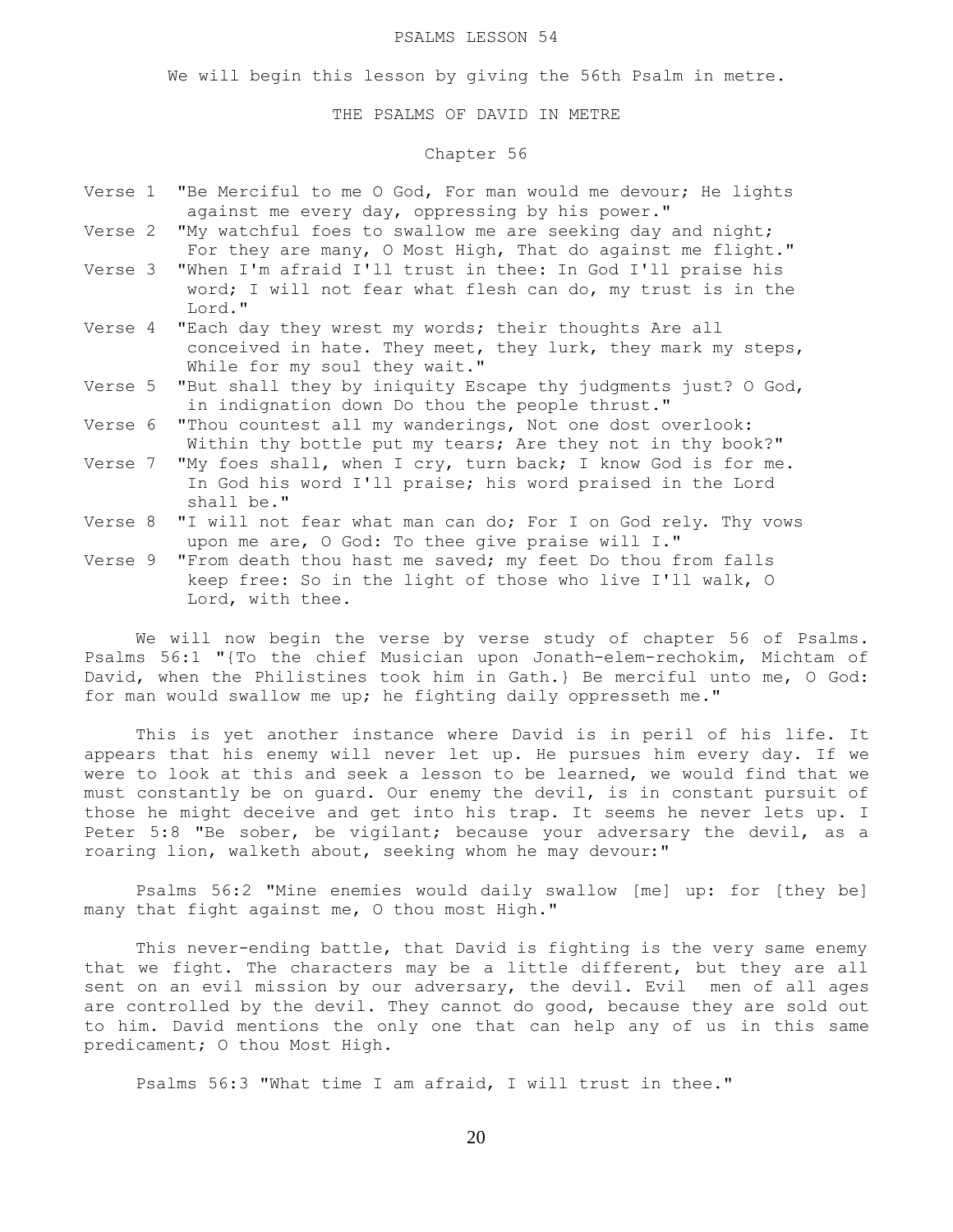How can I fear? God is on my side. David saw the magnitude of the opposition, and it was enough to make the bravest of them all afraid. He did not panic, because he had put his trust in the Lord. It is reasonable to be cautious in the face of danger. We would not walk out in front of an oncoming truck to see if God would protect us. This would be testing God. We must use our own knowledge and ability to the best of our ability, and God will do the rest.

 Psalms 56:4 "In God I will praise his word, in God I have put my trust; I will not fear what flesh can do unto me."

 David should know better than any of us that the statement he has made above is true. To look at the giant Goliath, was a very frightening thing. David did not let the size and power of Goliath stop him. He came against Goliath in the power and might of Almighty God. Flesh did not cause him great fear then, even though that flesh was several times as big as he was. The very worst this enemy of David's can do is destroy David's body. We see in the next Scripture that we are not to fear him who can destroy the body. Matthew 10:28 "And fear not them which kill the body, but are not able to kill the soul: but rather fear him which is able to destroy both soul and body in hell."

 Psalms 56:5 "Every day they wrest my words: all their thoughts [are] against me for evil."

 Wrest, in the verse above, means to carve. This, then, would mean that they carve up the words of David. They destroy the things he has said by twisting them around and making things out of them that David had not said. They have evil thoughts about David constantly. This is not only a problem of David's, but it is a problem of all those who try to do the will of God.

 Psalms 56:6 "They gather themselves together, they hide themselves, they mark my steps, when they wait for my soul."

 If one demon can not destroy you, the devil just keeps on dispatching more, until it seems there is an army of them trying to make you foul up. They are everywhere we step trying to trip us up. This is the very thing the serpent did to Eve. He waited and caught her away from Adam, and at a weak moment and he deceived her. As I said, the devil never changes his tactics. He just colors them up a little and passes them by us, again, to see if he can catch us at a weak moment. This is the very thing happening to David here. David is the beloved of God. If the devil could trip him up, wouldn't that be a feather in his cap? If you are under constant attack of the devil, it probably means you are one of God's anointed.

 Psalms 56:7 "Shall they escape by iniquity? in [thine] anger cast down the people, O God."

 Sometimes it seems like those who are living sinful lives are the ones who are prospering in this life. David asks, are they going to get out of this with their evil ways? They may get away with it for a while, but the day of reckoning is coming when they will have to face the righteous Judge. David's request will come true at that day. God will cast them down into the pit.

21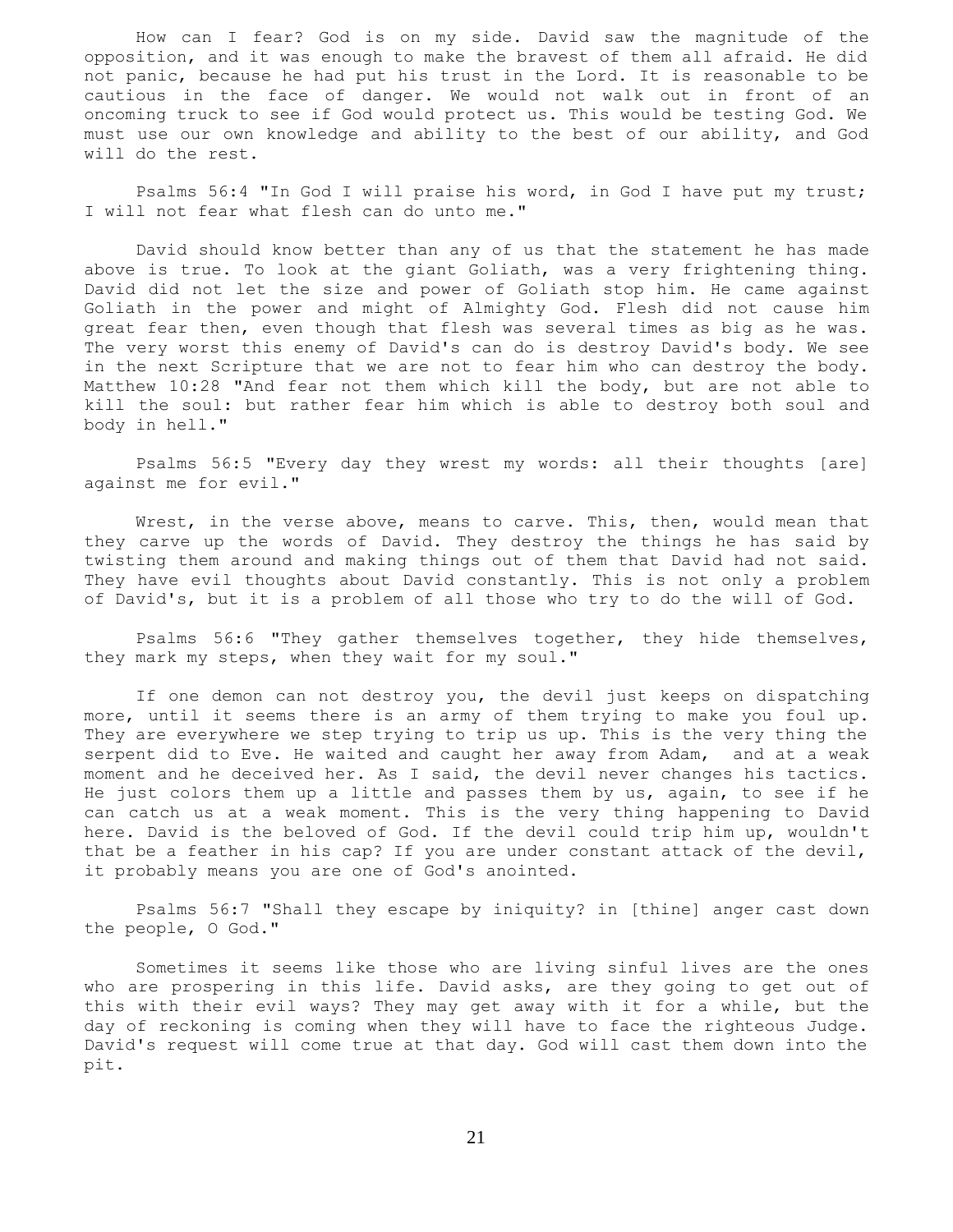Psalms 56:8 "Thou tellest my wanderings: put thou my tears into thy bottle: [are they] not in thy book?"

 It was the custom in those days to catch the tears of the mourners in a bottle. God is so observant of us that every step we take, every word that we utter, every prayer that we pray, and everything that we do is recorded. God knows everything about you and me. We may deceive those around us, but we can not deceive God, He knows everything. Some day the book of our life will be opened. Will we be ashamed when He reads to us out of the book?

 Psalms 56:9 "When I cry [unto thee], then shall mine enemies turn back: this I know; for God [is] for me."

 David knows, as we should know, that when God hears his cry, the enemy better run. If God be for me, who can be against me? The answer would be only the very foolish.

 Psalms 56:10 "In God will I praise [his] word: in the LORD will I praise [his] word."

 God inhabits the praises of His people. I am not really sure about what this Scripture is saying. The best I can do with it, is to say that even our praise, has to be in Him. The Word of God {Christ} in us is actually what causes us to praise. The Word, Jesus Christ, Lord, God, are all involved in my praises, if I truly have Christ in me.

 Psalms 56:11 "In God have I put my trust: I will not be afraid what man can do unto me."

 As I said before, about all man can do is to kill our body. Our spirit will live on. If our trust is truly in God, we should have no fear of death. Death is just a release for our spirit, which has been encumbered by flesh. Paul goes into the fact that life after death is better than life in the flesh, in Philippians chapter 1 beginning with the 20th verse. I will give just one Scripture here, but read it all for yourself. Philippians 1:21 "For to me to live [is] Christ, and to die [is] gain."

 Psalms 56:12 "Thy vows [are] upon me, O God: I will render praises unto thee."

It is a dangerous thing to make a vow to God, and then not keep it. David is saying, here, that the vows he made to God, he would keep. He, also, says that he will never stop praising God. That is my desire, as well. As long as there is breath in my body, I want to use that breath praising God in some way.

 Psalms 56:13 "For thou hast delivered my soul from death: [wilt] not [thou deliver] my feet from falling, that I may walk before God in the light of the living?"

 This is a very good request David is making. He wants God's Light to guide his steps, so that he will not stumble and fall. He is saying, Lord you saved me, help me stay saved. The only path that any of us should walk is the straight and narrow path that God has chosen for us. We can not see the way without the Light of Jesus to guide our every step. I John 1:7 "But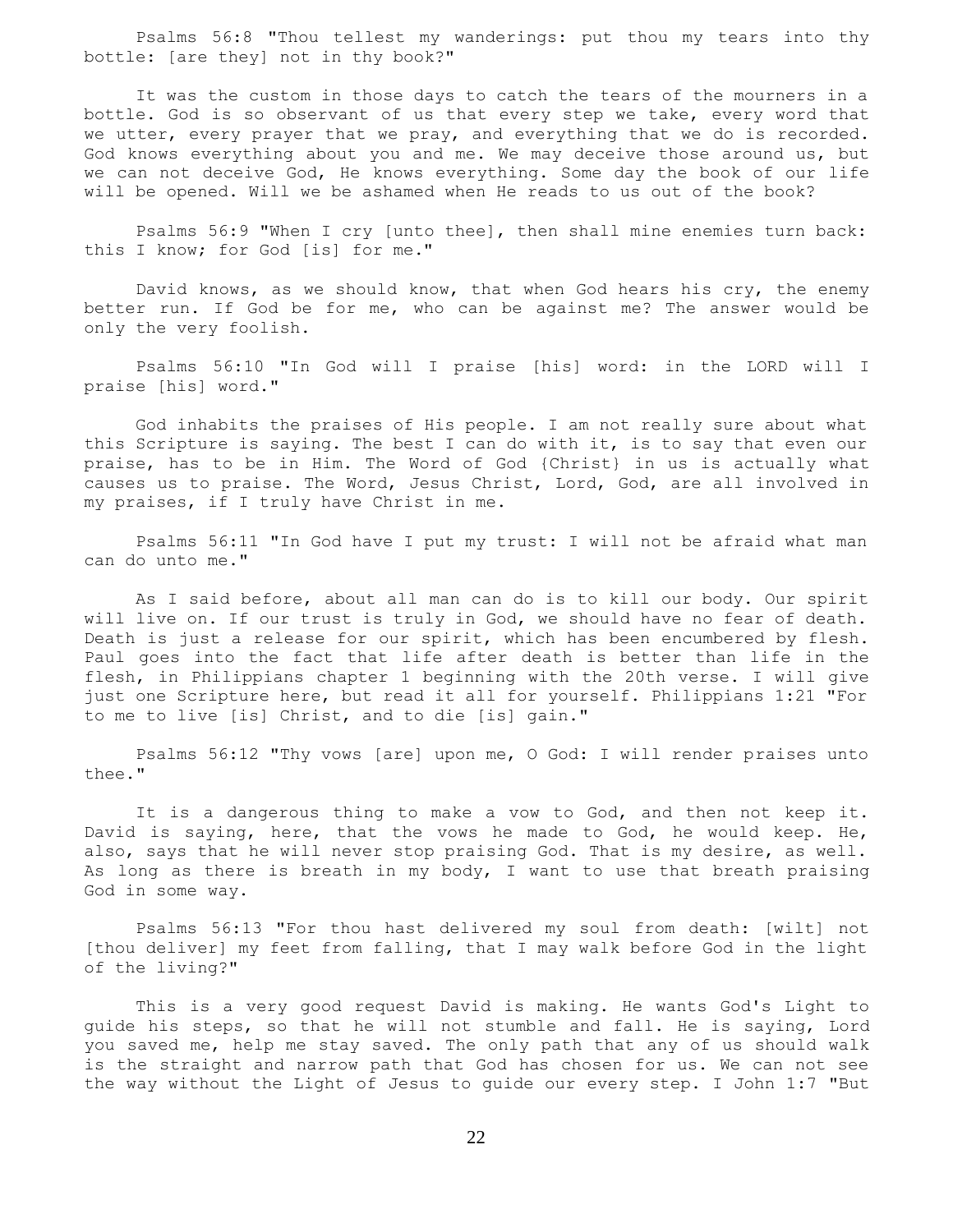if we walk in the light, as he is in the light, we have fellowship one with another, and the blood of Jesus Christ his Son cleanseth us from all sin."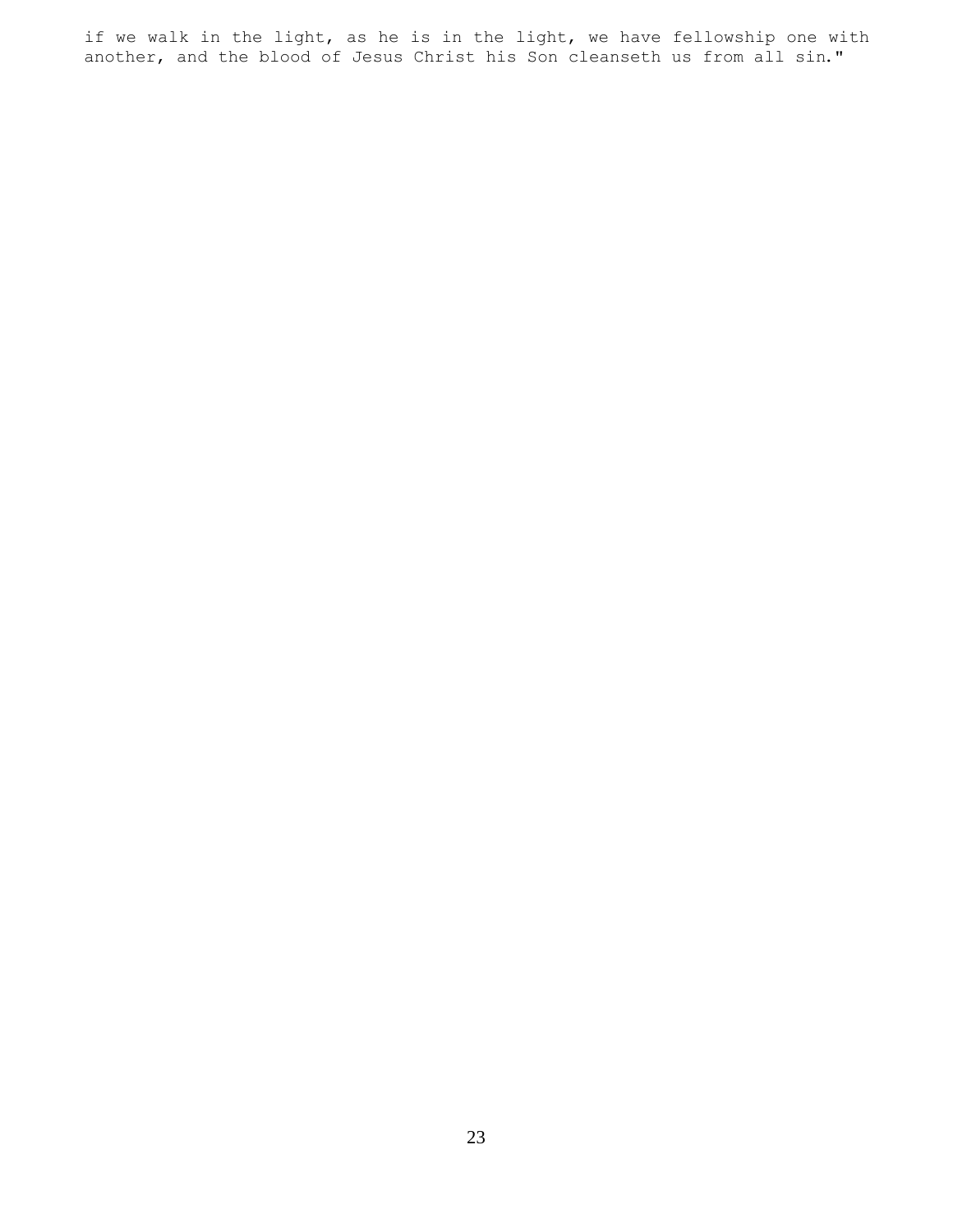### Psalms Questions 54

1. What lesson can the modern Christian receive from verse 1? 2. Quote 1 Peter chapter 5 verse 8. 3. Evil men of all ages are controlled by the 4. Who is the only One who can help David, or us? 5. Why did David not panic with such great odds? 6. In David's youth, what was the name of the giant he fought? 7. David came against the giant in the name of the 8. What was the very worst the enemy could do to David? 9. Quote Matthew chapter 10 verse 28. 10. What does wrest, in verse 5, mean? 11. If one demon can not destroy you, what does the devil do? 12. What does the statement {they mark my steps} mean? 13. What does it probably mean, if you are under constant attack of the devil? 14. Who will cast the evil ones in the pit? 15. What is meant by, catching tears in a bottle? 16. Who can we not deceive? 17. Will we be ashamed when He reads to us out of the book? 18. If God be for me, \_\_\_\_\_ \_\_ \_\_ \_\_ \_\_\_\_\_\_ \_\_? 19. In have I put my trust. 20. Quote Philippians chapter 1 verse 21. 21. It is a dangerous thing to make a vow to God, and not  $\frac{1}{\sqrt{2}}$ 22. Quote 1 John chapter 1 verse 7.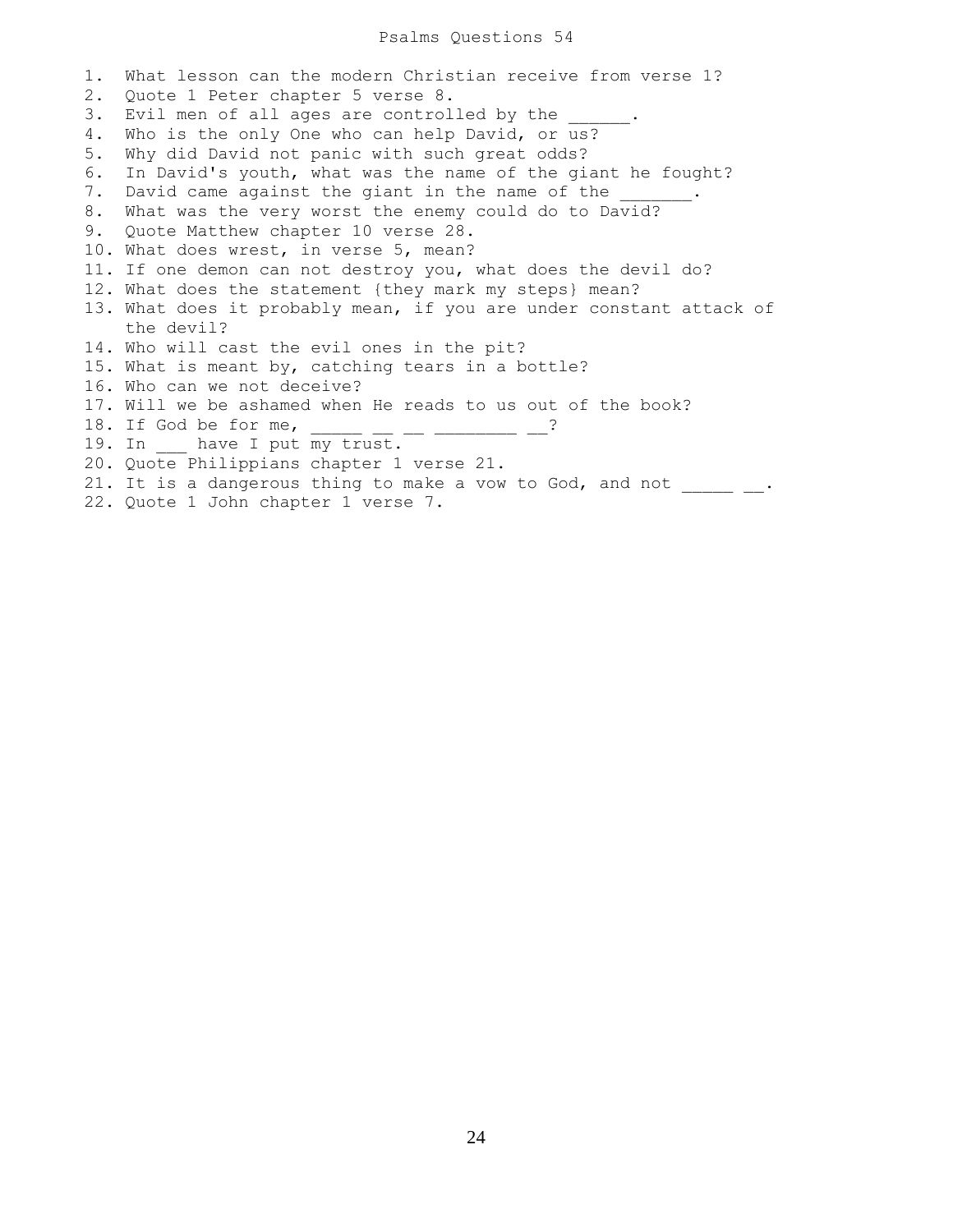### PSALMS LESSON 55

We will begin this lesson by giving the 57th Psalm in metre.

THE PSALMS OF DAVID IN METRE

Chapter 57

- Verse 1 "Be merciful to me, O God; Be merciful to me; Because my soul in humble trust A refuge seeks in thee."
- Verse 2 "Yea, in the shadow of thy wings My confidence is placed, Until these sad calamities Are wholly overpast."
- Verse 3 "My prayer shall ascend to him Who is the Lord Most High; To God performing all for me I lift my earnest cry."
- Verse 4 "From heaven he shall send, and me From his reproach defend Who would devour me: God his truth And mercy forth shall send.
- Verse 5 "My soul among fierce lions is, I firebrands live among, Men's sons, whose teeth are spears and darts,"
- Verse 6 "Be thou exalted very high above the heavens, O God; And let thy glory be advanced O'er all the earth abroad."
- Verse 7 "My soul's bowed down; for they a net have laid, my steps to snare: But in the pit which they have made for me, they fallen are."
- Verse 8 "My heart, O God, is fixed, is fixed; To thee I'll sing, and praise; Awake my glory, lute, and harp; Myself I'll early raise."
- Verse 9 "I'll praise thee with the people, Lord, with nations sing will I: for great to heaven thy mercy is, Thy truth is to the sky."
- Verse 10 "Above the heavens high, O God, Do thou exalted be;; And let thy glory be advanced Above both land and sea."

 We will now begin the verse by verse study of chapter 57 of Psalms. Psalms 57:1 "{To the chief Musician, Al-taschith, Michtam of David, when he fled from Saul in the cave.} Be merciful unto me, O God, be merciful unto me: for my soul trusteth in thee: yea, in the shadow of thy wings will I make my refuge, until [these] calamities be overpast."

 David knew that he was not going against Saul to do him any harm. He would not even defend himself against Saul, because Saul was anointed of God. If David could not protect himself, his only chance is that God would protect him. The fact that David asks twice for God to be merciful unto him shows the urgency of the prayer. Notice, this prayer is joined with an announcement of the fact that David had faith in God. When we place our faith in God, He will not fail us. When the rain or storm is coming, the baby chickens run and get under the wings of the mother hen, and no rain falls on them. These outstretched wings of God that are protecting David, here, are available to all who will hide in the shadow of God's love. Psalms 17:8 "Keep me as the apple of the eye, hide me under the shadow of thy wings," The enemy would not dare come near enough to God for His shadow to fall on them. You can easily see the protection provided by the shadow of God.

 Psalms 57:2 "I will cry unto God most high; unto God that performeth [all things] for me."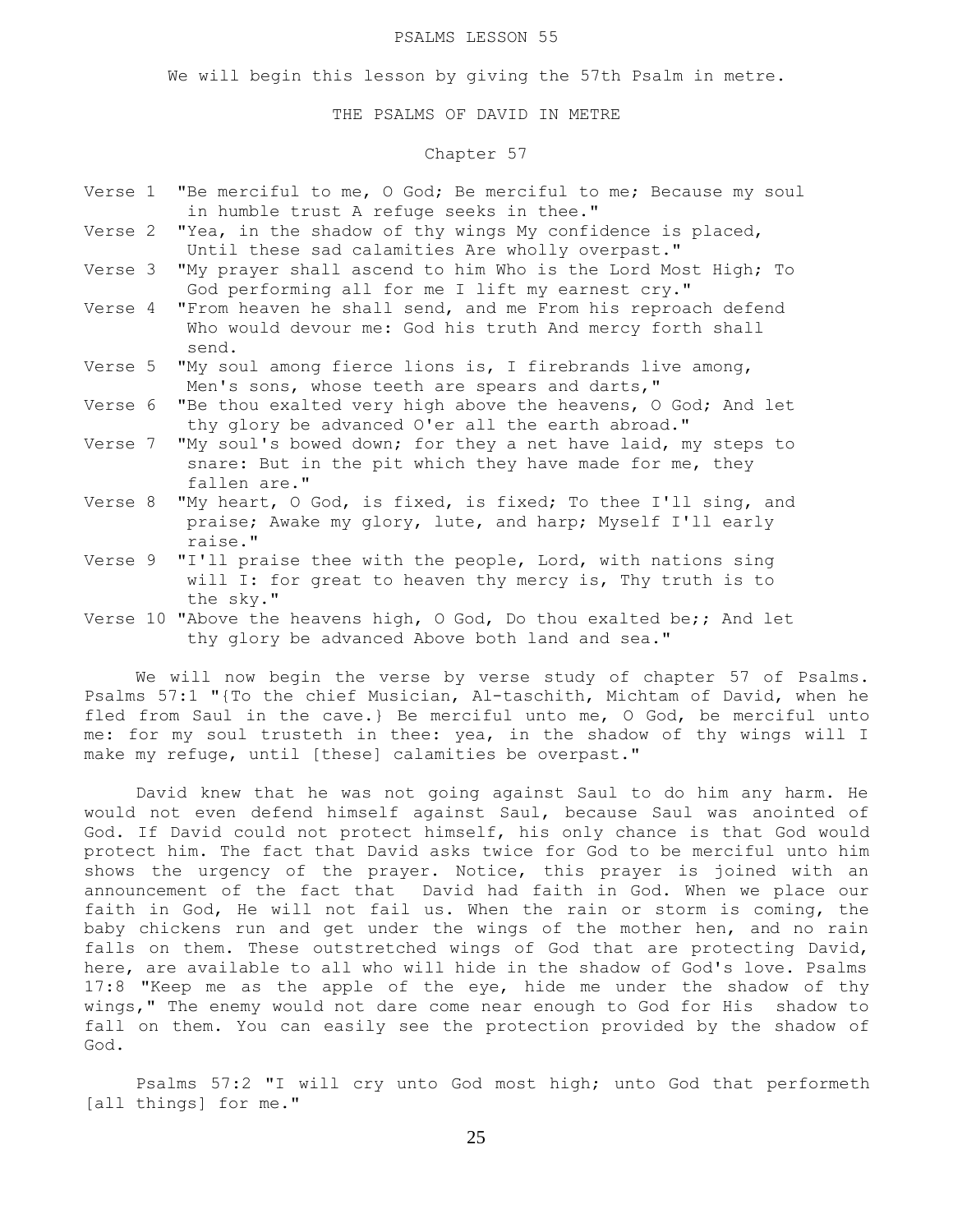David is recognizing in this that without the help of God, he is helpless. We all are helpless, without the hand of God doing all things well for us. God never failed him before when he cried out to him, and he will not fail him now. Sometimes we forget all the things God has already done for us. David is not just praying to God and thanking Him for the things He has done for him, but David is reminding himself, as well, that God has done wonderful things for him in the past.

 Psalms 57:3 "He shall send from heaven, and save me [from] the reproach of him that would swallow me up. Selah. God shall send forth his mercy and his truth."

 My help, your help, and David's help comes from the Lord of heaven. The world is the enemy of those who love God. Why should we find it strange that the world hates us? Look at what Jesus said about all of this. John 15:18 "If the world hate you, ye know that it hated me before [it hated] you." Matthew 10:25 "It is enough for the disciple that he be as his master, and the servant as his lord. If they have called the master of the house Beelzebub, how much more [shall they call] them of his household?" Selah, above, means pause and think on these things. Just as God has done in the past, He will send mercy to save David and truth to inform all. Mercy and truth shall reign in the end.

 Psalms 57:4 "My soul [is] among lions: [and] I lie [even among] them that are set on fire, [even] the sons of men, whose teeth [are] spears and arrows, and their tongue a sharp sword."

These are not sons of God, they are sons of men. A natural lion, or a bear, was no problem to David. These lions are people who have a destructive nature. Even the words that come from their mouth are destructive {their tongue a sharp sword}. David had been hunted down like an animal. They had threatened his life, they had told lies on him, they had even tried to tear him to pieces, but God had protected David. They were so mad at David, it seemed as if they were on fire with hatred.

 Psalms 57:5 "Be thou exalted, O God, above the heavens; [let] thy glory [be] above all the earth."

 In the very middle of all this terrible danger that David is in, he stops to praise God. In the verse above, David is saying that he agrees with the following verse in I Chronicles 29:11 "Thine, O LORD, [is] the greatness, and the power, and the glory, and the victory, and the majesty: for all [that is] in the heaven and in the earth [is thine]; thine [is] the kingdom, O LORD, and thou art exalted as head above all."

 Psalms 57:6 "They have prepared a net for my steps; my soul is bowed down: they have digged a pit before me, into the midst whereof they are fallen [themselves]. Selah."

 David is saying, in this, They have set a trap for me, and they will be caught in their own trap. This is the very thing that happens to people today. They try to trap the believer, and they fall into their own trap. This has been speaking specifically about Saul and his men trying to catch David. David went into their camp, and did not destroy Saul. I Samuel 24:11 "Moreover, my father, see, yea, see the skirt of thy robe in my hand: for in that I cut off the skirt of thy robe, and killed thee not, know thou and see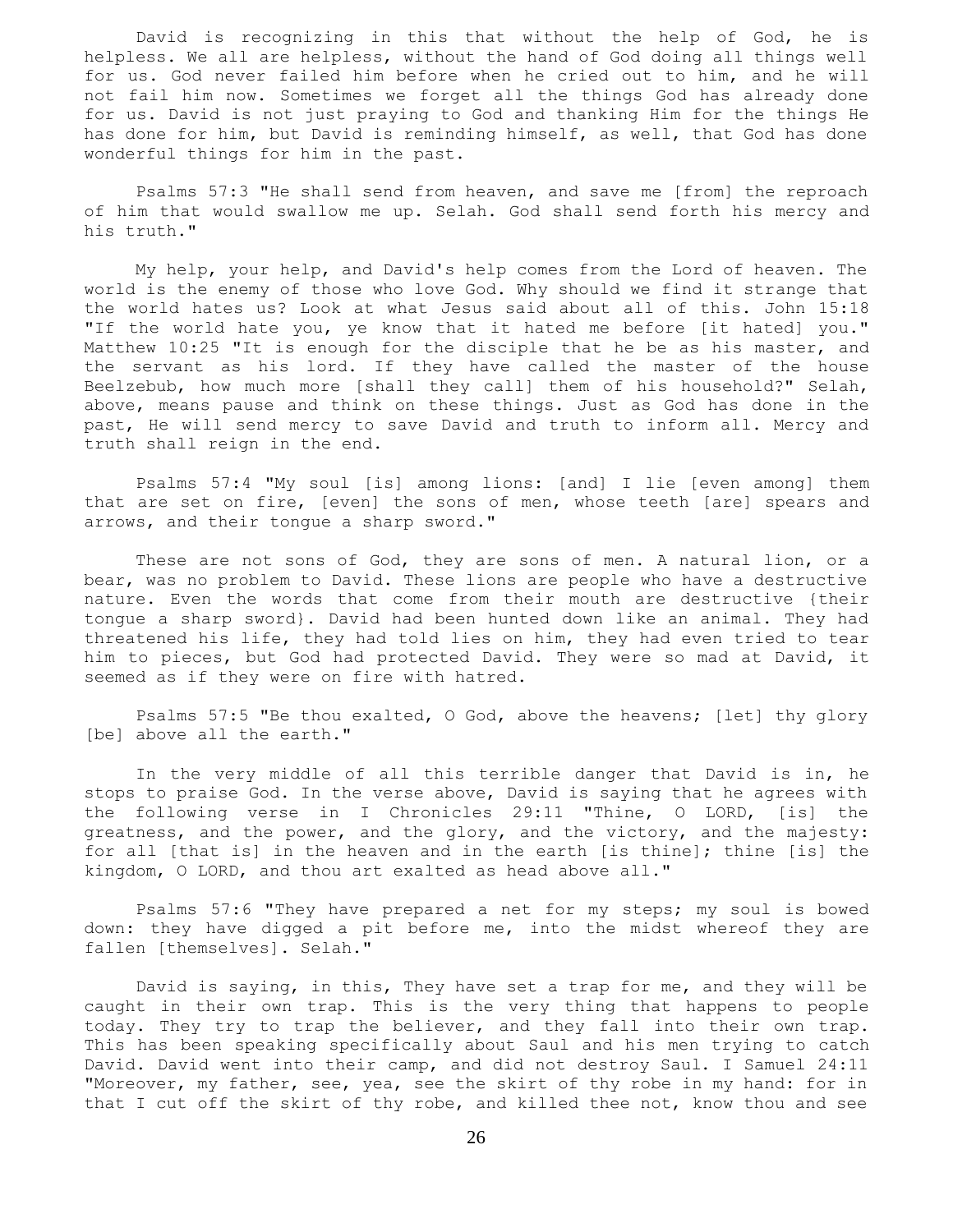that [there is] neither evil nor transgression in mine hand, and I have not sinned against thee; yet thou huntest my soul to take it." David did not desire to kill Saul. Saul wanted to kill David.

 Psalms 57:7 "My heart is fixed, O God, my heart is fixed: I will sing and give praise."

 David has determined within his heart to worship God. Though the world be falling down around you, praise God. The battle is God's the victory is mine. We are soldiers in the battle, but it is God's war against Satan. No weapon formed against me shall prosper. Isaiah 54:17 "No weapon that is formed against thee shall prosper; and every tongue [that] shall rise against thee in judgment thou shalt condemn. This [is] the heritage of the servants of the LORD, and their righteousness [is] of me, saith the LORD."

 Psalms 57:8 "Awake up, my glory; awake, psaltery and harp: I [myself] will awake early."

 David did most of his praising in song and with his instrument. Each of us have our own way of praising God. He loves the praises of His people. David is saying that he will begin his day by singing praises to God.

 Psalms 57:9 "I will praise thee, O Lord, among the people: I will sing unto thee among the nations."

 David is not ashamed of his God. He will sing praises to everyone who will listen, even to the other nations. He did just that when he wrote the Psalms. All nations of the world have read the Psalms and heard the praises of David.

 Psalms 57:10 "For thy mercy [is] great unto the heavens, and thy truth unto the clouds." Psalms 57:11 Be thou exalted, O God, above the heavens: [let] thy glory [be] above all the earth.

There is no limit to the mercy of God. Truth can not be destroyed, it will live on forever. The truth that we see in the clouds is the rainbow that God set in the clouds to remind us of His promise never to destroy the world again with water. Truth is one of the descriptions of God. Verse 11 is a repeat of verse 5. All I can say to verse 11 is, Amen.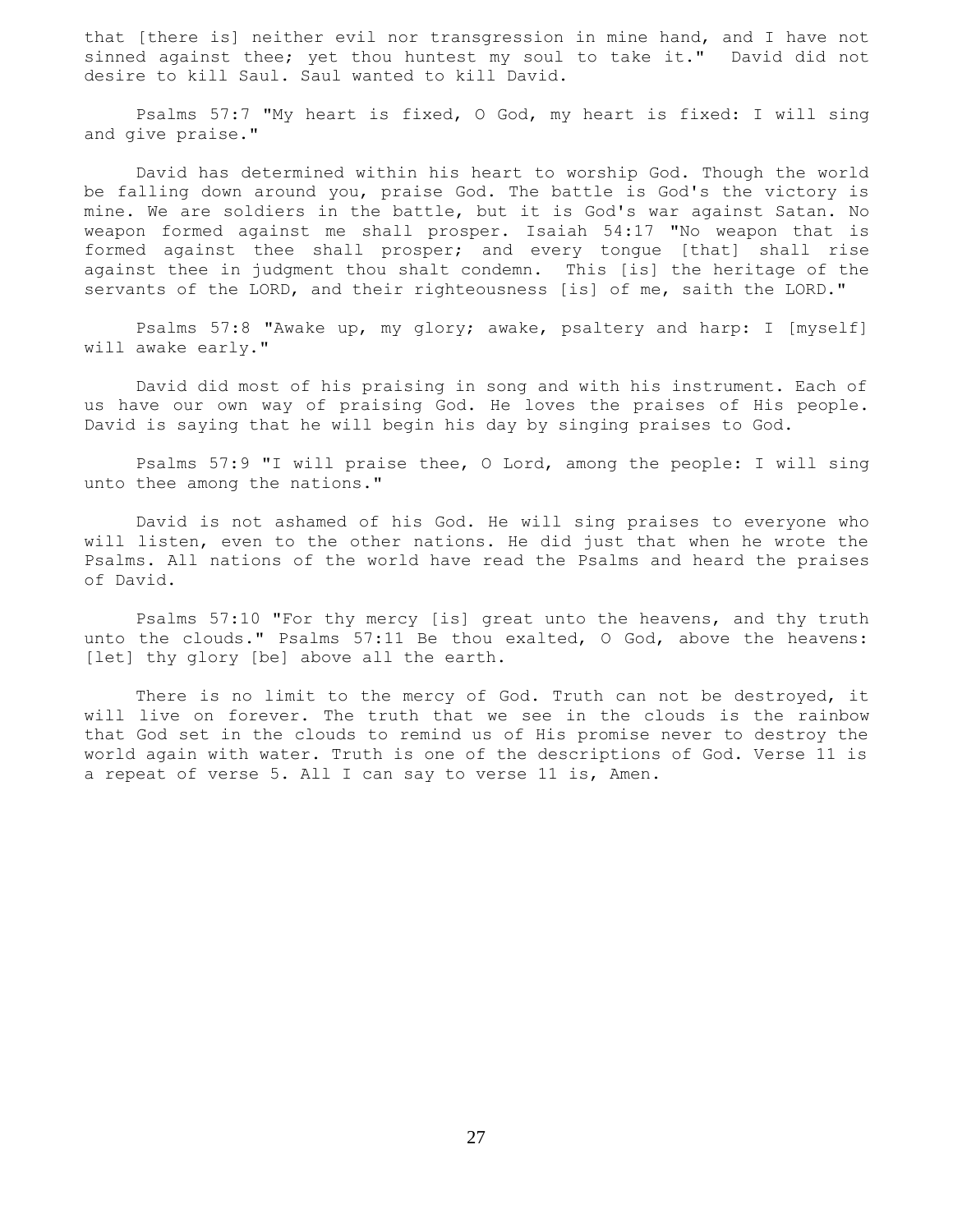### Psalms 55 Questions

- 1. Who was after David, in verse one of this lesson? 2. Where did David say, he would take his refuge? 3. Why would David not fight Saul and try to kill him? 4. What does the fact that David asked God twice to be merciful show? 5. What earthly thing shows us the protection under the wings? 6. Quote Psalms chapter 17 verse 8. 7. Without the help of God, David is 8. What is David doing, in verse 2, besides thanking God? 9. My help, your help, and David's help comes from where? 10. Quote John chapter 15 verse 18. 11. What are the Christians called in Matthew chapter 10 verse 25? 12. Who are the people after David in verse 4? 13. Their cruelty causes David to compare them with what animal? 14. What does the statement {their tongue a sharp sword} mean? 15. Quote 1 Chronicles chapter 29 verse 11. 16. Who will be caught in the trap they have set for David? 17. Where do we find the Scripture that tells of David cutting off Saul's skirt?
- 18. Quote Isaiah chapter 54 verse 17.
- 19. How did David do most of his praising?
- 20. How did David sing in the nations?
- 21. What do we see in the clouds, that reminds us of the covenant God made with man not to destroy the earth with water again?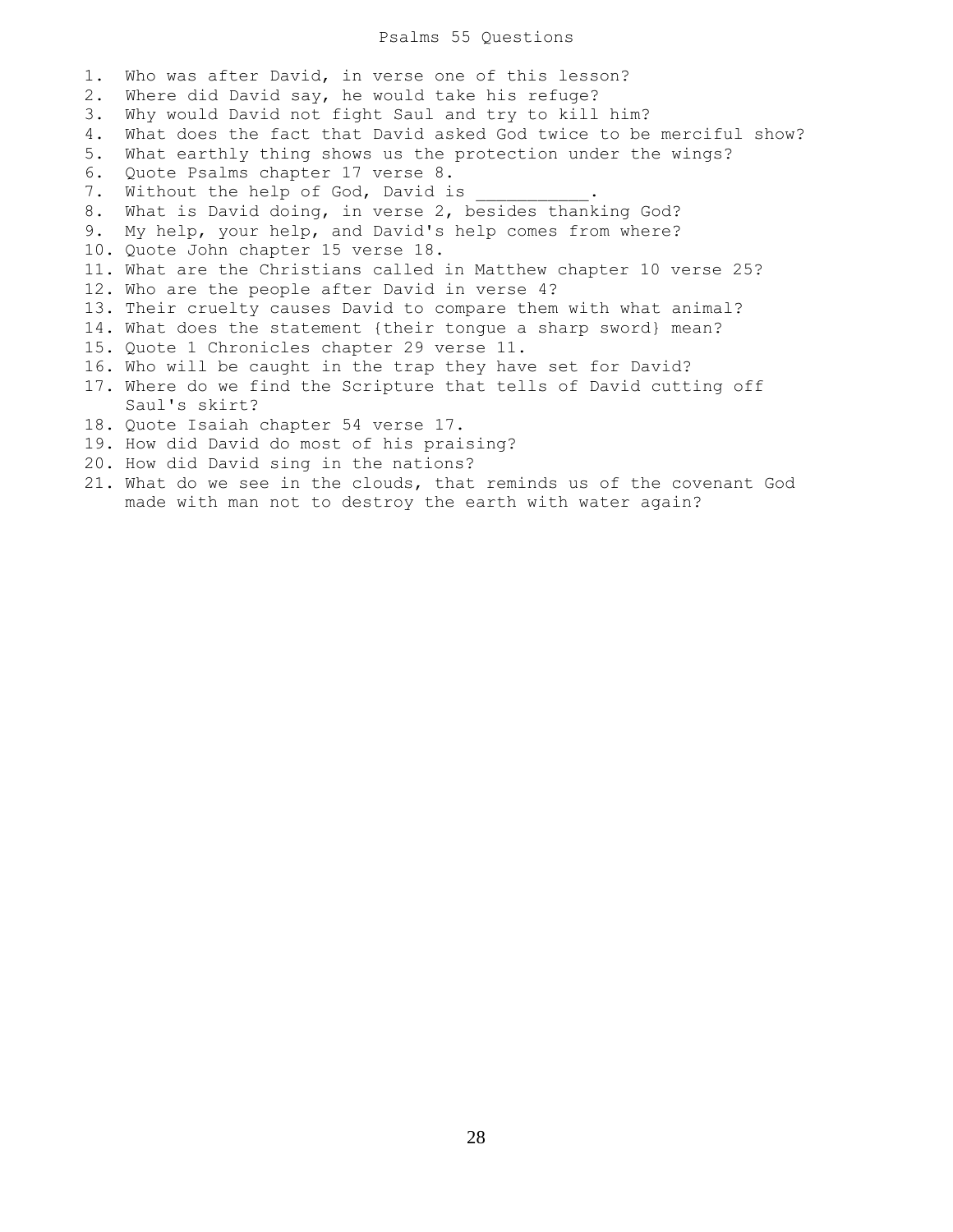### PSALMS LESSON 56

We will begin this lesson by giving the 58th chapter of Psalms in metre.

## THE PSALMS OF DAVID IN METRE

## Chapter 58

|  | Verse 1 "O Congregation, is it so that ye speak righteousness? O ye<br>that are the sons of men, Judge ye with uprightness?"                                            |
|--|-------------------------------------------------------------------------------------------------------------------------------------------------------------------------|
|  | Verse 2 "Yea, even in your very hearts Ye wickedness have done; And<br>of your hands the violence Ye weigh the earth upon."                                             |
|  | Verse 3 "The wicked even from their birth Estranged are from the way;<br>And speaking lies as soon as born, They wander far astray.                                     |
|  | Verse 4 "And as a serpent's poison too Their poison doth appear; Yea,<br>they are like the adder deaf, Which closely stops her ear;"                                    |
|  | Verse 5 "That so she may not hear the voice of one that charm her<br>would, No, not though he most cunning were, And charm most                                         |
|  | wisely could."<br>Verse 6 "Their teeth, O God, within their mouth, Break thou in pieces<br>small; The great teeth break thou out, O Lord, Of these<br>young lions all." |
|  | Verse 7 "Let them like waters melt away, Which downward ever flow;<br>His arrows all in pieces cut When he shall bend his bow."                                         |
|  | Verse 8 "And like a snail that melts away, Let each of them be gone;<br>that as a birth untimely they May never see the sun."                                           |
|  | Verse 9 "He shall them take away before Your pots the thorns can<br>heat, Both living, and in dreadful wrath, As with a<br>whirlwind great."                            |
|  | Verse 10 "The righteous, when he vengeance sees, Shall be most joyful<br>then; the righteous one shall wash his feet in blood of                                        |

wicked men."

Verse 11 "So men shall say, the righteous man Reward shall never miss: And verily upon the earth A God to judge there is.

 We will now begin the verse by verse study of chapter 58 of Psalms. Psalms 58:1 "{To the chief Musician, Al-taschith, Michtam of David.} Do ye indeed speak righteousness, O congregation? do ye judge uprightly, O ye sons of men?"

 The key word in this is congregation. Who were the congregation that David was speaking of here? The Israelites who received the law of God on the way to the promised land were spoken of as the congregation. This is not the world around then, but the descendents of these Israelites. These are people who profess God. They would be called sons of God, if they were living up to their high calling. Notice, though, that David speaks of them as sons of men. The only way to speak righteousness is to have Jesus Christ dwelling inside of you. David is saying to them that, they are pretending to be followers of God when, in fact, they are of the world. A person who is not righteous can not judge uprightly.

 Psalms 58:2 "Yea, in heart ye work wickedness; ye weigh the violence of your hands in the earth."

We see not only people who are pretending to be believers and are not, but they have a very evil heart. In fact, they are so evil that they are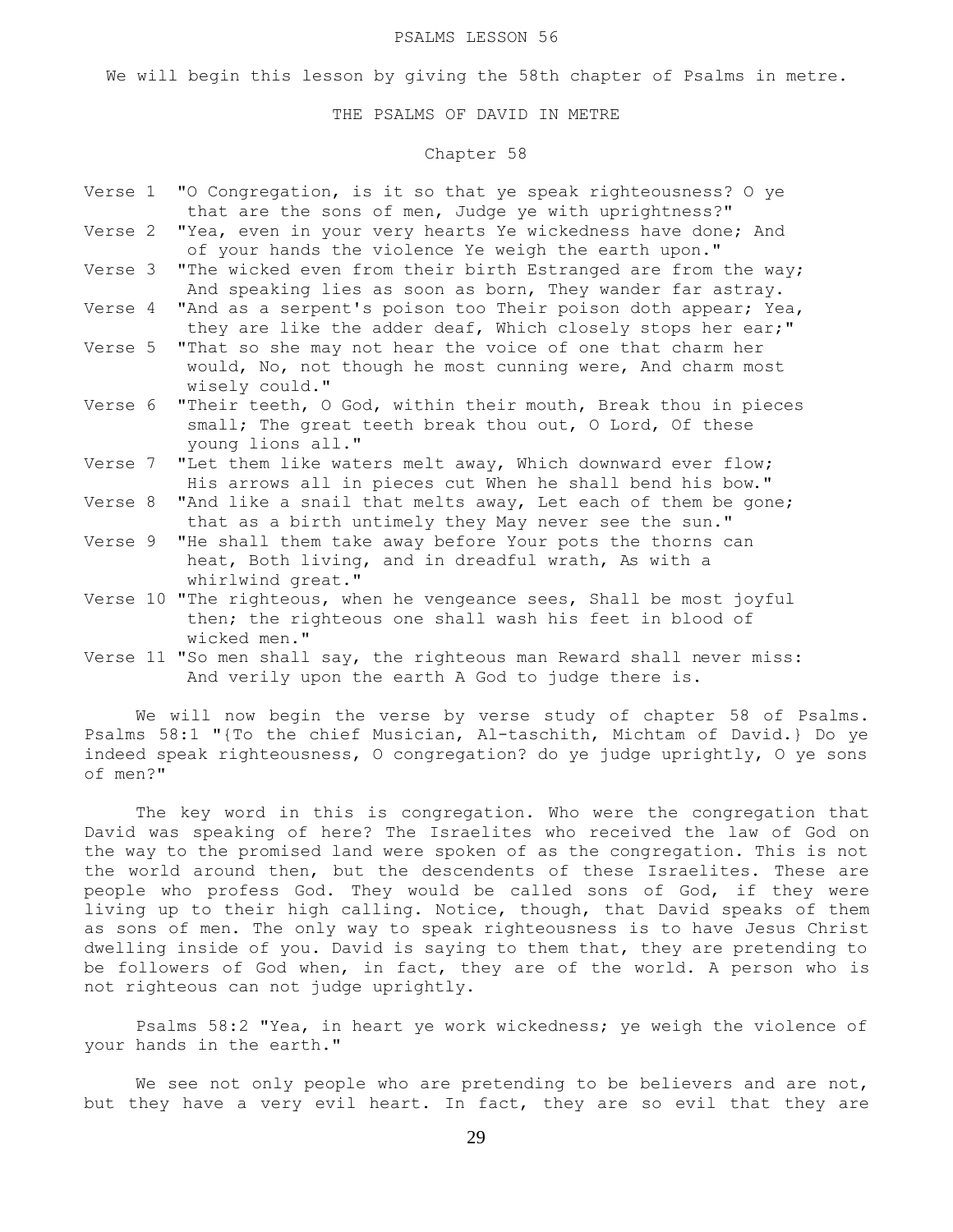using their hands for evil purposes and not good. Even worse than that, they are proud of their evil deeds. To weigh violence in the earth is a way of saying, they are bragging about their evil.

 Psalms 58:3 "The wicked are estranged from the womb: they go astray as soon as they be born, speaking lies."

 We know from the gospel teachings that, John the Baptist was baptized in the Holy Ghost while he was yet in his mothers womb. His entire life was dedicated to God. He even died a martyr at an early age. The person, in verse 3 above, is the opposite of John the baptist. The wicked, above, is estranged from God, even from his mothers womb. His entire life is spent doing evil. He is a liar as well. You would have to say the wicked, in verse 3 above, is a servant of the devil. This person has chosen the devil over God.

 Psalms 58:4 "Their poison [is] like the poison of a serpent: [they are] like the deaf adder [that] stoppeth her ear;"

 The poison under the tongue of the evil man can kill just as easily as the poison of a serpent. There is no chance of them being saved, because they have to hear and believe to be saved. Romans 10:14 "How then shall they call on him in whom they have not believed? And how shall they believe in him of whom they have not heard? and how shall they hear without a preacher?" We see, in the verse above, that they are as deaf as the serpent itself.

 Psalms 58:5 "Which will not hearken to the voice of charmers, charming never so wisely."

 You can talk to the evil people, this is talking about, all day long and it will not convince them. They are sold out to the devil. It seems nothing will reach them.

 Psalms 58:6 "Break their teeth, O God, in their mouth: break out the great teeth of the young lions, O LORD."

 David is asking God to render them harmless. If they will not open their ears and receive the Lord, then don't let them loose where they can harm the cause. The sad thing about all of this is, we have to go back to the word, congregation. In some churches, even today, there are those who are in the church to destroy it, and not to build it up. Even in the 12 apostles Jesus chose to help him, there was one whose father was the devil. Paul warned that the churches would have evil ones who would come in and try to destroy the church. Acts 20:28 "Take heed therefore unto yourselves, and to all the flock, over the which the Holy Ghost hath made you overseers, to feed the church of God, which he hath purchased with his own blood." Acts 20:29 "For I know this, that after my departing shall grievous wolves enter in among you, not sparing the flock." Acts 20:30 "Also of your own selves shall men arise, speaking perverse things, to draw away disciples after them." It is no different now, than it was in Paul's day. Pray that God will give you discernment to know who are the destroyers. Pray God will lock their jaw, where they will not be able to destroy with their tongue.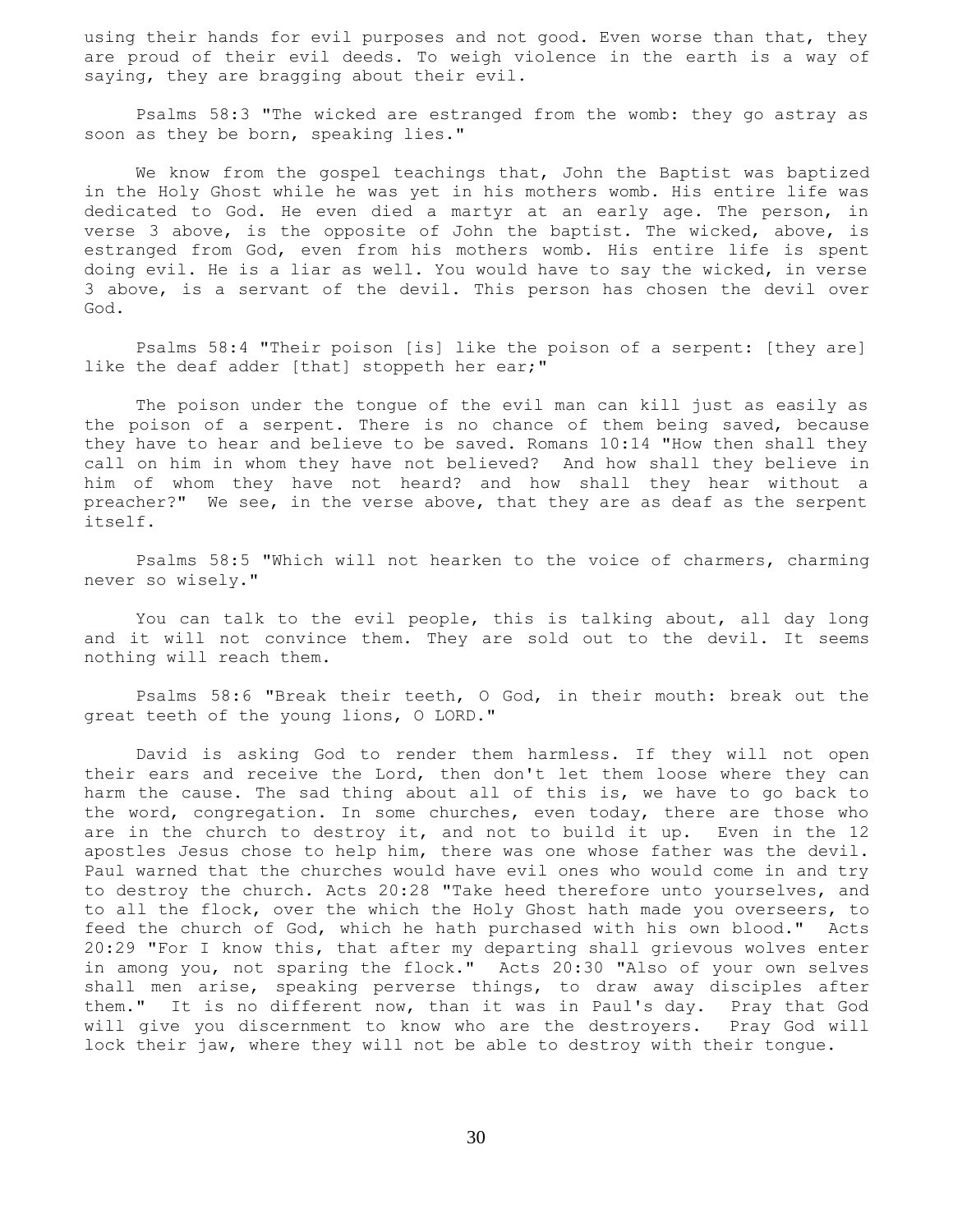Psalms 58:7 "Let them melt away as waters [which] run continually: [when] he bendeth [his bow to shoot] his arrows, let them be as cut in pieces."

If they are bound up where they can not perform their evil deeds, then they will soon leave this church and go to another that is a little more vulnerable. Again, he is just saying, render them harmless.

 Psalms 58:8 "As a snail [which] melteth, let [every one of them] pass away: [like] the untimely birth of a woman, [that] they may not see the sun."

 David has gone so far as to say, let them die early. Usually a baby that is born really early will not live, this is the comparison David has made here.

 Psalms 58:9 "Before your pots can feel the thorns, he shall take them away as with a whirlwind, both living, and in [his] wrath."

 This, perhaps, is speaking of their untimely death. The whirlwind will blow them away. It is, also, speaking prophetically of the end when the wrath of God will be poured out on the wicked. They have no security in this life, and surely have nothing to look forward to in the next.

 Psalms 58:10 "The righteous shall rejoice when he seeth the vengeance: he shall wash his feet in the blood of the wicked."

 Vengeance is the Lord's. Perhaps, this is speaking of the righteous rejoicing to know that God is a just God, and He does not allow the wicked to go on forever in their wickedness. The fact of the blood of the evil ones being on the feet of the righteous could, possibly, mean that at last they have been trodden under foot and defeated. Jesus is the one who defeated the evil one. Surely His enemies shall be trodden under His feet.

 Psalms 58:11 "So that a man shall say, Verily [there is] a reward for the righteous: verily he is a God that judgeth in the earth."

 There is a day coming when it will be very apparent that the righteous will be rewarded. Their greatest reward will be eternal life in heaven with Jesus. Matthew 16:27 "For the Son of man shall come in the glory of his Father with his angels; and then he shall reward every man according to his works." Colossians 3:24 "Knowing that of the Lord ye shall receive the reward of the inheritance: for ye serve the Lord Christ." Not only in heaven is the reward for the righteous, but there is the reward of peace in your soul right here on this earth, when you receive the righteousness of Christ. As we have said over and over in these lessons, God blesses those who are His followers; those who have made Jesus Christ Lord of their lives. Those who have rejected the Lord have curses abundant waiting for them.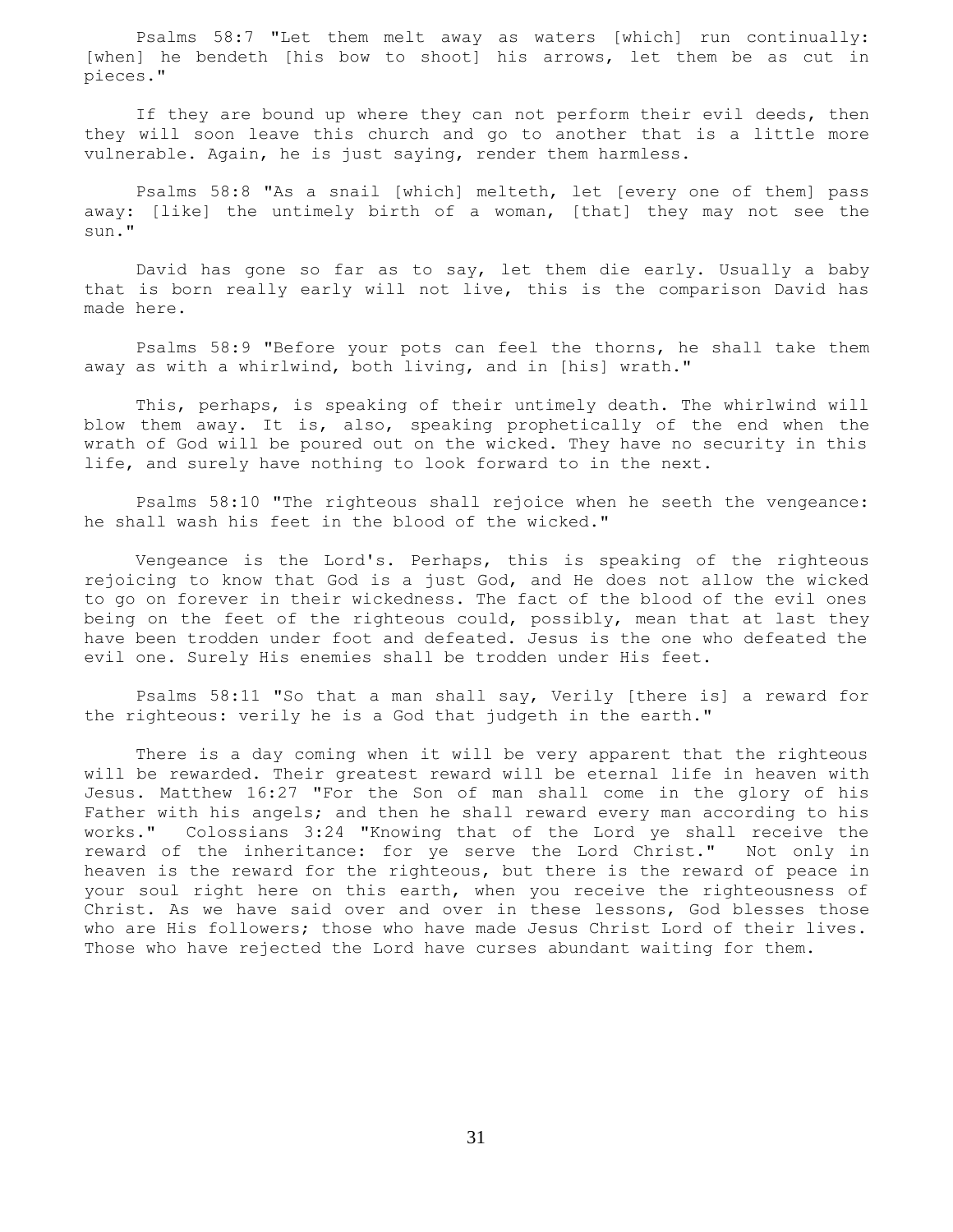Psalms 56 Questions

- 1. Who is congregation speaking of in verse 1?
- 2. Why are these people, in verse 1, not called sons of God?
- 3. What are they called?
- 4. They are pretending to be whom?
- 5. The wickedness of the evil ones, in verse 2, is rooted where?
- 6. What is the saying, {to weigh violence of your hands in the earth} speaking of?
- 7. When was John the Baptist baptized in the Holy Ghost?
- 8. Who is the wicked person, in verse 3, a servant of?
- 9. The poison  $\frac{1}{\sqrt{2}}$  =  $\frac{1}{\sqrt{2}}$  of the evil man is just as deadly as the serpent bite.
- 10. Quote Romans chapter 10 verse 14.
- 11. What does charming mean, in verse 5?
- 12. In verse 6, what is David asking God to do when he says, break their teeth?
- 13. How can we apply the congregation, then, to our church now?
- 14. What did Paul warn of in Acts chapter 20, that would happen to the church?
- 15. What should we pray to keep this from happening to our church?
- 16. What will the evil ones do, if they are bound up where they can do no harm?
- 17. What comparison is David making in verse 8 of this lesson?
- 18. What is verse 9 speaking of prophetically?
- 19. Who does vengeance belong to?
- 20. Who defeated the evil one?
- 21. There is a reward for the
- 22. What reward do the righteous receive in this life?
- 23. What do the evil have waiting for them?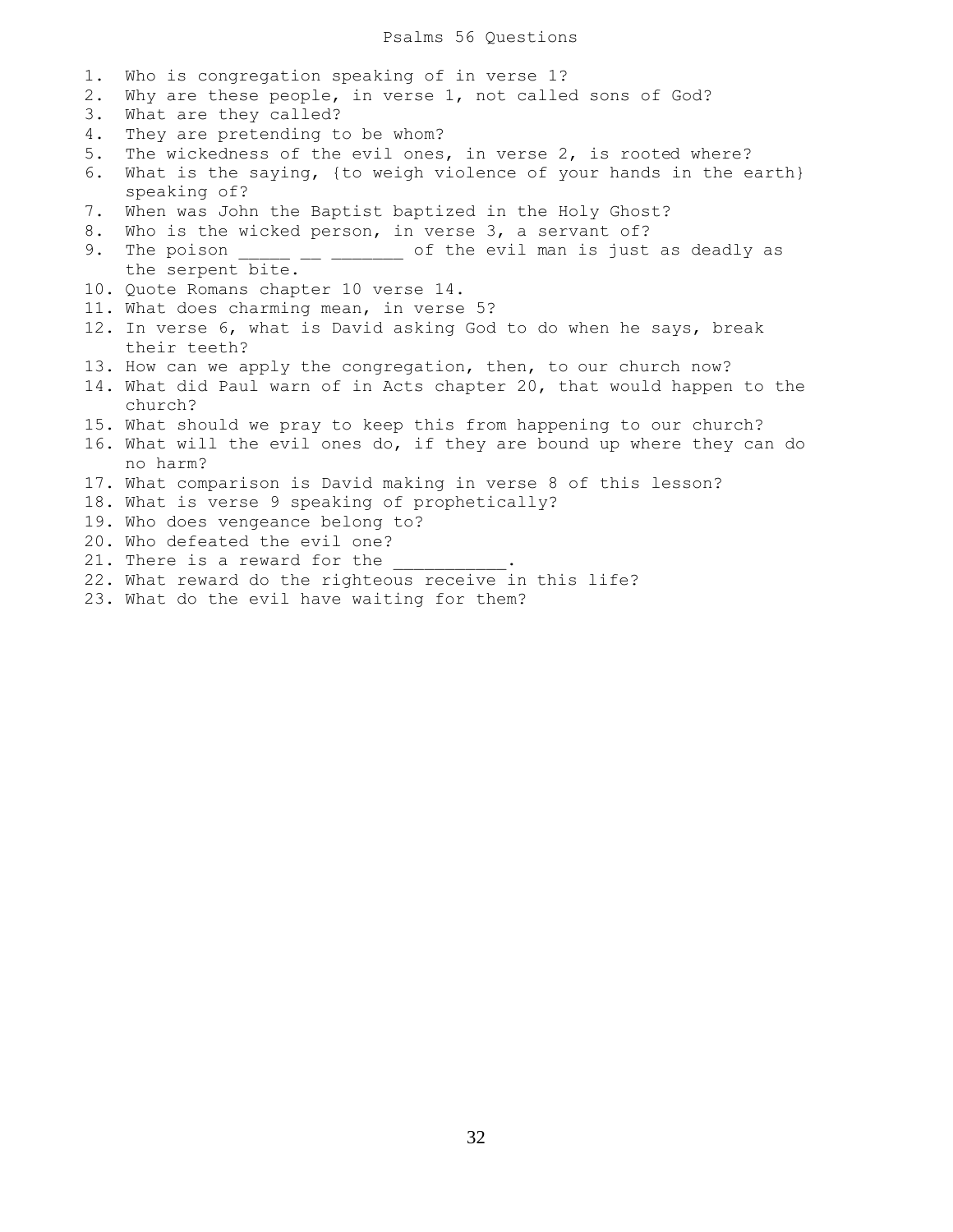### PSALMS LESSON 57

We will begin this lesson by giving chapter 59 in metre.

THE PSALMS OF DAVID IN METRE

## Chapter 59

- Verse 1 "My God, deliver me from those That are my enemies; And do thou me defend from those that up against me rise."
- Verse 2 "Do thou deliver me from them That work iniquity; And keep me safely from the men of bloody cruelty."
- Verse 3 "For, Lo, they for my soul lay wait: the mighty do combine Against me, Lord, not for my fault, nor any sin of mine."
- Verse 4 "They run, and without wrong in me, themselves they ready make: Awake to meet me with thy help, And do thou notice take."
- Verse 5 "Thou therefore, Lord, the God of hosts, The God of Israel, Awake to visit heathen all, nor spare those who rebel."
- Verse 6 "They at the evening time return, They make a howling sound, Even like a dog, and often walk about the city round."
- Verse 7 "Behold, they belch out with their mouth, And in their lips are words; For thus with confidence they say, Who now doth hear our words?"
- verse 8 "But thou, O lord, wilt laugh at them; And all the heathen mock. While he's in power I'll wait on thee; For God is my high rock.
- Verse 9 "The God of all my mercies will With speed give help to me; He my desire upon my foes Will cause my eyes to see."
- Verse 10 "O Lord our shield, destroy them not, My people would forget; But scatter thou, and humble them beneath thy power great.
- Verse 11 "For their mouth's sin, and for the Which from their lips do fly, words Let them be taken in their pride, Because they curse and lie.
- Verse 12 "In wrath consume them, them consume, That so they may not be; And that in Jacob God doth rule To earth's ends let them see.
- Verse 13 "Let them at evening time return, And make a howling sound, Even like a dog, and often walk about the city round."
- Verse 14 "And let them wander up and down In seeking food to eat; And let them grudge, when they shall not Be satisfied with meat."
- Verse 15 "But of thy power I'll sing; at morn Aloud thy mercy praise; For thou a tower and refuge wast To me in troublous days."
- Verse 16 "O God, thou art my strength, and I will praises sing to thee; For God is my defence, a God of mercy unto me."

 We will now begin the verse by verse study of chapter 59 of Psalms. Psalms 59:1 "{To the chief Musician, Al-taschith, Michtam of David; when Saul sent, and they watched the house to kill him.} Deliver me from mine enemies, O my God: defend me from them that rise up against me."

 These Psalms are like all the Bible, in that we must try to learn from them how better to live our life now. If we do not apply them to our present situation, then we are just reading history. There are prophetic messages pointing to the time of Jesus, and there are, also, messages for our day, as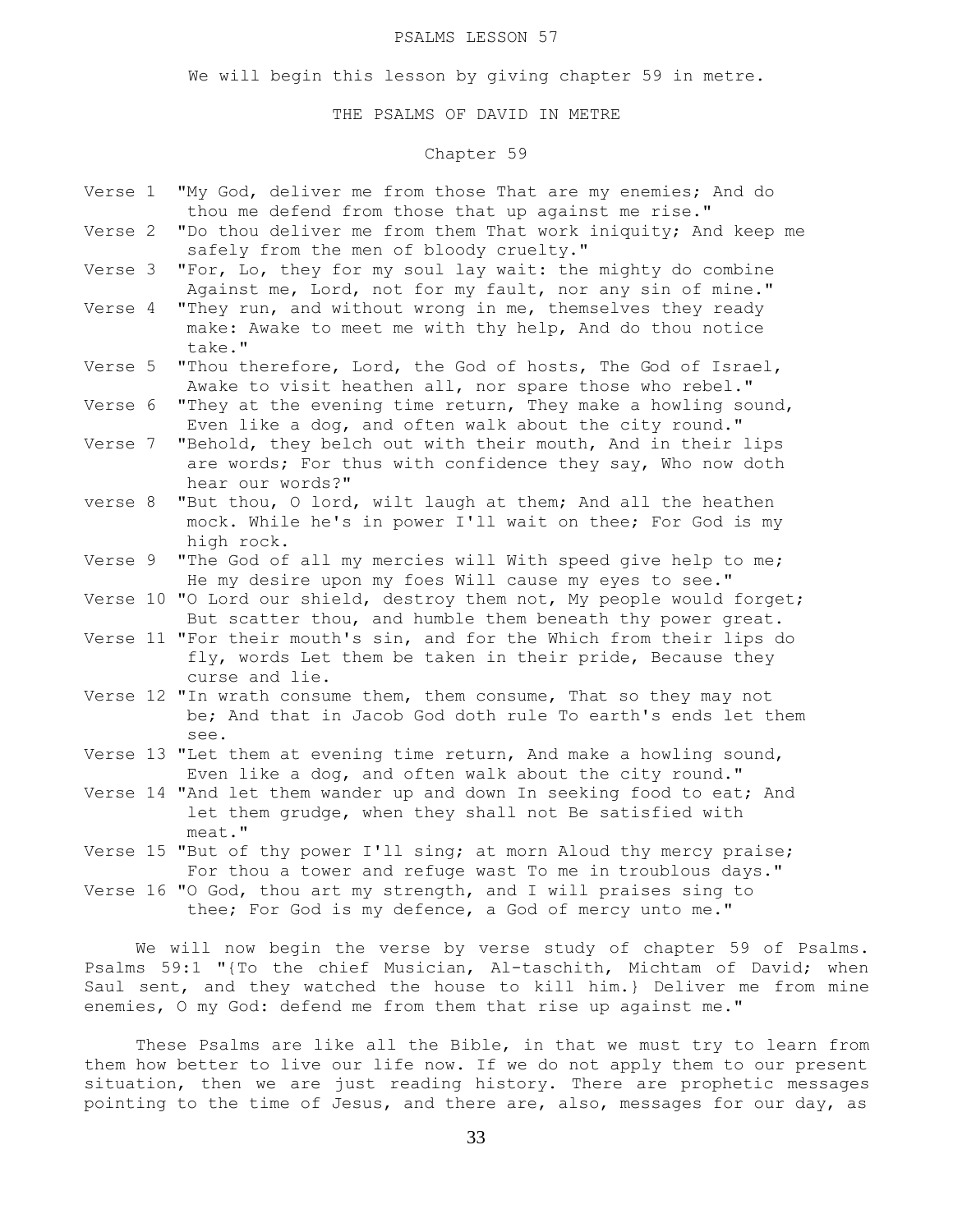well, in these lessons. Believers, throughout time, have needed to sound out this same cry to God. The enemies of the church are all around us. It is not a popular thing to be sold out to Jesus. Even nominal Christians think you have lost your mind, if you are seriously trying to accomplish something for God. Looking at David in this, he was in great danger. His life was threatened on every side. It was hard for him to know just who the enemy was. Couldn't we say this about our situation, too? Do we really know who is walking in agreement and who is not? One thing that really impresses me with David, is the fact that he says, my God. God is God of individuals. He is my God. Is He your God?

 Psalms 59:2 "Deliver me from the workers of iniquity, and save me from bloody men."

 In the last lesson, we found that there are people who plan to do evil. They have dedicated their hands to the work of the devil. They really enjoy destroying other people's lives. There are even some people who are so sold out to the devil that, they get their thrills shedding other people's blood. Perhaps, that is the type person mentioned here.

 Psalms 59:3 "For, lo, they lie in wait for my soul: the mighty are gathered against me; not [for] my transgression, nor [for] my sin, O LORD."

 The mighty, mentioned in this, are not the mighty as far as God is concerned, but mighty in the sight of the world. They are not there because of anything David has done. He has not sinned against them. They just want to destroy him. Perhaps, the reason they would like to destroy him is, because they do not want to lose their place of authority with the people. We do know that the very reason that the authorities in the temple in Jerusalem wanted to be rid of Jesus, was because they were afraid they would lose their authority over the people. He was a threat to them, because they could not do the miracles that Jesus did, and the people were beginning to follow Jesus, and leave them.

 Psalms 59:4 "They run and prepare themselves without [my] fault: awake to help me, and behold."

 This is the very thing they did with Jesus. They followed Him around to find something they could accuse Him of. They wanted to kill Him, even at the beginning, but God protected Jesus right in the middle of His enemies. David is saying, They are plotting to kill me, God you are my only hope. David is asking God to just take a look, and see the evil they are planning.

 Psalms 59:5 "Thou therefore, O LORD God of hosts, the God of Israel, awake to visit all the heathen: be not merciful to any wicked transgressors. Selah."

 We see that David, unlike Jesus, wants his enemies destroyed. Even, on the cross, Jesus said, Father, forgive them; for they know not what they do. When David uses the word hosts in the Scripture above, he is saying, God of the armies. David is saying, they have accused me unjustly, and I can not help myself, Lord. Bring your armies and fight my battle for me.

 Psalms 59:6 "They return at evening: they make a noise like a dog, and go round about the city."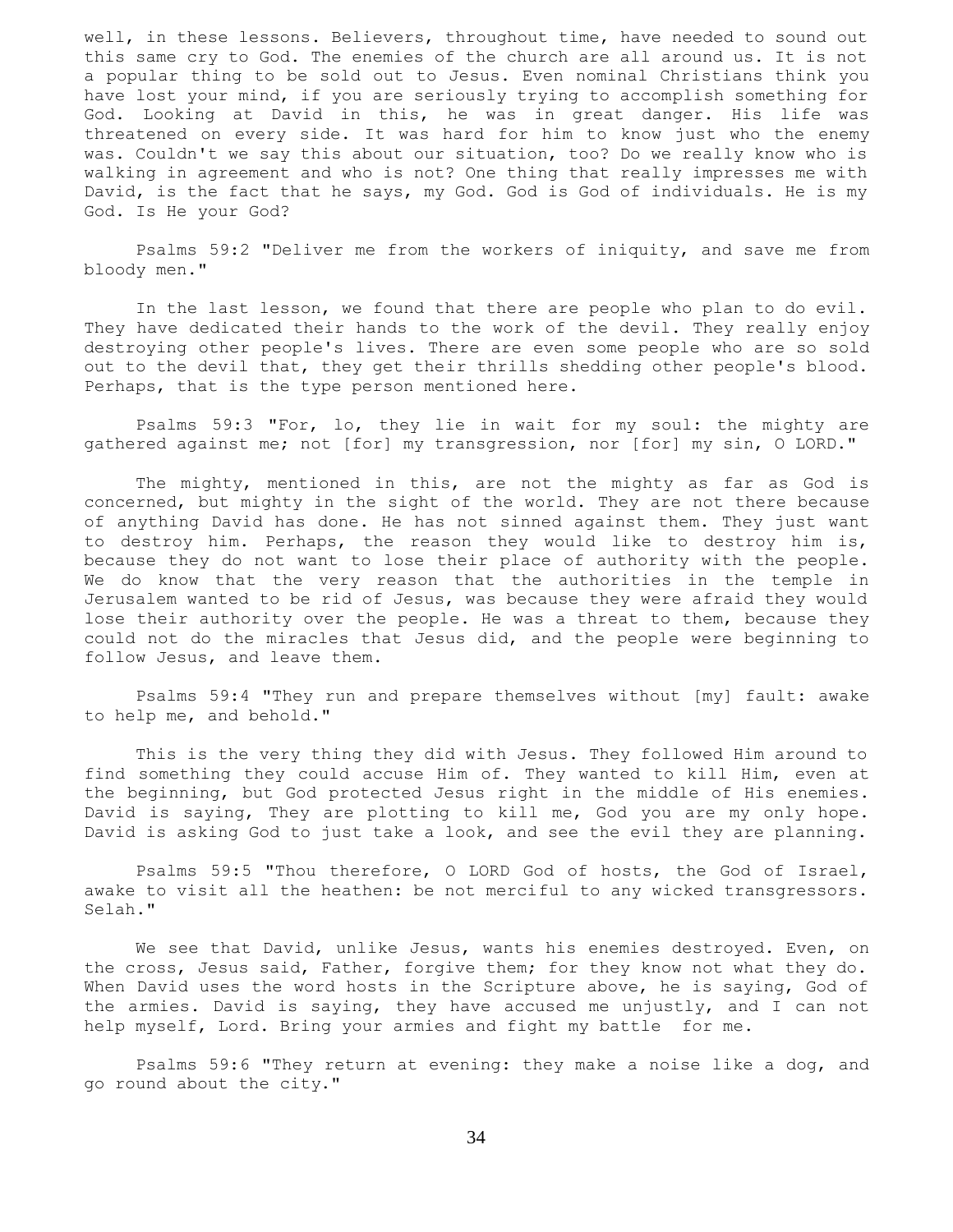Have you ever noticed, dogs bark a whole lot more than they bite? They are trying to frighten him by the noise. This is really not doing harm to David, but is just to frighten him.

 Psalms 59:7 "Behold, they belch out with their mouth: swords [are] in their lips: for who, [say they], doth hear?"

 Their evil speech comes out of their mouth so regularly and so uncontrolled, that it is like when a man belches. Swords are in their lips means that their words are cutting words, bent on destroying David. They are saying that David's God is not even hearing, or caring what is happening to David.

 Psalms 59:8 "But thou, O LORD, shalt laugh at them; thou shalt have all the heathen in derision."

 David knows that just because God has not rushed in, does not mean that He will not punish them. God is longsuffering, hoping they will repent. The word translated derision, here, means laugh to scorn, or mock. This is saying that God will have the last laugh. It will be mocking their laugh, here. His laugh will be unanswerable.

 Psalms 59:9 "[Because of] his strength will I wait upon thee: for God [is] my defence."

 David realizes that his strength is not enough to come against his enemies. He, also, realizes that they may be taunting him, but God has not allowed them to hurt him. David knows, if he waits for God, God will take care of this. He, also, realizes that God has defended him until now, and will continue to defend him as long as he waits for God.

 Psalms 59:10 "The God of my mercy shall prevent me: God shall let me see [my desire] upon mine enemies."

 How many times have we had God keep us from doing something that would be harmful to us? That is what I see in this Scripture about David. God does not want him to jump out and get ahead of God's blessing. Though David is surrounded by the enemy, God will let David see the overthrow of his enemies. If David will just wait until the time is just right for God, David will experience victory. One of the hardest things to do is wait on the Lord.

 Psalms 59:11 "Slay them not, lest my people forget: scatter them by thy power; and bring them down, O Lord our shield."

 David is saying, here, that if they die, that will not be a good lesson for others looking on. He says scatter them, and the lesson will be learned by the ones in the places they are scattered to, as well as here. Strip them of their power and authority, but let them live. The word, translated shield, here, means protector. Notice, also, {our shield}. He is not just David's protector, but He is the protector of all who believe.

 Psalms 59:12 "[For] the sin of their mouth [and] the words of their lips let them even be taken in their pride: and for cursing and lying [which] they speak."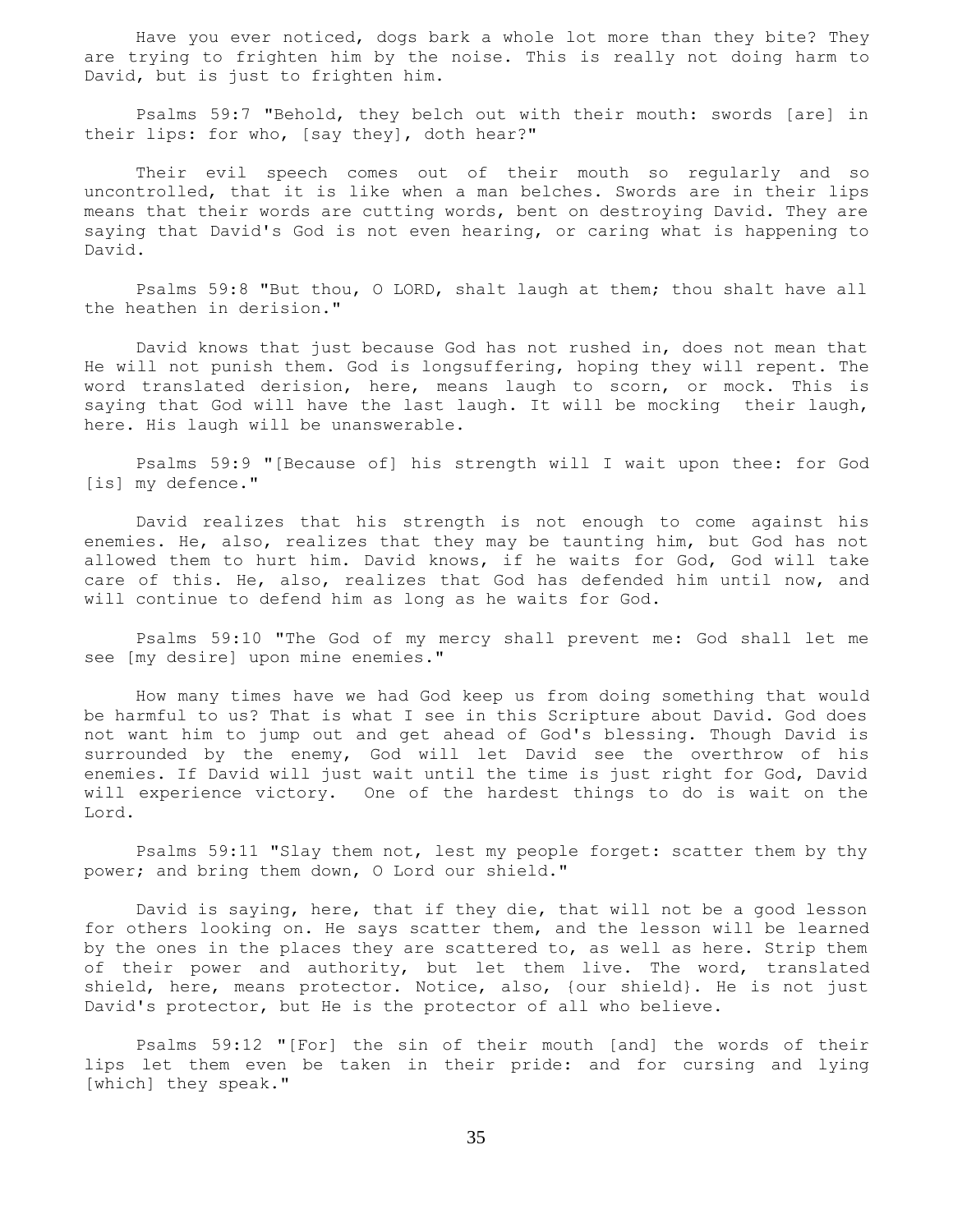Pride comes just before a fall. Notice in the next Scripture, where pride comes from. I John 2:16 "For all that [is] in the world, the lust of the flesh, and the lust of the eyes, and the pride of life, is not of the Father, but is of the world." Notice in the following Scripture, the terrible consequences of those who love to lie. Revelation 22:15 "For without [are] dogs, and sorcerers, and whoremongers, and murderers, and idolaters, and whosoever loveth and maketh a lie." Lying is as bad a sin as murder then, because you wind up in the same place as a murderer.

 Psalms 59:13 "Consume [them] in wrath, consume [them], that they [may] not [be]: and let them know that God ruleth in Jacob unto the ends of the earth. Selah."

 The cursing and the lying have stirred David, until he is now saying, let your wrath arise and destroy these evil ones. Not only destroy them, but do it publicly, so that all the world will know what you do to the evil ones of the earth. Way back in another lesson we remember that, these are people who profess to know God. Remember, judgment begins at the house of God. He rightly says at the end ofthis, stop and think on these things.

 Psalms 59:14 "And at evening let them return; [and] let them make a noise like a dog, and go round about the city."

 Now David is saying, let them do all their bragging and threatening as loud as they want to. I know they are going to be taken care of by my God.

 Psalms 59:15 "Let them wander up and down for meat, and grudge if they be not satisfied."

 The dogs have lost their chance to devour David. Let them run around looking for someone else to tear to pieces. Lord, let them be angry when there is no one left to tear up.

 Psalms 59:16 "But I will sing of thy power; yea, I will sing aloud of thy mercy in the morning: for thou hast been my defence and refuge in the day of my trouble."

 David has seen help on its way. The time to shout and sing praises about the power of God is at the victory. The darkest hour is just before the dawn. Dawn has come for David. He begins his praise of God for protecting him through the dark night. Look at this, with me, and learn from this. Though the night be dark and it seems there is no way out, though our enemy surround us on every side and we are outnumbered, our help is in the Lord. He will build a fence around us and defend us. There is a dawn of a new day just around the corner. Place your trust and faith in God, and He will not let you down.

 Psalms 59:17 "Unto thee, O my strength, will I sing: for God [is] my defence, [and] the God of my mercy."

 Just as David speaks of the mercy of God, we must realize that it is only by the mercy of God that we are acceptable to Him. When we get to the end of our self, then God can take over and win the battle for us. Notice,that David is not taking any of the credit for the victory here. He just praises God in word and song for God's favor in this. That is what we must do, also. We are not saved by any of our great ability and power. Jesus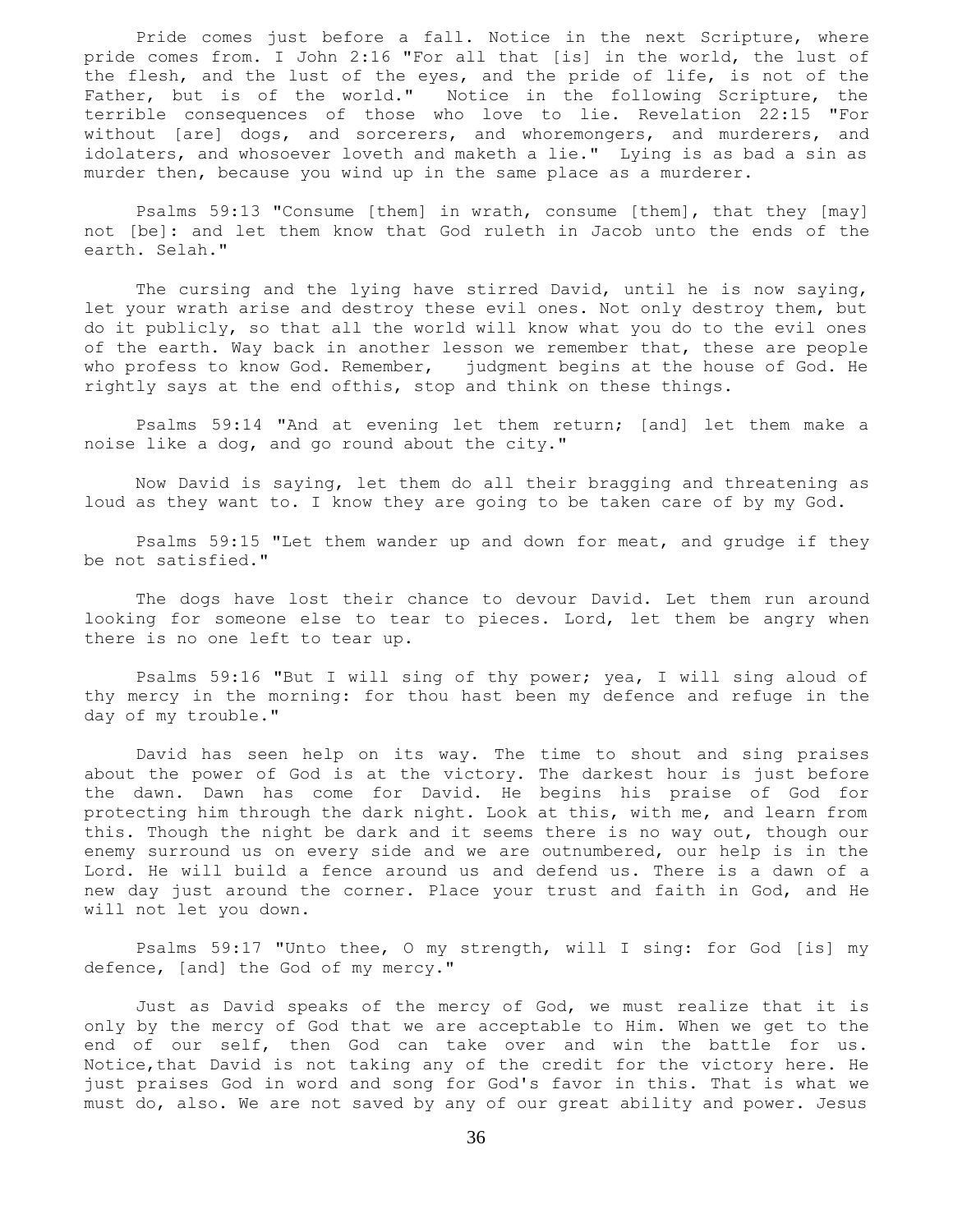did it all for us. Our place is just to believe and praise Him for what He has done.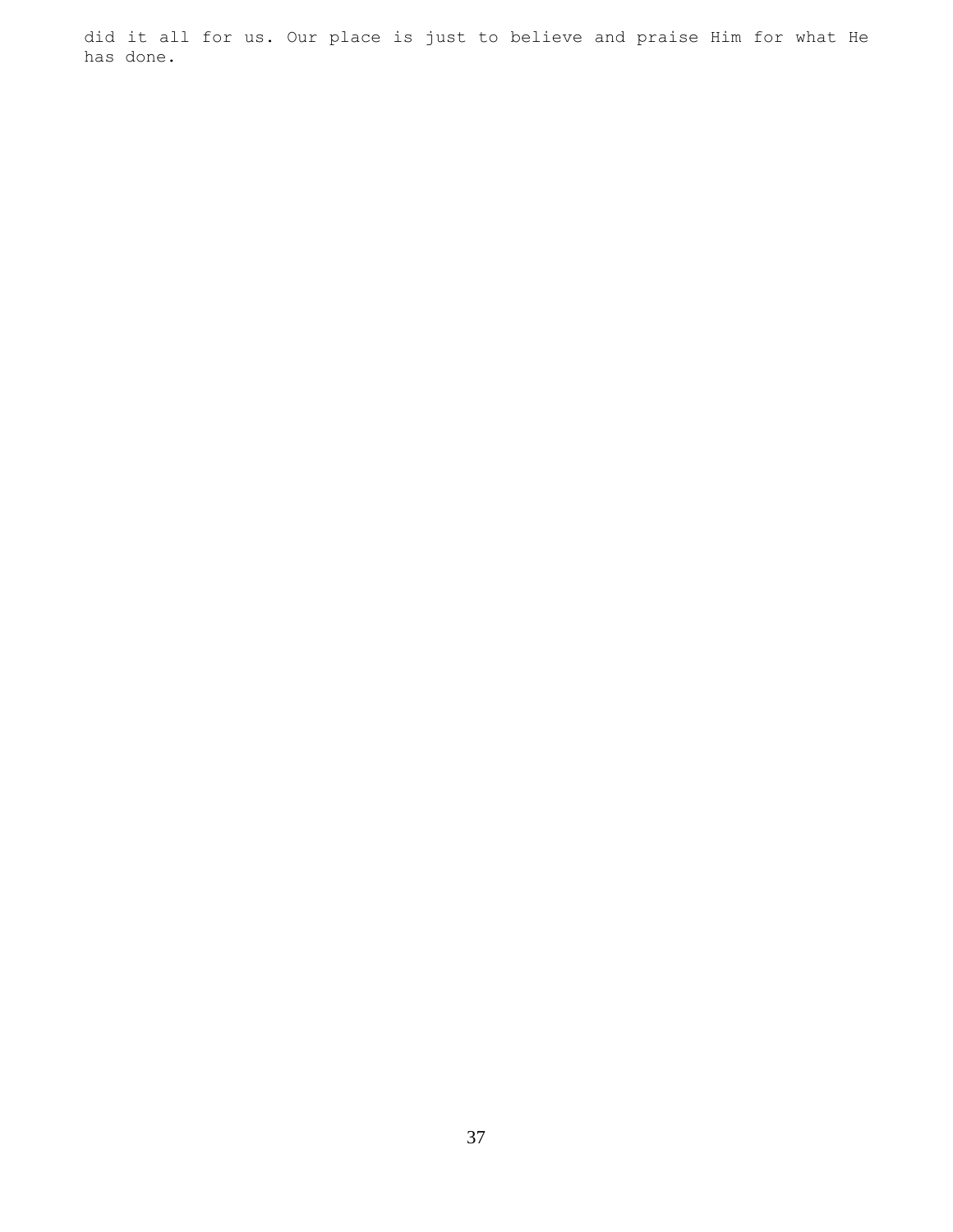| 1. | If we do not learn to apply these lessons to our life now, why are    |
|----|-----------------------------------------------------------------------|
|    | we reading them?                                                      |
| 2. | Why is it important to call God, my God?                              |
| 3. | What is an example of someone who is totally sold out to the          |
|    | devil?                                                                |
| 4. | Who are the mighty mentioned in verse 3?                              |
| 5. | Why are they so determined to destroy David?                          |
| 6. | Who were the people that felt this same way about the Lord Jesus?     |
| 7. | These evil ones followed Jesus around for what purpose?               |
| 8. | What does David call the Lord in verse 5?                             |
| 9. | In verse 5, what was the contrast between what Jesus asked for His    |
|    | enemies, and what David wanted for his?                               |
|    | 10. What does the word hosts, in verse 5, mean?                       |
|    | 11. What is meant by them making a noise like a dog?                  |
|    | 12. Explain the statement, belch with their mouth.                    |
|    | 13. The word translated derision, here, means what?                   |
|    | 14. What does verse 9 say that David is assured of? What is the word, |
|    | prevent, saying in verse 10?                                          |
|    | 15. What is one of the hardest things for us to do after we pray?     |
|    |                                                                       |
|    |                                                                       |
|    | 18. The word translated shield, here, means what?                     |
|    | 19. Pride comes before a .                                            |
|    | 20. Pride of life is not of the Father, but of the .                  |
|    | 21. Name a few of the sins that will keep you out of heaven.          |
|    | 22. What two things have stirred David to the point, that he says for |
|    | God to consume them?                                                  |
|    | 23. Where does judgment begin?                                        |
|    | 24. The dogs have lost their chance to devour David, so what are they |
|    | doing?                                                                |
|    | 25. I will sing aloud of thy mercy in the _______.                    |
|    | 26. When is the darkest hour?                                         |
|    | 27. What lesson can we learn from all of this?                        |
|    | 28. is my defense.                                                    |

38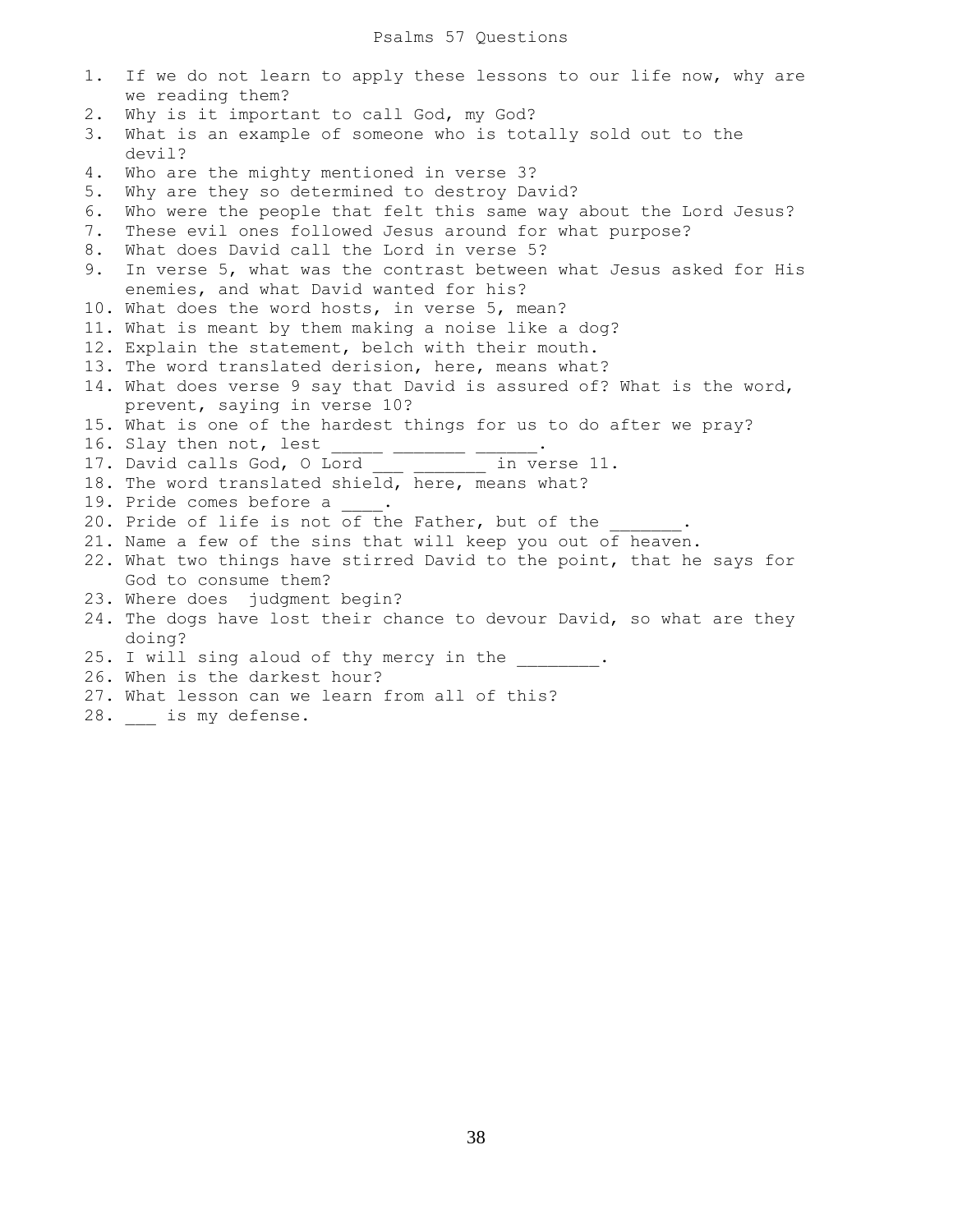We will begin this lesson by giving Psalm chapter 60 in metre.

## THE PSALMS OF DAVID IN METRE

# Chapter 60

- Verse 1 "O Lord, thou hast rejected us, And scattered us abroad; With us thou hast offended been. Return to us, O God."
- Verse 2 "The earth to tremble thou hast made, In it didst breaches make; Do thou thereof the breaches heal Because the land doth shake."
- Verse 3 "To thy own people thou hard things Hast shown, and on them sent; And thou hast caused us drink the wine of sore astonishment."
- Verse 4 "And yet a banner thou hast given To those who thee do fear, That for the sake of truth by them Displayed it may appear."
- Verse 5 "That thy beloved people, Lord, May all delivered be, Save with the power of thy right hand, And answer give to me."
- Verse 6 "God in his holiness did speak, In this rejoice I will: I Shechem will divide, and I will measure Succoth's vale."
- Verse 7 "I Gilead claim as mine by right; Manasseh mine shall be; Of my head Ephraim's the strength; Judah gives laws for me."
- Verse 8 "In Moab I will wash; my shoe I will to Edom throw; And o'er the land of Palestine I will in triumph go."
- Verse 9 "O who is he will bring me to The city fortified? And who is he that to the land Of Edom will me guide?
- Verse 10 "O God, who hadst rejected us, This thing wilt thou not do? Even thou, O God, thou who didst not Forth with our armies Go?
- Verse 11 "Help us from trouble; for the help is vain which man supplies. Through God we'll do great acts; he will Tread down our enemies."

 We will now begin the verse by verse study of Psalms chapter 60. Psalms 60:1 "{To the chief Musician upon Shushaneduth, Michtam of David, to teach; when he strove with Aram-naharaim and with Aram-zobah, when Joab returned, and smote of Edom in the valley of salt twelve thousand.} O God, thou hast cast us off, thou hast scattered us, thou hast been displeased; O turn thyself to us again."

 Even though this battle has been a victorious one and 12,000 of the enemy have fallen, David still is praying that God will come back to them with His blessings. It seems that when Saul took over the land as their king, God was displeased with them. He remained displeased with them and had scattered them. We do know that God did not want Israel to have an earthly king. He wanted to be their only King. The people sinned greatly, when they insisted on being like all the other countries around them, and insisted on having an earthly king. God did not want them to be like other countries, He wanted them to be a peculiar people, worshipping only Him. This is exactly what God expects from His people today. He wants us to be a peculiar people, separated from the world. He wants our worship all focused on Him. One of the troubles in the church today, is that you can hardly tell any difference in them and the world. Worldliness has crept into the church. Desiring to be like the rest of the world caused God to be displeased with His chosen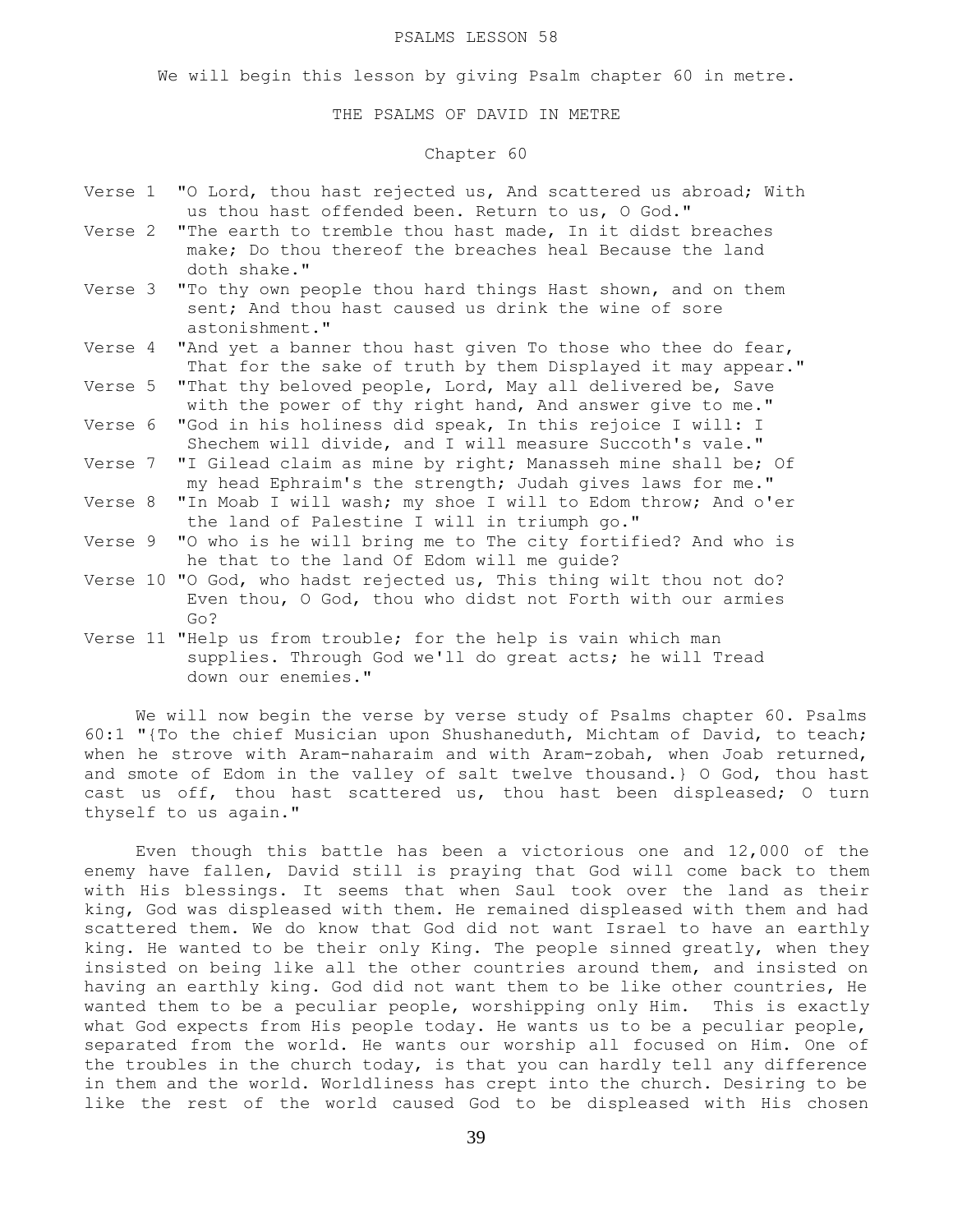family then, and wanting to be like the world around us can cause God to be displeased with the church today.

 Psalms 60:2 "Thou hast made the earth to tremble; thou hast broken it: heal the breaches thereof; for it shaketh."

When God shakes the earth, anything that can be shaken will be shaken. In David's time here, the priests had been murdered. The church and in fact, the very foundation of there belief had been shaken as well. It seemed as if everything was crumbling around them. Even though, God had been with them and they had won this battle, there was unrest in the land. David felt as if God had turned away. It is very much like that now in our land. Those who are sold out to God are truly concerned about the condition of our land, and more than that, they are concerned by what they see and hear the church as a whole doing. The uncertainties in our world today have many thinking that the end of the world is very near. Perhaps, the return of the Lord is near. David is asking God to heal the wounds. I truly believe that it is necessary for our people to do what the following Scripture says. II Chronicles 7:14 "If my people, which are called by my name, shall humble themselves, and pray, and seek my face, and turn from their wicked ways; then will I hear from heaven, and will forgive their sin, and will heal their land." The shaking has begun. It is time for all of us to repent and turn from our wicked ways.

 Psalms 60:3 "Thou hast shewed thy people hard things: thou hast made us to drink the wine of astonishment."

 Hard times come to cause people to repent and come to God. Even believers are astonished at the happenings around us.

 Psalms 60:4 "Thou hast given a banner to them that fear thee, that it may be displayed because of the truth. Selah."

The banner, that those who fear God have been given, is the banner of righteousness. We should go forth with this banner proclaiming truth to all who will listen. This banner should be red, white, and blue. The red symbolizes the life that Jesus' precious blood has purchased for us. The white should proclaim righteousness throughout the land. The blue is for the heavenly calling. Do you fear the Lord? If you do, start waving your banner and bring the truth. We are in a war for the souls of the people. Selah, means pause and think on these things.

 Psalms 60:5 "That thy beloved may be delivered; save [with] thy right hand, and hear me."

 The Right hand, here, is prophetically speaking of our Lord and Saviour Jesus Christ, who is the Right Hand of God. David means beloved of God, so perhaps, the beloved here is him. Just as Moses delivered the children of Israel from Egypt {type of the world}, Jesus is the great Deliverer, who saves us from this world.

 Psalms 60:6 "God hath spoken in his holiness; I will rejoice, I will divide Shechem, and mete out the valley of Succoth."

 The fact that God spoke in His holiness means, that He who cannot lie, spoke the truth. Since David has won this battle, it would be up to him to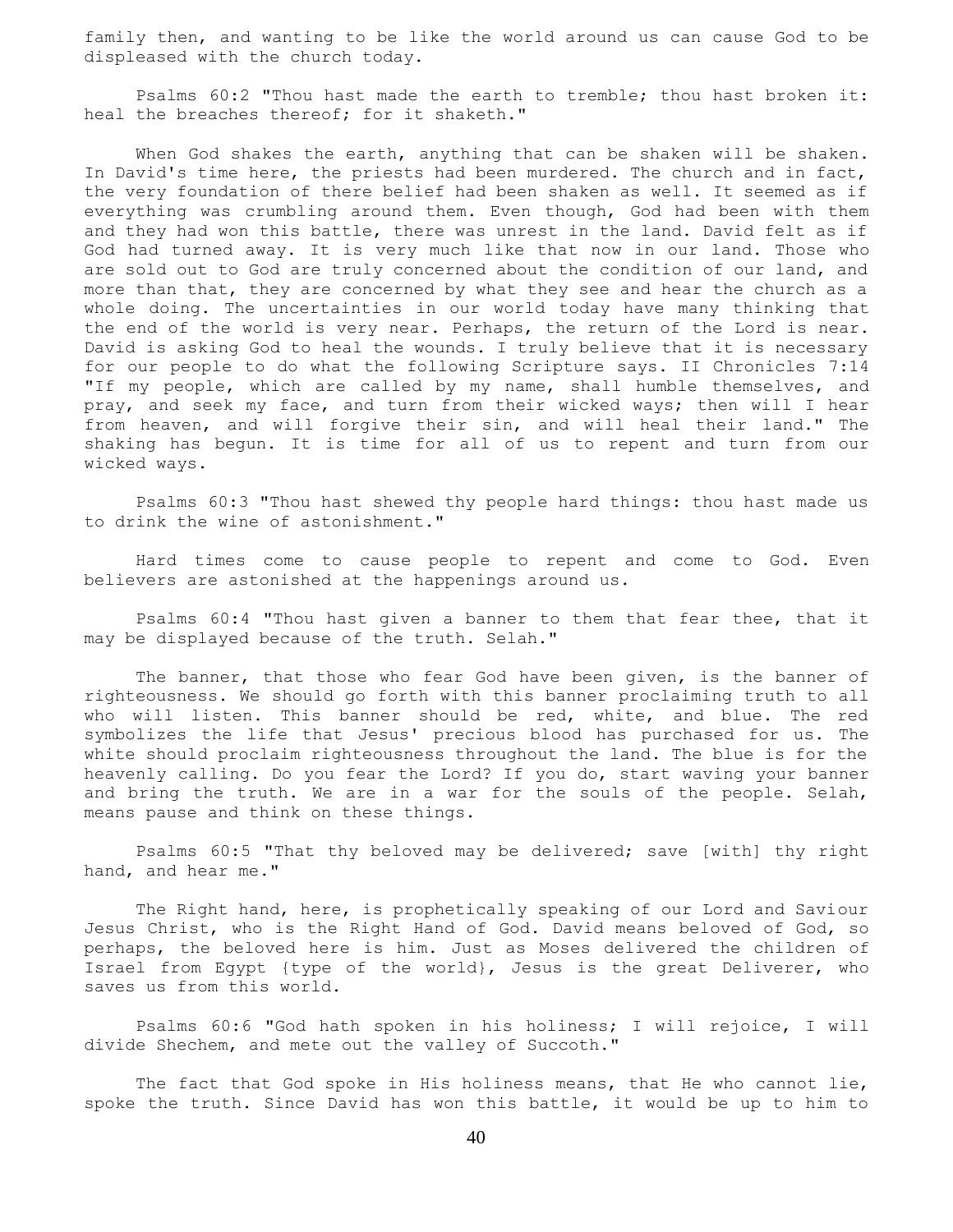divide the land into whatever parcels he desired. I am sure that David's division would be based upon the original division of the land when God gave it to the Israelites. God set the boundaries, and I am sure He wanted the boundaries to stay the way He set them. Some of the people trying to change the boundaries today, need to go back and look at the boundaries that God set.

 Psalms 60:7 Gilead [is] mine, and Manasseh [is] mine; Ephraim also [is] the strength of mine head; Judah [is] my lawgiver;

 This is speaking of the different separations. All belongs to God and whoever He desires to give it to. Judah is my lawgiver. We know that Jesus was the Lion of the tribe of Judah. The King of kings and Lord of lords will reign from the city of Jerusalem.

 Psalms 60:8 "Moab [is] my washpot; over Edom will I cast out my shoe: Philistia, triumph thou because of me."

 Moab was the land of the Gentiles that Ruth had lived in, before she came and married Boaz. Edom had been a reproach. God has no difficulty in subduing all nations, and Edom is no exception. He thought so little of it, that He threw His shoe. David had defeated Philistia so uttterly that they deemed no problem to him.

 Psalms 60:9 "Who will bring me [into] the strong city? who will lead me into Edom?"

 This strong city in Edom was a stronghold and had not been defeated, even though David had defeated their army in the battle. David would have to go into the center of the land to defeat this city. The only answer to David's question, here, is God Almighty.

 Psalms 60:10 "[Wilt] not thou, O God, [which] hadst cast us off? and [thou], O God, [which] didst not go out with our armies?"

 David was fully aware that when God went with them into battle, there was always victory. He, also, knows that God had been displeased with this people when they wanted an earthly king to rule over them. He was not sure that God had forgotten and forgiven them. He wanted to be certain God was the One sending him into this battle, before he went. In God's anger, God had not gone into battle with them, and David wanted to take no chance that that would be the case now. He would go in only if God sends him.

 Psalms 60:11 "Give us help from trouble: for vain [is] the help of man."

 David knows that no mere man can go into the city of Petra {the city of the rock} and come out a winner. He will go on one condition; that God sends him and leads the way. David asks God to help him.

 Psalms 60:12 "Through God we shall do valiantly: for he [it is that] shall tread down our enemies."

 Notice that, David is not saying to stand back and let God do it. David is not jumping headlong into the battle on his own, either. David will go into the battle, doing what he can, if God leads the way. The only time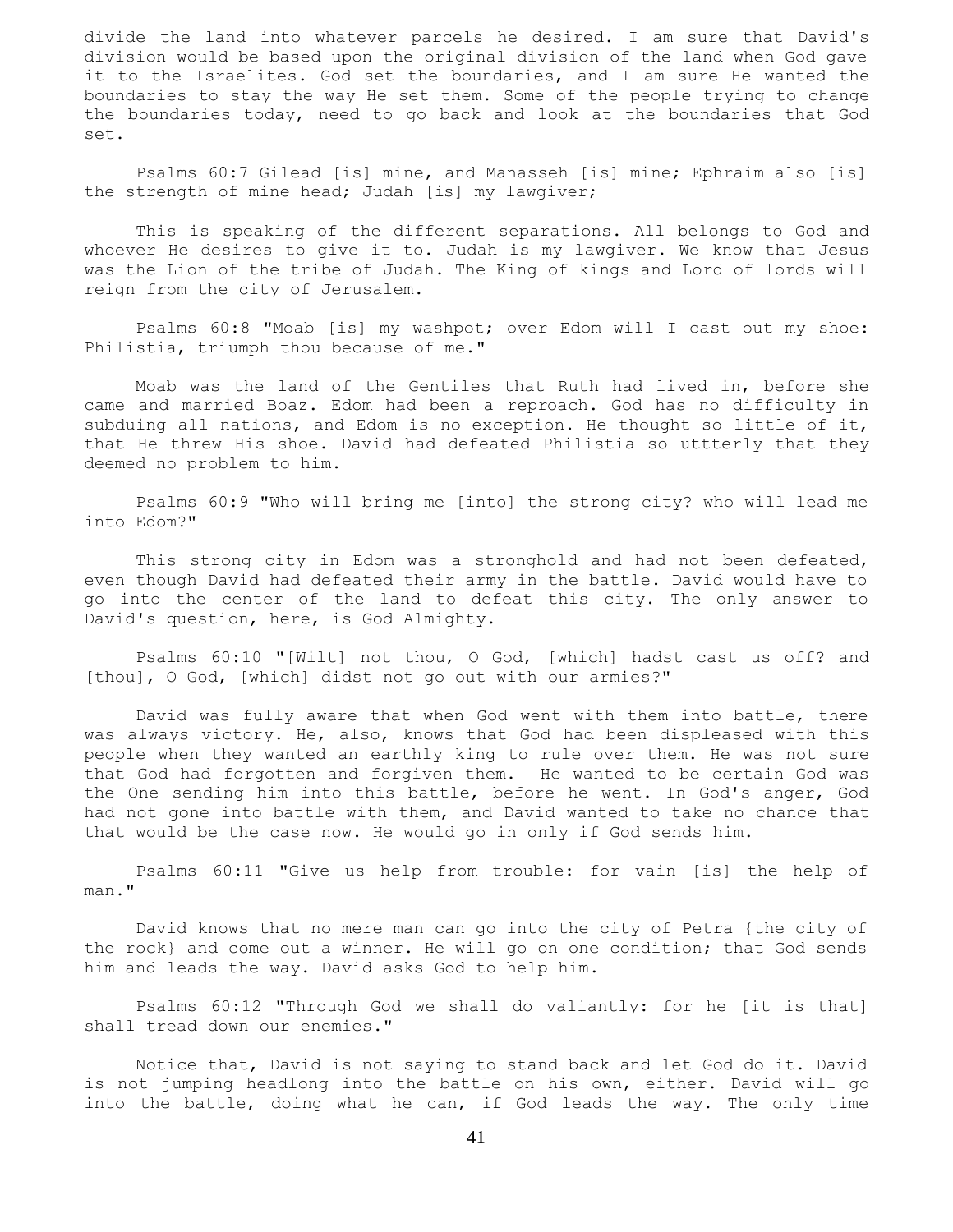victory is assured is when God sends the person to the battlefront. Just as David killed Goliath in the name of the Lord, He will fight this battle in the name of the Lord. What lesson can we Christians get from this? We must not sit back and do nothing and expect God to do all of the work for us. We better not get out on a limb trying to do a task that God has not sent us to do, either. The only way for it to work is to do the task that the Lord has set before you knowing that He is leading the way.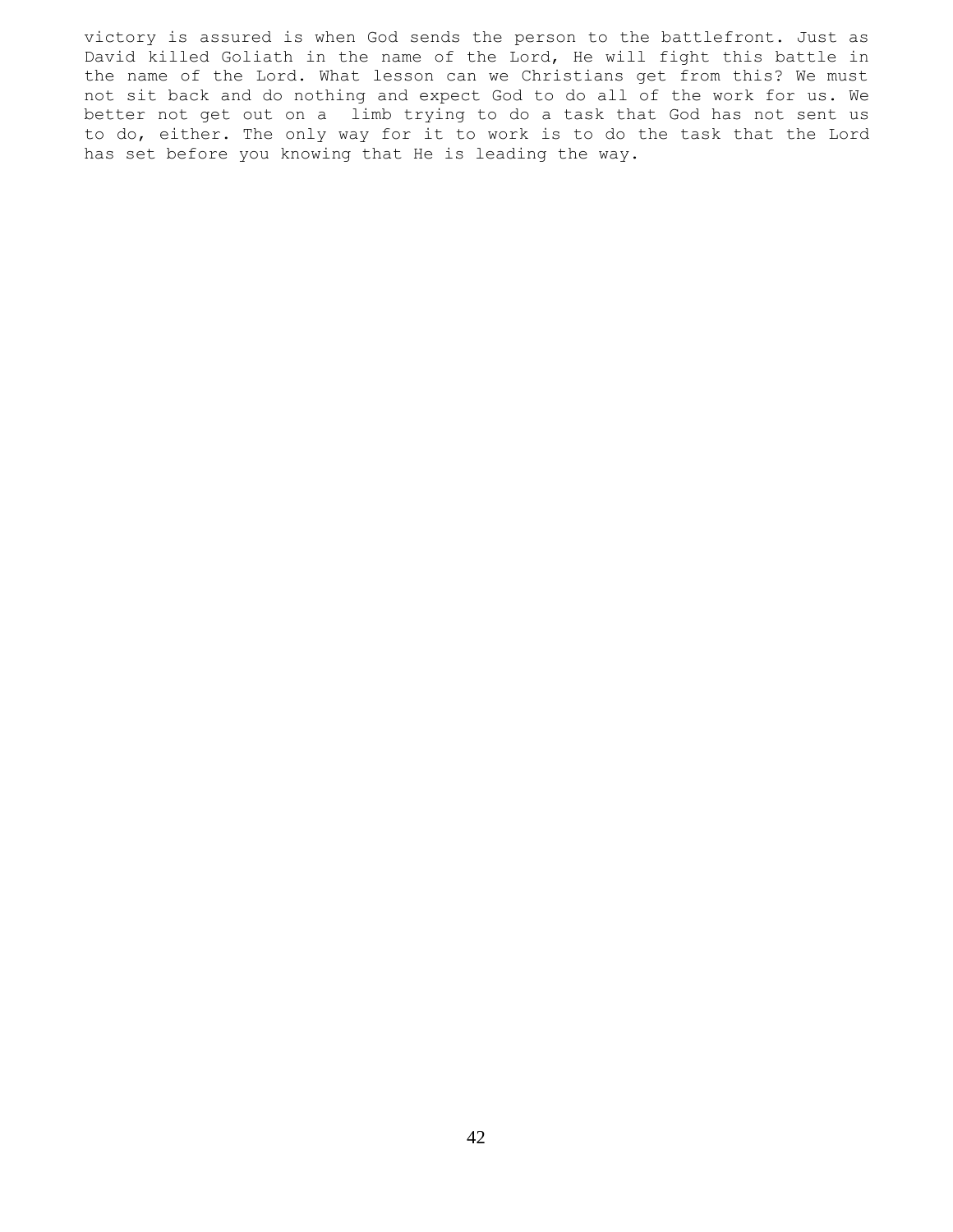1. How many of Edom were killed in the valley of salt? 2. O God, thou hast 3. Why was God displeased with these Israelites? 4. What was the great sin that these people had sinned against God? 5. What does God want from His people today? 6. Who made the earth to tremble? 7. What terrible thing had been done, in the time of David, that shook the foundation of their belief? 8. Who is really concerned about the condition of our land today? 9. What does the author believe is necessary to do in our land today to get right with God? 10. Why does God allow hard times to come? 11. What is the banner that has been given to those who fear God? 12. What color should this banner be? 13. Tell me what the different colors of the banner symbolize. 14. Who is the Right Hand of God? 15. What does the name David mean? 16. What is Egypt a type of? 17. Who is the great Deliverer, who saves us from the world? 18. What does it mean, God hath spoken in His holiness? 19. In verse 7, is my lawgiver. 20. Where had Ruth lived before she met and married Boaz? 21. Where was the strong city in Edom? 22. Who was David dependent on for victory? 23. What opinion did David have of man's help? 24. What was the city of the rock?

25. Who shall tread down their enemies?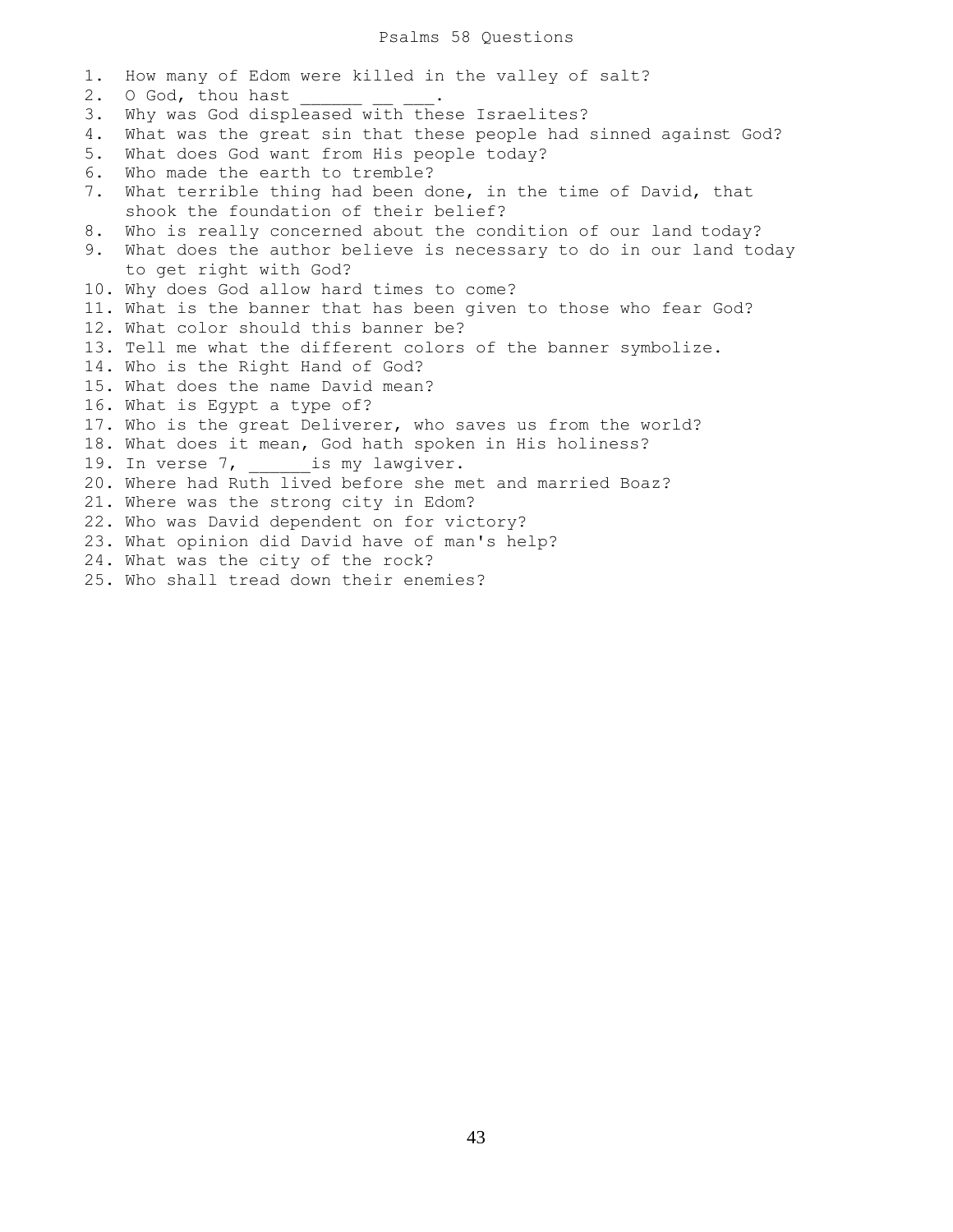We will begin by giving the 61st Psalm in metre to show how easily it could be sung.

THE PSALMS OF DAVID IN METRE

### Chapter 61

- Verse 1 "Lord, hear my voice, my prayer attend, From earth's remotest bound I send My supplicating cry. When troubles great o'erwhelm my breast, Then lead me on the Rock to rest That higher is than I."
- Verse 2 "In thee my soul hath shelter found, And thou hast been from foes around The tower of my defiance; My home shall thy pavilion be; To covert of thy wings I'll flee, And find deliverance."
- Verse 3 "For thou, O Lord, my vows hast heard, On me their heritage conferred, That fear thy holy name. Long life thou to the king wilt give, Through generations he shall live, From age to age the same."
- Verse 4 "Before the Lord shall he abide: O, do thou truth and grace provide To guard him in the way. So I thy praises will make known, And humbly bending at thy throne, My vows will daily pay."

 We will now begin the verse by verse study of the 61st Psalm. Psalms 61:1 "{To the chief Musician upon Neginah, [A Psalm] of David.} Hear my cry, O God; attend unto my prayer."

 It seems that David is praying this prayer very often. This time he goes further than just a prayer. David wants immediate attention paid to his prayer. Attend means God whatever your answer is to this prayer, please do not delay.. This is an urgent plea.

 Psalms 61:2 "From the end of the earth will I cry unto thee, when my heart is overwhelmed: lead me to the rock [that] is higher than I."

 This verse leads us to believe that this was in a time of terrible anguish of being away from God. He is overwhelmed with grief, because he feels that he has alienated himself from God. David loves God more than he loves anything in this world, and this separation is almost more than he can bear. Even though David is at this moment unable to go to his favorite place to meet with God, he does not stop crying out to God. He says, it does not make any difference where I am physically, I am seeking God in my prayer. His heart is breaking. He is overwhelmed with grief. We are like David in many ways. When it seems that all the world has turned against us, we cry out to God. Troubles seem to bring us closer to Him than when things are going well. God will listen and forgive, when we have a broken and contrite heart. David says, God, I can not seem to walk the straight and narrow path; come and lead me to the solid rock. This Rock, of course, is Jesus Christ our Lord. This is the Rock that cannot be moved. This Rock is higher than us all. This is the Rock that the storm cannot move. This is the Rock that we must all build upon. This is not like the sand that shifts when the waves come. Praise God! The sweet Holy Spirit led us to this Rock of our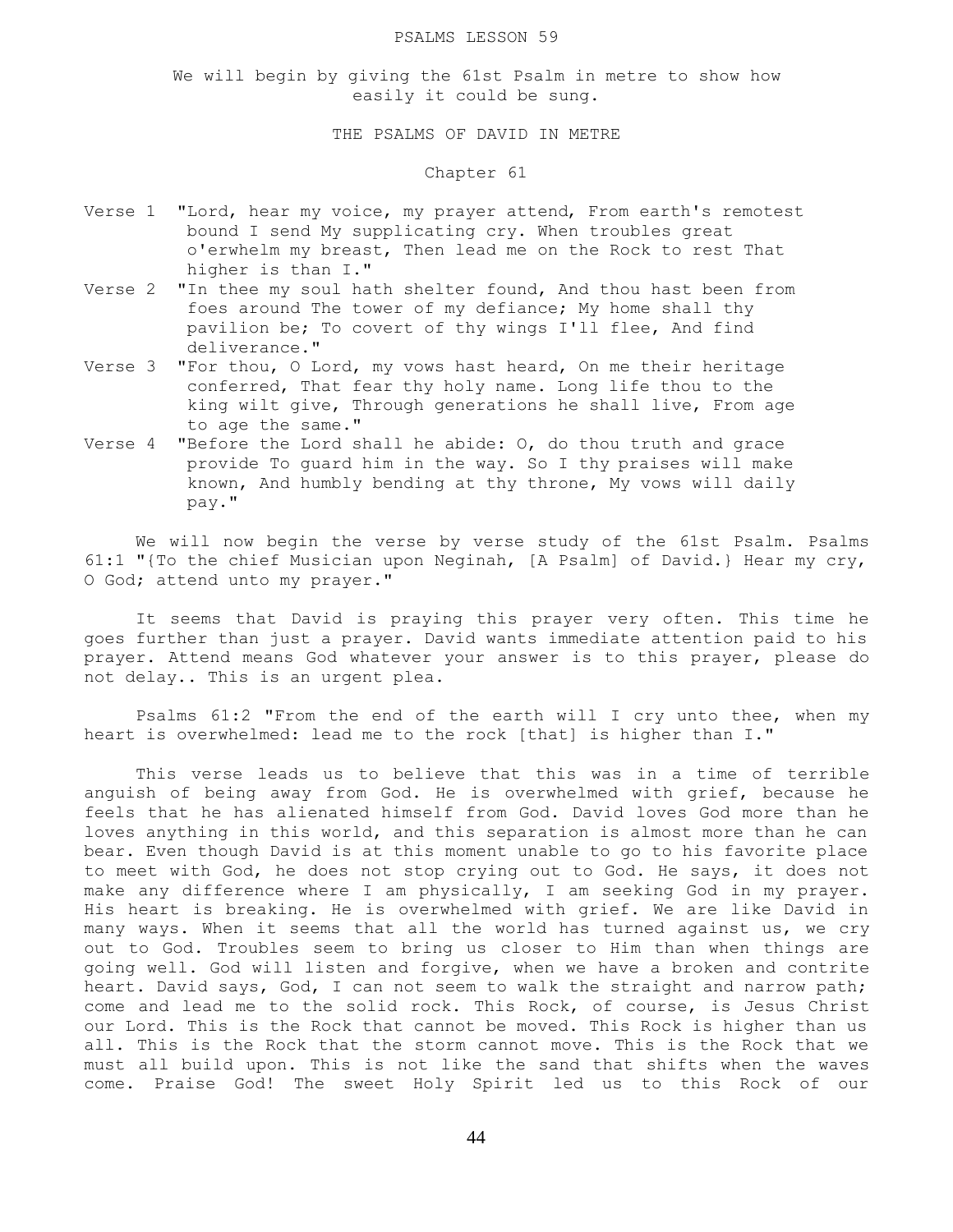salvation. I shall not be moved, because I have placed my trust in the Lord Jesus Christ {the Rock}.

 Psalms 61:3 "For thou hast been a shelter for me, [and] a strong tower from the enemy."

 David is very well aware that God protected him from Goliath, God had hidden him from Saul who sought to kill him, and God will protect him from this peril, as well. Christians, when I see this, I think of the hedge the Lord has built around each of us to keep us from the enemy. I think of the blood that covers me , which keeps me out of harm's way, I think of the name of Jesus, that he has given me authority to use against my enemies, is my shelter. He is my strong tower. He is my Saviour.

 Psalms 61:4 "I will abide in thy tabernacle for ever: I will trust in the covert of thy wings. Selah."

 David is asking to be able to go back into the tabernacle. Abide, as we have said before, means to continually live. We could look at the word tabernacle in a more permanent way, as well. It could mean the dwelling place of God, and could mean heaven, as well. In a previous lesson, we got in to the study about the wings forming a covering or protection. Again, Selah, means pause and think on these things. The covering of the Christian is the white robe of righteousness washed in the blood of the lamb. The tabernacle, that David was speaking of here, was just a type and shadow of the true tabernacle in heaven. Hebrews 8:5 "Who serve unto the example and shadow of heavenly things, as Moses was admonished of God when he was about to make the tabernacle: for, See, saith he, [that] thou make all things according to the pattern shewed to thee in the mount." The eternal tabernacle is with God in heaven.

 Psalms 61:5 "For thou, O God, hast heard my vows: thou hast given [me] the heritage of those that fear thy name."

 Fear of God is the beginning of wisdom. David has made his commitment to God. He knows that God knows the vows he made were real. David knows that he is heir to the promises made to Abraham. We are, also, heirs according to the promises, if we fear God and call upon the name of Jesus Christ. We know from the following Scripture that there is a heritage through Abraham. Galatians 3:29 "And if ye [be] Christ's, then are ye Abraham's seed, and heirs according to the promise."

 Psalms 61:6 "Thou wilt prolong the king's life: [and] his years as many generations."

 David was king for 40 years, and when he died, his son Solomon reigned for another 40 years. David lived many years on this earth, but I believe this is a prophetic Scripture speaking of the reign of Jesus Christ who reigns forever and ever. The David, we have been reading about in this lesson is David who was actually ruler for 40 years. The real Beloved of God, Jesus Christ the Righteous, shall reign forever and ever.

 Psalms 61:7 "He shall abide before God for ever: O prepare mercy and truth, [which] may preserve him."

45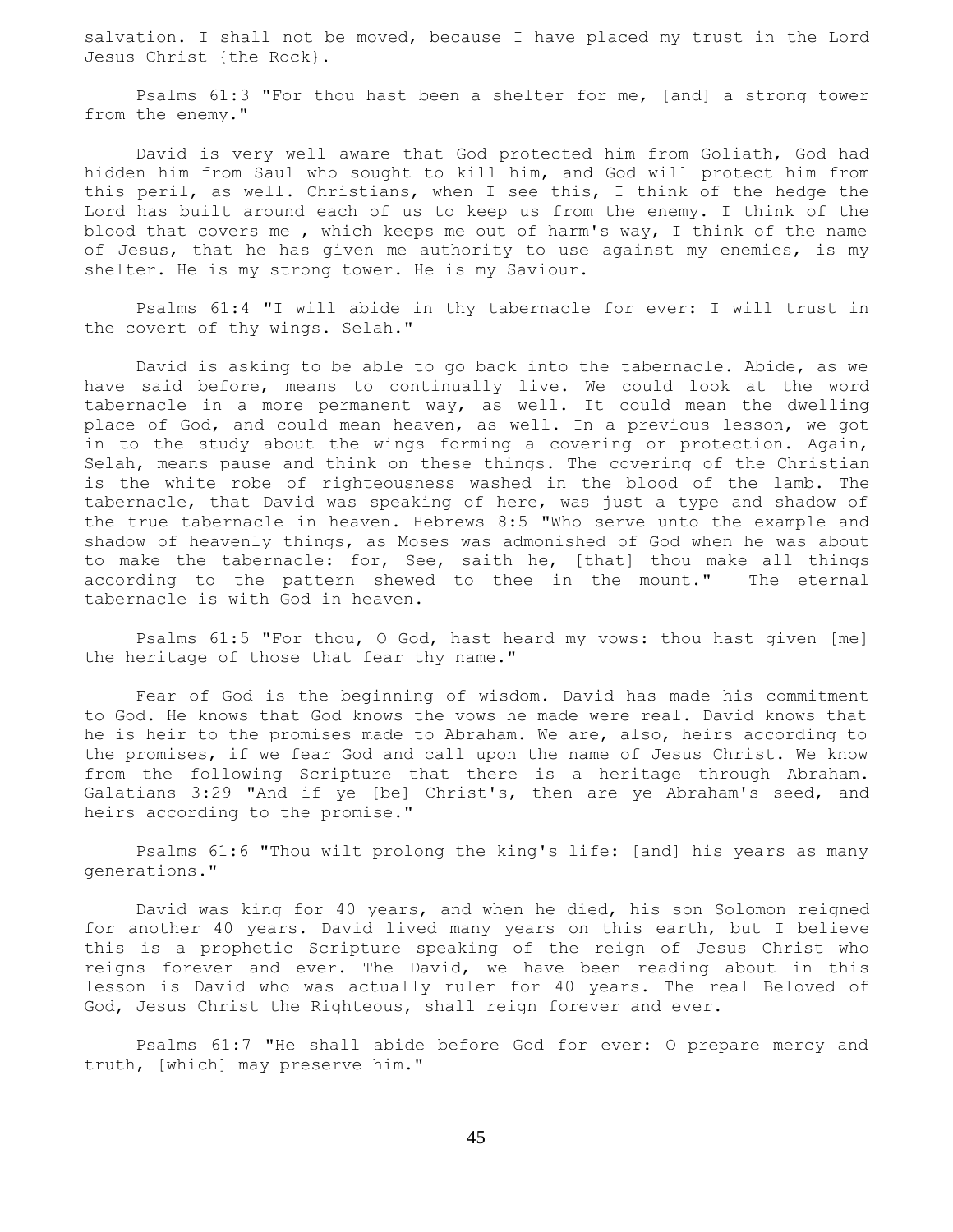Jesus is even now sitting at the right hand of the Father in heaven, but His reign is never ending. Jesus is Mercy, He is Truth, He is Eternal. The following Scripture is speaking of the reign of Jesus. I Kings 9:5 "Then I will establish the throne of thy kingdom upon Israel for ever, as I promised to David thy father, saying, There shall not fail thee a man upon the throne of Israel." The following Scripture leaves no doubt who this is speaking of, Luke 1:32 "He shall be great, and shall be called the Son of the Highest: and the Lord God shall give unto him the throne of his father David:"

 Psalms 61:8 "So will I sing praise unto thy name for ever, that I may daily perform my vows."

 Jesus, in a sense, was a descendent of David, but He was, also, David's Lord. Matthew 22:45 "If David then call him Lord, how is he his son?" David, in verse 8 above, is saying that he will sing and praise God all the days of his life. His praise is performing his vow to God. David, in the verse above, is promising to praise the Lord every day. David's gratitude for the Lord answering his prayer is the reason he will praise for ever. His vow had been to God that he would praise him, if the prayer was answered.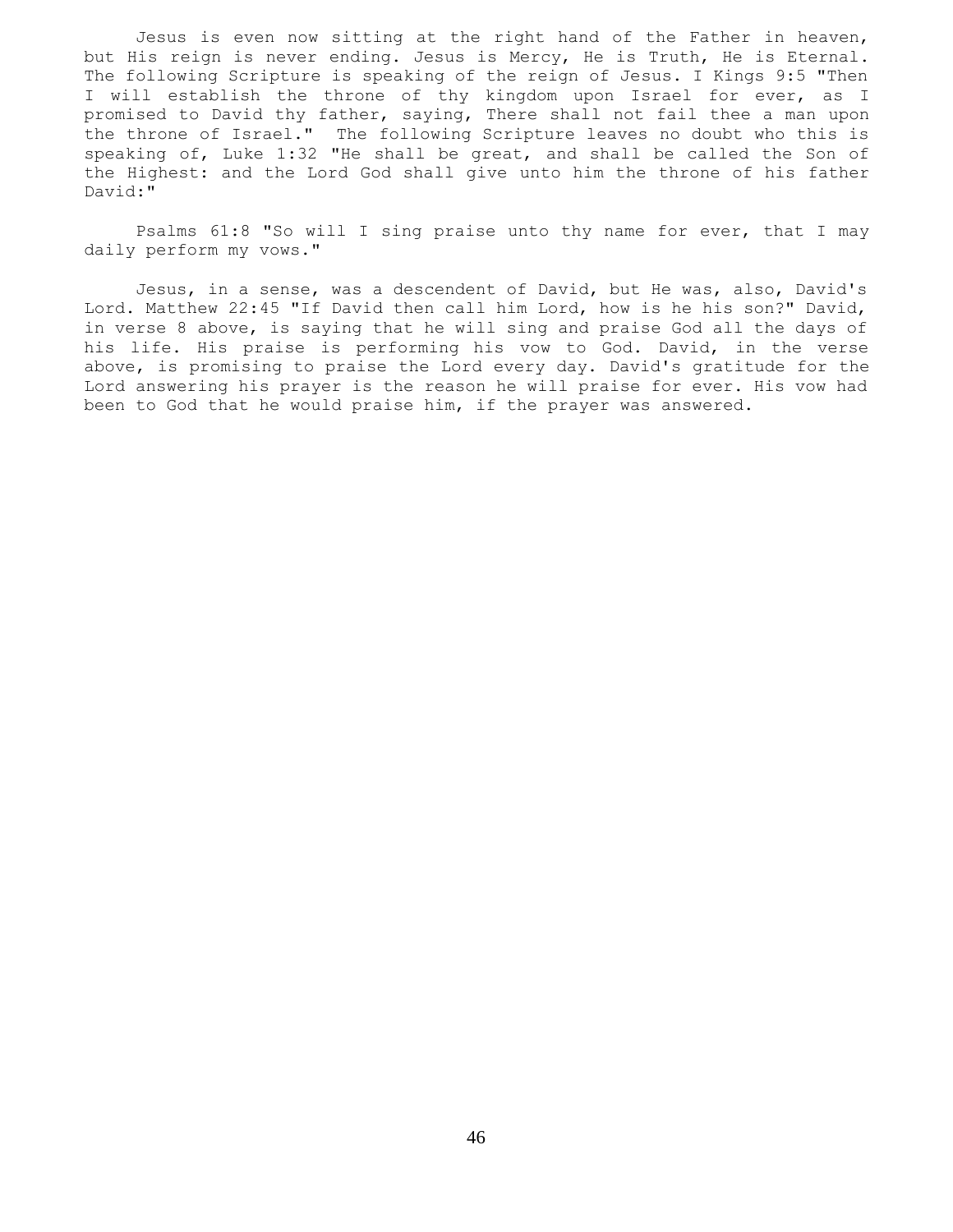1. Hear my cry, O God; attend unto my 2. What did David mean by, {from the end of the earth}? 3. When my heart is overwhelmed; lead me to the that is higher than I. 4. What is the general condition of David, in verse 2? 5. When does it seem we are closer to God than other times? 6. Who is the Rock, in verse 2? 7. I shall not be moved, because \_ have placed my \_\_\_\_\_ in the \_\_\_\_\_. 8. What 2 things does David call the Lord, in verse 3? 9. Who are two specific people God had protected David from? 10. What covers the Christian and keeps them from harm's way? 11. David is saying, he will abide where forever? 12. What does abide mean? 13. What are some of the things tabernacle, in verse 4, could mean? 14. What is the covert of thy wings telling us? 15. This tabernacle, in verse 4, is a type and shadow of what? 16. Quote Hebrews chapter 8 verse 5. 17. What was David an heir to? 18. Quote Galations chapter 3 verse 29. 19. How long was David king? 20. How long did Solomon reign as king? 21. How long shall Jesus Christ the Righteous reign? 22. What does 1 Kings chapter 9 verse 5 tell us of the reign of Jesus? 23. Luke chapter 1 verse 32 calls Jesus whom? 24. How often did David say, he would perform his vows? 25. What had David called Jesus?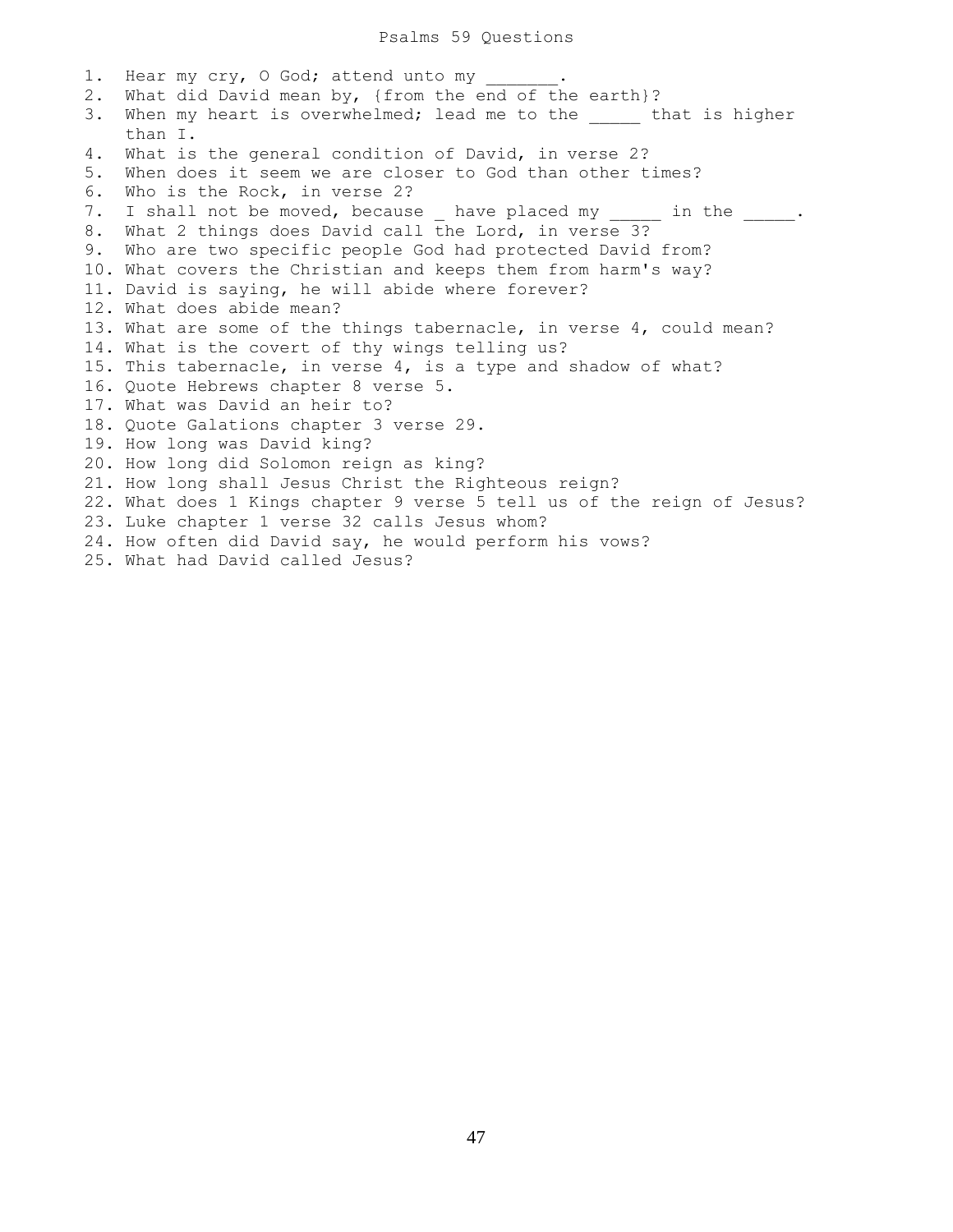We will begin this lesson by giving the 62nd chapter of Psalms in metre.

THE PSALMS OF DAVID IN METRE

Chapter 62

|         | Verse 1 "My soul with expectation doth Depend on God indeed; My<br>strength and my salvation do From him alone proceed."                      |
|---------|-----------------------------------------------------------------------------------------------------------------------------------------------|
|         | Verse 2 "He only my salvation is, And my strong rock is he; He only<br>is my sure defence; Much moved I shall not be."                        |
|         | Verse 3 "How long will ye against a man Conspiring seek his fall? Ye<br>all shall die, ye shall be like a tottering fence or wall."           |
| Verse 4 | "To bring his glory down they plot; In lies is their delight:<br>And whilst they bless him with their mouth They curse with<br>inward spite." |
|         | Verse 5 "Yet, O my soul, upon the Lord still patiently attend; My<br>expectation and my hope on him alone depend."                            |
|         | Verse 6 "He only my salvation is, And my strong rock is he; He only<br>is my sure defence; And moved I shall not be."                         |
|         | Verse 7 "In God alone my glory is, And my salvation sure; My rock of<br>strength is in the Lord, My refuge most secure."                      |
|         | Verse 8 "On him, ye people, evermore with confidence rely; before him<br>pour ye out your heart; God is our refuge high."                     |
|         | Verse 9 "Mean men are surely vanity, And great men are a lie; In<br>balance altogether they are less than vanity."                            |
|         | Verse 10 "Then do not in oppression trust, In robb'ry be not vain; And<br>when your riches are increased Set not your hearts on gain."        |
|         | Verse 11 "The Lord hath spoken once to me, Yea, this I heard again,<br>That power to Almighty God Alone doth appertain."                      |
|         | Verse 12 "Yea, mercy also unto thee Belongs, O Lord, alone; For thou<br>according to his work rewardest every one."                           |

 We will begin the verse by verse study of chapter 62 of Psalms. Psalms 62:1 {To the chief Musician, to Jeduthun, A Psalm of David.} "Truly my soul waiteth upon God: from him [cometh] my salvation."

 The word that was translated truly, here, could have been translated only. This is saying, then, my soul is waiting only on God. It could, also, mean, my soul is waiting on God only. It is good to wait upon the Lord. Isaiah 40:31 "But they that wait upon the LORD shall renew [their] strength; they shall mount up with wings as eagles; they shall run, and not be weary; [and] they shall walk, and not faint." The following Scripture is what David is saying in the verse above. It is, also, what we Christians should be saying, as well. Isaiah 12:2 "Behold, God [is] my salvation; I will trust, and not be afraid: for the LORD JEHOVAH [is] my strength and [my] song; he also is become my salvation."

 Psalms 62:2 "He only [is] my rock and my salvation; [he is] my defence; I shall not be greatly moved."

 The Rock spoken of here, is the One we Christians call Jesus. He is the Rock that we must build upon, if we are to stand when the wind of false doctrines come. Jesus said, a house built upon the sand will not stand when the rains come. Matthew 7:24 "Therefore whosoever heareth these sayings of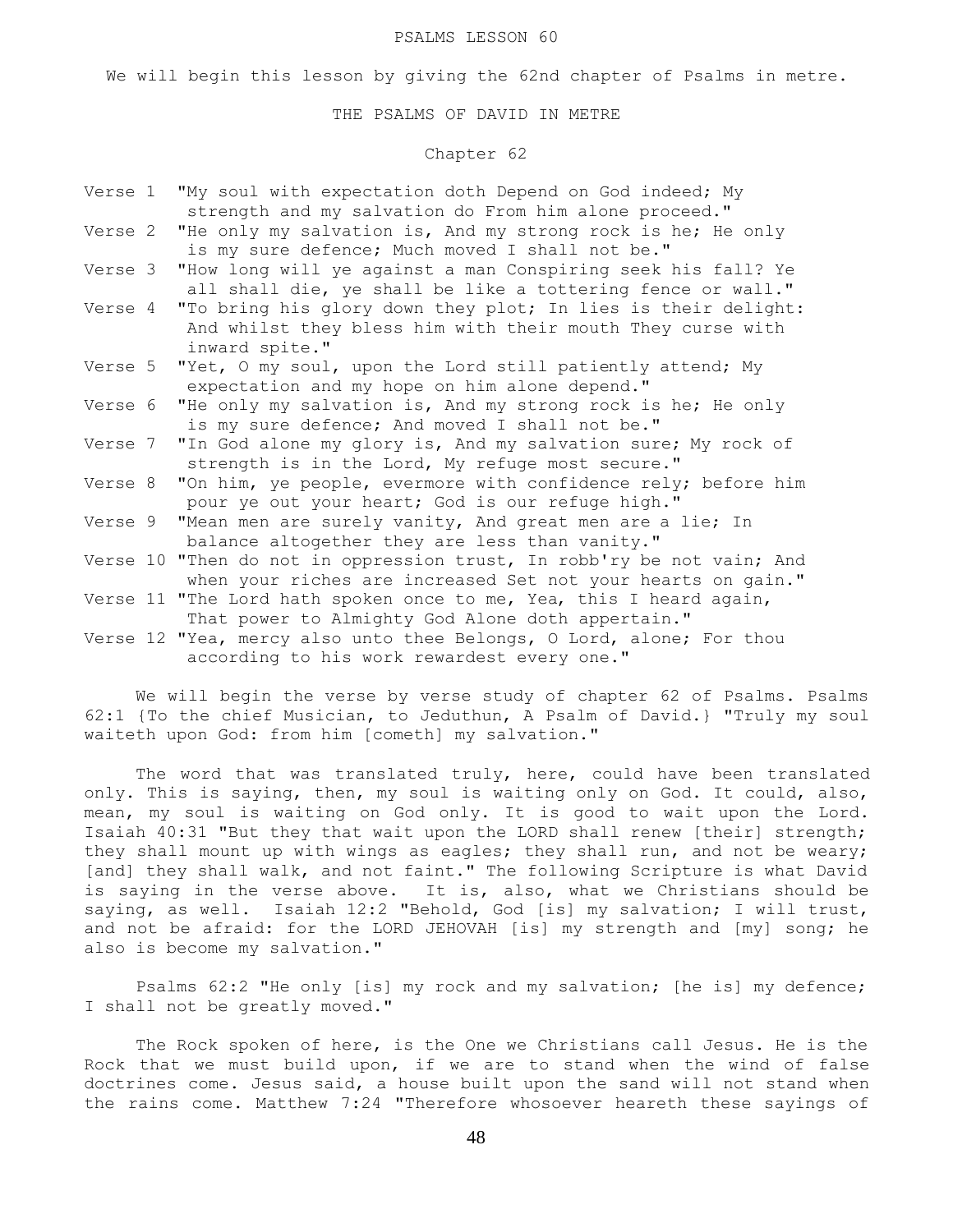mine, and doeth them, I will liken him unto a wise man, which built his house upon a rock:" Matthew 7:25 And the rain descended, and the floods came, and the winds blew, and beat upon that house; and it fell not: for it was founded upon a rock. Matthew 7:26 "And every one that heareth these sayings of mine, and doeth them not, shall be likened unto a foolish man, which built his house upon the sand:" Matthew 7:27 "And the rain descended, and the floods came, and the winds blew, and beat upon that house; and it fell: and great was the fall of it." Let us look, one more time, at who this Rock is. II Samuel 22:2 "And he said, The LORD [is] my rock, and my fortress, and my deliverer;"

 Psalms 62:3 "How long will ye imagine mischief against a man? Ye shall be slain all of you: as a bowing wall [shall ye be, and as] a tottering fence."

 A bowing wall and a tottering fence are both just about to fall. This is not just speaking of David's opponents, but ours, as well. When a person starts to plot against someone else, he is about to come to a great fall himself. David, in the verse above, has founded upon the Rock, now he can come against the enemy with confidence. He being established upon the Rock, says to his opponents, your wall is crumbling and about to fall, and your fence is falling down. He goes even further and tells them of their doom. He says, you shall be slain.

 Psalms 62:4 "They only consult to cast [him] down from his excellency: they delight in lies: they bless with their mouth, but they curse inwardly. Selah."

This is speaking of two-faced people. They pretend to be a friend, when in fact, they are being friendly to try to get any piece of information they can blow out of proportion and cause you trouble with. They delight in lying. They , while pretending to be a friend, are trying to tear down the work that you have done. They try to flatter you with their fancy words, while all the time they hate you in their heart. They would do, or say anything that might destroy you. Then, of course, we are to pause and think on these things; Selah.

 Psalms 62:5 "My soul, wait thou only upon God; for my expectation [is] from him."

 David is saying, in this, that he will not depend on those of this world, but will steadfastly trust and wait upon God. He is saying, he expects nothing from the world, and that is what he will get from them. David is putting all his faith and hope in God, who will never let him down.

 Psalms 62:6 "He only [is] my rock and my salvation: [he is] my defence; I shall not be moved."

 This is a repeat of a previous sentence. David is just stating, all over again, that his trust, and faith, and hope all lie in God alone. Those who build upon the solid Rock have a solid foundation, as we read in a previous verse.

 Psalms 62:7 "In God [is] my salvation and my glory: the rock of my strength, [and] my refuge, [is] in God."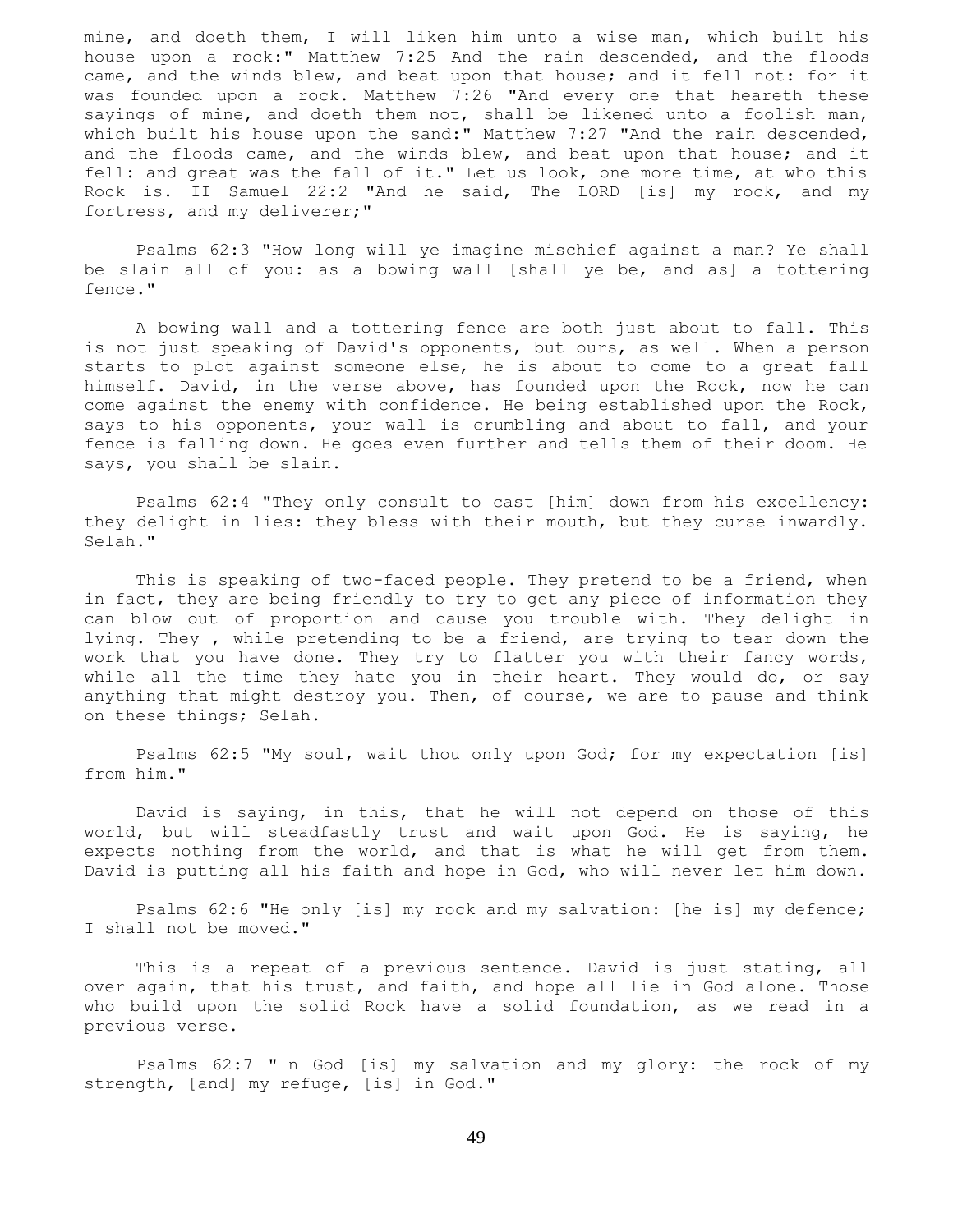This is a statement so true for us all. Salvation is in Jesus Christ our Lord. Acts 4:10 "Be it known unto you all, and to all the people of Israel, that by the name of Jesus Christ of Nazareth, whom ye crucified, whom God raised from the dead, [even] by him doth this man stand here before you whole." Acts 4:11 "This is the stone which was set at nought of you builders, which is become the head of the corner." Acts 4:12 "Neither is there salvation in any other: for there is none other name under heaven given among men, whereby we must be saved." Proverbs 14:26 "In the fear of the LORD [is] strong confidence: and his children shall have a place of refuge."

 Psalms 62:8 "Trust in him at all times; [ye] people, pour out your heart before him: God [is] a refuge for us. Selah."

 As we have mentioned so many times before, trust is one step further along than faith. To trust in God means that you have every confidence that He is doing the right thing in your life, and you rest in that knowledge. When we do that, we are not so frustrated about the little problems that arise, because we know that they are necessary for God to get us to the level He would have us. Romans 8:28 "And we know that all things work together for good to them that love God, to them who are the called according to [his] purpose." As we have said before, your heart condition is what you really are. This, then, is saying, open your heart to God, and let Him see who you really are.

 Psalms 62:9 "Surely men of low degree [are] vanity, [and] men of high degree [are] a lie: to be laid in the balance, they [are] altogether [lighter] than vanity."

 This is speaking of the unstable character of man. The word that was translated surely, should have been translated only. In our society today, we have a slang saying that fits these persons mentioned here perfectly. They are wishy-washy. They profess belief on Sunday, and then, the rest of the week, they carry on their lives in a worldly manner. They are trying to ride the fence. They want to keep one foot in the world and the other in heaven. The catch to this is that, fence riders will not make it to heaven. It reminds me of the crowd that followed Jesus to be fed and healed, but turned on Him and screamed for Him to be crucified. These are vain people, without the character to make a definite decision for good or bad. Look what Jesus said He would do with these lukewarm people. Revelation 3:16 "So then because thou art lukewarm, and neither cold nor hot, I will spue thee out of my mouth."

 Psalms 62:10 "Trust not in oppression, and become not vain in robbery: if riches increase, set not your heart [upon them]."

We see in the verse above, that riches are not to be acquired through oppressing others or by robbing. In fact, to have riches that have been acquired in an evil way is not an advantage, but a sin. Some times a person is blessed of God and acquires great riches. We read in the following Scriptures how a person is to conduct themselves, if they have wealth. I Timothy 6:17 "Charge them that are rich in this world, that they be not highminded, nor trust in uncertain riches, but in the living God, who giveth us richly all things to enjoy;" I Timothy 6:18 "That they do good, that they be rich in good works, ready to distribute, willing to communicate;" I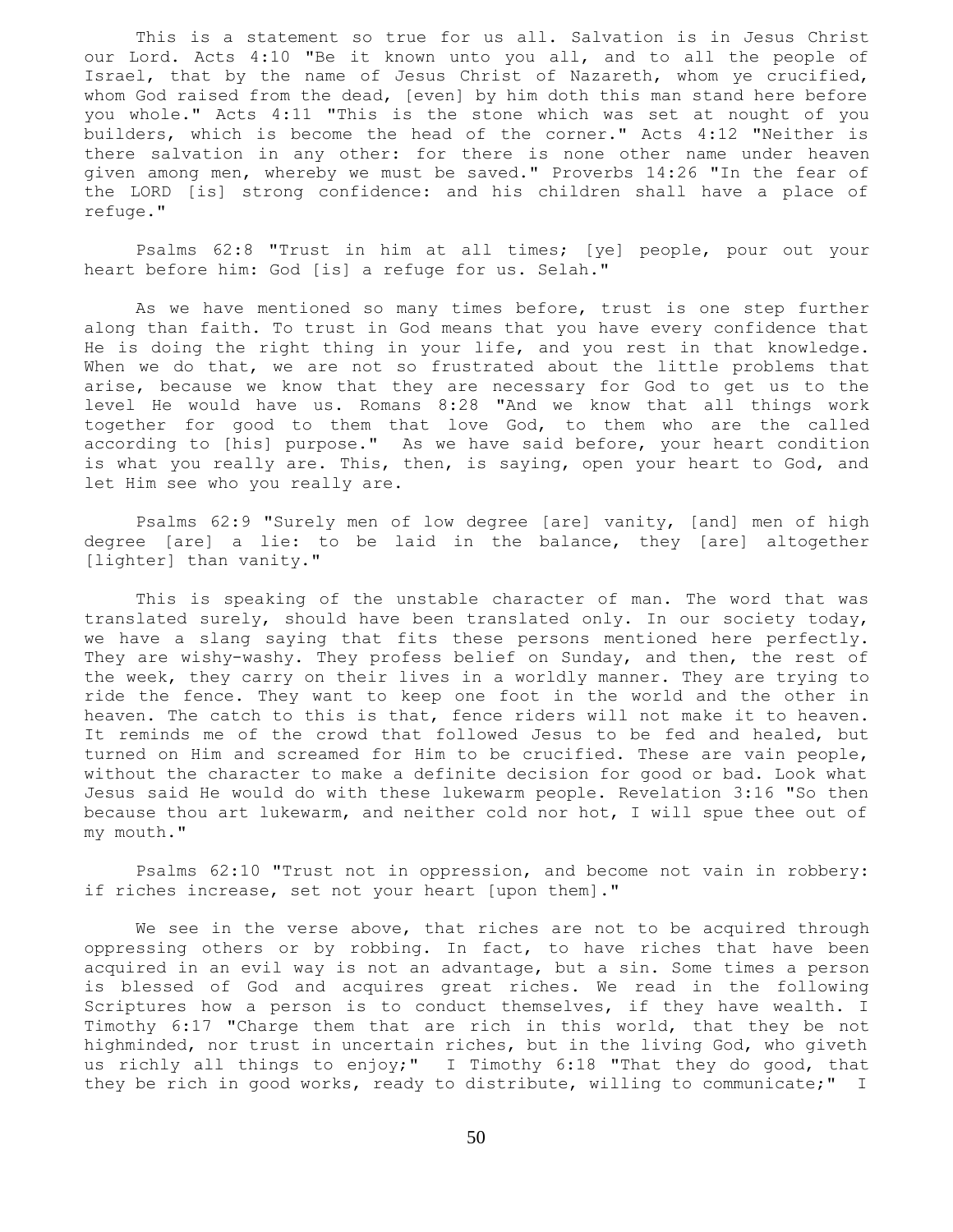Timothy 6:19 "Laying up in store for themselves a good foundation against the time to come, that they may lay hold on eternal life."

 Psalms 62:11 "God hath spoken once; twice have I heard this; that power [belongeth] unto God."

There is absolutely no question, when God says something, that it is absolutely the truth. He does not change. II Chronicles 20:6 "And said, O LORD God of our fathers, [art] not thou God in heaven? And rulest [not] thou over all the kingdoms of the heathen? and in thine hand [is there not] power and might, so that none is able to withstand thee?"

 Psalms 62:12 "Also unto thee, O Lord, [belongeth] mercy: for thou renderest to every man according to his work."

 Even though it was in the power of God to destroy us from the face of the earth, God was merciful to us and sent us a Saviour; Jesus Christ the righteous. The only work necessary to be saved is found in Romans chapter 10 verses 9 and 10. If all there is to being saved is to believe, then why do we work? When we stand before Jesus on judgment day, the sweetest words we could possibly hear is , Well done, thy good and faithful servant.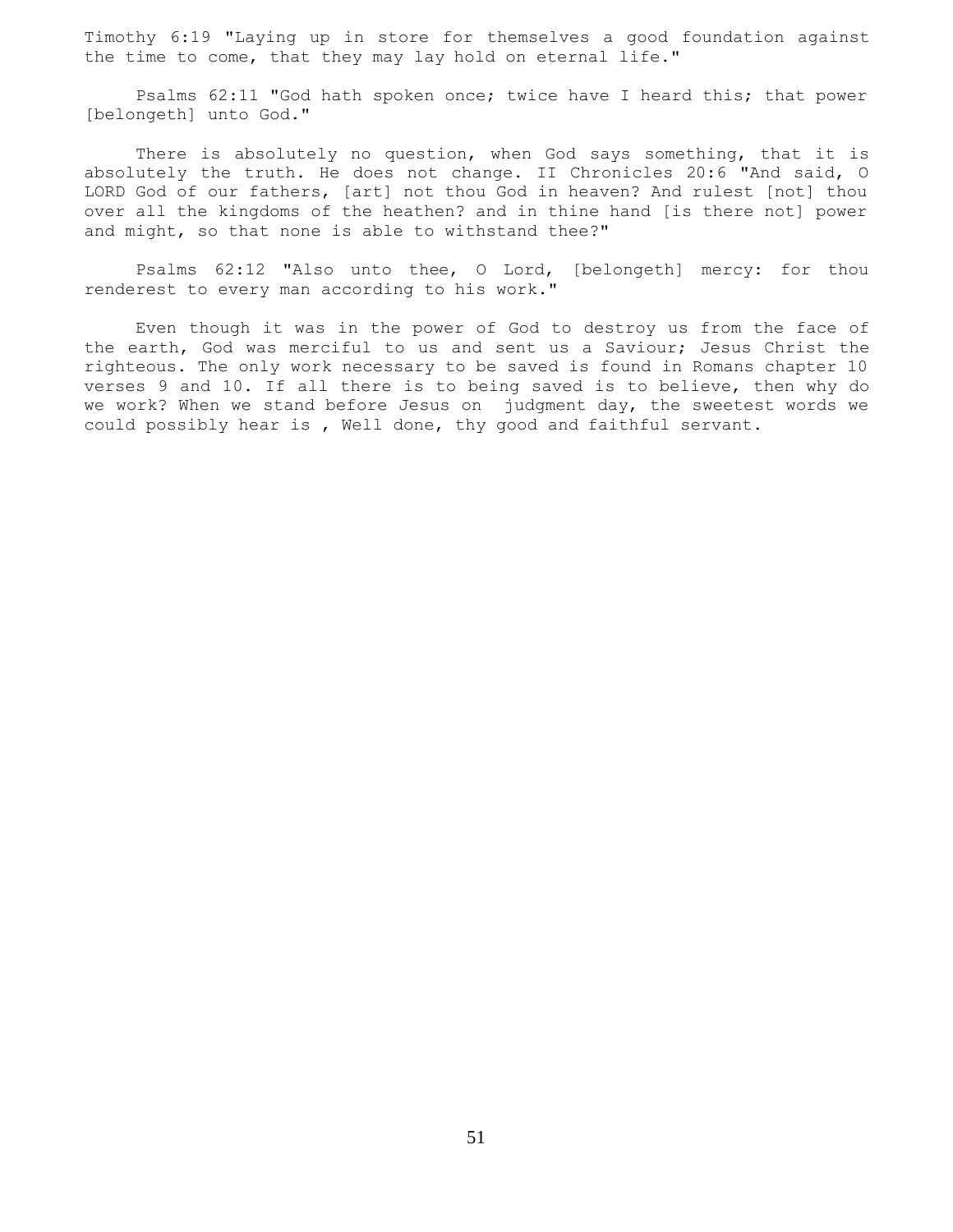### Psalms 60 Questions

1. The word that was translated truly, in verse 1, would have been better understood, if it had been translated what? 2. They that wait upon the Lord shall renew their 3. Quote Isaiah chapter 12 verse 2. 4. The Rock, in verse 2, is referring to whom? 5. Jesus said, a house built upon \_\_\_\_\_, will not stand. 6. Where, in the Scriptures, do we find the contrast of building on the Rock and building on the sand? 7. What is soon to happen to a bowing wall and a tottering fence? 8. Who is verse 4 speaking of? 9. David's expectation is from whom? 10. Quote Psalms chapter 62 verse 6. 11. Where is salvation? 12. Quote Acts chapter 4 verse 12. 13. What does trusting God really mean? 14. Quote Romans chapter 8 verse 28. 15. What is verse 9, of this lesson, dealing with? 16. Who does the message in verse 9 remind the author of? 17. What do we have to have to be able to make definite decisions? 18. What will Jesus do with the lukewarm? 19. Oppression and robbery are riches that are 20. If you are rich in this world, what are you to be quick to do? 21. Who does power belong to? 22. Quote 2 Chronicles chapter 20 verse 6. 23. God was \_\_\_\_\_\_\_ to us, and sent us a Saviour. 24. Where do we find the Scriptures that tell us what we must do to be saved? 25. What are the sweetest words we could possibly hear from Jesus on judgment day?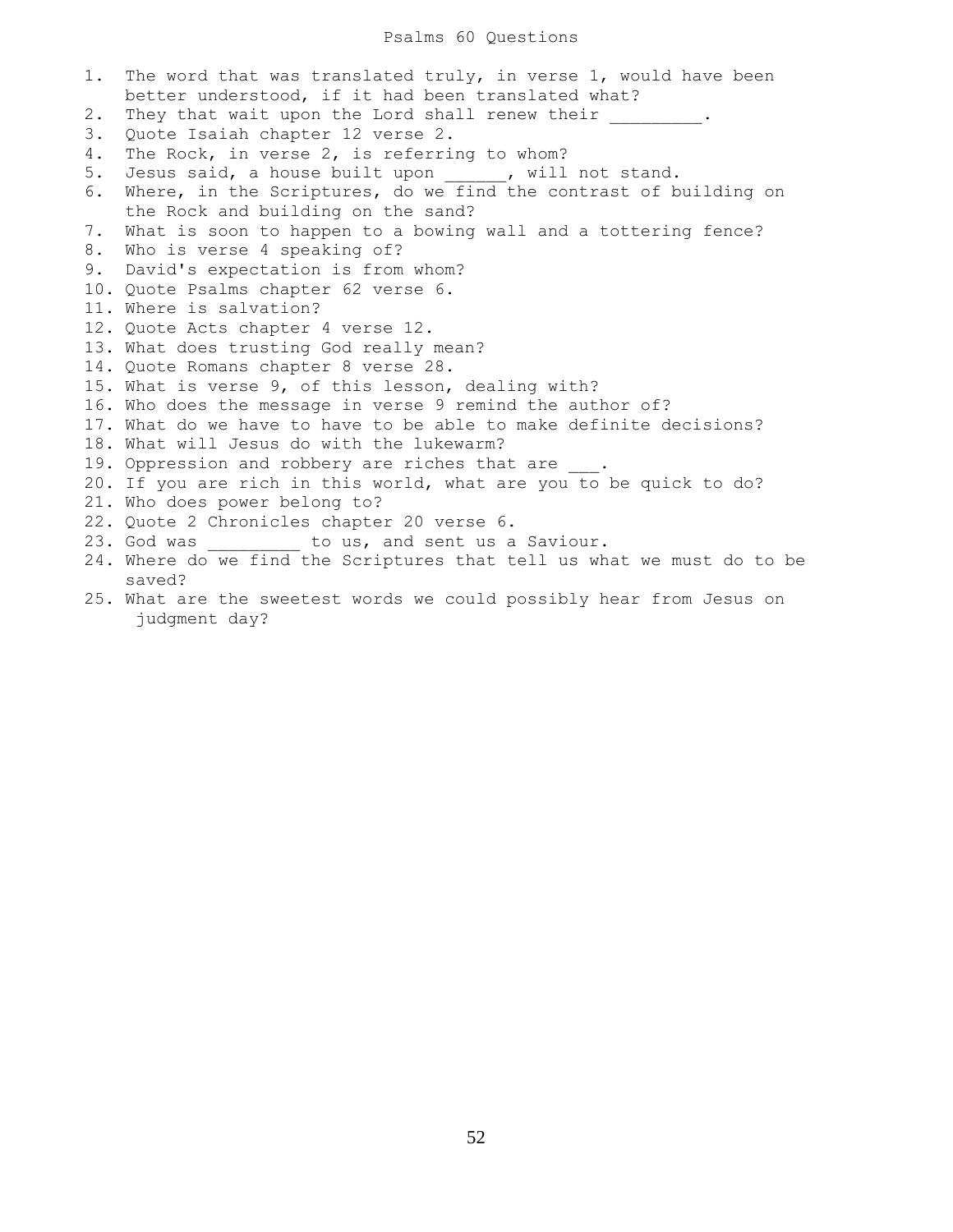We will begin this lesson by giving the 63rd Psalm in metre.

## THE PSALMS OF DAVID IN METRE

# Chapter 63

- Verse 1 "Thou art my God, O God most High, And early seek thy face will I; My soul doth thirst for thee. My spirit thirsts to taste thy grace, My flesh longs in this barren place In which no waters be.
- Verse 2 "I long as in the times of old Thy power and glory to behold Within thy holy place; Because to me thy wondrous love Than life itself doth dearer prove, My lips shall praise thy grace."
- Verse 3 "Thus will I bless thee while I live, And with uplifted hands will give Praise to thy holy name. As when with fatness well supplied, So shall my soul be satisfied, My mouth shall praise proclaim:"
- Verse 4 "My lips shall in thy praise delight When on my bed I rest at night, And meditate on thee. Because thy hand assistance brings, Beneath the shadow of thy wings My heart shall joyful be."
- Verse 5 "My soul, O Lord, cleaves fast to thee, And thy right hand upholdeth me; It doth my life defend; But those who seek me for a prey, That they may take my life away, Shall into earth descend."
- Verse 6 "They by the sword shall fall and die, Their flesh a prey for foxes lie. In God the king shall joy: Who swears by him shall still rejoice, But mouths which speak with lying voice He'll silence and destroy."

 We will now begin the verse by verse study of thee 63rd Psalm. Psalms 63:1 " {A Psalm of David, when he was in the wilderness of Judah.} O God, thou [art] my God; early will I seek thee: my soul thirsteth for thee, my flesh longeth for thee in a dry and thirsty land, where no water is;"

 The water, that David is speaking of, is the Spirit of God. I have discovered, along with David, that the best time to seek God is the first thing in the morning. The reason we know for sure that the water David is thirsting for, is the Spirit, is the fact that Jesus told the woman at the well she would never thirst again, if she drank the water He gave her. John 4:14 "But whosoever drinketh of the water that I shall give him shall never thirst; but the water that I shall give him shall be in him a well of water springing up into everlasting life." This is really speaking of righteousness through the Spirit of God. Look at one more Scripture that Jesus spoke on this subject. John 6:35 "And Jesus said unto them, I am the bread of life: he that cometh to me shall never hunger; and he that believeth on me shall never thirst." All of this leaves no doubt that the dry and thirsty land, in verse one above, is a land without the Spirit of God.

 Psalms 63:2 "To see thy power and thy glory, so [as] I have seen thee in the sanctuary."

53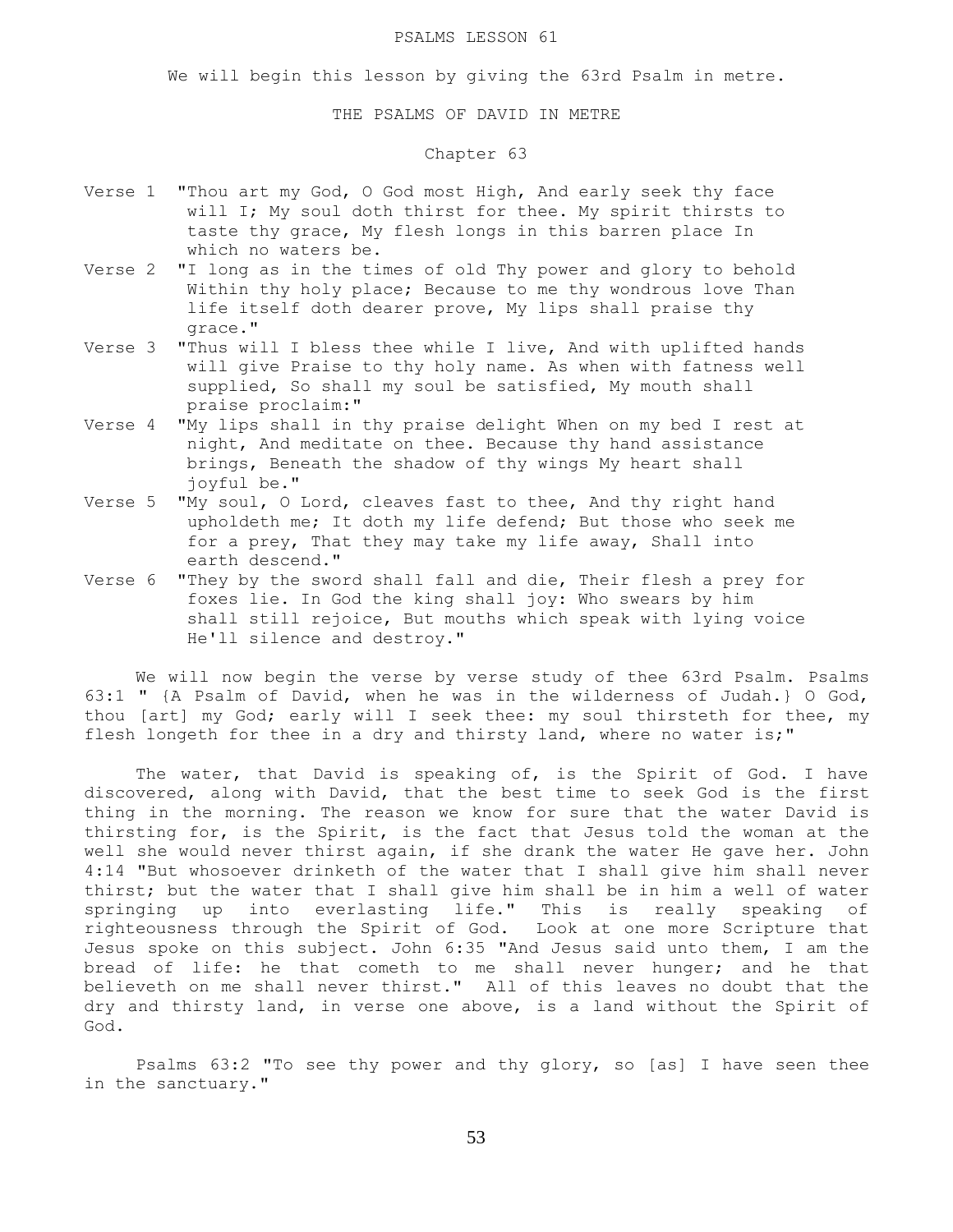David wants very much to be able to worship, again, in the sanctuary where he had witnessed the presence of God. We know that in David's youth, he had been in close relationship with the Lord. This is really what he is desiring, again, here. I refuse to attend church, where the presence of God is not evident. There is no more hollow feeling, than to seek God and not be able to sense His presence.

 Psalms 63:3 "Because thy lovingkindness [is] better than life, my lips shall praise thee."

 To live this life without God is not worth living. The only life worth living , is the life we live in Him. The following Scripture is the only way to live a victorious life in the world today. Galatians 2:20 "I am crucified with Christ: nevertheless I live; yet not I, but Christ liveth in me: and the life which I now live in the flesh I live by the faith of the Son of God, who loved me, and gave himself for me." We Christians, even more than David, have much to prise the Lord for. He paid the price for our sins that we might live in His righteousness. Our lips should not stop day and night praising His wonderful name. God inhabits the praises of Israel. Christians are spiritual Israel.

 Psalms 63:4 "Thus will I bless thee while I live: I will lift up my hands in thy name."

 Had you ever really thought of it being possible that we might bless the Lord? Notice, how long David says he will praise Him. He says as long as there is breath in his body, he will praise God. Can we who have received so much more than David, do less? Notice, how David blesses Him. He lifts his hands toward heaven, and praises Him. This reminds me of the offering that is waved before the Lord in the tabernacle. Do you suppose, by raising our hands toward heaven to bless the Lord, that we are dedicating our work with our hands to Him? Even the lifting of the hands must be done in the name of the Lord.

 Psalms 63:5 "My soul shall be satisfied as [with] marrow and fatness; and my mouth shall praise [thee] with joyful lips:"

 The fat of the offering was burned as a sweet smelling savour to God. The fat, then, could be a spiritual blessing that we receive in our soul when we bless God. This beautiful experience can make us alive with joy, and nothing but praise could come from our lips. The dry bones in Ezekial needed but a breath of the Spirit of God to make the fat and marrow come on them and make them alive again. I won't tell you where it is, it is good to search the Word for morsels of truth.

 Psalms 63:6 "When I remember thee upon my bed, [and] meditate on thee in the [night] watches."

 David, perhaps, was like many of us. He was so busy during the day, that his best time to be quiet and think of God was on his bed at night. Sometimes just thinking of God and His plans early in the night get me so excited that, I forget what time it is and visit most of the night with him.

 Psalms 63:7 "Because thou hast been my help, therefore in the shadow of thy wings will I rejoice."

54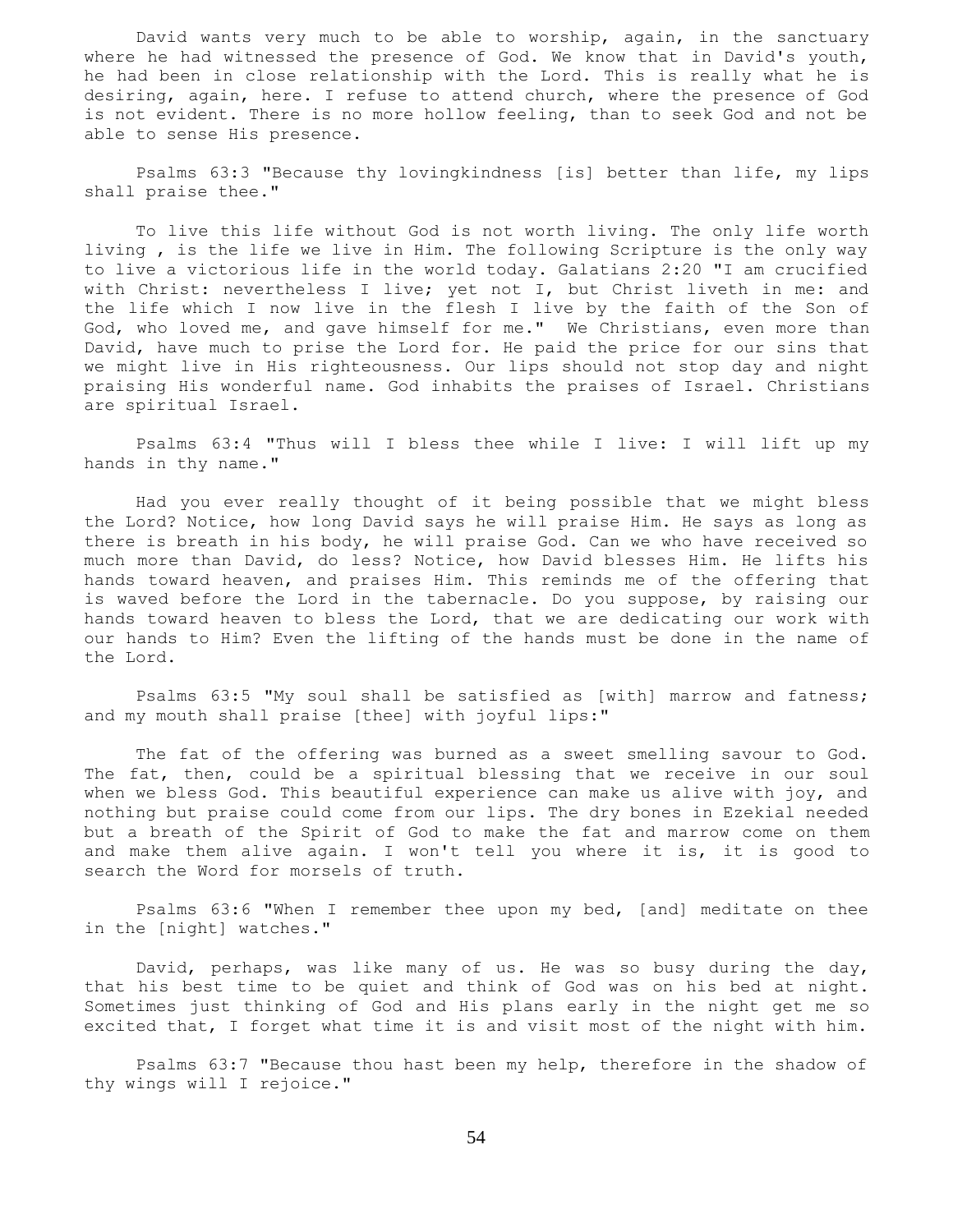How beautiful to feel the protection underneath the protecting wings of God. We talked about how a mother hen will get her little chickens under her wings before the storm comes for their protection. This just means that God is that protective, and even more, of us. Just knowing that God is protecting us should make us rejoice. David says, you have been my help in the past, and I know you will protect me now.

 Psalms 63:8 "My soul followeth hard after thee: thy right hand upholdeth me."

 David is saying, that even though he made some mistakes, he sought the Lord with everything within him. He would not be denied. He just came to the Lord over and over. This Right Hand, and its mention all through the Bible, is speaking of the Lord Jesus Christ.

 Psalms 63:9 "But those [that] seek my soul, to destroy [it], shall go into the lower parts of the earth."

 David's enemies were actually out to destroy him. They were not out just for David's life, but to destroy his reputation, as well. They were God's enemies, as well as David's, and their destination was hell. It really is no different now. There are people who do nothing except try to cause you to sin. The devil has sent them on a mission to steal your soul. They are out to destroy you. The flesh and the spirit of man are constantly in battle. The will of man has to do with the soul. The spirit or the flesh of man will control the will of man. If the spirit rules, the man is saved and will spend eternity in heaven. If the flesh rules, the man is headed for an eternity in hell.

 Psalms 63:10 "They shall fall by the sword: they shall be a portion for foxes."

Those that live by the sword, shall die by the sword. Those who are opposed to God's family will die in the field of battle. A very good example of this is Ezekial chapter 39, where 5 out of 6 of those opposed to Israel are killed. The scripture says, that the animals and birds shall eat their flesh.

 Psalms 63:11 "But the king shall rejoice in God; every one that sweareth by him shall glory: but the mouth of them that speak lies shall be stopped."

 The king here is David. David will greatly rejoice, because his enemies have been defeated by God. Christians where is our rejoicing? Our enemy, the devil, has been defeated by the Lord Jesus Christ. This is prophetically speaking of Jesus as King of kings and Lord of lords, as well. The swearing by Him, just means that we have professed our belief in Him with our mouth. The liars, spoken of, are children of their father, the devil, who is the author of all lies. Christians will not have to hang their head in shame, because they will reign over these liars for the 1000 year reign of Jesus as King on this earth.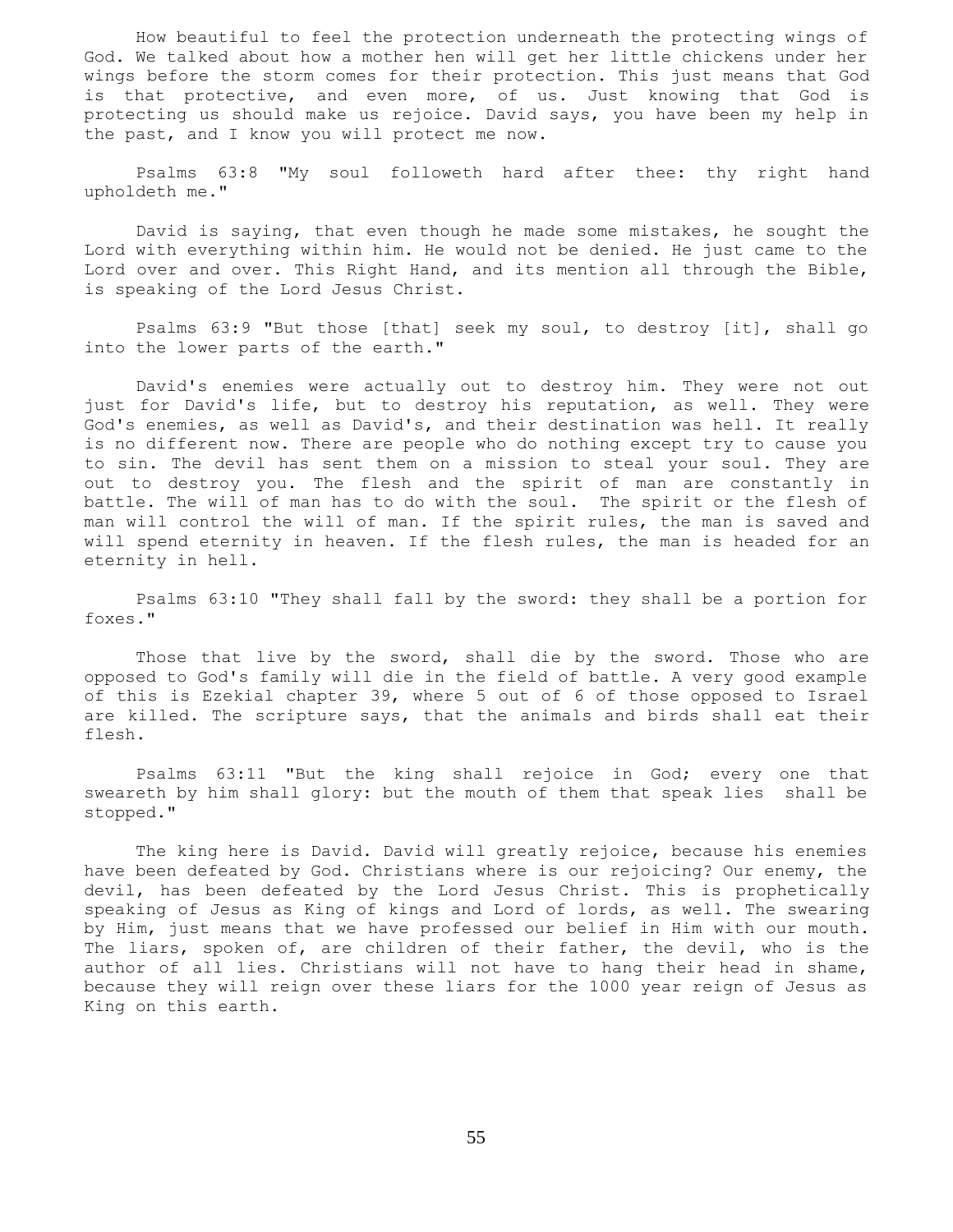1. When did David seek God? 2. My thirsteth for thee. 3. What was the water that David was seeking? 4. Quote John chapter 4 verse 14. 5. What did Jesus call himself, in John chapter 6 verse 35? 6. What is the dry and thirsty land, in verse 1? 7. Where was David longing to worship again? 8. Where does the author refuse to attend church? 9. Thy \_\_\_\_\_\_\_\_\_\_\_\_\_ is better than life. 10. Quote Galations chapter 2 verse 20. 11. God inhabits the praises of 12. Who is spiritual Israel? 13. Why do we lift our hands to God? 14. What was done with the fat of the offering? 15. What did the dry bones in Ezekial need to make them live? 16. Why did the author not give you the location in Ezekial for the dry bones? 17. Where was David, in verse 6, when he remembered God? 18. Why do you suppose this was a good place to worship and meditate on God? 19. How does the mother hen protecting her chicks relate to verse 7? 20. What is meant by David when he says, his soul followeth hard after thee? 21. Where will those who sought to destroy David wind up? 22. The spirit is constantly in battle with the 23. What does Ezekial chapter 39 say will happen to the enemies of God's people? 24. Who is verse 11 speaking of prophetically?

25. Why will the Christians not be ashamed at last?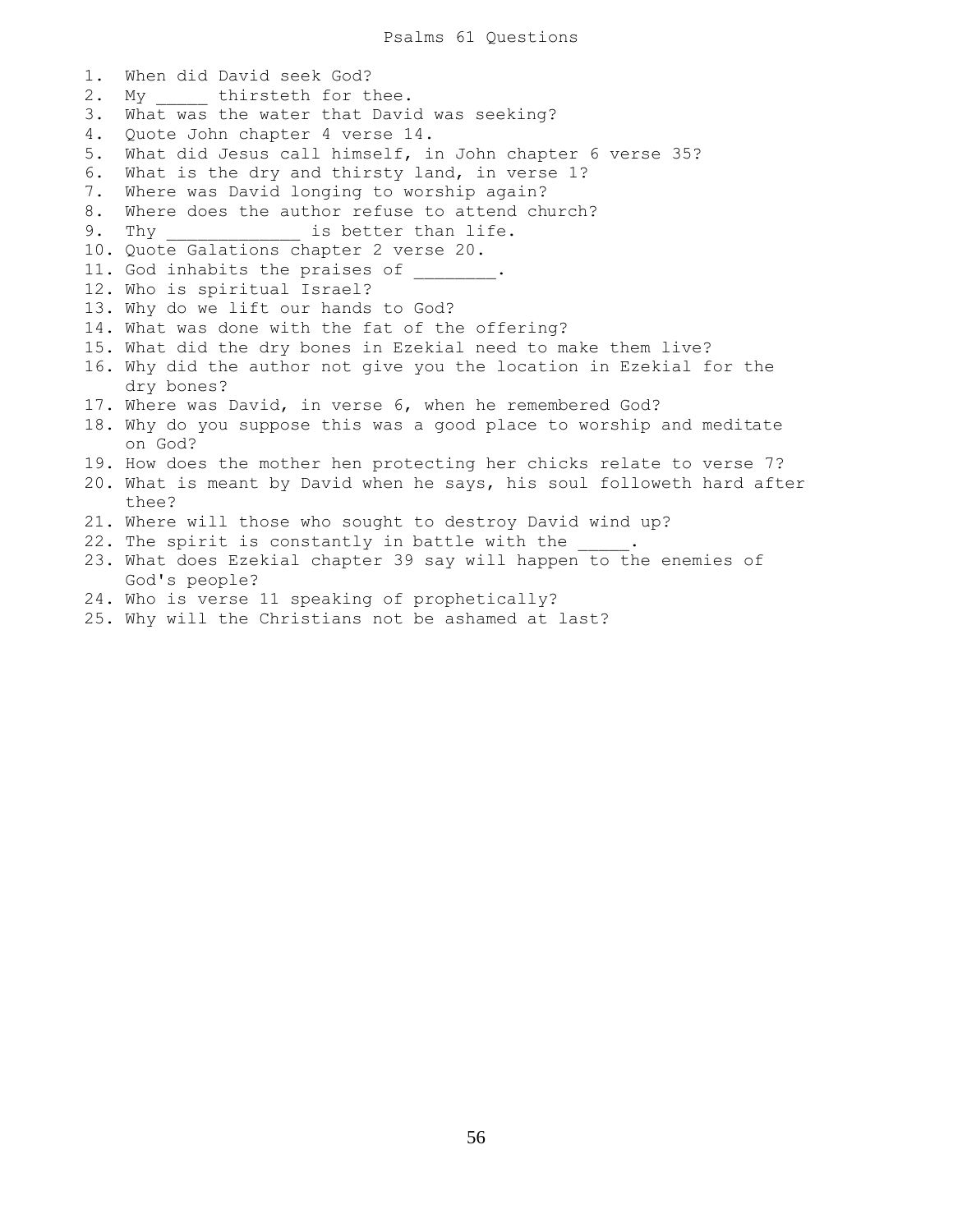We will begin this lesson by giving the 64th chapter of Psalms in metre.

## THE PSALMS OF DAVID IN METRE

# Chapter 64

- Verse 1 "When I to thee my prayer make, Lord, to my voice give ear; My life save from the enemy, Of whom I stand in fear.
- Verse 2 "Me from their secret counsel hide Who do live wickedly; From insurrection of the men Who work iniquity."
- Verse 3 "For they their tongues with malice whet, They make them cut like swords; In their bent bows are arrows set, Even sharp and bitter words;
- Verse 4 "That they may at the perfect man In secret aim their shot; Yea, suddenly they dare at him To shoot, and fear it not.
- Verse 5 "In ill encourage they themselves; In secret, snares they lay, They conference together have; Who shall them see? they say.
- Verse 6 "They have sought out iniquities, A perfect search they keep; Of each of them the inward thought, And very heart is deep."
- Verse 7 "God shall an arrow shoot at them, And wound them suddenly: Their own false tongue shall them con-found; All seeing them shall flee.
- Verse 8 "All men shall fear, and that this is God's work they shall declare; They shall observe and understand What these his doings are."
- Verse 9 "The righteous shall on God rely, In him shall they delight. In him shall glory every one Who is in heart upright."

We will begin the verse by verse study of the 64th Psalm now. Psalms 64:1 "{To the chief Musician, A Psalm of David.} Hear my voice, O God, in my prayer: preserve my life from fear of the enemy."

 God hears our prayer many times, even before we utter it aloud. He even knows the thoughts of our heart. Our prayers are symbolized by the rising of the smoke from the burning on the altar of the oil. No prayer that is in earnest fails to rise to the throne of God. We must not pray amiss, but pray in the will of God. We are the salt of the earth, Christians. Our prayers must keep us in such close contact with God, that we will preserve the earth with our prayers. Fear is lack of faith. Christians should not fear the things of this earth. Our enemy should not be the subject of our fear. The only fear, that is permissible by God, is fear of the Lord.

 Psalms 64:2 "Hide me from the secret counsel of the wicked; from the insurrection of the workers of iniquity:"

 David is facing much of what the Lord Jesus faced. The counsel {in secret} met to see if they could do away with Jesus. The word that insurrection was translated from means a tumultuous crowd. The workers of iniquity were after David to destroy him. We, also, see in this that the tumultuous crowd were out to destroy Jesus. Even though Jesus was innocent of any wrong doing, they cried for Jesus to be crucified.

57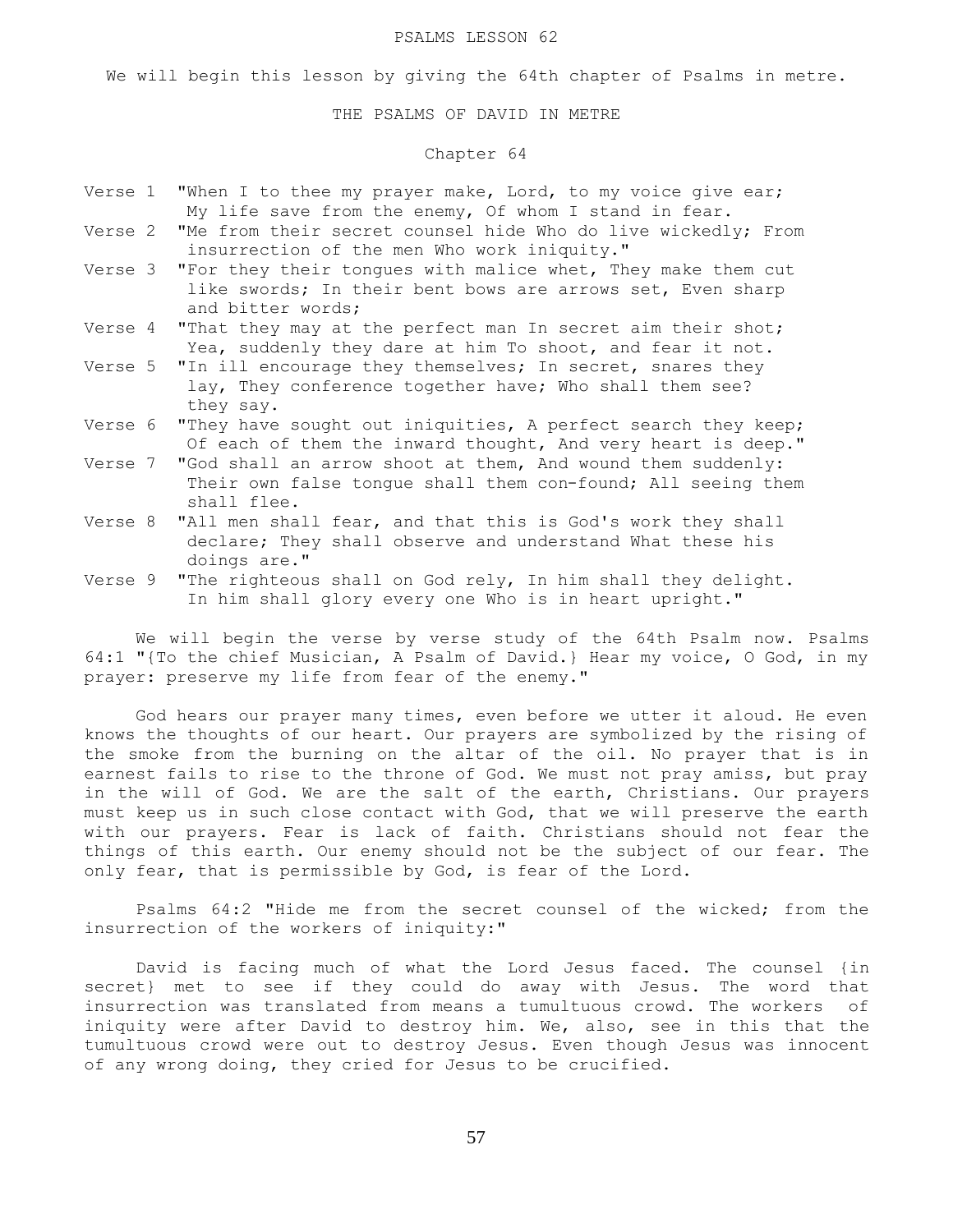Psalms 64:3 "Who whet their tongue like a sword, [and] bend [their bows to shoot] their arrows, [even] bitter words:"

 This is another prophetic Scripture about Jesus. Notice, the tongue they whet is like a sword, it is not a sword. The sword symbolizes the Word of God. They are pretending that the Word of God is why they are coming against Jesus, when in fact, it is not the Word at all. The Word of God should have told them exactly who Jesus was. They shot their bitter words to Jesus. They even accused the very Son of God of blasphemy. What boldness they had against God the Word!

 Psalms 64:4 "That they may shoot in secret at the perfect: suddenly do they shoot at him, and fear not."

 We know for sure this is speaking of Jesus, because it says the perfect. No one ever lived on this earth, except Jesus Christ who was perfect. It is amazing, to me, how they could say these things to the Son of God, and not fear what might happen to them. Jesus is the Judge of all the world, and they will have to stand before Him, and give an account. How could they not fear? I really believe, toward the end of Jesus' earthly ministry, that they knew who He was. They were just afraid of losing their hold over the people to Him, if they admitted that He was truly Messiah. What a very foolish thing to do. They wanted world power so much, that they gave up any chance of eternal life.

 Psalms 64:5 "They encourage themselves [in] an evil matter: they commune of laying snares privily; they say, Who shall see them?"

 We know that they sent spies to search out Jesus and try to find anything that they might accuse him of. I believe, in this verse, that David is speaking of his enemies laying traps for him, and all of them getting together and trying to destroy him. It, also, is speaking of the conspiracy going on between the scribes, and the Pharisees against Jesus. Those, who never had been in agreement before on anything, worked together as if they were friends to try to destroy the Lord Jesus.

 Psalms 64:6 "They search out iniquities; they accomplish a diligent search: both the inward [thought] of every one [of them], and the heart, [is] deep."

 This, again, is not just David's enemies seeking ways to find him guilty, but this is speaking of the enemies of the Lord. I always love it, when Jesus would trap them by answering their questions with a question, that was impossible to answer without getting themselves in trouble. They even tried to accuse the Lord for healing on the sabbath. The amazing and wonderful thing, to me, was that they could not trap Jesus. They always got caught in their own trap. Every thought they had, day and night, was on how to trap Him, but they could not, until it was the right time for His purpose.

 Psalms 64:7 "But God shall shoot at them [with] an arrow; suddenly shall they be wounded."

 Can you imagine how those, who slapped Jesus and spit upon Him, and even the ones who nailed Him to the cross, felt when the sun became dark in the middle of the day, and the earth became to tremble? I am sure that a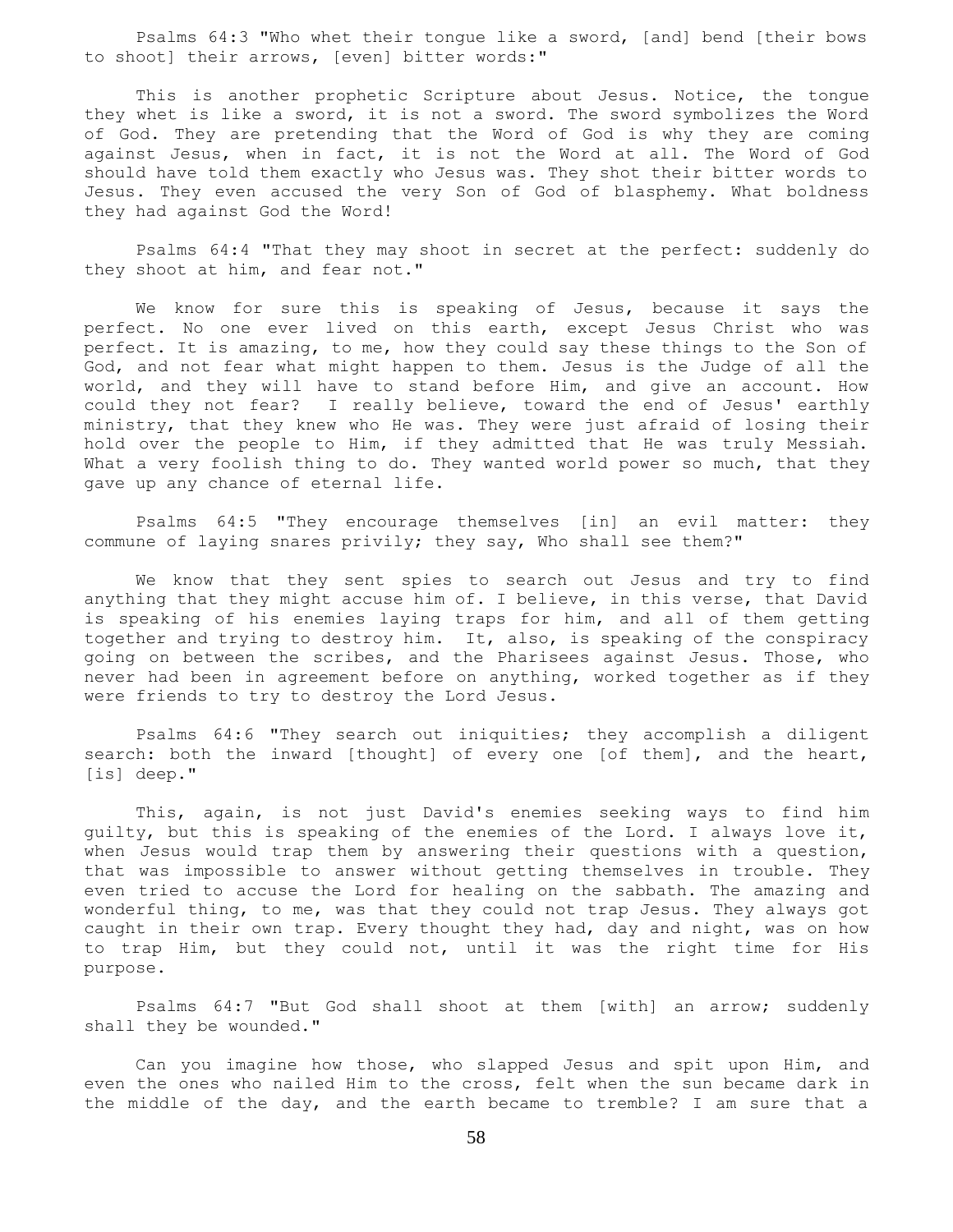dart of pain ran through their heart, knowing they had crucified the Son of God. Some of them said; surely this was the Son of God.

 Psalms 64:8 "So they shall make their own tongue to fall upon themselves: all that see them shall flee away."

They may flee, but there is no where to run to get away from God. At this point, they probably wished they had cut their tongues out before it could say these things about the Son of God. Now, no one wants to be associated with them.

 Psalms 64:9 "And all men shall fear, and shall declare the work of God; for they shall wisely consider of his doing."

 On this earth these men had boldly come against the Son of God, but there is coming a day, when they shall have to stand before Him in judgment, and then they will be terrified. All wise people fear God. When we think of His perfection in comparison to our shortcomings, it is enough to cause fear. There is coming a time when all will bow before the Lord. Philippians 2:10 "That at the name of Jesus every knee should bow, of [things] in heaven, and [things] in earth, and [things] under the earth;" Philippians 2:11 "And [that] every tongue should confess that Jesus Christ [is] Lord, to the glory of God the Father."

 Psalms 64:10 "The righteous shall be glad in the LORD, and shall trust in him; and all the upright in heart shall glory."

 Who are the righteous? Those who have repented of their sins and been washed in the blood of the Lamb. There is no greater joy than to know that you are in right standing with the Lord. The victory for each of us was won on the cross by Jesus, but the glorious day of rewards will be that day when God accepts us into His household, and we are accepted in heaven. The glory of the saints is their everlasting life with Jesus.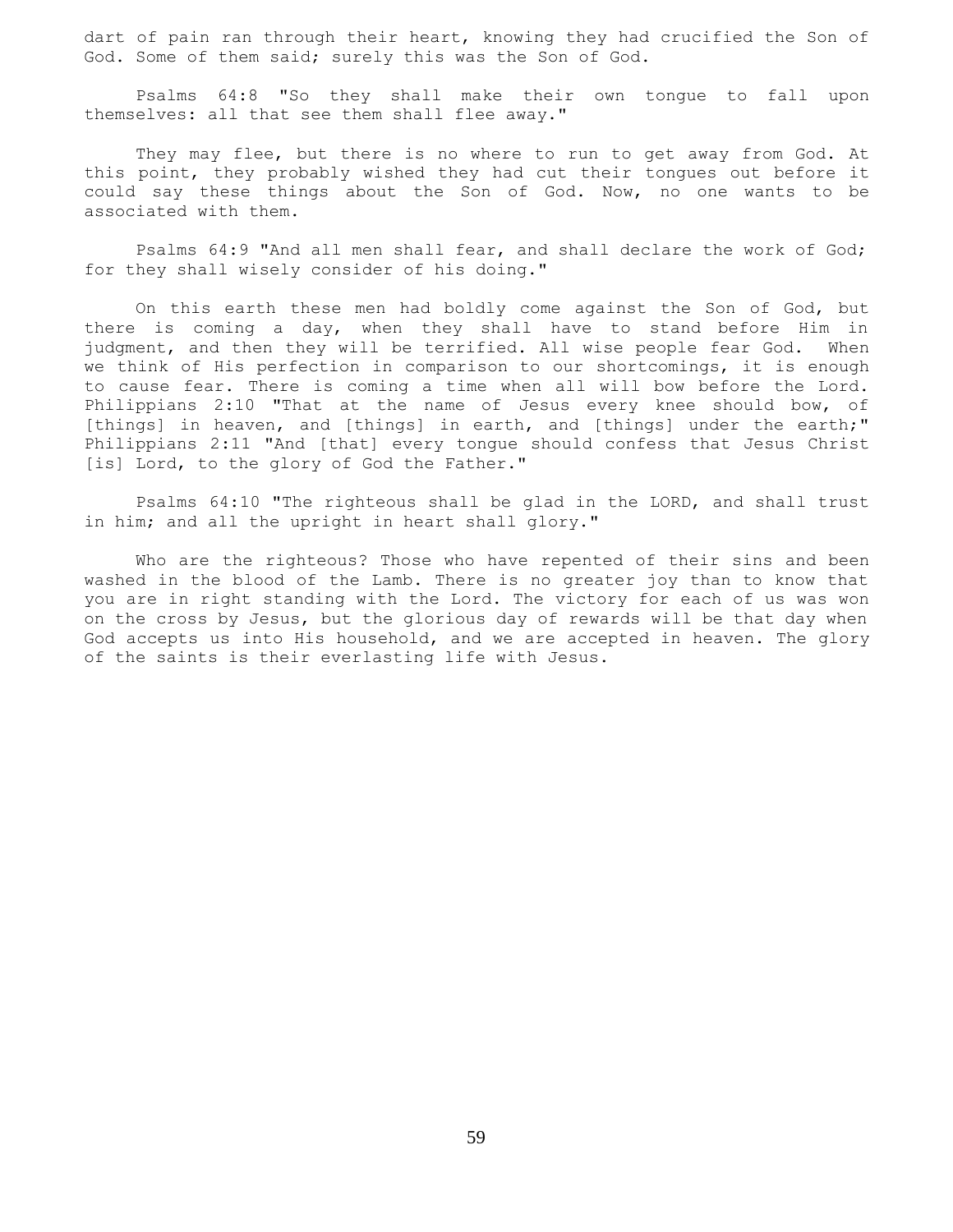1. When does God hear our prayer? 2. What, in the tabernacle in the wilderness, symbolized the prayers of the saints? 3. Who is the salt of the earth? 4. What is fear? 5. What is the only permissible fear? 6. How does verse 2 relate to Jesus? 7. What does the word, that insurrection was translated from, mean? 8. Even though Jesus was innocent of any wrong doing, they cried to do what to Jesus? 9. What should we notice about the tongue in verse 3? 10. What does the sword symbolize? 11. What was the worst thing these evil people accused Jesus of? 12. What should the Word of God have told them? 13. What one word, in verse 4, lets us know for sure that this is speaking of Jesus? 14. Who is the Judge of all the world? 15. When does the author believe that those in the temple actually knew who Jesus was? 16. They wanted so much that they gave up any chance of eternal life. 17. Why did they send spies to check on Jesus? 18. What was unusual about the scribes and Pharisees being together on the plot? 19. What does the author love about the answers the Lord gave to these who were trying to trap Him? 20. When was the only time they could catch Jesus? 21. What do you think these accusers thought, when the darkness came in the middle of the day, and the earth began to shake? 22. What did some of them say at this time? 23. What do they wish they had done, so they could not have accused the Lord? 24. How will they feel, when they must stand before Jesus in judgment? 25. Quote Philippians chapter 2 verse 10. 26. Who shall be glad in the Lord? 27. Who are the righteous? 28. When was the victory for each of us won?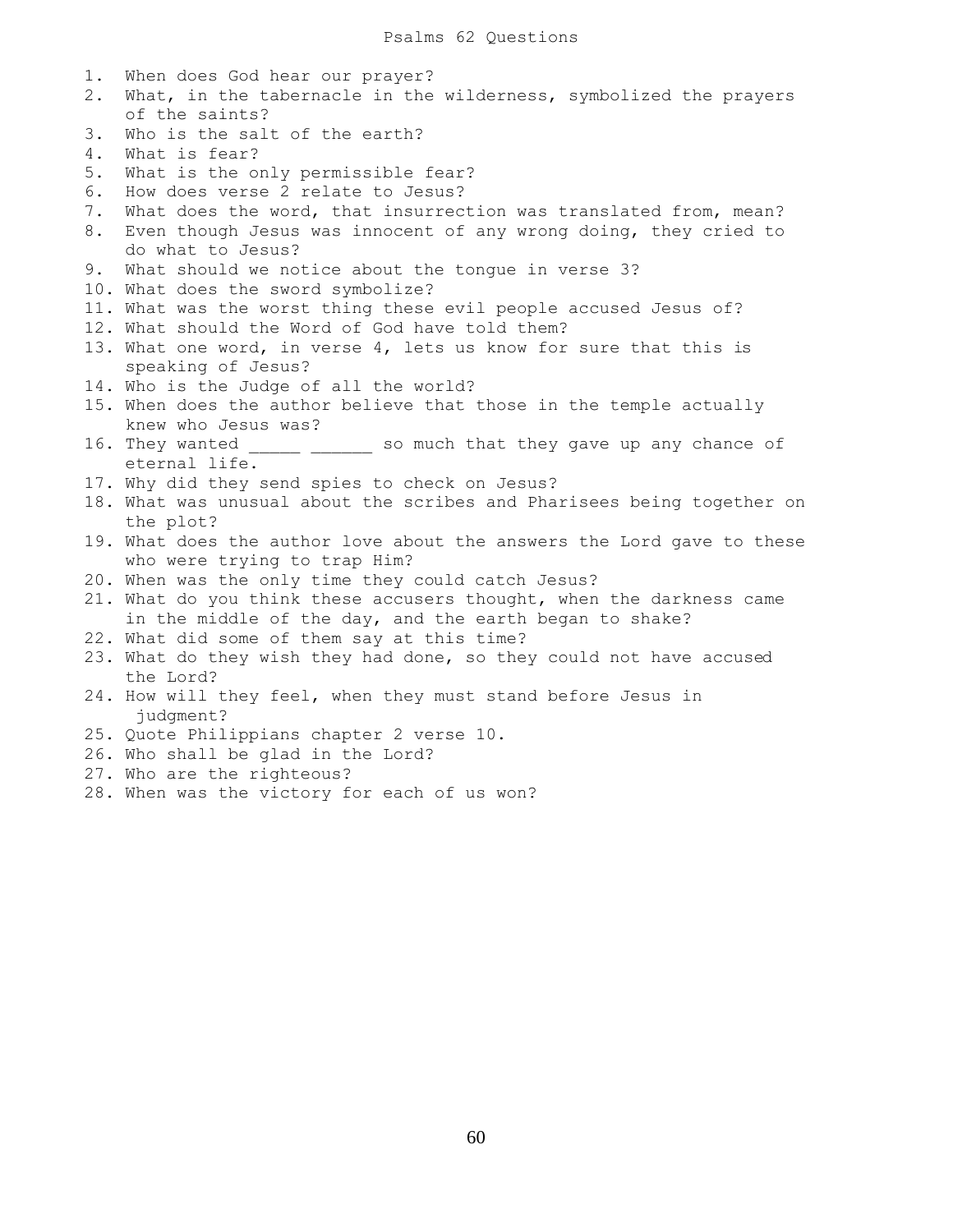We will begin this lesson by giving the 65th Psalm in metre.

## THE PSALMS OF DAVID IN METRE

# Chapter 65

- Verse 1 "Before thee, Lord, a people waits, To praise thy name in Zion's gates; Thou bearer of the suppliant's prayer, All flesh shall unto thee repair, To seek thy gracious aid.
- Verse 2 "How great my trespasses appear! But from all guilt thou wilt me clear, And my transgressions hide. How blest thy chosen, Who by grace are brought within thy dwelling-place, That they may there abide."
- Verse 3 "The goodness of thy house, O Lord, Our souls shall satisfy. By fearful deeds, in justice wrought, The Lord will grant us what we sought, Our saviour, God most High."
- Verse 4 "On whose sustaining arm depend, To earth's and sea's remotest end, All men, in every age. Who, girt with strength, sets fast the hills Who roaring seas and billows stills, Who calms the nations' rage."
- Verse 5 "The tribes of earth's remotest lands Behold he tokens of thy hands, And fear the earth throughout. The east, where beams the morning light, By thee in gladness shout."
- Verse 6 "Thy timely visits bless the earth, To drenching rains thy clouds give birth, Enriching all the land. By God's own river, deep and broad, Thou wilt prepare their corn, O God, By thy providing hand. "
- Verse 7 "Thou wilt its ridge and furrowed plain Make soft and smooth with showers of rain, Its springing thou wilt bless. The year thou hast with goodness crowned, Thy paths drop fatness all around, Ev'n on the wilderness."
- Verse 8 "The little hills with verdure clad, Are girt with joy, by thee made glad; The flocks in pastures lie; The vales are robed with waving grain; And shout and song from hill and plain, Swell joyous to the sky."

 We will begin the verse by verse study of the 65th chapter of Psalms now. Psalms 65:1 "{To the chief Musician, A Psalm [and] Song of David.} Praise waiteth for thee, O God, in Sion: and unto thee shall the vow be performed."

We know, throughout these studies, that Zion symbolizes the church. I wish this statement were true in all believing churches today. Are there really praises waiting for God in His church today? Some of our churches are far from the state of praise. The church must remain faithful to God. Churches, as well as the people in the churches, must keep their vows they have made to God.

 Psalms 65:2 "O thou that hearest prayer, unto thee shall all flesh come."

 I saw a sign on a billboard a few days ago. It said, God still talks to His people, but we are not listening. God always listens to us. He never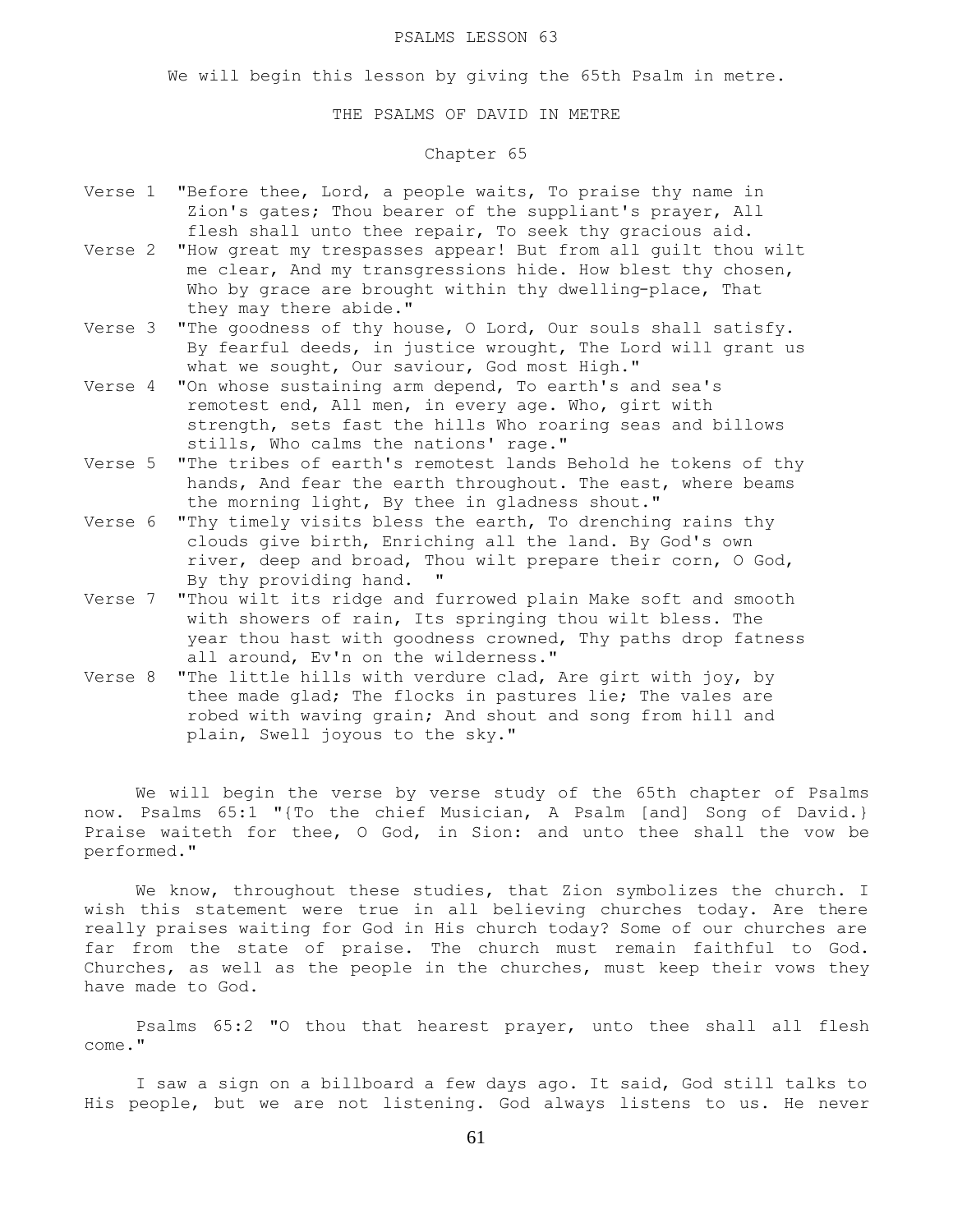tires of hearing our prayers. Perhaps, He has to wait a little longer for our prayers now in our affluent society. Most people spend more time in prayer, when they are in some difficulty. There is a time, when not just the believers, but all of mankind shall come and stand before the Lord.

 Psalms 65:3 "Iniquities prevail against me: [as for] our transgressions, thou shalt purge them away."

 David is saying, here, that his enemies are constantly bringing up his past sins. In fact, they are blowing them all out of proportion. They want David's sins to sound so bad that he will not be forgiven for them. In the next part of the verse David says, our transgressions. David is reminding us here, that all have sinned and come short of the glory of the Lord. The last part of the verse is very optimistic. David knows that God has washed his sins away as far as the east is from the west. I am glad that I am included in the purging of my sins. Praise God! Jesus is the propitiation for all our sins. I John 2:2 "And he is the propitiation for our sins: and not for ours only, but also for [the sins of] the whole world." This is one of the greatest shows of God's love for man in all the Bible. I John 4:10 "Herein is love, not that we loved God, but that he loved us, and sent his Son [to be] the propitiation for our sins."

 Psalms 65:4 "Blessed [is the man whom] thou choosest, and causest to approach [unto thee, that] he may dwell in thy courts: we shall be satisfied with the goodness of thy house, [even] of thy holy temple."

We did not choose God, He chose us. John 15:16 "Ye have not chosen me, but I have chosen you, and ordained you, that ye should go and bring forth fruit, and [that] your fruit should remain: that whatsoever ye shall ask of the Father in my name, he may give it you." One of the best examples of this, in all the Bible, is when God called Moses from the burning bush. We have to answer that call. We are not a puppet that we have no choice, but salvation is offered to each of us. Some accept it, and some do not. This one verse takes us from our calling to total access to the throne of God. We are of the household of God, if we accept the call. The holy temple in heaven will be our new home. We are adopted into the family of God, and are able to call our Father by the name that only His children can call Him, Abba.

 Psalms 65:5 "[By] terrible things in righteousness wilt thou answer us, O God of our salvation; [who art] the confidence of all the ends of the earth, and of them that are afar off [upon] the sea:"

 Salvation was not offered exclusively to the natural Hebrew, but to those afar off, as well. Salvation is for whosoever will. Salvation is for all nationalities who believe. Sometimes the answers to our prayers frighten us. I have said, over and over, do not pray for me to have patience, because patience comes through tribulation. It is really special to see a prayer that we have prayed answered. Our confidence should not be in our own ability, but in His ability. It is amazing to me every time I see someone come to the Lord. One by one, God is building Him a family. The Bible, itself, says by the foolishness of preaching men are saved. I Corinthians 1:21 "For after that in the wisdom of God the world by wisdom knew not God, it pleased God by the foolishness of preaching to save them that believe."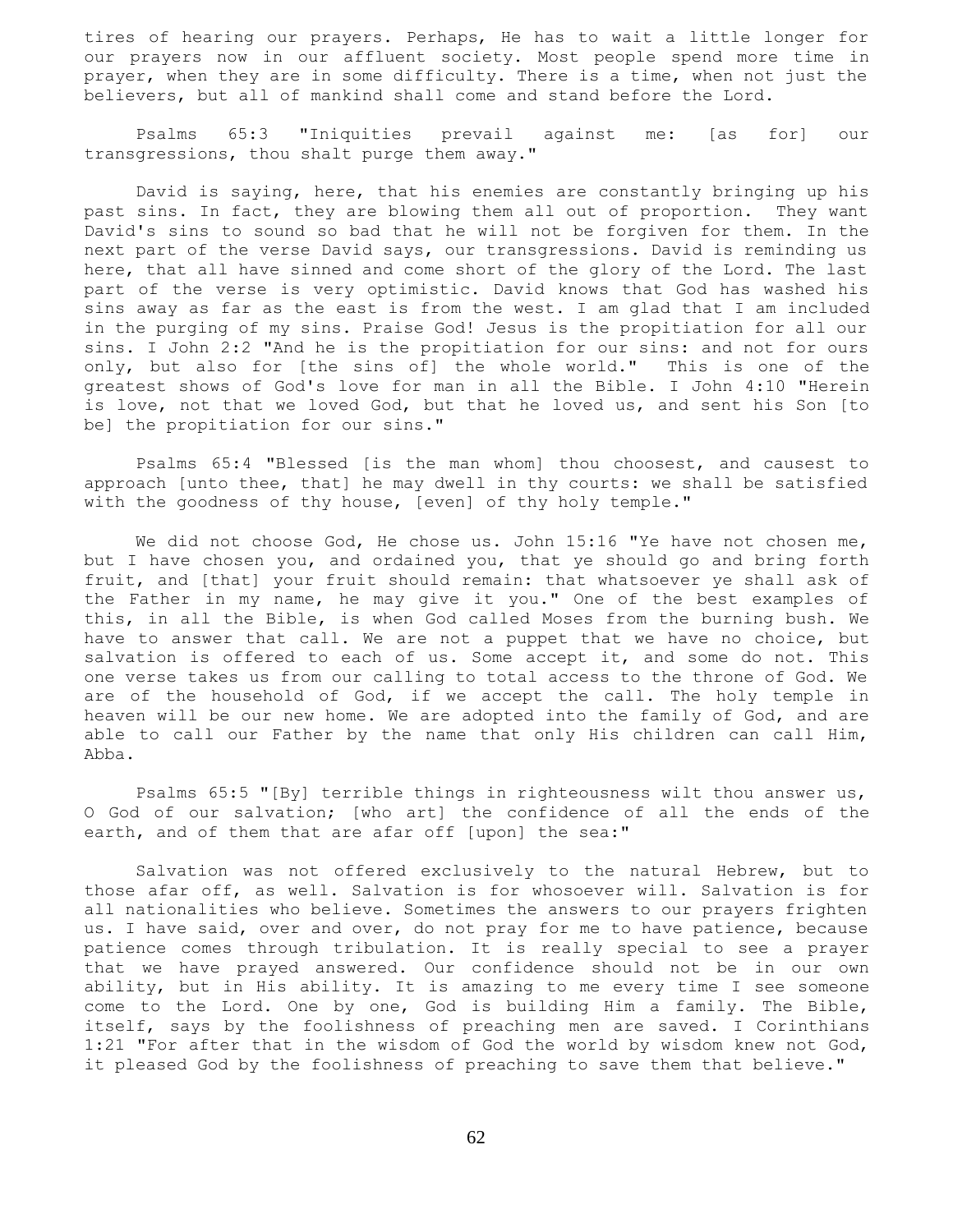Psalms 65:6 "Which by his strength setteth fast the mountains; [being] girded with power:"

 Have you really ever looked at a mountain and suddenly realized that God made this beautiful thing? Genesis 1:9 "And God said, Let the waters under the heaven be gathered together unto one place, and let the dry [land] appear: and it was so." You see, a mountain is a mountain because God called it into being. This is the unmatchless power of God's spoken Word, not man's spoken word.

 Psalms 65:7 "Which stilleth the noise of the seas, the noise of their waves, and the tumult of the people."

 I never see this verse, that I do not recall, the Lord Jesus speaking to the angry waves and telling them to be still, and they were. There will never be peace in this world among the nations until the King of peace comes and sets up His kingdom of peace.

 Psalms 65:8 "They also that dwell in the uttermost parts are afraid at thy tokens: thou makest the outgoings of the morning and evening to rejoice."

 Unless these tokens are natural phenomena, I do not know what this means. Most people in the church believe that storms and earthquakes are from the devil, but I believe they are from God. The earthquakes, and they repented not. The storm comes, and they repented not. It seems to me that these things come to get our attention turned to God. I believe even depressions come for the same reason. It seems the church grows strongest under the greatest tribulation. God controls the sunshine, and the rain, and the night, and day, as well. One Scripture that leaves no doubt about this is the following. Matthew 5:45 "That ye may be the children of your Father which is in heaven: for he maketh his sun to rise on the evil and on the good, and sendeth rain on the just and on the unjust." The devil has a little power on earth, but he has to get God's permission to do his evil deeds just as he had to get God's permission before he could attack Job.

 Psalms 65:9 "Thou visitest the earth, and waterest it: thou greatly enrichest it with the river of God, [which] is full of water: thou preparest them corn, when thou hast so provided for it."

 We see again, here, that the crop produces, because God tells it to. We may plant a seed and pray that it grows, but it will not grow unless it is the will of God for it to grow.

 Psalms 65:10 "Thou waterest the ridges thereof abundantly: thou settlest the furrows thereof: thou makest it soft with showers: thou blessest the springing thereof."

 This is just saying that the rain in the spring, along with the warmer weather, makes the vegetation to grow. Spring is very much like new life. After it appears that all vegetation is dead, it springs to new life with every new spring.

 Psalms 65:11 "Thou crownest the year with thy goodness; and thy paths drop fatness."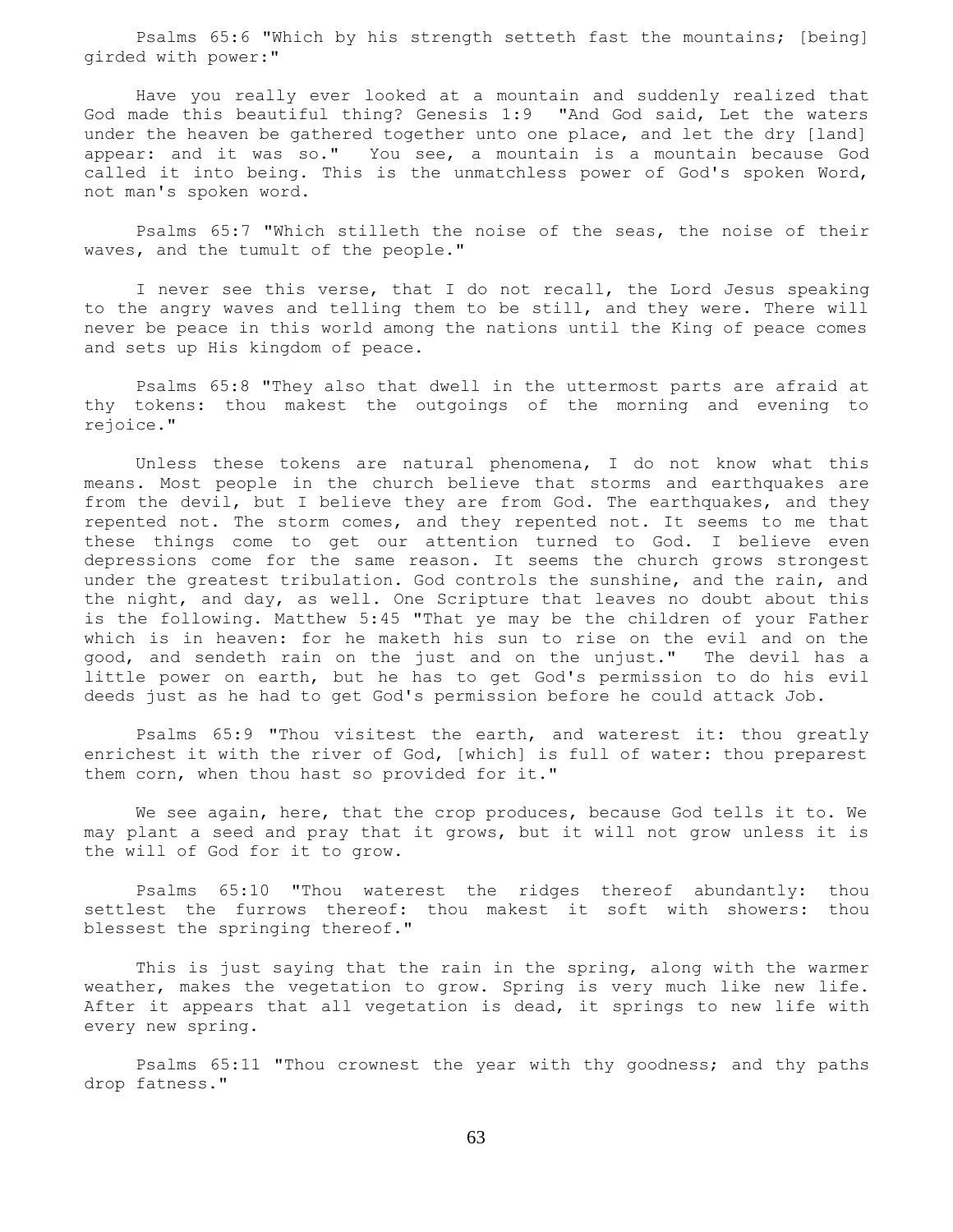God set the universe in order, and it has stayed there since creation. We look at one of the promises of God in the next verse which has to do with the blessings of God. Genesis 8:22 "While the earth remaineth, seedtime and harvest, and cold and heat, and summer and winter, and day and night shall not cease." God blesses each day of the year in its own way. The years roll by, and another year comes fast on its heel.

 Psalms 65:12 "They drop [upon] the pastures of the wilderness: and the little hills rejoice on every side."

 This is saying, that even in lands which have not been cultivated by man, the grass grows. Possibly, some of the most beautiful growth in all the world is the voluntary growth in the wilderness where no man's hand has touched. The greatest beauties in the earth are the natural beauties, such as the mountains and streams, the waterfall and the sunset. Man has a tendency to mess up the beauty of nature.

 Psalms 65:13 "The pastures are clothed with flocks; the valleys also are covered over with corn; they shout for joy, they also sing."

 There is nothing happier than animals feeding on the clover of the spring. Every time we see a new season of spring roll around and all the beautiful flowers and vegetation that come with it, we know afresh that God has not given up on man.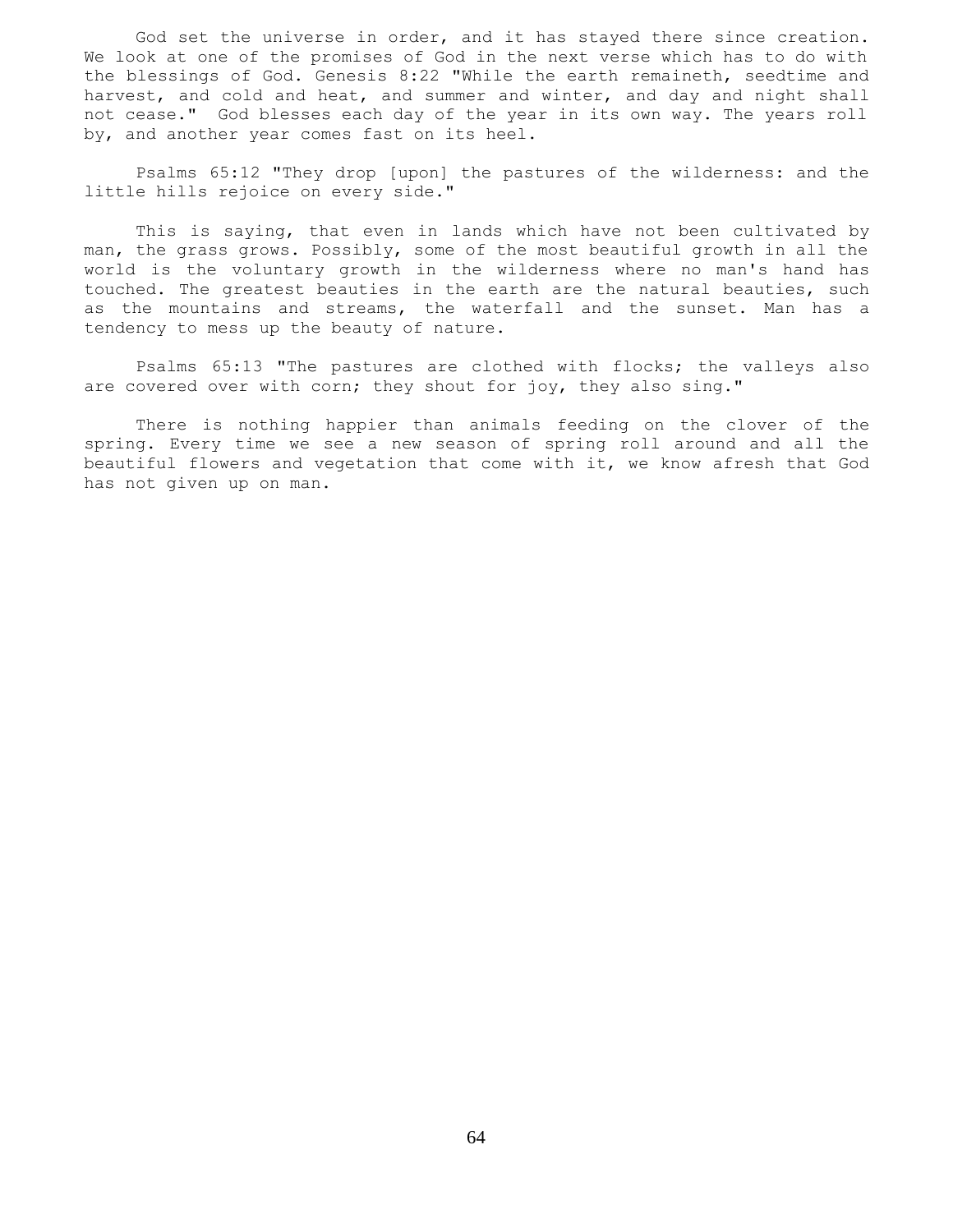### Psalms 63 Questions

1. What is the symbolic meaning of Zion? 2. O thou that hearest prayer, unto thee shall all come. 3. When do most people spend more time in prayer? 4. David is saying, in verse 3, that his enemies are doing what? 5. When David says our sins, what is he trying to say? 6. How far away is David's sin from him? 7. Jesus is the propitiation for 8. Quote 1 John chapter 4 verse 10. 9. We did not \_\_\_\_\_\_\_\_\_ God, He \_\_\_\_\_\_ us. 10. Quote John chapter 15 verse 16. 11. Who is possibly the best example of God choosing someone? 12. Who is salvation offered to? 13. Verse 4 takes us from our calling to where? 14. What is the name that only the children of God can call Him? 15. Salvation is for all \_\_\_\_\_\_\_\_\_\_\_\_ who believe? 16. Why does the author not want prayer to make her patient? 17. Quote 1 Corinthians chapter 1 verse 21. 18. Why is a mountain a mountain? 19. What does verse 7 remind us about Jesus? 20. When will there be peace among the nations? 21. What are the tokens in verse 8 probably? 22. When does the church grow the strongest? 23. Quote Matthew chapter 5 verse 45. 24. What makes a seed grow into a plant? 25. Spring is very much like  $\cdot$ 26. How long will there be seedtime and harvest on the earth? 27. What is verse 12 saying about the vegetation? 28. What does the author believe to be the real beauties of the earth? 29. What is happy when the clover comes up in the spring?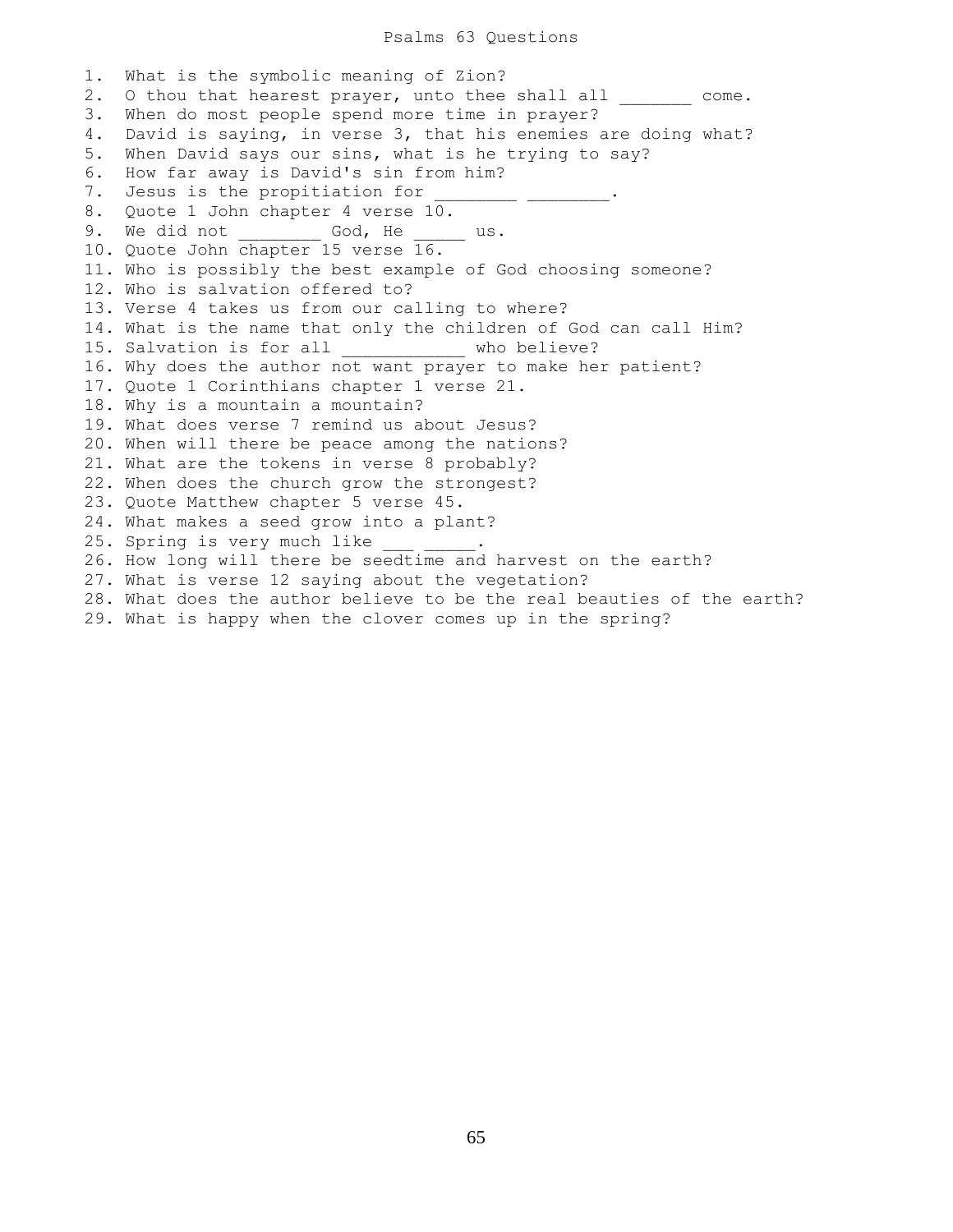We will begin this lesson by giving the 66th chapter of Psalms in metre.

THE PSALMS OF DAVID IN METRE

## Chapter 66

- Verse 1 "All lands to God, in joyful sounds, Aloft your voices raise; Sing forth the honor of his name, And glorious make his praise."
- Verse 2 "Say ye to God, How terrible In all thy works art thou! Through thy great power thy foes to thee Shall be constrained to bow."
- Verse 3 "And all the earth shall worship thee, They shall thy praise proclaim With cheerful heart, aloud they shall Sing to thy holy name."
- Verse 4 "O come, the works that God hath With admiration see: wrought In working, to the sons of men Most terrible is he.
- Verse 5 "He to dry land did turn the sea, And they a passage had; They through the flood on foot did march There we in him were glad.
- Verse 6 "He ruleth ever by his power; His eyes the nations see; Let not the proud rebellious ones Lift up themselves on high."
- Verse 7 "O all ye people, bless our God, Aloud proclaim his praise, Who safely holds our soul in life, Our foot from sliding stays."
- Verse 8 "For thou hast proved and tried us, Lord, As men do silver try; Hast brought us into nets, and made Bands on our loins to lie."
- Verse 9 "Thou o'er our heads hast caused that men Triumphantly should ride; Through fire and flood thou to a place of plenty didst us guide."
- Verse 10 "I'll bring burnt-off'rings to thy house; To thee my vows I'll pay, which my lips uttered, my mouth spoke, when trouble on me lay."
- Verse 11 "Burnt-sacrifices of fat rams With incense I will bring; of bullocks and of goats I will present an offering."
- Verse 12 "All that fear God, come, hear, I'll tell What he did for my soul. I with my mouth cried unto him, My tongue did him extol."
- Verse 13 "If in my heart I sin regard, Jehovah will not hear; But surely God hath heard my voice, Attending to my prayer.
- Verse 14 "O let the Lord, our gracious God, Forever blessed be, Who hath not turned my prayer from him, nor yet his grace from me."

 We will begin the verse by verse study of the 66th chapter of Psalms. Psalms 66:1 "{To the chief Musician, A Song [or] Psalm.} Make a joyful noise unto God, all ye lands:"

 Every land throughout the world should praise the Lord. One universal word of praise is hallelujah. Notice, it does not say, make a noise to the Lord. It says make a joyful noise. I have said it before, but it should be a sweet sound in the ear of the Lord.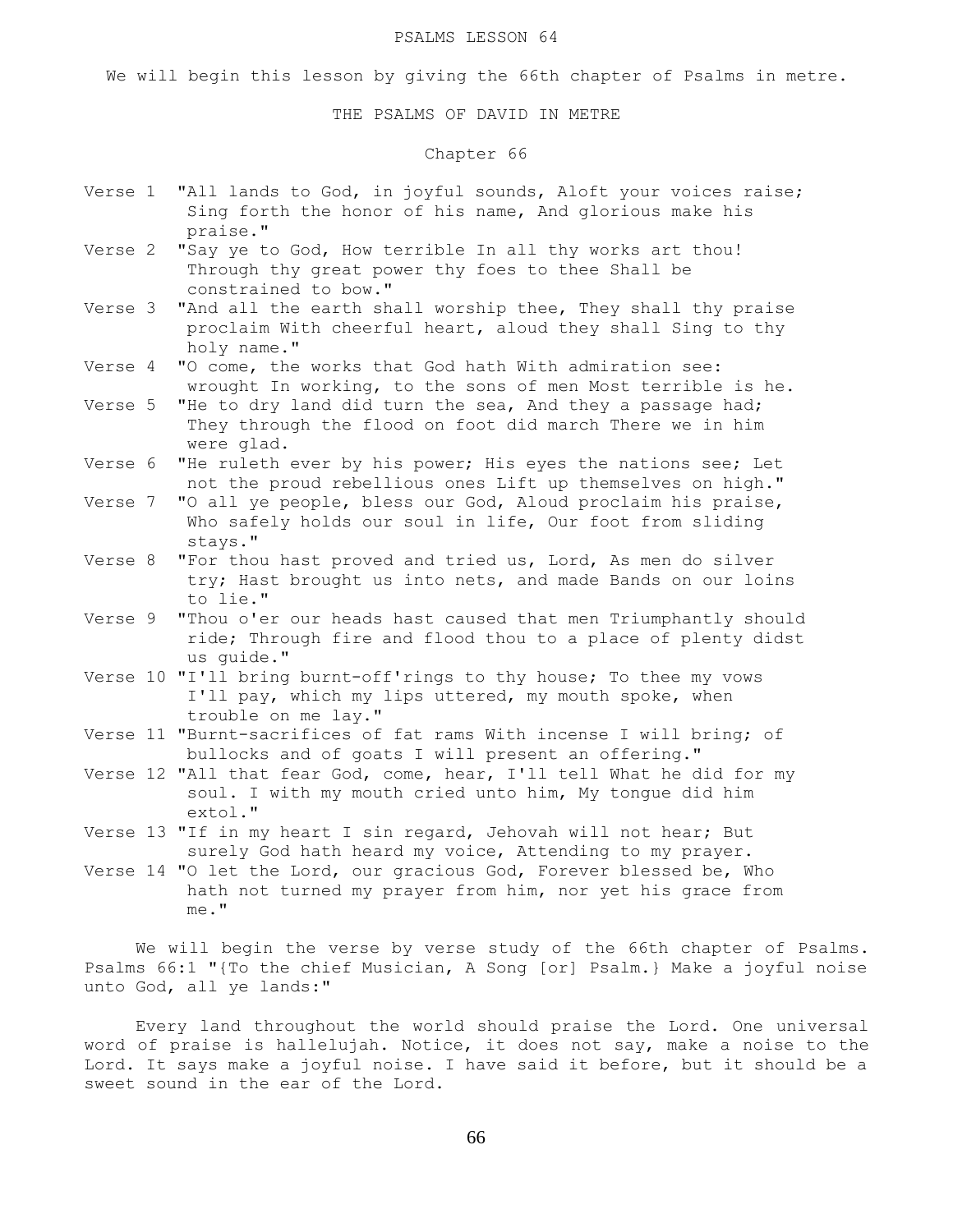Psalms 66:2 "Sing forth the honour of his name: make his praise glorious."

 The praise should be directed to the Lord of all the earth. There is a name above the others. It is the name of Jesus.

 Psalms 66:3 "Say unto God, How terrible [art thou in] thy works! through the greatness of thy power shall thine enemies submit themselves unto thee."

 As we said in the verse before, this praise must be directed to God. The enemy does not submit to the Lord willingly, but because of the power of the Lord. They submit, because they have to, not because they want to. The works of the Lord are around us on every side. His creation speaks for itself.

 Psalms 66:4 "All the earth shall worship thee, and shall sing unto thee; they shall sing [to] thy name. Selah."

 Isaiah 45:23 "I have sworn by myself, the word is gone out of my mouth [in] righteousness, and shall not return, That unto me every knee shall bow, every tongue shall swear." Romans 14:11 "For it is written, [As] I live, saith the Lord, every knee shall bow to me, and every tongue shall confess to God." Not only do they bow to the Lord, but then they begin to sing praises to Him, as well. Selah, means pause and think on this.

 Psalms 66:5 "Come and see the works of God: [he is] terrible [in his] doing toward the children of men."

When I think of the greatness {terribleness} of God, I have to think of His creation of the world in 6 days preparing it to be habitable for man. Everything has been done on this earth by God for man. We look at the 10 plagues that came on Egypt, and we see God did it for the release of the children of Israel. We have mentioned, over and over, how God parted the Red sea and allowed the children of Israel to escape through the sea, and then He drowned the Egyptians that tried to follow them. At the foot of the mountain, the voice of God speaking to the children was so awesome that they asked Moses to speak to God for them, they were so frightened. We could go on and on, but you get the point I am sure.

 Psalms 66:6 "He turned the sea into dry [land]: they went through the flood on foot: there did we rejoice in him."

 This , of course, is speaking of the incident at the Red sea. The amazing thing, to me, about all of this is how God held the Egyptians off, until close to 3 million people could go through the sea. I will give you two Scriptures from this account to show how God held Pharaoh off, until the Israelites were safely through the sea. Exodus 14:19 "And the angel of God, which went before the camp of Israel, removed and went behind them; and the pillar of the cloud went from before their face, and stood behind them:" Exodus 14:20 "And it came between the camp of the Egyptians and the camp of Israel; and it was a cloud and darkness [to them], but it gave light by night [to these]: so that the one came not near the other all the night." Read the whole chapter to get the full account of what happened. You can tell from this that, God stood between Egypt and Israel. God fought for His people.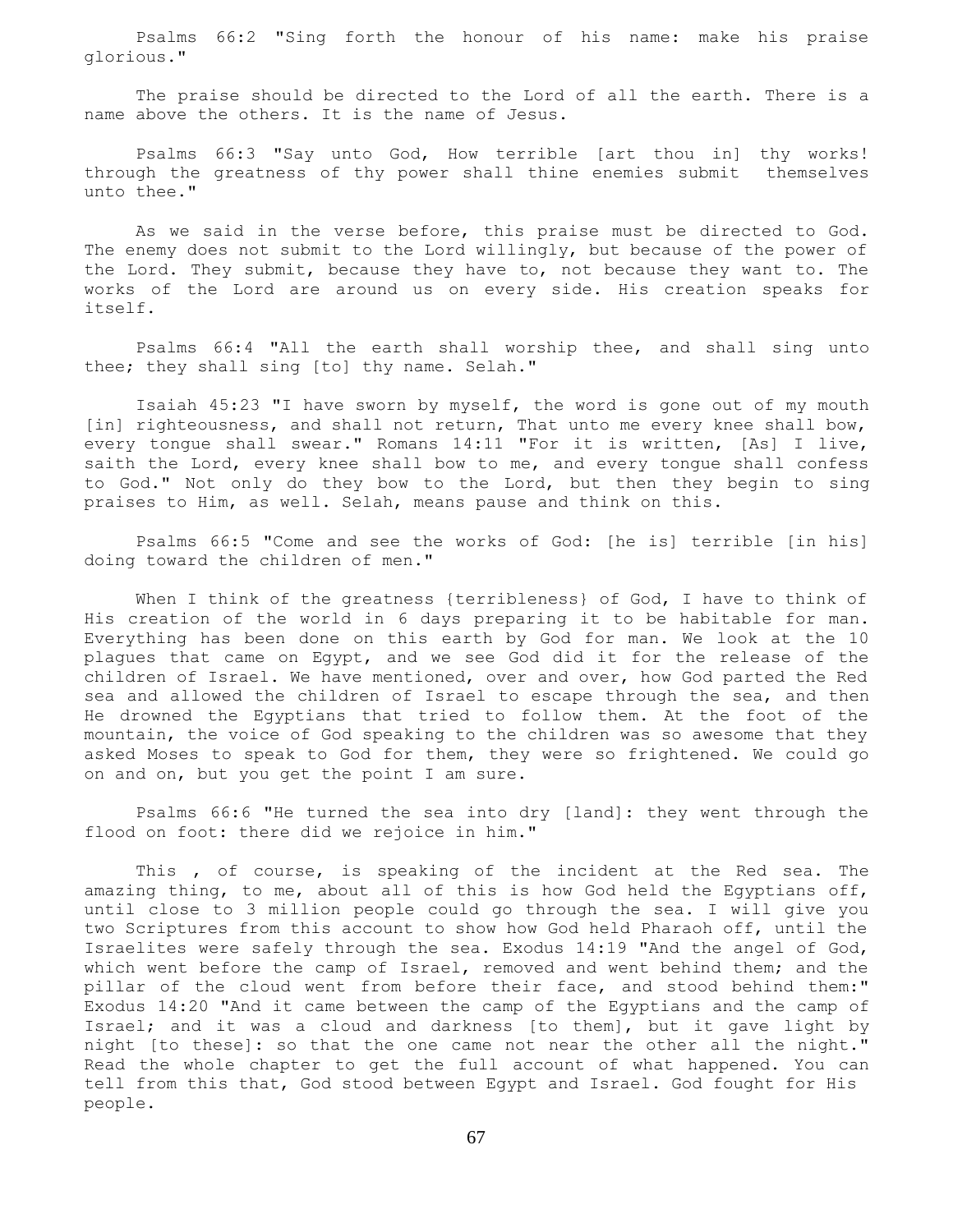Psalms 66:7 "He ruleth by his power for ever; his eyes behold the nations: let not the rebellious exalt themselves. Selah."

 Pharaoh thought he was powerful, until he came up against God. There is no less power, now, than He demonstrated here. The rulers of nations can boast and pretend to be great, but God is the One who lifts them up and brings them down. Lucifer rebelled against God and got thrown out of heaven. Lucifer thought he was strong, but he was, and is, no match for God. Christians, Jesus has given you power of attorney to use the name of Jesus in battles against the devil here on the earth. Jesus has defeated the devil. He may rip, and snort, and run around, seeking whom he may devour, but if you resist the devil in the name of Jesus, he will flee from you. Pause and think on this for a moment.

 Psalms 66:8 "O bless our God, ye people, and make the voice of his praise to be heard:"

I love the little chorus from the Bible that says, Bless the Lord; O my soul and all that is within me bless His holy name. When I sing that chorus, I feel as if I am seated in heavenly places with Christ Jesus. This is not just silently praising in your heart, but is, in fact, praising aloud.

 Psalms 66:9 "Which holdeth our soul in life, and suffereth not our feet to be moved."

 The devil can not take you away from God. We will see in Jesus' own words that the devil, or any man, can not take us away from God. John 10:28 "And I give unto them eternal life; and they shall never perish, neither shall any [man] pluck them out of my hand." John 10:29 "My Father, which gave [them] me, is greater than all; and no [man] is able to pluck [them] out of my Father's hand." The only way that we can fall away, is if we deliberately choose to walk back away from God and go back into a sinful way of life. As long as we stay grounded in the Lord, nothing can move us.

 Psalms 66:10 "For thou, O God, hast proved us: thou hast tried us, as silver is tried."

 Just as Job had so many problems, we have problems, too, to see how we hold up under pressure. Job came out of the fiery trial pure. I wonder if we will be able to say the same? Silver is heated to over 2000 degrees to burn out the impurities. The impurities float to the top on the melted silver, and the trash can be skimmed off. God must purge us, too, until He gets us refined the way He would have us. It is very important for us to be willing to be molded into the form God would have us.

 Psalms 66:11 "Thou broughtest us into the net; thou laidst affliction upon our loins."

The one thing that I would like to point out, here, is who did it. Thou means God did it.

 Psalms 66:12 "Thou hast caused men to ride over our heads; we went through fire and through water: but thou broughtest us out into a wealthy [place]."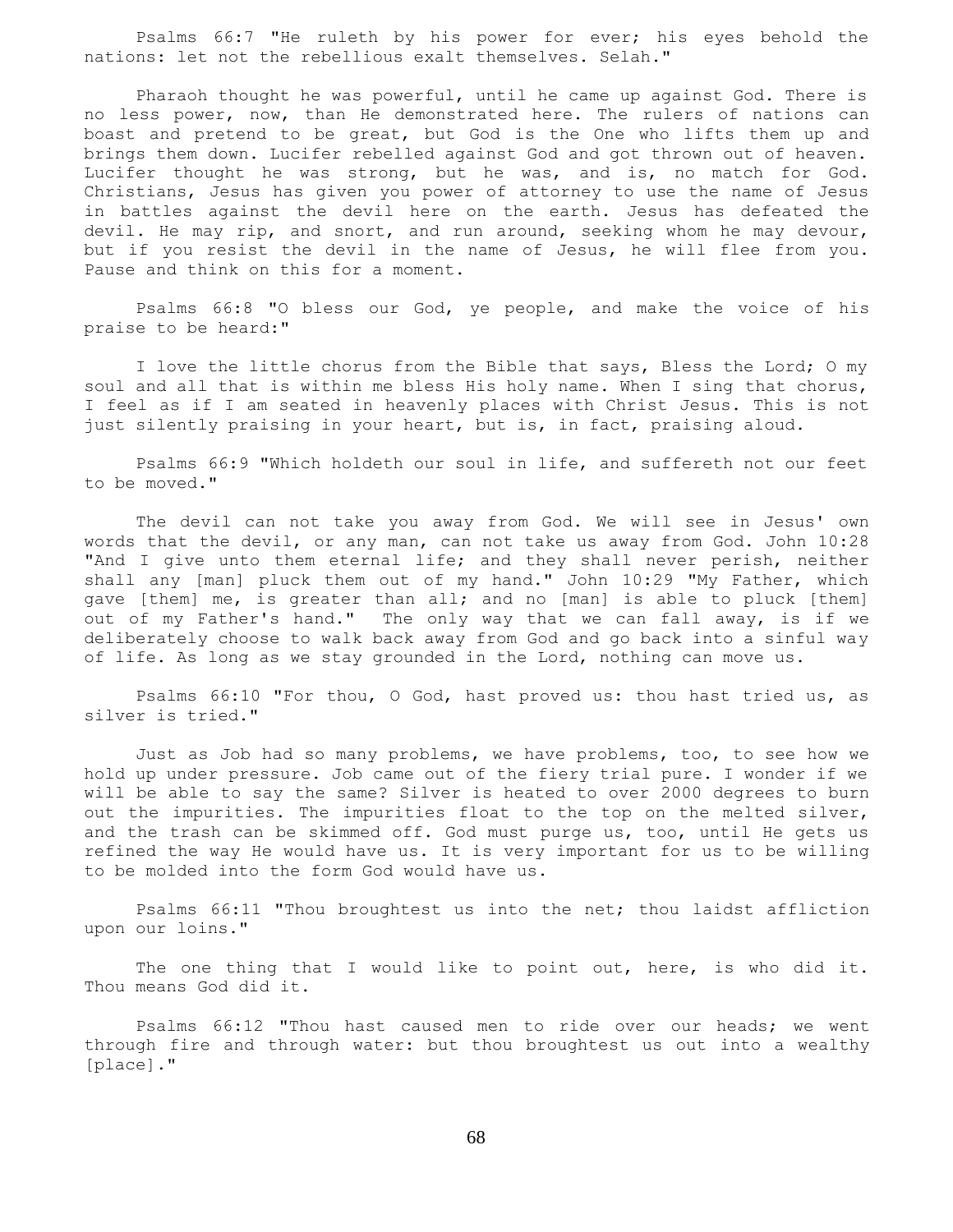We can not appreciate the sunshine, until it has rained a few days. I mentioned Job in this lesson earlier, but there is no better example of this message here, than what happened to Job. He lost everything when he was going through his trial, but paise God! Read the last page and see what happened in the end. Job 42:12 "So the LORD blessed the latter end of Job more than his beginning: for he had fourteen thousand sheep, and six thousand camels, and a thousand yoke of oxen, and a thousand she asses." To learn the entire lesson about this, read the Bible study on Job. The trials come, but if we survive the trials, giving God glory, then we are blessed more than we could ever imagine.

 Psalms 66:13 "I will go into thy house with burnt offerings: I will pay thee my vows," Psalms 66:14 "Which my lips have uttered, and my mouth hath spoken, when I was in trouble."

 David is saying, now that these terrible troubles are behind me, I will not forget the promises I made to you, O Lord. I will keep every promise I made. So many times, as soon as the trial is over, we are so relieved that it is easy to forget the promises we made to God, if He would only get us out of the mess.

 Psalms 66:15 "I will offer unto thee burnt sacrifices of fatlings, with the incense of rams; I will offer bullocks with goats. Selah."

 David is saying that, he will give the best of his flock to the Lord in sacrifice. We must think on this. Are we giving the best that we have to God?

 Psalms 66:16 "Come [and] hear, all ye that fear God, and I will declare what he hath done for my soul."

 David is saying, I will not only praise Him in private, but I will testify of his goodness wherever I go. I have seen people who have had a miracle from God, who will not stand and tell others about it. It is as if they are ashamed of the fact that God helped them in their greatest need.

 Psalms 66:17 "I cried unto him with my mouth, and he was extolled with my tongue."

 Extolled means praise, in this particular Scripture. This just means that in the midst of David's prayer for help from God, he praised God.

 Psalms 66:18 "If I regard iniquity in my heart, the Lord will not hear [me]:"

 God listens the best to the righteous. The regarding of iniquity in his heart, means that he has the desire in his heart to continue in sin. We cannot choose the world over God, and expect God to answer our prayers. God listens to a repentant heart, but not to a heart that wants to continue to sin.

 Psalms 66:19 "[But] verily God hath heard [me]; he hath attended to the voice of my prayer."

 The reason God heard is he had a repentant heart. David did not desire in his heart to sin. David had a pure heart stayed upon God. David, like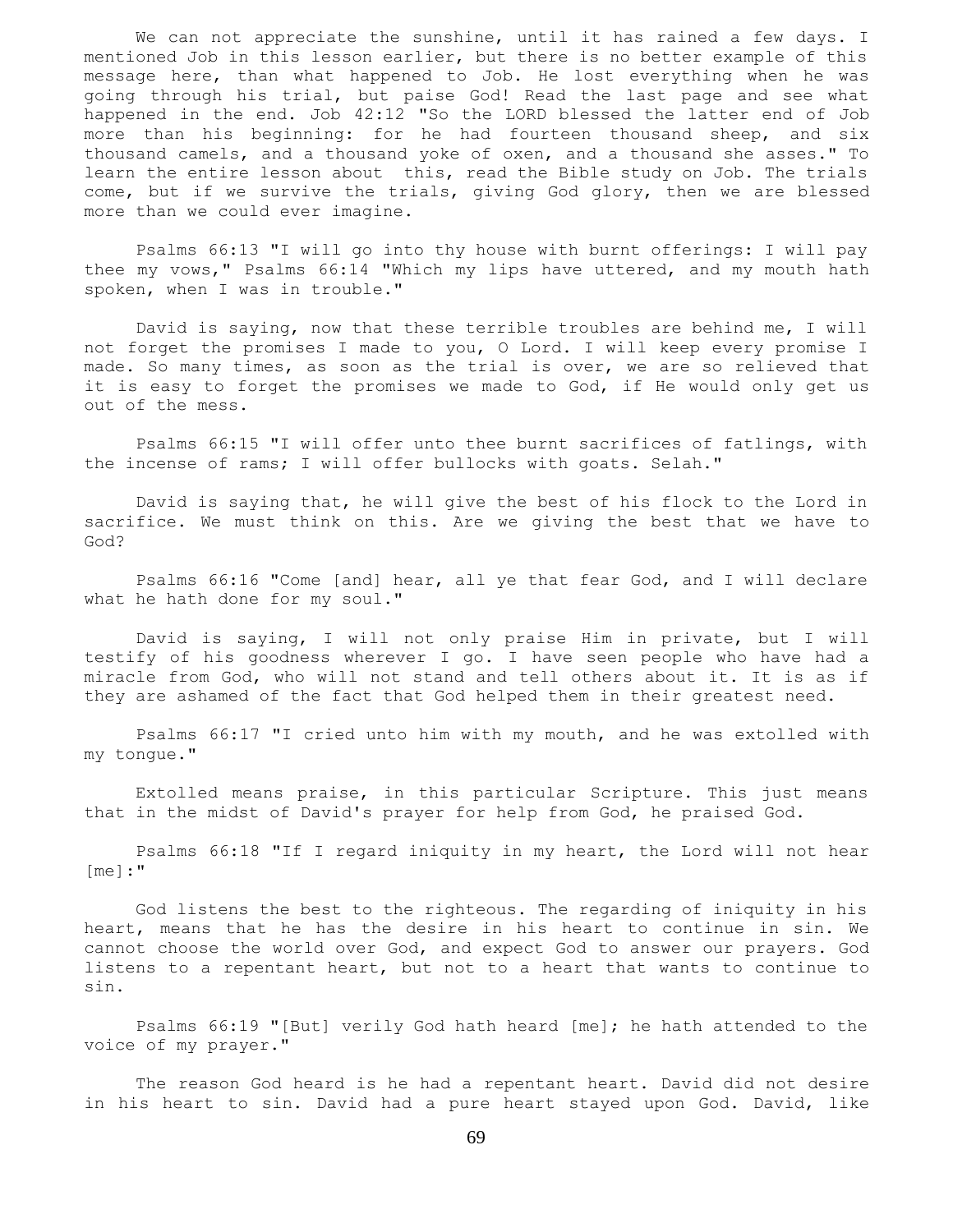many of us, was guilty of sin, but it was not the desire of his heart to sin. God listened to David and answered his prayer.

 Psalms 66:20 "Blessed [be] God, which hath not turned away my prayer, nor his mercy from me."

 Look at another Psalm with me and see just how long God's mercy lasts. Psalms 106:1 "Praise ye the LORD. O give thanks unto the LORD; for [he is] good: for his mercy [endureth] for ever." God's love for His people is so enduring that He is not willing that any should perish. II Peter 3:9 "The Lord is not slack concerning his promise, as some men count slackness; but is longsuffering to us-ward, not willing that any should perish, but that all should come to repentance."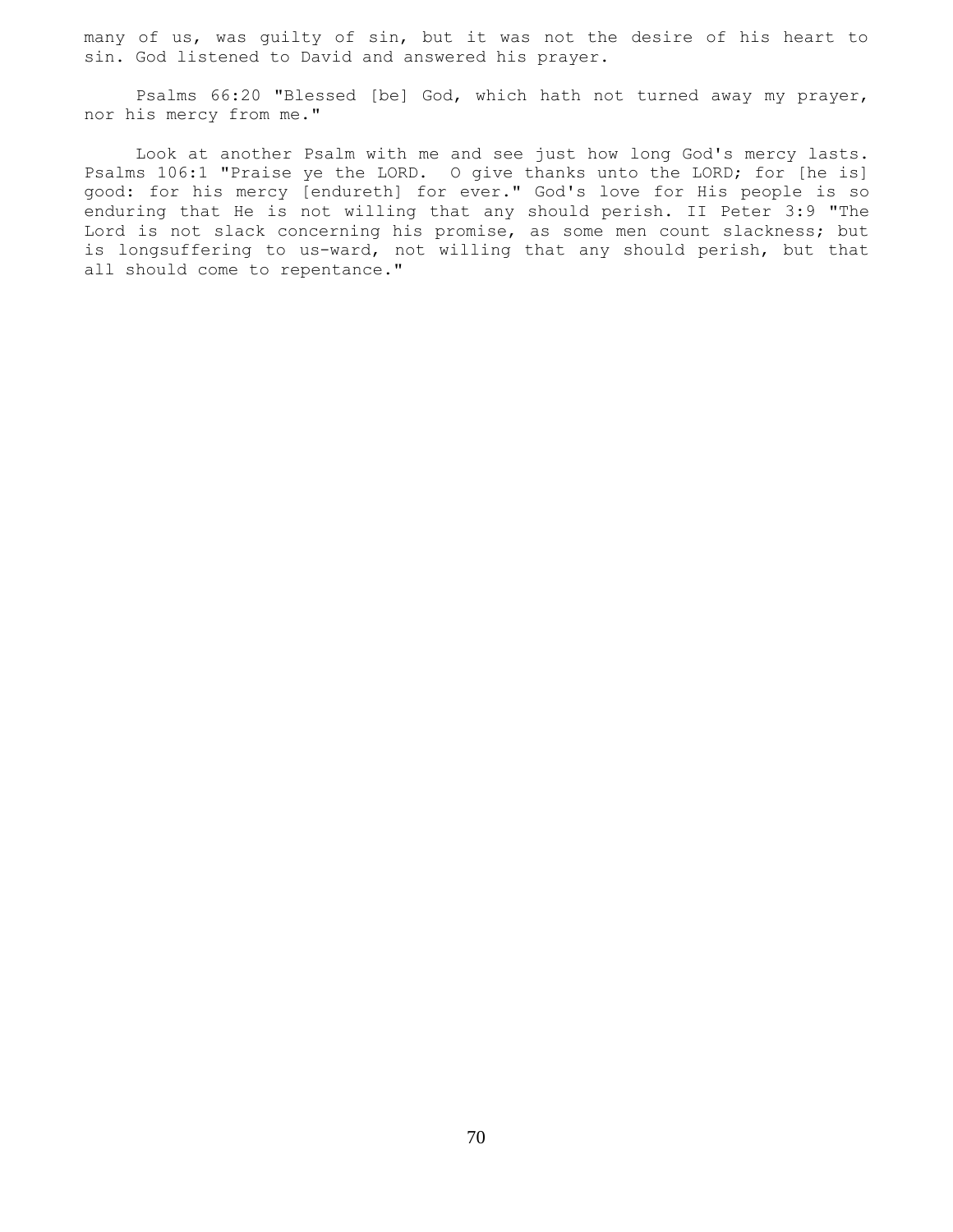Psalms 64 Questions

1. Make a joyful noise unto God, 2. What is one universal word of praise? 3. What should this joyful noise that we make be in God's ear? 4. What is the name above all others in the earth? 5. What causes the enemies to submit to God? 6. Quote Isaiah chapter 45 verse 23. 7. Quote Romans chapter 14 verse 11. 8. What is the first thing the author thinks of when reading about His terribleness? 9. Name at least 2 other terrible acts of God that helped his children? 10. Why did the Egyptians not over-run the children of Israel, before they could get through the Red sea? 11. He ruleth by His power \_\_\_\_\_\_\_. 12. Who lifts up and brings down rulers of nations? 13. If you resist the devil, what will he do? 14. Quote John chapter 10 verses 28 ands 29. 15. What is the only way we can fall away from God? 16. How hot is silver heated to take out the trash? 17. It is very important for us to be willing to be molded into that God wants us in. 18. What is the one point the author says needs to be pointed out in verse 11? 19. When can we appreciate the sunshine? 20. Quote Job chapter 42 verse 12. 21. What is David saying in verses 13 and 14 of this lesson? 22. Are we giving the best we have to God? 23. In verse 16, David is saying that he will declare God . 24. What does extolled mean? 25. What does regarding iniquity in his heart mean? 26. Why had God heard David's prayer? 27. How long does God's mercy endure? 28. Quote 2 Peter chapter 3 verse 9.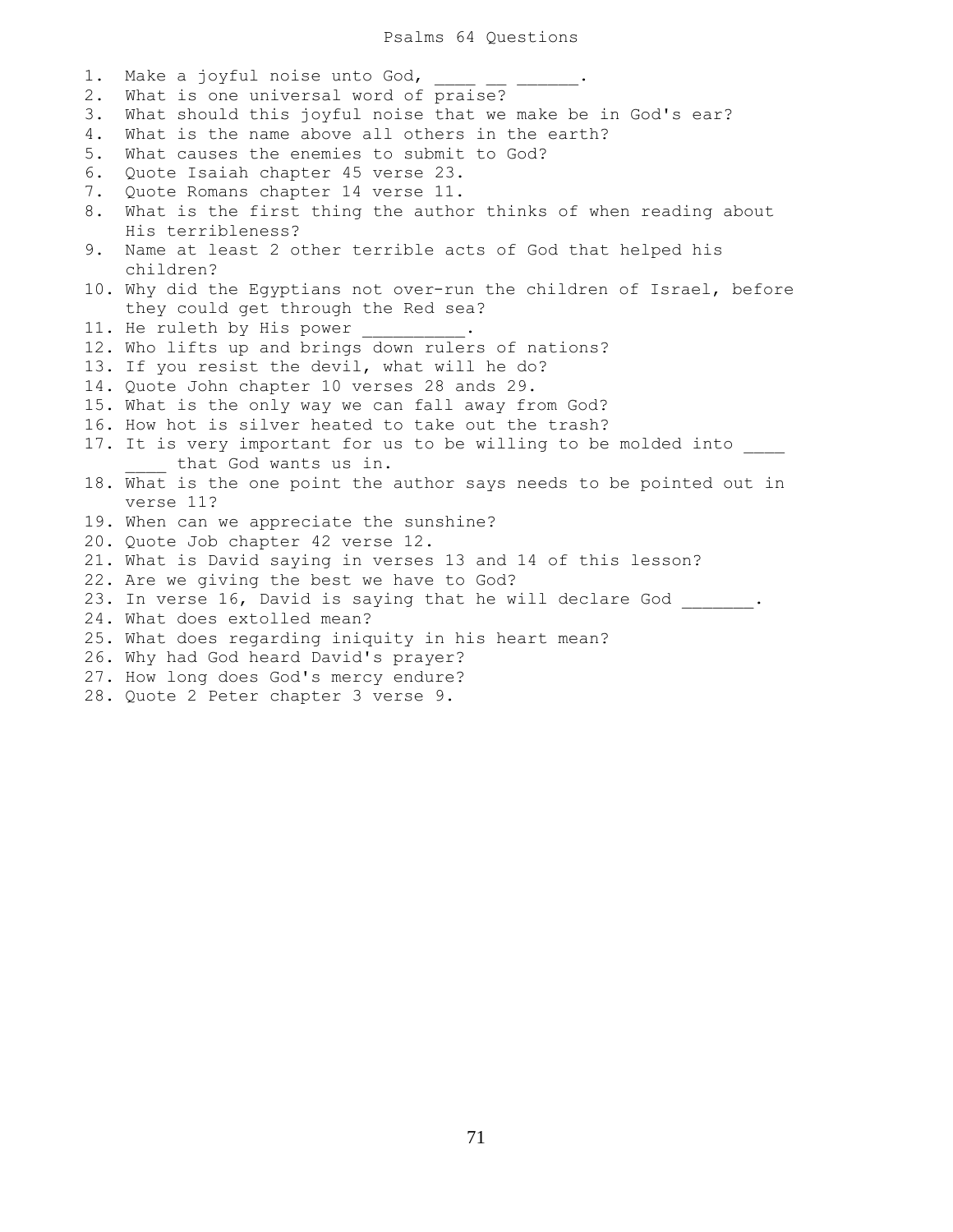We will begin this lesson by giving the 67th Psalm in metre.

## THE PSALMS OF DAVID IN METRE

# Chapter 67

- Verse 1 "O Lord, to us be merciful, Do thou us also bless; And graciously cause shine on us The brightness of thy face:" Verse 2 "That so thy way upon the earth To all men may be known; And
- also to the nations all Thy saving health be shown."
- Verse 3 "Let all the people praise thee, Lord, Their voice in praise employ. O let the nations all be glad, And ever sing for joy."
- Verse 4 "For rightly thou shalt people judge, And nations rule on earth. O let the nations all be glad, And ever sing for joy."
- Verse 5 "The earth her increase then shall God, our God, bless us shall, yield; God will us bless; and of the earth The ends shall fear him all."

 We will now begin the verse by verse study of Chapter 67 of Psalms. Psalms 67:1 "{To the chief Musician on Neginoth, A Psalm [or] Song.} God be merciful unto us, and bless us; [and] cause his face to shine upon us; Selah."

 I believe I will begin this verse with the word Selah, which is the last word of the verse. Pause and think on these things. It is only by the mercy of God that any of us come to God. The following is what Jesus had to say about this. John 6:44 "No man can come to me, except the Father which hath sent me draw him: and I will raise him up at the last day." We see that God's mercy came to us, to save us from our unrighteousness. Hebrews 8:12 "For I will be merciful to their unrighteousness, and their sins and their iniquities will I remember no more." Romans 5:8 "But God commendeth his love toward us, in that, while we were yet sinners, Christ died for us." We have no righteousness of our own. It is the righteousness the Lord Jesus clothed us in that we have, if we are Christians. He took our sin upon His body and in return gave us His righteousness. How much more blessed could we be? Notice in the following Scripture, who adds to the church. Acts 2:47 "Praising God, and having favour with all the people. And the Lord added to the church daily such as should be saved." When His face shines upon us, it brings us peace. II Corinthians 4:6 "For God, who commanded the light to shine out of darkness, hath shined in our hearts, to [give] the light of the knowledge of the glory of God in the face of Jesus Christ."

 Psalms 67:2 "That thy way may be known upon earth, thy saving health among all nations."

 The word that was translated health, here, means salvation. It, also, can mean deliverance. This is easier to understand by this meaning. Salvation is offered to the peoples of all nations. The great commission that Jesus gave was in Mark 16:15 "And he said unto them, Go ye into all the world, and preach the gospel to every creature." Salvation is not just for the Caucasians of this world. It is for the Orientals and Negroids, too. God is not concerned about the flesh, He is interested in our spirit. Spirits do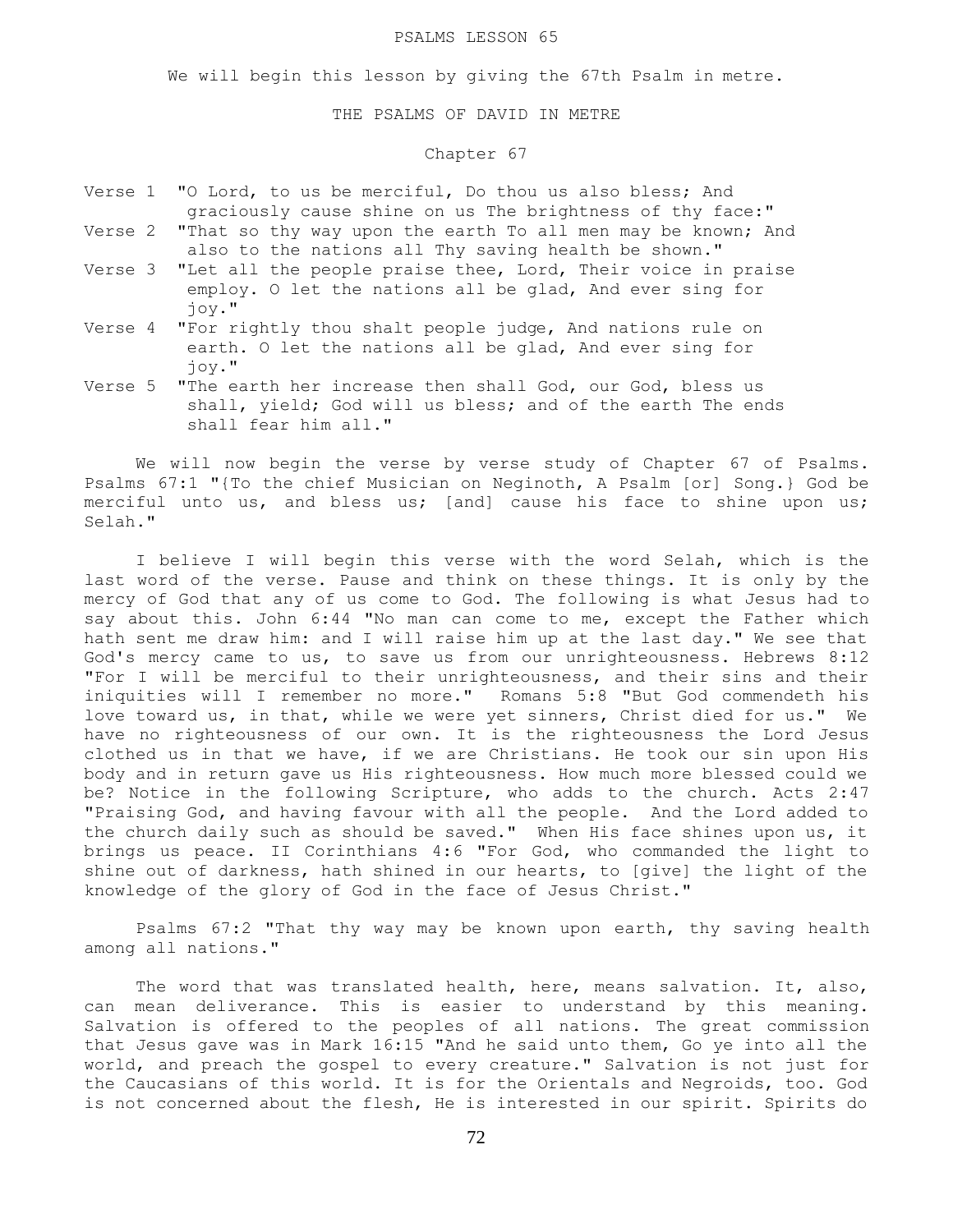not have colors. In the following Scripture, we will see that God is not even interested in whether you are male or female either. God looks on the spirit, not on the flesh. Galatians 3:28 "There is neither Jew nor Greek, there is neither bond nor free, there is neither male nor female: for ye are all one in Christ Jesus." God's ways are not as man's ways. We are too concerned with this world. Church, we need to focus on God and His Word, and not on earthly happenings.

 Psalms 67:3 "Let the people praise thee, O God; let all the people praise thee."

 Even our praise to God must be by His permission. Notice, the word, let. We must praise God in the name of Jesus, just as we pray in the name of Jesus. We have much to praise God for.

 Psalms 67:4 "O let the nations be glad and sing for joy: for thou shalt judge the people righteously, and govern the nations upon earth. Selah."

 Jesus is the Judge of all the earth. His judgment is righteous. We, also, know that Jesus is to rule as King of kings and Lord of lords on the earth for a 1000 year period of time. All the people of the earth will rejoice at this, because there will be peace. Jesus is the King of Peace. The 20th chapter of Revelation goes into great detail about this 1000 years, and about those who will reign with Jesus Christ. One of the main reasons the people of all nations will be rejoicing, is because the devil will be chained for the thousand years, and will not be able to cause problems for the people during that time. Probably, the greatest reason for them being so joyful is, because they are the redeemed. Christians will be joyful, because they will not taste of the second death. All of this is in the 20th chapter of Revelation, as I said. Nations will not govern themselves as they did before, but all will be under the rule of Christ.

 Psalms 67:5 Let the people praise thee, O God; let all the people praise thee.

 We see this, again, and now there is more reason than ever to praise. There will be no depressions or recessions. There will be no threat of war. There will be no starving children, or shortages of any kind. The King of all the earth will be in charge. It will not be left up to the minds of mortal man to figure all of this out. The Creator of the universe will be on His throne. The praise will be so spontaneous that it will ring from the mouths of every individual, and the governments of the world will rejoice, as well. The weapons will be made into plows, and there will be no life threatening war hanging overhead.

 Psalms 67:6 "[Then] shall the earth yield her increase; [and] God, [even] our own God, shall bless us."

 Now there is a constant worry about the ozone layer disappearing and all the crops failing. There is already famine around the world. That will not be a problem for Jesus. God rained food from heaven for 40 years to feed the estimated three million Israelites on their journey to the promised land. It would be no problem to feed all the people in the world. The weather will be perfect, and the rain will come just when it is needed, and the crops will all be bumper crops. This earth will be like the garden of Eden. There is perfect harmony in all of nature when the Creator of it all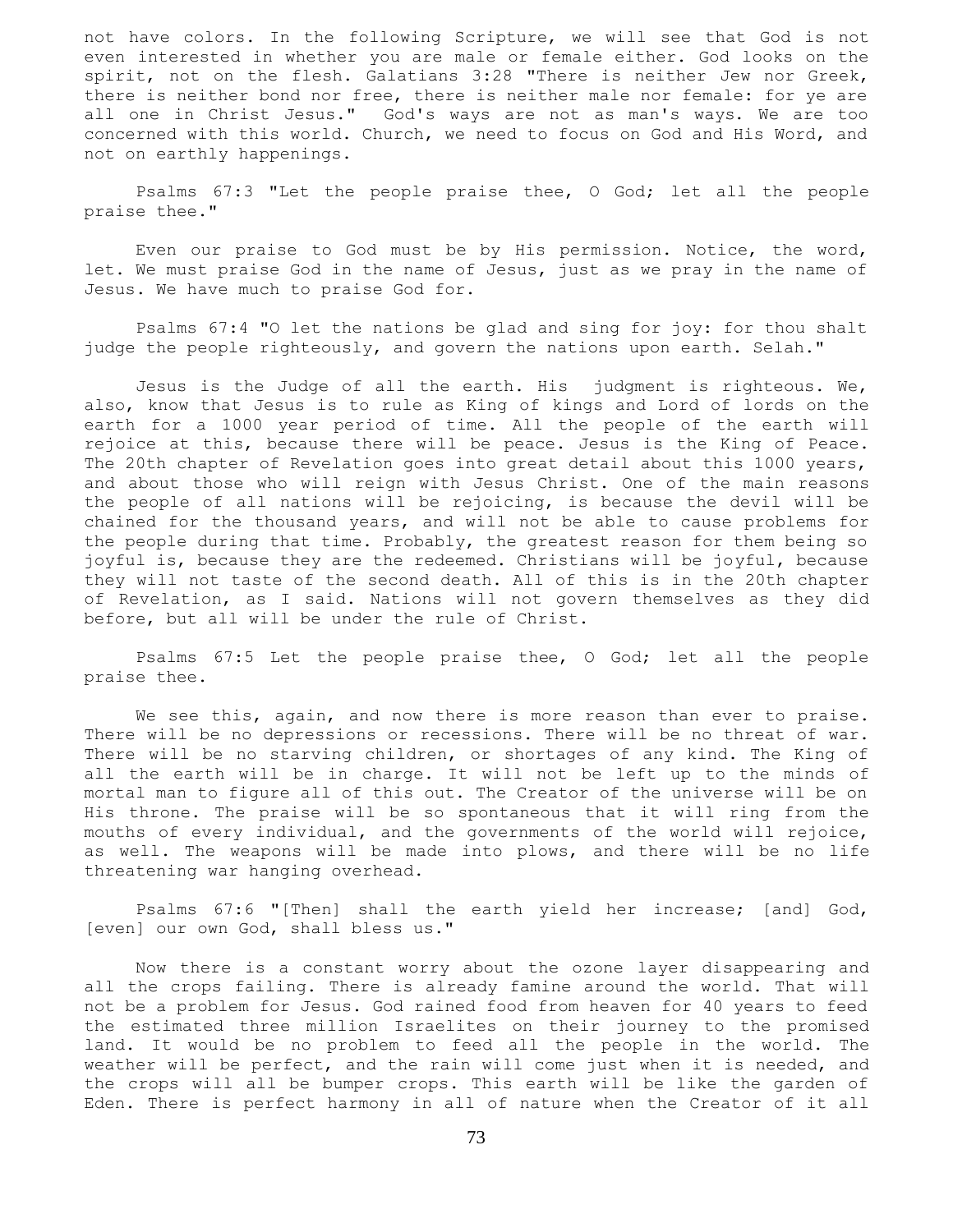is there. One of the blessings of God is plenty to eat. The land was cursed by sin, and now there will be no sin, so there will be no curse, only blessings. This earth will be full of the goodness of God, and there will be plenty. The Lord will turn the whole earth into a fruitful land. I love the statement {our own God}. He is our own personal God.

 Psalms 67:7 "God shall bless us; and all the ends of the earth shall fear him."

 The greatest blessing of all is that He has saved us. Jesus is the Savior. I Timothy 4:10 "For therefore we both labour and suffer reproach, because we trust in the living God, who is the Saviour of all men, specially of those that believe." This is a peculiar statement, but Jesus did give His body on the cross that all might live. Some do not accept that wonderful gift. Salvation is for whosoever will. Revelation 22:17 "And the Spirit and the bride say, Come. And let him that heareth say, Come. And let him that is athirst come. And whosoever will, let him take the water of life freely." The fear, in verse 7 above, is really saying, and all the ends of the earth shall reverence Him. At this time, the scales will be removed from our eyes, and we shall see Him as He really is. We will be full of praise and adoration for Him, and He will bless us.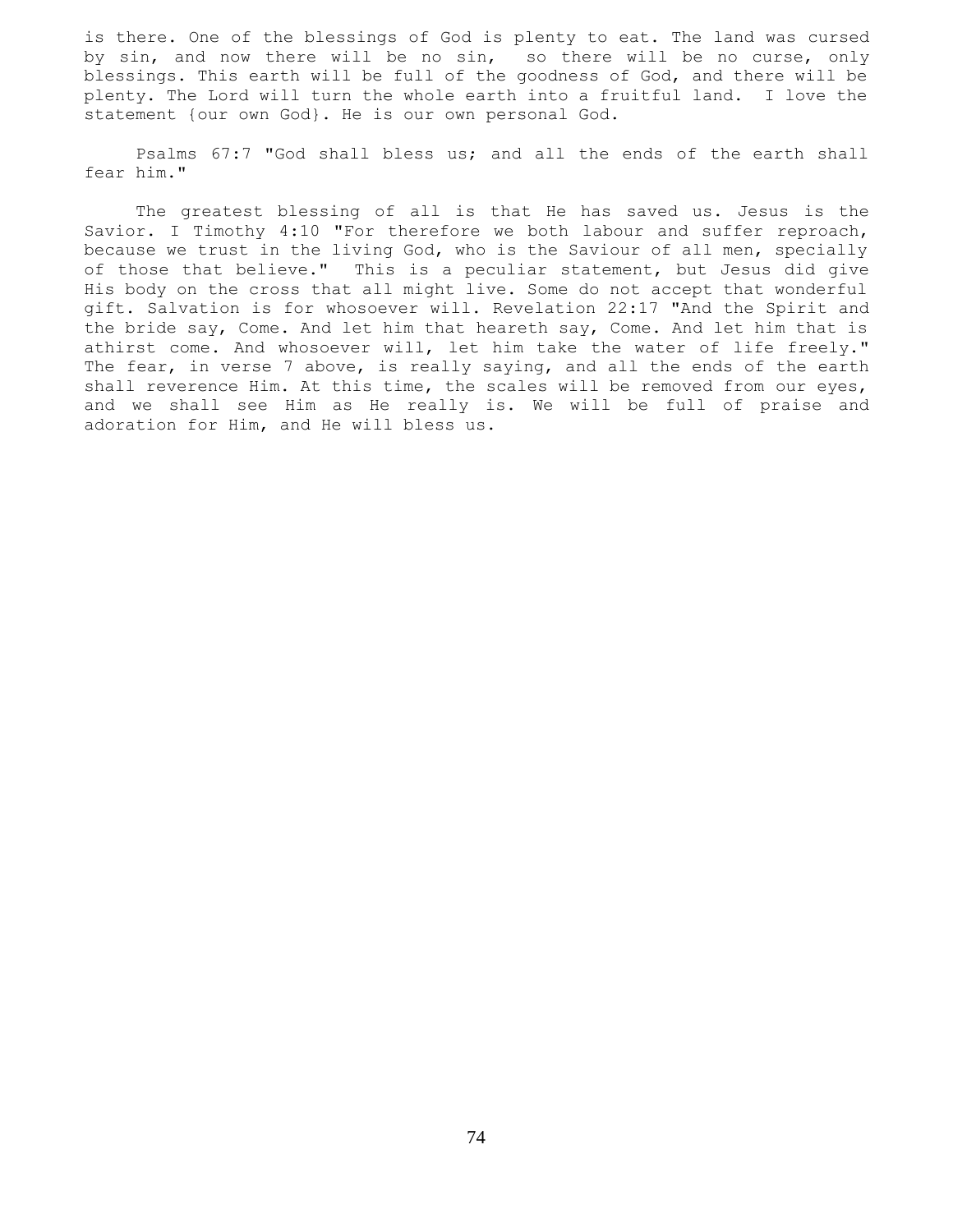### Psalms 65 Questions

1. Why did the author begin this with Selah in verse 1?<br>2. It is only by the \_\_\_\_\_\_\_\_\_\_ that any of us come \_\_ \_\_\_\_ that any of us come to God. 3. Quote John chapter 6 verse 44. 4. In Hebrews chapter 8 verse 12, God will be merciful to what? 5. What condition were we all in when Christ died for us? 6. He took our \_\_\_\_\_ upon His body, and He clothed us in His 7. In the 2nd chapter of Acts, we find that who adds to the church? 8. Quote 2 Corinthians chapter 4 verse 6. 9. What does the word that was translated health, in verse 2, mean? 10. Who was salvation offered to? 11. Quote the great commission Jesus gave us all. 12. Quote Galations chapter 3 verse 28. 13. How do we know that even our praising God is by His permission? 14. Who is the Judge of the earth? 15. What kind of Judge will He be? 16. How long will Jesus rule on the earth? 17. What chapter of Revelation gives us more information on His rule? 18. What is the main reason people of all nations will be rejoicing during this time? 19. Name some of the terrible things that are happening on the earth now, that will not be when Christ reigns. 20. How many years did God rain food from heaven for the Israelites? 21. Approximately how many Israelites were fed miraculously? 22. There will be no \_\_\_\_\_ on the earth, just blessings. 23. The Lord will turn the whole earth into a  $\frac{1}{\sqrt{2}}$   $\frac{1}{\sqrt{2}}$ . 24. Who is Jesus Saviour of? 25. From Revelation chapter 22, who say come? 26. What is the fear, in verse 7?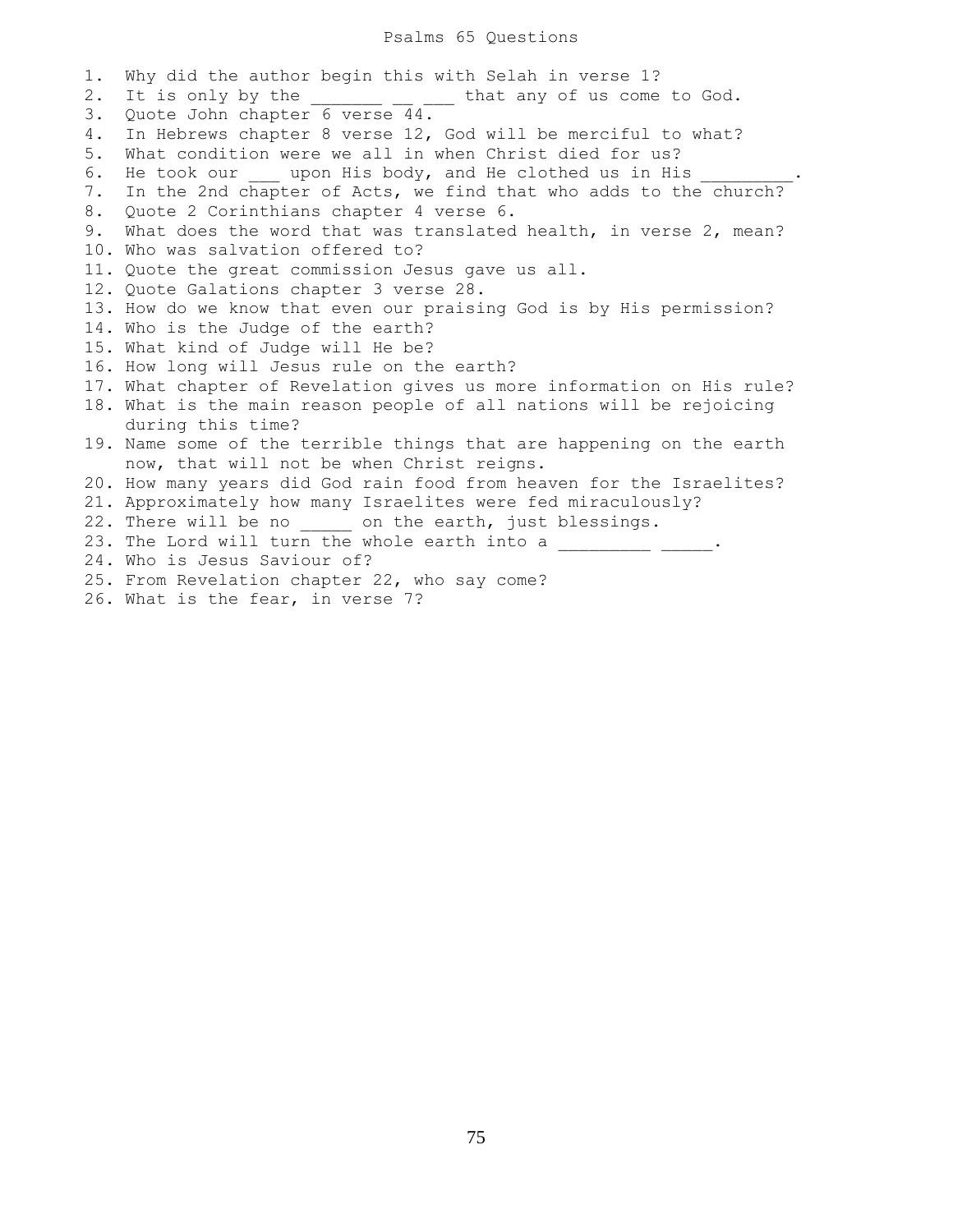# PSALMS LESSON 66

We will begin this lesson by giving the 68th Psalm in metre.

# THE PSALMS OF DAVID IN METRE

# Chapter 68

| Verse 1 | "Let God arise, and scattered far Let all his en'mies be; And<br>let all those who do him hate Before his presence flee."       |
|---------|---------------------------------------------------------------------------------------------------------------------------------|
| Verse 2 | "As smoke is driv'n, so drive thou them; As fire melts wax                                                                      |
|         | away, Before God's face let wicked men So perish and decay."                                                                    |
| Verse 3 | "But let the righteous all be glad; Rejoice before God's                                                                        |
|         | sight; Let them exult exceedingly And joy with all their                                                                        |
|         | might."                                                                                                                         |
| Verse 4 | "O sing to God and praise his name; Extol him with your                                                                         |
|         | voice, That rides on heav'n by his name JAH; Before his face                                                                    |
|         | rejoice."                                                                                                                       |
| Verse 5 | "Because the Lord a father is To children fatherless; He is                                                                     |
|         | the widows judge, within His place of holiness."                                                                                |
| Verse 6 | "God doth the solitary set In families; and from lands The<br>chained he frees, but rebels dwell In dry and desert lands."      |
| Verse 7 | "O God, when thou wast going forth Before thy people's face,                                                                    |
|         | And when thy glorious marching was within the wilderness;                                                                       |
| Verse 8 | "Then at God's presence shook the earth, then drops from                                                                        |
|         | heaven fell; This Sinai shook before the Lord, The God of                                                                       |
|         | Israel."                                                                                                                        |
| Verse 9 | "O God, thou to thy heritage Didst send a plenteous rain, By                                                                    |
|         | which thou when it weary was, Didst it refresh again.                                                                           |
|         | Verse 10 "Thy congregation then did make Their habitation there: Of                                                             |
|         | thy own goodness for the poor, O God, thou didst prepare."                                                                      |
|         | Verse 11 "The Lord himself did give the word, The mighty word of God;<br>Great was the company of him Who published it abroad." |
|         | Verse 12 "Kings of great armies vanquished were, And forced to flee                                                             |
|         | away; And women, who remained at home, Distributed the prey.                                                                    |
|         | Verse 13 "Though ye have lain among the pots, Like doves ye shall                                                               |
|         | appear, Whose wings with silver, and with gold Whose                                                                            |
|         | feathers covered are.                                                                                                           |
|         | Verse 14 "When there th' Almighty scattered Like Salmon's snow' twas                                                            |
|         | white [kings, God's hill is like to Bashan hill, Like Bashan                                                                    |
|         | hill for height."<br>Verse 15 "Why do ye leap, ye mountains high? This is the hill of God;                                      |
|         | He here desires to dwell, and here Will ever make abode.                                                                        |
|         | Verse 16 "God's chariots twenty thousand are, of angels thousands                                                               |
|         | strong; As once on Sinai's holy mount, The Lord is them                                                                         |
|         | among."                                                                                                                         |
|         | Verse 17 "Thou hast, O Lord, most gloriously Ascended up on high, And                                                           |
|         | captive thou triumphantly Hast led captivity."                                                                                  |
|         | Verse 18 "And gifts thou hast received for men, For such as did rebel;                                                          |
|         | Yea, even for them, that God the Lord In midst of them might                                                                    |
|         | dwell.                                                                                                                          |
|         | Verse 19 "Blest be the Lord, who is to us Of our salvation God, Who<br>daily with his benefits Us plenteously doth load."       |
|         | Verse 20 "He of salvation is the God, Who is our God most strong; And                                                           |
|         | unto God the Lord from death The issues do belong."                                                                             |
|         | Verse 21 "But surely God shall wound the head of those that are his                                                             |
|         |                                                                                                                                 |
|         |                                                                                                                                 |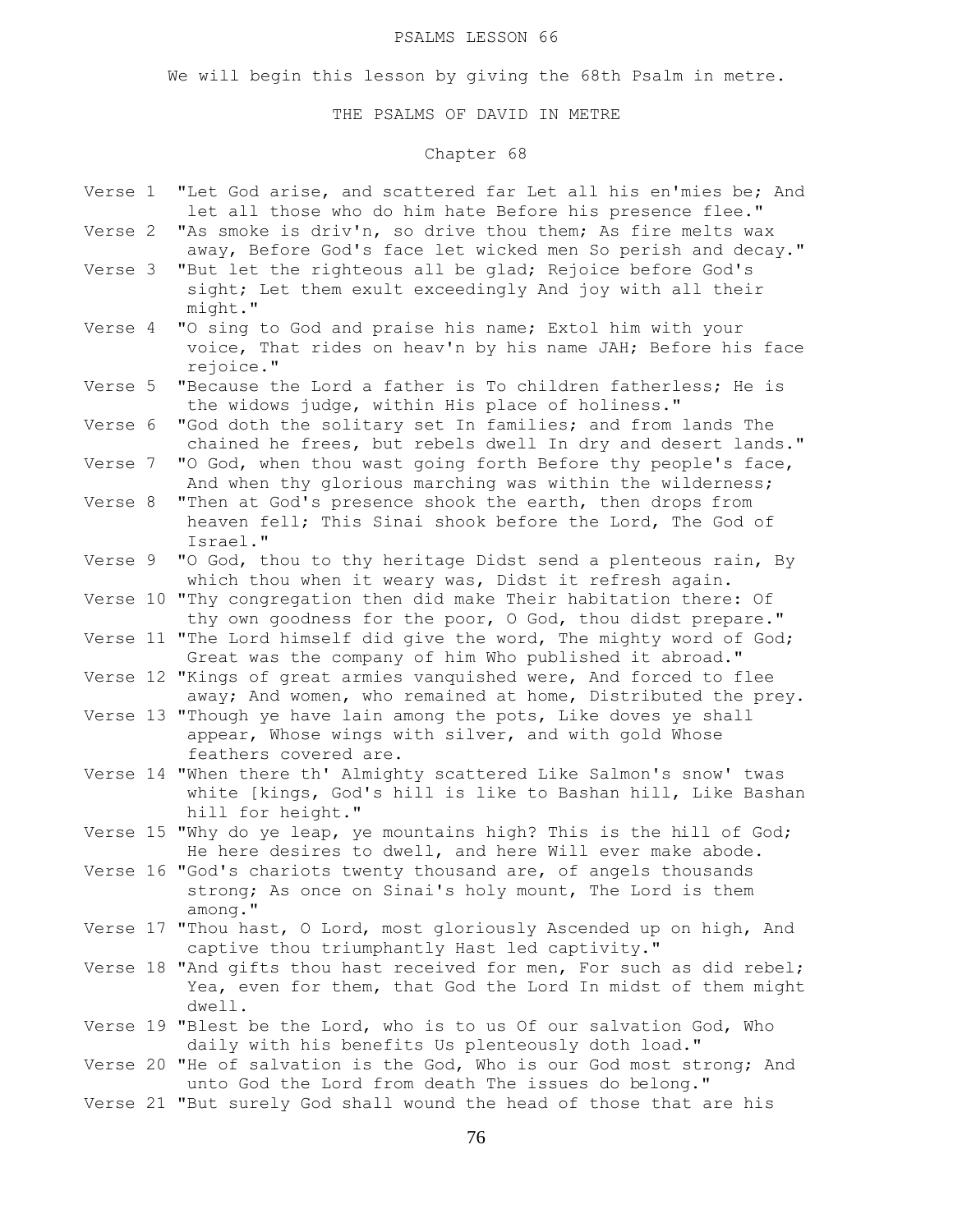foes, The hairy scalp of him that on In his transgression goes."

- Verse 22 "God said, My people I will bring Again from Bashan hill; Yea, from the sea's devouring depths Them bring again I will;
- Verse 23 "That in the blood of enemies Thy foot imbrued may be, And of thy dogs dipped in the same The tongues thou mayest see."
- Verse 24 "O God, thy goings they have seen, The goings of my God, The stately steppings of my King In his divine abode."
- Verse 25 "Before went singers, next to them The players took their way; Among them also damsels were Who did on timbrels play."
- Verse 26 "Within the congregations great bless God with one accord, From Isr'el's fountain do ye bless, And praise the mighty Lord."
- Verse 27 "Their prince, young Benjamin, is there, And Judah's rulers high, The chiefs of Zebulon are there, And those of Naphtali."
- Verse 28 "Thy God commands thy strength; for us Make strong thy work, O Lord. For thy house at Jerusalem Kings shall thee gifts afford."
- Verse 29 "The spearmen's host, the multitude Of bulls which fiercely look, Those calves which people have sent forth, O Lord our God, rebuke,"
- Verse 30 "Till every one submit himself, And silver pieces bring: The people that delight in war Disperse, O God and King."
- Verse 31 "They who are princes great shall then come out of Egypt lands; And Ethiopia to God Shall soon stretch out her hands."
- Verse 32 "O all ye kingdoms of the earth, Sing praises to this King; To him who is the Lord of all, O do ye praises sing."
- Verse 33 "To him that rides on heav'ns of heav'ns, Which he of old did found; Lo, he sends out his voice, a voice In might that doth abound."
- Verse 34 "All strength to God do ye ascribe; His glorious majesty Is over Isr'el, and his strength Is in the clouds most high."
- Verse 35 "How dreadful from thy temple, Lord! Isr'el's own God is he, Who gives his people strength and power; O let God blessed be."

 We will now begin the verse by verse study of the 68th chapter of Psalms. Psalms 68:1 "{To the chief Musician, A Psalm [or] Song of David.} Let God arise, let his enemies be scattered: let them also that hate him flee before him."

 God, in verse one above, is Elohim. Some noted scholars believe that this was sung when the ark was moved to mount Zion. This is about the same thing that happened when the cloud by day, and the fire by night, moved to lead the children of Israel in the wilderness. As long as the presence of God was stationary over the camp, the Israelites stayed camped, but when the presence of God moved, by the fire, or the smoke, the people followed. In a sense, it was God arising and moving. We do know that when God sent them into battle with the ark with them, they won the battle. In a sense, again, the enemy was scattered. I believe we would be more successful in our endeavors for God now, if we would let Him lead the way. Many times we get ahead of God and that is when we fail. We, also, know that the fame of what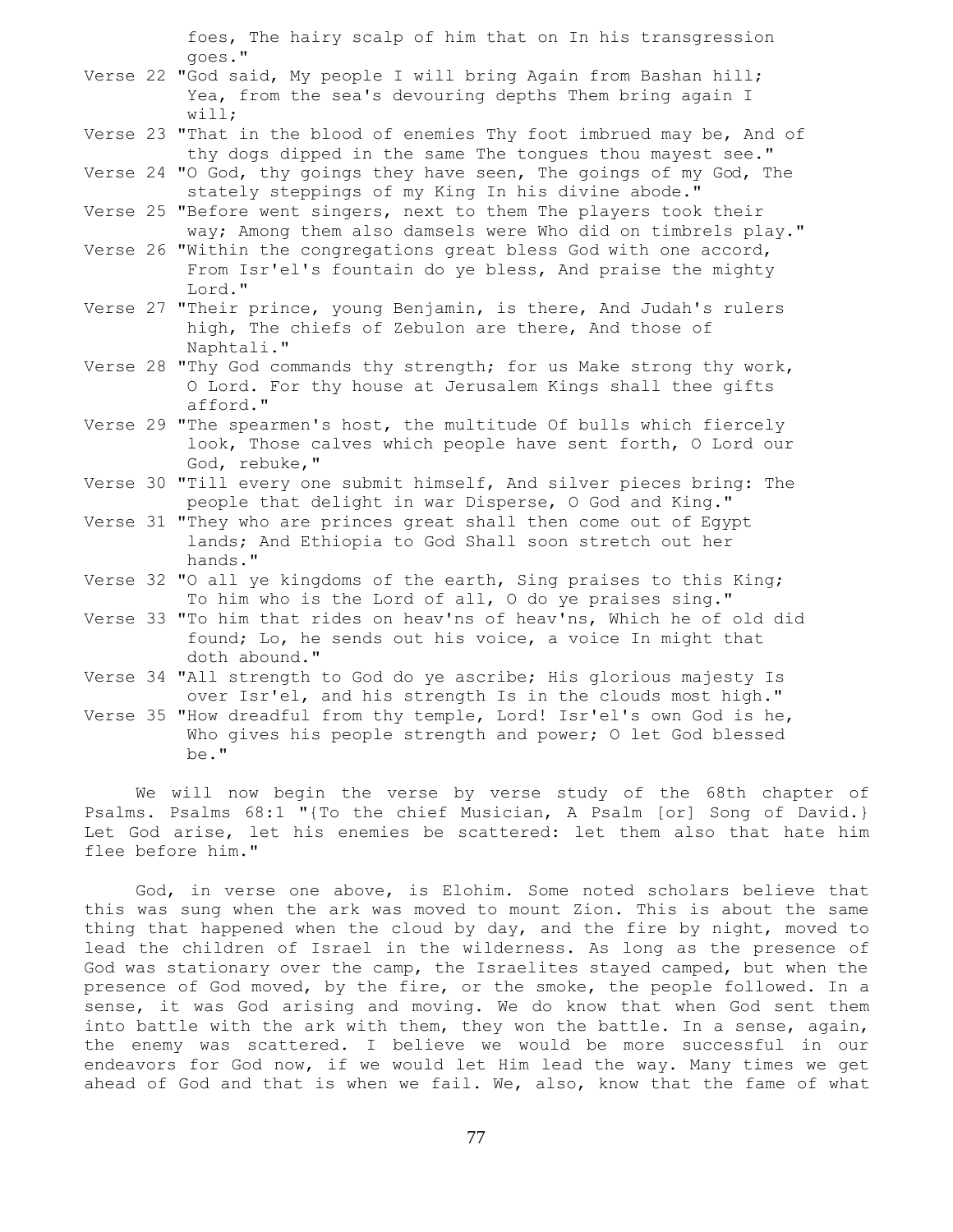happened to the pharaoh of Egypt spread, and the people before the company of Israelites were afraid of Israel's God and they fled.

 Psalms 68:2 "As smoke is driven away, [so] drive [them] away: as wax melteth before the fire, [so] let the wicked perish at the presence of God."

 Smoke is of no permanent nature. When the wind blows, it moves with the wind. Perhaps, that is what is intended here. The enemy is like a puff of smoke, blown away. Everyone who has ever lit a candle knows what happens to wax when the heat comes in contact with it. It is very much like the smoke, it is gone. The wicked will perish at the presence of God. If God looks upon sin, He burns it up. This is the case here.

 Psalms 68:3 "But let the righteous be glad; let them rejoice before God: yea, let them exceedingly rejoice."

We have spoken, over and over, about the righteous being those who are in right standing with God. When God arises, it would do nothing but bring ovewrwhelming joy to those who are in right standing with Him. Only those who have not been washed in the blood of the Lamb, and taken on the righteousness of Christ, would have fear, or dread. These next Scriptures say it better than I ever could. I Peter 1:5 "Who are kept by the power of God through faith unto salvation ready to be revealed in the last time." I Peter 1:6 "Wherein ye greatly rejoice, though now for a season, if need be, ye are in heaviness through manifold temptations:" I Peter 1:7 "That the trial of your faith, being much more precious than of gold that perisheth, though it be tried with fire, might be found unto praise and honour and glory at the appearing of Jesus Christ:" I Peter 1:8 "Whom having not seen, ye love; in whom, though now ye see [him] not, yet believing, ye rejoice with joy unspeakable and full of glory:" I Peter 1:9 "Receiving the end of your faith, [even] the salvation of [your] souls."

 Psalms 68:4 "Sing unto God, sing praises to his name: extol him that rideth upon the heavens by his name JAH, and rejoice before him."

 JAH is the same name as Jehovah. He is LORD GOD ALMIGHTY. When we sing praises to God, it should be worshipful. The praises we sing should not be for entertainment, or even for the people around us to hear, but for the ears of God. II Chronicles 2:6 "But who is able to build him an house, seeing the heaven and heaven of heavens cannot contain him? who [am] I then, that I should build him an house, save only to burn sacrifice before him?" Really, we should praise Him, when we think of why the Son of God would suffer the humiliation of the cross for us.

 Psalms 68:5 "A father of the fatherless, and a judge of the widows, [is] God in his holy habitation."

You may not have a father on this earth, but if you are a Christian, you have a heavenly Father that you can call by His special name, Abba. Only His children are allowed to call Him by this name. God has always taken care of His family. Widows will not be widows in heaven, if they are believers in Christ. They will be the bride of Christ. Where is the holy habitation of God? God is omnipresent. Jesus is seated at the right hand of the Father, but He is also in the believer. Christ in us the hope of glory. Where two or three or gathered, He is in the midst.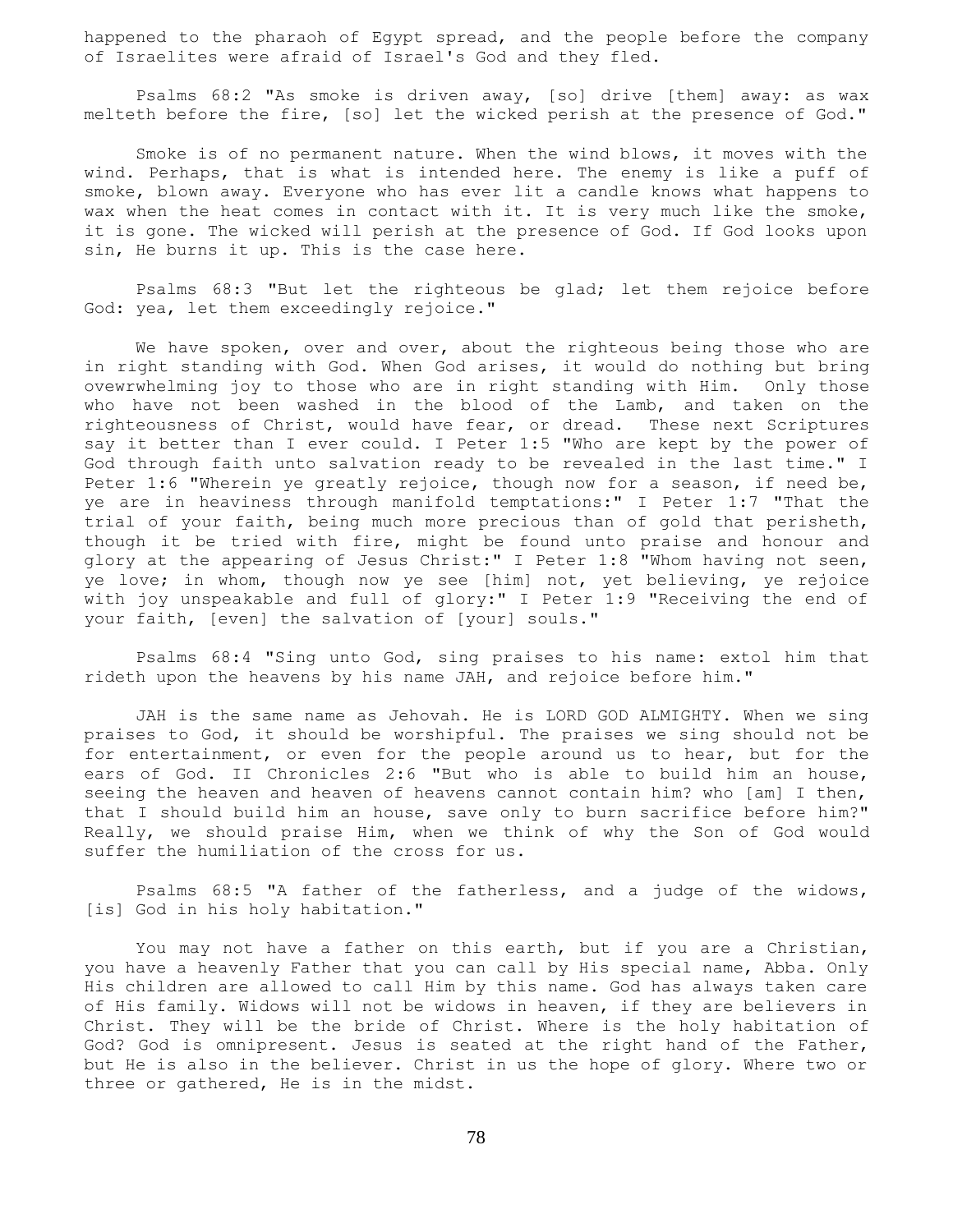Psalms 68:6 "God setteth the solitary in families: he bringeth out those which are bound with chains: but the rebellious dwell in a dry [land]."

 This was so true of those who came across the wilderness to the promised land. Those rebellious children, who had no faith, died in the wilderness. Sometimes, only one in a family believes and follows God. To be in a family of non-believers, is truly to be bound.

 Psalms 68:7 "O God, when thou wentest forth before thy people, when thou didst march through the wilderness; Selah:"

 God did go before them in the wilderness. His presence led them. The amazing thing, to me, is that He would still call these rebellious people His. Selah, of course, means pause at this point and think on this.

 Psalms 68:8 "The earth shook, the heavens also dropped at the presence of God: [even] Sinai itself [was moved] at the presence of God, the God of Israel."

 We know that the earth, and the mountains, and the heavens are all subject to the God that made them. The presence of God was so great at mount Sinai, that the people were frightened greatly. Look with me, in the next few verses, at the effect the presence of God had on the people and on the mountain. Look, also, and see that God appeared as a fire and smoke, the same as the way He led them in the wilderness. Exodus 19:16 " And it came to pass on the third day in the morning, that there were thunders and lightnings, and a thick cloud upon the mount, and the voice of the trumpet exceeding loud; so that all the people that [was] in the camp trembled." Exodus 19:17 "And Moses brought forth the people out of the camp to meet with God; and they stood at the nether part of the mount." Exodus 19:18 "And mount Sinai was altogether on a smoke, because the LORD descended upon it in fire: and the smoke thereof ascended as the smoke of a furnace, and the whole mount quaked greatly." At this time, the Israelites were the only people known as God's people.

 Psalms 68:9 "Thou, O God, didst send a plentiful rain, whereby thou didst confirm thine inheritance, when it was weary."

 Each time the children of Isreal sinned against God, He forgave them, and blessed them. It rained Manna from heaven to feed them when they were hungry. God led them to water to drink even where there seemed to be no water. The Rock provided water for them. They wore the same shoes for 40 years, and they did not wear out. This is miraculous provision for His children. All the nations around them never doubted their inheritance,because of the miraculous provision God made for them.

 Psalms 68:10 "Thy congregation hath dwelt therein: thou, O God, hast prepared of thy goodness for the poor."

 The children of Israel were the congregation of God. These people had been in bondage to the Egyptians, yet God kept them, without them working, for these 40 years.

 Psalms 68:11 "The Lord gave the word: great [was] the company of those that published [it]."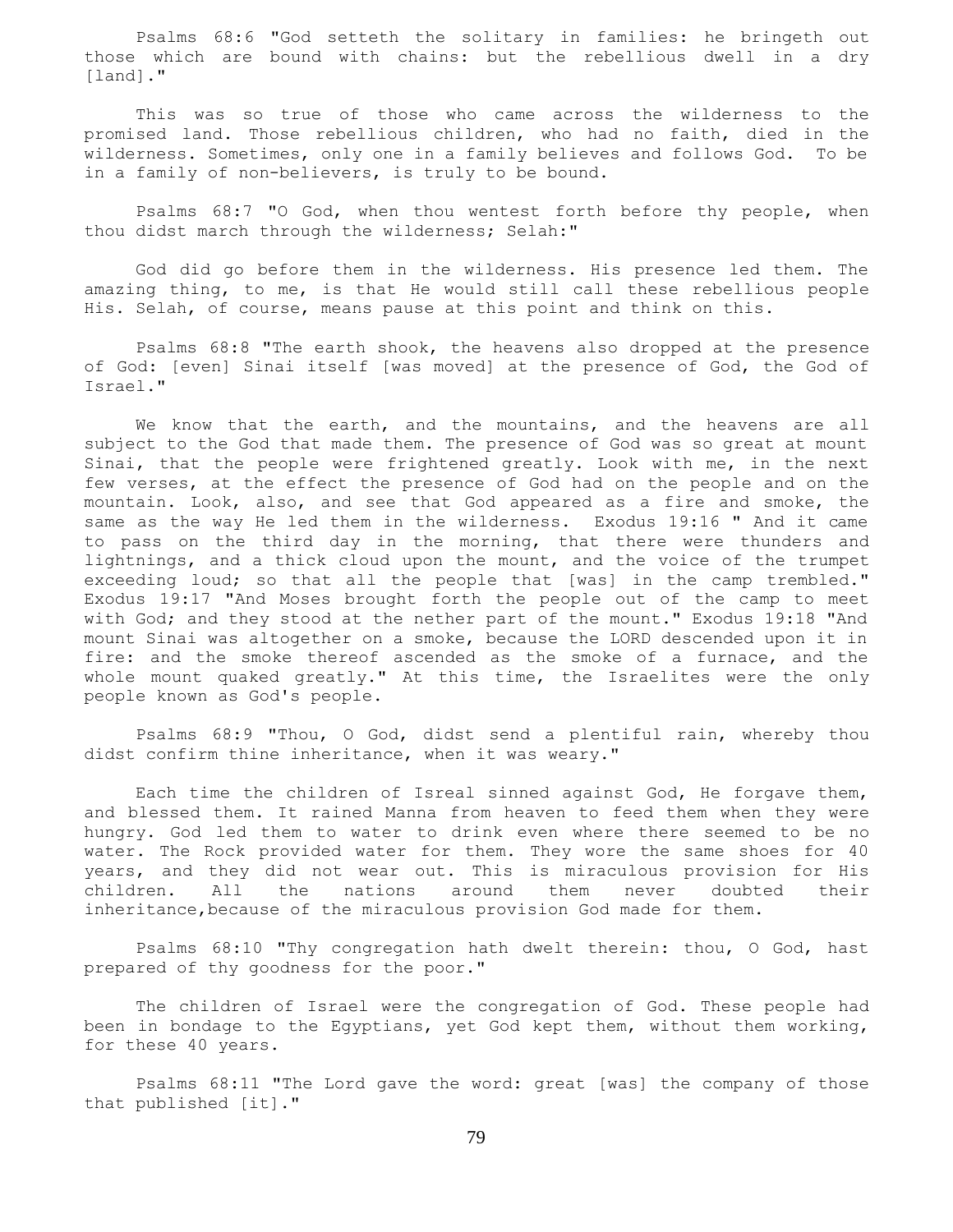This company, that published it, was approximately 3 million people. The Word of God is still alive and being published today by His true followers.

 Psalms 68:12 "Kings of armies did flee apace: and she that tarried at home divided the spoil."

 As we said earlier in this lesson, the nations, that Israel passed on the way to the promised land, had heard of how God fought their battles for them, and they were afraid, and fled before them. This is saying, that the women, who were not actually in the battle, shared in the spoil they got in battle.

 Psalms 68:13 "Though ye have lien among the pots, [yet shall ye be as] the wings of a dove covered with silver, and her feathers with yellow gold."

 The thing to do with this, I suppose, is to look at the symbols. The dove speaks of the Holy Spirit. The silver speaks of redemption and the gold speaks of God. It appears that the women {symbolic of the church} has been in a lowered condition, among the pots. This, to me, is symbolic of the church filled with the spirit of God being redeemed by God. Enough said.

 Psalms 68:14 "When the Almighty scattered kings in it, it was [white] as snow in Salmon."

 God, Himself fought their battles. White symbolizes righteousness. When God scattered His enemies, righteousness reigned.

 Psalms 68:15 "The hill of God [is as] the hill of Bashan; an high hill [as] the hill of Bashan."

 Bashan was a very tall mountain physically. This is saying, then, that the hill of God was high and lifted up. The hill of God, even though not physically as high, was spiritually higher.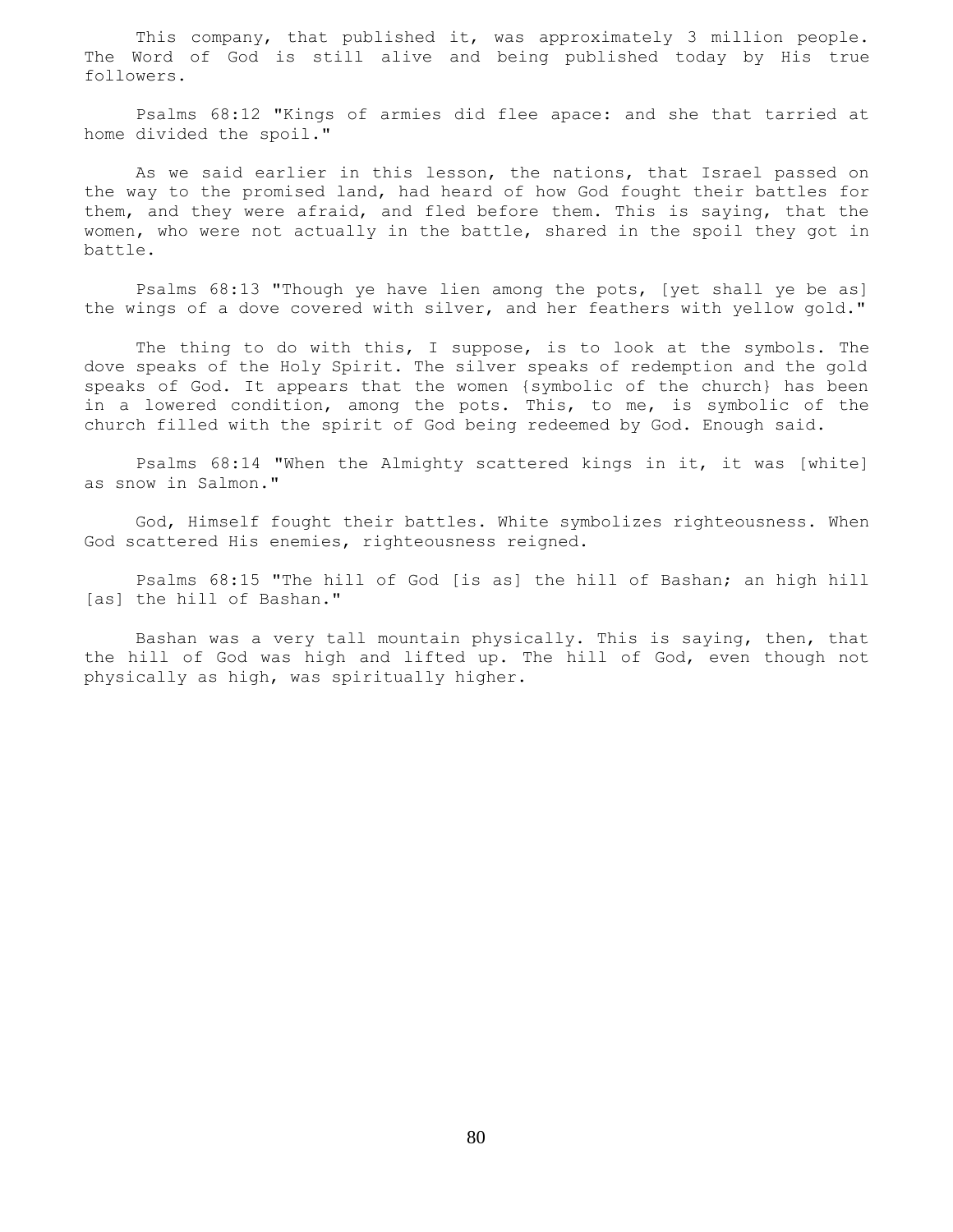1. God, in verse one, is 2. Most noted scholars believe this was associated with what event? 3. What prior event does, the fact that God arises, remind us of? 4. When God sent the Israelites into battle with the ark leading the battle, what happened? 5. We would be more successful in our endeavors today, if we did what? 6. The fame of what God had done to Pharaoh spread, and had what effect on the nations Israel passed by? 7. What is the nature of smoke? 8. What happens to a candle, when a flame gets too close? 9. What does God do when He looks upon sin? 10. Who are the righteous? 11. Quote 1 Peter chapter 1 verse 7. 12. What is the end of your faith? 13. What unusual name is God called, in verse 4? 14. When we sing praises, it should be 15. Whose ears should the praise be for? 16. Quote 2 Chronicles chapter 2 verse 6. 17. You may not have a father on this earth, but if you are a Christian, you have a heavenly 18. Who will be the bride of Christ? 19. Where is the holy habitation of God? 20. Those rebellious children that had no faith, died in the 21. What effect did the presence of God on mount Sinai have on the people? 22. What effect did the presence of God on mount Sinai have on the mountain? 23. The Lord descended on the mountain in what? 24. Who were the only people known as God's people at this time? 25. How did God confirm their inheritance? 26. What kind of provision did God make for the children of Israel on the way to the promised land? 27. Who were the congregation of God at the time of the wilderness experience? 28. Who publishes the Word of God today? 29. Did the women, who were not in the heat of battle, share in the spoil? 30. What does the dove symbolize? 31. What does silver symbolize? 32. What does gold symbolize? 33. Who are the women symbolic of? 34. When God scattered His enemies, encoded reigned. 35. What is Bashan, in verse 15?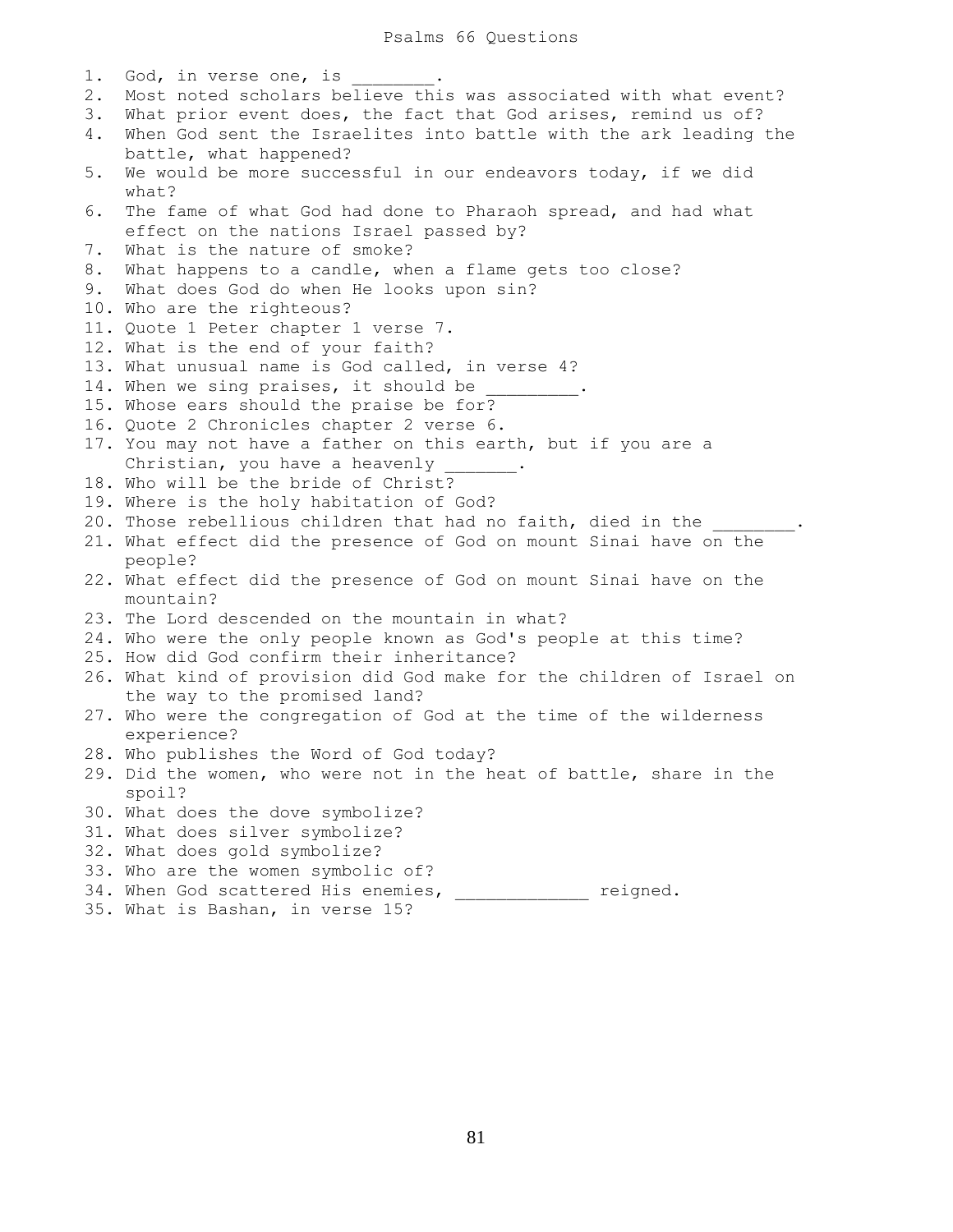### PSALMS LESSON 67

 We will continue the verse by verse study of the 68th chapter of Psalms. Psalms 68:16 "Why leap ye, ye high hills? [this is] the hill [which] God desireth to dwell in; yea, the LORD will dwell [in it] for ever."

This will be called the holy mountain of God. This mountain is Zion. God has chosen this mountain to dwell in. Moriah and Zion are the same mountain. Zion symbolizes the church. Zion is sometimes speaking of Jerusalem. No one knows for sure why God chose this mountain for His dwelling place. We do know that God has chosen to dwell in spiritual Zion {the Christians}. Let's look at an Old Testament Scripture and a New Testament Scripture that tells us just that. Ezekiel 37:27 "My tabernacle also shall be with them: yea, I will be their God, and they shall be my people." Revelation 21:3 "And I heard a great voice out of heaven saying, Behold, the tabernacle of God [is] with men, and he will dwell with them, and they shall be his people, and God himself shall be with them, [and be] their God."

 Psalms 68:17 "The chariots of God [are] twenty thousand, [even] thousands of angels: the Lord [is] among them, [as in] Sinai, in the holy [place]."

 Tens of thousands of angels and chariots of fire are available to God to use, at any time He wishes. Even Pharaoh had sent 500 chariots out to battle, and that was thought to be a large army with chariots. The difference is not just in the number, either. Earthly chariots are no comparison to the chariots of fire that belong to God. We know that God's chariots are of fire, because one of them came to escort Elijah to heaven. II Kings 2:11 "And it came to pass, as they still went on, and talked, that, behold, [there appeared] a chariot of fire, and horses of fire, and parted them both asunder; and Elijah went up by a whirlwind into heaven." The Lord is among them, could be speaking of Jesus, when He comes back to the earth with His mighty hosts.

 Psalms 68:18 "Thou hast ascended on high, thou hast led captivity captive: thou hast received gifts for men; yea, [for] the rebellious also, that the LORD God might dwell [among them]."

 This is not only speaking of the ark of the covenant being carried to the holy mountain, but this is speaking of the Lord Jesus rising into heaven itself. He had been into hell, and preached, and brought captivity captive out with Him. I Peter 3:18 "For Christ also hath once suffered for sins, the just for the unjust, that he might bring us to God, being put to death in the flesh, but quickened by the Spirit:" I Peter 3:19 "By which also he went and preached unto the spirits in prison;" Ephesians 4:8 "Wherefore he saith, When he ascended up on high, he led captivity captive, and gave gifts unto men." Ephesians 4:9 "(Now that he ascended, what is it but that he also descended first into the lower parts of the earth?" Ephesians 4:10 "He that descended is the same also that ascended up far above all heavens, that he might fill all things.)" Ephesians 4:11 "And he gave some, apostles; and some, prophets; and some, evangelists; and some, pastors and teachers;" Ephesians 4:12 "For the perfecting of the saints, for the work of the ministry, for the edifying of the body of Christ:"

82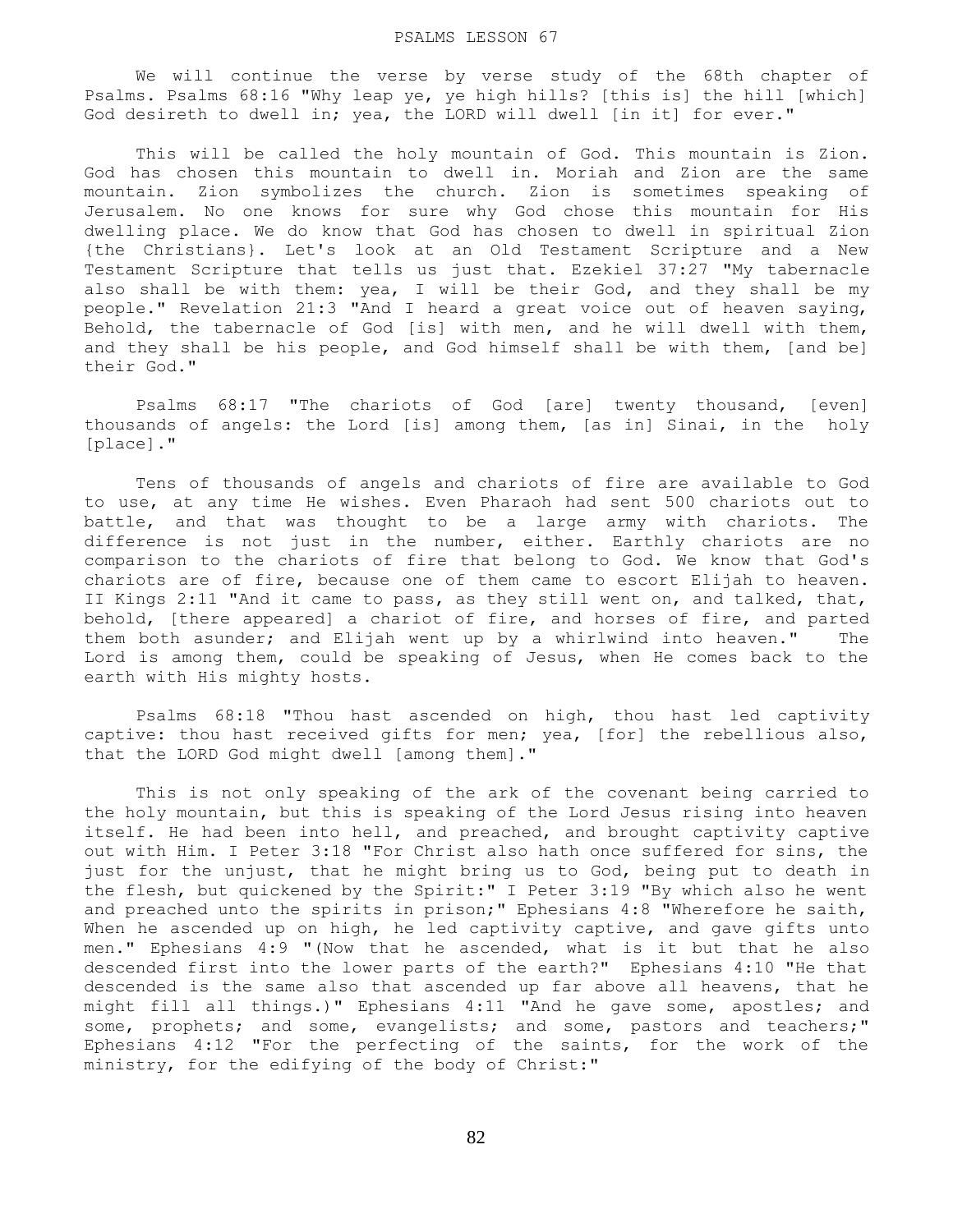Psalms 68:19 "Blessed [be] the Lord, [who] daily loadeth us [with benefits, even] the God of our salvation. Selah."

 Not only were David and the people shouting, Blessed be the Lord, as they took the ark up to the mountain, but this is the cry of all who truly love God. Just as the manna fell everyday [except sabbath} in the journey to the promise land, God takes care of the needs of His people now. I think one of the most beautiful things in the Bible, is how God sent the raven twice a day to feed Elijah. I Kings 17:4 "And it shall be, [that] thou shalt drink of the brook; and I have commanded the ravens to feed thee there." I Kings 17:6 "And the ravens brought him bread and flesh in the morning, and bread and flesh in the evening; and he drank of the brook." The God of our salvation is Jesus Christ.

 Psalms 68:20 "[He that is] our God [is] the God of salvation; and unto GOD the Lord [belong] the issues from death."

 This, of course, is speaking of Jesus. Notice in the two following Scriptures, that Jesus has defeated death for himself and us. Romans 8:11 "But if the Spirit of him that raised up Jesus from the dead dwell in you, he that raised up Christ from the dead shall also quicken your mortal bodies by his Spirit that dwelleth in you." Colossians 2:12 "Buried with him in baptism, wherein also ye are risen with [him] through the faith of the operation of God, who hath raised him from the dead." God the Lord controls death and life.

 Psalms 68:21 "But God shall wound the head of his enemies, [and] the hairy scalp of such an one as goeth on still in his trespasses."

This is a very hard saying. Notice, the difference in God's enemies and those who continue in their trespasses. We know that those, who are God's enemies, are friends of Satan. We, also, know of the promise in Genesis made to Eve about what God would do to those who reject Jesus. Genesis 3:15 "And I will put enmity between thee and the woman, and between thy seed and her seed; it shall bruise thy head, and thou shalt bruise his heel." Notice, the wound is on the enemy's head. The last half of verse 21 above indicates, to me, that these are potentially God's people. It seems, to me, that they may profess Christianity, but not live it. They are still caught up in bad habits that they have not given up. The call of the world is too great, and they will go the way of the serpents seed.

 Psalms 68:22 "The Lord said, I will bring again from Bashan, I will bring [my people] again from the depths of the sea:"

 Whether it be the tallest mountain, or the depths of the sea, God is there and knows all that is going on. This could, also, be a prophetic Scripture about the Jews coming back into Jerusalem. The sea, many times, is speaking of large groups of people. The Jews were scattered all over the world, but God will bring them back to Jerusalem.

 Psalms 68:23 "That thy foot may be dipped in the blood of [thine] enemies, [and] the tongue of thy dogs in the same."

 The enemy is defeated, if their blood is under foot. The dog's tongue being in the blood, just shows that much blood was shed in the battle.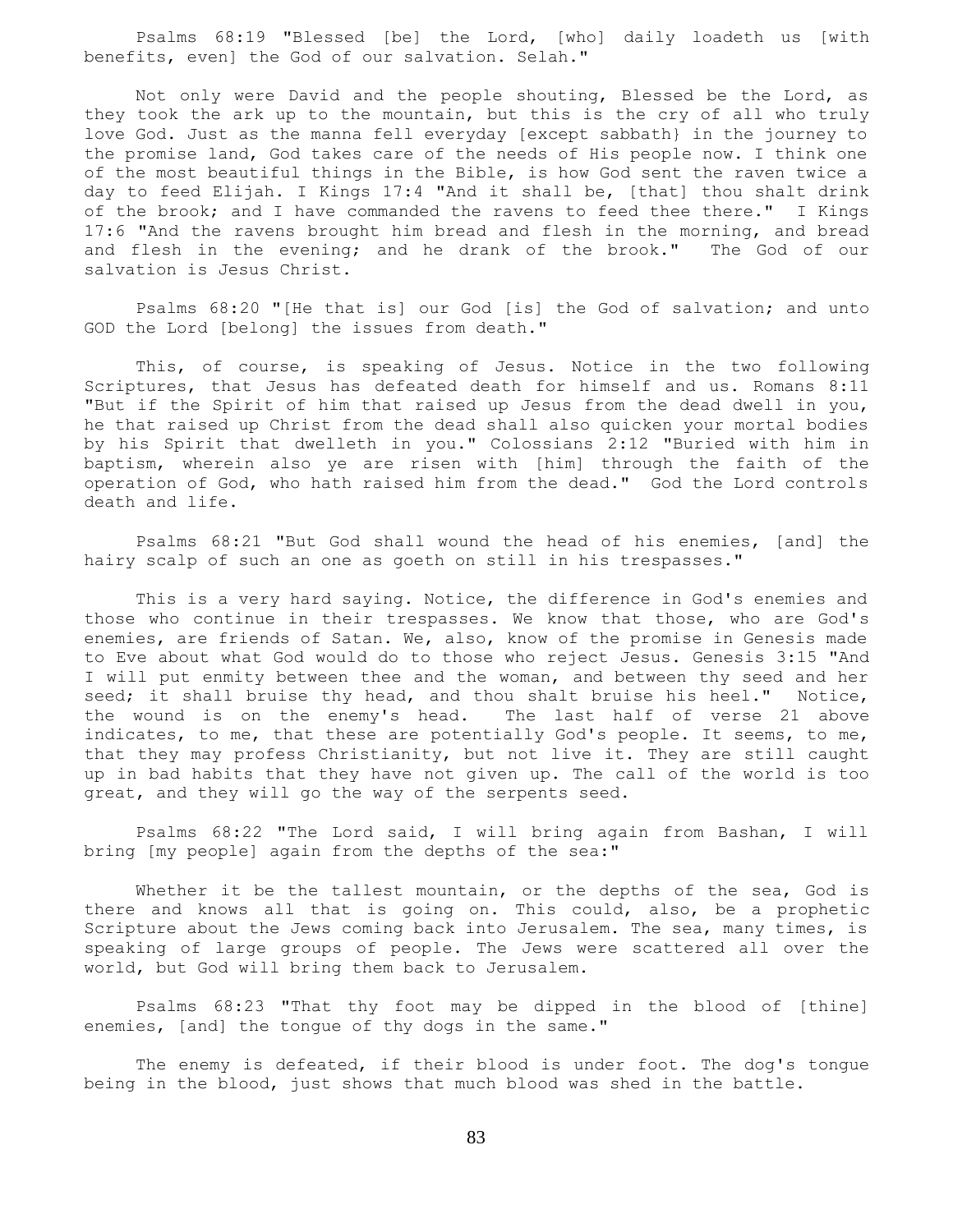Psalms 68:24 "They have seen thy goings, O God; [even] the goings of my God, my King, in the sanctuary."

 It was no secret when God was in the sanctuary. Either the fire was there, or the smoke from the fire was visible. When God was ready for them to move, the smoke and fire moved first. Notice, here, the personal relation David has with God. He calls Him, my God.

 Psalms 68:25 "The singers went before, the players on instruments [followed] after; among [them were] the damsels playing with timbrels."

 This is speaking of the triumphant entry of the ark. David danced before the ark at this time, as well as the music and the timbrels being played. This was a joyous time. The presence of their God had dwelt over the ark.

 Psalms 68:26 "Bless ye God in the congregations, [even] the Lord, from the fountain of Israel."

 The water in heaven flows from the throne of God. Revelation 22:1 "And he shewed me a pure river of water of life, clear as crystal, proceeding out of the throne of God and of the Lamb." The law of God came from the fountain of Israel. Jesus came through this race, as well. Jesus was the Son of God, but His mother was an Israelite. We should never stop praising God.

 Psalms 68:27 "There [is] little Benjamin [with] their ruler, the princes of Judah [and] their council, the princes of Zebulun, [and] the princes of Naphtali."

 Joseph and Benjamin were the favorite sons of Israel. Benjamin was allotted Zion as his portion. Jesus is the Lion of the tribe of Judah.

Psalms  $68:28$  "Thy God hath commanded thy strength: strengthen, O God, that which thou hast wrought for us."

 In our weakness, He is strong. I Corinthians 1:25 "Because the foolishness of God is wiser than men; and the weakness of God is stronger than men." II Corinthians 12:9 "And he said unto me, My grace is sufficient for thee: for my strength is made perfect in weakness. Most gladly therefore will I rather glory in my infirmities, that the power of Christ may rest upon me."

 Psalms 68:29 "Because of thy temple at Jerusalem shall kings bring presents unto thee."

 The temple at Jerusalem, that Solomon built for God, was truly the most magnificent building anywhere. The queen of Sheba heard of it and brought gifts to Solomon. I Kings 10:1 "And when the queen of Sheba heard of the fame of Solomon concerning the name of the LORD, she came to prove him with hard questions." I Kings 10:10 "And she gave the king an hundred and twenty talents of gold, and of spices very great store, and precious stones: there came no more such abundance of spices as these which the queen of Sheba gave to king Solomon."

84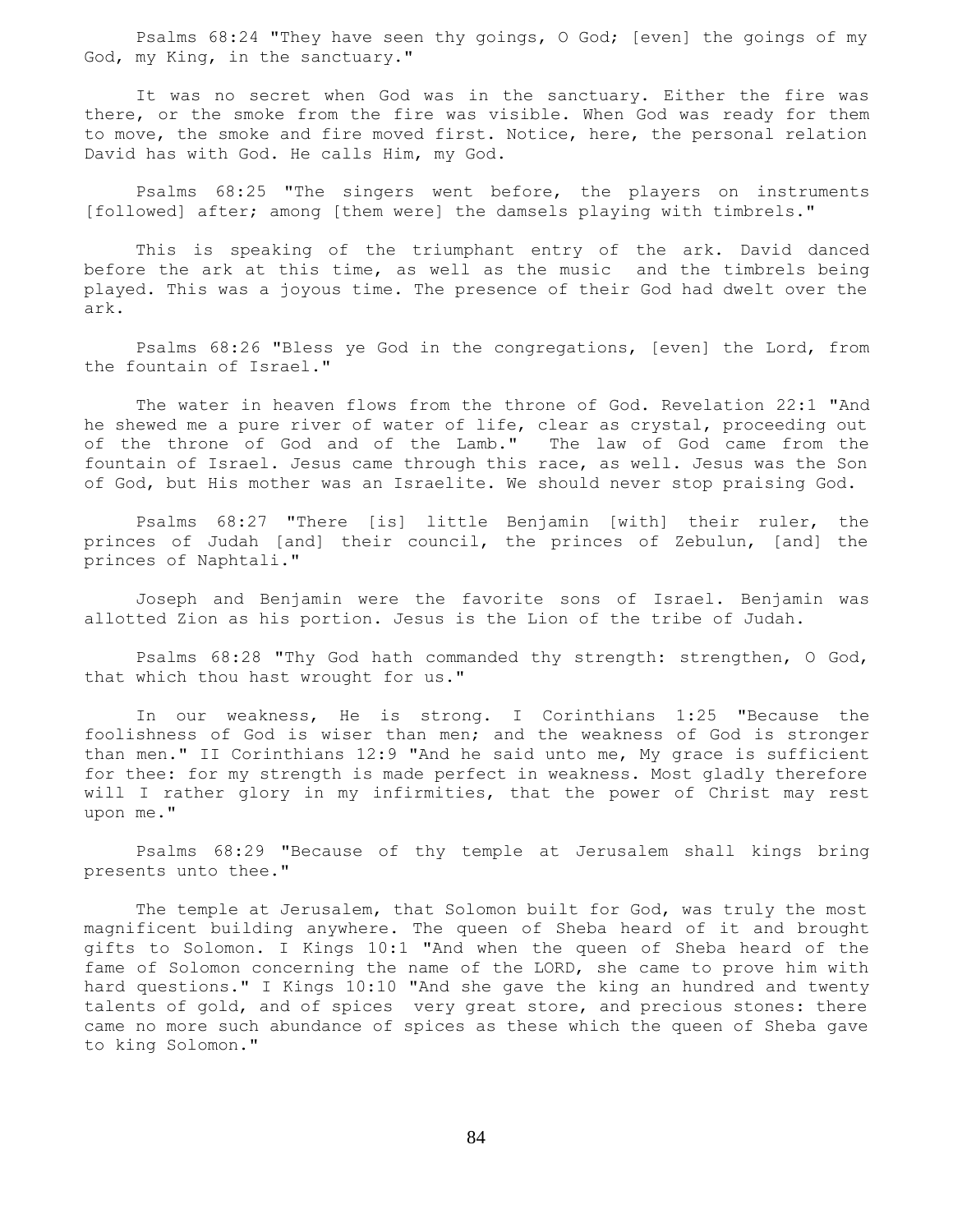Psalms 68:30 "Rebuke the company of spearmen, the multitude of the bulls, with the calves of the people, [till every one] submit himself with pieces of silver: scatter thou the people [that] delight in war."

 Looking at this from the spiritual point of view, we would see that regardless of how powerful they were, or how many offerings of bulls or calves they made, it was not enough. Silver means redemption. Notice the words, {submit himself}. A man must repent and be redeemed. Looking at this with the physical eye, we see that they are powerful and are trying to win by force. Solomon was a man of peace, and that is why God allowed him to build the temple.

 Psalms 68:31 "Princes shall come out of Egypt; Ethiopia shall soon stretch out her hands unto God."

 People did come from far and wide and brought gifts, such as we mentioned about the queen of Sheba. Egypt has always symbolized the world. Looking at this spiritually, we see heathen people from all over the world coming to the Lord.

 Psalms 68:32 "Sing unto God, ye kingdoms of the earth; O sing praises unto the Lord; Selah:"

 This just shows how salvation is offered to all peoples of the world. We have much to sing about. Let the redeemed of the Lord say so. Think on these things.

 Psalms 68:33 "To him that rideth upon the heavens of heavens, [which were] of old; lo, he doth send out his voice, [and that] a mighty voice."

 We know that the mighty voice that the children of Israel heard was so frightening, that they asked Moses to talk to God for them. Jesus rode a cloud into heaven, when He left the earth. Read about it in Acts chapter 1. The heavens were created by Him, so He could ride one of the clouds, if He wanted to. II Chronicles 6:18 "But will God in very deed dwell with men on the earth? behold, heaven and the heaven of heavens cannot contain thee; how much less this house which I have built!" This Scripture is just showing the magnitude of God's reign.

 Psalms 68:34 "Ascribe ye strength unto God: his excellency [is] over Israel, and his strength [is] in the clouds."

 Ascribe means to give. God's power is everywhere. He is ruler over everything in heaven, as well as everything in the earth. In the sense ascribe is used above, it would mean recognize the strength of God.

 Psalms 68:35 "O God, [thou art] terrible out of thy holy places: the God of Israel [is] he that giveth strength and power unto [his] people. Blessed [be] God."

 All strength and power belong to God. The wonderful thing is, that all believers in Christ have been given permission to use the name of Jesus. The 14th chapter of John, beginning with the 12th verse tells us just how much authority there is in the name of Jesus. The one thing that we must keep in mind is, that this is Jesus' power, not ours. The power is in the name of Jesus. Let me share just two verses with you here. John 14:12 "Verily,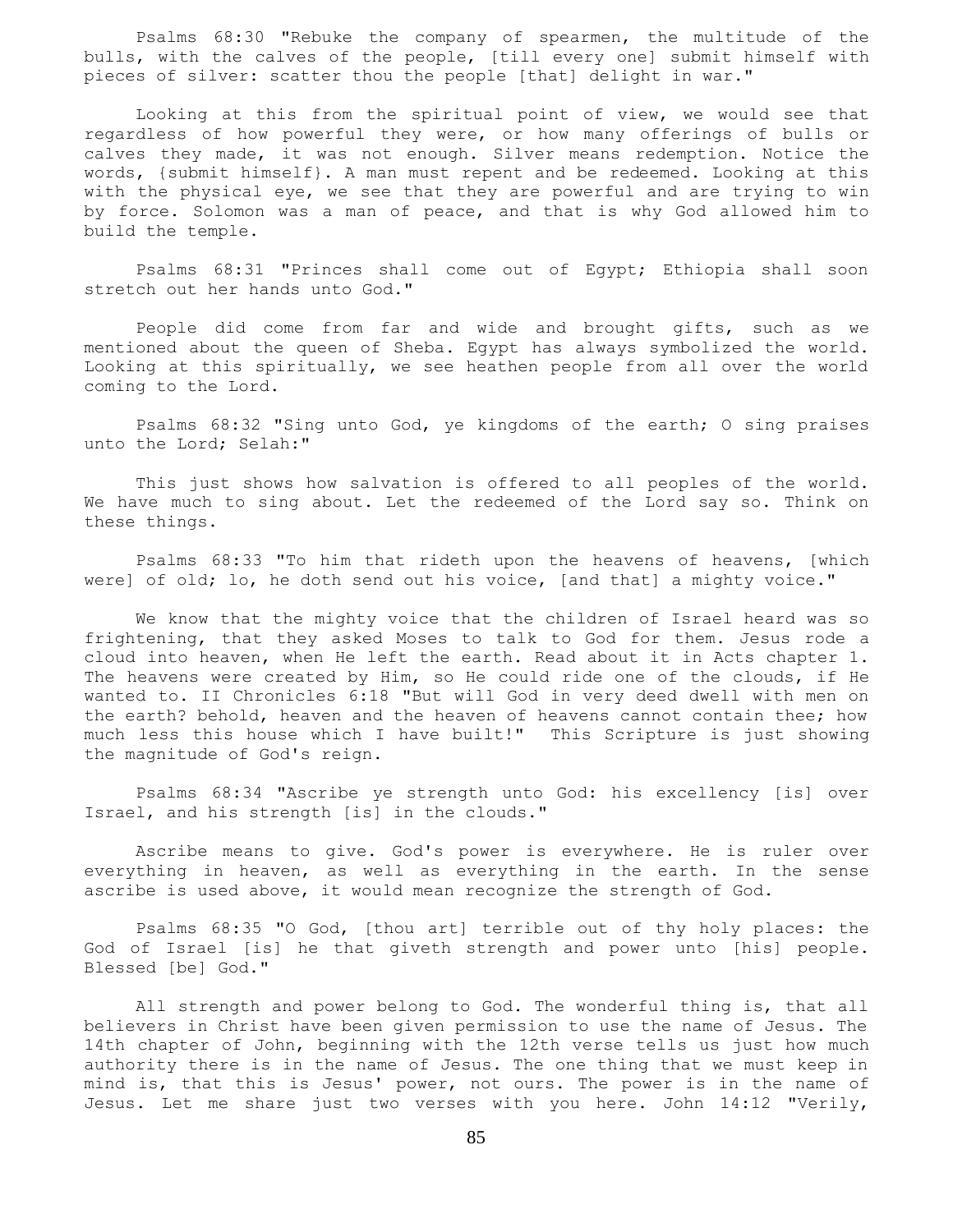verily, I say unto you, He that believeth on me, the works that I do shall he do also; and greater [works] than these shall he do; b cause I go unto my Father." John 14:13 "And whatsoever ye shall ask in my name, that will I do, that the Father may be glorified in the Son." When you look these Scripture up, notice the Words were spoken by Jesus. BLESSED BE GOD.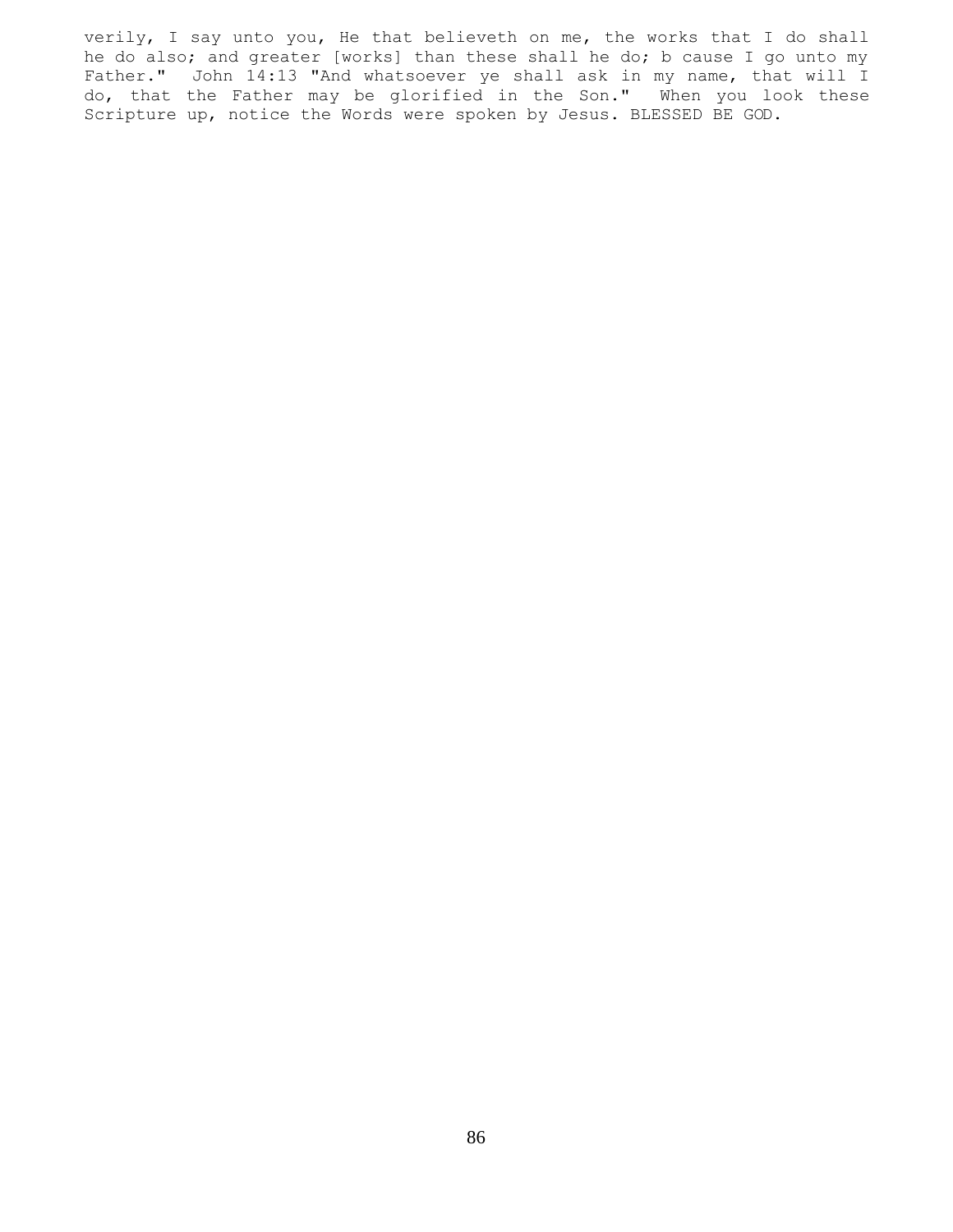1. What mountain is verse 16 speaking of? 2. What is another name for this mountain? 3. What does Zion symbolize? 4. What does Ezekiel chapter 37 verse 27 and Revelation chapter 21 verse 3 have in common? 5. Verse 17 says the chariots of God are how many? 6. How many chariots did Pharaoh send after the Israelites? 7. What are God's chariots made of? 8. Where do we find the Scripture that tells us that? 9. What does [the Lord is among them] possibly mean? 10. Besides the ark being carried into Jerusalem, what does verse 18 mean? 11. Jesus was put to death in the the put quickened by the  $\mathcal{L}=\mathcal{L}^{\mathcal{L}}$ 12. When He ascended upon high, He led 13. Who did He give for the perfecting of the saints? 14. What does the author believe to be one of the most beautiful examples in the Bible of God providing for His own? 15. In the last half of verse 21, who are these people? 16. What are the 2 meanings of verse 22? 17. The enemy is \_\_\_\_\_\_, if their blood is under foot. 18. What does the dog's tongue being in the blood show? 19. How did the people know when God was in the sanctuary? 20. Where does the water in heaven flow from? 21. Where did the law of God come from? 22. Who were the favorite sons of Israel? 23. Quote 1 Corinthians chapter 1 verse 25. 24. What queen heard of the magnificence of the temple Solomon built and came and brought gifts to him? 25. What does ascribe mean? 26. What wonderful provision has been given to the believers in Christ?

27. Blessed be .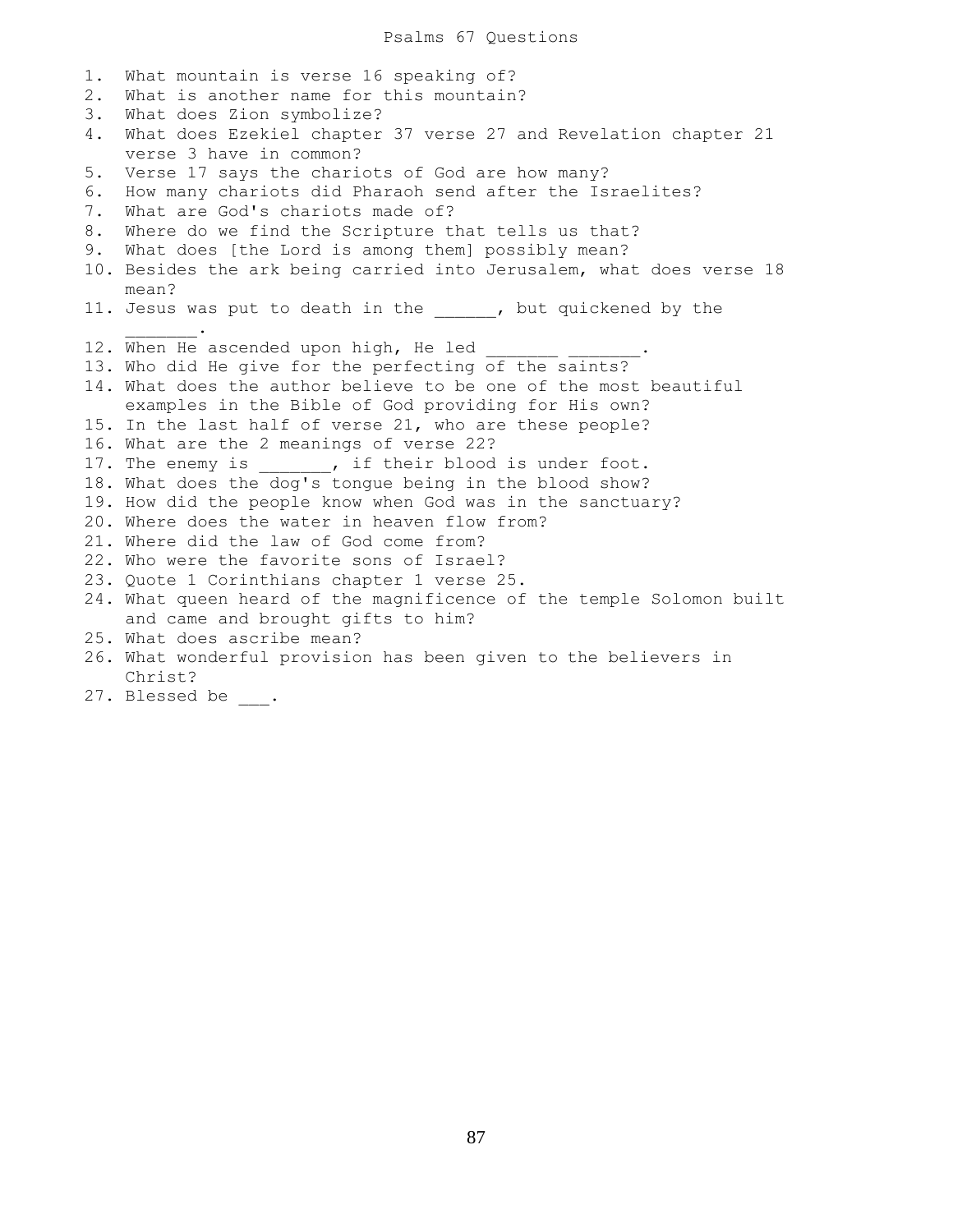#### PSALMS LESSON 68

We will now begin by giving the Psalms of David in metre for chapter 69.

### THE PSALMS OF DAVID IN METRE

# Chapter 69

- Verse 1 "O God, preserve me, for the foods Do so encompass me, That even to my very soul Come in the Waters be."
- Verse 2 "I downward in deep mire do sink, Where standing there is none, And into waters deep have come, Where floods have o'er me gone."
- Verse 3 "I weary with my crying am, My throat is also dried; My sight decays while for my God I waiting do abide."
- Verse 4 "The men who do without a cause bear hatred unto me, Ev'n than the hairs upon my head In number more they be."
- Verse 5 "They who are wrongful enemies, And seek my soul to slay Are great in might; then I restored What I took not away."
- Verse 6 "O God, my folly and my sins Are not concealed from thee. Let none that wait on thee be shamed, Lord God of hosts, for me."
- Verse 7 "O Lord, the God of Israel, Let none who seek thy face Be ever made to suffer shame Because of my disgrace."
- Verse 8 "For I have born reproach for thee, My face is hid with shame. To brethren strange, to mother's sons An alien I became."
- Verse 9 "Because the zeal did eat me up Which to thy house I bear; And the reproaches cast at thee Upon me fallen are.
- Verse 10 "I wept and fasted in my soul, And that was to my shame; When I with sackcloth clothed myself, A by-word I became."
- Verse 11 "The men who sit within the gate Against me evil spake; They also that vile drunkards were, Of me their song did make."
- Verse 12 "But in a time accepted, Lord, My prayer is to thee; In thy salvation's truth, O Lord, In mercy great hear me."
- Verse 13 "Deliver me out of the mire, And me from sinking keep; Free me from those that do me hate, And from the waters deep."
- Verse 14 "Let not the flood on me prevail, Whose water overflows; Nor deep meÿswallow, nor the pit Her mouth upon me close."
- Verse 15 "Thy loving-kindness, Lord, is good, My prayer therefore hear; Turn thou to me, for every great Thy tender mercies are."
- Verse 16 "Nor from thy servant hide thy face; I'm troubled, soon attend. Draw near my soul, and it redeem; Me from my foes defend."
- Verse 17 "To thee is my reproach well known, My shame and my disgrace; Those that to me are enemies Are all before thy face."
- Verse 18 "My heart is broken by reproach, My soul is full of grief. I looked in vain for those who would give pity and relief.
- Verse 19 "They also bitter gall did give To me instead of meat; they gave me vinegar to drink. What time my thirst was great.
- Verse 20 "Before them let their table prove A snare; and do thou make Their welfare and prosperity A trap themselves to make.
- Verse 21 "Let thou their eyes so darkened be, That sight may them forsake; And let their loins be made by thee Continually to shake.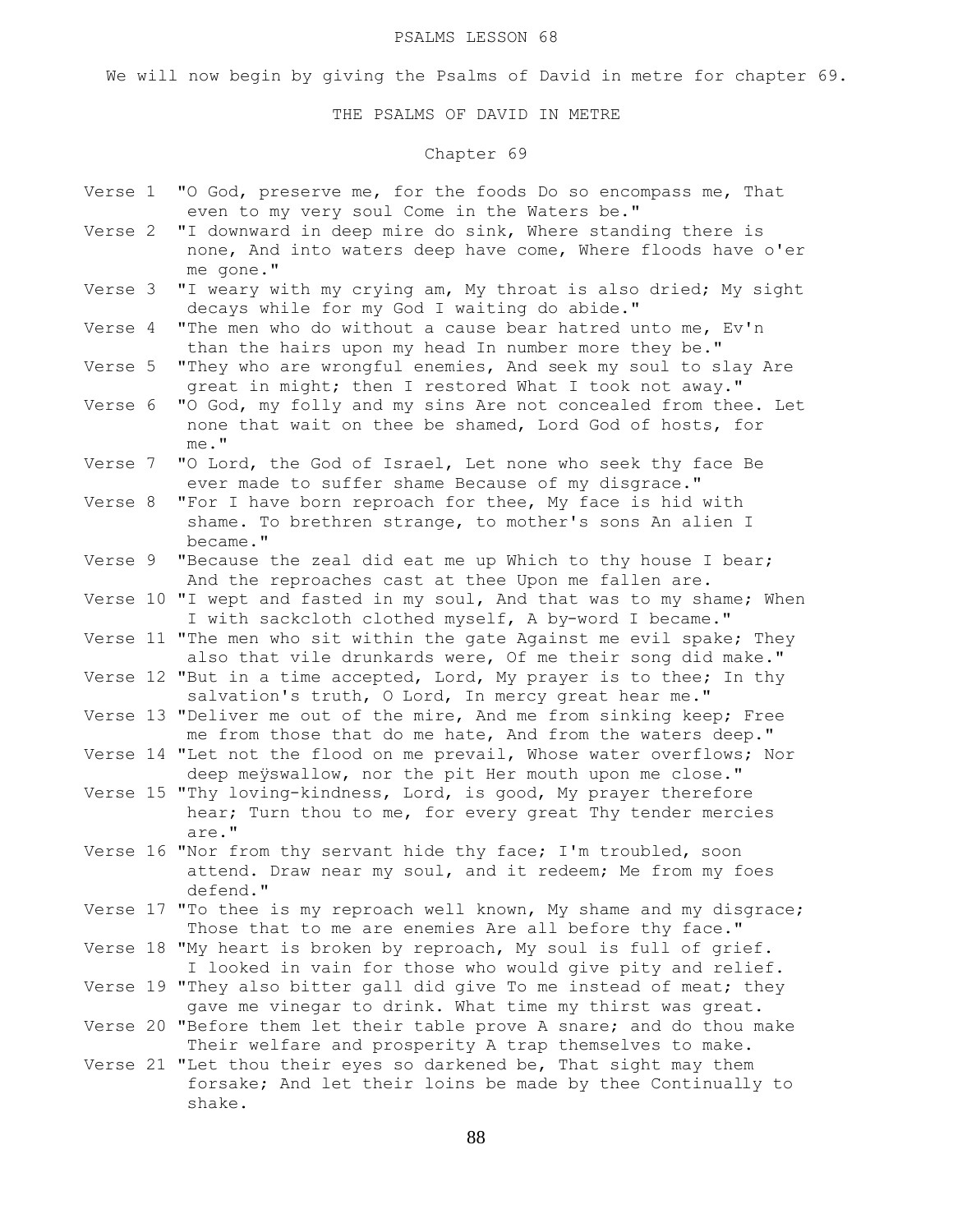- Verse 22 "Upon them, Lord, thy fury pour, Them seize in anger great; And in their tents let no one dwell, Their homes be desolate.
- Verse 23 "For they have persecuted him, Whom thou didst smite before; And to the grief of those they talk Whom thou hast wounded score.
- Verse 24 "Add thou iniquity to all Their former wickedness; And do not let them come at all Into thy righteousness.
- Verse 25 "And from the book of life let them Be blotted out by thee; Among the just and righteous ones Their names not written be.
- Verse 26 "But now become exceeding poor And sorrowful am I: By thy salvation, O my God, Let me be set on high.
- Verse 27 "The name of God I with a song Most cheerfully will praise; And I, in giving thanks to him, His name will highly raise.
- Verse 28 "And to the Lord an offering More pleasing this shall prove Than sacrifice of any beast That hath both horn and hoof.
- Verse 29 "When this the humble men shall see, It joy to them shall give: O all ye that do seek the Lord, Your hearts shall over live.
- Verse 30 "For God the poor hears, and will not His prisoners contemn. Let heaven, and earth, and seas him praise; And all that move in them.
- Verse 31 "For God will Judah's cities build, And Zion he will save, That they may dwell therein, and it In sure possession have.
- Verse 32 "And they that are his servants' seed Inherit shall the same; So they shall have their dwelling there Who love his blessed name.

We will begin now in the verse by verse study of the 69th Psalm. Psalms 69:1 "{To the chief Musician upon Shoshannim, [A Psalm] of David.} Save me, O God; for the waters are come in unto [my] soul."

 In this whole chapter, we will see the Son of God portrayed, as well as David. Not in every verse will He be shown, but in nearly every verse. Watch, with me, as we begin this study, and see if you, too, can not see the Lord.

 In this very first verse, we can see Jesus in the garden of Gethsemene praying so earnestly to the Father for the cup to pass from Him that sweat of blood was on His forhead. There was at this moment a flooding of His soul. I believe the dread was for that one terrible moment, when the Father would turn from Him. We, also, see David in this, crying to God to save him. Christians all over the world are crying this same cry now. God, please do not turn from us. Our souls are troubled.

 Psalms 69:2 "I sink in deep mire, where [there is] no standing: I am come into deep waters, where the floods overflow me."

 Have you ever been to the point that you thought, if God does not intervene today, I will not be able to stand any longer? The more you attempt to do what is right, the deeper in the mud you get and the higher the problems come up like a raging river. If help does not come, you will go under.

89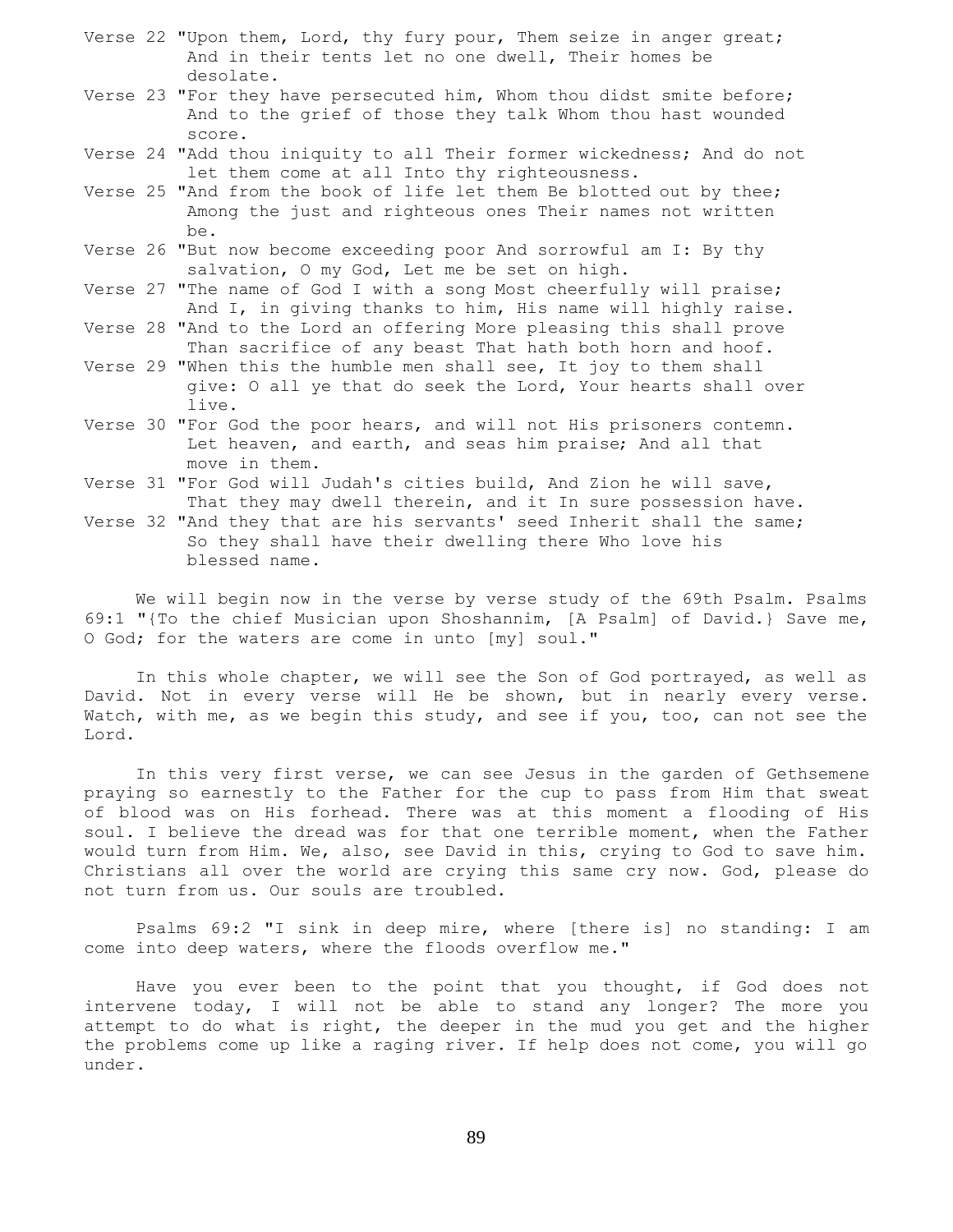Psalms 69:3 "I am weary of my crying: my throat is dried: mine eyes fail while I wait for my God."

 Jesus prayed three times for the cup to pass. He submitted His will to the will of the Father. David is crying desperately to God. I have felt this same despair in my Christian ministry. It is as if there is no strength left in you to fight with. Waiting sometimes can be a painful experience.

 Psalms 69:4 "They that hate me without a cause are more than the hairs of mine head: they that would destroy me, [being] mine enemies wrongfully, are mighty: then I restored [that] which I took not away."

 More than anyone else who ever lived, Jesus was hated without a cause. Truly those opposed to Jesus were more than the hairs of His head. Jesus had done nothing to harm any of these people who were against Him. Jesus went around doing good. He healed the sick, cast out devil spirits, and raised the dead. Jesus bought salvation for even those who rejected Him, if they would repent and turn to Him. Paul was among those opposed to Jesus, until the face to face encounter with Jesus. It was not just the worldly people who were opposed to Jesus, it was the church people along with the world. There was Rome, there was just the average citizen , and there were the scribes and the pharisees, as well. It gives us some consolation, when we are undergoing so much opposition {trying to do good}, that our Lord suffered much more persecution than we could ever stand. David felt this same opposition, and some of it from his own family.

 Psalms 69:5 "O God, thou knowest my foolishness; and my sins are not hid from thee."

 This Scripture does not apply to the Lord at all. He was completely without sin. It does, however, apply to David and to us. David made some foolish mistakes with Bathsheba. We have done things we wish we could take back, too. We may be able to hide from the world, but we can not hide from God. He knows even every evil thought we have ever had. Praise God! My sins are forgiven.

 Psalms 69:6 "Let not them that wait on thee, O Lord GOD of hosts, be ashamed for my sake: let not those that seek thee be confounded for my sake, O God of Israel."

This does not apply to the Lord, either. Jesus did not have short comings. I have thought myself, Lord, please do not let my short comings cause anyone to have reason to fall away from you. The non-believer is watching every move you make trying to figure out something that he can ridicule Christianity for. Weak Christians are, also, looking to find some reason why it is alright for them to go back into the world. Some will go so far as to say, I told you it was not real. In both of these cases, this is someone who does not have the right relation with God. If we have the right relation with the Lord, the following Scriptures are true in our life. Romans 8:35 "Who shall separate us from the love of Christ? [shall] tribulation, or distress, or persecution, or famine, or nakedness, or peril, or sword?" Romans 8:36 "As it is written, For thy sake we are killed all the day long; we are accounted as sheep for the slaughter." Romans 8:37 "Nay, in all these things we are more than conquerors through him that loved us." Romans 8:38 "For I am persuaded, that neither death, nor life, nor angels, nor principalities, nor powers, nor things present, nor things to come,"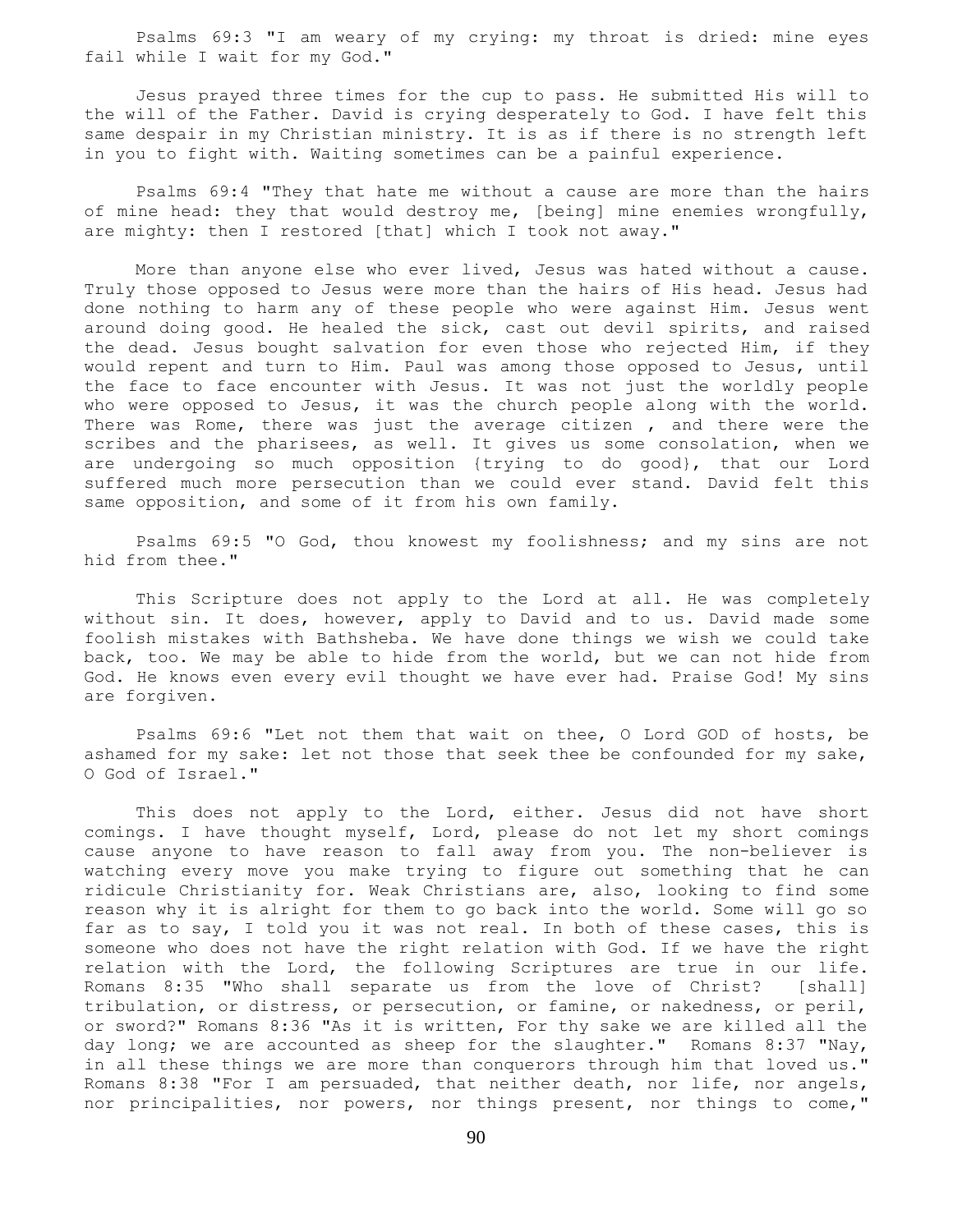Romans 8:39 "Nor height, nor depth, nor any other creature, shall be able to separate us from the love of God, which is in Christ Jesus our Lord."

 Psalms 69:7 "Because for thy sake I have borne reproach; shame hath covered my face."

 Jesus bore our sin upon His body on the cross. He was not guilty of sin, we were. Jesus went around telling the truth, and it made the religious people of His day angry. Their religion offered regulation. His message brought hope. Jesus came to the Jewish people first, and they rejected Him. We can not put all the blame on them, however. Our sin really brought Jesus to such shame. It was our sin that He took on His body that caused the shame to cover His face.

 Psalms 69:8 "I am become a stranger unto my brethren, and an alien unto my mother's children."

 Jesus half-brothers and sisters did not accept Him for who He said He was, until after He rose from the grave. Notice, {mother's children}. Joseph was the father of the rest, but Jesus' Father was the Holy Spirit of God.

 Psalms 69:9 "For the zeal of thine house hath eaten me up; and the reproaches of them that reproached thee are fallen upon me."

 This zeal, spoken of here, is the keeping of the letter of the law. These people, in authority in the temple, had been taught by Gamaliel. They knew the letter of the law, they did not know the lawgiver. Those who had said ugly things about God and His temple are now turning that anger to the Son of God. They are trying to stop Jesus. If the temple had been a threat to them, think what greater threat it would be for the powerful ministry of Jesus to come against them.

 Psalms 69:10 "When I wept, [and chastened] my soul with fasting, that was to my reproach."

 Jesus was accused no matter what He did. He really did not need food. At one point He told the disciples that He had food that they knew not of. He was not speaking of physical food, but of spiritual food. When Jesus joined in and ate with the others, the people called Him a glutton and a winebibber. They were never satisfied, they were just looking for anything to accuse Him of. Jesus had no reason to fast. This particular part of the verse, possibly, has to do with David.

 Psalms 69:11 "I made sackcloth also my garment; and I became a proverb to them."

When a person was dedicated to prayer, it was the custom to wear sackcloth and not eat. This showed total separation from the world. It was saying, that the world and all it has to offer were not important.

 Psalms 69:12 "They that sit in the gate speak against me; and I [was] the song of the drunkards."

 Just about the worst thing there is in a community, is the corner where those without work hang around. Gossip is traded regardless of whether it is true or not, and most of the time it is not true. Some people get their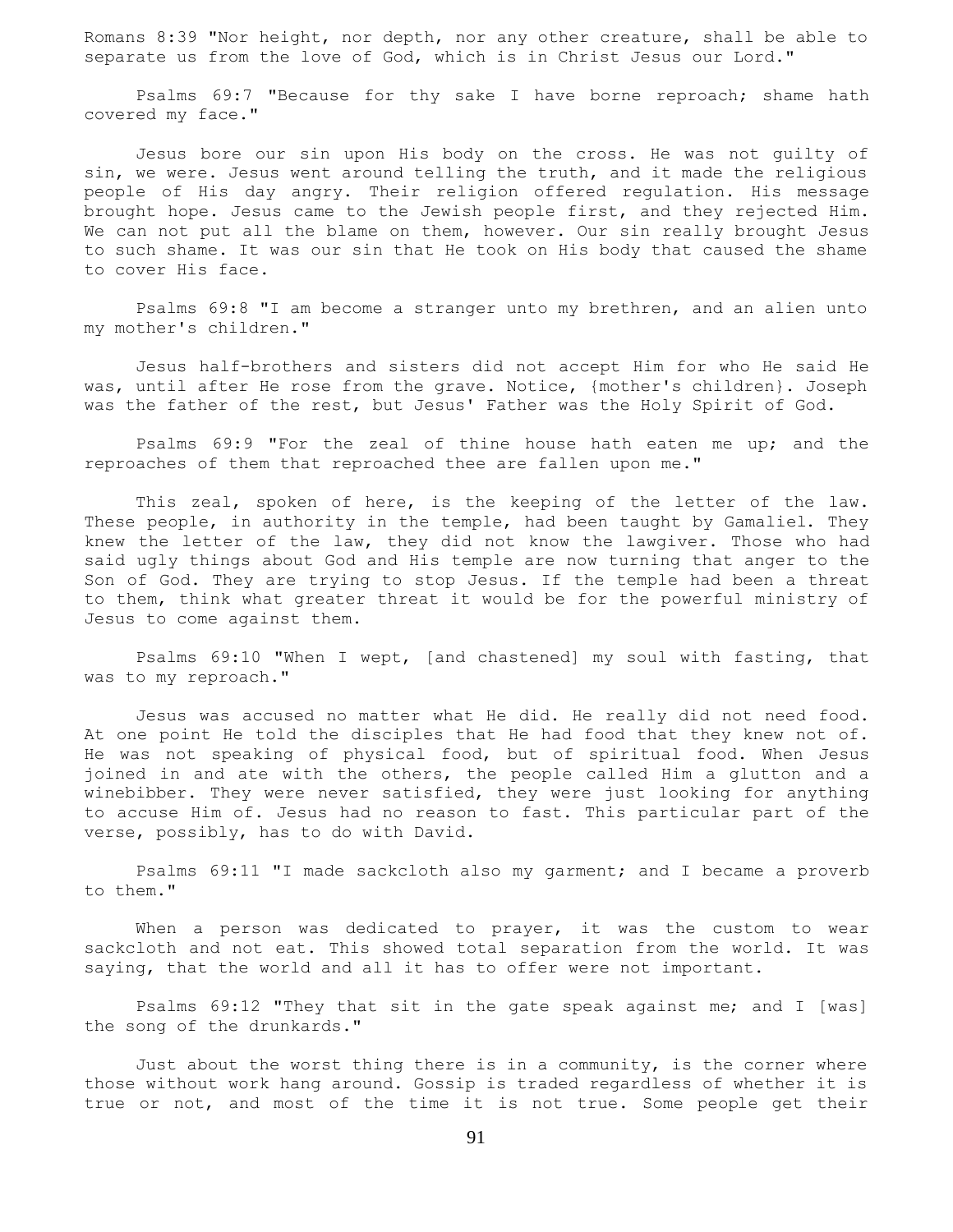thrills by trying to tear someone else down. Gossipers are house wreckers, not builders. This is saying, that even the drunkards are in on this gossip.

 Psalms 69:13 "But as for me, my prayer [is] unto thee, O LORD, [in] an acceptable time: O God, in the multitude of thy mercy hear me, in the truth of thy salvation."

 Jesus did not ask for mercy from the authorities. David is not going to earthly authorities for help, either. He is praying to the Lord for help. The acceptable time for salvation is today. Jesus came to this earth at the appointed time and showed God's great mercy for mankind. There is salvation in no other.

 Psalms 69:14 "Deliver me out of the mire, and let me not sink: let me be delivered from them that hate me, and out of the deep waters." Psalms 69:15 "Let not the waterflood overflow me, neither let the deep swallow me up, and let not the pit shut her mouth upon me."

 David is crying to God to deliver him. The children of Israel cried this same cry, when they were in the mud in Egypt making brick as slaves. You and I cry this, too, in a world that is about to drown us in the sin and filth all around us. Sometimes it feels as if we are about overcome. That is when we must cry the harder to the Lord to deliver us. The pit could be speaking of hell, as well. Without Jesus Christ, our Lord and Saviour, we would be headed for an eternity in that very pit. He came and saved us.

 Psalms 69:16 "Hear me, O LORD; for thy lovingkindness [is] good: turn unto me according to the multitude of thy tender mercies."

 Psalms 69:17 "And hide not thy face from thy servant; for I am in trouble: hear me speedily."

 Psalms 69:18 "Draw nigh unto my soul, [and] redeem it: deliver me because of mine enemies."

 Turn unto me and help me, not because I deserve it, but because you are kind. Thy mercy, Lord, is sufficient for me. Isn't it strange how we can relate so closely to what David is saying here, and he lived thousands of years before us? We all cry, help, I am in trouble.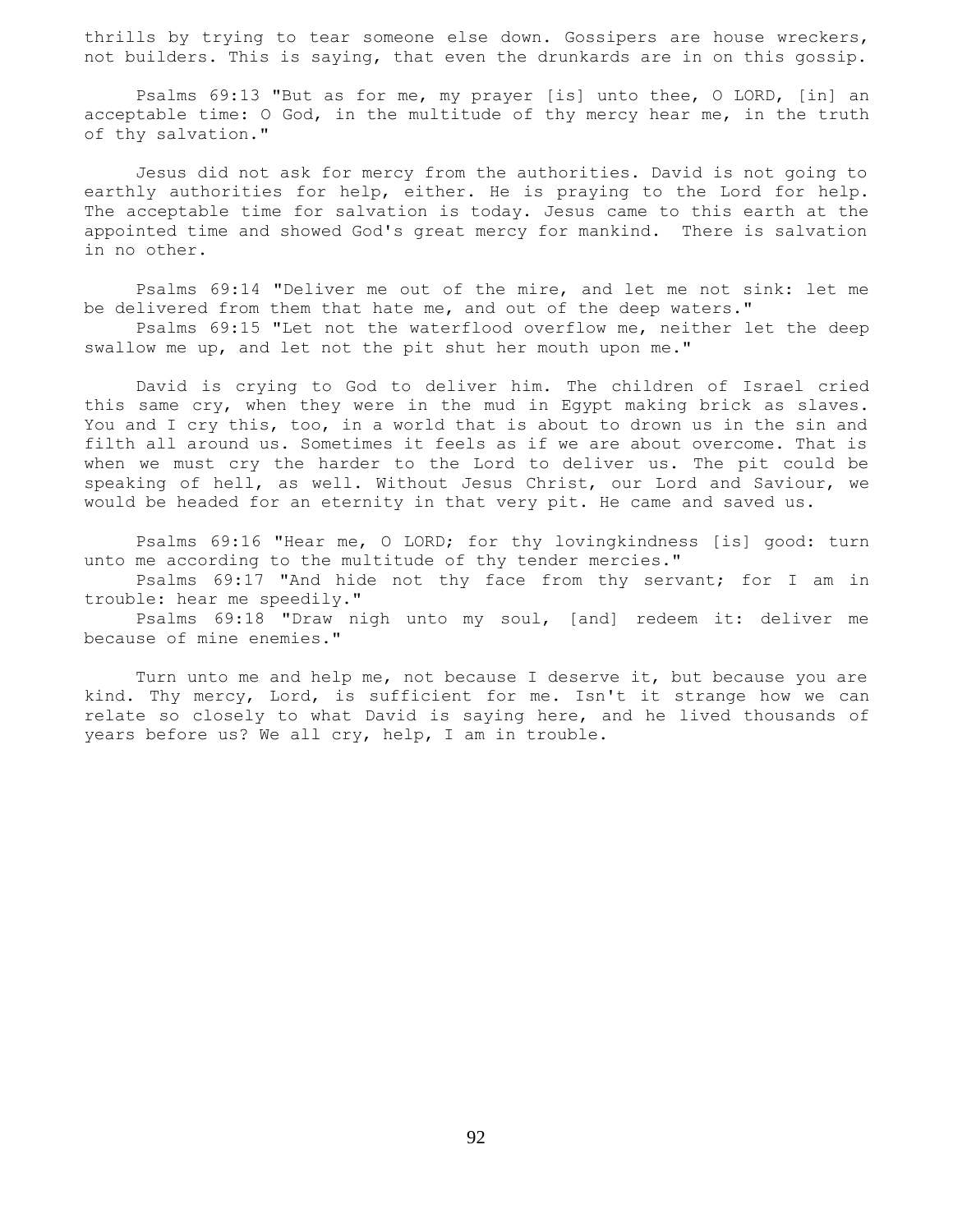# Psalms 68 Questions

| 1.<br>2. | What message do we see spiritually about Jesus in verse 1?<br>What was the dread that Jesus had?                          |
|----------|---------------------------------------------------------------------------------------------------------------------------|
| 3.       | What is the condition of the true Christian around the world                                                              |
|          | today?                                                                                                                    |
| 4.       | Have you ever been to the point that you thought, if God does not                                                         |
|          | intervene today, I will not be able to stand?                                                                             |
| 5.       | How many times did Jesus pray for the cup to pass from Him?                                                               |
| 6.       | Waiting sometimes can be a _________ experience.                                                                          |
| 7.       | They that hate me without a cause are more than the                                                                       |
|          |                                                                                                                           |
| 8.       | Who, in all of history, could say this and it be the most                                                                 |
|          | truthful?                                                                                                                 |
| 9.       | Who were those opposed to Jesus without cause?                                                                            |
|          | 10. What brings some consolation to us, when we are being persecuted                                                      |
|          | unjustly?                                                                                                                 |
|          | 11. Who lived completely without sin?                                                                                     |
|          | 12. What was one of the foolish mistakes David made?                                                                      |
|          | 13. What do Christians have reason to praise God about pertaining to                                                      |
|          | their sin?                                                                                                                |
|          | 14. Who is watching every move the Christian makes, besides God?                                                          |
|          | 15. Read aloud Romans chapter 8 verses 35, 36, 37, 38 and 39.                                                             |
|          | 16. Jesus bore our sin upon His ______ upon the cross.                                                                    |
|          | 17. What made the religious people of Jesus day angry with Him?                                                           |
|          | 18. When did Jesus' half-brothers and sisters believe who He really                                                       |
|          | was?                                                                                                                      |
|          | 19. Why does verse 8 say, alien to my mother's children?                                                                  |
|          | 20. What is the zeal in verse 9?                                                                                          |
|          | 21. They knew the letter of the law, they did not know the .                                                              |
|          | 22. When Jesus ate, what did the people call Him?<br>23. What was the food that Jesus said He had, that the disciples did |
|          | not know about?                                                                                                           |
|          | 24. When a person had totally dedicated themselves to prayer, what did                                                    |
|          | they wear?                                                                                                                |
|          | 25. What is verse 12 all about?                                                                                           |
|          | 26. Who is our salvation in?                                                                                              |
|          | 27. Did David ask for help of those around him?                                                                           |
|          | 28. What are the Christians, in the world today, about to drown in?                                                       |
|          | 29. Turn unto me according to thy                                                                                         |
|          | 30. Do you find it strange that we relate so closely to the problems                                                      |
|          | of David?                                                                                                                 |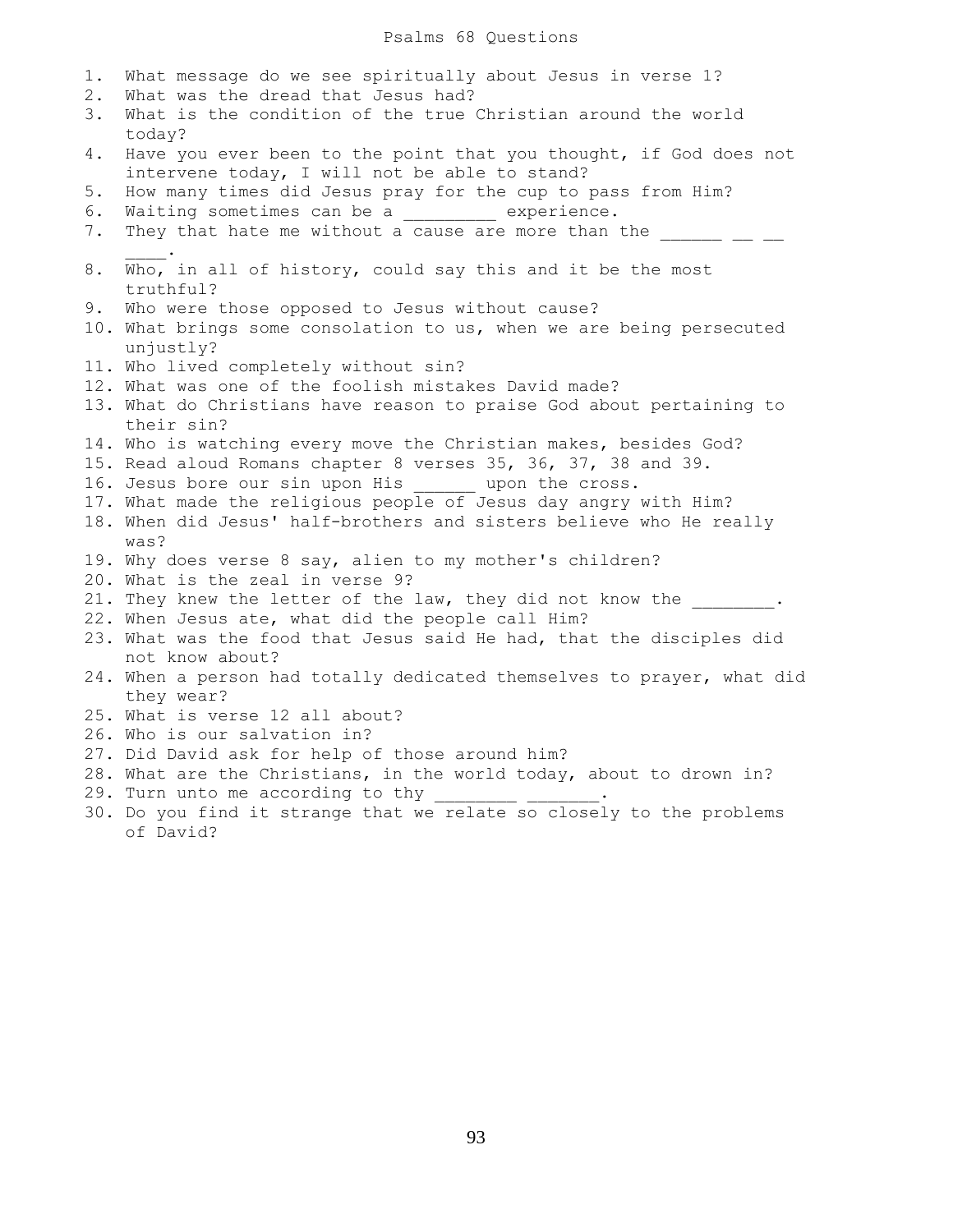We will continue the verse by verse study in chapter 69 of Psalms. Psalms 69:19 "Thou hast known my reproach, and my shame, and my dishonour: mine adversaries [are] all before thee."

We have been viewing, in these lessons, the reproach that David felt from the enemies around him, and the reproach that Jesus felt when the religious people of His day joined forces with the worldly people and all rejected Him. The reproach, dishonour, and the shame, did not belong to Jesus. He had done nothing wrong to cause this. They were attacking Him without a cause. David, also, felt all of these things, but in some far away way felt he should pay restitution for the evil he had done. He felt it could have been just payment.

 Psalms 69:20 "Reproach hath broken my heart; and I am full of heaviness: and I looked [for some] to take pity, but [there was] none; and for comforters, but I found none."

 This is certainly speaking prophetically about the Lord Jesus Christ. Even His beloved apostles had run away. Peter had even denied Him 3 times. Where were all of the people who had been miraculously healed by one touch of His hand, or touched by a word He spoke? Where were the multitude that He had fed? The only excuse that I can make at all for them, is that He was crucified early in the morning. Perhaps, before some of them knew. Jesus loved them so much, and there was not any move at all to save Him. He would not have let them stop the crucifixion, but it would have been heartwarming, if they had tried. Jesus stood alone.

 Psalms 69:21 "They gave me also gall for my meat; and in my thirst they gave me vinegar to drink."

 We see the fulfillment of this in the following Scripture. Matthew 27:34 "They gave him vinegar to drink mingled with gall: and when he had tasted [thereof], he would not drink."

 Psalms 69:22 "Let their table become a snare before them: and [that which should have been] for [their] welfare, [let it become] a trap."

 Psalms 69:23 "Let their eyes be darkened, that they see not; and make their loins continually to shake."

 Psalms 69:24 "Pour out thine indignation upon them, and let thy wrathful anger take hold of them."

 Psalms 69:25 "Let their habitation be desolate; [and] let none dwell in their tents."

 Jesus said, Father, forgive them; for they know not what they do. However, we see in the book of Romans that this very thing, spoken of in verse 22 and 23 above, did happen to them. The blessings of God was off them until the time of the Gentiles be fulfilled. Romans 11:8 "(According as it is written, God hath given them the spirit of slumber, eyes that they should not see, and ears that they should not hear;) unto this day." Romans 11:9 "And David saith, Let their table be made a snare, and a trap, and a stumblingblock, and a recompence unto them:" Romans 11:10 "Let their eyes be darkened, that they may not see, and bow down their back alway." We do know, that this very thing has happened to the natural Jew. This was even so up until 1948. The time of the Gentiles is at a close. Luke 21:24 "And they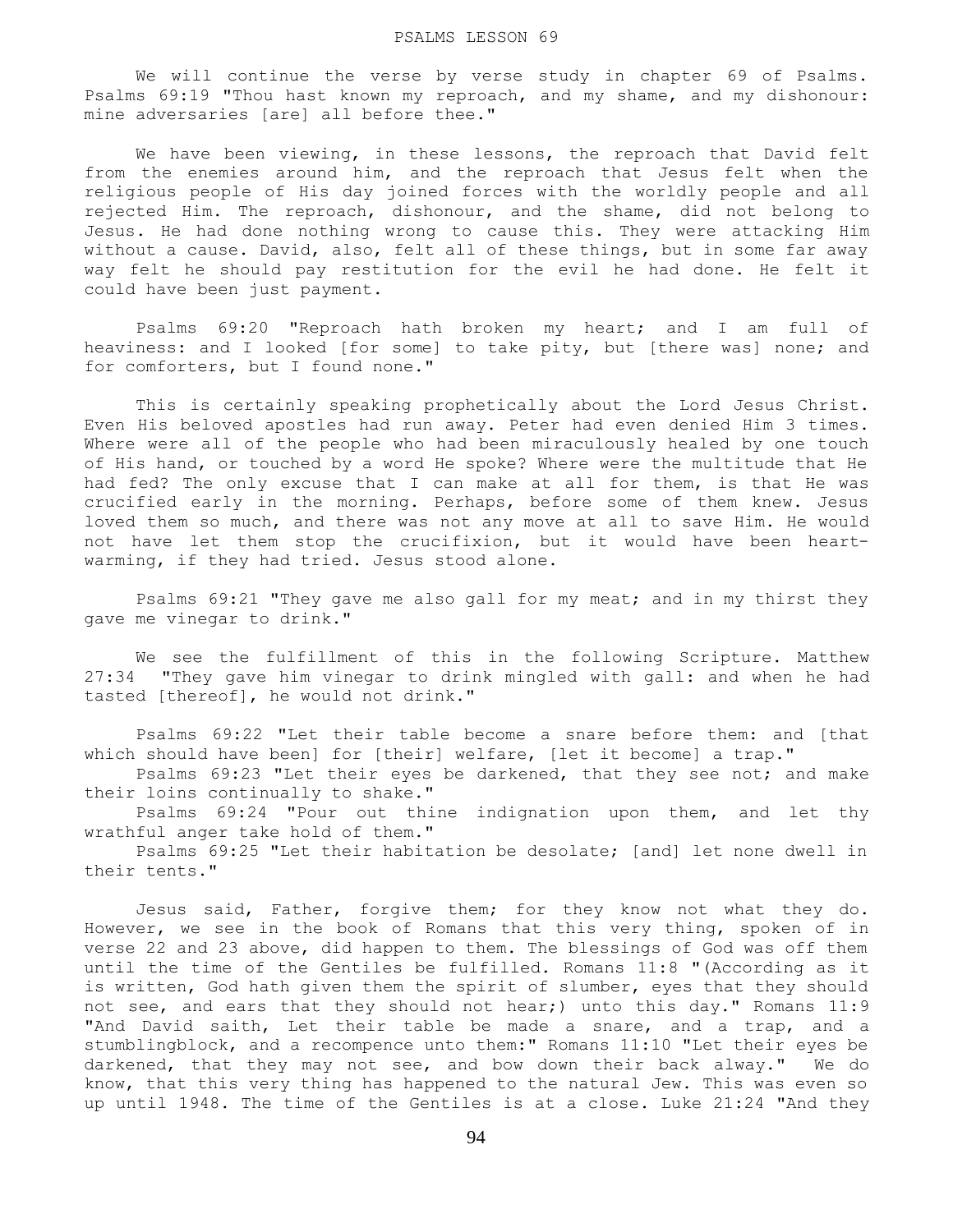shall fall by the edge of the sword, and shall be led away captive into all nations: and Jerusalem shall be trodden down of the Gentiles, until the times of the Gentiles be fulfilled." Now let us go back to Romans for one more Scripture. Now we see why all of this happened. Romans 11:11 "I say then, Have they stumbled that they should fall? God forbid: but [rather] through their fall salvation [is come] unto the Gentiles, for to provoke them to jealousy."

 Psalms 69:26 "For they persecute [him] whom thou hast smitten; and they talk to the grief of those whom thou hast wounded."

 We find that this persecution has never stopped. The sinful have just begun to persecute the followers of Jesus the same as they persecuted HIM. Even now, there are many who persecute the name of Jesus. They use His name in vain. The worst thing of all, they are still rejecting Him today.

 Psalms 69:27 "Add iniquity unto their iniquity: and let them not come into thy righteousness."

 The Lord will not force His righteousness on anyone. There is no hope for those who totally reject Jesus. You can just take one look at the television and see that sin is getting worse and worse. The only hope for this world, is the saving knowledge of Jesus Christ. Reach out and take the salvation Jesus offers today, before it is too late.

 Psalms 69:28 "Let them be blotted out of the book of the living, and not be written with the righteous."

 We know that these religious people believed that they were the chosen of God, and that there was no way they would not be saved. Those who reject Jesus, then or now, will not be saved. God's chosen people who rejected Jesus would have their names removed from the book of life. The righteous are those who have been washed in the blood of the precious Lamb and put in right standing with God for that. Notice though, that there is a possibility to have your name removed from the book. Once we are saved, we must stay saved. We must not choose to go back into a sinful way of life after we have been saved. Read chapter 6 of Hebrews.

 Psalms 69:29 "But I [am] poor and sorrowful: let thy salvation, O God, set me up on high."

 Jesus came to preach the gospel to the poor. This does not mean just poor financially. This means those poor in spirit, as well. We have nothing to offer God, but a repentant heart. In that sense, we are poor. Sorrowful has to do with repentance. The way to receive salvation is to be sorrowful for your sin and repent and receive the salvation Jesus provided for each of us. We know that since Jesus rose from the grave, we shall rise, too. We are not to try to elevate ourselves. God will do the elevating of whom He wants to.

 Psalms 69:30 "I will praise the name of God with a song, and will magnify him with thanksgiving."

 I will praise the Lord, O my soul, and all that is within me praise His holy name. Christians, we have so much to praise Him for. We, of all the people in the world, have the hope of the resurrection. We are the bride of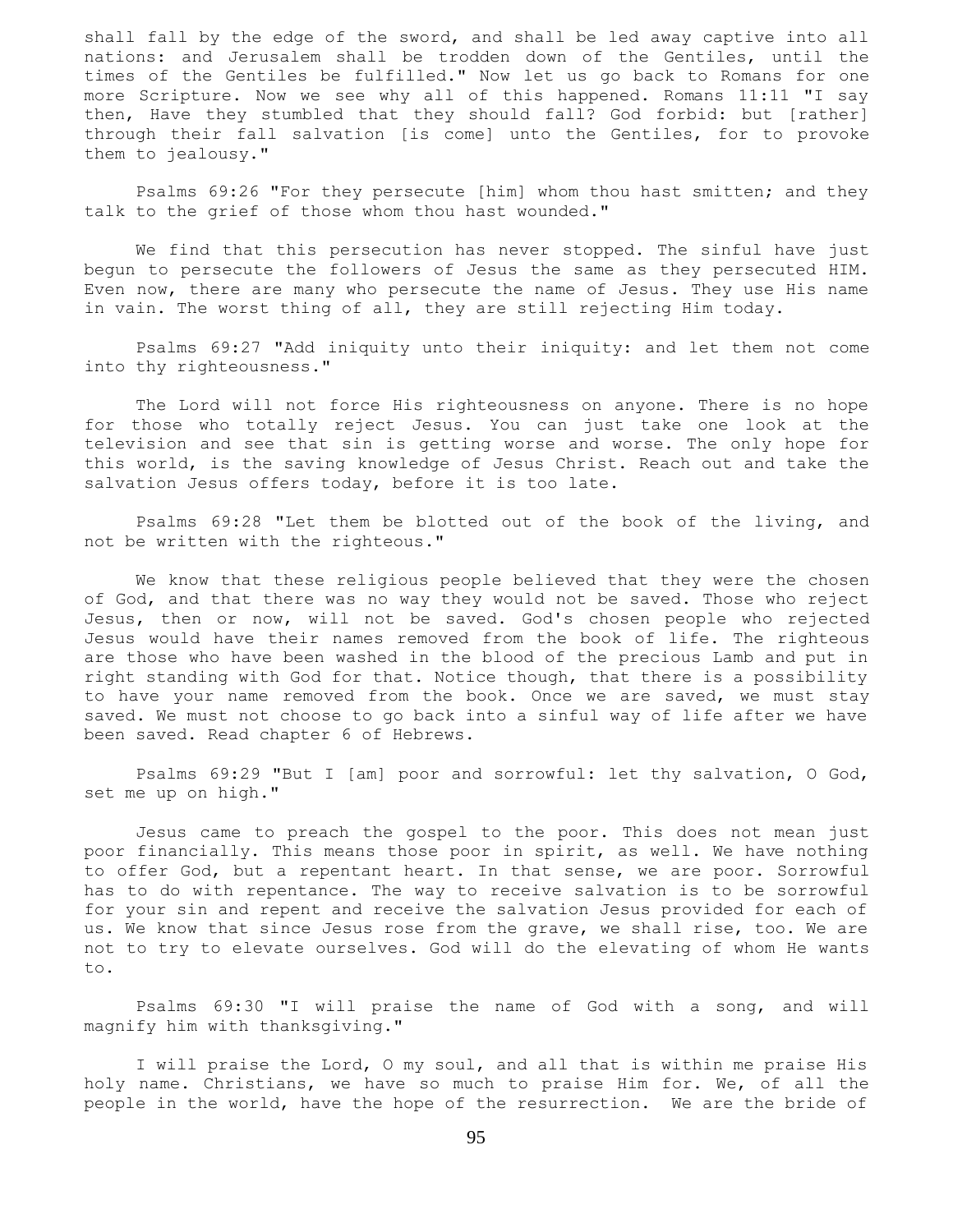Christ. Our Groom is off preparing a place for us. He will come again and receive us unto Himself. Our lips should be filled with praise and thanksgiving.

 Psalms 69:31 "[This] also shall please the LORD better than an ox [or] bullock that hath horns and hoofs."

 Christians should offer praise to God on a regular basis. Sacrifice for a Christian is praise. Jeremiah 33:11 "The voice of joy, and the voice of gladness, the voice of the bridegroom, and the voice of the bride, the voice of them that shall say, Praise the LORD of hosts: for the LORD [is] good; for his mercy [endureth] for ever: [and] of them that shall bring the sacrifice of praise into the house of the LORD. For I will cause to return the captivity of the land, as at the first, saith the LORD." One more Scripture to verify that is what God wants from us. Hebrews 13:15 "By him therefore let us offer the sacrifice of praise to God continually, that is, the fruit of [our] lips giving thanks to his name."

 Psalms 69:32 "The humble shall see [this, and] be glad: and your heart shall live that seek God."

 James 4:6 "But he giveth more grace. Wherefore he saith, God resisteth the proud, but giveth grace unto the humble." The proud are the same as the ones Jesus called stiff-necked. The humble are teachable. Seek and ye shall find, ask and ye shall receive, knock and it shall be opened unto you. James 4:10 "Humble yourselves in the sight of the Lord, and he shall lift you up." God will not force Himself on anyone. The humble seek salvation, and He shall save them.

 Psalms 69:33 "For the LORD heareth the poor, and despiseth not his prisoners."

 These 2 Scriptures say it better than I could. I Samuel 2:8 "He raiseth up the poor out of the dust, [and] lifteth up the beggar from the dunghill, to set [them] among princes, and to make them inherit the throne of glory: for the pillars of the earth [are] the LORD'S, and he hath set the world upon them." James 2:5 "Hearken, my beloved brethren, Hath not God chosen the poor of this world rich in faith, and heirs of the kingdom which he hath promised to them that love him?"

 Psalms 69:34 "Let the heaven and earth praise him, the seas, and every thing that moveth therein."

 The Word of God created all of the things mentioned above. Look in John chapter 1. It is right that the creation would praise its Creator. Let everything that has breath praise the Lord.

 Psalms 69:35 "For God will save Zion, and will build the cities of Judah: that they may dwell there, and have it in possession."

We have been discussing that there are two, or perhaps, three different meanings of Zion. Look at Zion as the church. The true believers in Christ are the church, and we know they will be saved. Look at Zion as Jerusalem, and we know that the Lord will rule from Jerusalem. The new Jerusalem will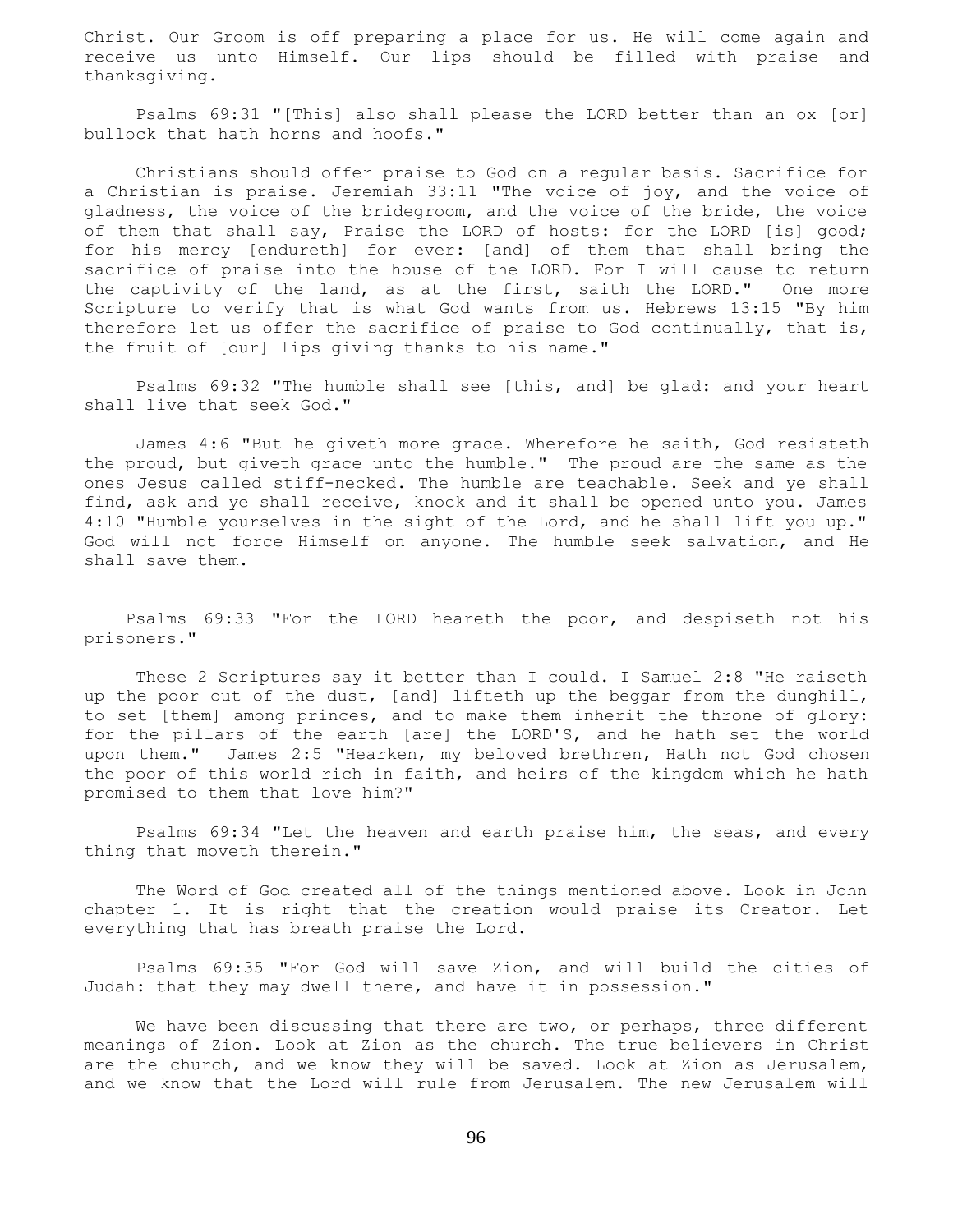come down from God out of heaven, and all who truly believe will live there with our Lord.

 Psalms 69:36 "The seed also of his servants shall inherit it: and they that love his name shall dwell therein."

Who are the seed spoken of here who will possess the land? These are the seed of Abraham. Those who are in covenant relationship with God. Galatians 3:29 "And if ye [be] Christ's, then are ye Abraham's seed, and heirs according to the promise." Praise God! all true Christians are the seed spoken of.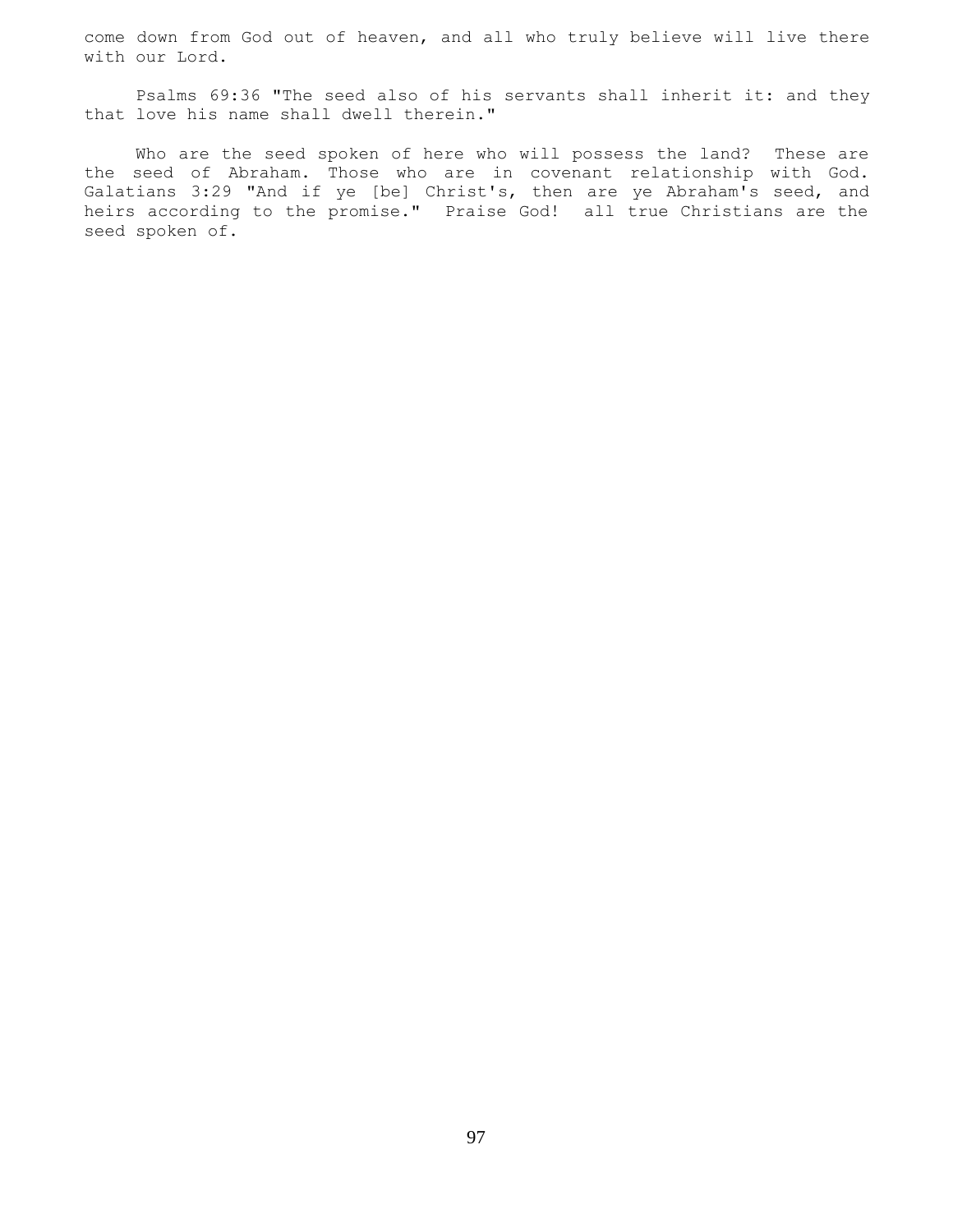### Psalms 69 Questions

1. What 3 undeserved things was Jesus feeling in verse 19. 2. Who is verse 20 saying abandoned Jesus? 3. Where were all those who had been miraculously healed by Jesus? 4. Where is the fulfillment of verse 21 found in the New Testament? 5. What were some of the things prophesied to these people who turned against the Lord? 6. What did Jesus ask the Father to do to these who crucified Him? 7. Quote Romans chapter 11 verse 8. 8. How long shall Jerusalem be trodden down of the Gentiles? 9. Why had they stumbled? 10. Who do the sinful persecute today? 11. Who is there no hope for? 12. What is the only hope for thios world? 13. Who will not be saved? 14. Who are the righteous? 15. Who had their names blotted out of the book? 16. Who did jesus come to preach to? 17. What is the only thing we have to offer God? 18. Who elevates us up? 19. What is the hope of the Christian? 20. Who is the bride of Christ? 21. What two Scriptures verify the fact that praise is sacrifice? 22. God resisteth the proud ,but does what for the humble? 23. What two other Scriptures explain verse 33? 24. Who created all things? 25. God will save 26. Who, or what, is Zion? 27. Who are the seed that inherit from God? 28. Quote Galations chapter 3 verse 29.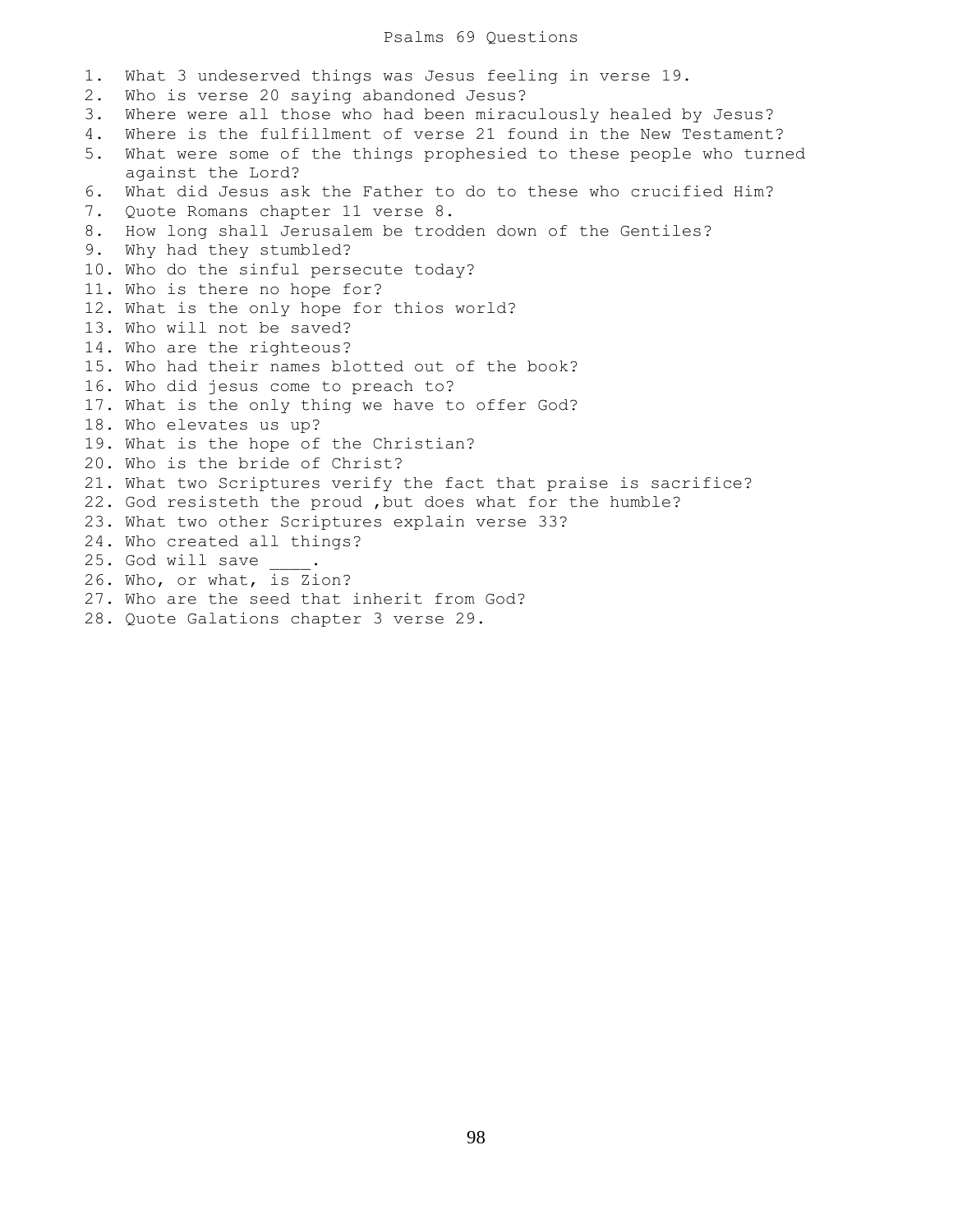### PSALMS LESSON 70

We will begin this lesson by giving chapter 70 in metre to show how easily it could be sung.

THE PSALMS OF DAVID IN METRE

### Chapter 70

- Verse 1 "Make haste, O God, me to preserve; With speed, Lord, help thou me. And let all those who seek my soul Shamed and confounded be."
- Verse 2 "Turned back be they, and put to shame, That in my hurt delight. Turned back be they, Ha, ha! that say, Their shaming to requite."
- Verse 3 "Let all who seek thy face be glad, And ever joyful be: Let them who thy salvation love Say still, The Lord praise ye."
- Verse 4 "But I both poor and needy am; Come, Lord, and make no stay; My help thou, and deliv'rer art; O Lord, make no delay.

 We will begin the verse by verse study of chapter 70 of Psalms. Psalms 70:1 "{To the chief Musician, [A Psalm] of David, to bring to remembrance.} [Make haste], O God, to deliver me; make haste to help me, O LORD."

We see David in a state of urgency with his prayer. Many times, we feel that God has not heard our prayer, because we are not immediately answered.

 Psalms 70:2 "Let them be ashamed and confounded that seek after my soul: let them be turned backward, and put to confusion, that desire my hurt."

 David is asking the Lord to make the people, who are trying to destroy him, ashamed. This is as if David is saying, I can't show them, but you show them for me. Lord, make them ashamed of themselves for attacking one of yours.

 Psalms 70:3 "Let them be turned back for a reward of their shame that say, Aha, aha."

 Their reward on judgment day will be, everlasting punishment. The expression {aha, aha} is used by the devils followers. This just shows who they really are.

 Psalms 70:4 "Let all those that seek thee rejoice and be glad in thee: and let such as love thy salvation say continually, Let God be magnified."

 In the last lesson, we gave the meaning of this. Those that seek God, find Him. We said it before and it bears repeating, again. Those who have found the Lord have much to be joyful about. They are the redeemed, and they should say so. The praise of the Lord should never cease from the lips of the redeemed. God should be magnified, not only with our lips, but by the lives we live, as well.

 Psalms 70:5 "But I [am] poor and needy: make haste unto me, O God: thou [art] my help and my deliverer; O LORD, make no tarrying."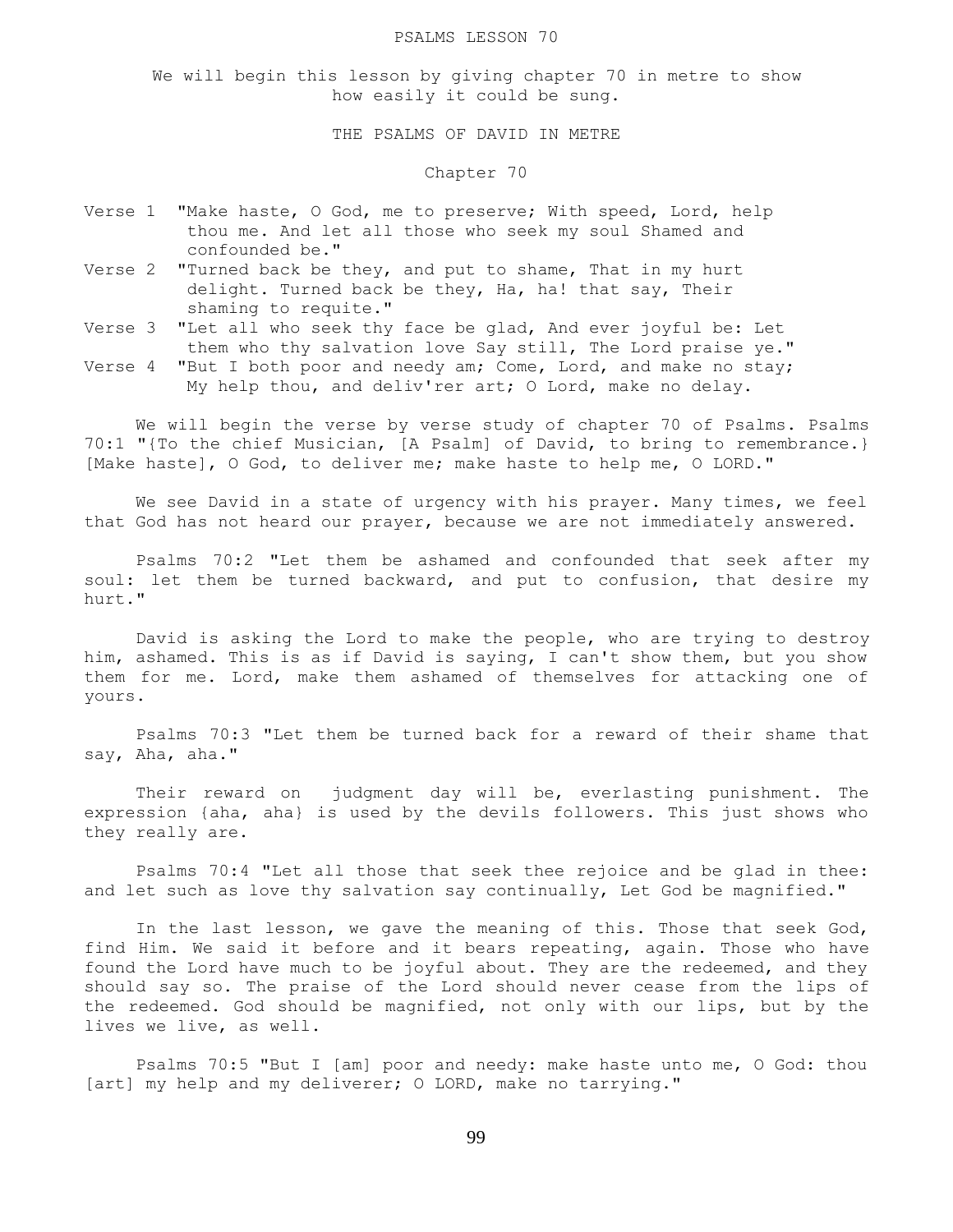Jehovah is the name of God here. Those who need and want God will be helped of God. The Lord came to help those who needed help, as we see in the following verse. Matthew 9:12 "But when Jesus heard [that], he said unto them, They that be whole need not a physician, but they that are sick." Notice, the use of my in the 5th verse above. This shows that salvation, deliverance, and for that matter, all gifts from God are for the individual. It is a decision we must make one at a time, that we need and want God in our life.

 This little chapter of prayer, here seems to be a connector from chapter 69 into chapter 71. This is a powerful prayer bridge we have studied here. Now, we will get into the 71st chapter.

We will begin by giving the 71st chapter in metre.

# THE PSALMS OF DAVID IN METRE

### Chapter 71

- Verse 1 "O LORD, My hope and confidence Are placed alone in thee; Then let me evermore be kept from all confusion free."
- Verse 2 "And let me, in thy righteousness, From thee deliv'rance have; O rescue me, incline thy ear To hear me, and me save."
- Verse 3 "Be thou my dwelling rock, to which I ever may resort: Thou my salvation hast ordained; Thou art my rock and fort."
- Verse 4 "Free me, my God, from wicked hands, Hands cruel and unjust; For thou, O Lord God, art my hope, And from my youth my trust."
- Verse 5 "Thou from my birth hast held me up, Thou art the same that me Out of my mother's womb didst take: I ever will praise thee."
- Verse 6 "To many I a wonder am; Thou art my refuge strong. Filled let my mouth be with thy praise And honor all day long.
- Verse 7 "O do not cast me off, when me Old age doth overtake; And in the day of failing strength, O do not me forsake."
- Verse 8 "For they who are my enemies Against me speak with hate; And they together counsel take Who for my soul lay wait."
- Verse 9 "They say God leaves him, him pursue, And take, for none will save. Be thou not far from me, my God; Thy speedy help I crave."

Verse 10 "Confounded, and consumed let all My adversaries be; And clothed with scorn and shame be they Who seek to injure me."

Verse 11 "But I in thee with confidence Will hope continually ; And yet with praises more and more I will thee magnify."

Verse 12 "Thy justice and salvation, Lord, My mouth abroad shall show, Even all the day; for I thereof The numbers do not know."

- Verse 13 "And I will constantly go on In strength of God the Lord; And thy own righteousness, even thine Alone, I will record."
- Verse 14 "For even from my youth, O God, by thee I have been taught; And hitherto I have declared The wonders thou hast wrought."
- Verse 15 "And now, O God, forsake me not When I am old and gray; Till I to this and every age Thy strength and power display.

Verse 16 "Thy perfect righteousness O God, The heavens height exceeds; O who is like to thee, who hast Performed such mighty deeds? Verse 17 "Thou, Lord, who great adversities, And sore to me didst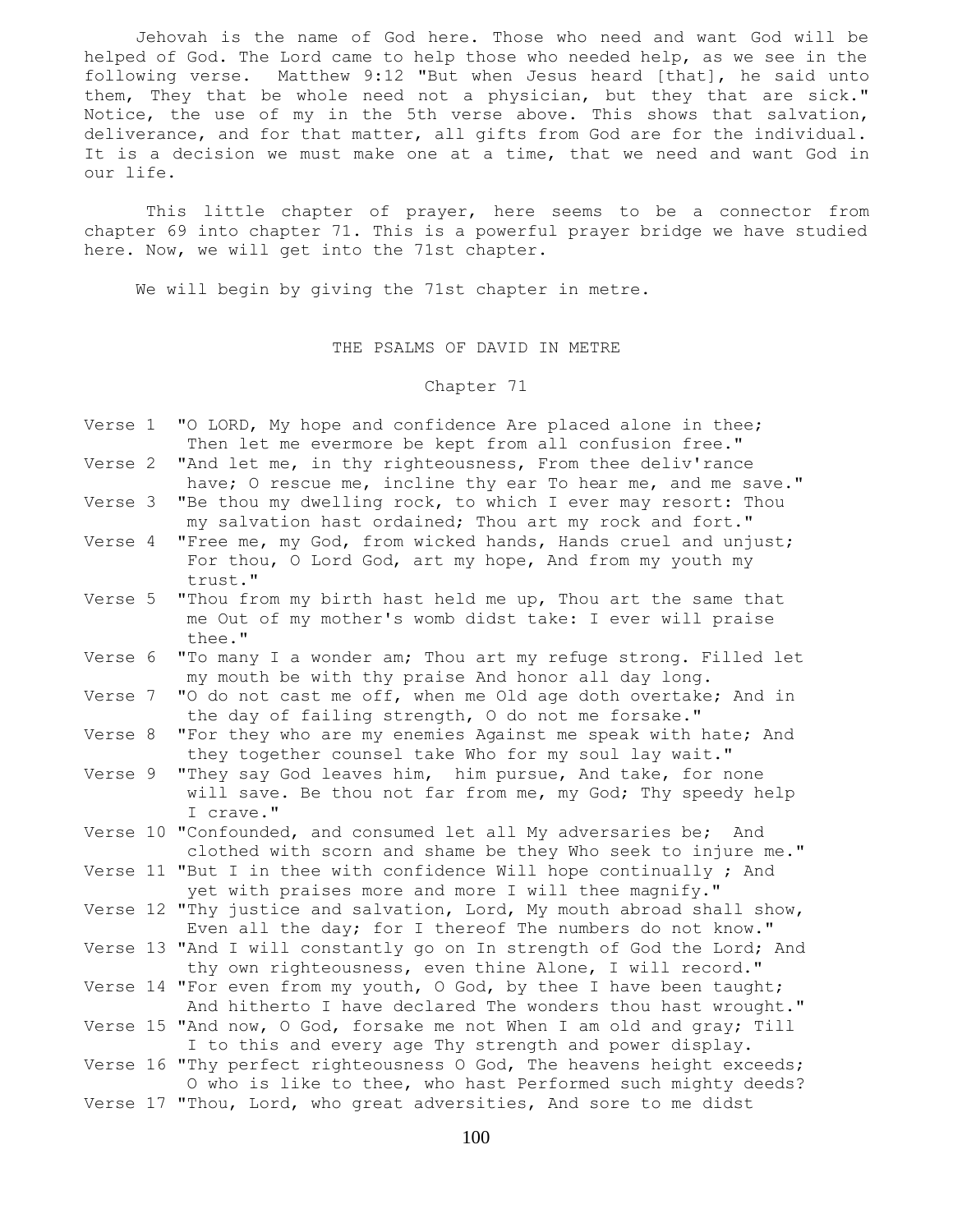show, Shalt quicken me, and bring again From depths of earth below."

- Verse 18 "My greatness and my power thou wilt Increase and far extend; Against all grief on every side Thou wilt me comfort send."
- Verse 19 "Thee, ev'n thy truth, I'll also praise, My God, with psaltery; Thou Holy one of Israel, With harp I'll sing to thee."
- Verse 20 "My lips shall much rejoice in thee, When thy praises sound; My soul, by thee redeemed from death, In joy shall much abound."
- Verse 21 "And with my tongue I will proclaim Thy justice all day long; For they confounded are and shamed Who seek to do me wrong."

 We will now begin the verse by verse study of chapter 71 of Psalms. Psalms 71:1 "In thee, O LORD, do I put my trust: let me never be put to confusion."

We see a firm statement in the beginning of this prayer, that His trust is in The LORD. We have talked about trust before, but to refresh our memory, we will, again, speak of what it is. I believe that trust is a furtherance of faith. It is a point when you are resting in the faith that you have in God, knowing that whatever is the outcome of the prayer, it is best for you. You might even call it the rest of the believer. Resting in the confidence that all is well with my soul. Let me never be put to confusion, I believe is saying, just as I trust the LORD, let it be. To be put to confusion would be for the answer to the prayer to be one that would cause you not to trust.

 Psalms 71:2 "Deliver me in thy righteousness, and cause me to escape: incline thine ear unto me, and save me."

When I look at this Scripture, I think of God having Michael keep the body of Moses from the devil. Jude 1:9 "Yet Michael the archangel, when contending with the devil he disputed about the body of Moses, durst not bring against him a railing accusation, but said, The Lord rebuke thee." Just as God, through Moses, delivered the children of Israel out of physical Egypt, I believe God will deliver us out of symbolic Egypt {the world}. The deliverance is a deliverance in the spirit. This is just saying, hear my prayer of repentance and save me by covering me with your righteousness.

 Psalms 71:3 "Be thou my strong habitation, whereunto I may continually resort: thou hast given commandment to save me; for thou [art] my rock and my fortress."

 Habitation, here, would be dwelling place. We can always hide in Jesus, if we are a believer. He builds a hedge around us and protects us from the evil one. You are my rock that I build upon, and you are my strong fortress, as well.

 Psalms 71:4 "Deliver me, O my God, out of the hand of the wicked, out of the hand of the unrighteous and cruel man."

These wicked are our enemies, because they are God's enemies. Unrighteous men are cruel, because they do not have a conscience. We see the reason for the wicked being cruel to the righteous in the next verse. John 15:18 "If the world hate you, ye know that it hated me before [it hated]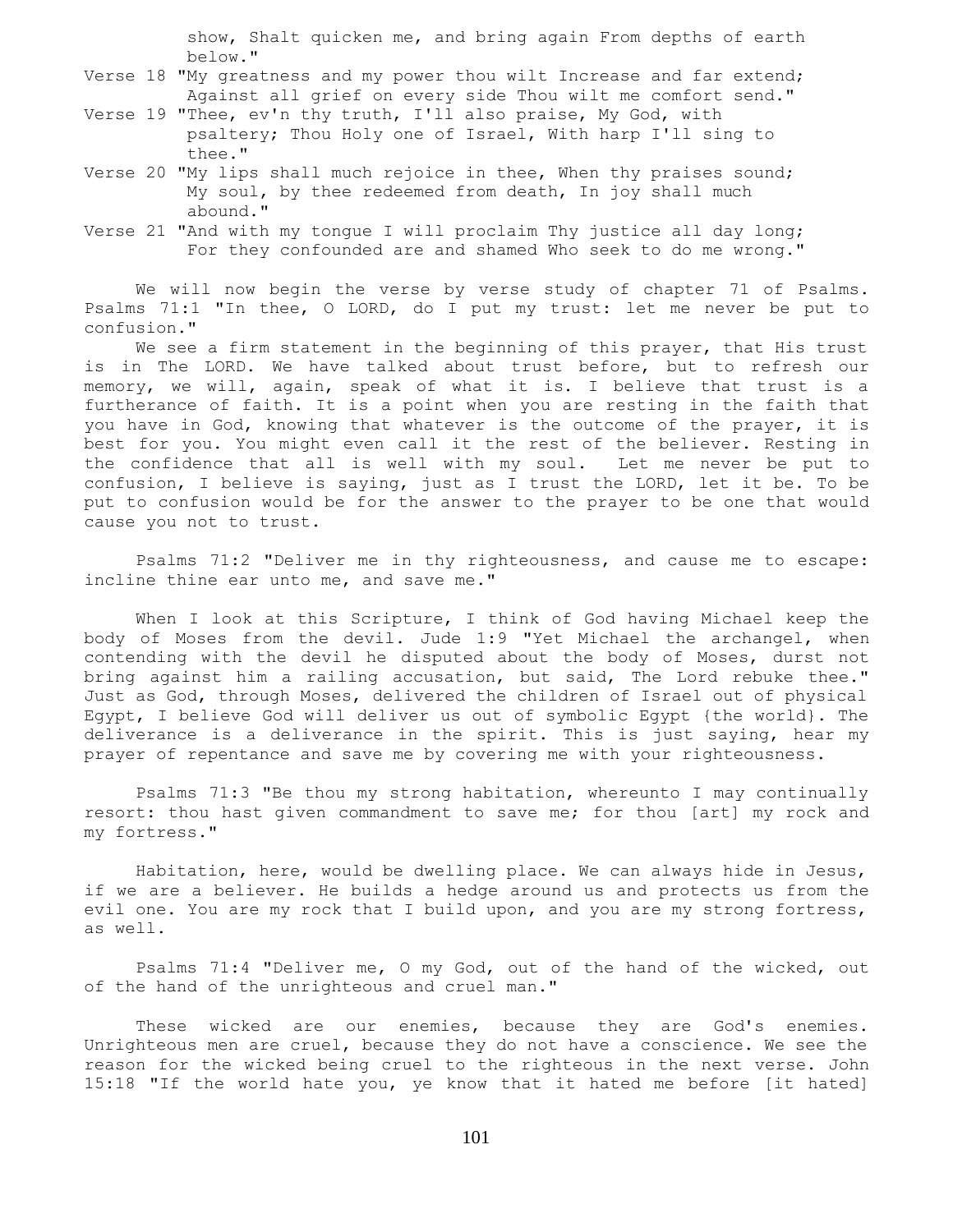you." God's enemies are the enemies of the believer. We are not to take vengeance on them. God takes vengeance on them for us.

 Psalms 71:5 "For thou [art] my hope, O Lord GOD: [thou art] my trust from my youth."

 David is saying, here, that he decided when he was just a youth to follow God. We know it is true, because David was just a lad when he fought Goliath. He is saying, I placed my life in your hands a long time ago. Everything that has happened to me since has been for my good. I trust you Lord.

 Psalms 71:6 "By thee have I been holden up from the womb: thou art he that took me out of my mother's bowels: my praise [shall be] continually of thee."

 There is a strange thing about those who God has called to do a special job for Him in this life. God, through His foreknowledge, knows what decisions you will make in this life. He does not overrule your will in the matter, but sees into the future and knows the decision you will make. It seems that people, who have been called into God's service, are protected from the moment they are born. It is an argument for predestination, but we will not get into that. We do know that Samuel, when David was very young, anointed David. I Samuel 16:13 " Then Samuel took the horn of oil, and anointed him in the midst of his brethren: and the spirit of the LORD came upon David from that day forward. So Samuel rose up, and went to Ramah." He is a chosen vessel of God. David will never cease to praise God.

 Psalms 71:7 "I am as a wonder unto many; but thou [art] my strong refuge."

 People who are a chosen vessel of God are not like the rest of the world. They are a peculiarity to those around them. Other people think, and some even say, why did God choose him and not me? I do not know. I do know that God is my refuge and strength, as He was David's.

 Psalms 71:8 "Let my mouth be filled [with] thy praise [and with] thy honour all the day."

 The gratitude of all, who are of the family of God, should be like David, continually praising God.

 Psalms 71:9 "Cast me not off in the time of old age; forsake me not when my strength faileth."

 This is a strange statement, since Moses was 80 years old when God called him to serve. Perhaps, David said this because he was so young when God first called him. To those who love the Lord, He gets sweeter and sweeter as the days go by.

 Psalms 71:10 "For mine enemies speak against me; and they that lay wait for my soul take counsel together,"

 David's enemies feared David in his youth, but they think when he gets older, he will be weaker and not able to fight back. They would like to destroy David, but God will not let them.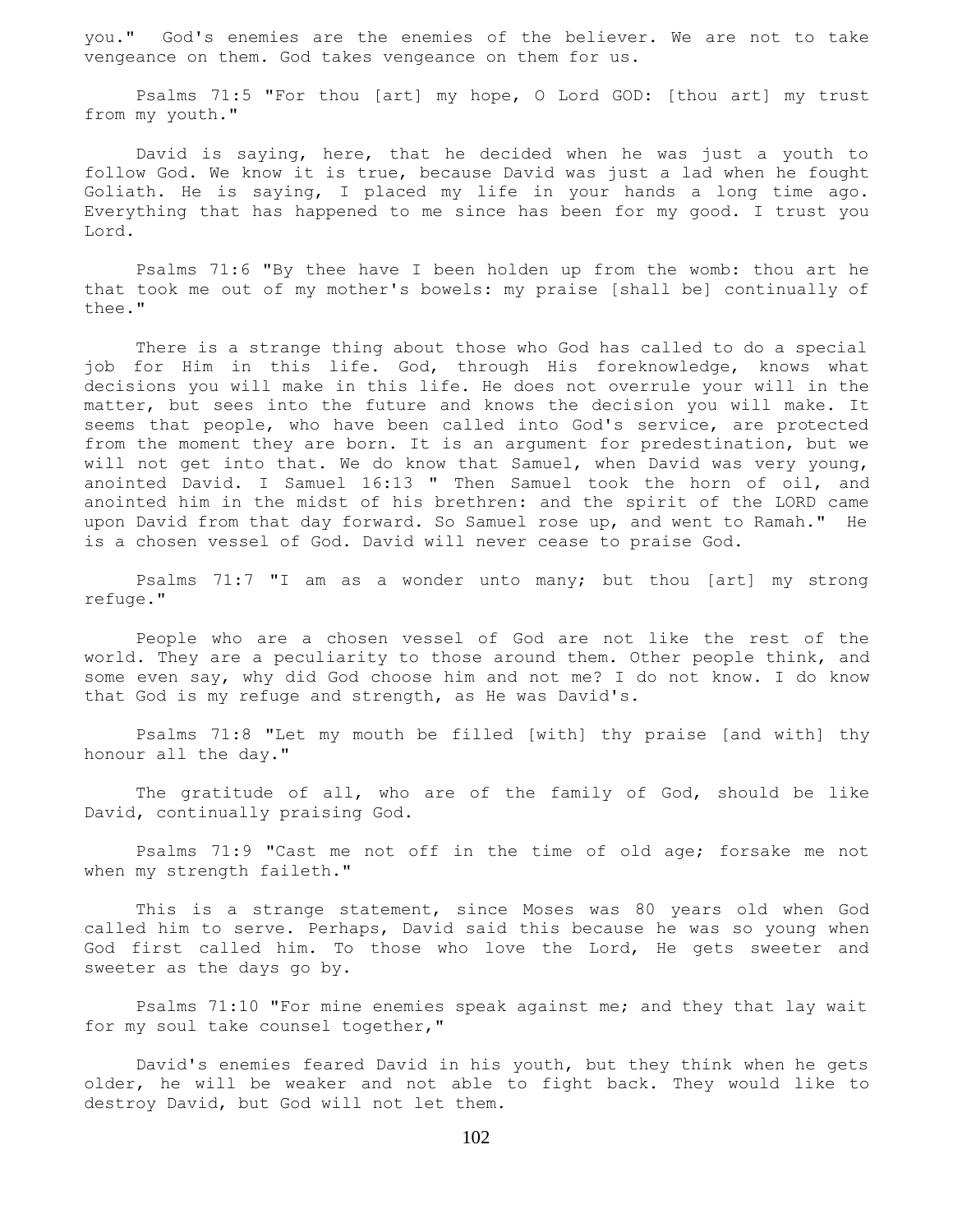Psalms 71:11 "Saying, God hath forsaken him: persecute and take him; for [there is] none to deliver [him]."

 Just as Job's friends and Job's wife tried to convince Job that God was done with him and would not help him, these enemies think God will not help David. How wrong they are.

 Psalms 71:12 "O God, be not far from me: O my God, make haste for my help."

 Sometimes we need the comfort of feeling the Father's hand. He is saying here, Let me know that you are here to help me.

 Psalms 71:13 "Let them be confounded [and] consumed that are adversaries to my soul; let them be covered [with] reproach and dishonour that seek my hurt."

 These enemies of God are the enemies of David, also. David says, Lord, get them so confused that they will not know what they are doing. He is saying, they are trying to destroy my soul. Show them up, Lord, for what they really are.

 Psalms 71:14 "But I will hope continually, and will yet praise thee more and more."

 Even when it looks bad and looks like no help is coming, the believer will still praise the Lord. We do not praise just in the good times, but all the time, whatever is happening. David has hope.

 Psalms 71:15 "My mouth shall shew forth thy righteousness [and] thy salvation all the day; for I know not the numbers [thereof]."

 David says, here, I do not know how long I will live, but while I am alive, I will continually have praise in my mouth for God. David will not stop witnessing and telling others of the salvation God offers to all.

 Psalms 71:16 "I will go in the strength of the Lord GOD: I will make mention of thy righteousness, [even] of thine only."

 David is aware that his physical strength is gone, because he is older, but that will not stop him from speaking about God to all he comes into contact with.

 Psalms 71:17 "O God, thou hast taught me from my youth: and hitherto have I declared thy wondrous works."

 David is not forgetting that in his youth he came against Goliath in the name of the Lord and killed him. David did not let his youth, or his inexperience stop him from doing battle for God.

 Psalms 71:18 "Now also when I am old and greyheaded, O God, forsake me not; until I have shewed thy strength unto [this] generation, [and] thy power to every one [that] is to come."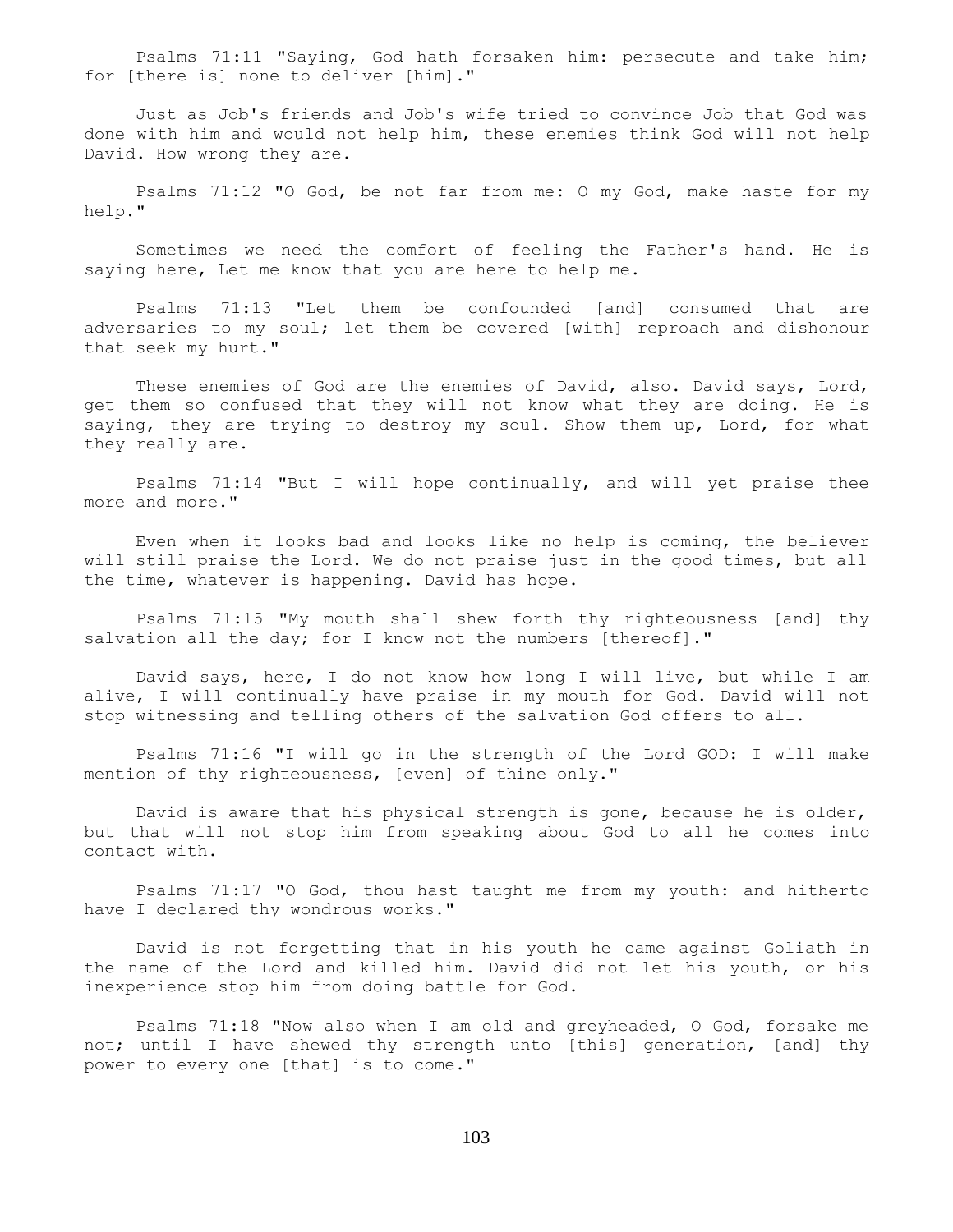David is saying that he is older and wiser in his old age, but his strength of youth is gone. He is saying I was young and now I am old, but I know you will be with me and I shall win. David is saying, I am not fighting them in my strength, but in Your strength. Let's show this young generation just how powerful God is.

 Psalms 71:19 "Thy righteousness also, O God, [is] very high, who hast done great things: O God, who [is] like unto thee!"

The power and character of God is so far above anything that we know, that it is impossible to imagine. The goodness of God is above all. There is no one on the earth, or in heaven, or anywhere else, that is a match for God. Pharaoh found that out in Egypt.

 Psalms 71:20 "[Thou], which hast shewed me great and sore troubles, shalt quicken me again, and shalt bring me up again from the depths of the earth."

 Just for this one battle, David wants God to quicken his spirit and body as he did Abraham, so that he can win this battle.

 Psalms 71:21 "Thou shalt increase my greatness, and comfort me on every side."

 This is not asking God to do it, but is spoken in holy confidence knowing that God will do this.

 Psalms 71:22 "I will also praise thee with the psaltery, [even] thy truth, O my God: unto thee will I sing with the harp, O thou Holy One of Israel."

 Psalms 71:23 "My lips shall greatly rejoice when I sing unto thee; and my soul, which thou hast redeemed."

 Psalms 71:24 "My tongue also shall talk of thy righteousness all the day long: for they are confounded, for they are brought unto shame, that seek my hurt."

 David had sung and played the harp just for God while he was herding sheep. He is saying, here that he will do this again when this is over. He will sing aloud with his lips and tongue the beautiful thoughts originating in his heart. Those who sought to kill him are defeated through the power of David's God. We must learn this well.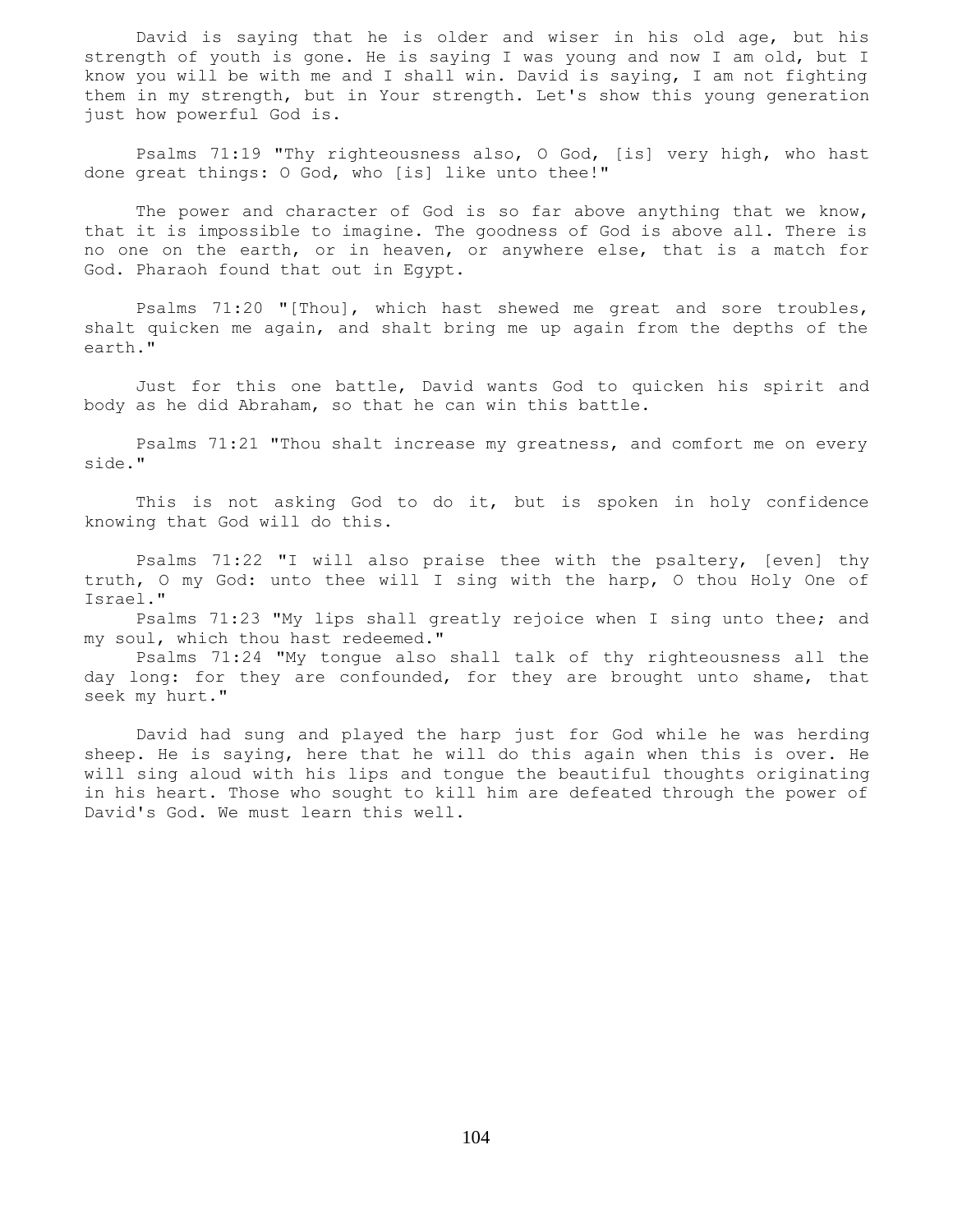1. Why was David's prayer so urgent in verse 1 of chapter 70 of Psalms? 2. David wanted God to make his enemies for what they were doing. 3. The expression \_\_\_\_\_\_\_ \_\_\_\_\_\_\_ is used by the devil's followers in verse 3. 4. Who is David saying is to be magnified? 5. Those that seek God, 6. What 2 things did David say he was in verse 5? 7. Quote Matthew chapter 9 verse 12. 8. What seems to be the purpose of chapter 70? 9. David's trust is where? 10. What is trust? 11. What would {put to confusion} be? 12. When the author looks at verse 2 of chapter 71 of the lesson, what does it remind her of? 13. God, through . brought the children of Israel out of physical Egypt. 14. What is symbolic Egypt? 15. What two things does he call God in verse 3? 16. What does habitation mean here? 17. Why are unrighteous men cruel? 18. Quote John chapter 15 verse 18. 19. When David was just a youth, he fought whom? 20. How long had God been taking care of David? 21. Who anointed David? 22. What happened to David when he was anointed? 23. What did it mean that he was a wonder to many? 24. Cast me not off in the time of 25. How old was Moses when God called him to serve? 26. If they feared David before, why do they think they can defeat him now? 27. Even when it looks . David will praise God. 28. God has taught David from his 29. What description did David give of himself to prove he was old? 30. David wants God to quicken 31. How will David praise God? 32. Who did David play and sing for?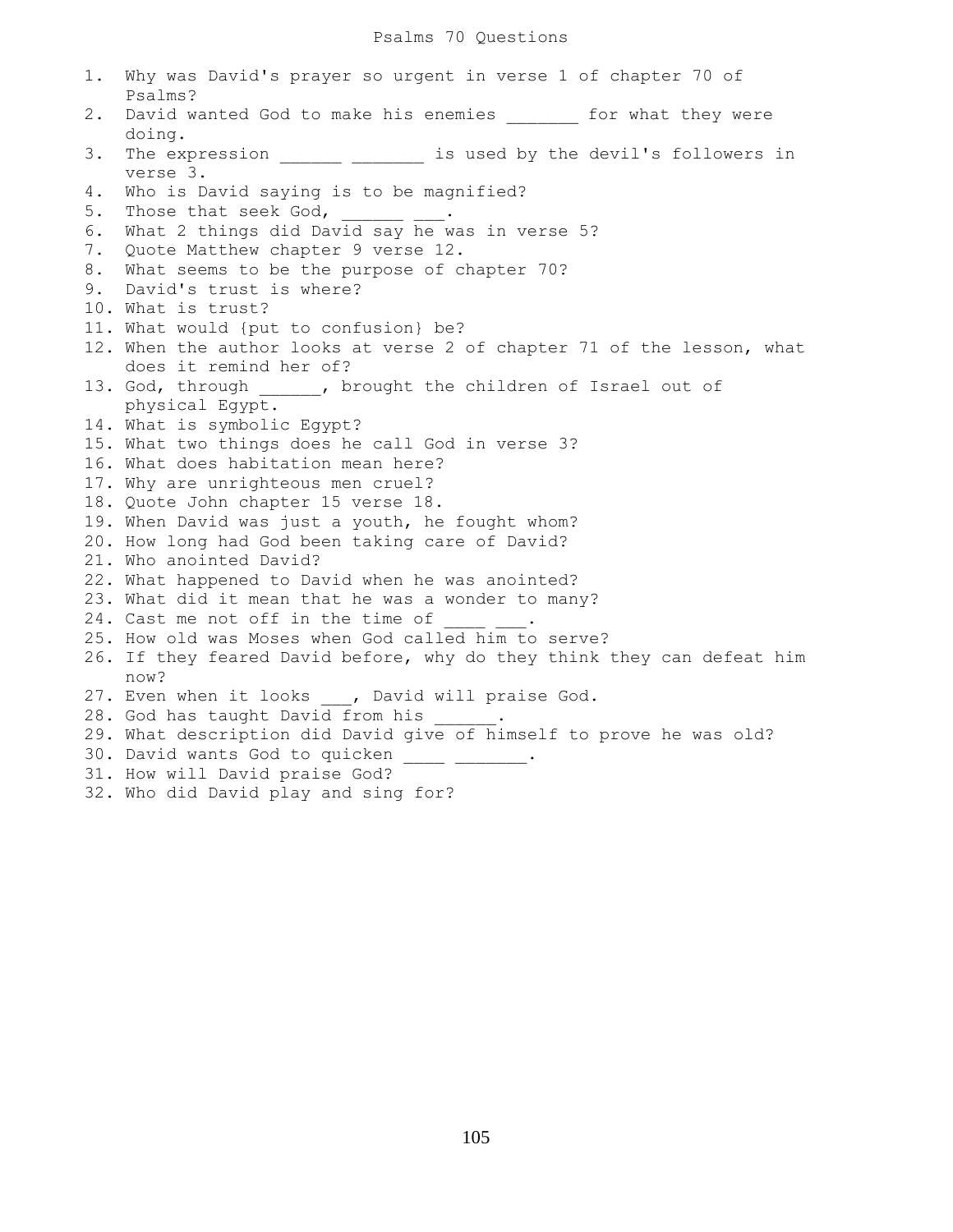### PSALMS LESSON 71

We will begin this lesson by giving chapter 72 of Psalm in metre.

THE PSALMS OF DAVID IN METRE

### Chapter 72

- Verse 1 "O God, thy judgments give the king, His royal Son thy righteousness: thy people he shall justly judge, thy poor With uprightness.
- Verse 2 "The mountains great shall peace secure, And little hills by means of right; He'll save the needy, judge the poor, and crush the proud oppressor's might."
- Verse 3 "Till sun and moon no more are known, They shall thee fear through ages all; He'll come like rain on meadows mown, And showers upon the earth that fall."
- Verse 4 "The just shall flourish in his day, While lasts the moon shall peace extend; From sea to sea shall be his sway, And from the river to earth's end."
- Verse 5 "To him shall bow who dwell in wilds, Down to the dust his foes shall bend; The Kings of Tarshish. and isles, Sheba and Seba, gifts shall send."
- Verse 6 "All kings before him down shall fall; All nations shall his laws obey; He'll save the needy when they call, The poor, and those that have no stay."
- Verse 7 "The poor and needy spared shall be, The needy's soul saved by his might, From fraud and violence set free; Dear shall their blood be in his sight."
- Verse 8 "He'll live; before him shall be laid of Sheba's gold an offering; For him shall constant prayer be made, His praise they shall daily sing."

Verse 9 "On hill-tops sown a little corn Like Lebanon with fruit shall bend; New life the city shall adorn; She shall like grass grow and extend."

- Verse 10 "Long as the sun his name shall last, It shall endure through ages all; And men shall still in him be blest, Blest all the nations shall him call."
- Verse 11 "Now blessed be the mighty One, Jehovah, God of Israel, For he alone hath wonders done, And deeds in glory that excel."
- Verse 12 "And blessed be his glorious name, Long as the ages shall endure. O'er all the earth extend his fame. Amen, amen, forevermore.

 We will now begin the verse by verse study of chapter 72 of Psalms. Psalms 72:1 "{ [A Psalm] for Solomon.} Give the king thy judgments, O God, and thy righteousness unto the king's son."

 Some noted scholars believe that this Psalm was written by Solomon. They also believe that the prayer was uttered by David. Either way the thoughts are the thoughts of David, perhaps conveyed successfully to his son. Solomon succeeded his father David as king. At one time, just before David's death they were for all good purposes both king. David was king in name only and Solomon was acting king. In this we will see the physical son of David in Solomon, and the Son of David spiritually who is the Lord Jesus Christ. This helps us to understand fully the statement above {king's son}.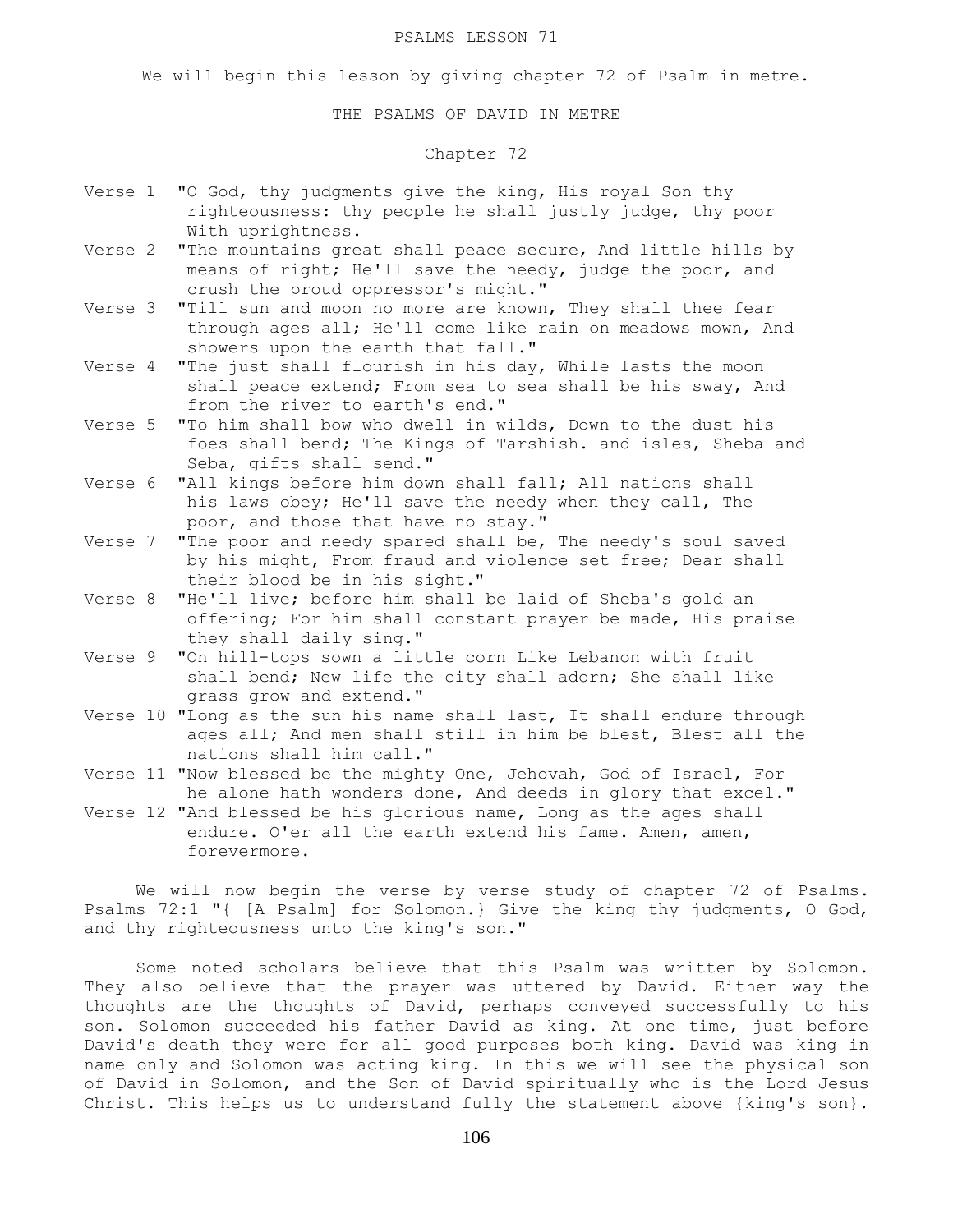From the spiritual staindpoint we can see in this verse, the fact that Jesus was acting King and yet his Father was King also. It did not diminish the power and rule of Jesus for the Father to have dominion. Look with me at the following Scriptures, which I believe explains how this is a little better than I can. John 10:30 "I and [my] Father are one." John 17:11 "And now I am no more in the world, but these are in the world, and I come to thee. Holy Father, keep through thine own name those whom thou hast given me, that they may be one, as we [are]." I Corinthians 8:6 "But to us [there is but] one God, the Father, of whom [are] all things, and we in him; and one Lord Jesus Christ, by whom [are] all things, and we by him." I John 5:7 "For there are three that bear record in heaven, the Father, the Word, and the Holy Ghost: and these three are one." David and Solomon were one in the fact that they were in agreement. This prayer was David asking God for the relationship he had with Him to be continued on in his son. Give your righteousness to my son O Lord.

 Psalms 72:2 "He shall judge thy people with righteousness, and thy poor with judgment."

 David felt that of all his sons, Solomon would do the best job. He felt that Solomon had been taught well by himself and Solomon's mother. We do know that Solomon's desire was to do a good job for God ruling the people. Look with me at some Scriptures that verify this. II Chronicles 1:9 "Now, O LORD God, let thy promise unto David my father be established: for thou hast made me king over a people like the dust of the earth in multitude." II Chronicles 1:10 "Give me now wisdom and knowledge, that I may go out and come in before this people: for who can judge this thy people, [that is so] great?" II Chronicles 1:11 "And God said to Solomon, Because this was in thine heart, and thou hast not asked riches, wealth, or honour, nor the life of thine enemies, neither yet hast asked long life; but hast asked wisdom and knowledge for thyself, that thou mayest judge my people, over whom I have made thee king:" II Chronicles 1:12 "Wisdom and knowledge [is] granted unto thee; and I will give thee riches, and wealth, and honour, such as none of the kings have had that [have been] before thee, neither shall there any after thee have the like." We know that Solomon started his reign with the blessings of God upon him. His wisdom was a gift from God.

 Psalms 72:3 "The mountains shall bring peace to the people, and the little hills, by righteousness."

 Solomon was a man of peace. No band of armies would come swarming over the hills and destroy anymore. There were outposts to secure the land, but the main reason there was no war was the king {Solomon} was a man of peace. Rulers from all of the known world greatly admired the wisdom of Solomon.

 Psalms 72:4 "He shall judge the poor of the people, he shall save the children of the needy, and shall break in pieces the oppressor."

 Solomon was thoughtful of the needy, especially the widows and orphans who could not help themselves. David had been a warrior king, but Solomon would not allow the oppressors to get started. This reminds us that the rule of the Lord Jesus Christ, will be a rule of iron, but He will bring perfect peace, because He is King of Peace. There will be no permanent peace, until the King of peace sets up His reign on the earth.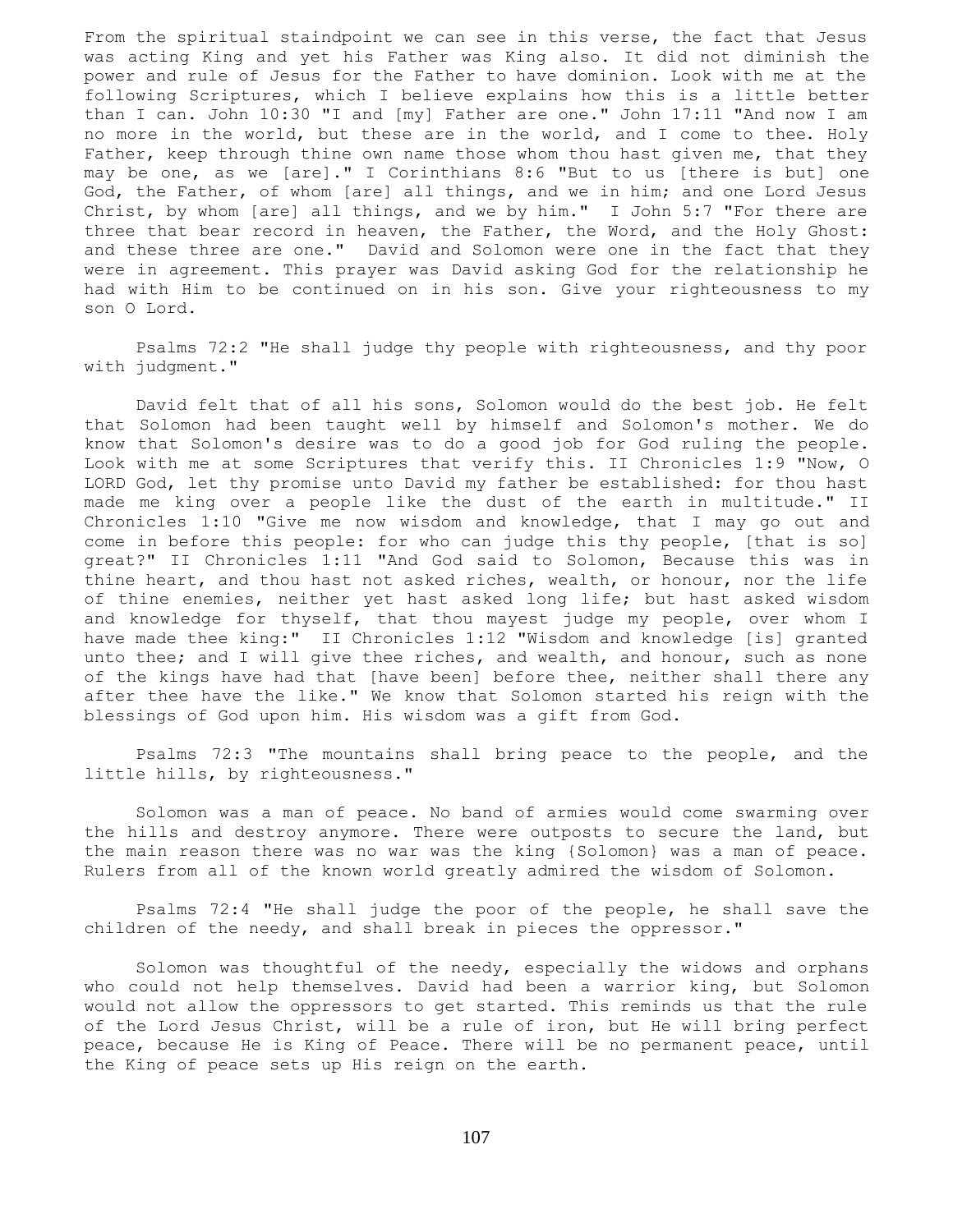Psalms 72:5 "They shall fear thee as long as the sun and moon endure, throughout all generations."

 Jesus' reign of peace upon the earth and in heaven is spoken of here. It is not Solomon intended here, but the Lord Jesus Christ. I Chronicles 16:25 "For great [is] the LORD, and greatly to be praised: he also [is] to be feared above all gods."

 Psalms 72:6 "He shall come down like rain upon the mown grass: as showers [that] water the earth."

 This again is speaking of the peaceful land when Jesus comes down and rules on the earth.

 Psalms 72:7 "In his days shall the righteous flourish; and abundance of peace so long as the moon endureth."

 Psalms 72:8 "He shall have dominion also from sea to sea, and from the river unto the ends of the earth."

When Solomon reigned, there were many of these things that happened in the physical realm, but this is really speaking prophetically of the reign of the Lord Jesus. Jesus, as King of kings and Lord of lords. Jesus Christ is the only one who will ever rule the whole earth.

 Psalms 72:9 "They that dwell in the wilderness shall bow before him; and his enemies shall lick the dust."

 The dust of the earth was for the serpents seed. We know that these wilderness dwellers had been furious fighters. When the King of Peace arrives on the scene, there will be total submission to Him by everyone, even the dwellers in the desert. This King is the Lord Jesus.

 Psalms 72:10 "The kings of Tarshish and of the isles shall bring presents: the kings of Sheba and Seba shall offer gifts."

 The mingling here again with what Solomon's reign was and what the reign of the everlasting David who is Christ our Lord is evident. Perhaps David was looking prophetically to the time when his descendent Lord Jesus as King would reign, and all the world would worship and adore Him. We do know that the queen of Sheba brought gifts to Solomon, but this was not true of all the world. The isles bringing presents have to do with Jesus. Remember, Solomon is a type of Christ, in that his reign was a reign of peace.

 Psalms 72:11 "Yea, all kings shall fall down before him: all nations shall serve him."

 This is most assuredly speaking of the reign of the Lord Jesus Christ. The key word is {all}. Revelation 11:15 "And the seventh angel sounded; and there were great voices in heaven, saying, The kingdoms of this world are become [the kingdoms] of our Lord, and of his Christ; and he shall reign for ever and ever." Revelation 2:27 "And he shall rule them with a rod of iron; as the vessels of a potter shall they be broken to shivers: even as I received of my Father." The reign of the Lord Jesus Christ as King of kings and Lord of lords shall be absolute. All people and all nations shall fall down before Him and worship Him. Philippians 2:10 "That at the name of Jesus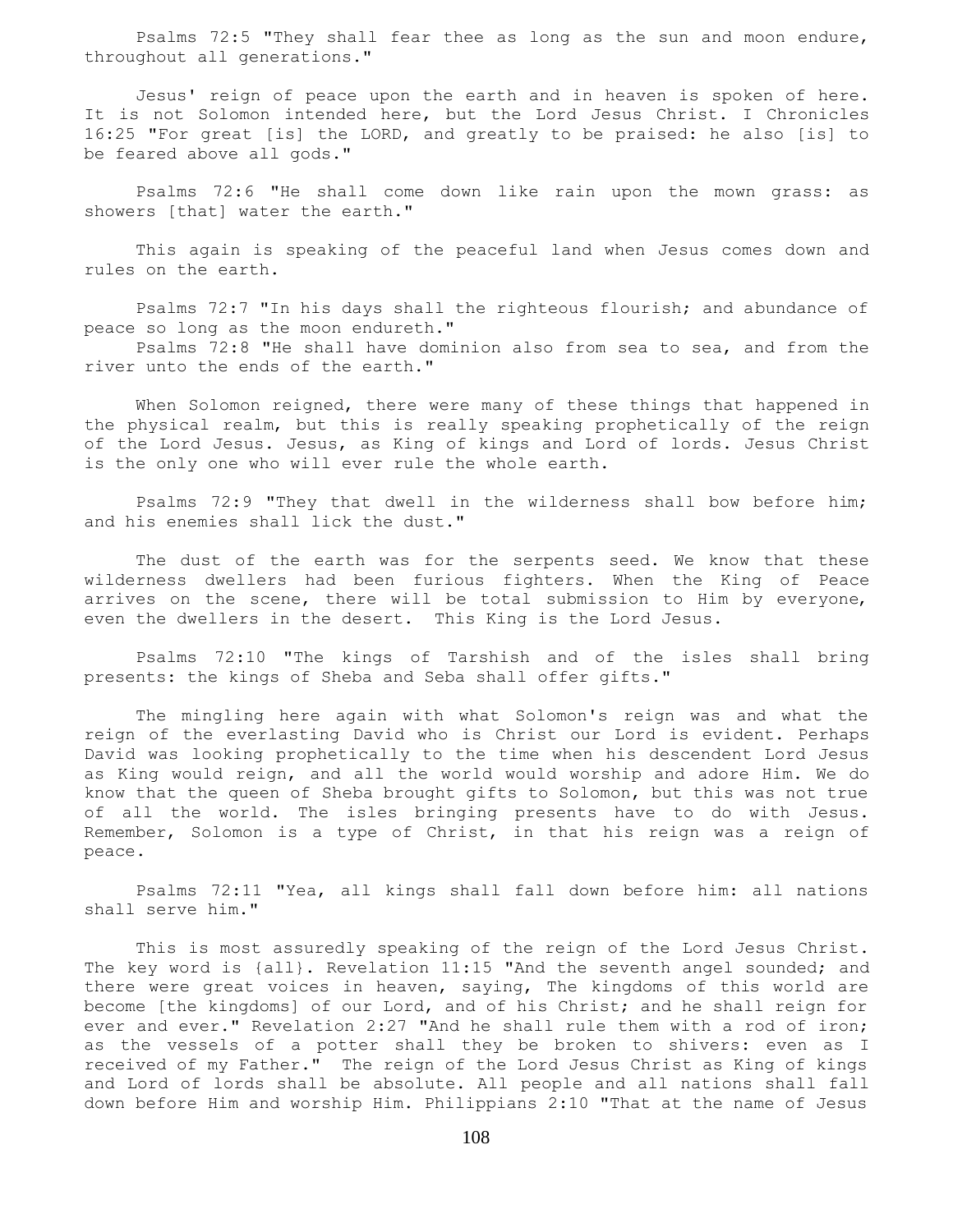every knee should bow, of [things] in heaven, and [things] in earth, and [things] under the earth;" Philippians 2:11 "And [that] every tongue should confess that Jesus Christ [is] Lord, to the glory of God the Father." These Scriptures leave absolutely no doubt who this is speaking of.

 Psalms 72:12 "For he shall deliver the needy when he crieth; the poor also, and [him] that hath no helper."

 Psalms 72:13 "He shall spare the poor and needy, and shall save the souls of the needy."

 We got into, in a previous lesson, how we must need and want God before He will save us. He will not force Himself upon us. The poor and the needy are more aware of their need for a Saviour. Look in Jesus' own words what He came to the earth for. Luke 4:18 "The Spirit of the Lord [is] upon me, because he hath anointed me to preach the gospel to the poor; he hath sent me to heal the brokenhearted, to preach deliverance to the captives, and recovering of sight to the blind, to set at liberty them that are bruised,"

 Psalms 72:14 "He shall redeem their soul from deceit and violence: and precious shall their blood be in his sight."

The poor have always been the victim of deceit, and violence. This is just saying that the Lord will be their champion and will free them from all of this. For some strange reason, the poor receive the Lord more readily than the wealthy highly educated. The common working people were the people who followed the Lord.

 Psalms 72:15 "And he shall live, and to him shall be given of the gold of Sheba: prayer also shall be made for him continually; [and] daily shall he be praised."

 Jesus, does live forevermore. He is Alpha and Omega the Beginning and the End. He is the Everlasting One. The Gold in all the world belongs to Jesus. Just as He commanded the coin to be in the fish's mouth to pay His taxes in the book of Matthew. We should pray continually. All prayer should be to the Father in the name of Jesus. Jesus told us in the following verse to pray in His name. John 14:14 "If ye shall ask any thing in my name, I will do [it]." We should never stop praising Jesus, for He has done marvellous things for us.

 Psalms 72:16 "There shall be an handful of corn in the earth upon the top of the mountains; the fruit thereof shall shake like Lebanon: and [they] of the city shall flourish like grass of the earth."

 Perhaps this is saying, that from the few disciples that Jesus taught when He was with them here, the Christians as we know them today have grown. He spoke of the Word of God as being a seed planted. Some of the seed fell on good ground and produced as many as 100 from 1 seed. The city here is possibly speaking of the church. We do know that there are literally millions of believers today, perhaps even more.

 Psalms 72:17 "His name shall endure for ever: his name shall be continued as long as the sun: and [men] shall be blessed in him: all nations shall call him blessed."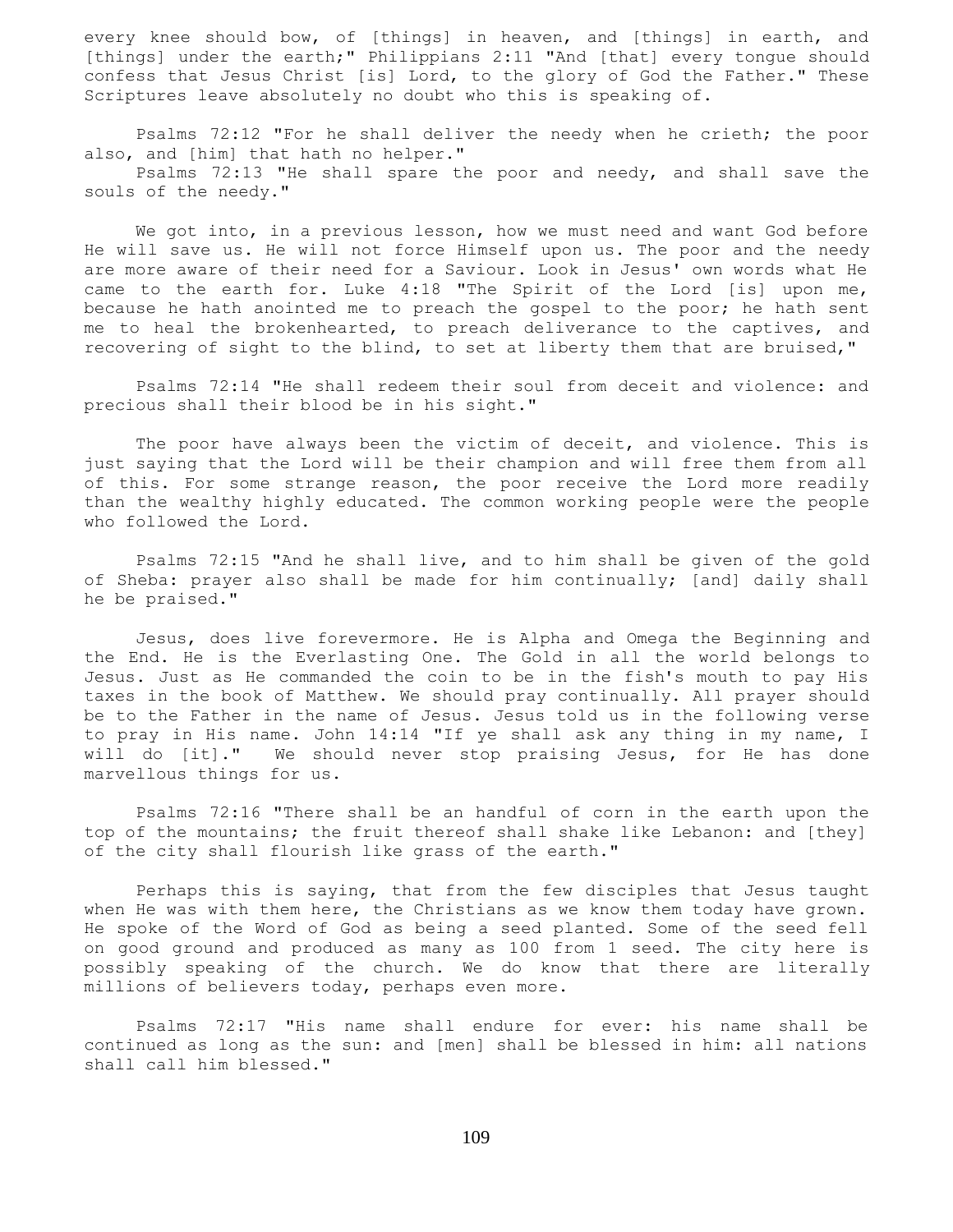This is definitely the Lord Jesus. His name has power to heal, the power to save, the power to deliver, and the power to resurrect us to everlasting life. He really is our all in all. As we have said so many times, His name is above all other names. There will be a time when all will know and praise His name. Hebrews 8:11 "And they shall not teach every man his neighbour, and every man his brother, saying, Know the Lord: for all shall know me, from the least to the greatest."

 Psalms 72:18 "Blessed [be] the LORD God, the God of Israel, who only doeth wondrous things."

 The miracles that Jesus did and is doing are so numerous, if they were written down there would not be enough books in all the world to contain them. This is just a statement of praise and worship of the One too magnificent to be able to describe. We call Him by 98 names or more in the Scriptures, such as Creator, Mighty God, everlasting Father, and on and on.

 Psalms 72:19 "And blessed [be] his glorious name for ever: and let the whole earth be filled [with] his glory; Amen, and Amen."

 This in a sense is saying, Come quickly Lord Jesus. Amen means, so be it. the most I can add to this is Amen.

Psalms 72:20 "The prayers of David the son of Jesse are ended."

 We know this is the prayer and prophecy in prayer, of David. It could possibly have been written down by his son Solomon.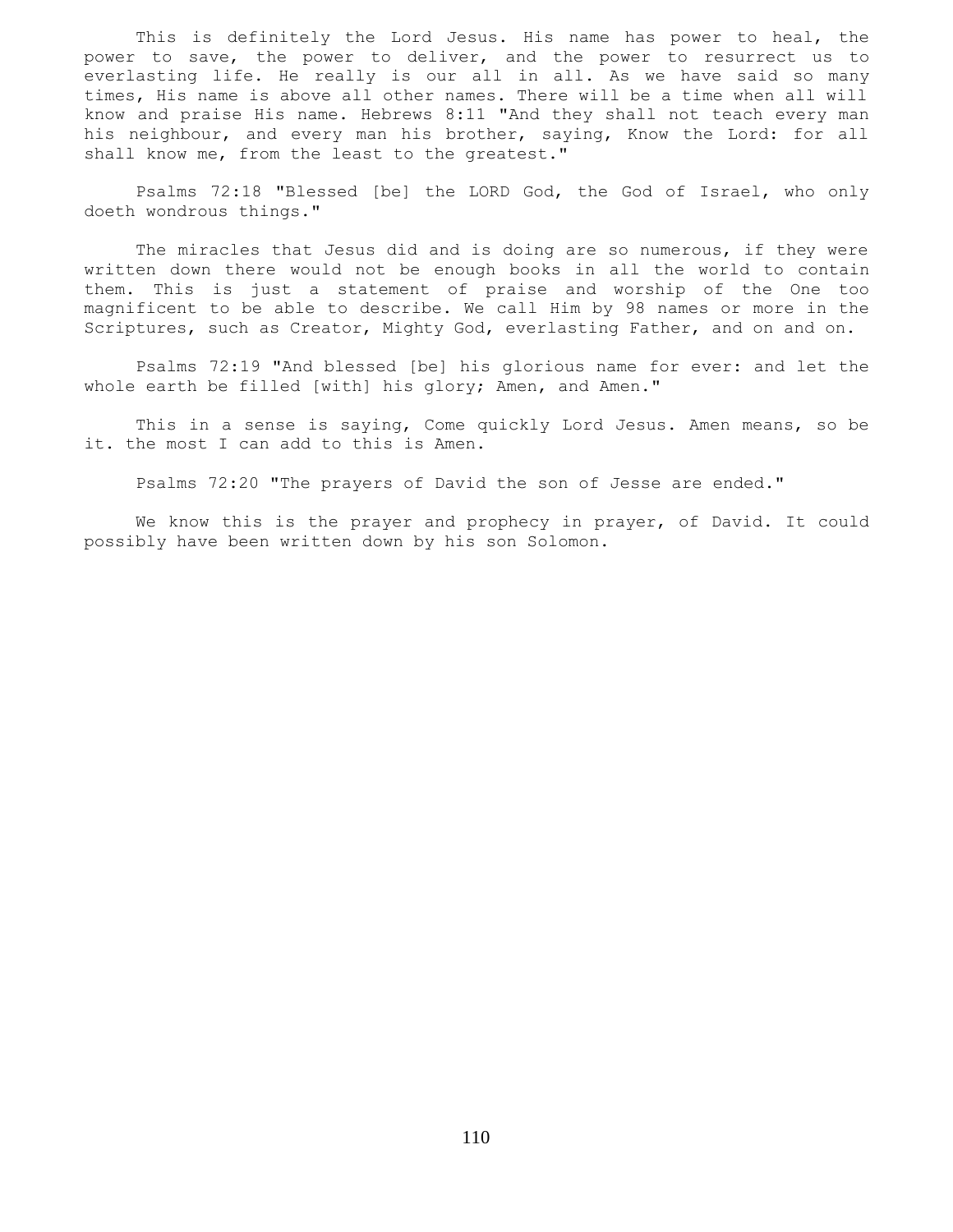1. What do some of the noted scholars believe about this Psalm? 2. At one time what two people were actually king together over these Hebrews? 3. Who is this Psalm about in the physical sense? 4. Who is it about in the spiritual sense? 5. Quote John chapter 10 verse 30. 6. Who does Jesus ask the Father to keep in verse 11 of John chapter 17? 7. Quote 1 John chapter 5 verse 7. 8. How were David and Solomon one? 9. Who was David's choice of sons to follow as king? 10. What did Solomon ask God to give Him? 11. Because Solomon did not ask for wealth, what did God give him? 12. Wisdom is a \_\_\_\_\_ from 13. What is verse 3 of this lesson speaking of? 14. What was the difference in the reign of David and his son Solomon's reign? 15. What will the reign of the Lord Jesus be like? 16. Quote 1 Chronicles chapter 16 verse 25. 17. Where will the dominion of the Lord reach to? 18. Who is the only one who will ever rule over the whole earth? 19. Solomon was a type of Christ in that his reign was a reign of  $\mathcal{L}=\mathcal{L}^{\mathcal{L}}$ 20. What is the key word in verse 11? 21. Quote Philippians chapter 2 verse 10. 22. Quote Luke chapter 4 verse 18. 23. What are some of the names of Jesus that show His eternity? 24. What does John chapter 14 verse 14 tell us about prayer? 25. What is verse 16 tell us about the growth of the church? 26. What are some of the things the name of Jesus has the power to do? 27. How many miracles has Jesus done? 28. What are some of the names for Jesus in the Bible? 29. Quote Psalms chapter 72 verse 20.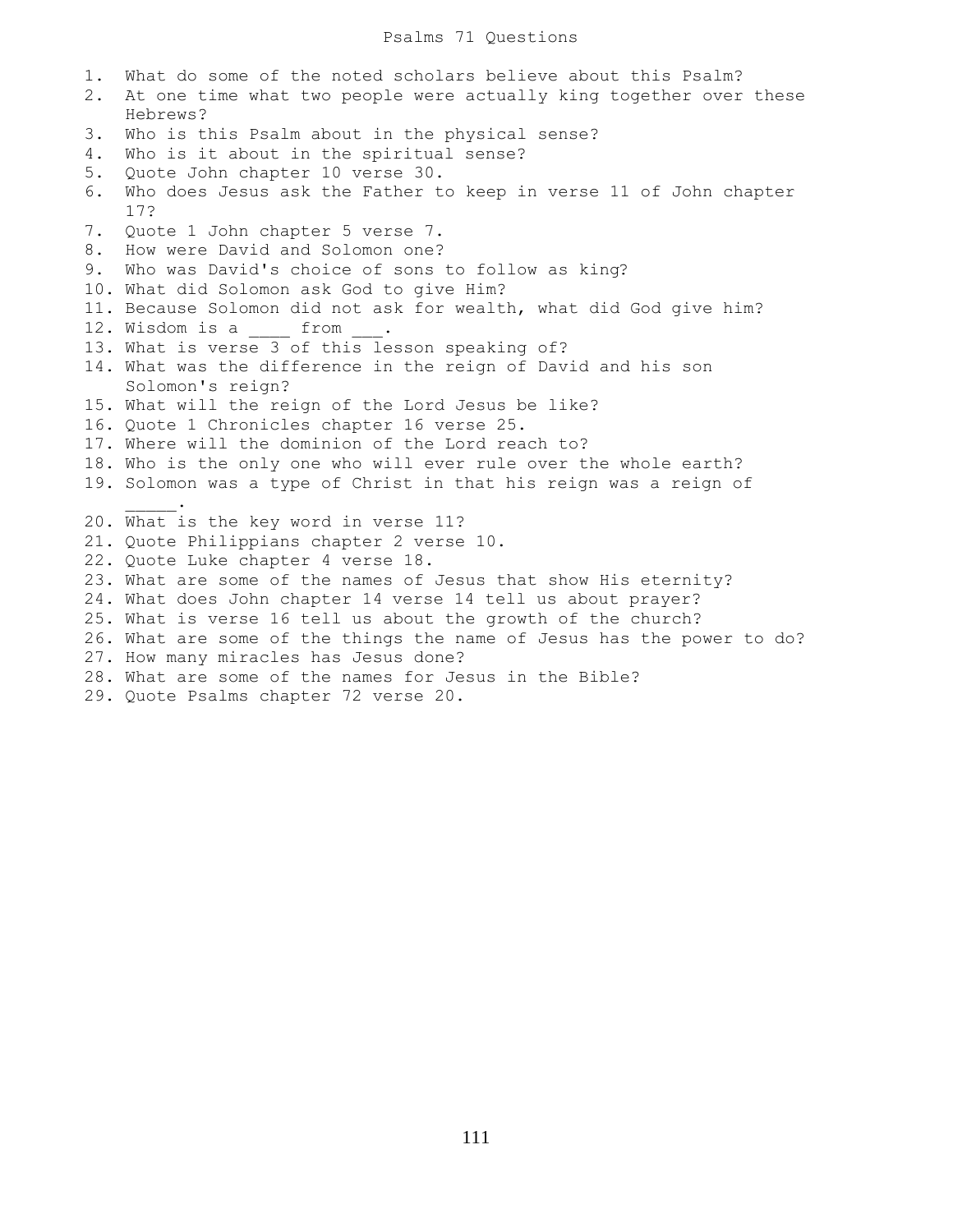#### PSALMS LESSON 72

We will begin this lesson by giving the 73rd chapter of Psalms in metre.

THE PSALMS OF DAVID IN METRE

Chapter 73

- Verse 1 "Yet God is good to Israel, To each pure-hearted one. With me, my steps had nearly slipped, My feet were almost gone."
- Verse 2 "For I was envious, and grudged The foolish ones to see, When I perceived that wicked men Enjoyed prosperity."
- Verse 3 "Because their strength continues firm, Their death from bands is free, They are not toiled like other men, Nor plagued as others be."
- Verse 4 "Their pride doth therefore like a chain Encompass them about; And, as a garment, violence Doth cover them throughout."
- Verse 5 "Their eyes stand out with fat, they have more than their hearts could wish They are corrupt; their talk of wrong Both lewd and lofty is."
- Verse 6 "They set their mouth against the heavens In their blaspheming talk; And their reproaching tongue at large Throughout the earth doth walk."
- Verse 7 "His people, therefore, oftentimes Look back, and turn about; And in abundance unto them The waters are wrung out."
- Verse 8 "And thus they say, How can it be That God these things doth know? Or, Can there in the Highest be Knowledge of things below?"
- Verse 9 "Behold, how these the wicked ones Do prosper at their will In worldly things; how they increase In wealth and riches still!"
- Verse 10 "I verily have sought in vain My heart to purify; And vainly also washed my hands In innocence have I."
- Verse 11 "For daily, and all day throughout, Great plagues I suffered have; Yea, every morning I anew did chastisement receive."
- Verse 12 "If in this manner foolishly To speak I would intend, Thy children's generation then behold I should offend."
- Verse 13 "When I this thought to know, it was Too hard a thing for me; Till to God's holy place I went, Then I their end did see.
- Verse 14 "Them set upon a slippery place Assuredly thou hast; And suddenly didst thou, O Lord, Them to destruction cast."
- Verse 15 "How in a moment suddenly To ruin brought are they! With fearful terrors utterly They are consumed away."
- Verse 16 "Even like an empty dream when one From sleeping doth arise, So thou, when thou awakest, Lord, Their image shalt despise."
- Verse 17 "Thus grieved within me was my heart, And me my reins opprest; So rude was I, and ignorant, And in thy sight a beast."
- Verse 18 "Yet notwithstanding this, O Lord, I ever am with thee; Thou hast me held by my right hand; And still upholdest me."

Verse 19 "With thy good counsel while I live Thou wilt me safely guide; And into glory afterward Receive me to abide."

Verse 20 "O whom have I in heavens high, But thee, O Lord, alone? And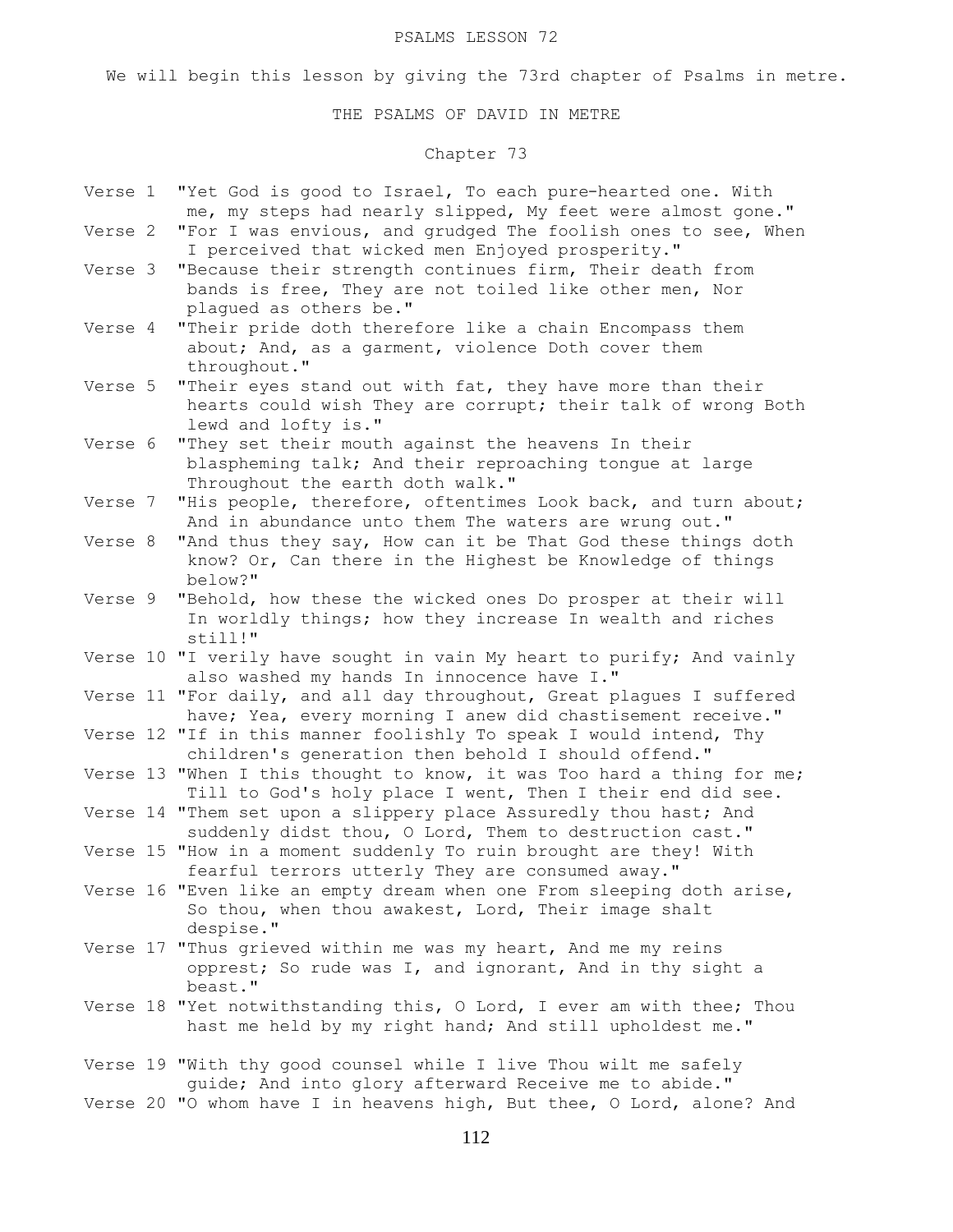in the earth whom I desire Besides thee there is none."

- Verse 21 "My flesh and heart do faint and fail, But God my heart sustains; The strength and portion of my heart He evermore remains."
- Verse 22 "For lo, they that are far from thee Forever perish shall; And as for those who from thee stray, Thou hast destroyed them all."
- Verse 23 "But surely it is good for me That I draw near to God: In God I trust, that all thy works I may declare abroad."

 We will now begin the verse by verse study of the 73rd chapter of Psalms. Psalms 73:1 "{A Psalm of Asaph.} Truly God [is] good to Israel, [even] to such as are of a clean heart."

 When we get into this Psalm, the first thing we must note is that it is attributed to Asaph. Many noted scholars believe it to be written by David to Asaph, for him to sing. As we have concluded in many of the other studies; it is not that important to know who the penman is, just receive the message in it. You would get no argument from anyone on the fact that God has been overly good to the physical house of Israel. We have studied, in our study on Exodus, how God forgave them over and over for their sins against Him. As we have said before, God is more interested in the condition of your heart, than He is in your actions. We are what our heart is.

 Psalms 73:2 "But as for me, my feet were almost gone; my steps had well nigh slipped."

We see, in this, a confession of guilt. He had gotten so weak in the faith, that he had almost fallen. This usually comes just before victory. When you fight the good fight and get to the end of your ability to do any more, God takes over and you win.

 Psalms 73:3 "For I was envious at the foolish, [when] I saw the prosperity of the wicked."

 This is a problem, that I greatly fear will come upon the prosperity teachers of our day. If we teach that all is peaches and cream after you receive the Lord, and that you will not be sick, or have problems; then you look at the evil people around you, and they are not having problems, it gets you confused. We might say, wait a minute, did you not teach that these were blessings for those who know and love God? Sometimes the wicked prosper greatly and are in great health on this world. You can easily see how that would confuse the new believer. Another problem believers have is, when they get sick, they begin to believe their soul is lost. My Bible says, in this life, you will have tribulation. It also says, tribulation comes to make you strong. We read in II Timothy 2:12 "If we suffer, we shall also reign with [him]: if we deny [him], he also will deny us:" Let me give one more Scripture along this line. Romans 8:17 " And if children, then heirs; heirs of God, and jointheirs with Christ; if so be that we suffer with [him], that we may be also glorified together." We must not covet, or be desirous of things the wicked have.

 Psalms 73:4 "For [there are] no bands in their death: but their strength [is] firm."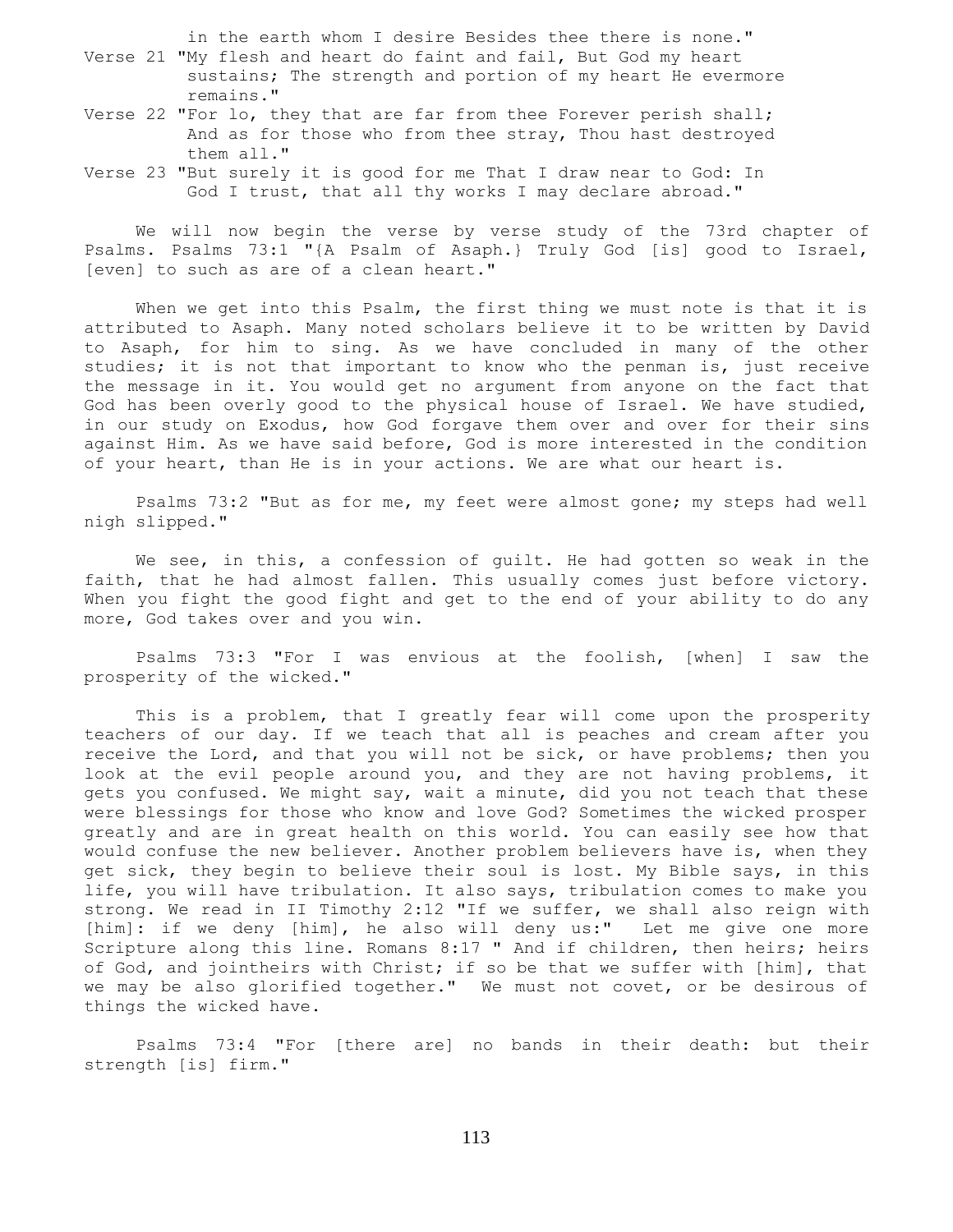Truly there is no rejoicing in their death, because they do not inherit eternal life.

 Psalms 73:5 "They [are] not in trouble [as other] men; neither are they plagued like [other] men."

 Psalms 73:6 "Therefore pride compasseth them about as a chain; violence covereth them [as] a garment."

 They have a false sense of security, because they are not having troubles. Statistics show that people come to the Lord when they are in trouble. They may be dressed in fine clothes, and live in a big house, and drive a big shiny new car, but that does not mean that they are in right standing with God. In fact, it might mean the opposite. Christians, we are supposed to be a separated people. We are not to be like the world.

 Psalms 73:7 "Their eyes stand out with fatness: they have more than heart could wish."

 Psalms 73:8 "They are corrupt, and speak wickedly [concerning] oppression: they speak loftily."

 Drug dealers in our day fit this description perfectly. The eyes described, above, are speaking of eyes like a hog. The terrible thing many times is that having too much causes boredom and sometimes even grows into depression. They think they can buy their way out of anything, they have no respect for authority and even less for the oppressed people around them.

 Psalms 73:9 "They set their mouth against the heavens, and their tongue walketh through the earth."

 This is even worse than the verses above. They were attacking men, now they are speaking out against God. They are full of blasphemies, and they spread this all over the places they go. These are people who are sold out to the devil. There is life and death in the power of the tongue. These evil people are speaking their own death into existence. This is a correct observation of the Psalmist.

 Psalms 73:10 "Therefore his people return hither: and waters of a full [cup] are wrung out to them."

 We see that the believer comes to God with his needs. They look around them and see the worldly people prospering, and they are having to take the leavings. Christian, do not despair. All of the wonders in heaven are yours. There are blessings on this earth for us, but wonderful surroundings and blessings too numerous to imagine wait the faithful. Mark 13:13 "And ye shall be hated of all [men] for my name's sake: but he that shall endure unto the end, the same shall be saved." Notice the water was rung out. Even though the cup was full, it came to them through great tribulation. Don't get me wrong, there are blessings God gives to His children, here and now, but we should not expect them and base our relationship with Him on how blessed we are. Ephesians 3:20 "Now unto him that is able to do exceeding abundantly above all that we ask or think, according to the power that worketh in us,"

 Psalms 73:11 "And they say, How doth God know? and is there knowledge in the most High?"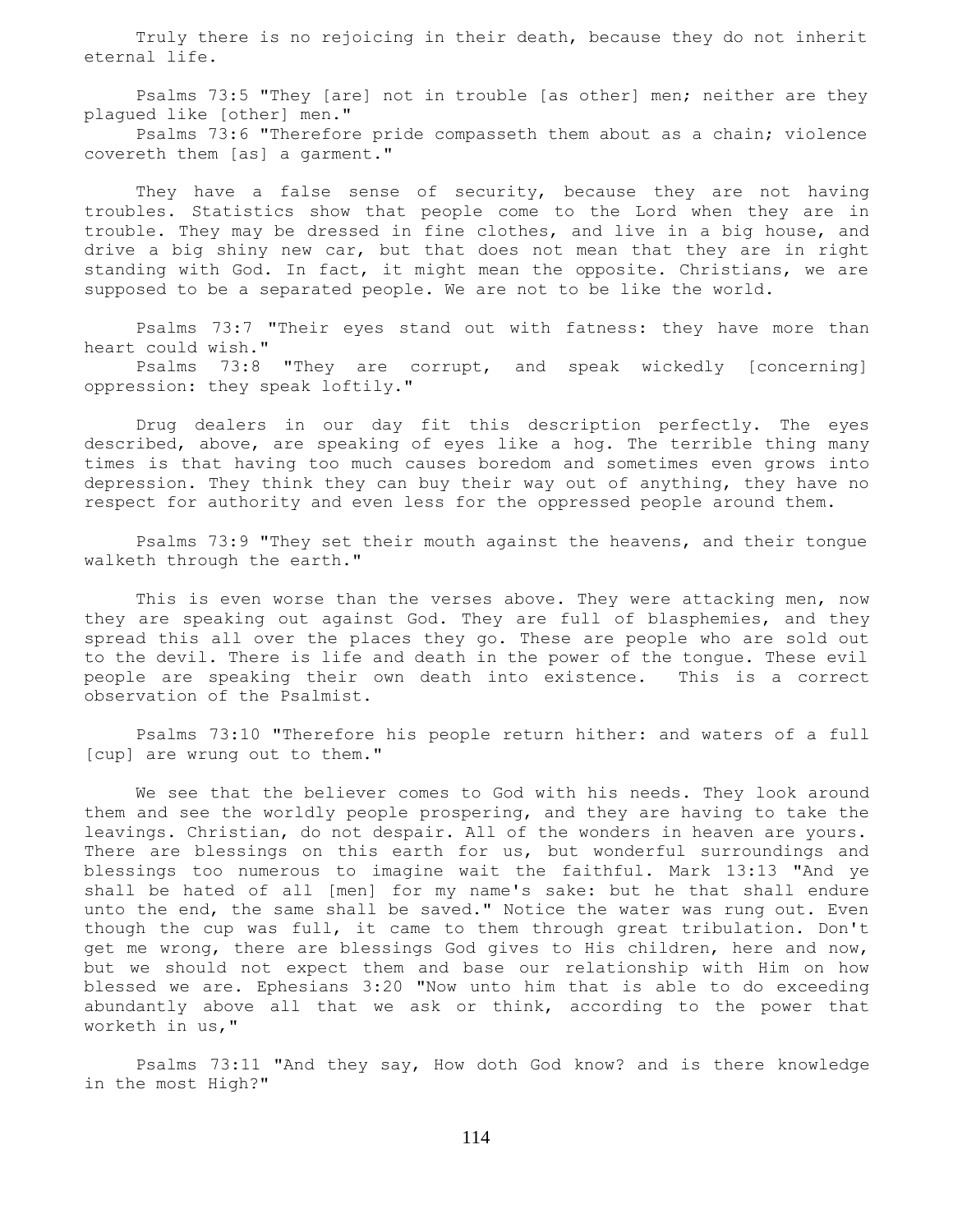The answer to this is yes. Have you ever heard people say, that only the simple minded worship God? They do not know who God is or what He knows. They do not even believe in God. This is speaking of atheists who do not believe in God's existence. They believe in evolution and the ultimate becoming theory of human existence.

 Psalms 73:12 "Behold, these [are] the ungodly, who prosper in the world; they increase [in] riches."

 As far as God is concerned, there are two kind of people in the world. There are those who believe in God, and those who do not believe in God. There is no in between. These evil people prosper in the world, because they will do anything to anyone to make a dollar. They do not care whether it is damaging to someone else, or not. They have no conscience. A Christian should never make a deal with this type person. The one who does not believe in God would not hesitate to lie, so that he could get the best end of a deal. You can not trust them. Their riches are dirty. Ill-gotten gain will burn up, when Jesus judges them.

 Psalms 73:13 "Verily I have cleansed my heart [in] vain, and washed my hands in innocency."

 This has jumped back to the believer speaking here. This is saying, if all the blessings go to the sinner, why have I come to God? Asaph is putting blessings on trial, as if the blessings are why he came to God. All I can say is, this is a dangerous attitude. God does not want us to become a believer because of the blessings we might receive in this earth. That is conditional salvation. God wants our heart to be stayed on Him, even if we face persecution for it. If you look at the disciples of Jesus, you will find that they were persecuted for their belief. Some of them like Stephen were martyred for the sake of the gospel. When we come to God, we better not have any ifs attached to it at all.

 Psalms 73:14 "For all the day long have I been plagued, and chastened every morning."

 It seems his troubles began early in the morning and lasted all day. He should have read about Job in the Bible and taken advice from what Job did.

 Psalms 73:15 "If I say, I will speak thus; behold, I should offend [against] the generation of thy children."

 We could see from this that, he should have kept this to himself. It was bad enough to think it, but to speak it aloud was a sin. If he kept it to himself, no one but God and he would have known about it. This would be a dangerous thing to talk to other believers about. This would anger God.

 Psalms 73:16 "When I thought to know this, it [was] too painful for me;"

It had actually gotten to be painful for him to see this.

 Psalms 73:17 "Until I went into the sanctuary of God; [then] understood I their end."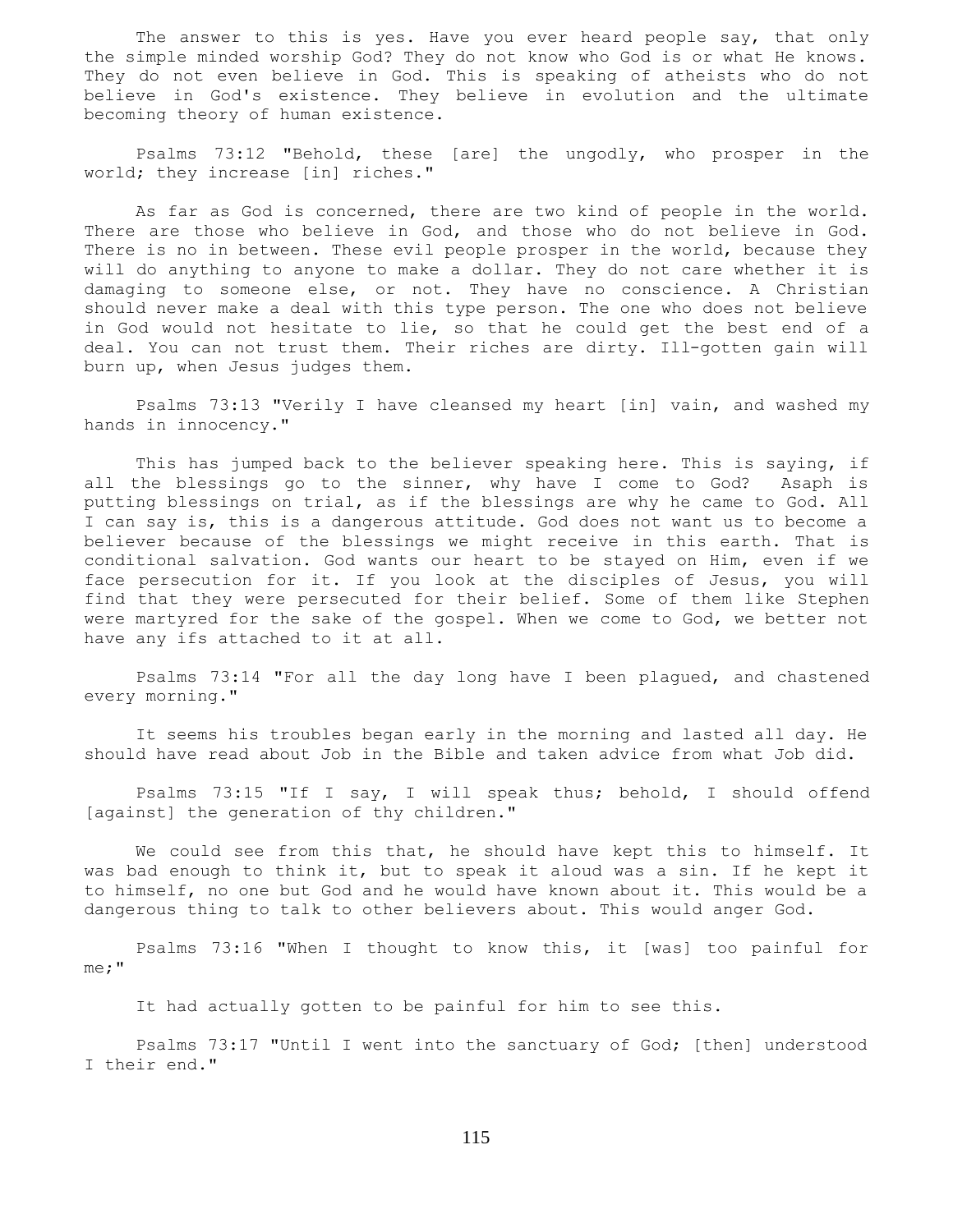When he turned his back to the world and studied the teachings of God, he realized the temporary situation with these worldly people. They better get all the blessings of this world they could in this life, because they would not be in heaven, or have any blessings in the hereafter. The presence of God in the temple was so wonderful that all the things of this world faded in the background.

 Psalms 73:18 "Surely thou didst set them in slippery places: thou castedst them down into destruction."

 Psalms 73:19 "How are they [brought] into desolation, as in a moment! they are utterly consumed with terrors."

 Suddenly he has jumped over to the terrible fate that awaits the evil ones who have rejected Jesus. The truth is that death is terrifying to these people. Revelation 20:15 "And whosoever was not found written in the book of life was cast into the lake of fire."

 Psalms 73:20 "As a dream when [one] awaketh; [so], O Lord, when thou awakest, thou shalt despise their image."

 This is saying that these evil people may seem to have it pretty good here on the earth, but there is coming a day of judgment. II Peter 3:9 "The Lord is not slack concerning his promise, as some men count slackness; but is longsuffering to us-ward, not willing that any should perish, but that all should come to repentance." God knew all the time of their evil doings. He was just trying to give them time to repent.

 Psalms 73:21 "Thus my heart was grieved, and I was pricked in my reins."

 It seems that when Asaph had time to really think over what God was doing, he was so sad in his heart, that he had questioned God. Asaph repented of the things he had said and even the thoughts he had in his heart.

 Psalms 73:22 "So foolish [was] I, and ignorant: I was [as] a beast before thee."

 This is the voice and words of a repentant soul. He was feeling little, and no more than an animal in understanding, when he took time to consider.

 Psalms 73:23 "Nevertheless I [am] continually with thee: thou hast holden [me] by my right hand."

 We see a man hanging on to his faith and apologizing for his actions. He is saying, thank you Lord that you did not give up on me, but led me through this shadow of despair that I was in.

 Psalms 73:24 "Thou shalt guide me with thy counsel, and afterward receive me [to] glory."

 He is now confident that God has forgiven him. He speaks the truth. Guiding with God's counsel is studying God's Word. He says, In your Word I am assured that you will receive me as one of yours in glory.

116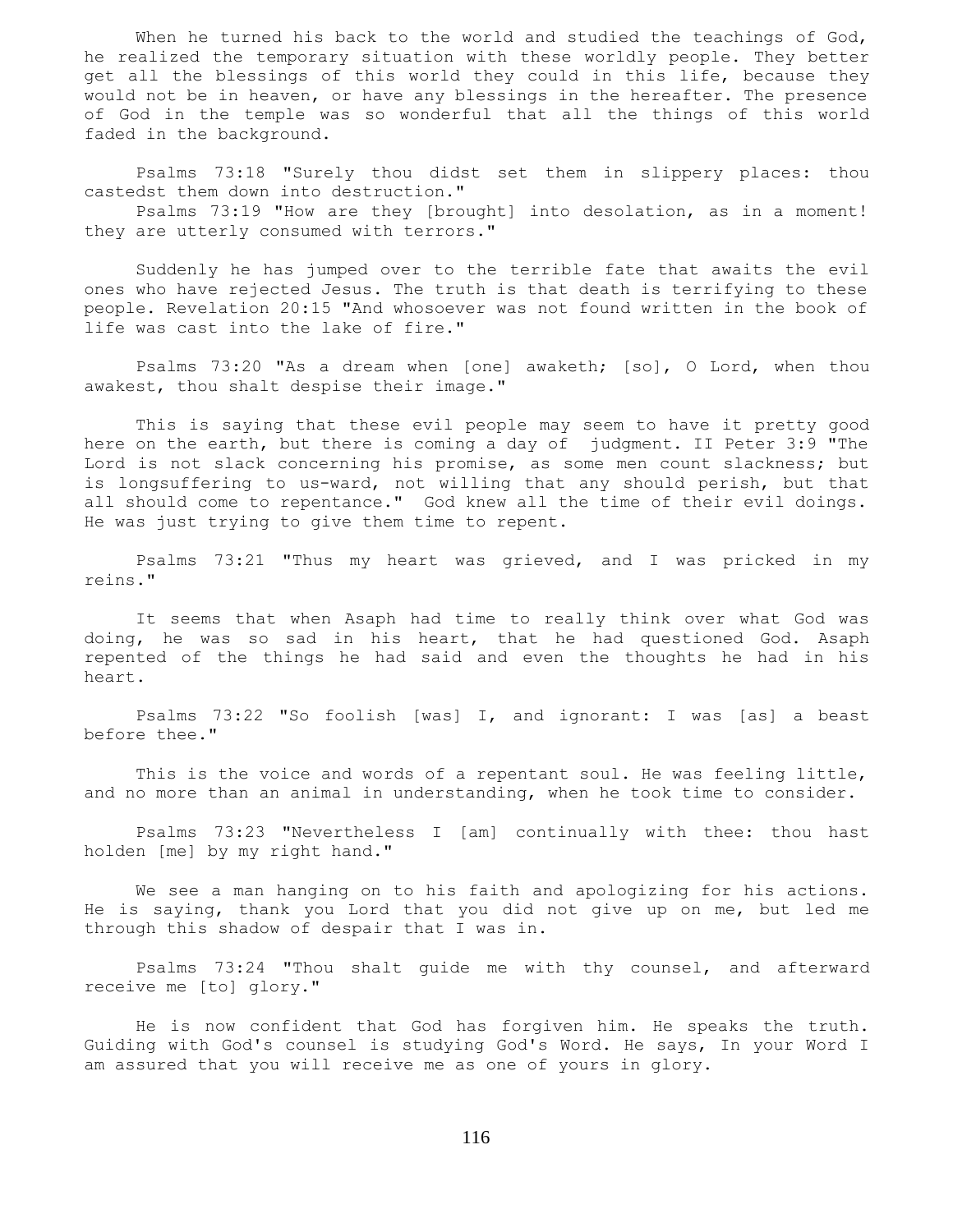Psalms 73:25 "Whom have I in heaven [but thee]? and [there is] none upon earth [that] I desire beside thee."

 Suddenly the world and all it has to offer is not important to him anymore. He now realizes that wealth and things are not the true treasure. God is the treasure. In heaven and on the earth, the only true worth is salvation through our Lord and Saviour.

 Psalms 73:26 "My flesh and my heart faileth: [but] God [is] the strength of my heart, and my portion for ever."

 This flesh has no value, it is dust and to dust it shall return. I Corinthians 15:45 "And so it is written, The first man Adam was made a living soul; the last Adam [was made] a quickening spirit." He is saying, I no longer want to be flesh man, I want to be born of the spirit of God. John 3:6 "That which is born of the flesh is flesh; and that which is born of the Spirit is spirit." We see from this that, the birth that really counts is our new birth in the Lord Jesus Christ. Galatians 2:20 "I am crucified with Christ: nevertheless I live; yet not I, but Christ liveth in me: and the life which I now live in the flesh I live by the faith of the Son of God, who loved me, and gave himself for me."

 Psalms 73:27 "For, lo, they that are far from thee shall perish: thou hast destroyed all them that go a whoring from thee."

 We said it before, those wicked, who do not have their name written in the Lamb's book of life, will be doomed to the lake of fire. The sad thing about the sentence above is that, some who had been married to God, go a whoring and they go the way of those who never accepted Jesus as their Saviour.

 Psalms 73:28 "But [it is] good for me to draw near to God: I have put my trust in the Lord GOD, that I may declare all thy works."

 Notice, God did not draw near to him, he drew near to God. God had never moved away from him. He has decided to put his trust in God. He will now rest in God and stop worrying about what others have. Asaph has decided to work for God, and to let his work show to the world whose side he is on.

 In summary: Christians, stop comparing your walk with God with other's walk with God. God is God of individuals. He personalizes our salvation walk to fit us.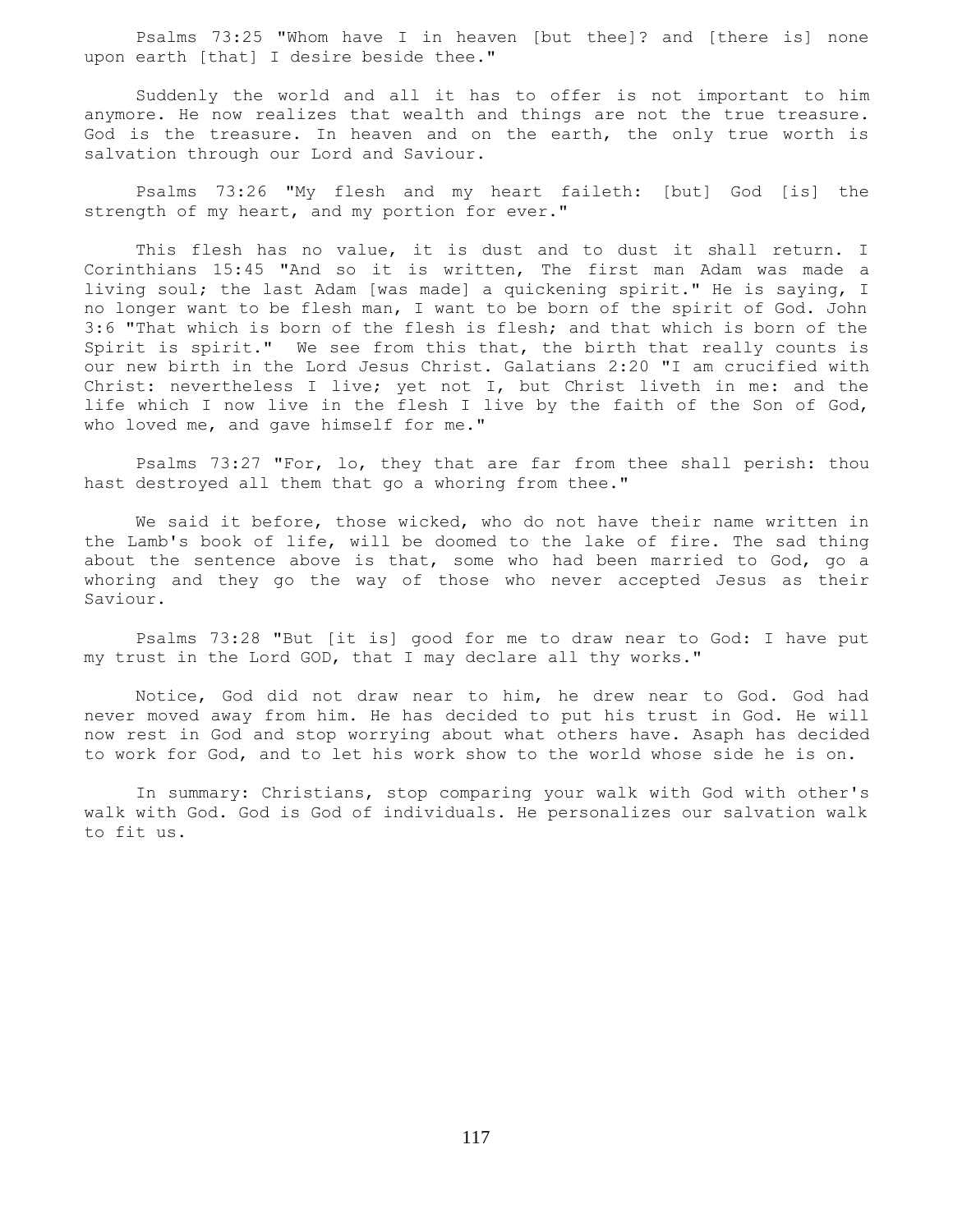1. Who is this Psalm attributed to? 2. Who has God been overly good to? 3. God is more interested in the condition of your \_\_\_\_\_\_ than in your actions. 4. What is verse two really? 5. When you get to the end of your ability, what happens? 6. Who was Asaph envious of? 7. What is dangerous about teaching prosperity? 8. In this life, we will have 9. Quote 2 Timothy chapter 2 verse 12. 10. Who are we joint heirs with, if we suffer with Him? 11. Why is there no rejoicing when the evil die? 12. What do the evil have a false sense of? 13. Does having a new car and a new house mean that you are saved? 14. What does the fatness of the eyes, in verse 7, mean? 15. What is meant by their tongue walketh through the earth? 16. Quote Mark chapter 13 verse 13. 17. What does it mean about the water being wrung out of the full cup? 18. Quote Ephesians chapter 3 verse 20. 19. In verse 11, what type of people would make this statement? 20. In God's opinion there are 2 types of people, who are they? 21. What is Asaph doing in verse 13? 22. Did the disciples live prosperously on this earth? 23. What was so bad about Asaph's complaining? 24. When did Asaph change his mind about all of this? 25. What caused the things of this world to fade away from Asaph? 26. What is the fate of the evil people who do not repent? 27. Why had God not already punished these evil people? 28. What happened when Asaph realized what he had done and said? 29. What is guiding with God's counsel? 30. Quote 1 Corinthians chapter 15 verse 45. 31. Quote Galations chapter 2 verse 20. 32. What is the sad thing about the last part of verse 27? 33. How could you summarize this lesson?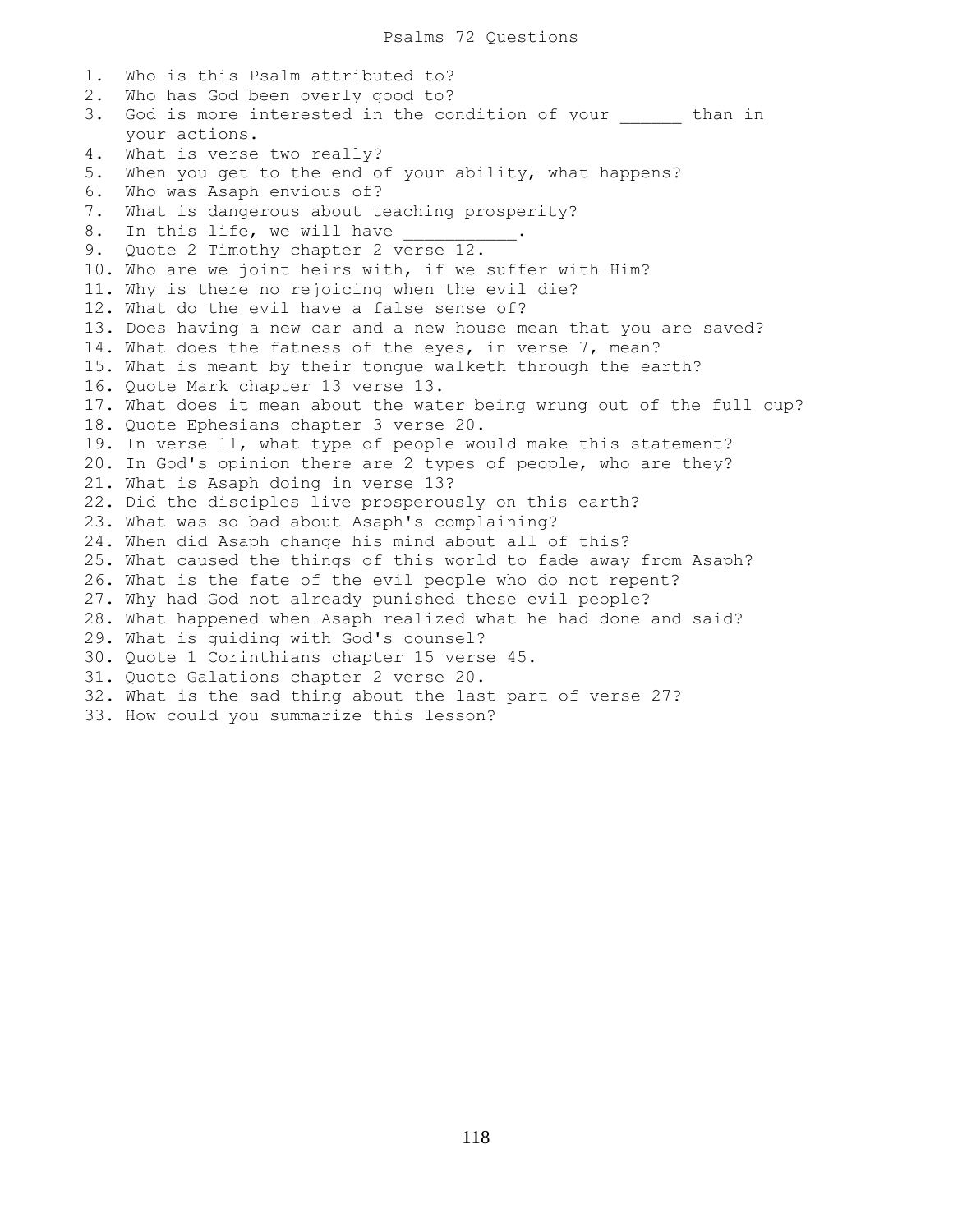### PSALMS LESSON 73

We will begin by giving the 74th Psalm in metre. You can easily see how you could sing this.

THE PSALMS OF DAVID IN METRE

# Chapter 74

- Verse 1 "O God, why hast thou cast us off? Why doth forever smoke Thy wrath against thy chosen race, Sheep of thy flock?"
- Verse 2 "Thy church by thee redeemed of old In love remember still, The rod of thy inheritance, This Zion hill."
- Verse 3 "Here thou hast dwelt; lift up thy feet, To these and ruins haste, Thy holy place, with wicked hands by foes laid waste."
- Verse 4 "Thy enemies in triumph shout Where saints were wont to pray: Their ensigns on thy temple's walls For sighs display."
- Verse 5 "Once men were famed for felling trees, But now the carved work falls; With axes and with hammers now they break the walls."
- Verse 6 "They have thy temple set on fire, In dust they have defiled Thy holy place where dwelt thy name, Thy house despoiled."
- Verse 7 "They, to destroy us all at once Did in their hearts conspire; Through all the land God's synagogues They've burnt with fire."
- Verse 8 "Our signs we see not; there is now No prophet us among, Nor is there any one who knows The time how long."
- Verse 9 "O Lord, how long shall those Blaspheme Thy name who thee withstand? Why hide thyself? make bare thy hand, Ev'n thy right hand."
- Verse 10 "Because God is my King of old; Salvation worketh he, Through all the earth, and by his strength Divides the sea."
- Verse 11 "Thou broken hast the dragons' heads, And as their meat didst give Leviathan to those who did In deserts live."
- Verse 12 "Fountain and flood thou didst divide, Made mighty rivers dry; The day is thine, the night is thine, The sun and sky."
- Verse 13 "Thou hast established by decree All borders of the earth; To summer and to winter thou Hast given birth. "
- Verse 14 "O Lord do thou this keep in mind, How enemies defame, And how the foolish people have Blasphemed thy name."
- Verse 15 "Thy turtle-dove deliver not To crowds which is beset, And thy poor flock forevermore Do not forget. "
- Verse 16 "Unto thy cov'nant have respect, For every where we see The earth's dark habitatious filled With cruelty."
- Verse 17 "O let not those that are oppressed Return again with shame; But let the poor and needy ones Still praise thy name."
- Verse 18 "Arise. O God. plead thy own cause, Keep thou in memory How every day the foolish man Reproacheth thee."
- Verse 19 "Of them that up against thee rise The tumult ever grows; Forget not thou the voice of them That are thy foes."

 We will begin the verse by verse study of the 74th chapter of Psalm. Psalms 74:1 "{Maschil of Asaph.} O God, why hast thou cast [us] off for ever? [why] doth thine anger smoke against the sheep of thy pasture?"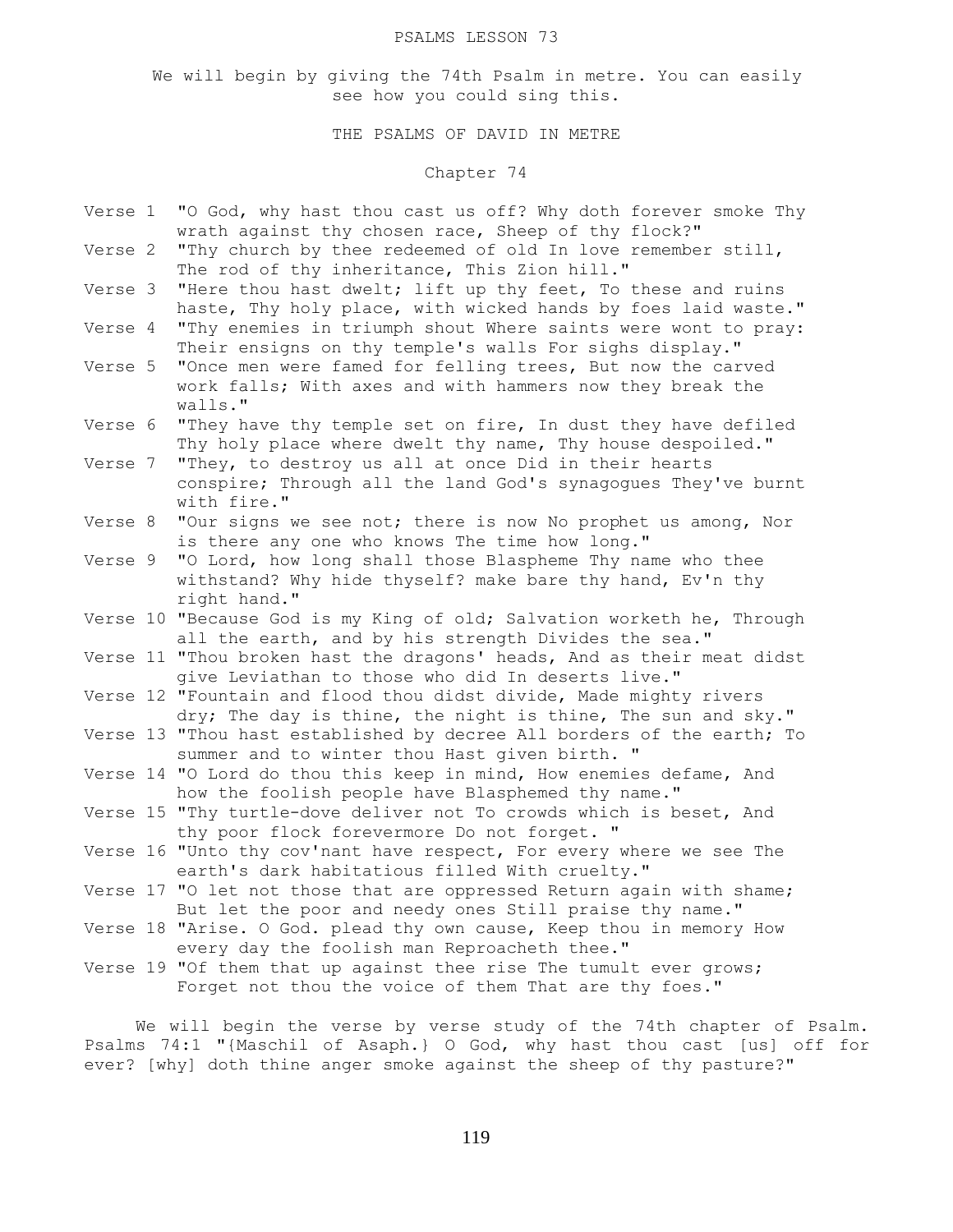So many times, it appears that God has cast off the church and that He is not going to help. The sheep of thy pasture are the believers in Christ. The church seems to be going through one of those difficult times now. The faithful never give up, even when they are going through terrible problems. Their faith remains strong.

 Psalms 74:2 "Remember thy congregation, [which] thou hast purchased of old; the rod of thine inheritance, [which] thou hast redeemed; this mount Zion, wherein thou hast dwelt."

 The church {Zion} belongs to you, God. Jesus shed His precious blood to purchase the souls of the people. This is His inheritance. What is happening? God, please do not forget us. The plan from the foundation of the earth was that Jesus would come to this earth as Saviour and redeem His creation. Asaph is asking God, has He forgotten this?

 Psalms 74:3 "Lift up thy feet unto the perpetual desolations; [even] all [that] the enemy hath done wickedly in the sanctuary."

 The evil ones are not out in the world in this lesson. They are in the church. They are there to destroy the very structure of the church.

 Psalms 74:4 "Thine enemies roar in the midst of thy congregations; they set up their ensigns [for] signs."

 We know that the devil, like a roaring lion, is going to and fro, seeking whom he may devour. This is saying the devil is on the pew with you at church. Signs of the times are everywhere. One of the signs is the Christian rock music in the church. Has the rock music joined the church, or has the church joined the rock music? Have we brought the world into the church? Have we turned our worship services into a time of entertainment? Would God examine our service and declare it holy? The wolf came in when the sheep were asleep. The signs of the enemy is everywhere.

 Psalms 74:5 "[A man] was famous according as he had lifted up axes upon the thick trees."

 The sad thing in our society today is that the axe is not used in building. It is used in tearing down. In the name of social progress, buildings are being burned and looted. Are you sure this is progress, when we spend our time tearing down what someone else has constructed?

 Psalms 74:6 "But now they break down the carved work thereof at once with axes and hammers."

 The beautiful carved work that took hundreds of hours to produce is being torn down and replaced with concrete. Is this progress, or a society with no respect for beauty? Our young people, it seems, are tearing down the old establishment. In the Bible that is rebellion, not progress.

 Psalms 74:7 "They have cast fire into thy sanctuary, they have defiled [by casting down] the dwelling place of thy name to the ground."

 We know that many of God's sanctuaries were destroyed by armies who conquered the land. There seems to be no end of this type problem. Many churches today have been burned to the ground.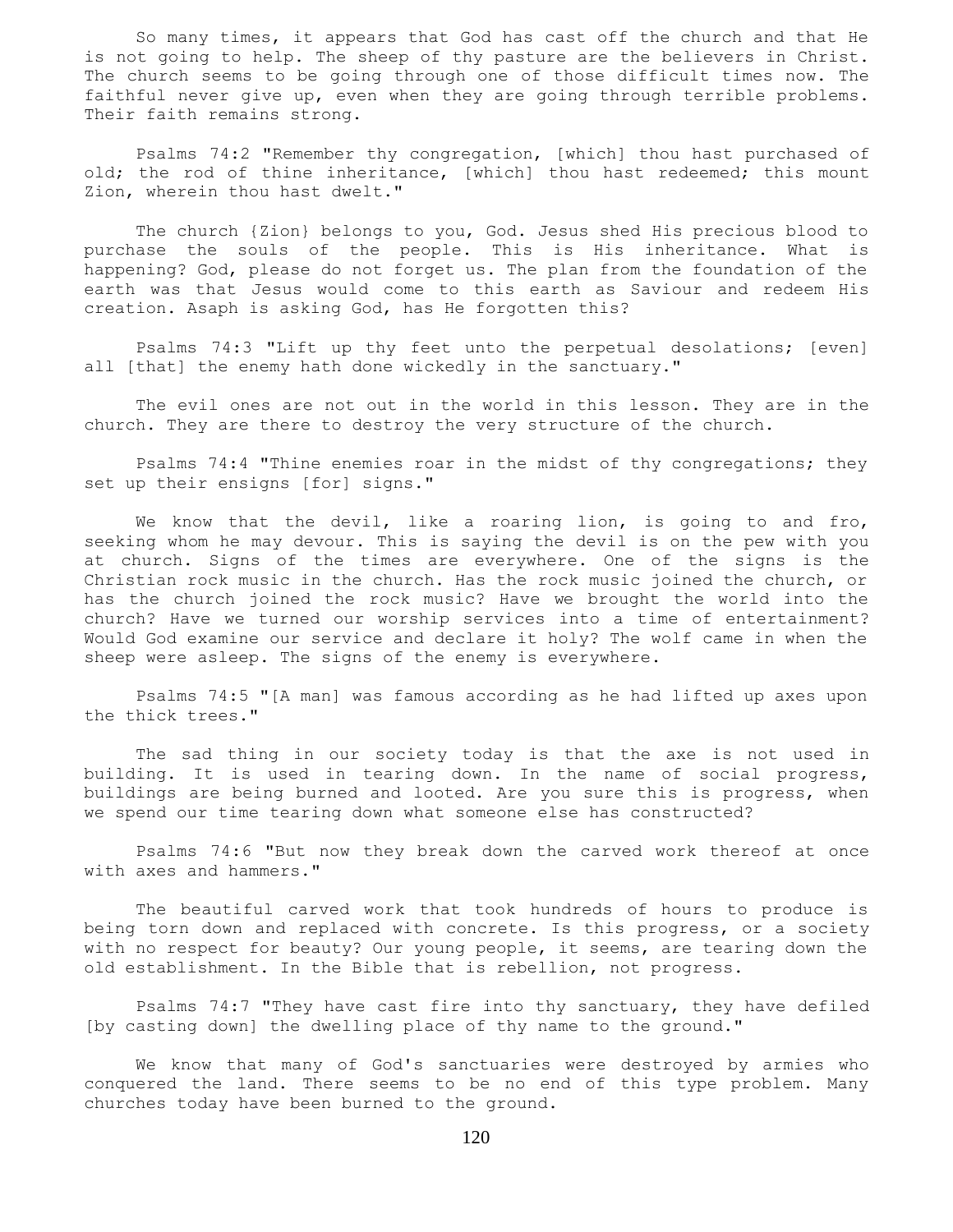Psalms 74:8 "They said in their hearts, Let us destroy them together: they have burned up all the synagogues of God in the land."

We see that the enemy of the church believes that the thing to do, is destroy their meeting place and thereby destroy their faith. They need to look at the history of the church. Throughout history, the growth of the church has been the greatest in time of persecution. When the Christians were forbidden access to the temple in Jerusalem, they scattered to the adjoining areas and started churches. Many of them met in people's homes. The church grew greatly during this time of persecution.

 Psalms 74:9 "We see not our signs: [there is] no more any prophet: neither [is there] among us any that knoweth how long."

 It was not long after the crucifixion of Jesus, that the temple in Jerusalem was destroyed. Perhaps, this is speaking prophetically of this, but it could, also, be speaking of now. This could be speaking of the famine of the Word of God that is being experienced now. It is very difficult to get people interested in true Bible study. The 34<sup>th</sup> chapter of Ezekiel, speaking prophetically of our time, speaks harshly of the shepherds. It speaks of the judgment of God which falls. There has begun, again, to be a move in much of the world for small groups to meet in homes, or even out in open fields. Many church buildings have been sold and used for purposes other than church. We need an awakening to the Word of God today in our land. We must get into God's Word and find out what the will of God is for our lives.

 Psalms 74:10 "O God, how long shall the adversary reproach? Shall the enemy blaspheme thy name for ever?"

 Just as Asaph asks here, how long will this go on, we must ask, too? The only chance for us is for the Word of God to sweep across our land and fill us with the knowledge of God. Our glass, or cup, is empty. We must let God fill our cup to overflowing with His Word and His Spirit and renew our faith in Him. The enemy can not steal the Word of God that you have stored away in your heart. Please get yourself a King James version of the Bible and study it every day. The reason I believe in this Bible is because, it was the first Bible widely used by the common people. Some of the new versions of the Bible are connected with the new age movement. Be careful reading them.

 Psalms 74:11 "Why withdrawest thou thy hand, even thy right hand? pluck [it] out of thy bosom."

 The Right Hand of God is Jesus Christ. It may appear that Jesus has folded His arms and stopped helping us. This is not so. Jesus never walks away from any of us, we have walked away from Him. The seemingly inactivity of Jesus is because of our lack of time spent in prayer.

 Psalms 74:12 "For God [is] my King of old, working salvation in the midst of the earth."

 One of the good things about looking back to their faith of old is, the fact that God came through for them in their need. He did not fail them, and He will not fail us. Salvation is still offered to whosoever will. The falling off is on our part, not His.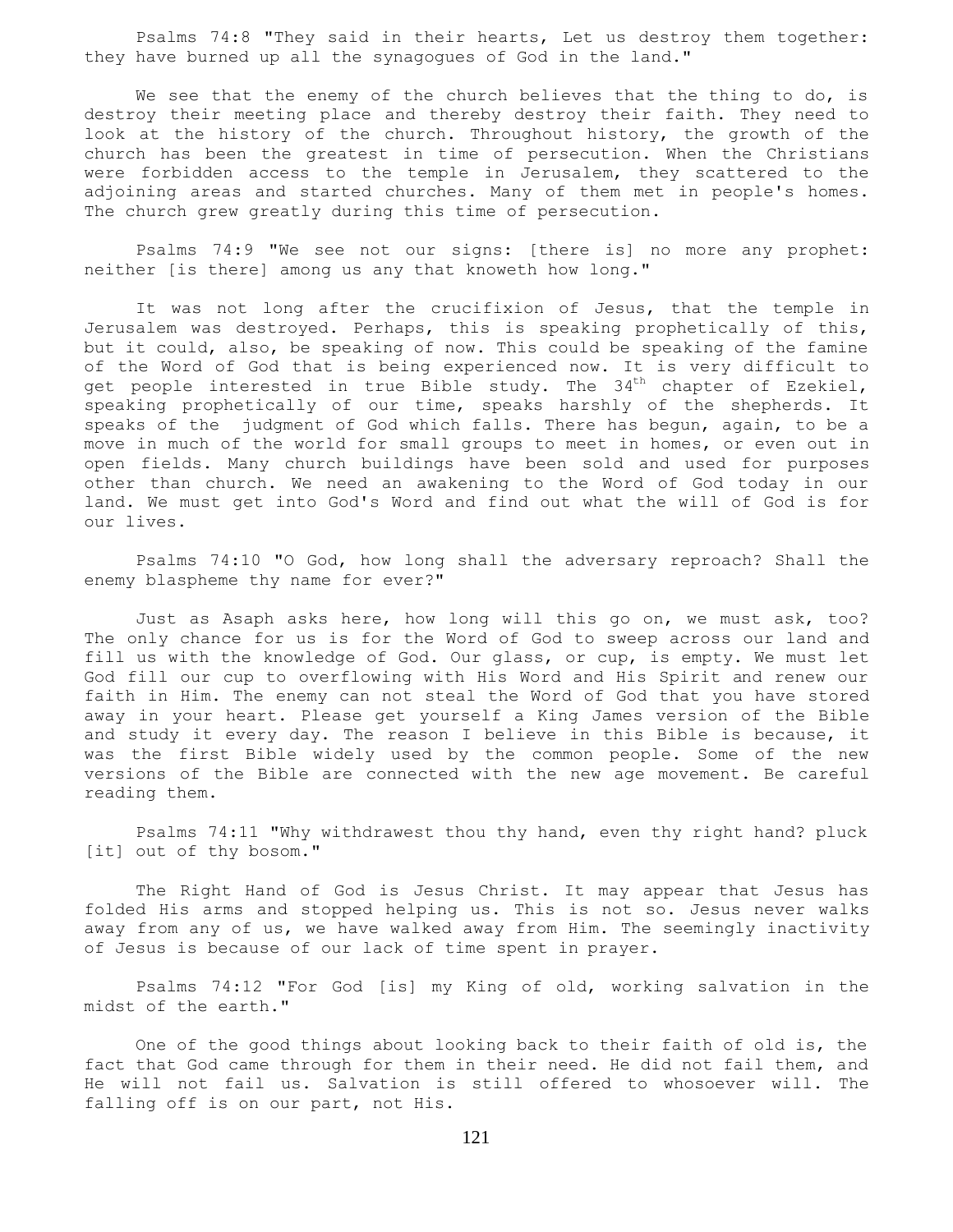Psalms 74:13 "Thou didst divide the sea by thy strength: thou brakest the heads of the dragons in the waters."

 Now we see some remembrance of the deliverance by the Right Hand of God. The Red sea parted and delivered the Israelites, while the evil ones of Egypt were destroyed in this same sea. The dragons here are the warriors of Pharaoh.

 Psalms 74:14 "Thou brakest the heads of leviathan in pieces, [and] gavest him [to be] meat to the people inhabiting the wilderness."

 The birds of the air ate the drowned bodies of the Egyptians killed in the Red sea. I do not believe the people ate the bodies. This must mean that they spoiled the riches of the bodies that washed upon the shore.

 Psalms 74:15 "Thou didst cleave the fountain and the flood: thou driedst up mighty rivers."

 We know that when they stepped into the water with the ark of the covenant at the river Jordan, it parted like the Red sea. It seemed that the necessary thing to do to get the water to part, was to enter the edge with the ark. Joshua 3:13 "And it shall come to pass, as soon as the soles of the feet of the priests that bear the ark of the LORD, the Lord of all the earth, shall rest in the waters of Jordan, [that] the waters of Jordan shall be cut off [from] the waters that come down from above; and they shall stand upon an heap."

 Psalms 74:16 "The day [is] thine, the night also [is] thine: thou hast prepared the light and the sun."

 It was God that established an evening and a morning making up a day. Notice, that the Light and the sun are two different things. Study Genesis to fully understand the difference. I will just say here that, the Light of the world is Jesus Christ. He is the source of all Light. The sun is a fixture that we see light in.

 Psalms 74:17 "Thou hast set all the borders of the earth: thou hast made summer and winter."

 In the act of creation, the Word or the Right Hand, as mentioned here, set all the boundaries. When the moon was created, one of its jobs was for the changing of the seasons.

 Psalms 74:18 "Remember this, [that] the enemy hath reproached, O LORD, and [that] the foolish people have blasphemed thy name."

 For us to know who the foolish are, we would first have to know who the wise are. The beginning of wisdom is the fear of God. We see, then, that the foolish are those who do not fear God. Just before the return of the Lord, the evil will wax worse and worse. Using God's name in vain has become a daily affair with many. II Timothy 3:13 "But evil men and seducers shall wax worse and worse, deceiving, and being deceived." The third chapter of second Timothy is about the end time. The chapter begins by saying, II Timothy 3:1 "This know also, that in the last days perilous times shall come." The description of this time continues in this chapter. Read it all. It is our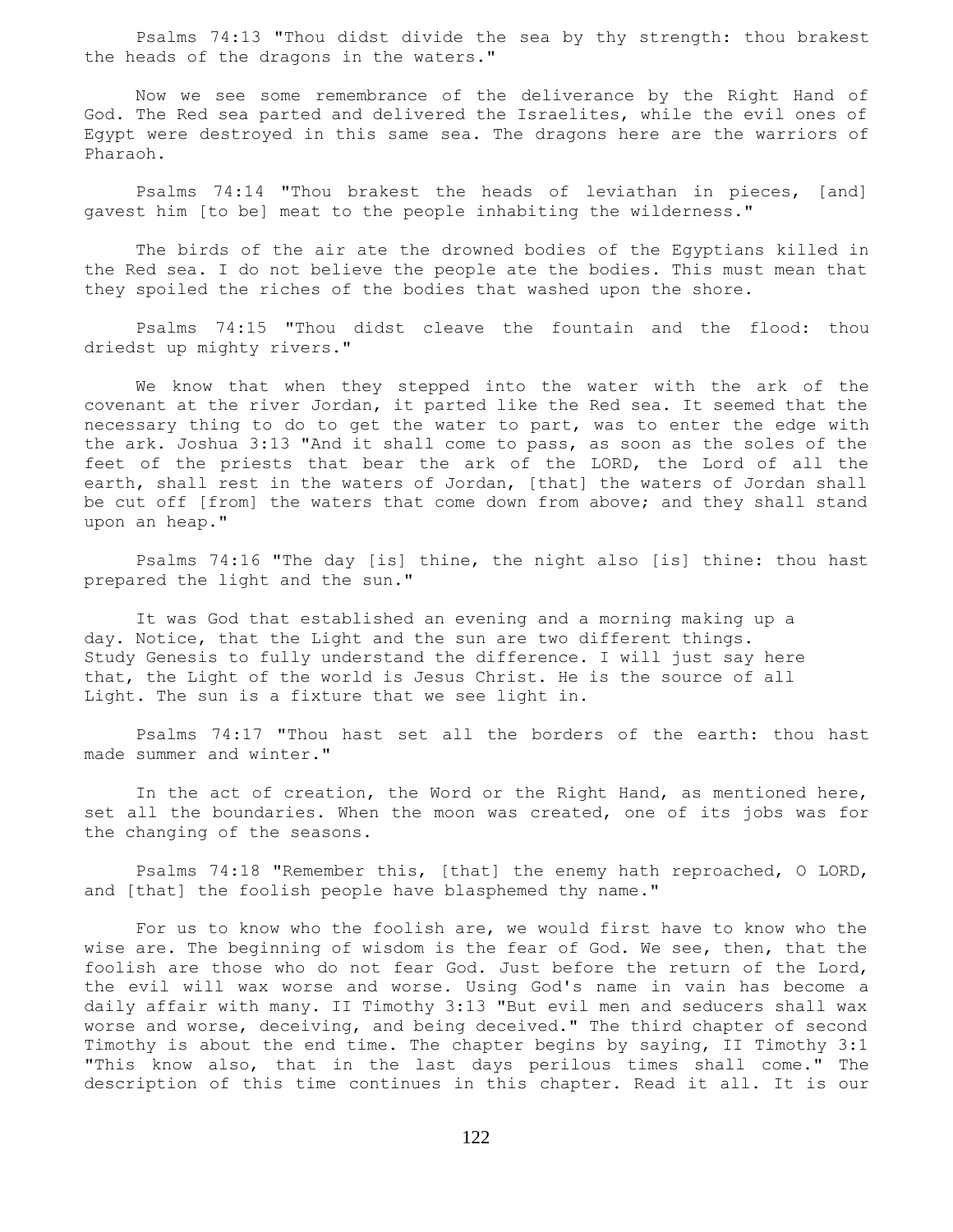time. The blaspheming of the name of God should tell us, if nothing else does.

 Psalms 74:19 "O deliver not the soul of thy turtledove unto the multitude [of the wicked]: forget not the congregation of thy poor for ever."

 A turtledove is harmless. The church is to be as harmless as a dove. We must remember that the enemy can not do anything to God's people without God's permission. judgment begins at the house of God. Has God allowed this to happen, to wake us up?

 Psalms 74:20 "Have respect unto the covenant: for the dark places of the earth are full of the habitations of cruelty."

 I can not believe that Asaph is reminding God of His covenant with Abraham. It is not God that has forgotten the covenant. It is God's people. That covenant had 2 sides to it. There were blessings, if the people obeyed God. There were curses, if they disobeyed God. It seems the whole world is almost dark today. The way to do away with darkness is turn on the Light. Christians, let your Light shine. Do away with the dark places. Matthew 5:16 "Let your light so shine before men, that they may see your good works, and glorify your Father which is in heaven."

 Psalms 74:21 "O let not the oppressed return ashamed: let the poor and needy praise thy name."

 If we need God, cry out to Him. He never turns a deaf ear to His children. Before you call on Him, make sure He will not be ashamed to call you His child.

 Psalms 74:22 "Arise, O God, plead thine own cause: remember how the foolish man reproacheth thee daily."

 There will come a time when this very thing will happen, but it will be during the wrath of God. How horrible to be left here to live through such a terrible time: Every judgment that comes upon the people of the earth at that time is followed by, and they repented not. God will plead His cause with fire and wormwood for water. This will not be a pleasant time at all. In fact, the Bible says this time of trouble is worse than has ever been known upon this earth. Please awake while there is yet time. Don't wait until God has to plead His own case. Preachers, tell the people now, while there is still time to repent. Blow the warning on the trumpet. Don't sit back, knowing this is about to happen and not warn the people. Pray on the porch of the church. Get them into the kingdom, if you have to go and drag them out of the fire by their feet. Awake! America, judgment is coming.

 Psalms 74:23 "Forget not the voice of thine enemies: the tumult of those that rise up against thee increaseth continually."

 See the signs. Know that the enemy is a fierce opponent. Be ready to fight the good fight. Prepare for the battle. Learn the Word of God, so that when you open your mouth the two edged sword will come flying out to divide the Word properly. There is tumult everywhere we look. Prepare for war. This is a holy war. Our weapon is the two-edged sword. This is the Word of God. Keep your powder dry. DO NOT WATER DOWN THE WORD OF GOD. Keep your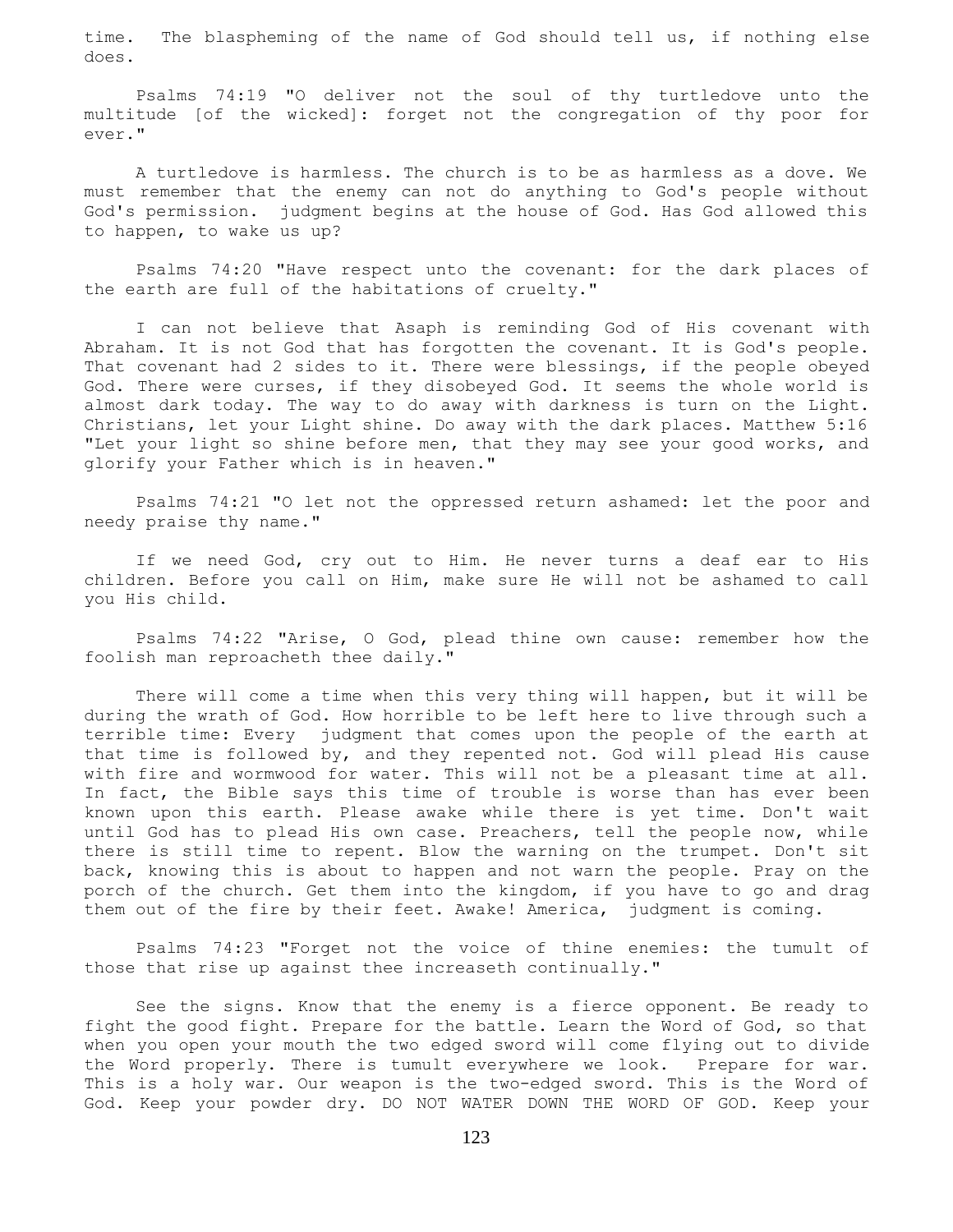weapon at your side. Put on the whole armour of God. Wear the knees of your garment out, by praying on your knees. Lay your life on the line for the army of God. We must not let the enemy win.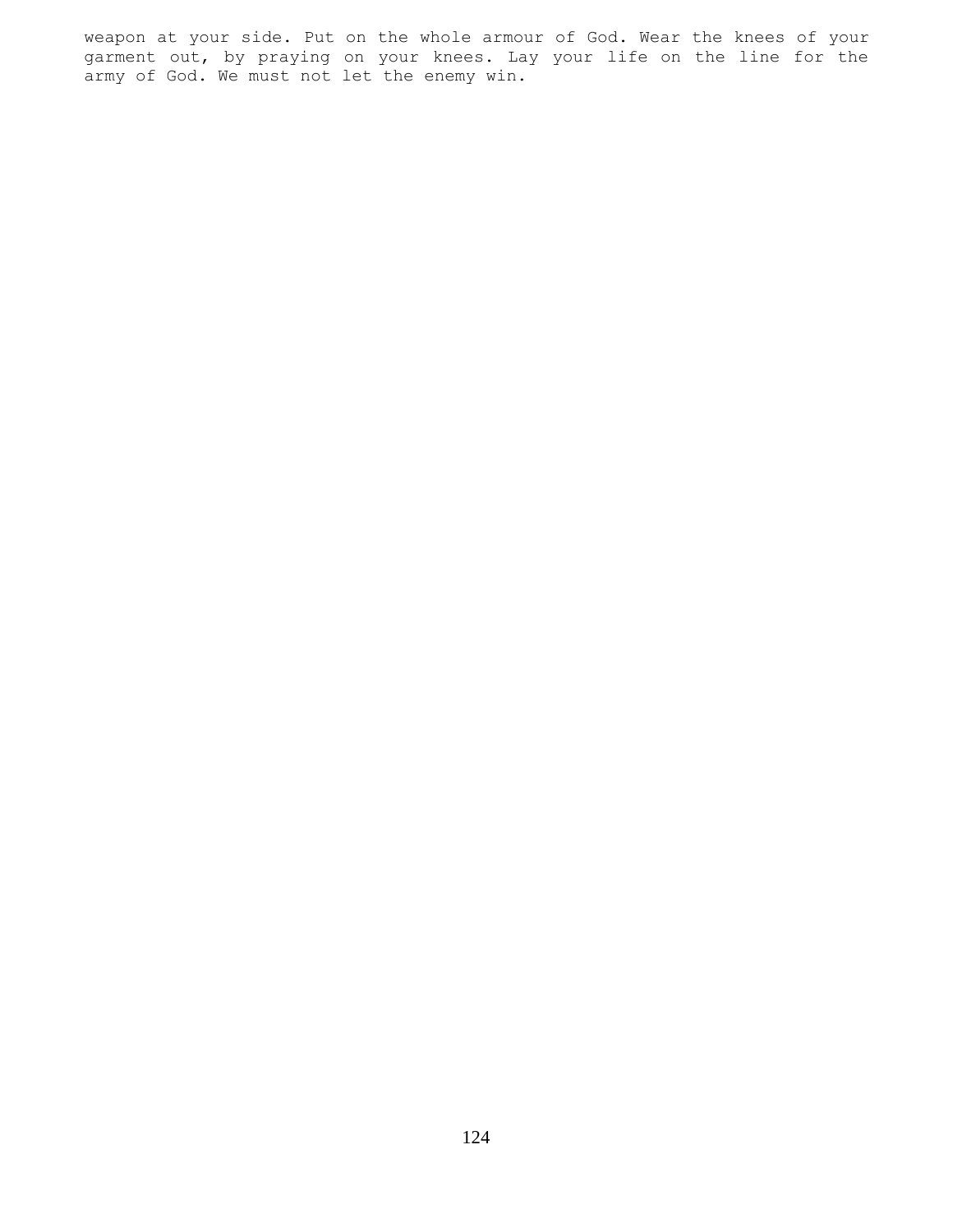1. What does the Psalmist say, smokes against the sheep of the pasture? 2. Who are the sheep it is speaking of? 3. Who does Zion belong to? 4. What was the plan from the foundation of the earth for the church? 5. Where are the evil ones in this lesson? 6. The devil, like a roaring lion, is going to and fro trying to do what? 7. What are some of the signs in the church that there are problems? 8. What is the axe used for now? 9. What should it be used for? 10. What is being done in the name of social progress? 11. Is this really progress? 12. What is a sign of society with no respect for beauty? 13. What is it really, when young people go against the establishment? 14. How were many of the sanctuaries destroyed? 15. What does the enemy of the church believe is the thing to do? 16. When is the greatest time of growth for the church? 17. What happened when the Christians were forbidden access to the temple in Jerusalem? 18. What chapter in Ezekiel speaks harshly of the shepherds? 19. What can turn this around? 20. The enemy can not steal the Word of God that is stored  $\mathcal{L}=\mathcal{L}^{\mathcal{L}}$ 21. Why does the author recommend the King James version of the Bible? 22. Who is the Right Hand of God? 23. Why is Jesus seemingly inactive in our lives? 24. What is good about looking back at the faith of old? 25. What ate the drowned bodies of the Egyptians? 26. What caused the water to part at the Jordan river? 27. Who established the evening and morning making a day? 28. Who is the Light of the world? 29. Who has blasphemed His name? 30. Quote 2 Timothy chapter 3 verse 13. 31. Quote 2 Timothy chapter 3 verse 1. 32. What are the 2 conditions of the covenant? 33. How can we do away with the darkness? 34. When will God plead His own cause?

35. Awake America is coming.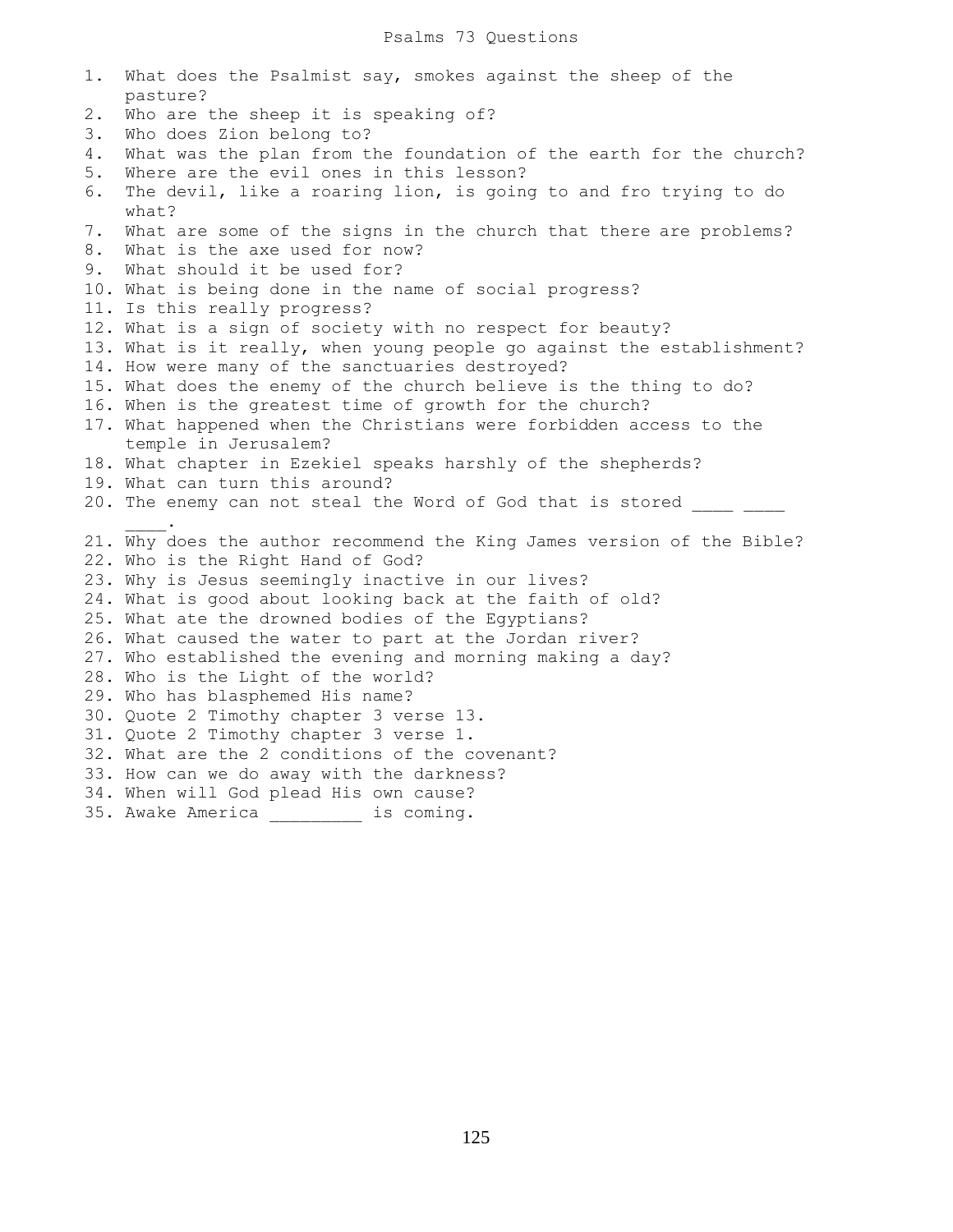#### PSALMS LESSON 74

We will begin this lesson by giving the 75th chapter of Psalms in metre.

### THE PSALMS OF DAVID IN METRE

# Chapter 75

- Verse 1 "To thee, O God, we render thanks, We render thanks to thee; Because thy wondrous works declare Thy great name near to be. Verse 2 "I purpose when I shall receive The congregation, Lord, That
- I will judgment uprightly To every one award."
- Verse 3 "The land has been disolved throughout, With all that in it dewll, But yet its pillars I bear up, And them establish well.
- Verse 4 "I to the foolish people said, Do not deal foolishly; And unto those that wicked are, Lift not your horn on high."
- Verse 5 "Lift not your horn on high, nor speak With stubborn neck; but know, Promotion not from east, nor west, Nor from the south doth flow."
- Verse 6 "But God is judge, he puts down one, And sets another up. For in the hands of God Most High Of red wine is a cup;"
- Verse 7 "Tis full of mixture; he pours forth, And makes the wicked all Wring out the bitter dregs thereof; Yea, and they drink them shall."
- Verse 8 "But I forever will exult, I Jacob's God will praise. All power of sinners will cut off; But just men's power will raise.

 We will now begin the verse by verse study of the 75th Psalm. Psalms 75:1 "{To the chief Musician, Al-taschith, A Psalm [or] Song of Asaph.} Unto thee, O God, do we give thanks, [unto thee] do we give thanks: for [that] thy name is near thy wondrous works declare."

 This begins with praise, which is good for us to do, as well. The repeating of the giving thanks could mean, in the morning and in the evening, we give thanks. One of the most beautiful statements in the letters to the churches in Revelation, is because the Light of the world is in each church. As I have said, over and over, God never leaves His people. Praise God, from whom all blessings flow. It is so easy when our crisis is over to forget who brought us out of the crisis. When is the proper time to praise Him? All the time.

 Psalms 75:2 "When I shall receive the congregation I will judge uprightly."

 This, I believe, is saying when the believers stand before the throne of God, He will judge uprightly. We need not expect to be judged harshly, but righteously. The following is a promise Jesus made to all of His congregation. John 14:3 "And if I go and prepare a place for you, I will come again, and receive you unto myself; that where I am, [there] ye may be also." Notice, in the next few verses, that the Lord blows the trumpet and calls us to that new home in heaven, if we are His children. I Thessalonians 4:14 "For if we believe that Jesus died and rose again, even so them also which sleep in Jesus will God bring with him." I Thessalonians 4:15 "For this we say unto you by the word of the Lord, that we which are alive [and] remain unto the coming of the Lord shall not prevent them which are asleep."

126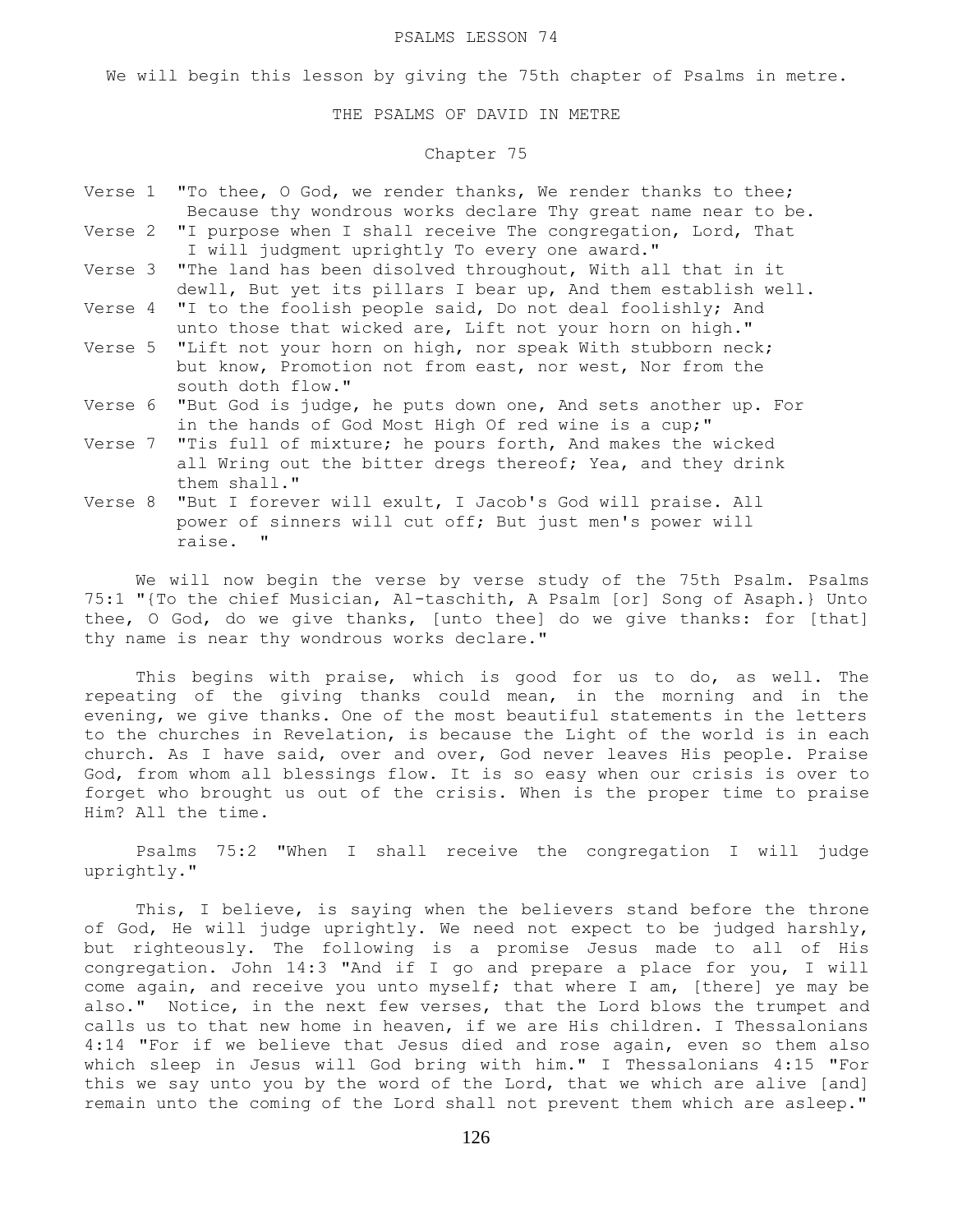I Thessalonians 4:16 "For the Lord himself shall descend from heaven with a shout, with the voice of the archangel, and with the trump of God: and the dead in Christ shall rise first:" I Thessalonians 4:17 "Then we which are alive [and] remain shall be caught up together with them in the clouds, to meet the Lord in the air: and so shall we ever be with the Lord."

 Psalms 75:3 "The earth and all the inhabitants thereof are dissolved: I bear up the pillars of it. Selah."

 All of this, in my opinion, is speaking of that great and terrible day of the Lord. Notice in the verse above, that the Lord took care of His own first, and then the terrible wrath of God descends upon the earth. To dissolve is to do away with. We are told, in another Scripture, that the earth will melt with fervent heat. The Lord is the only thing that is holding up the pillars of the earth today.

 Psalms 75:4 "I said unto the fools, Deal not foolishly: and to the wicked, Lift not up the horn:"

 A fool is someone who does not regard God. God put a conscience within each of us. We should regard that conscience and deal accordingly. The only real power {horn} is the power that comes from God. The richest, most powerful, man upon the earth will stand before God with empty hands. All of that power and prestige they thought they had, will be left behind here on the earth. When you deal foolishly you are dealing as if there is no tomorrow. Shame on those who would be so foolish.

 Psalms 75:5 "Lift not up your horn on high: speak [not with] a stiff neck."

 Nebuchadnezzar found out the hard way, when he was bragging that he had built the kingdom by his power and for the honor of his majesty, that he had nothing to do with it. While the words were still in his mouth, there fell a voice from heaven saying, O king Nebuchadnezzar, to thee it is spoken; The kingdom is departed from thee. The same hour was the thing fulfilled. Read this in the  $4^{th}$  chapter of Daniel. To be stiff-necked is to be full of pride. Pride goes before a fall. To be brazen and proud before man is bad enough, but to try to be proud and arrogant with God is the act of a fool. God is saying here, put your horn down, the only power you have is that I gave you.

 Psalms 75:6 "For promotion [cometh] neither from the east, nor from the west, nor from the south." Psalms 75:7 "But God [is] the judge: he putteth down one, and setteth up another."

 There would not even be an east or a west, had not God ordained it. Those who believe that their success comes from themselves, have an awful lot to learn. We have absolutely nothing to do with the nationality we are. We have nothing to do with the family we are born into. We have absolutely nothing to do about the sun coming up in the morning or a flood coming. All of these things are out of our hands. All of these things are controlled by God. It is even God's decision whether you will take your next breath, or not. Haughty mankind, bow before your maker who ordains all things. Even kings are kings, because God had it done. The wise will be thankful. Kingdoms rise and fall because the Lord tells then to. We know by the prophecies in the Bible that God not only knows the future, but actually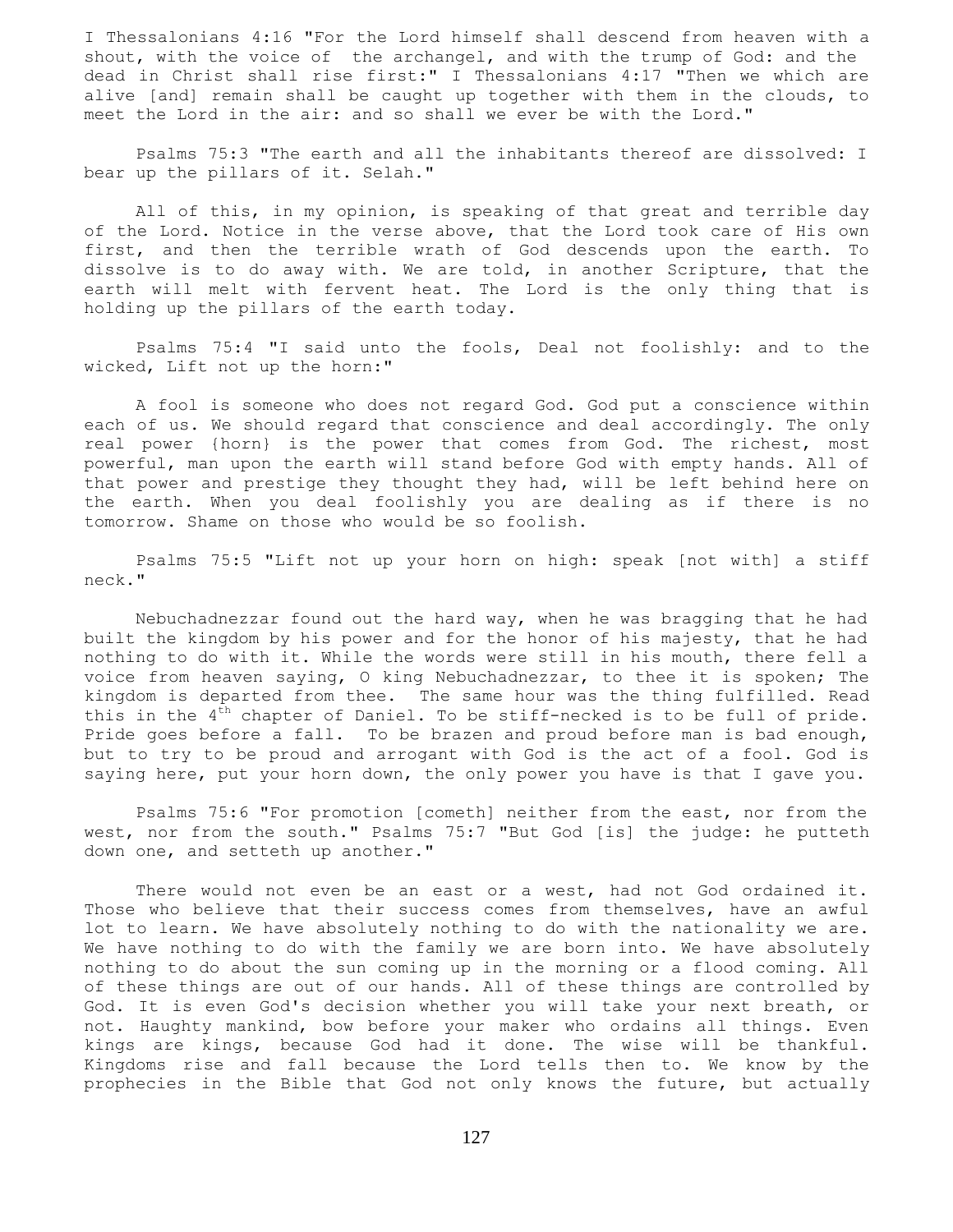sets up whoever he wants to as ruler. God is in total control of his creation.

 Psalms 75:8 "For in the hand of the LORD [there is] a cup, and the wine is red; it is full of mixture; and he poureth out of the same: but the dregs thereof, all the wicked of the earth shall wring [them] out, [and] drink [them]."

 The cup in the hand of the LORD is full of the wrath of God. It is red with blood. God is standing waiting until just the right moment to pour this wrath upon the evil inhabitants of the earth. All of the plagues and woes are mixed up together in the cup. When He begins to pour them out, He will not stop until He has wrung the last drop out. Want to or not, the inhabitants of the earth will have to accept them {drink them}.

 Psalms 75:9 "But I will declare for ever; I will sing praises to the God of Jacob."

 This has jumped back from God speaking to man speaking. He is determined to praise God as long as he lives.

 Psalms 75:10 "All the horns of the wicked also will I cut off; [but] the horns of the righteous shall be exalted."

 This is speaking of the power being taken away from the wicked and being given to the righteous. As we have said, over and over, horns denote power. God will cut off the power of the wicked. It is God who elevates the righteous. This is, possibly, speaking of the time when Jesus will set up his kingdom on this earth, and the Christians will rule with Him as His subordinates. When society has arrived at where God intended for it to be, the righteous shall rule with Jesus. Revelation 5:9 "And they sung a new song, saying, Thou art worthy to take the book, and to open the seals thereof: for thou wast slain, and hast redeemed us to God by thy blood out of every kindred, and tongue, and people, and nation;" Revelation 5:10 "And hast made us unto our God kings and priests: and we shall reign on the earth."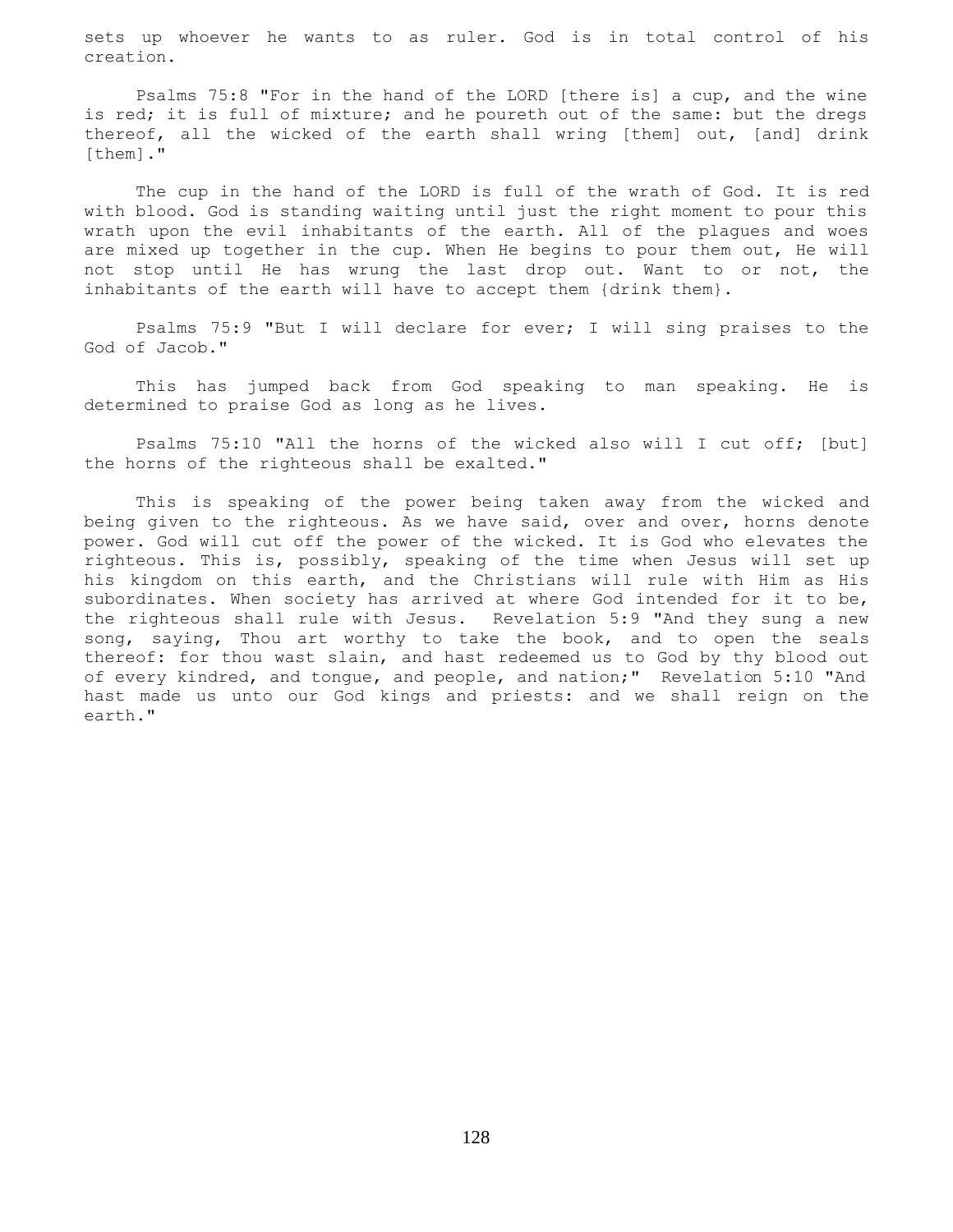| 1. | What does the repeating of the giving thanks, in verse 1, possibly<br>mean?                       |
|----|---------------------------------------------------------------------------------------------------|
|    |                                                                                                   |
| 2. | What is one beautiful thing in the letters to all the churches in                                 |
|    | Revelation?                                                                                       |
| 3. | When is the proper time to praise God?                                                            |
| 4. | When does the author believe is the time setting for verse 2?                                     |
| 5. | Quote John chapter 14 verse 3.                                                                    |
| 6. | Where do we find the Scriptures that tell of the Lord blowing the                                 |
|    | trumpet and coming to get the Christians?                                                         |
| 7. | What is meant by the earth dissolving?                                                            |
| 8. | When does the wrath come to the earth?                                                            |
| 9. | What is holding up the pillars of the earth today?                                                |
|    | 10. Who is a fool?                                                                                |
|    | 11. What does the horn symbolize?                                                                 |
|    | 12. When you deal foolishly, you are dealing as if there is no                                    |
|    | 13. Who was the foolish ruler that thought it was by His power he had                             |
|    | built the kingdom?                                                                                |
|    | 14. When did the voice from heaven speak?                                                         |
|    | 15. What did the voice say to Him?                                                                |
|    | 16. To be stiff-necked is to be                                                                   |
|    | 17. Where does promotion come from?                                                               |
|    |                                                                                                   |
|    |                                                                                                   |
|    | 18. Name some of the things in our life that we have nothing to do<br>with.                       |
|    |                                                                                                   |
|    | 19. The cup in the hand of the Lord is full of the ______ __ ___<br>20. When will He pour it out? |
|    | 21. Who will He pour it on?                                                                       |
|    | 22. What is meant by them drinking it?                                                            |
|    | 23. In verse 10, the power is taken away from the ______ - and given                              |

24. Quote Revelation chapter 5 verses 9 and 10.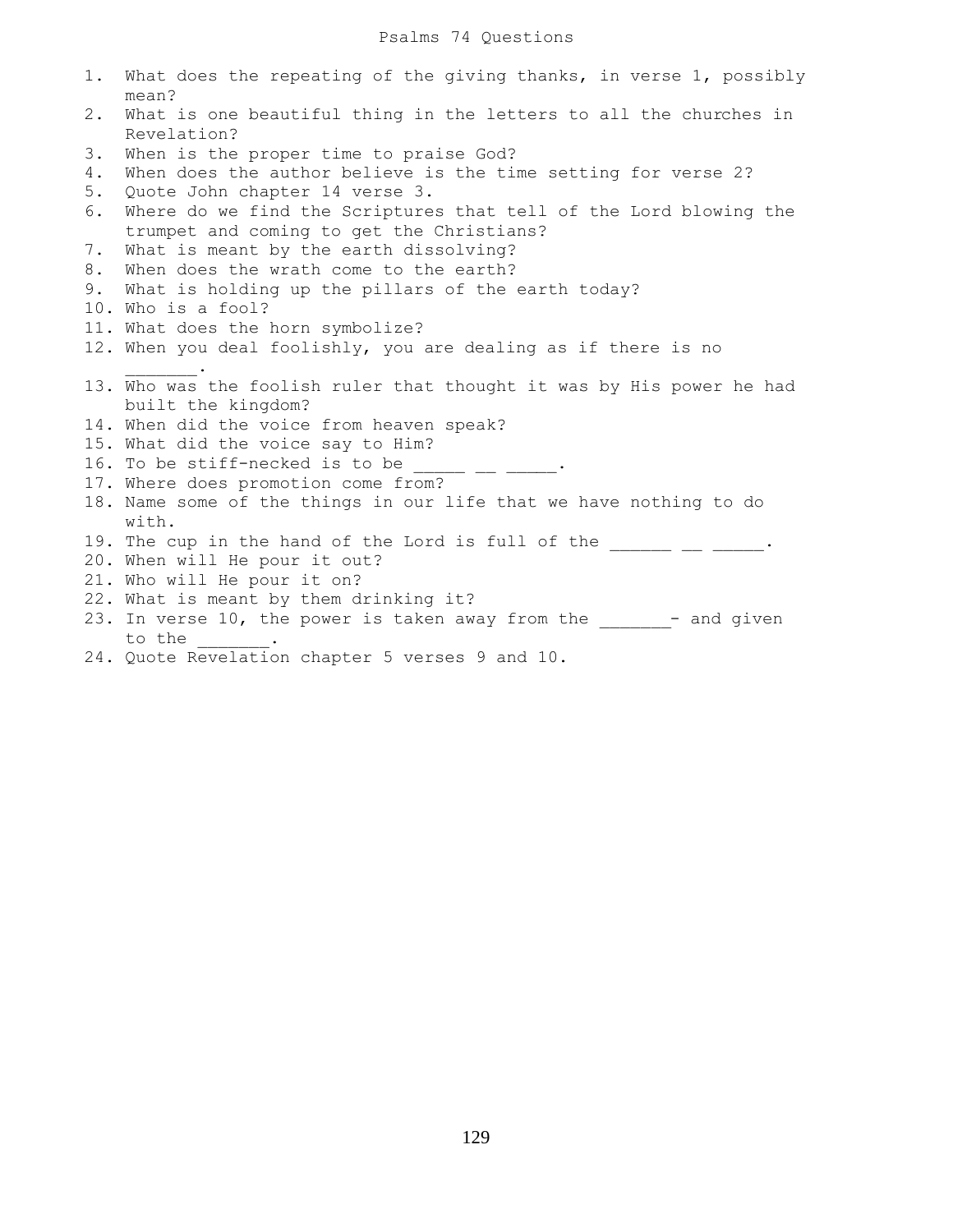### PSALMS LESSON 75

We will begin this lesson by giving the 76th Psalm in metre.

THE PSALMS OF DAVID IN METRE

# Chapter 76

- Verse 1 "In Judah God is known; his name In Israel is great; In Salem is his holy place, In Zion is his seat."
- Verse 2 "There arrows of the bow he broke, The shield, the sword, the war. More glorious thou than hills of prey; More excellent art far."
- Verse 3 "The stout of heart themselves were A deadly sleep they; slept, [spoiled, And none of all the men of might Their strength of hands have kept."
- Verse 4 "When thy rebuke, O Jacob's God, Had forth against them passed, Then both the chariot and the horse Were in a dead sleep cast."
- Verse 5 "For thou, yea, thou art to be feared, And who, O Lord, is he That may stand up before thy sight, If once thou angry be?"
- Verse 6 "From heaven judgment was proclaimed, The earth was still with fear, When God to judgment rose, to save All meek on earth that were."
- Verse 7 "Because the very wrath of man Unto thy praise redounds: Thou to the remnant of his wrath Wilt set restraining bounds."
- Verse 8 "Vow to the Lord your God, and pay; All ye that near him be, Bring gifts and presents unto him; To be adored is he."
- Verse 9 "For he the spirits shall cut off Of those that princes are: And to the kings that are on earth He fearful shall appear.

 We will now begin the verse by verse study of the 76th Psalm. Psalms 76:1 "{To the chief Musician on Neginoth, A Psalm [or] Song of Asaph.} In Judah [is] God known: his name [is] great in Israel."

 Though the world may not know God, or even believe that He exists, Israel always knows. As we have said before, there is a physical Israel {the people who received the law of God}. There is, also, a spiritual Israel {the people who received the grace of God}. Both are Israel. Looking at this with physical eyes, we do know that even though they were divided at the time this was written, both Judah and Israel believed in God. They both had their ancestry in Abraham. The believers in Christ, also, have their spiritual ancestry in Abraham. Galatians 3:29 "And if ye [be] Christ's, then are ye Abraham's seed, and heirs according to the promise." Whichever way that you want to look at Israel, here, God is known by Israel.

 Psalms 76:2 "In Salem also is his tabernacle, and his dwelling place in Zion."

 Salem is the same as Jerusalem. The temple of God was built in Jerusalem. Salem means peace. So we know that it is peaceful in Salem. Zion spiritually means the church. We are looking at these lessons from the spiritual standpoint, so we believe that the Spirit of God in His church, His tabernacle at present, is with His believers.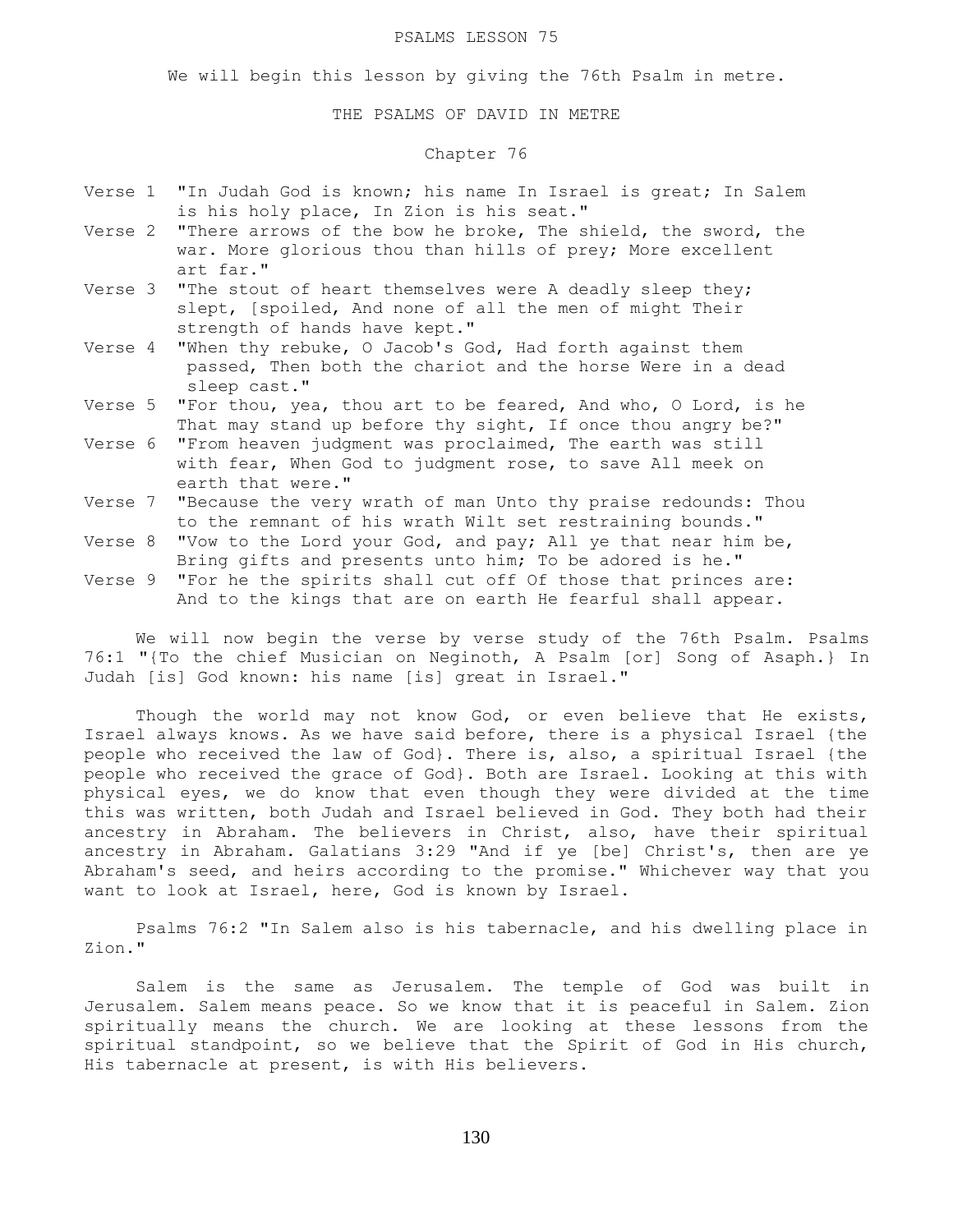Psalms 76:3 There brake he the arrows of the bow, the shield, and the sword, and the battle. Selah."

 Jesus fought the battle with the devil on the cross, and He won the victory for us. This is just saying, that we do not need physical weapons for this war. Isaiah 54:17 "No weapon that is formed against thee shall prosper; and every tongue [that] shall rise against thee in judgment thou shalt condemn. This [is] the heritage of the servants of the LORD, and their righteousness [is] of me, saith the LORD." I love each time the Scripture says Selah. It tells us to pause and think on the things we have just read.

 Psalms 76:4 "Thou [art] more glorious [and] excellent than the mountains of prey."

 To have the Lord in all His glory within us and within the church is so much greater than anything we might bring home from a physical battle. We should want to win their soul, not their goods.

Psalms 76:5 "The stouthearted are spoiled, they have slept their sleep: and none of the men of might have found their hands."

 The stouthearted of this world are no match for the God of this whole universe. Possibly, the slept their sleep means that they were killed. They could not even raise their hands up against God's people. This reminds me so much of the battle of Gideon, when the Lord sent nearly all the army of Israel home, and only 300 remained to fight thousands of their enemies. God helped Gideon and his army, and the thousands fled. To get the whole study on this, read the 7th chapter of Judges.

 Psalms 76:6 "At thy rebuke, O God of Jacob, both the chariot and horse are cast into a dead sleep."

 I am sure it was a frightening thing for the Israelites to hear the rattle of many chariots coming. This Scripture says that God will cause a deep sleep to come on them, and they will not awake to battle. I find it quite interesting that God can cause even horses to sleep when He wants them to. God of Jacob is God of the covenant.

 Psalms 76:7 Thou, [even] thou, [art] to be feared: and who may stand in thy sight when once thou art angry?

When Satan comes against us we, just pray and use the name of Jesus to battle him. We have nothing to fear from the old devil, because Jesus gave us the authority to use His name against him. The sad thing is, there is no where to go and nothing you or anyone else can do, when God pours out His wrath. There is no one to stay the hand of God. We should not fear anything in this world, or anyone in this world, or even the devil himself. God is the only one we should fear. Matthew 10:28 "And fear not them which kill the body, but are not able to kill the soul: but rather fear him which is able to destroy both soul and body in hell." The only fear that is permissible is fear of God. That fear is wise to have.

 Psalms 76:8 "Thou didst cause judgment to be heard from heaven; the earth feared, and was still,"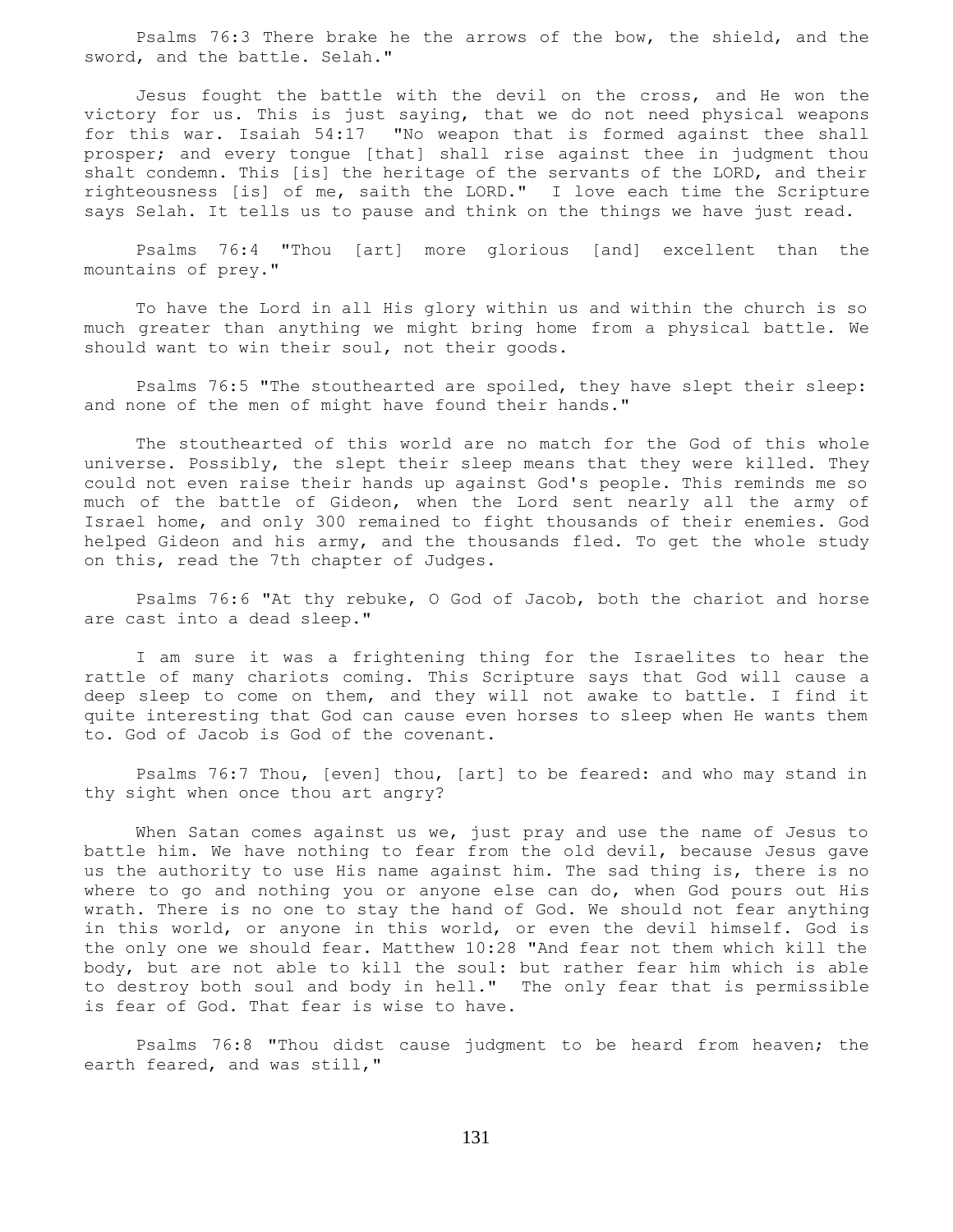judgment has fallen from heaven a few times, and when it does, it is terrible. We know when Moses came down the mountain and found the children of Israel committing sin with the golden calf, God killed literally thousands. We know, also, that God judged Pharaoh and his false gods, and God killed all the first born in Egypt. We know, also, that God judged 2 of Aaron's sons in the tabernacle, and God killed them both. The judgment of God is something that is to be greatly feared. There is nothing to do, but be still when His judgment is being carried out. Psalms 46:10 "Be still, and know that I [am] God: I will be exalted among the heathen, I will be exalted in the earth."

 Psalms 76:9 "When God arose to judgment, to save all the meek of the earth. Selah."

 It is time to be still when the God of all the earth arises to judge. We are told that the meek shall inherit the earth. God fights the battle for those who are depending upon Him. This, possibly, is speaking of those who have humbled themselves and received the Lord into their lives. The Lord loves those who have an humble heart, those who have repented and been saved.

 Psalms 76:10 "Surely the wrath of man shall praise thee: the remainder of wrath shalt thou restrain."

 Man is no match for God. Evil mankind, or the devil, is no match for God. Romans 12:21 "Be not overcome of evil, but overcome evil with good." The wrath of man stops abruptly when it comes into contact with the power of God. Pharaoh's magicians could turn their staffs into serpents the same as Moses, staff turned into a serpent, but Moses serpent swallowed up the magicians' serpents.

 Psalms 76:11 "Vow, and pay unto the LORD your God: let all that be round about him bring presents unto him that ought to be feared."

 The best way in the world to be abundantly blessed of God, is to bring offerings and the things you have vowed to God into His temple. You should never promise to do something for God, unless you fully intend to carry out the work. It is the same with your money, you already owe God one tenth of everything you make, but really that is not enough. Gifts come above that 10%.

 Psalms 76:12 "He shall cut off the spirit of princes: [he is] terrible to the kings of the earth."

 God is not impressed with the worldly fame of someone. You may be king in the country you live in, but to God, you are just another of His creations. Worldly wealth and fame do not impress Him at all. All that any of us are is because He ordained it from heaven.

132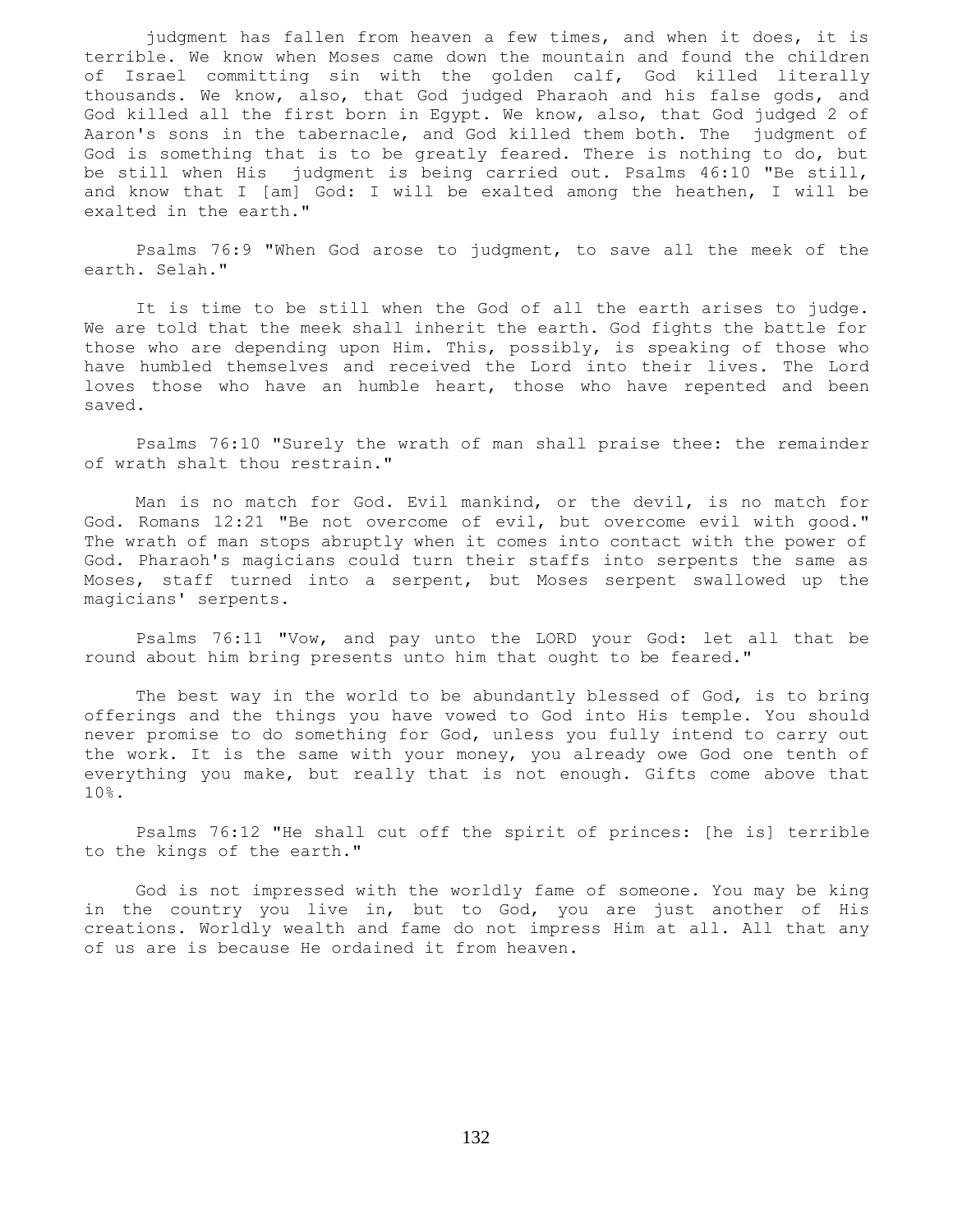1. In  $\qquad \qquad$  is God known. 2. His name is great in 3. What are the 2 Israels? 4. The ancestry of both Judah and Israel go back to  $\qquad \qquad$ 5. Quote Galations chapter 3 verse 29. 6. What city is spoken of as Salem here? 7. What does the word, Salem, mean? 8. What does Zion symbolize spiritually? 9. Where is His tabernacle at present? 10. When did Jesus win the battle for us? 11. Quote Isaiah chapter 54 verse 17. 12. What does it mean when it says, Selah? 13. To have the Lord in all His glory is better than what? 14. What does slept their sleep mean? 15. What does verse 5 remind the author of? 16. What happens to the chariot and horse in verse 6? 17. What weapon can Christians use against Satan? 18. Quote Matthew chapter 10 verse 28. 19. What is the only fear permissible? 20. Give some examples of God's judgment of those on the earth. 21. When is it time to be still before God? 22. Quote Romans chapter 12 verse 21. 23. What was different about the serpent from Moses' staff and the serpents of the Pharaoh's magicians' staff? 24. How is the best way in the world to be abundantly blessed of God? 25. When does the wrath of man stop abruptly? 26. Gifts to God are \_\_\_\_\_\_\_ 10%. 27. Worldly \_\_\_\_\_\_\_\_\_ and \_\_\_\_\_ do not impress God.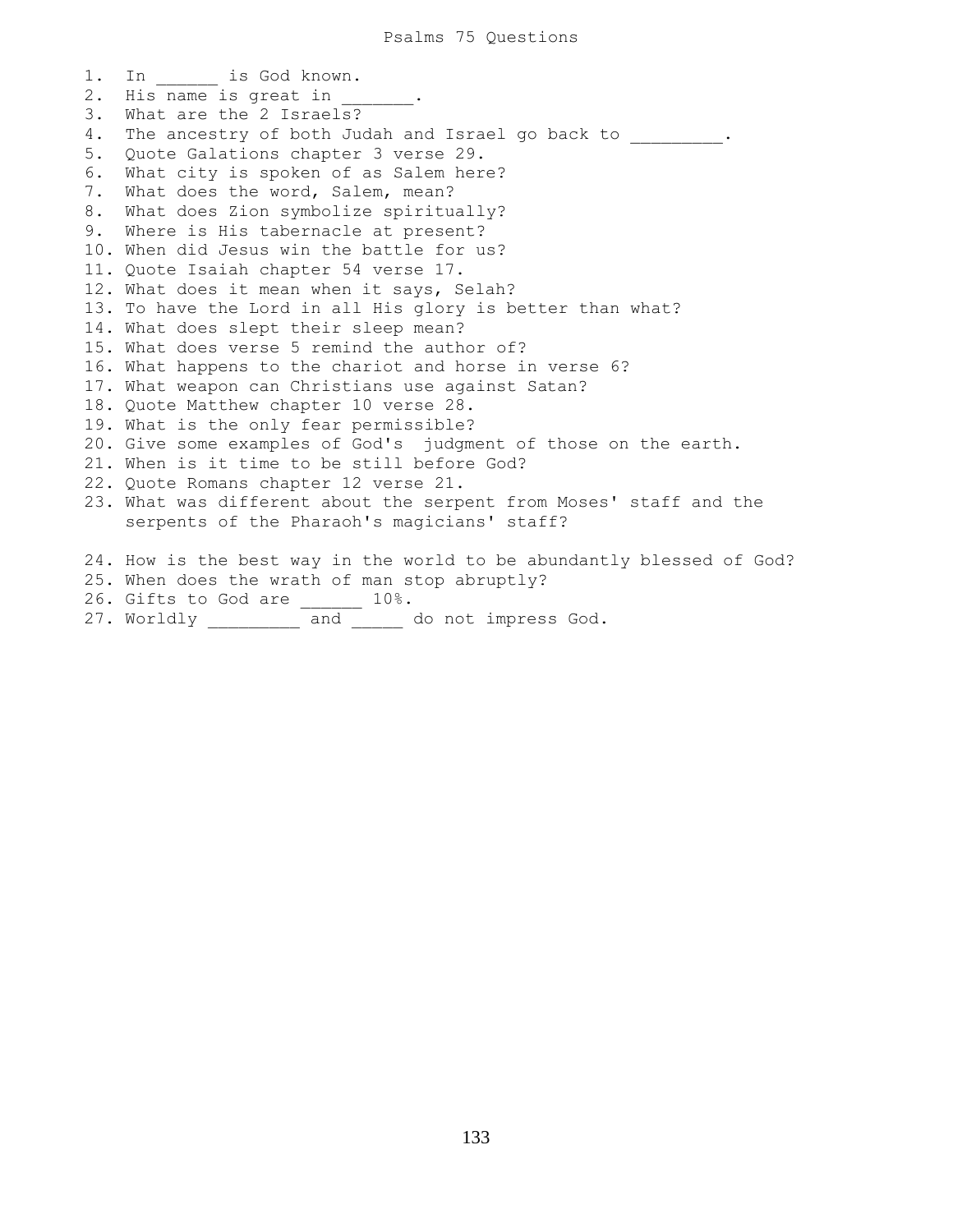#### PSALMS LESSON 76

We will begin this lesson by giving the 77th Psalm in metre.

# THE PSALMS OF DAVID IN METRE

Chapter 77

- Verse 1 "I Cried to God, I cried, he heard; In day of grief I sought the Lord; All night with hands stretched out I wept, My soul no comfort would accept."
- Verse 2 "I thought of God, and was distressed; Complained, yet trouble round me pressed; Thou holdest, Lord, my eyes awake; So great my grief I cannot speak."
- Verse 3 "The days of old I called to mind, The ancient years when God was kind; I called to mind my song by night, My musing spirit sought for light."
- Verse 4 "Will God cast off forevermore? His favor will he ne'er restore? Has grace forever passed away? Or, doth his promise fail for aye?"
- Verse 5 "Hath God forgotten to be kind? His tender love in wrath confined? My weakness this, yet faith doth stand Recalling years of God's right hand."
- Verse 6 "The works of old done by the Lord, Thy wondrous works I will record; I'll muse on all thy works so vast, And talk of all thy doings past."
- Verse 7 "The holy place is thy abode; What god so great as is our God? Thy wondrous works thou last made known, Thy strength among the people shown."
- Verse 8 "Thy arm the sons of Jacob saved, And Joseph's offspring hen enslaved. The waters saw thee, God of might, The waters saw thee with affright."
- Verse 9 "Then troubled was the mighty main; The clouds poured out abundant rain; The lowering skies send out a sound, And far thy arrows blazed around."
- Verse 10 "Thy lightnings flashed, thy thunders pealed, The trembling earth in terror reeled; Thou through the sea thy way didst keep, Thy path was in the mighty deep.
- Verse 11 "Thy footsteps were to all unknown; Thy goodness to thy flock was shown. By Moses' and by Aaron's hand Thou didst them guide to Canaan's land."

We will begin now with the verse by verse study of the  $77<sup>th</sup>$  Psalm. Psalms 77:1 "{To the chief Musician, to Jeduthun, A Psalm of Asaph.} I cried unto God with my voice, [even] unto God with my voice; and he gave ear unto me."

 This begins with an earnest prayer to God. It possibly was repeated more than once, because of the statement, even unto God. We know also that this was not a silent prayer, but a vocal prayer, because he says, with my voice. The best part of all is, He gave ear unto me. We may pray and pray, until we know God has heard our plea.

 Psalms 77:2 "In the day of my trouble I sought the Lord: my sore ran in the night, and ceased not: my soul refused to be comforted."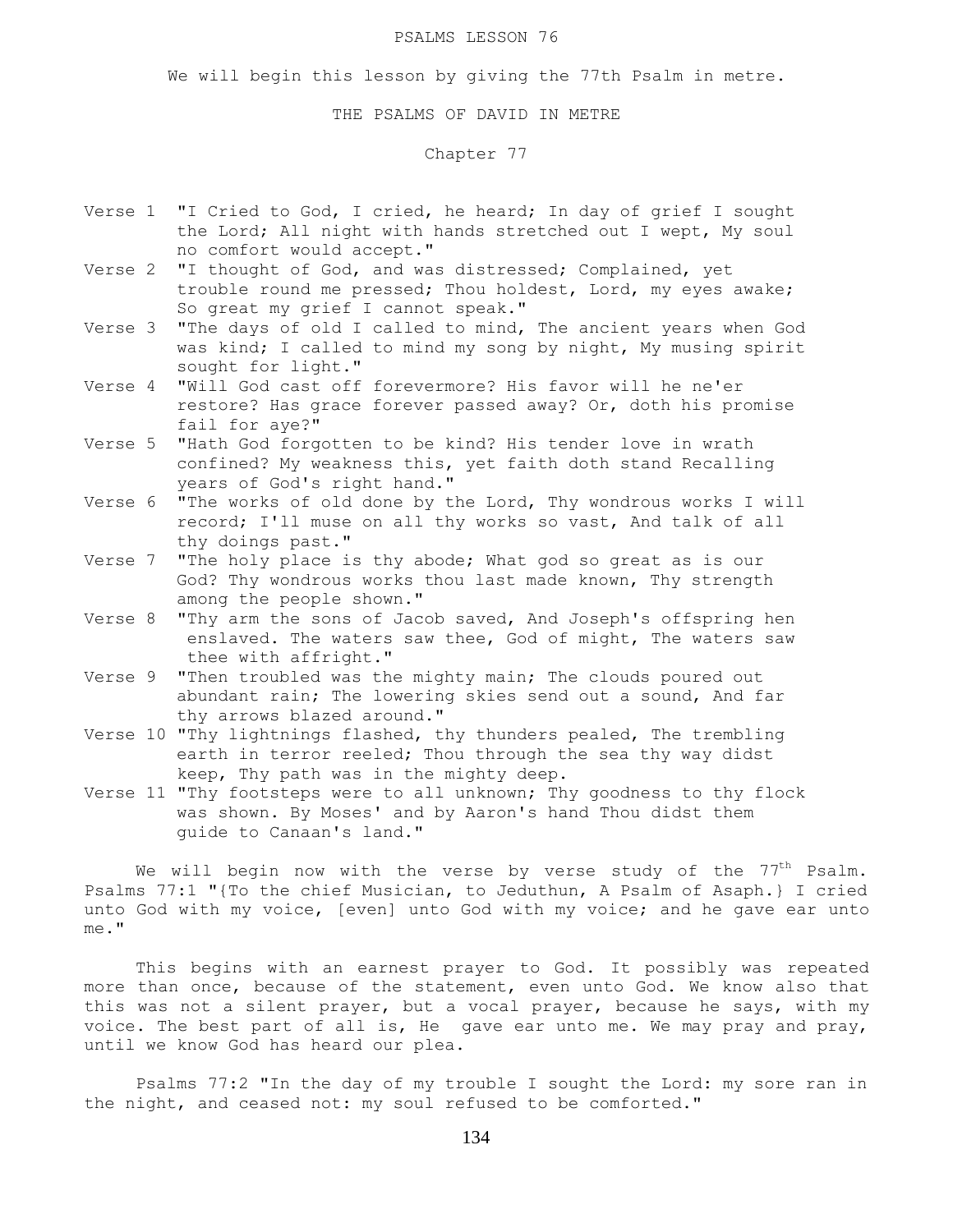All believers could take a lesson from this. In his trouble, he went to God for help. The world has no answers for our problems. Only God can help us. It seems that the tribulation he was going through was so terrible, that he did not even get rest from it at night. Perhaps, he had a severe illness in his body. I would tend to believe the problem was a spiritual problem, however. When you are sick to your soul, you can't sleep and your body hurts.

 Psalms 77:3 "I remembered God, and was troubled: I complained, and my spirit was overwhelmed. Selah."

 It appears, to me, that he feels he has done something that terribly displeased God. Even the thought of God made him grieve the more. He was aware that God's blessings were for those who had been obedient. Whatever is wrong, he feels that he has disobeyed God. He knows to disobey God, brings curses. His spirit was overwhelmed with grief. This looks like a man well on his way to repentance. He has admitted he was wrong and is crying out to God to have mercy on him. We truly must pause and think on this {Selah}.

 Psalms 77:4 "Thou holdest mine eyes waking: I am so troubled that I cannot speak."

 Perhaps, his sorrow had extended to crying so much that words would not come to him. Sometimes sorrow and sobbing are so great that we cannot talk. Even if we could, we would not. This is true depth of sorrow. This is when there is no peace at all. He would not be able to sleep, because of his troubled heart.

 Psalms 77:5 "I have considered the days of old, the years of ancient times."

 Perhaps, he was looking back to better days. These better days, it seems, were not just his own, but those of his ancestors. Maybe some answer will come to him from looking back.

 Psalms 77:6 "I call to remembrance my song in the night: I commune with mine own heart: and my spirit made diligent search."

 This appears to be saying that there were better times in the past. He even remembers a joyous time of singing in the night. He is talking to himself here. He is telling his broken heart to look back with him on better times. Then he says, the spirit within him is searching for better times to remember.

 Psalms 77:7 "Will the Lord cast off for ever? and will he be favorable no more?"

 This is a question that many in our day are having to deal with. They are saying, we belonged to God, and then we got caught up in the desires of the flesh and sinned against God. Will God have us back? Certainly He will not, until there is a truly repentant heart. To repent means to turn completely away from that old sinful life style. We must be a new creature in Christ. Old things {bad habits} must be buried, and the new creature that arises must choose to obey God in all things.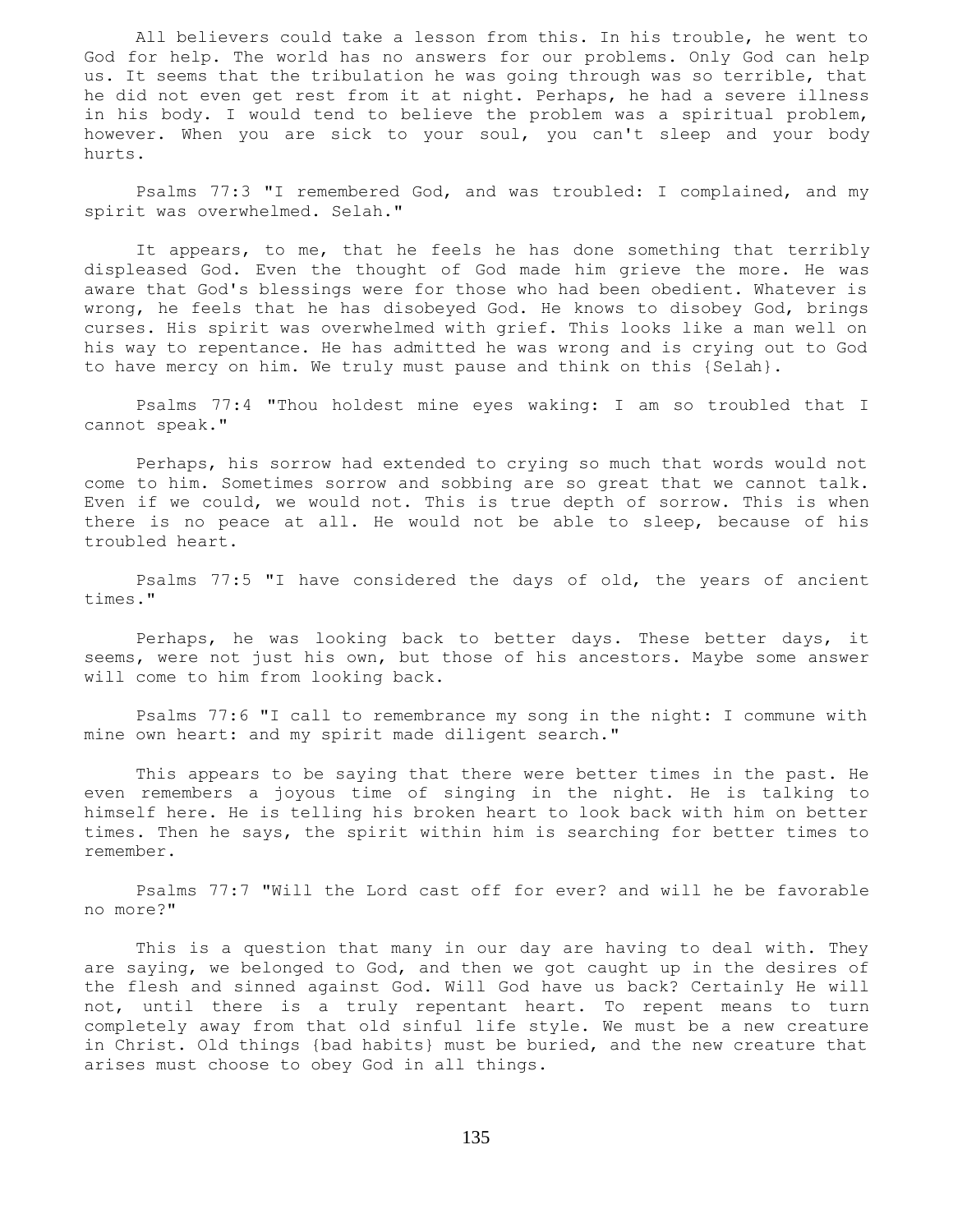Psalms 77:8 "Is his mercy clean gone for ever? doth [his] promise fail for evermore?"

 The answer is no. I Chronicles 16:34 "O give thanks unto the LORD; for [he is] good; for his mercy [endureth] for ever." God has not, and will not, break a promise. We break the covenant that He made, when we deliberately sin. His promise, just like his mercy, endures forever. His promise to us is conditional. If we continue to disobey God, His promise will not be valid in our life.

 Psalms 77:9 "Hath God forgotten to be gracious? hath he in anger shut up his tender mercies? Selah."

 God never forgets to be gracious. God honors His word. He will not bless us, unless our part of the covenant is kept. He would have to break His word, and He will not do that. These are ridiculous questions. God's anger will subside, if he will but repent. Certainly pause and think on these things.

 Psalms 77:10 "And I said, This [is] my infirmity: [but I will remember] the years of the right hand of the most High."

 Finally, it seems he has begun to stop this pity party. He is in poor health, but now he remembers that the Right Hand of God is the Healer.

 Psalms 77:11 "I will remember the works of the LORD: surely I will remember thy wonders of old."

 God, who parted the Red Sea and allowed the Israelites to cross, is surely able to help him in his need. Do not forget the miracles in the past, if you hope to get help now. Just to look back and remember all the wonderful works of the Lord brings courage and hope.

 Psalms 77:12 "I will meditate also of all thy work, and talk of thy doings."

 Now, instead of moaning about his problems, he will remember all the miracles God has done for him in the past and tell others of how great the works of God are.

 Psalms 77:13 "Thy way, O God, [is] in the sanctuary: who [is so] great a God as [our] God?"

 God is Holy God. The sanctuary teaches of the holiness of God. The Israelites, more than any people of the world know that there is no other god like their God. He defamed Pharaoh and all the false gods of Egypt, when He brought the Israelites out of Egypt with His mighty Hand.

 Psalms 77:14 "Thou [art] the God that doest wonders: thou hast declared thy strength among the people."

 The ten plagues that came upon Egypt declare this very thing. The Israelites celebrated passover every year to remind them of the night when God made a difference between them and the Egyptians. All the first-born of the Hebrew children lived and all the first-born of the Egyptians died.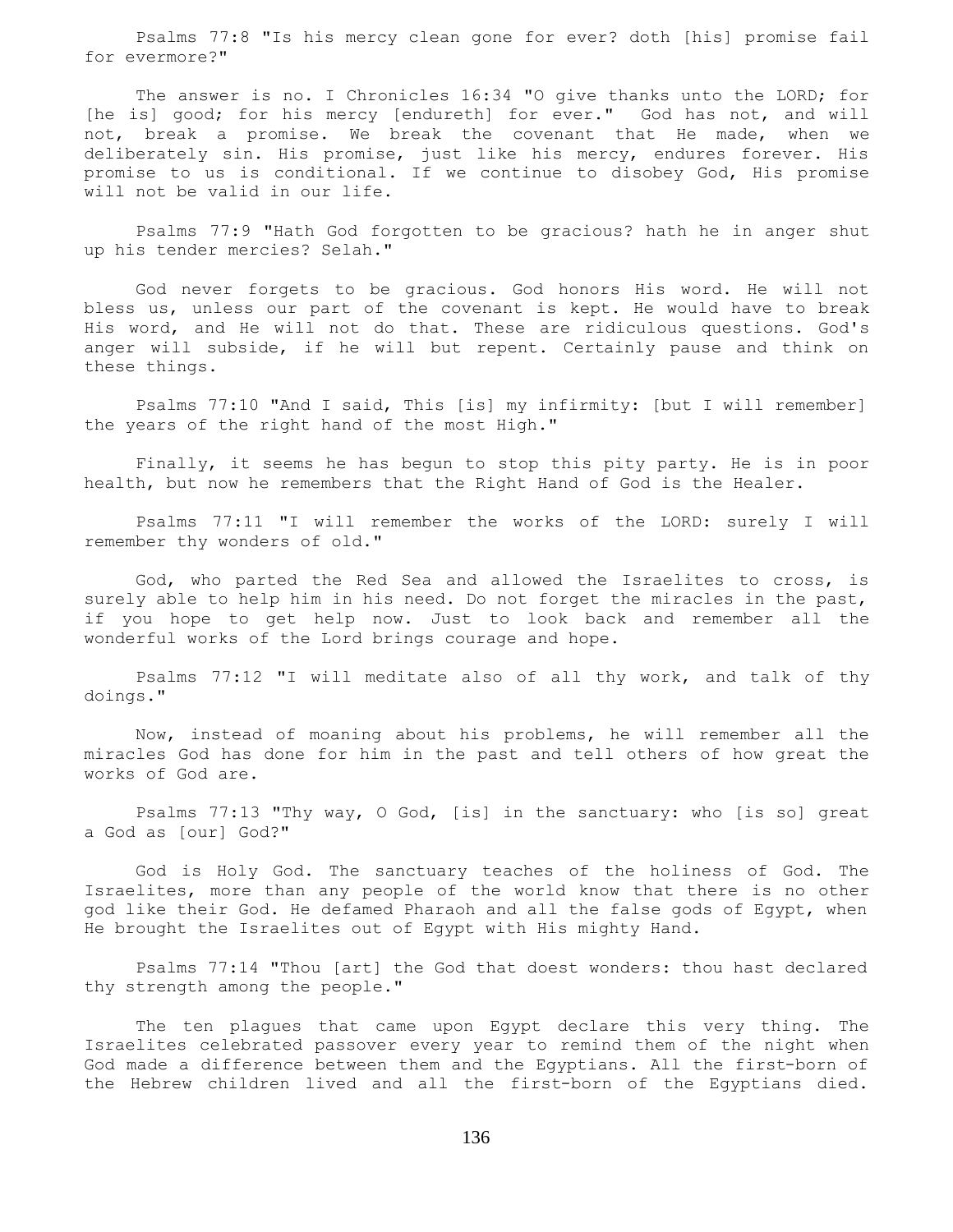Egypt symbolizes the world. God always makes a difference between His children and the world.

 Psalms 77:15 "Thou hast with [thine] arm redeemed thy people, the sons of Jacob and Joseph. Selah."

 This is speaking of the divine intervention of God, when He brought the children of Israel out of Egypt. All of the 12 tribes of Israel were brought out. Their entire families came out with them. Joseph had given instructions to bring His body out with them, also. I believe that is why we see Joseph mentioned separately here. Pause and think on this.

 Psalms 77:16 "The waters saw thee, O God, the waters saw thee; they were afraid: the depths also were troubled."

 I believe this is speaking of the presence of God which traveled with these Israelites, leading the way. We know the Red Sea parted at the command of God, but the Jordan river opened at the sight of the ark of the covenant, as well.

 Psalms 77:17 "The clouds poured out water: the skies sent out a sound: thine arrows also went abroad."

 Thundering, and lightning, and rain come on the orders of God. Many times when God spoke the people mistook it for thunder.

 Psalms 77:18 "The voice of thy thunder [was] in the heaven: the lightnings lightened the world: the earth trembled and shook."

 Isaiah 29:6 "Thou shalt be visited of the LORD of hosts with thunder, and with earthquake, and great noise, with storm and tempest, and the flame of devouring fire." All of the elements of the universe are at the command of Almighty God.

 Psalms 77:19 "Thy way [is] in the sea, and thy path in the great waters, and thy footsteps are not known." Psalms 77:20 "Thou leddest thy people like a flock by the hand of Moses

and Aaron."

 The way of God is past mere mortal finding out. Our desire should be to walk in the path that He has for us to walk, but to walk in the path He has for himself to walk is beyond mortal man. Pharaoh found this out, when he ordered his men to follow in the sea. Moses was symbolic of the great Deliverer, when he brought God's people out of Egypt {world}. Jesus Christ is the Great Deliverer of all who believe.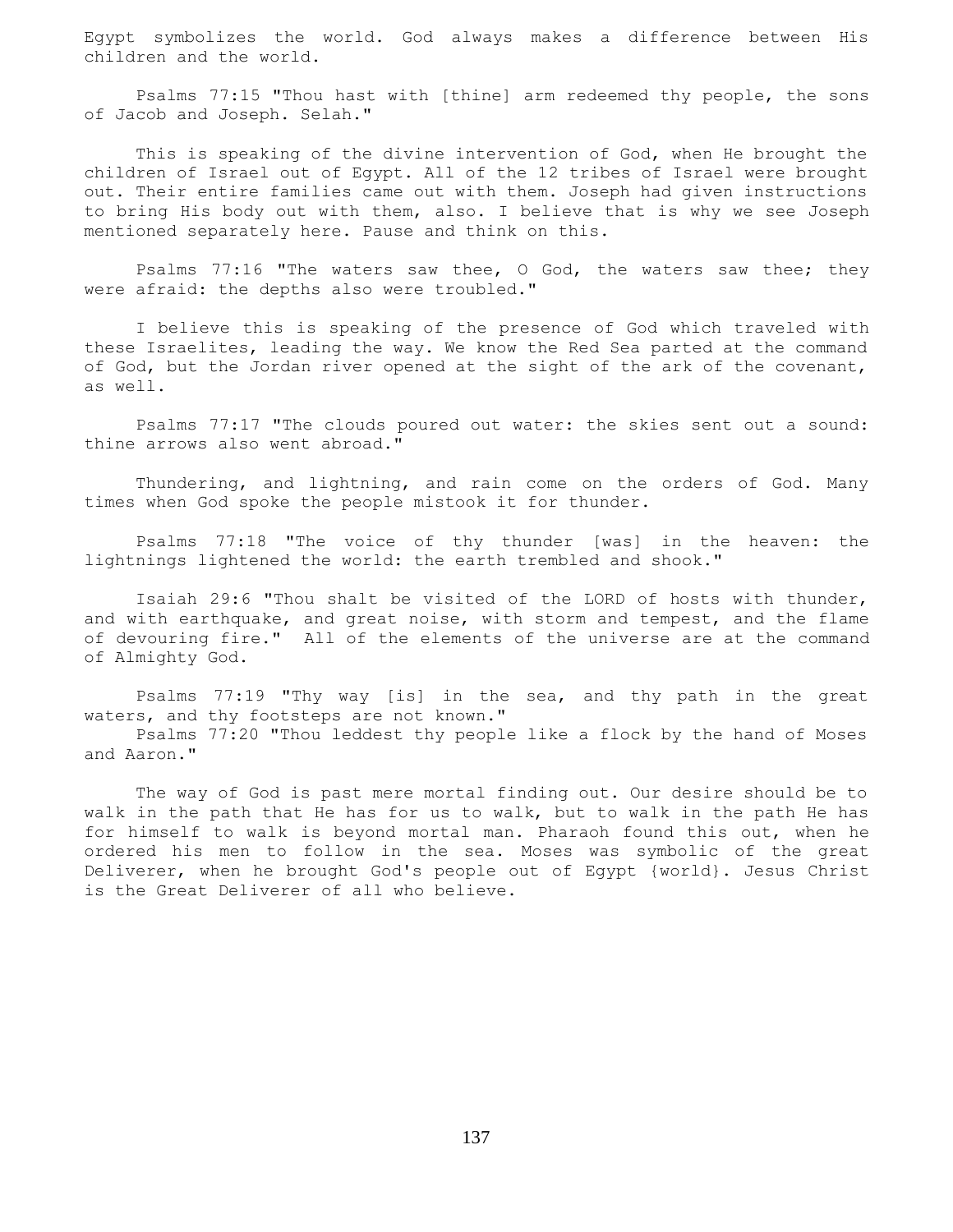Psalms 76 Questions

1. How does this Psalm begin? 2. How do we know this prayer was not a silent prayer? 3. What is the best part of all in verse 1? 4. When did he seek the Lord? 5. Why does the author believe this was a spiritual problem? 6. The thought of God made him \_\_\_\_\_\_\_. 7. To disobey God, brings \_\_\_\_\_\_. 8. When does sorrow become so great that it is difficult to speak? 9. What is verse 5 speaking of looking at? 10. What is he telling his heart in verse 6? 11. What are many in our day doing that relates to verse 7? 12. What does repent mean? 13. How can we cause God's promises to not be valid in our life? 14. What would cause God's anger to subdue? 15. Who is the Healer? 16. What has he finally remembered in verse 11? 17. In verse 12, instead of moaning, he has begun to do what? 18. Thy way, O God, is in the 19. What does the sanctuary teach us about God? 20. How had God declared His strength among His people? 21. Why is Joseph mentioned separately in verse 15? 22. What led the way for the Israelites? 23. Quote Isaiah chapter 29 verse 6. 24. The way of God is past \_\_\_\_\_\_\_ \_\_\_\_\_ \_\_\_ finding out. 25. What should be the desire of all of us?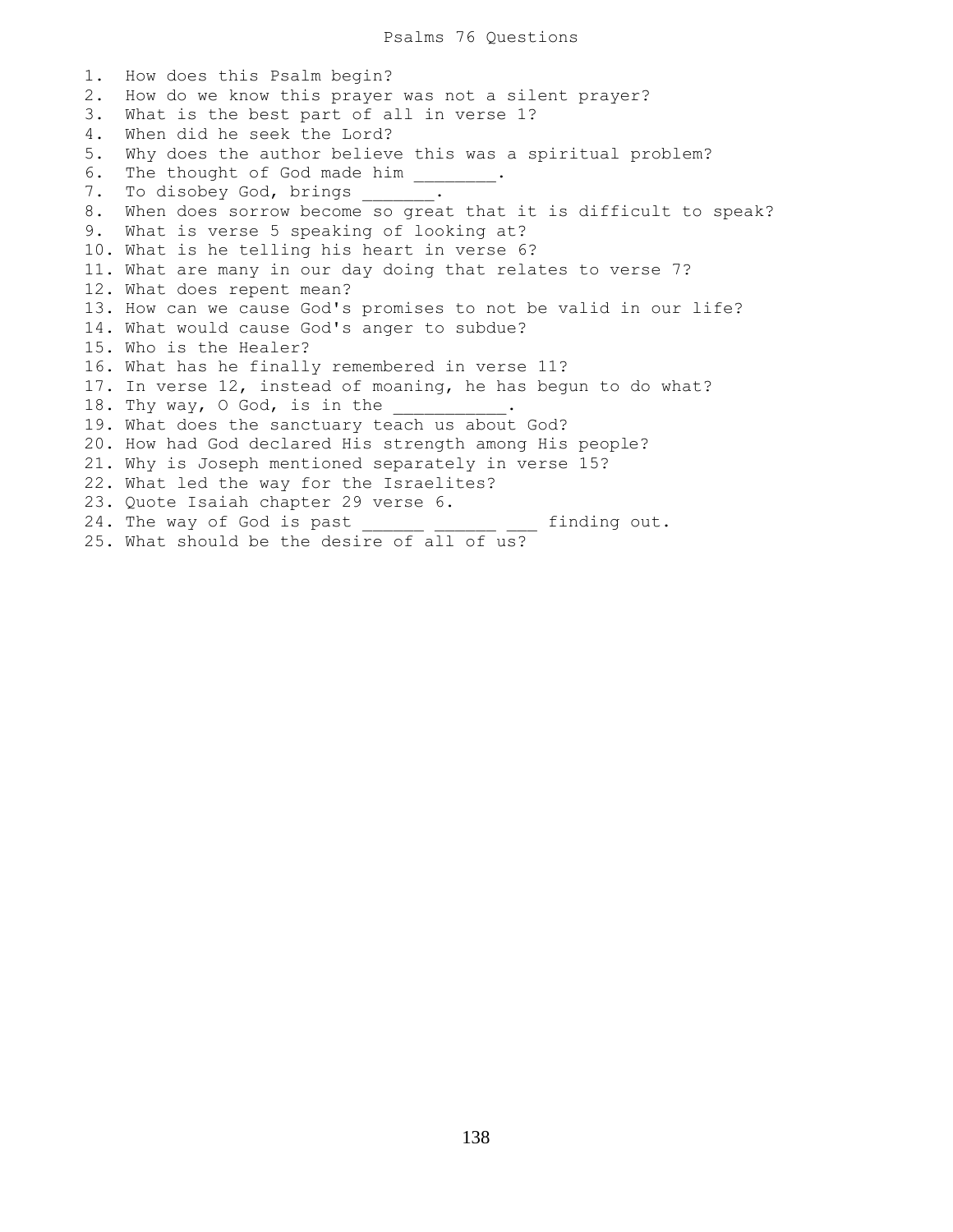We will begin the verse by verse study of the 78th Psalm now. Psalms 78:1 "{Maschil of Asaph.} Give ear, O my people, [to] my law: incline your ears to the words of my mouth."

 This Psalm is to instruct all people who believe in God on how to please God. Even though the penman of this Psalm is probably Asaph, these instructions are from God. God, throughout all ages, has put the words into the mouth of those He would have to speak to His people for Him. This is saying, open that inner ear of your understanding to my law. Incline thine ear, means that they are leaning toward the message and want to hear what it is saying.

 Psalms 78:2 "I will open my mouth in a parable: I will utter dark sayings of old:"

 I have said, over and over, that the Bible, besides being actual happenings, is a parable itsself. God did this to keep people from reading the Bible and believing with their mind. God wants us to believe, because we have faith, not because of facts. Hebrews 11:1 "Now faith is the substance of things hoped for, the evidence of things not seen." If you can see something with your natural eye, it takes no faith to believe. God is a Spirit. Since God was the author of the Bible, it is written from a spiritual standpoint. Natural man cannot understand what it is saying. Even the parables that Jesus told, had to be explained to Jesus' disciples. The Holy Spirit of God is our Teacher now. The Spirit reveals to the believers what the Bible is saying. These dark sayings, are just things that have not been revealed by the Light.

 Psalms 78:3 "Which we have heard and known, and our fathers have told us."

 As to no other people in the world, God had given His law and His covenant to the Israelites. The main way of learning had been for the father to tell the children.

 Psalms 78:4 "We will not hide [them] from their children, shewing to the generation to come the praises of the LORD, and his strength, and his wonderful works that he hath done."

 This is explaining how, from generation to generation, the message was handed down. We must always look at these Scriptures and see if there is a lesson for us in them. We see, that not only then, but even now, we should instruct the children coming up in the ways of God. Now we are blessed to have Bibles, but we must teach our children how to study and get the most out of these teachings. Christians should be in the process of building Christian leaders of tomorrow. This is one of the purposes of these Bible studies. We should constantly tell of the wonders of God, to even the very small babies.

 Psalms 78:5 "For he established a testimony in Jacob, and appointed a law in Israel, which he commanded our fathers, that they should make them known to their children:"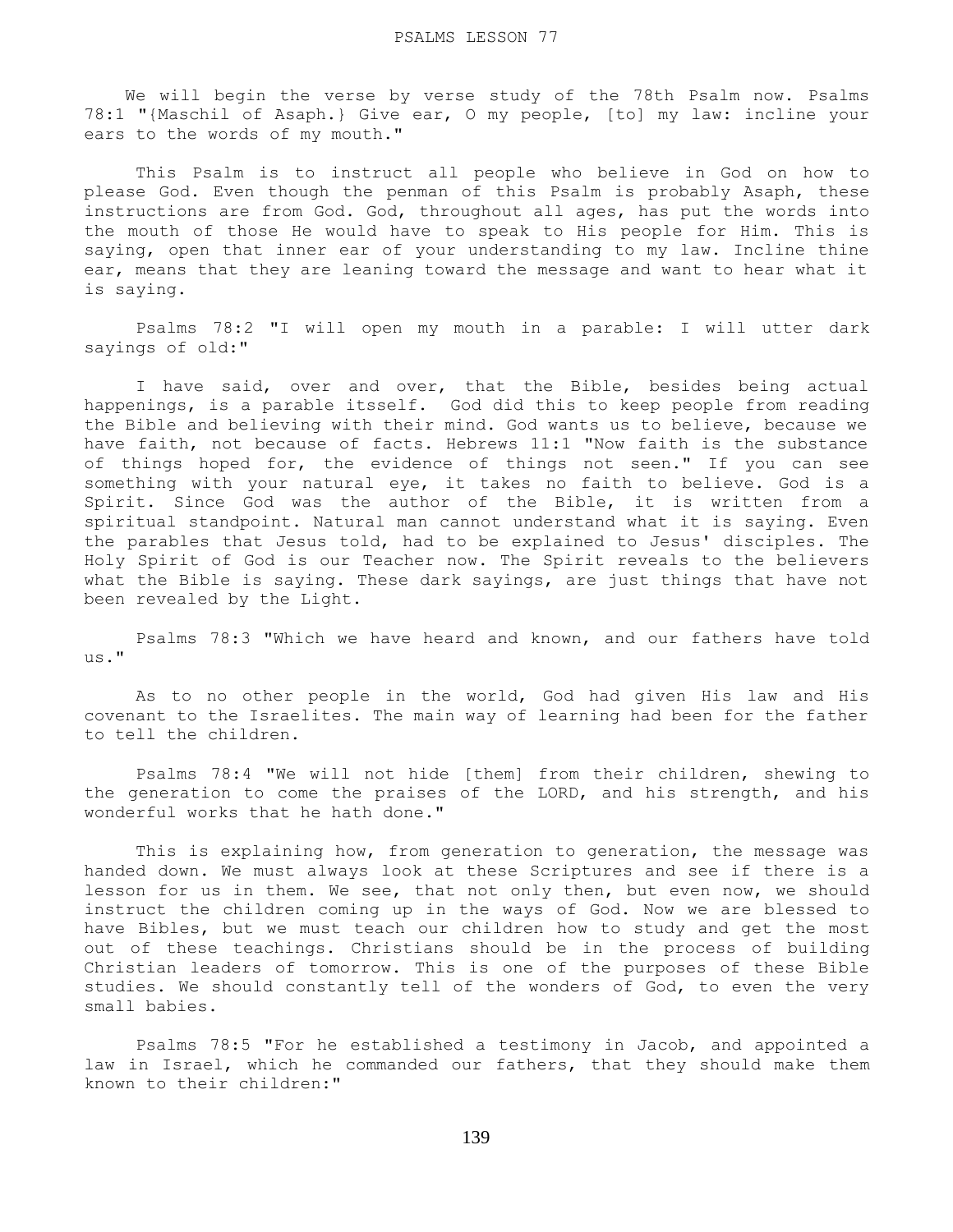The name Jacob is used in the first part of this verse to show that a family went into Egypt {Jacob's}, and a nation came out {Israel}. Jacob is Israel. The testimony was of God miraculously delivering them out of Egypt. The law was given to them at mount Sinai on the way to the promised land. These were a separated people for God. One of the things that made them separate from all the other people, was the fact that God had given His law to them. The very oracles of God were given to this people that God had chosen for His own. They were to live by God's law themselves and teach God's law to their children and grandchildren.

 Psalms 78:6 "That the generation to come might know [them, even] the children [which] should be born; [who] should arise and declare [them] to their children:"

 They were not to live like the rest of the world. They were to live a life separated to God. The Word of God is fresh and new every day and should be taught to every generation. The Bible is like a road map to lead us through life victoriously. Without following the teachings in the Bible, we will be a failure of life. When we study the Word of God and live by the teachings in it, we are victorious and have eternal life at the end of this life to look forward to.

 Psalms 78:7 "That they might set their hope in God, and not forget the works of God, but keep his commandments:"

 The world, without God, has no hope. Those who live by the instructions in the Bible and believe in Jesus, have hope of the resurrection. Romans 10:17 "So then faith [cometh] by hearing, and hearing by the word of God." Romans chapter 10 verses 9 and 10 tell us what we must do to be saved. The very first statement is believe.

 Psalms 78:8 "And might not be as their fathers, a stubborn and rebellious generation; a generation [that] set not their heart aright, and whose spirit was not stedfast with God."

 This is speaking of the murmuring generation that turned against the teachings of God over and over. They were stubborn and rebellious. God forgave them over and over and gave them another chance. Some of them finally had so little faith in God, that God let them wander in the wilderness 40 years, until that generation died off. That generation played the spiritual harlot. They did not place their trust and hope in God.

 Psalms 78:9 "The children of Ephraim, [being] armed, [and] carrying bows, turned back in the day of battle."

 They were actually to lead the battle and they fled. I have said so many times that we must see a message in this for us. Christians, we are God's army. We have the most powerful weapon known to man, the Bible. Are we going to stand and fight for God, or are we going to retreat in fear? The world is headed for total destruction. Are we trying to pull as many as we can from the fires of hell? Why aren't we? Are we going to be like Ephraim above? Will you run, when the trials get seemingly too big to handle, or will you stand up for Jesus? The battle is all the same, it is just different circumstances.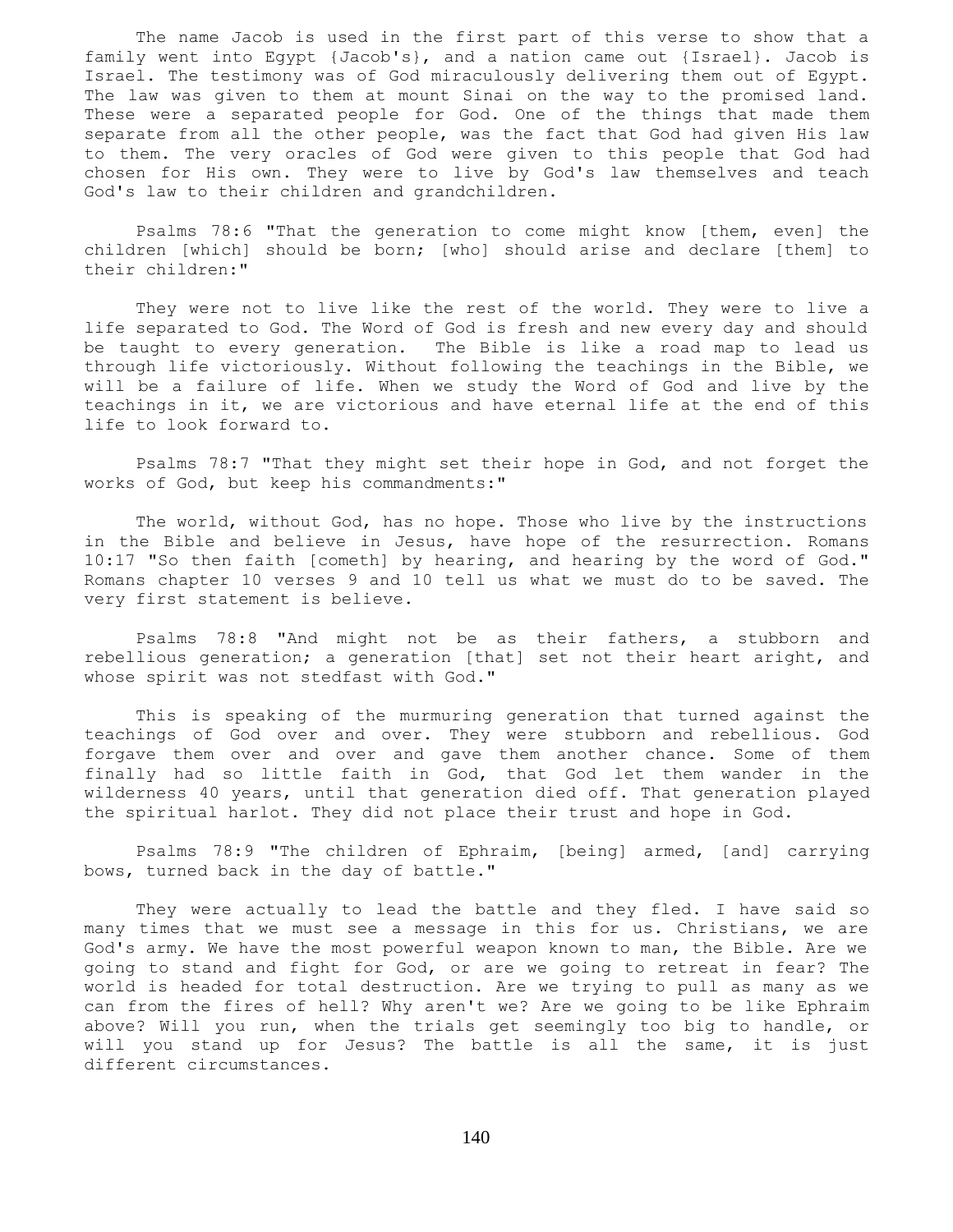Psalms 78:10 "They kept not the covenant of God, and refused to walk in his law;"

 These covenant people were God's people, as long as they kept His law. The covenant was conditional. They must live separate from the world. They were not to intermarry, or worship false gods. They turned away from God and wanted to be like all the countries around them. They insisted on having an earthly king, when God wanted to be their only King. They broke His law, as if it were nothing at all. They promised to keep the law of God, but they soon forgot and lived just as all the other people around them in idolatry. Christians, God has separated us out to be His people. We must live exactly the way it pleases Him for us to live. We must not compromise with the world. He has taken us out of the world, don't go back into the world. Christians are in this world, but we should not be of this world.

 Psalms 78:11 "And forgat his works, and his wonders that he had shewed them."

 Each time a crisis came, they started complaining, instead of depending on God. They soon forgot the Red sea parting and the bondage they had been delivered from in Egypt. It was as if they were saying, what have you done for me today?

 Psalms 78:12 "Marvellous things did he in the sight of their fathers, in the land of Egypt, [in] the field of Zoan."

 God delivered them out of Egypt with his mighty Hand. He brought 10 plagues on the Pharaoh and the Egyptians, and finally the Pharaoh let them leave. The Pharaoh was so upset about the last plague {the death of the first-born}, that he actually insisted on them leaving Egypt. The field of Zoan is another way of saying Egypt.

 Psalms 78:13 "He divided the sea, and caused them to pass through; and he made the waters to stand as an heap."

 We can see from the following Scripture the exact detail of how this came about. Exodus 14:21 "And Moses stretched out his hand over the sea; and the LORD caused the sea to go [back] by a strong east wind all that night, and made the sea dry [land], and the waters were divided." Exodus 14:22 "And the children of Israel went into the midst of the sea upon the dry [ground]: and the waters [were] a wall unto them on their right hand, and on their left."

 Psalms 78:14 "'In the daytime also he led them with a cloud, and all the night with a light of fire."

 This was the presence of God that went before them. When it stopped and stood over the camp, they were to camp until the fire or cloud moved again.

 Psalms 78:15 "He clave the rocks in the wilderness, and gave [them] drink as [out of] the great depths."

 Exodus 17:6 "Behold, I will stand before thee there upon the rock in Horeb; and thou shalt smite the rock, and there shall come water out of it, that the people may drink. And Moses did so in the sight of the elders of Israel." This Rock is the Lord Jesus Christ. This is water from God. Jesus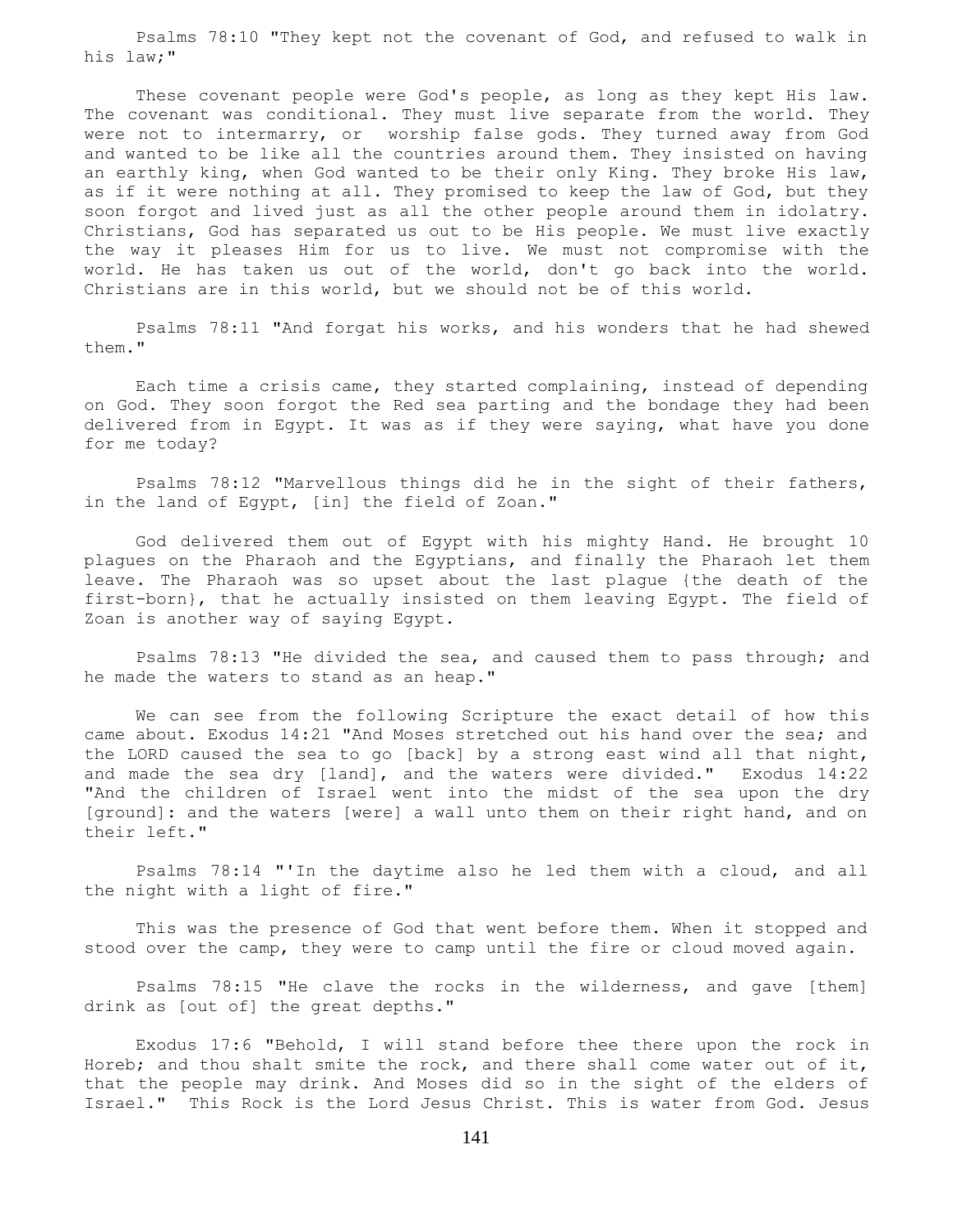told the woman at the well, if she drank of the water He gave her, she would never thirst again. This miraculous water is from God.

 Psalms 78:16 "He brought streams also out of the rock, and caused waters to run down like rivers."

 We must remember that there were nearly 3 million people drinking this water that God provided. The real miracle of feeding so many water is, that God fed them miracle water for 40 years in the wilderness. There is a river that flows from God above that never shall run dry. Revelation 22:1 "And he shewed me a pure river of water of life, clear as crystal, proceeding out of the throne of God and of the Lamb."

 Psalms 78:17 "And they sinned yet more against him by provoking the most High in the wilderness."

 Even though God had brought them out of bitter bondage in Egypt, they sinned against God over and over in the wilderness. One of the worst things they did, was build the golden calf and worship it.

 Psalms 78:18 "And they tempted God in their heart by asking meat for their lust."

 They tired of eating the mannah that fell from heaven to feed them, and they insisted on meat. God rained quail on them and made them eat. Numbers 11:31 "And there went forth a wind from the LORD, and brought quails from the sea, and let [them] fall by the camp, as it were a day's journey on this side, and as it were a day's journey on the other side, round about the camp, and as it were two cubits [high] upon the face of the earth." These quail were 3 feet deep all over the camp. They ate them as God commanded, and many of them died.

 Psalms 78:19 "Yea, they spake against God; they said, Can God furnish a table in the wilderness?"

 To question the ability of God who brought them out of Egypt and parted the Red sea. would be blasphemy. This is as if they are saying, He is not really God. What a foolish rebellious people they really are. What would God have to do, for them to realize that He is truly God?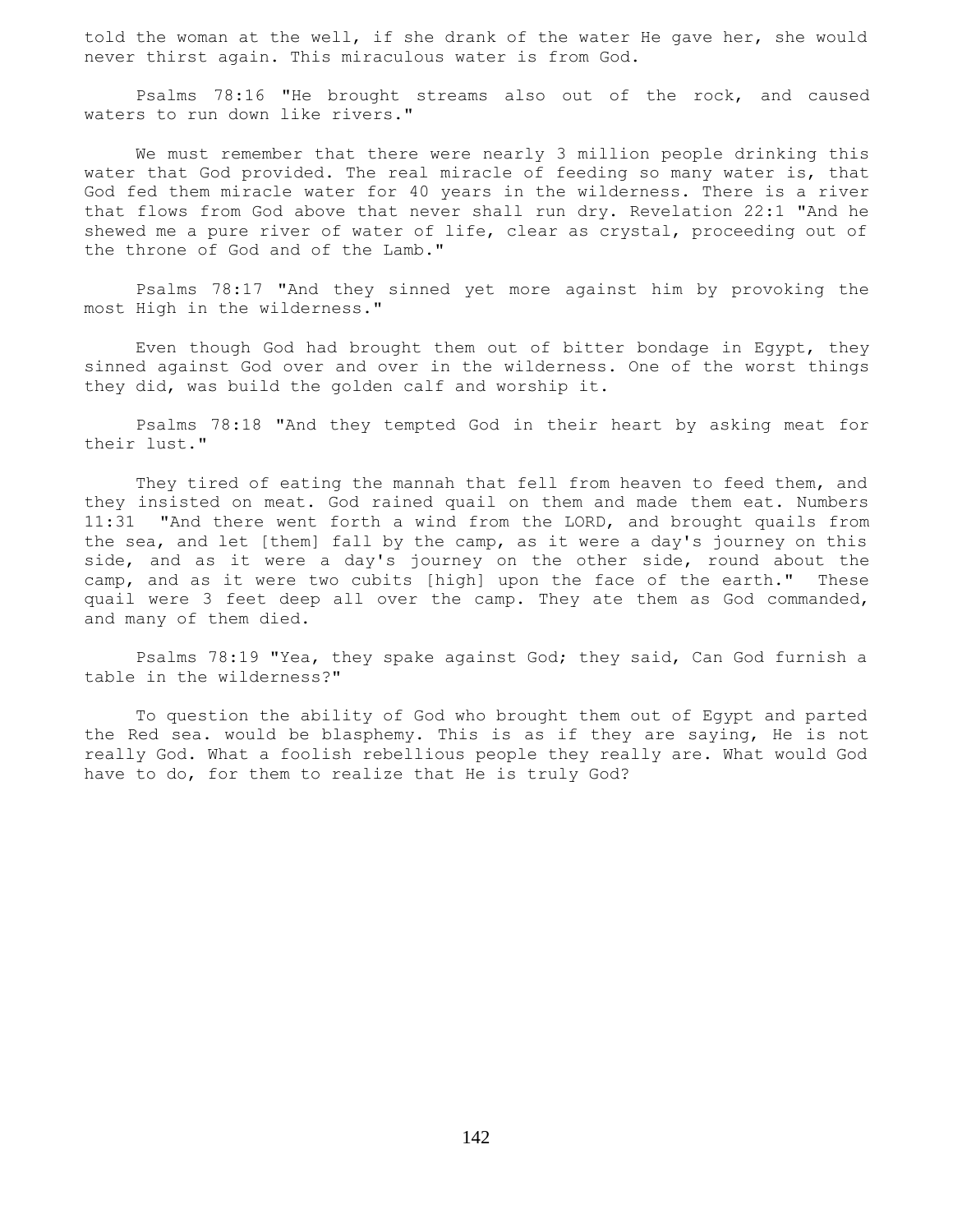Psalms 77 Questions

1. What is the purpose of this Psalm? 2. Who is the penman? 3. What does it mean to give ear? 4. What does incline thine ear mean? 5. In verse 2, he says he will speak in a 6. Besides being actual happenings, what does the author believe about the entire Bible? 7. Quote Hebrews chapter 11 verse 1. 8. God is a 9. Since God was the real author of the Bible, it has to be written from what standpoint? 10. Who did Jesus explain the parables He spoke to? 11. How can we understand the Bible? 12. What are the dark sayings really saying? 13. What had been the main way for Israelites to know about God? 14. What lesson can the Christian learn from verse 3 and 4? 15. He established a testimony in \_\_\_\_\_\_. 16. He appointed a law in \_\_\_\_\_\_. 17. Why were Jacob and Israel mentioned separately in verse 5? 18. What was different about Israel and the rest of the world? 19. Who have hope of the resurrection? 20. The Bible is like a \_\_\_\_\_\_ \_\_\_\_\_ to lead us through life? 21. Where do we find the Scriptures that tell us what we must do to be saved? 22. What kind of generation were the Israelites, who came across the wilderness, called? 23. Why did they wander in the wilderness 40 years? 24. What did the children of Ephraim do, in verse 9, that disappointed God? 25. How long were these people the covenant people of God? 26. The covenant was 27. Christians are in the  $\overline{ }$ , but not of the 28. Name some of the marvellous things God did for them. 29. Quote Exodus chapter 14 verses 21 and 22. 30. How did God lead them? 31. What miraculous thing did God do to give them water? 32. What does Revelation chapter 22 verse 1 tell us about where the river comes from? 33. What was one of the worst things these Israelites did to provoke God? 34. What was the desire for meat called in verse 18? 35. Who asked, can God furnish a table in the wilderness?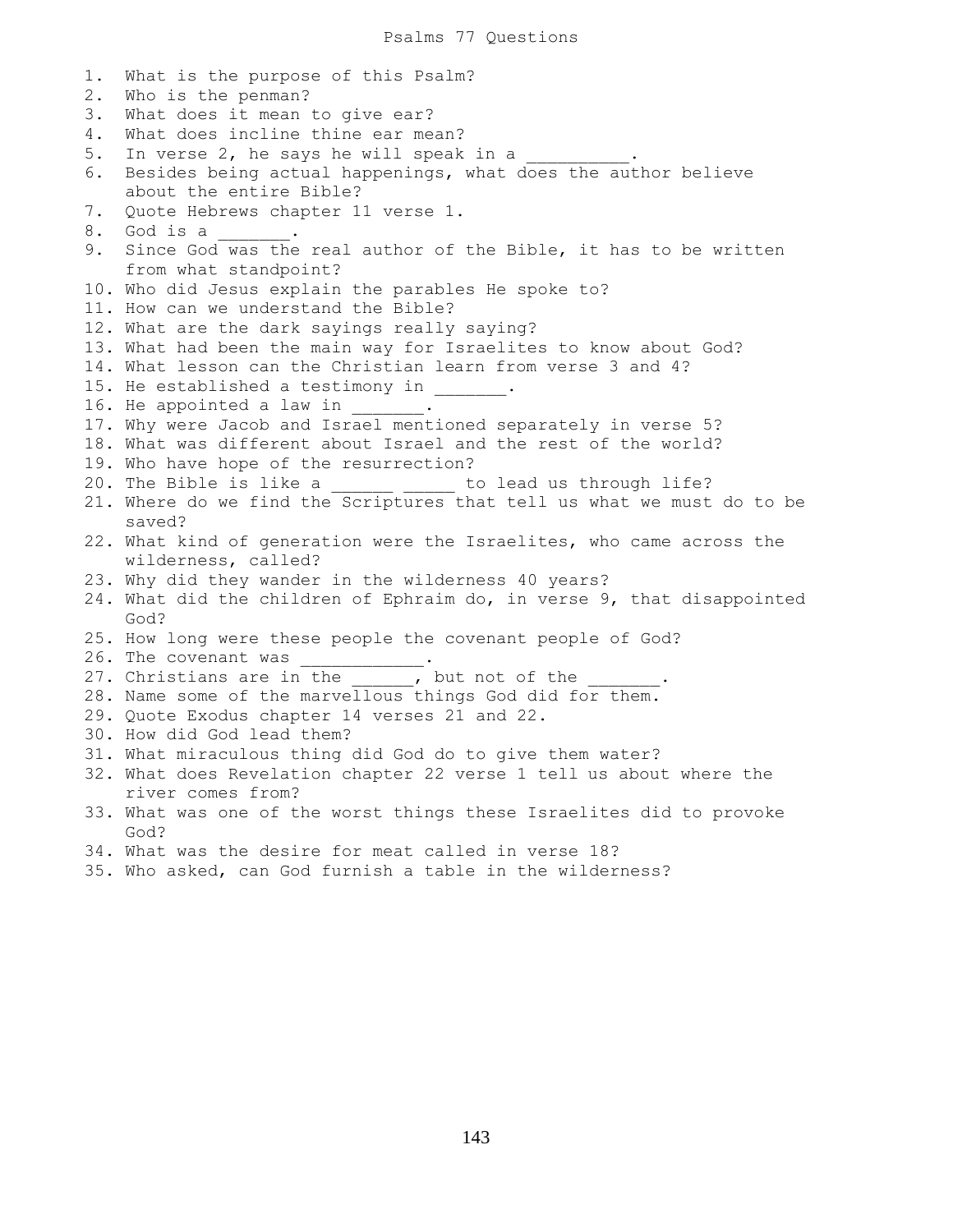We will continue Chapter 78 in this lesson. Psalms 78:20 "Behold, he smote the rock, that the waters qushed out, and the streams overflowed; can he give bread also? can he provide flesh for his people?"

 Jesus is the Rock, He is the Water that flowed from the Rock, and He is the Bread. What a foolish question to ask. The God, that created this world and all that is in it, can easily furnish meat. This is really blasphemy, to say that God was incapable to do this small thing. It is a denial of Who He is.

 Psalms 78:21 "Therefore the LORD heard [this], and was wroth: so a fire was kindled against Jacob, and anger also came up against Israel;" Psalms 78:22 "Because they believed not in God, and trusted not in his salvation:"

 This fire that came up was the wrath of God, or the fury of God, coming up in His face. They did not believe who He was, or that He was their deliverer. Psalms 95:10 "Forty years long was I grieved with [this] generation, and said, It [is] a people that do err in their heart, and they have not known my ways:" I see this same problem today. Our nation is leaning toward not believing in God. There are those who have actually denied Jesus as Saviour. There is only one way to get to heaven, and that is through belief in the Lord Jesus Christ.

 Psalms 78:23 "Though he had commanded the clouds from above, and opened the doors of heaven,"

 Psalms 78:24 "And had rained down manna upon them to eat, and had given them of the corn of heaven."

The door of heaven was opened for the believers in Christ on Calvary. To the world, miracles of God and even the miracle of salvation seem like foolishness. To those of us who believe, it is the power unto salvation. The manna that fell from heaven was miracle Bread. Look, with me, at what Jesus said about manna. John 6:58 "This is that bread which came down from heaven: not as your fathers did eat manna, and are dead: he that eateth of this bread shall live for ever."

Psalms 78:25 "Man did eat angels' food: he sent them meat to the full."

 Bread from heaven fell on common man. This was food fit for angels. The manna fell every day of the week to feed the approximately 3 million people. The only day it did not fall was on sabbath. The day before sabbath 2 day's food fell. They had all they needed to keep them going.

 Psalms 78:26 "He caused an east wind to blow in the heaven: and by his power he brought in the south wind."

 God is the ruler of the wind, the same as He is the ruler of all of the elements. We hear people say that Satan is the ruler of the air. He is prince of the air. Jesus is King. God told the wind to blow the fowl over the camp, and the wind obeyed.

144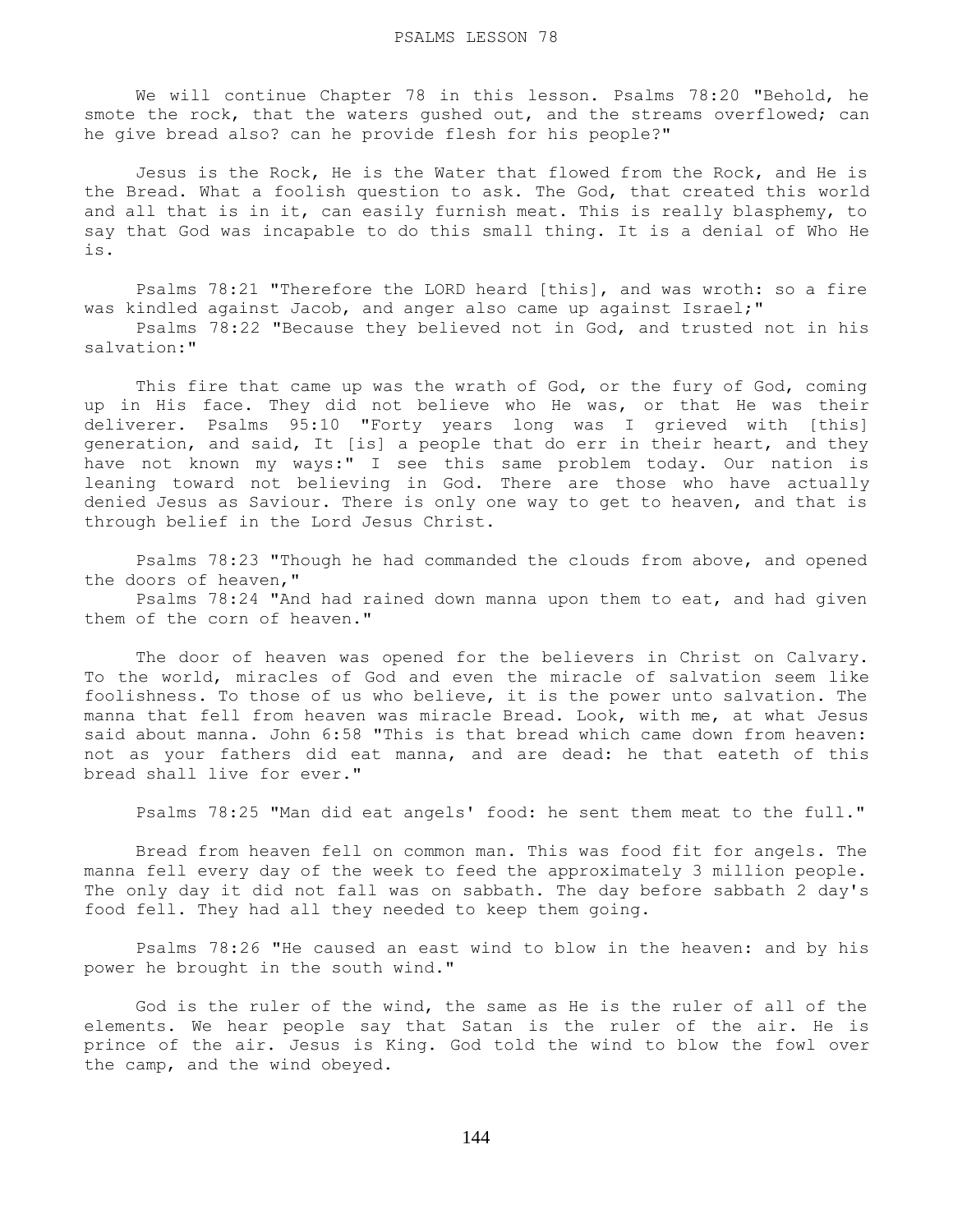Psalms 78:27 "He rained flesh also upon them as dust, and feathered fowls like as the sand of the sea:"

 Psalms 78:28 "And he let [it] fall in the midst of their camp, round about their habitations."

 Psalms 78:29 "So they did eat, and were well filled: for he gave them their own desire;"

 I imagine they wished they had never asked for the fowl to eat. The quail rained on them 3 feet deep. A person has to be very careful what you ask for. God might give you what you want, rather than what you need, like He did here. This is a very good example of asking amiss.

 Psalms 78:30 "They were not estranged from their lust. But while their meat [was] yet in their mouths,"

 Psalms 78:31 "The wrath of God came upon them, and slew the fattest of them, and smote down the chosen [men] of Israel."

 They were still chewing these birds when the judgment of God fell upon them. Their greed would cost them their lives. Just like many other sins, their pleasure was short lived. Their sin cost them their lives. Many a drunk driver has wrecked and not lived to become sober. Be sure your sin will find you out. Sometimes the sin and the judgment for the sin seem as if they happen at the same time.

 Psalms 78:32 "For all this they sinned still, and believed not for his wondrous works."

 Even this mighty show of the judgment of God did not affect some of them. Sin has not changed in all these years. It is still the same today. Those caught up in sin are blinded and do not see the consequences of their sin.

 Psalms 78:33 "Therefore their days did he consume in vanity, and their years in trouble."

 These people that He could not make understand, died in the wilderness and the next generation went into the promised land.

 Psalms 78:34 "When he slew them, then they sought him: and they returned and inquired early after God."

 It is such a shame that it takes drastic measures to frighten people into the knowledge of God. I do not like to have to threaten people out of hell to get them saved. I enjoy telling them of the love of God, more than of the judgment of God. It seems they do not respond as well to the love, as they do to the judgment.

 Psalms 78:35 "And they remembered that God [was] their rock, and the high God their redeemer."

 What does it take to stir some people. Sometimes I believe that is why we have wars, and famines, and earthquakes, and other natural disasters, is to get people to think about how fragile life really is. Some people never think of God, until they are in some terrible problem. It makes you wonder if they really love God, or perhaps, they are just believing long enough for Him to get them out of the mess they are in.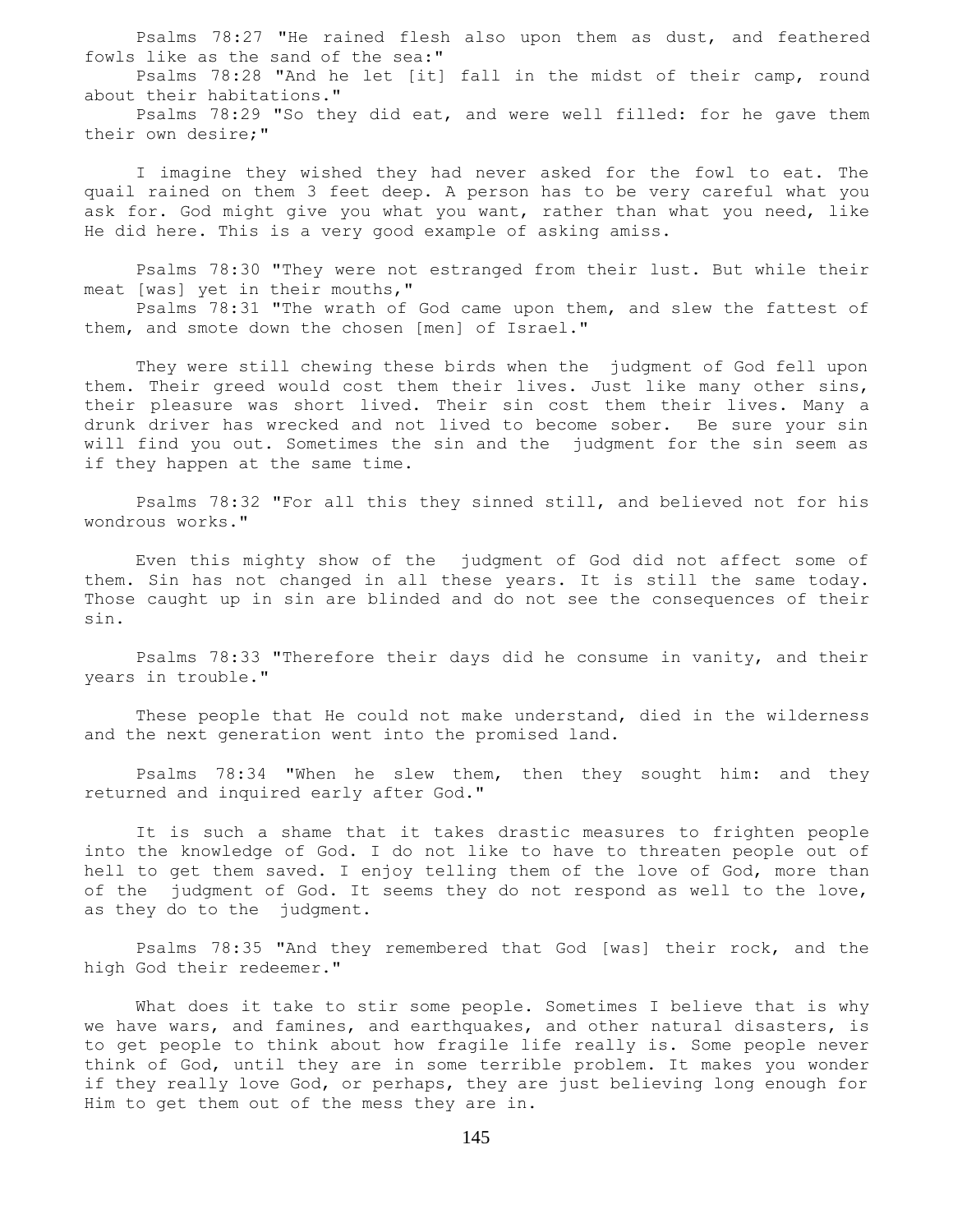Psalms 78:36 "Nevertheless they did flatter him with their mouth, and they lied unto him with their tongues."

 Psalms 78:37 "For their heart was not right with him, neither were they stedfast in his covenant."

 The heart of man is what he really is. This verse above reminds me of those in Matthew that Jesus tells about. Matthew 7:22 Many will say to me in that day, Lord, Lord, have we not prophesied in thy name? and in thy name have cast out devils? and in thy name done many wonderful works? Matthew 7:23 "And then will I profess unto them, I never knew you: depart from me, ye that work iniquity." Just as these people above thought they could fool God by flattering Him with their mouth, but God knows what is in their heart. They had no intention of keeping covenant with God.

 Psalms 78:38 "But he, [being] full of compassion, forgave [their] iniquity, and destroyed [them] not: yea, many a time turned he his anger away, and did not stir up all his wrath."

 God is longsuffering, not willing that any should perish. He forgave them over and over. They deserved to die, but God forgave them. It reminds us that we deserved to die also, but while we were yet in sin, God sent us a Saviour, Jesus Christ the Righteous.

 Psalms 78:39 "For he remembered that they [were but] flesh; a wind that passeth away, and cometh not again."

 God had made them of the dust of the earth, and He knew that they were flesh with all the weakness of the flesh. Man is like a vapor, here today and gone tomorrow. The only life that amounts to anything is the everlasting life after we have vacated this old sinful flesh.

 Psalms 78:40 "How oft did they provoke him in the wilderness, [and] grieve him in the desert!"

 If this is a question, the answer is over and over and over. They would not repent of one sin and be forgiven of God, until another sin was right on the heels of the first.

 Psalms 78:41 "Yea, they turned back and tempted God, and limited the Holy One of Israel."

 God was limited in what He could do for them, because of their disobedience. They were always comparing the things in Egypt with their situation out in the desert. They soon forgot they had been slaves in Egypt.

 Psalms 78:42 "They remembered not his hand, [nor] the day when he delivered them from the enemy."

The ten plagues that God brought on Egypt to defame the Egyptian gods, and to get the release of them had been of such fantastic nature, it is hard to believe that they could forget, but they did. They act as if God had nothing to do with getting their release.

 Psalms 78:43 "How he had wrought his signs in Egypt, and his wonders in the field of Zoan:"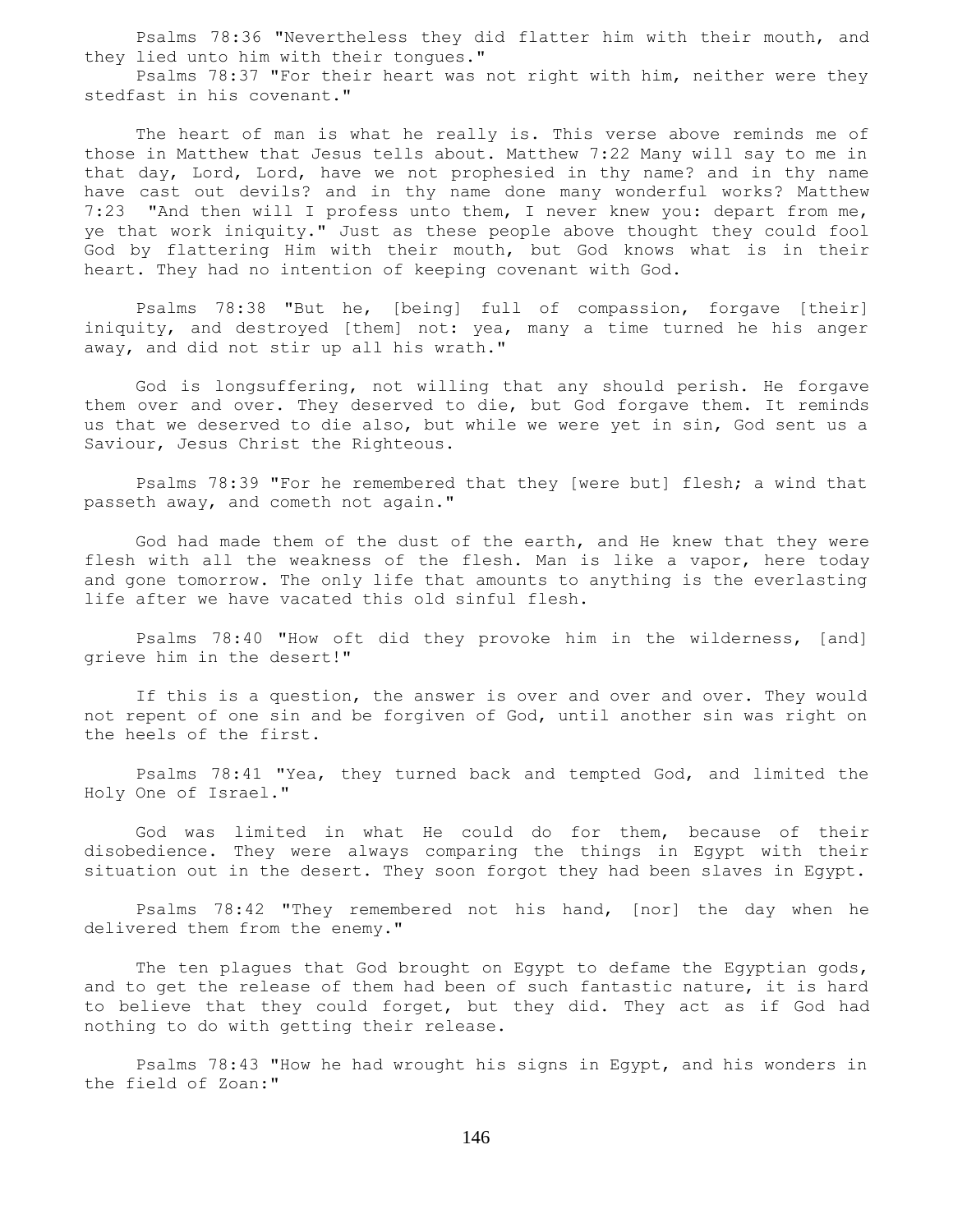The sign that got them released was the tenth plague, when all the firstborn of Egypt died. The signs were not just for the Israelites, but for the Egyptians, as well. Those who saw, had to know that God was the real God. The idols {nothings} in Egypt had no power at all against God.

In the next few verses the plagues are listed.

 Psalms 78:44 "And had turned their rivers into blood; and their floods, that they could not drink."

 This particular plague destroyed belief in the false god of the Nile river.

 Psalms 78:45 "He sent divers sorts of flies among them, which devoured them; and frogs, which destroyed them."

All sorts of animal life and insects were objects of worship in Egypt.

 Psalms 78:46 "He gave also their increase unto the caterpillar, and their labour unto the locust."

 Psalms 78:47 "He destroyed their vines with hail, and their sycomore trees with frost."

 Psalms 78:48 " He gave up their cattle also to the hail, and their flocks to hot thunderbolts."

 All of these, as we said, were part of the ten plagues that came upon Egypt. They were sent by God to cause the Pharaoh to allow the children of Israel to go to their homeland. The number ten has to do with world government. Cattle were specifically mentioned as one of the animals worshipped. The plague on the cattle proved they were not gods.

 Psalms 78:49 "He cast upon them the fierceness of his anger, wrath, and indignation, and trouble, by sending evil angels [among them]."

 This speaks of evil angels, but they were only evil to the Egyptians. They were acting upon direct orders from God. it was on the orders of God that the firstborn of every Egyptian family died in the tenth plague. This was the climax of God's anger against Pharaoh. We will continue with this in the next lesson.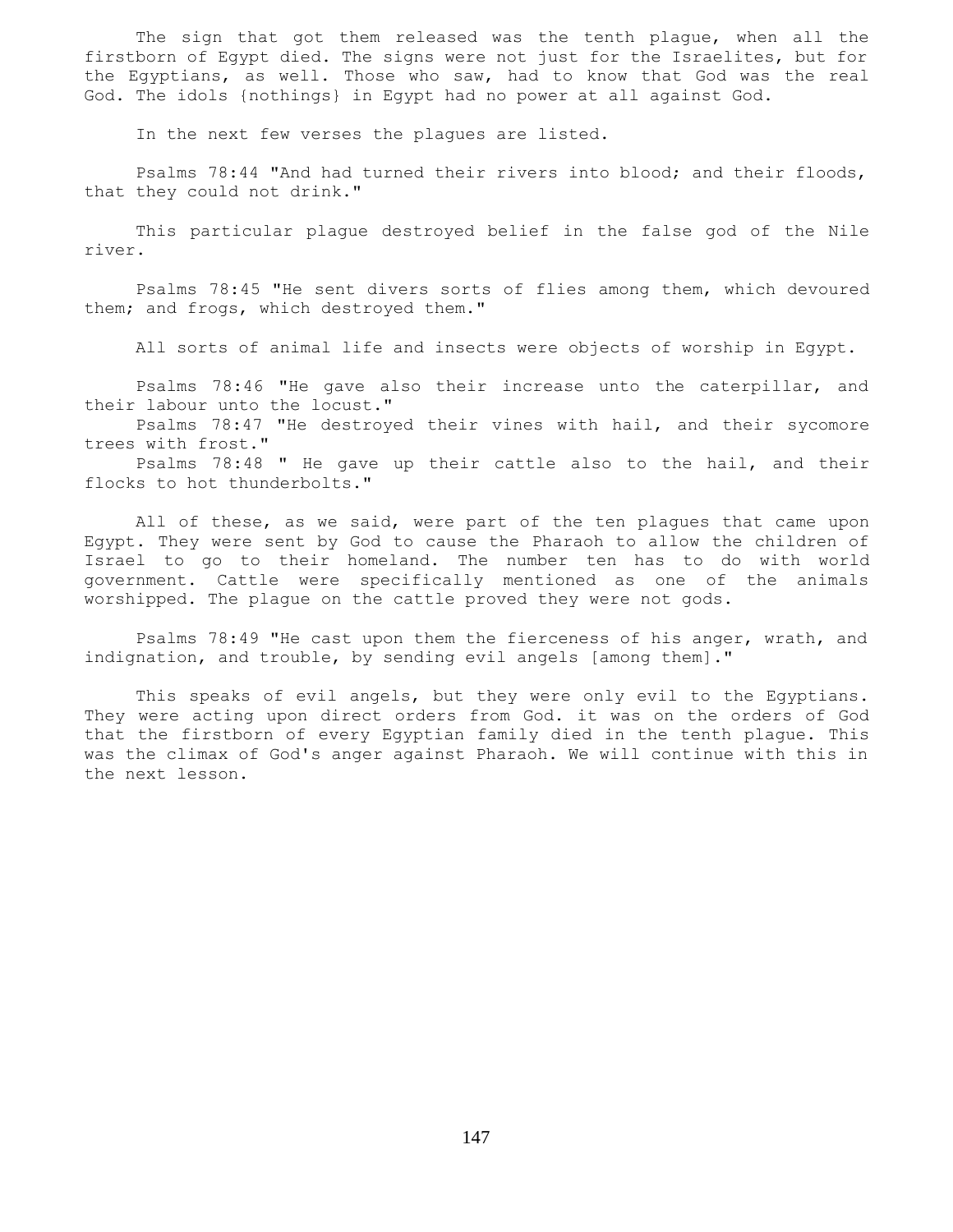1. He smote the Rock, and the \_\_\_\_\_ gushed out. 2. Who is the Water and the Bread? 3. To say that God can not do something is really \_\_\_\_\_\_\_. 4. What is the fire in verse 21? 5. Why are the names Jacob and Israel both mentioned? 6. How many years did they have to live in the wilderness? 7. What is the only way to heaven? 8. What does salvation by the cross seem like to the world? 9. Quote John chapter 6 verse 58. 10. Verse 25 calls the manna food. 11. How often did the manna fall from heaven? 12. Who is the ruler of the wind? 13. Verse 27 says the flesh that rained was as \_\_\_\_\_. 14. Verse 29 says, He gave them their own  $\overline{\phantom{a}}$ . 15. How deep were the quail? 16. Why must a person be very careful what they ask for? 17. When did the wrath of God fall on them? 18. What happened to these people that God could not make understand? 19. What is the only way to get some people to respond to God? 20. Who was their Rock? 21. Why does the author believe we have wars and earthquakes? 22. The \_\_\_\_\_\_\_ of a man is what he really is? 23. What is Matthew chapter 7 verses 22 and 23 saying about those who are fakes? 24. God is \_\_\_\_\_\_\_\_ not willing that any should perish. 25. When did God send us a Saviour? 26. What does verse 39 say that He remembered about man? 27. How often did they provoke Him? 28. What does it mean that God was limited in verse 41? 29. It is almost unbelievable to us that the Israelites forgot what? 30. Which sign in Egypt got them released? 31. What does idols mean? 32. What were their rivers turned into? 33. What god of the Egyptians did this discredit? 34. What does the number ten mean? 35. Who were these angels thought to be evil to?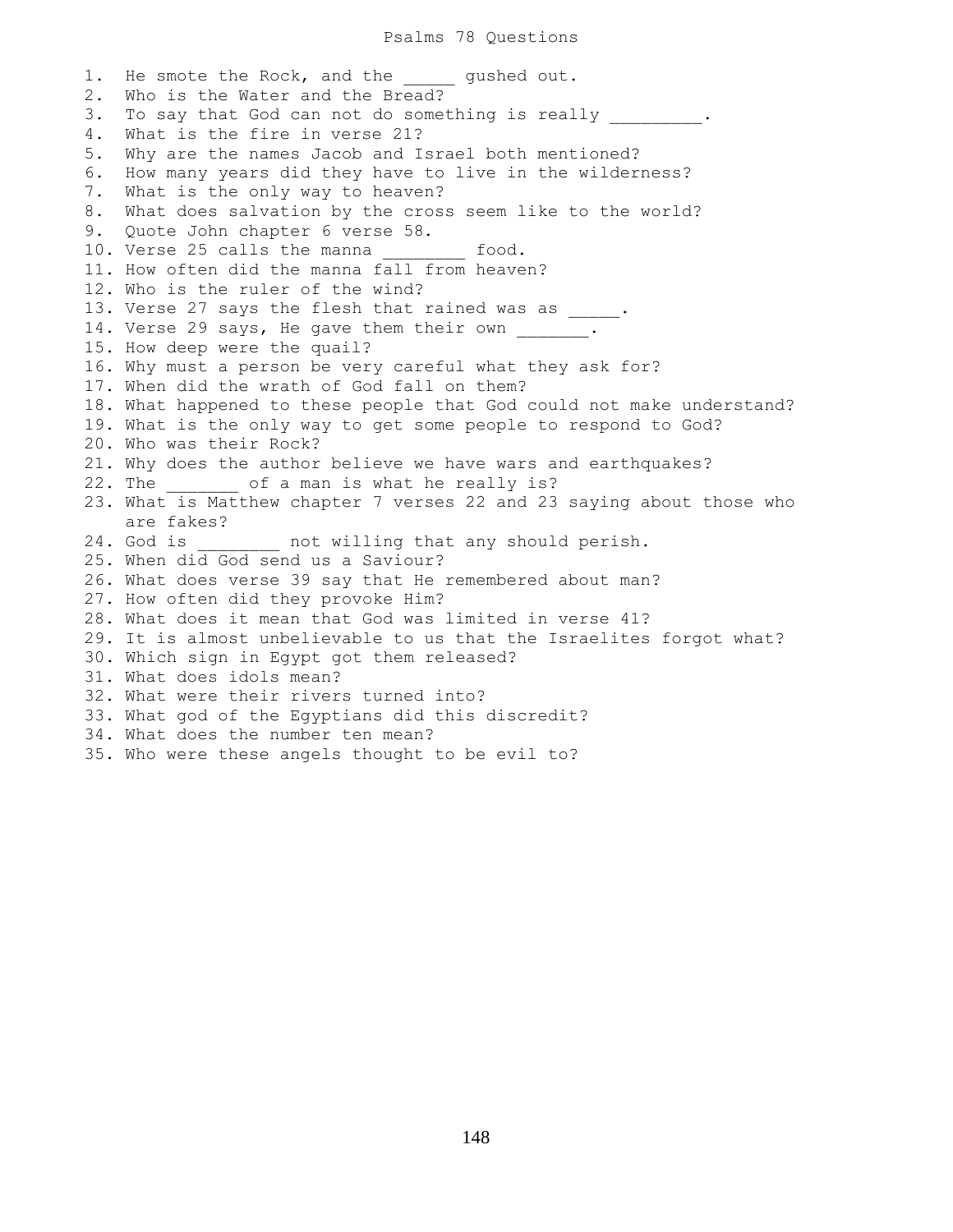We will continue our verse by verse study of chapter 78 of Psalms. Psalms 78:50 "He made a way to his anger; he spared not their soul from death, but gave their life over to the pestilence;"

 In the last lesson, we were discussing how the Lord brought the children of Israel out of Egypt with a mighty hand through 10 plagues. God had given the Pharaoh ample time to respond to His request and when he did not respond positively, God had to take drastic measures. The continued disobedience of the Pharaoh and his people angered God. Even though God destroyed them with this plague, He was justified in doing it, because they were weighed in the balance and found wanting.

 Psalms 78:51 "And smote all the firstborn in Egypt; the chief of [their] strength in the tabernacles of Ham:"

 This smiting of the firstborn even struck in Pharaoh's home. Pharaoh's first born son died that night. Throughout Egypt, the firstborn died. Some of Ham's descendents settled in Egypt, perhaps this is why tabernacles of Ham was used in the verse above.

 Psalms 78:52 "But made his own people to go forth like sheep, and guided them in the wilderness like a flock."

 We know that an estimated 3 million people left Egypt following Moses {their shepherd}. After they began their journey, God led them by a cloud and a fire. Those counted as God's family are called sheep many places in the Bible. One very important time is when Jesus separates the sheep from the goats. The sheep go to heaven and the goats go to hell.

 Psalms 78:53 "And he led them on safely, so that they feared not: but the sea overwhelmed their enemies."

 This is speaking of the children of Israel walking through the opening in the Red Sea on dry land, and when their enemies pursued the enemy was drowned.

 Psalms 78:54 "And he brought them to the border of his sanctuary, [even to] this mountain, [which] his right hand had purchased."

 This, perhaps, is speaking of His holy land. The mountain being the mountain where the temple would be built. The mountain would be mount Zion. It was the land that God had promised Abraham. This land was not won by the Israelites, but by the Right Hand of God.

 Psalms 78:55 "He cast out the heathen also before them, and divided them an inheritance by line, and made the tribes of Israel to dwell in their tents."

 Some people, looking at this, might say that God was cruel to cast the heathen out, but God had given them ample time to repent, and they did not. Notice that it was God that cast them out of this land. Each of the twelve tribes of Israel had an allotted land that they were to live in. This inheritance that they received was forever. Some would try to say today that they should give up some of this land, but the Bible says it belongs to the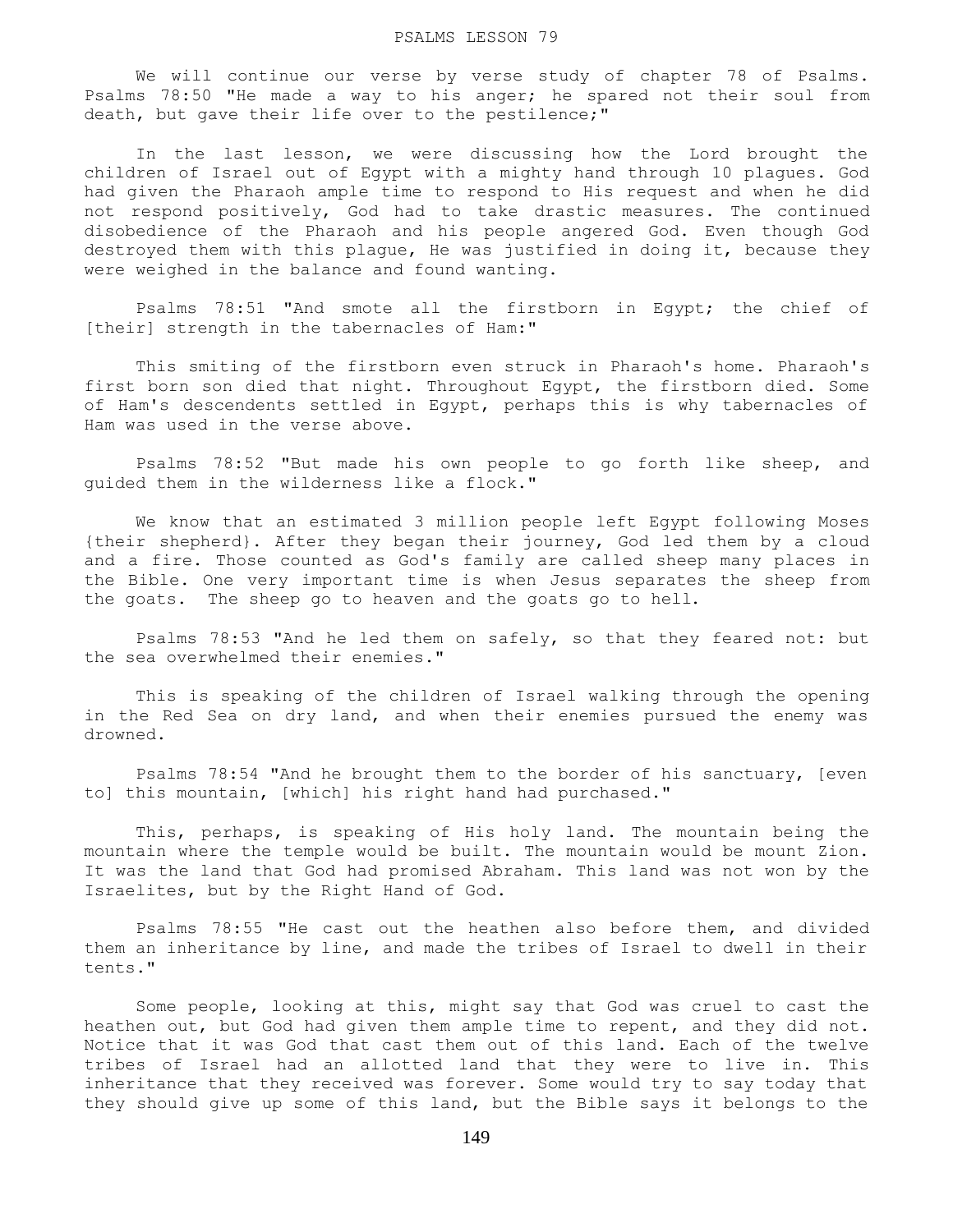12 tribes and their descendents forever. To read more about the dividing of the land, read Joshua chapter 13 through chapter 19.

 Psalms 78:56 "Yet they tempted and provoked the most high God, and kept not his testimonies:"

 It seems that all this that the Lord had done for them was not enough. They still did not obey God and keep the law He had given them.

 Psalms 78:57 "But turned back, and dealt unfaithfully like their fathers: they were turned aside like a deceitful bow."

 Sometimes I feel so sorry for God. He has done so much for them, and He loves them so much, but they still are rebellious and do things displeasing to Him. A deceitful bow is one that you cannot depend on to shoot accurately. Sometimes to your own injury, the bow will bend in use, and cause the one using it harm. Isn't this just what these people are doing to God? They are turning on Him and breaking His heart. Sometimes I am sure that God felt that He would have been better off if He had not chosen them. We Christians better not point a finger at them, without pointing back at ourselves, as well. Not to stay with the faith that we had in the Lord is one of the things that upsets the Lord worse than anything. I have said it so many times, but it is true. To know God in His fullness, and then to be unfaithful to Him is very dangerous. The 6th chapter of Hebrews tells us a great deal about this. Do not let other things become more important to you than God is.

 Psalms 78:58 "For they provoked him to anger with their high places, and moved him to jealousy with their graven images."

 The one thing that He just could not overlook is the worship of other gods. Exodus 34:14 "For thou shalt worship no other god: for the LORD, whose name [is] Jealous, [is] a jealous God:" God had a specific place for them to worship Him. The groves and high places had never been pleasing to God. It was really idolatry.

 Psalms 78:59 "When God heard [this], he was wroth, and greatly abhorred Israel:"

 Abhorred, in this particular instance, means despised. This is really spiritual adultery. They have sinned against God. Again, Christians, we must do it God's way, not our way. To worship God in any other way than the way He chose would be spiritual adultery.

 Psalms 78:60 "So that he forsook the tabernacle of Shiloh, the tent [which] he placed among men;"

 God had dwelt in the midst of His people in the most holy place in the tabernacle. He is so angry with these people that He can not stand their presence, so He leaves the most holy place.

 Psalms 78:61 "And delivered his strength into captivity, and his glory into the enemy's hand."

 This is speaking of the ark of the covenant falling into enemy hands. Of course, the ark was an earthly house for the power and presence of God.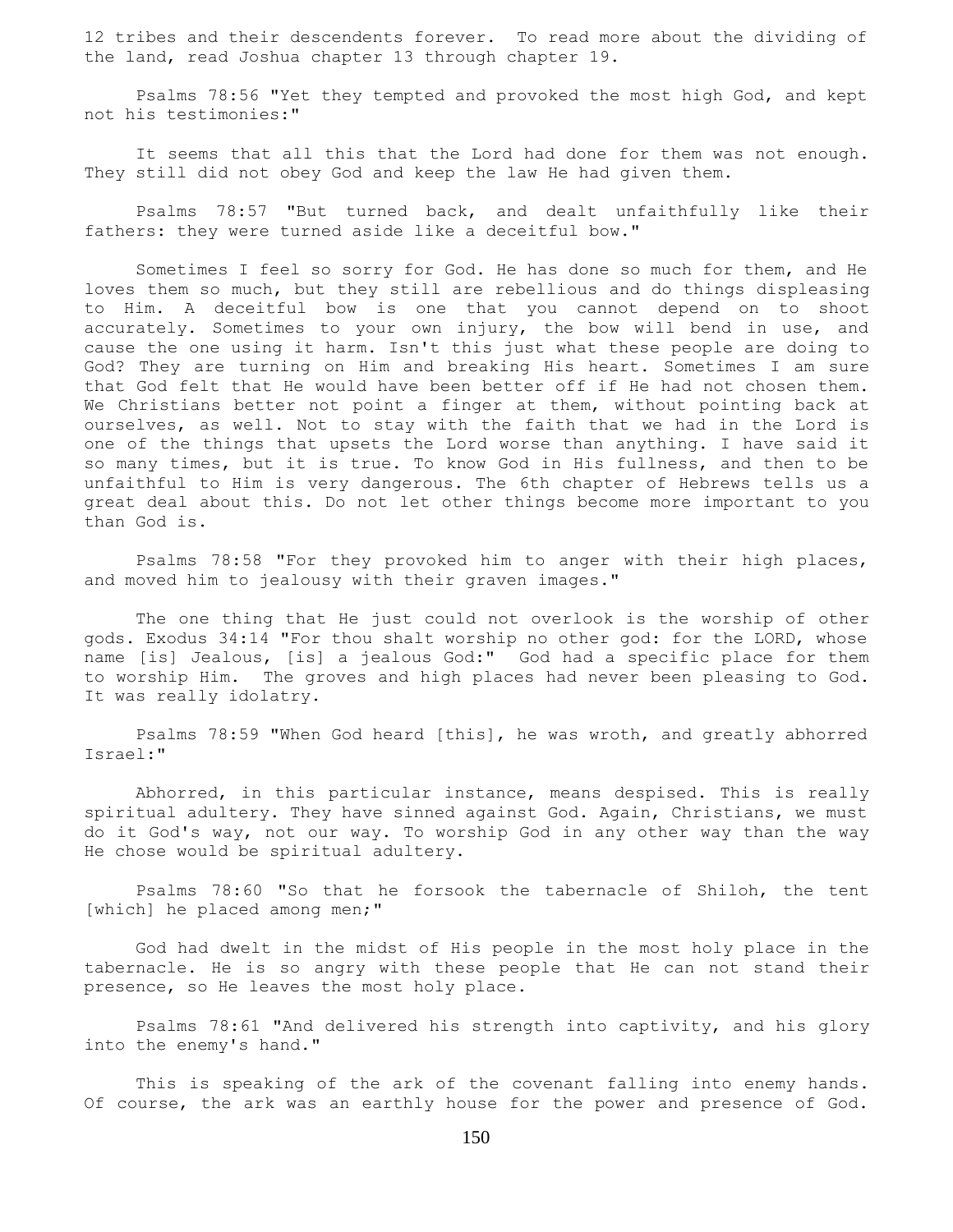We find in the following Scripture that really no house can contain God. II Chronicles 2:6 "But who is able to build him an house, seeing the heaven and heaven of heavens cannot contain him? who [am] I then, that I should build him an house, save only to burn sacrifice before him?" The presence of the Light is in all churches who profess Jesus Christ as Lord today. What a sad day it would be for His presence to leave because of the worldliness we have brought into our churches.

 Psalms 78:62 He gave his people over also unto the sword; and was wroth with his inheritance.

 Thirty thousand of the Israelites were killed in the battle where they lost the ark. I Samuel 4:10 "And the Philistines fought, and Israel was smitten, and they fled every man into his tent: and there was a very great slaughter; for there fell of Israel thirty thousand footmen." I Samuel 4:11 "And the ark of God was taken; and the two sons of Eli, Hophni and Phinehas, were slain." When God left their presence, they could not win the battle. God's anger would not allow Him to help them. They must be taught a lesson.

 Psalms 78:63 "The fire consumed their young men; and their maidens were not given to marriage."

 So many of the young men were killed in battle that there were no men for the maidens to marry.

 Psalms 78:64 "Their priests fell by the sword; and their widows made no lamentation."

 The Scripture, from 1 Samuel above, told us that 2 sons of Eli died. This does not mean that the widows did not grieve for them, it means they had no body to bury. The bodies were left on the battlefield.

 Psalms 78:65 "Then the Lord awaked as one out of sleep, [and] like a mighty man that shouteth by reason of wine."

 This sleeping of the Lord was in the spiritual sense. He just wasn't paying any attention to their problems for a while to make them realize what they had done. You might even say God allowed this to happen to them in punishment for their idolatry. God never completely turns His back. Just as we see here, He said it is enough and He will now fight for them again.

 Psalms 78:66 "And he smote his enemies in the hinder parts: he put them to a perpetual reproach."

 It seems that the Lord struck them from the back and drove these Philistines away. The battle between Israel and the Philistines ran on for years. Goliath {the giant} was a Philistine.

 Psalms 78:67 "Moreover he refused the tabernacle of Joseph, and chose not the tribe of Ephraim:"

 The natural thing for Him to do would be to choose Joseph's inheritance to dwell in, since Joseph was Israel's favorite. Possibly, it was just because He loved mount Zion so much. It is God's privilege to reject whoever He chooses and, also, to choose whoever He will, without having to explain to us.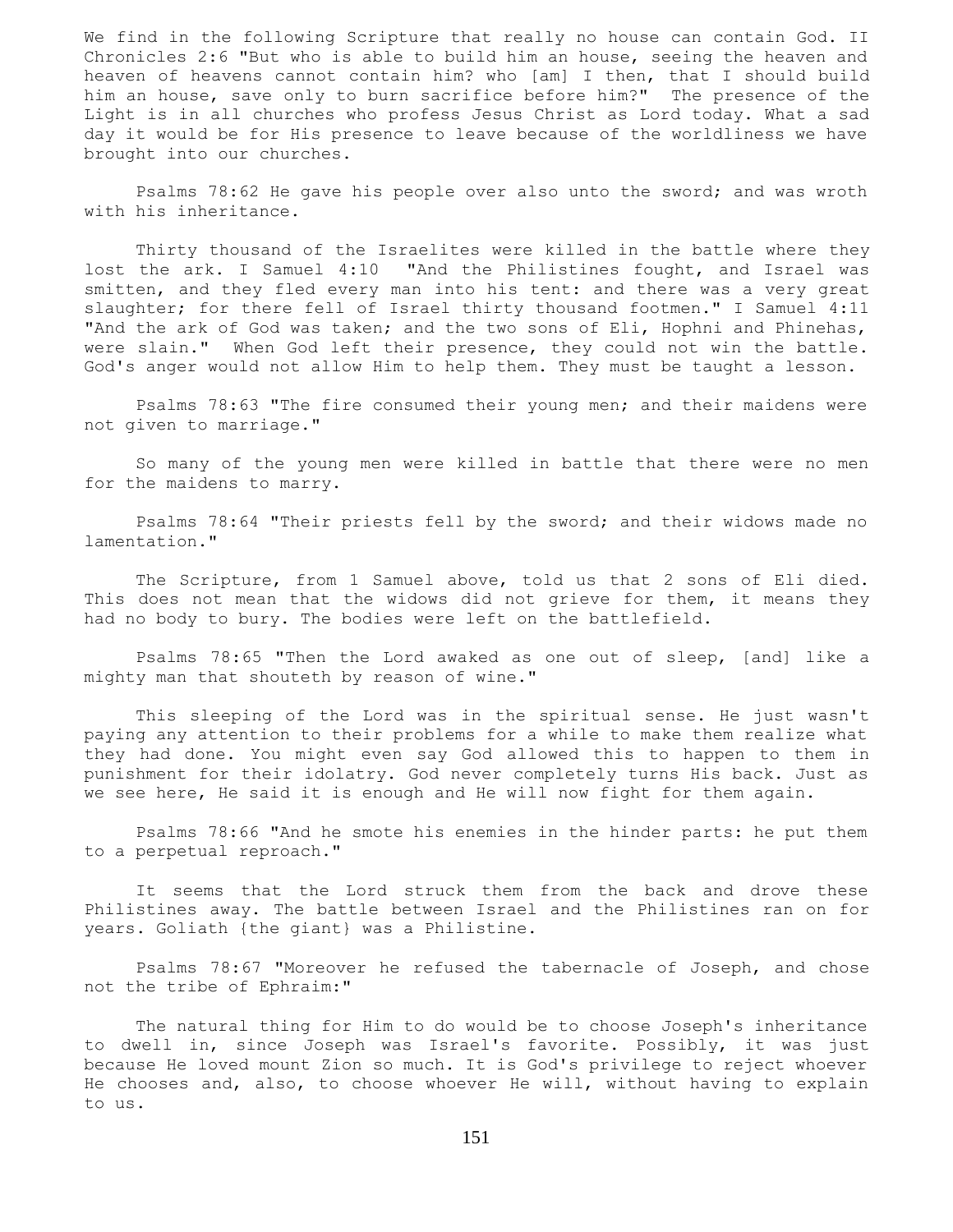Psalms 78:68 "But chose the tribe of Judah, the mount Zion which he loved."

I still believe this was the holy mountain which God loved.

 Psalms 78:69 "And he built his sanctuary like high [palaces], like the earth which he hath established for ever."

 This is speaking prophetically of the temple that Solomon built in Jerusalem. This beautiful temple was the envy of the whole world.

 Psalms 78:70 "He chose David also his servant, and took him from the sheepfolds:"

 David was a shepherd boy when Samuel anointed him. I Samuel 16:13 "Then Samuel took the horn of oil, and anointed him in the midst of his brethren: and the spirit of the LORD came upon David from that day forward. So Samuel rose up, and went to Ramah."

 Psalms 78:71 "From following the ewes great with young he brought him to feed Jacob his people, and Israel his inheritance."

 Jesus is, of course, the great Shepherd. David is called from the humble job of a sheepherder to feed God's people. One of the greatest teachings in the Bible is how God takes those who the world thinks is not capable of doing a job and God shows him, or her, how to do the job the way He would have it done. The people, who can really get something done for God, are those who know they can not do the job, unless God leads them every step of the way. David had not trained to be king. God made him king. David was humble enough that God could show David how He wanted the job done.

 Psalms 78:72 "So he fed them according to the integrity of his heart; and guided them by the skilfulness of his hands."

 Remember, the anointing and the Spirit of God which came upon David. David was successful at these jobs God had given him to do, because God was working through David. Even though David sinned, he loved God in his heart. He repented and God forgave him.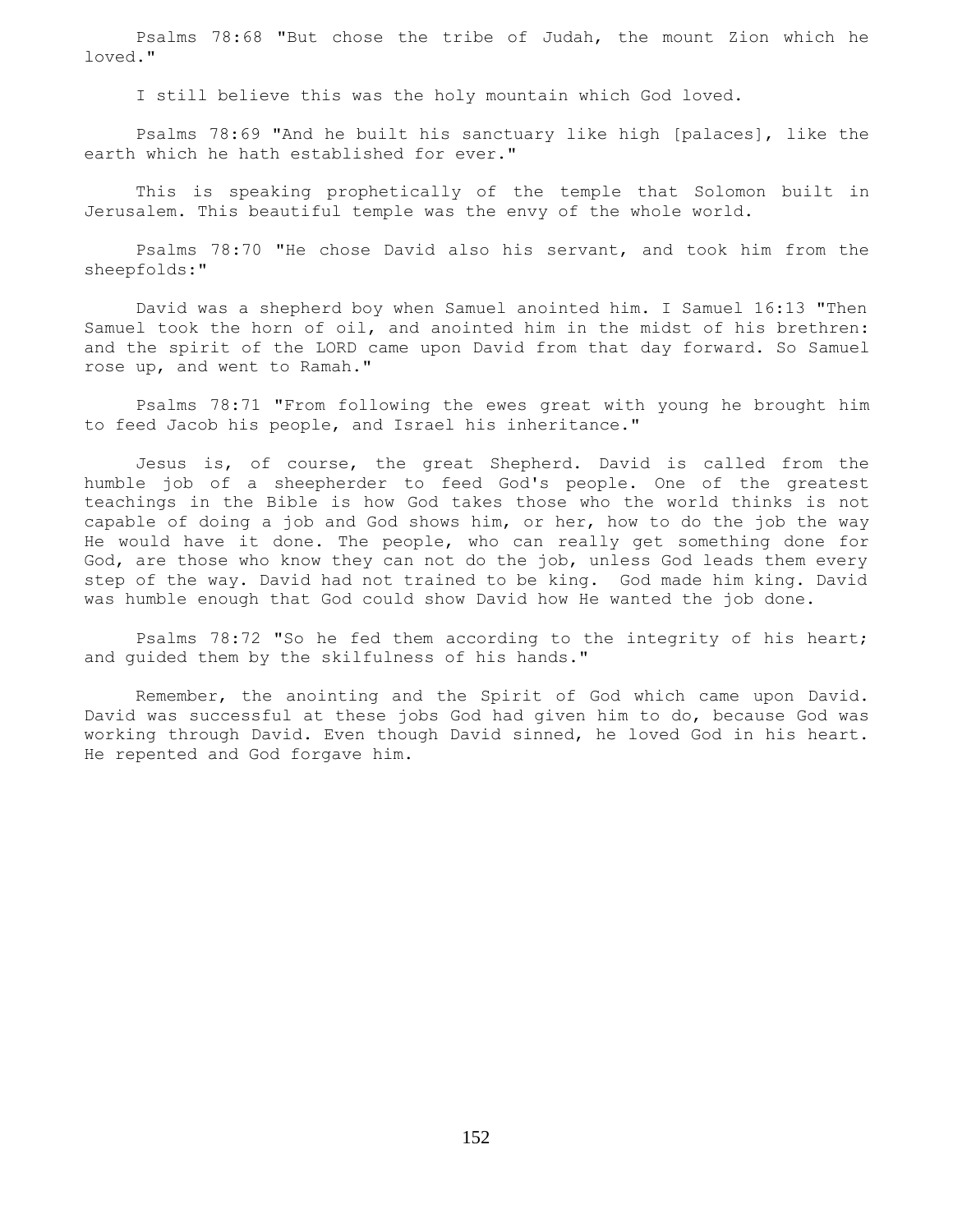### Psalms 79 Questions

1. The Egyptians were weighed in the balance and found . 2. How many plagues were put on Egypt? 3. Why did the smiting of the firstborn touch Pharaoh? 4. What does the statement, tabernacles of Ham, mean? 5. God's people went forth like 6. They were quided in the wilderness like a  $-$ . 7. How many of the Israelites were there in Egypt, estimated? 8. What is verse 53 speaking of? 9. The border of God's sanctuary was where? 10. Who divided the territory for the Israelites? 11. What is the name of the mount in the holy land that is God's mountain? 12. Why was it not cruel for God to cast out the heathen? 13. How long was the holy land given to the 12 tribes of Israel? 14. Where, in the Bible, do we find the details of the dividing of the land? 15. What does verse 57 compare their unfaithfulness to? 16. What is a deceitful bow? 17. Where do we find the Scriptures that warn unfaithful Christians? 18. What had they provoked God to anger with? 19. Quote Exodus chapter 34 verse 14. 20. What does the word abhorred mean? 21. Where had God dwelt to be near His people? 22. What was His strength speaking of? 23. What was the ark? 24. Give the Scripture from 2 Chronicles chapter 2 verse 6. 25. Where is the Light of God? 26. Why would this Light leave the church? 27. How many Israelites lost their lives in the battle where the ark was lost to the enemy? 28. Who were the 2 sons of Eli who died in this battle? 29. Why were their maidens not given in marriage? 30. Why did the widows not make lamentation? 31. Was the Lord asleep? 32. What does the Scripture mean, smote them in their hinder part? 33. Who was the famous giant of the Philistines? 34. What does the author believe influenced the Lord to choose Judah over Joseph? 35. What is verse 69 speaking of prophetically? 36. What was David doing when God called him? 37. What happened to David when Samuel anointed him? 38. How was David {being untrained} able to do the work God had for him to do? 39. Even though David sinned, what was always right about him? 40. He repented and God him.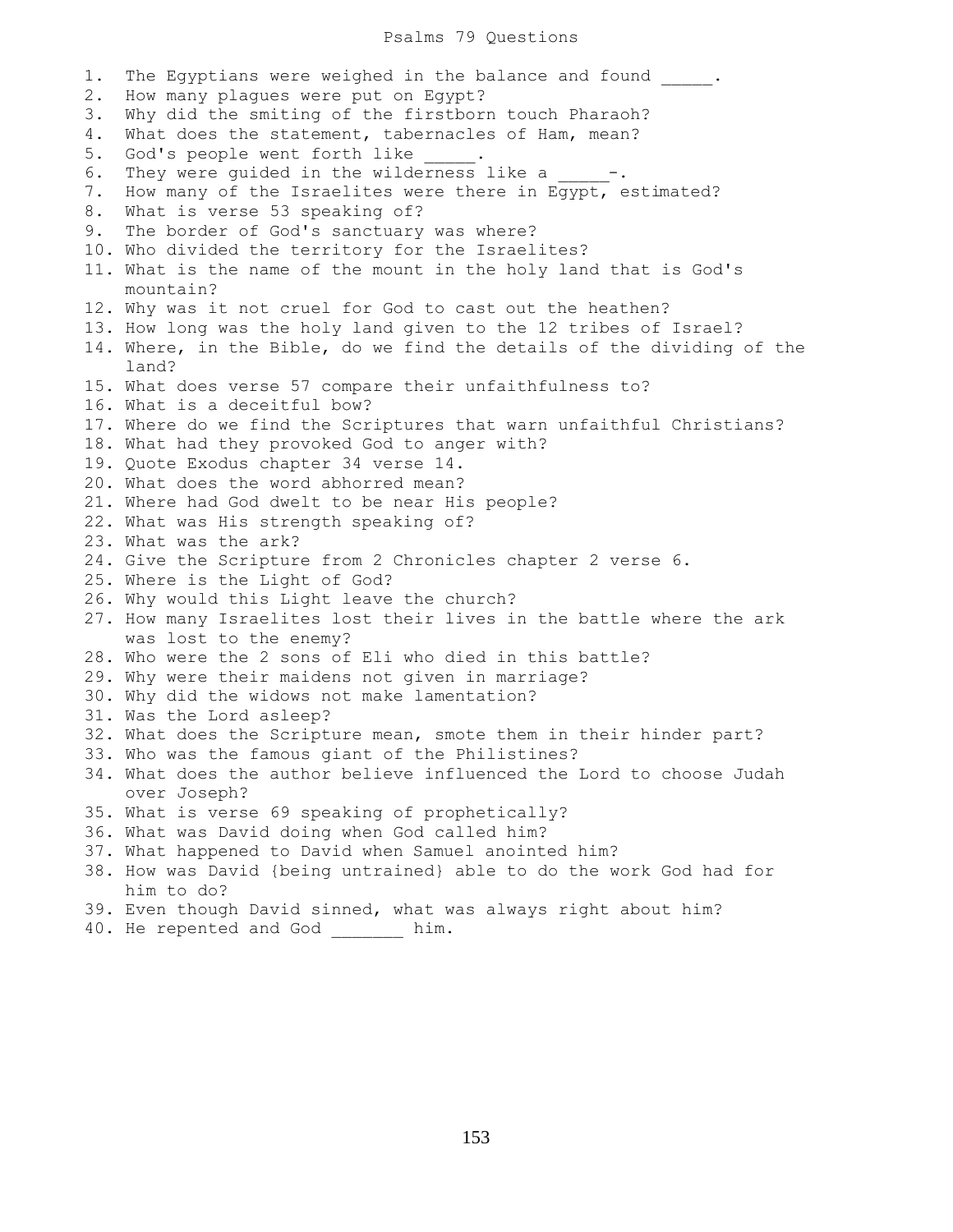#### PSALMS LESSON 80

We will begin this lesson by giving chapter 79 of Psalms in metre.

## THE PSALMS OF DAVID IN METRE

# Chapter 79

- Verse 1 "Into thy heritage, O God, Have heathen entrance made; Thy holy place they have defiled, On heaps Jerus'lem laid."
- Verse 2 "Thy servants' bodies they have cast To fowls of heaven for meat; The flesh of thy dear saints they gave To beasts of earth to eat."
- Verse 3 "Their blood about Jerusalem Like water they have shed; And of their number none remained To bury them when dead."
- Verse 4 "And to our neighbors a reproach Most base become are we; A scorn and laughing-stock to them That round about us be."
- Verse 5 "How long, O Lord? for evermore Wilt thou still keep thine ire? O how long shall thy jealousy Burn like devouring fire?"
- Verse 6 "On heathen pour thy fury forth, That never have thee known, And on those kingdoms which thy name Have never called upon."
- Verse 7 "For these are they who have devoured Thy servant Jacob's race, And they, all waste and desolate Have made his dwelling-place."
- Verse 8 "Against us mind not former sins; Thy tender mercies show; Let them relieve us speedily, For we're brought very low."
- Verse 9 "For thy name's glory help us, Lord, Who hast our Saviour Been; Deliver us; for thy name's sake, O purge away our sin."
- Verse 10 "Why say the heathen, Where's their God? Let him to them be known; When those who shed thy servants' blood Are in our sight o'erthrown."
- Verse 11 "O let the prisoner's sighs ascend Before thy sight on high: Preserve those in thy mighty power That are condemned to die."
- Verse 12 "And to our neighbors' bosom cause It seven-fold rendered be, For that reproach which in their spite, O Lord, they cast on thee."
- Verse 13 "So we, thy people and thy people and thy flock, Will ever thank thy name; And unto generations all We will thy praise proclaim."

 We will now begin the verse by verse study of the 79th chapter of Psalms. Psalms 79:1 "{A Psalm of Asaph.} O God, the heathen are come into thine inheritance; thy holy temple have they defiled; they have laid Jerusalem on heaps."

 As we get into this study on the 79th chapter of Psalms, I would like you to consider that there could be 3 messages in this chapter. There was a destruction in the time of Asaph, there was a destruction 70 years after Jesus, and there will be a destruction at the end of the age. Please do not judge me too harshly for seeing this. I am not trying to force this, but ask that you would consider it.

 Asaph speaks for all of us when he cries out against the destruction of God's hallowed place. It is a terrible thing for the enemy to destroy our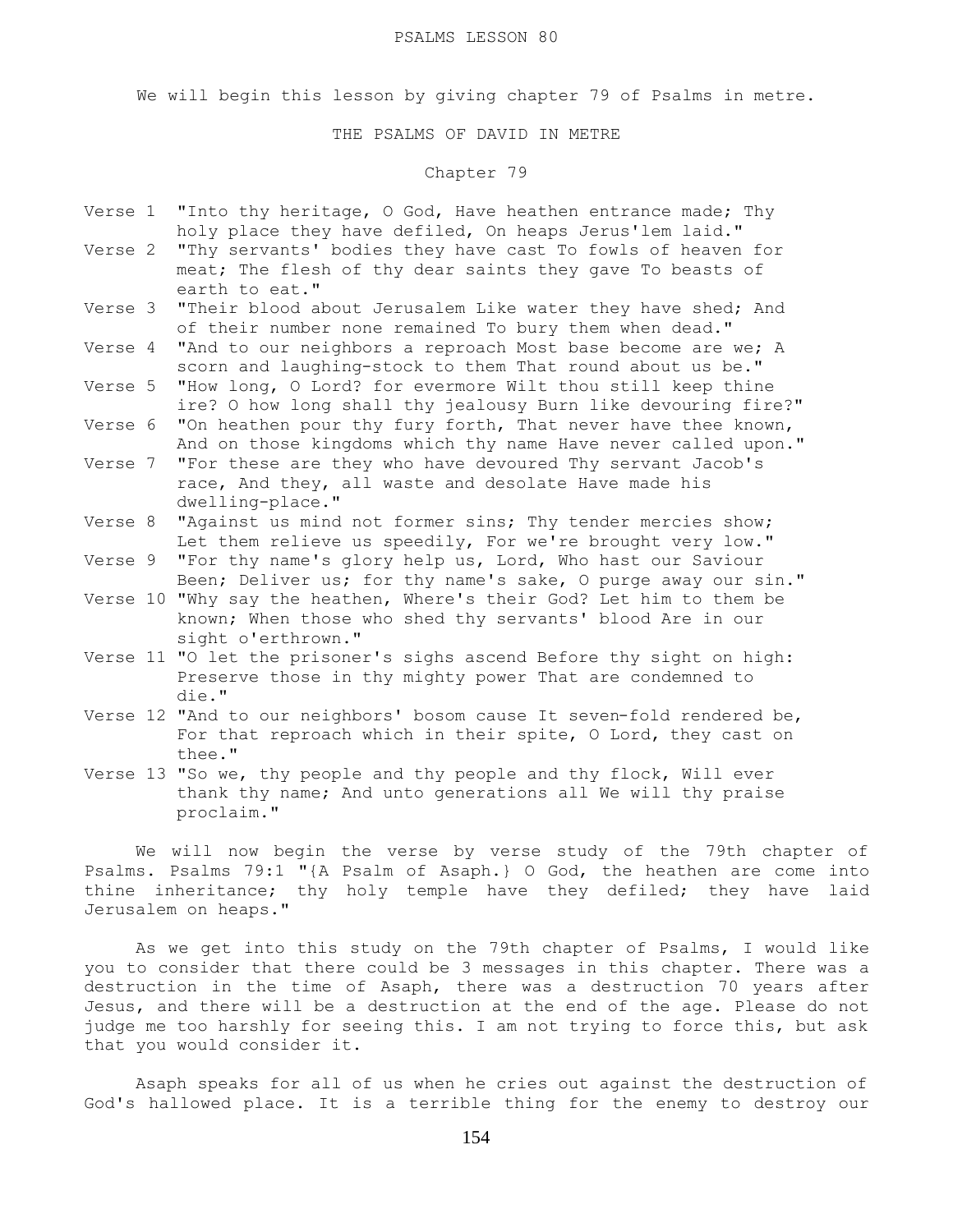home, but to destroy our place of worship is unspeakable. Destruction comes so many different ways. Sometimes the buildings are torn down, burned or looted. Another, just as devastating way that actually took place in our lifetime, was when churches all over the world were closed and communism became the state religion. Some of the old saints had to look at the buildings everyday, and yet were not allowed to go inside and worship. The most recent is the destruction of God's house from within. The church is being used for everything. The holiness of the place of worship is being lost. Even though this is a more subtle approach, it is just as devastating.

 Psalms 79:2 "The dead bodies of thy servants have they given [to be] meat unto the fowls of the heaven, the flesh of thy saints unto the beasts of the earth."

 In the days of Asaph, the bodies of the dead were left on the field of battle for every fowl of prey. It was a similar destruction when the Romans came in and destroyed the temple and the people, as well. The beasts of this world are not satisfied, they even now are in the church trying to devour God's children. The saints of the church today are being attacked and left for dead. The enemy is the same. Old Satan is at the bottom of all three.

 Psalms 79:3 "Their blood have they shed like water round about Jerusalem; and [there was] none to bury [them]."

The enemy came and destroyed these people, as if they were nothing. They watched their blood flowing from them, just as if they had poured out water. Someone else's life meant nothing to them.

 Psalms 79:4 "We are become a reproach to our neighbours, a scorn and derision to them that are round about us."

 The Israelites had always been respected before this. They had no problem with the people around them, because the people feared their God. Now there is a different story. They feel that they do not have to fight Israel's God, just Israel. This was true in Asaph's time and, also, at the battle between Rome and Jerusalem. I really believe there is a prophetic message for our age, as well. The atheists have come out of the closet now. If you are a serious Christian now, you are generally ridiculed by your neighbors and {friends}. It seems they would do anything they could to get you stopped. You are labeled as a fanatic, and they avoid you if they can. Even those church people around you look at you out of the corner of their eye, and many times say, he has gone off the deep end.

 Psalms 79:5 "How long, LORD? wilt thou be angry for ever? Shall thy jealousy burn like fire?"

The two times that the place of worship in Jerusalem was destroyed was, possibly, because God allowed it to happen. We know that Asaph is speaking of God being angry, because the people had mixed idolatry up with worship of God. I believe that God allowed the destruction of the temple in Jerusalem after the resurrection of Jesus, because the Jewesh believers would not stop sacrificing in the temple. To sacrifice after Jesus died on the cross, would be to say that His sacrifice was not sufficient to wash away the sin of the whole world for all time. They were treating His sacrifice as if it had been no more than the sacrifice of a natural lamb. You can see why this is in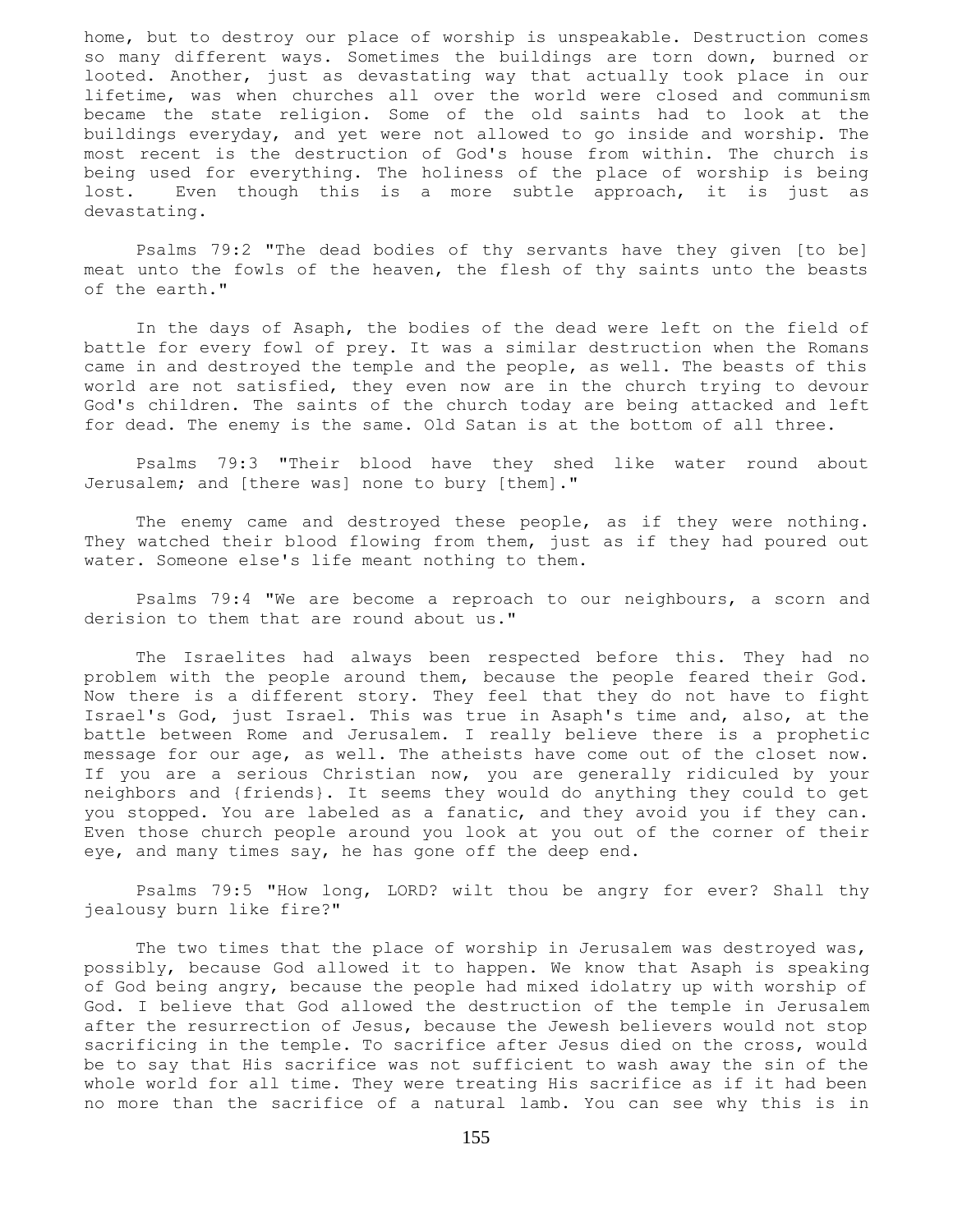error, and you can see why God allowed the destruction of the temple then. Now to look at the church today. What have we come to? Are the services we conduct pleasing unto God, or are they pleasing unto man? Perhaps, God is allowing the falling away now to make us realize that His house is holy. Remember, judgment begins at the house of God. Just as the temple was built after Asaph's day again, perhaps, God will allow us to rebuild the church now, based on holiness and righteousness.

 Psalms 79:6 "Pour out thy wrath upon the heathen that have not known thee, and upon the kingdoms that have not called upon thy name."

 The wrath of God is reserved for those who are not His children. Ephesians 5:6 "Let no man deceive you with vain words: for because of these things cometh the wrath of God upon the children of disobedience." Those who have called upon His name, then or now, are God's children.

 Psalms 79:7 "For they have devoured Jacob, and laid waste his dwelling place."

 I Peter 5:8 "Be sober, be vigilant; because your adversary the devil, as a roaring lion, walketh about, seeking whom he may devour:" God protected Daniel in the lions den, and He will protect us, if we are as faithful as Daniel was. The holy city, Jerusalem, was destroyed twice. The spiritual holy city is the church, are we going to stand idly by and let Satan destroy the church?

 Psalms 79:8 "O remember not against us former iniquities: let thy tender mercies speedily prevent us: for we are brought very low."

 This is a prayer for God to forgive and start them all over again. We need to try that same prayer. Hurry and help us Lord, for our nation and our world have sinned against you. Be merciful once again, and save us.

 Psalms 79:9 "Help us, O God of our salvation, for the glory of thy name: and deliver us, and purge away our sins, for thy name's sake."

 Who is the God of our salvation? It is Jesus Christ our Lord. What a prayer this is! We cannot help ourselves Lord, You help us and glorify Thy name in the doing. We see in the Scripture above an earnest prayer for God to intervene in our behalf. This next Scripture shows what we must do for that to happen. II Chronicles 7:14 "If my people, which are called by my name, shall humble themselves, and pray, and seek my face, and turn from their wicked ways; then will I hear from heaven, and will forgive their sin, and will heal their land."

 Psalms 79:10 "Wherefore should the heathen say, Where [is] their God? let him be known among the heathen in our sight [by] the revenging of the blood of thy servants [which is] shed."

 You have said Lord, in Romans 12:19 "Dearly beloved, avenge not yourselves, but [rather] give place unto wrath: for it is written, Vengeance [is] mine; I will repay, saith the Lord." The world even now, is making fun of Christianity. They do not see the power of our God in action. Show them, God, who you are; God Almighty.

156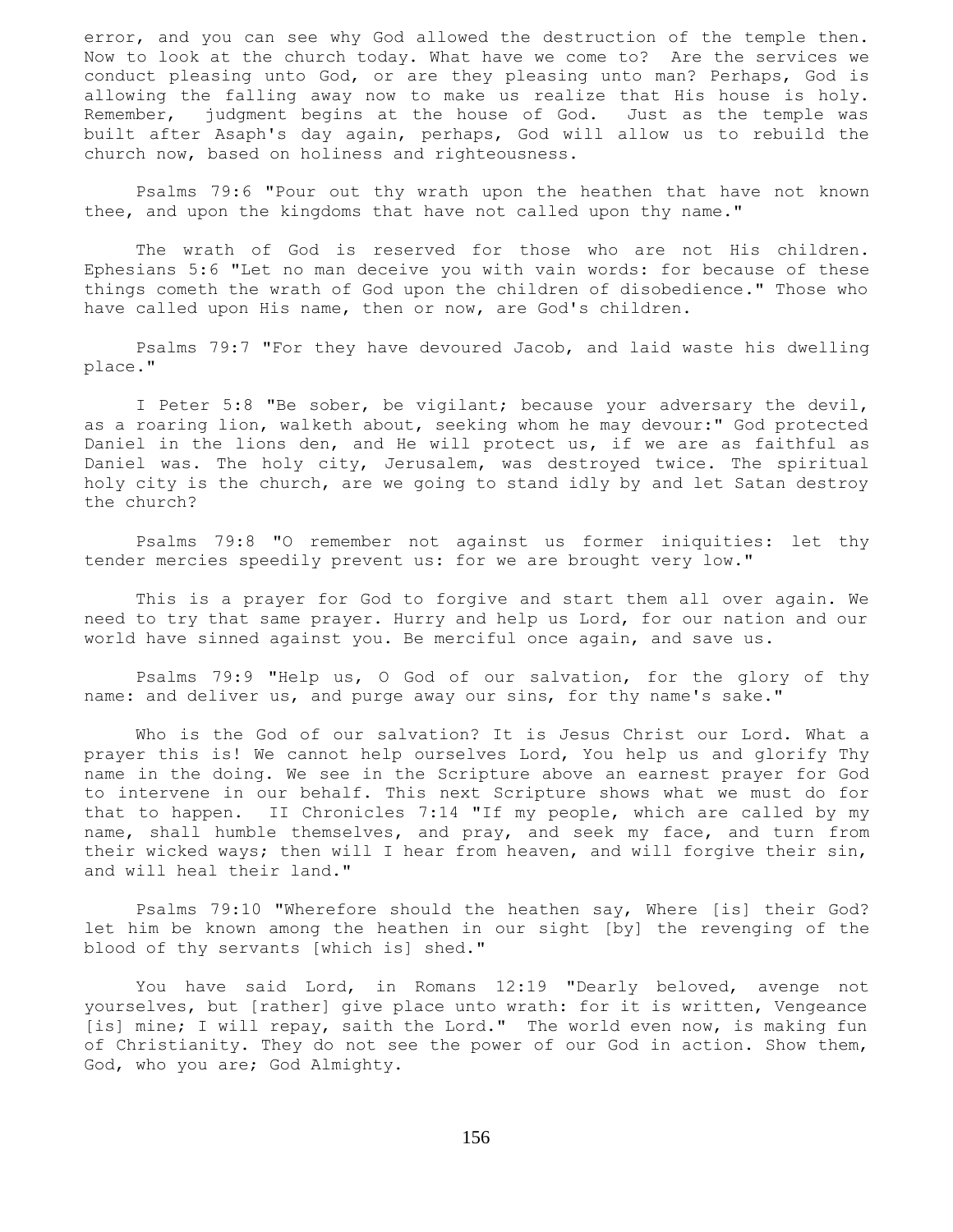Psalms 79:11 "Let the sighing of the prisoner come before thee; according to the greatness of thy power preserve thou those that are appointed to die;"

 Jesus not only destroyed sin on the cross, but he destroyed the sting of death when He arose from the grave. Shadrach, Meshach, and Abednego were saved in the fiery furnace, Daniel was saved in the Lions den. Save us, as you did them, O Lord.

 Psalms 79:12 "And render unto our neighbours sevenfold into their bosom their reproach, wherewith they have reproached thee, O Lord."

They denied your existence even though they were told over and over. They refused the very Son of God as their Saviour. Seven means spiritually complete. God, your punishment for them will be perfect and complete. I leave them to you.

 Psalms 79:13 "So we thy people and sheep of thy pasture will give thee thanks for ever: we will shew forth thy praise to all generations."

 The people who have been grafted into the family of God will never stop thanking Him for His goodness and His mercy. We are the sheep of the pasture. Jesus is the Great Shepherd. He will lead me to green pastures, and give me pure water to drink, and I will dwell in the house of the Lord forever.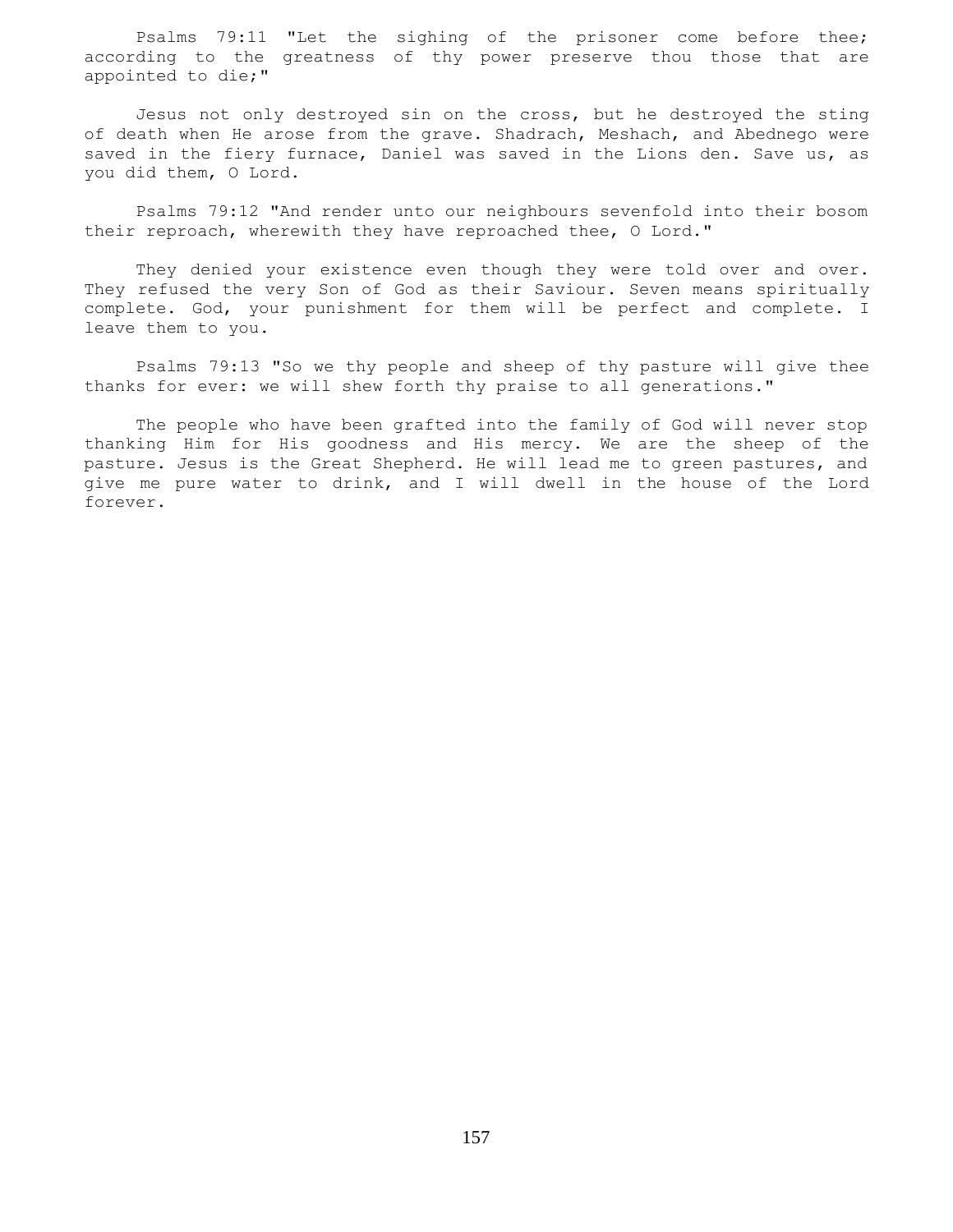### Psalms 80 Questions

1. In verse 1, who has come into the temple and defiled it? 2. Name 2 of the three destructions in chapter 79. 3. What is even worse than the enemy destroying our home? 4. What are some of the ways of destruction? 5. In verse 2, the dead bodies had been what? 6. What are the beasts in the church today trying to do? 7. Who has always been the enemy of God's people? 8. Their blood have they shed like 9. We are become a  $\qquad \qquad$  to our neighbors. 10. Why had the people always respected the Israelites up until this was written? 11. Who have come out of the closet now and are openly opposing Christianity? 12. What are you labeled as now, if you are a serious Christian? 13. Why was the church destroyed in Asaph's time? 14. What is the possible reason the temple was destroyed after the resurrection of Jesus? 15. Why is God allowing the falling away today? 16. Who does Asaph ask God to pour out His wrath upon? 17. Quote Ephesians chapter 5 verse 6. 18. Who does 1 Peter chapter 5 verse 8 say is our adversary? 19. He will protect us, if we are as faithful as \_\_\_\_\_\_\_ was. 20. Are we going to sit idly by and let Satan destroy the church? 21. What is verse 8? 22. Who is the God of our salvation? 23. Quote 2 Chronicles chapter 7 verse 14. 24. What does Romans chapter 12 verse 19 teach us? 25. Jesus destroyed \_\_\_ on the cross and \_\_\_\_\_ by His resurrection. 26. Who were the three that were saved in the fiery furnace? 27. Who are the sheep of His pasture? 28. Who is the Great Shepherd? 29. He will lead me to green 30. I will dwell in the house of the Lord .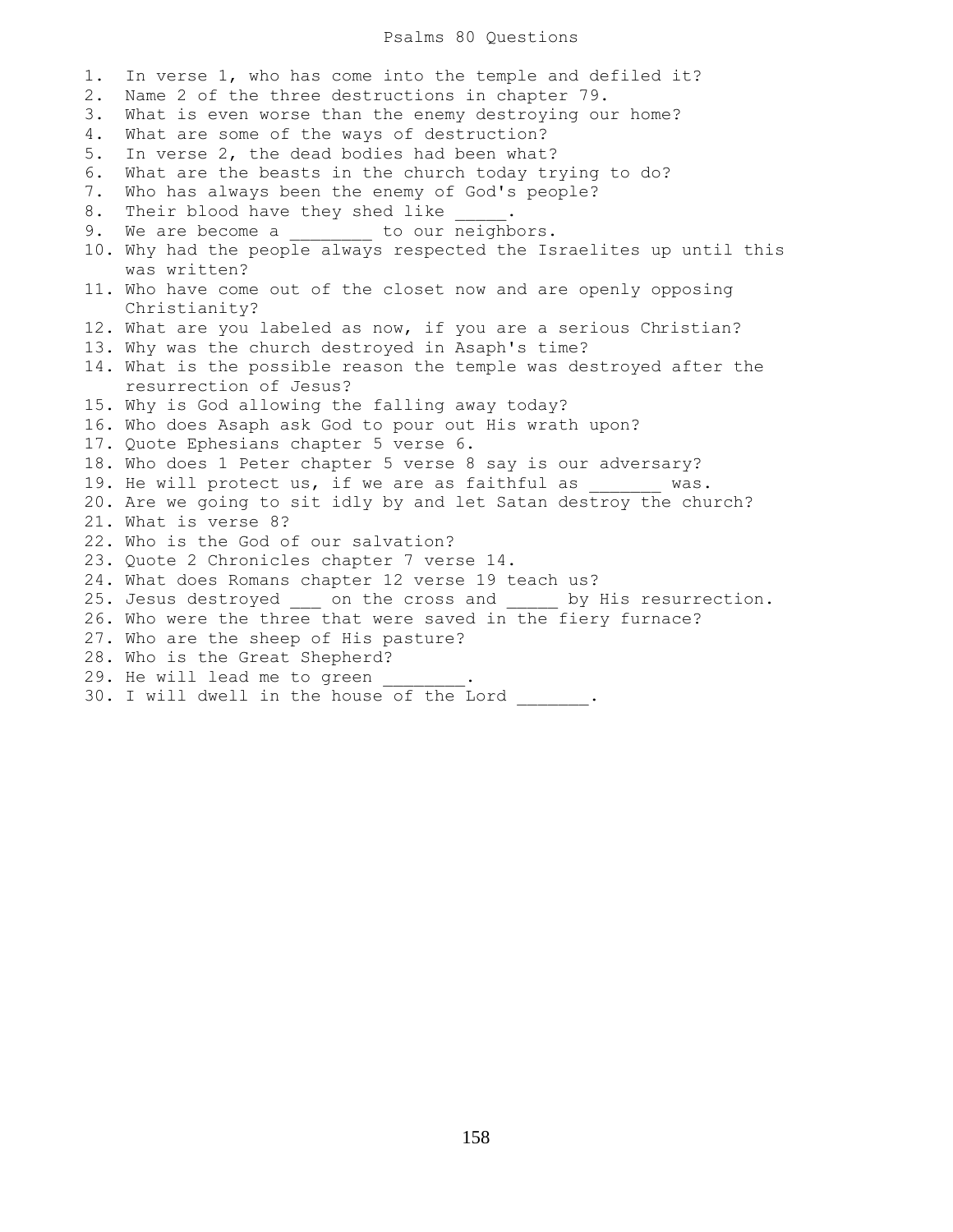### PSALMS LESSON 81

We will now begin by giving the 80th Psalm in metre.

### THE PSALMS OF DAVID IN METRE

# Chapter 80

- Verse 1 "Hear, Isr'el's Shepherd! like a flock Thou that dost Joseph guide; Shine forth, O thou that dost between The cherubim abide."
- Verse 2 "In Ephraim's, and Benjamin's, And in Manasseh's sight, O come for out salvation, Lord, Stir up thy strength and might,"
- Verse 3 "Turn us again, O Lord our God, Restore us unto thee; O cause thy face to shine on us, And saved we then shall be."
- Verse 4 "O Lord of hosts, almighty God, How long shall kindled be Thy wrath against the prayer which Thy people make to thee?"
- Verse 5 "Thou tears of sorrow giv'st to them Instead of bread to eat; Thou givest tears instead of drink To them in measure great."
- Verse 6 "Thou makest us to neighbors all a strife on every side, Our enemies among themselves With laughter us deride."
- Verse 7 "Turn us again, O God of hosts, Restore us unto thee. O cause thy face to shine on us And saved we them shall be."
- Verse 8 "A vine from Egypt thou hast brought, By thy almighty hand; And thou hast cast the heathen out, To plant it in their land."
- Verse 9 "Before it thou a place didst make, And give it room to stand; Thou causedst it deep root to take, And it did fill the land."
- Verse 10 "Its shadow veiled the highest hills, It covered mountains o'er; And like the goodly cedars were The branches which it bore."
- Verse 11 "Upon the one hand, to the sea, Her boughs she forth did send; Upon the other, to the flood, Her branches did extend."
- Verse 12 "Why hast thou broken down her hedge, And taken it away, So that all passers by do pluck And make of her a prey?"
- Verse 13 "The boar that from the forest comes Doth waste it at his will; The wild beast also of the field Devours of it his fill."
- Verse 14 "O God of hosts, we thee beseech, Return now into thine; Look down from heaven, and behold, and visit thou this vine:"

Verse 15 "Ev'n this thy vineyard planted here, The work of thy right hand, And that same branch, which for thyself Thou hast made strong to stand."

- Verse 16 "Burnt up it is with flaming fire, It also is cut down: And perished utterly are they, Because thy face did frown."
- Verse 17 "O let thy hand be laid upon The man of thy right hand, The Son of man, whom for thyself Thou hast made strong to stand."
- Verse 18 "So henceforth we will not go back, Nor turn from thee at all: O do thou quicken us, and we Upon thy name will call."
- Verse 19 "Turn us again, Lord God of hosts, Restore us unto thee; O cause thy face to shine on us, And saved we then shall be."

 We will now begin the verse by verse study of the 80th chapter of Psalms. Psalms 80:1 "{To the chief Musician upon Shoshannim-Eduth, A Psalm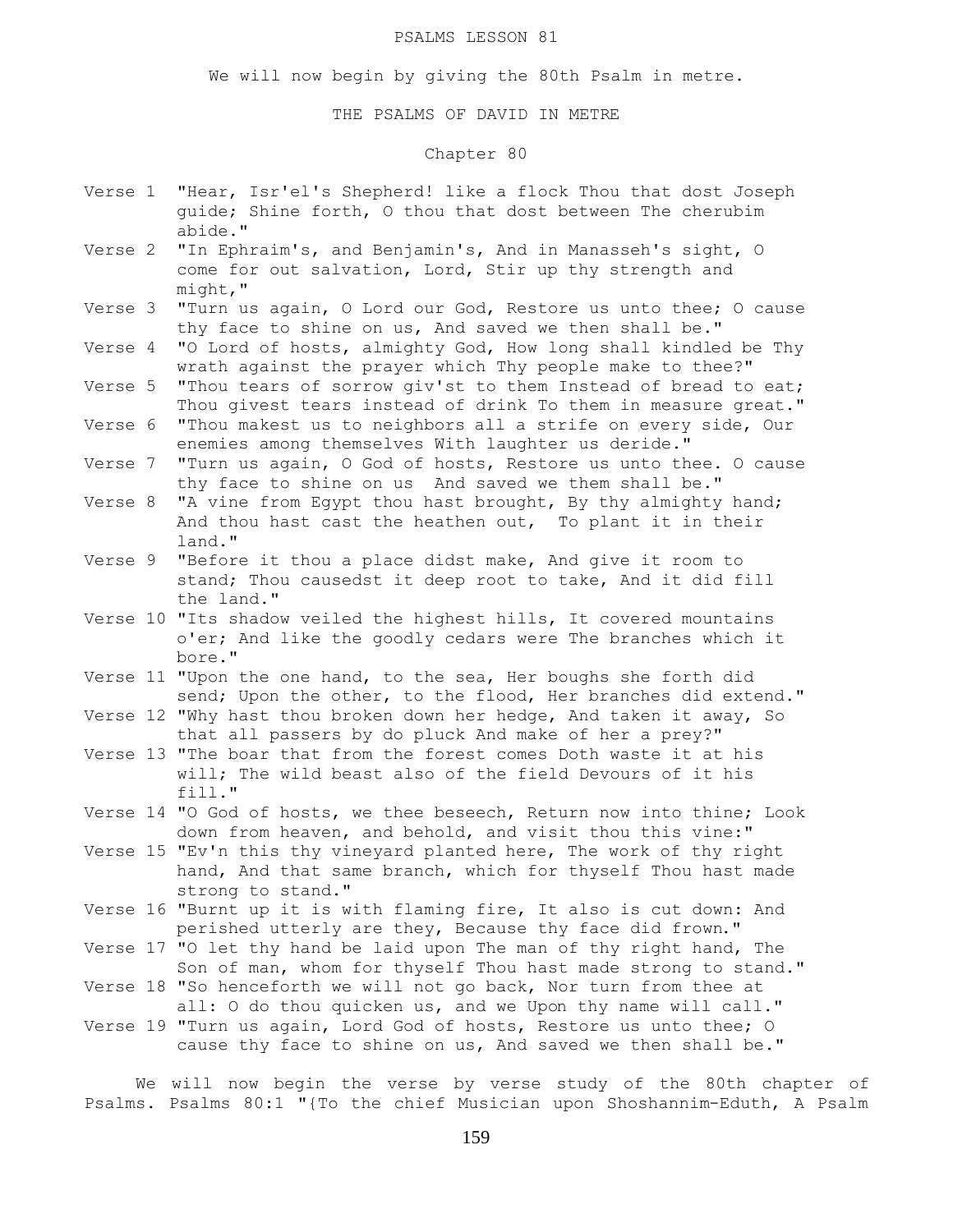of Asaph.} Give ear, O Shepherd of Israel, thou that leadest Joseph like a flock; thou that dwellest [between] the cherubims, shine forth."

 The Great Shepherd of the Christians, of course, is Jesus. They are spiritual Israel. From a prophetic point of view, then, this is to our Lord. We, also, see in this the Presence of Almighty God who was over the mercy seat in the tabernacle and in the temple. Certainly the physical house of Israel had been led like a flock. The presence of God led them out across the wilderness to the promised land. We, also, know that Jesus is the Light of the world. Wherever there is a presence of God, there is a Light, or Fire, or Clouds. This above, then, is a request for the Light of God to shine forth even brighter than in the past. Some expositors believe this is speaking of the ten tribes who were headed up by Manasseh being led by the Great Shepherd. Manasseh was Joseph's son.

 Psalms 80:2 "Before Ephraim and Benjamin and Manasseh stir up thy strength, and come [and] save us."

 Ephraim and Manasseh were sons of Joseph. The Psalmist here realizes that there was a special anointing on Joseph. God had protected him through all his troubles, and the blessings had passed to his sons. Benjamin is mentioned, because Joseph and Benjamin were the only two sons of Rachel whom Jacob loved more than the others. Even near kinsman sometimes break up and go their separate ways. The Psalmist is crying out for help from God. The Psalmist felt if, perhaps, his name meant very little to God, he would use some names that would get God's attention. Christians are well aware, the way to get the Father to hear your prayer is to ask in the name of Jesus. There is something about that name.

 Psalms 80:3 "Turn us again, O God, and cause thy face to shine; and we shall be saved."

 The psalmist is very well aware that the only possible hope for any one is God. I have said this before, but it bears saying again. Noah was saved in the flood, Daniel was saved in the lions den, Shadrach Meshach, and Abednego were saved in the fire. None of these people of God were saved from their problem. They were saved in the problem. These people the psalmist is begging for here, may be in captivity, but God can deal with them in captivity, possibly even better than He could when they were having no problems. It is not so important the circumstance you find yourself in, as it is how you handle the circumstance. God is never unaware of our problem. In fact, He is in it with us, like there was the fourth figure in the fire, one like unto the Son of God. To learn more about this, read Daniel chapter 3. We know that God will turn, again, and shine His face upon anyone who loves and follows God.

 Psalms 80:4 "O LORD God of hosts, how long wilt thou be angry against the prayer of thy people?"

 Sin causes separation from God. This was not just a sin that they had committed, but a grievous sin. This is still speaking of the mixing of false gods in with their real God. God's anger had been kindled hotter, because of what they had done. It seemed their prayers were getting nowhere. Just keep on praying, God will hear and forgive.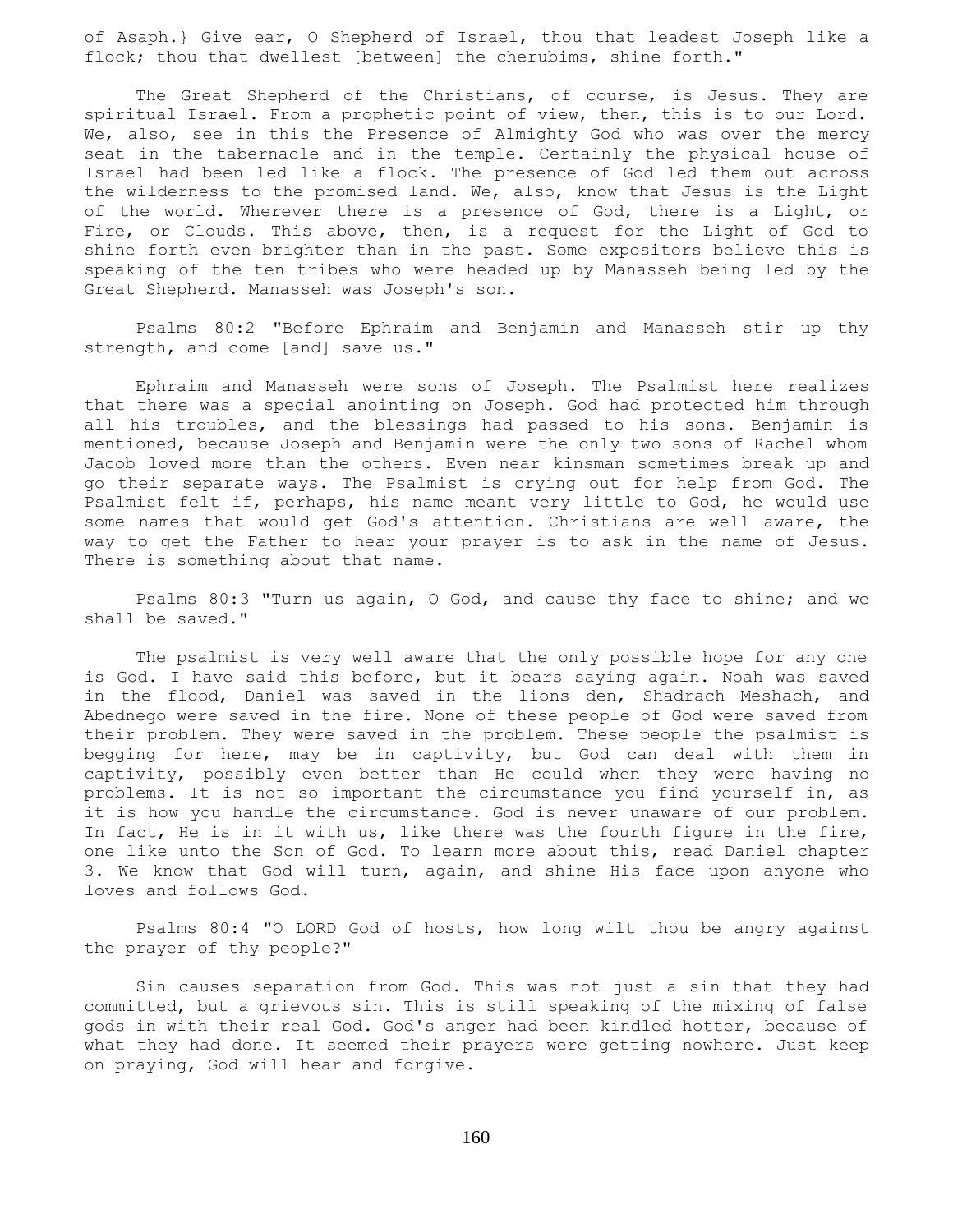Psalms 80:5 "Thou feedest them with the bread of tears; and givest them tears to drink in great measure."

 The Israelites had been an openly rebellious people. God had forgiven them over and over. There is a limit to how many times He will forgive them. This seems, it could be that time. They are not only praying, but they are crying with the prayers. Their tears are in everything, because they do not cease to pray and cry to God.

 Psalms 80:6 "Thou makest us a strife unto our neighbours: and our enemies laugh among themselves."

 Can't you just hear the taunts of the ungodly neighbors, saying, I thought you said you had a God that cared for you, where is He now? If you are His, why is He not answering your prayer?

 Psalms 80:7 "Turn us again, O God of hosts, and cause thy face to shine; and we shall be saved."

 We see the psalmist actually trying to put the responsibility for change on the Lord. Isn't that really what happened when Jesus came and became our substitute on the cross? We were not worthy to be saved, but He saved us anyway. God of hosts could mean God of your armies.

 Psalms 80:8 "Thou hast brought a vine out of Egypt: thou hast cast out the heathen, and planted it."

 We know that God Himself brought Israel {vine} out of Egypt with the mighty Right Hand of God. Canaan was occupied by heathen people, and the Lord drove them out and planted Israel instead. Israel is the vine that God planted in the promised land. In Egypt the vine could not prosper, because it was denied the necessary things to produce fruit. The law was given to these Israelites on the way to the promised land, and they had the opportunity to produce much fruit for God. They failed. This vine was the same as the natural branch on the tree. They had the opportunity to produce for God, but they failed. Jesus is the true vine, as we see in the following verse. John 15:5 "I am the vine, ye [are] the branches: He that abideth in me, and I in him, the same bringeth forth much fruit: for without me ye can do nothing." The trouble with the physical house of Israel is they did not abide with God.

 Psalms 80:9 "Thou preparedst [room] before it, and didst cause it to take deep root, and it filled the land."

 This, also, is speaking of Joshua defeating and removing the heathen from the land. Soon the inheritance was divided and the children of Israel began to live in the land.

 Psalms 80:10 "The hills were covered with the shadow of it, and the boughs thereof [were like] the goodly cedars."

 This was, indeed, a land of milk and honey. It was fertile land and grew giant trees. The family of God moved in, and the land prospered.

 Psalms 80:11 "She sent out her boughs unto the sea, and her branches unto the river."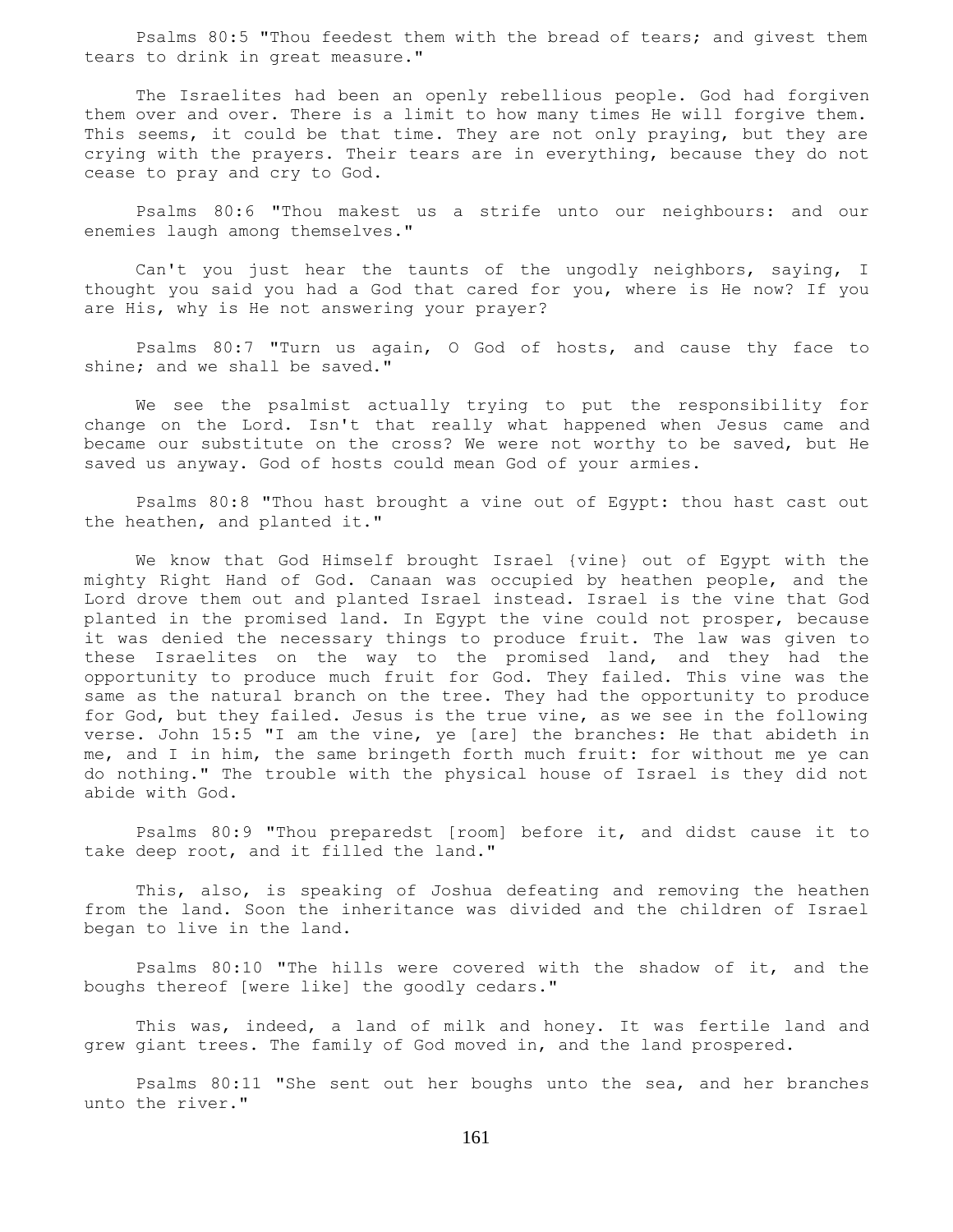This land is on the edge of the Mediterranean Sea, and there were many boats and shipping. It seemed nature had cooperated with God, and they now had a warm water port for their shipping.

 Psalms 80:12 "Why hast thou [then] broken down her hedges, so that all they which pass by the way do pluck her?"

 When Israel began on this journey from Egypt to the promised land, God had been the hedge around them and helped them against their enemies. He had stood between the Red Sea and the Israelites, while the Israelites crossed unharmed. He had been with them in battle and the enemy had run away, knowing that Israel was protected by their God. Now it appears that the protection of God is gone. Their enemy can have free run on them. Now that Israel's God is not protecting her, all of the people around her are taking whatever they want from her.

 Psalms 80:13 "The boar out of the wood doth waste it, and the wild beast of the field doth devour it."

 This is just saying, the supernatural protection from wild beasts that they had before is, also, gone. God is angry with them, and has removed His protection.

 Psalms 80:14 "Return, we beseech thee, O God of hosts: look down from heaven, and behold, and visit this vine;"

 This is just another plea to God to not forget His people. It is no need to ask God to look, because His eye is always on His people.

 Psalms 80:15 "And the vineyard which thy right hand hath planted, and the branch [that] thou madest strong for thyself."

 Let us look at this prophetically and see the church which the Right Hand of God {Jesus} planted. This could even be saying, Father look down and save the church, because of Your Son's great establishment of it. Do not see our sin, see your precious Son's blood. Jesus established the church for us, we did not do it.

 Psalms 80:16 "[It is] burned with fire, [it is] cut down: they perish at the rebuke of thy countenance."

 We see the destruction of God's people. They will perish, unless God intervenes. Unless God looks down from heaven and has mercy, they are gone.

 Psalms 80:17 "Let thy hand be upon the man of thy right hand, upon the son of man [whom] thou madest strong for thyself."

 This has to be prophetically speaking of the Messiah, the Christ. The Right Hand is strong, because He is God the Son. We know that man alone could not save himself, or anyone else. God sent the Saviour, Jesus Christ to redeem us.

 Psalms 80:18 "So will not we go back from thee: quicken us, and we will call upon thy name."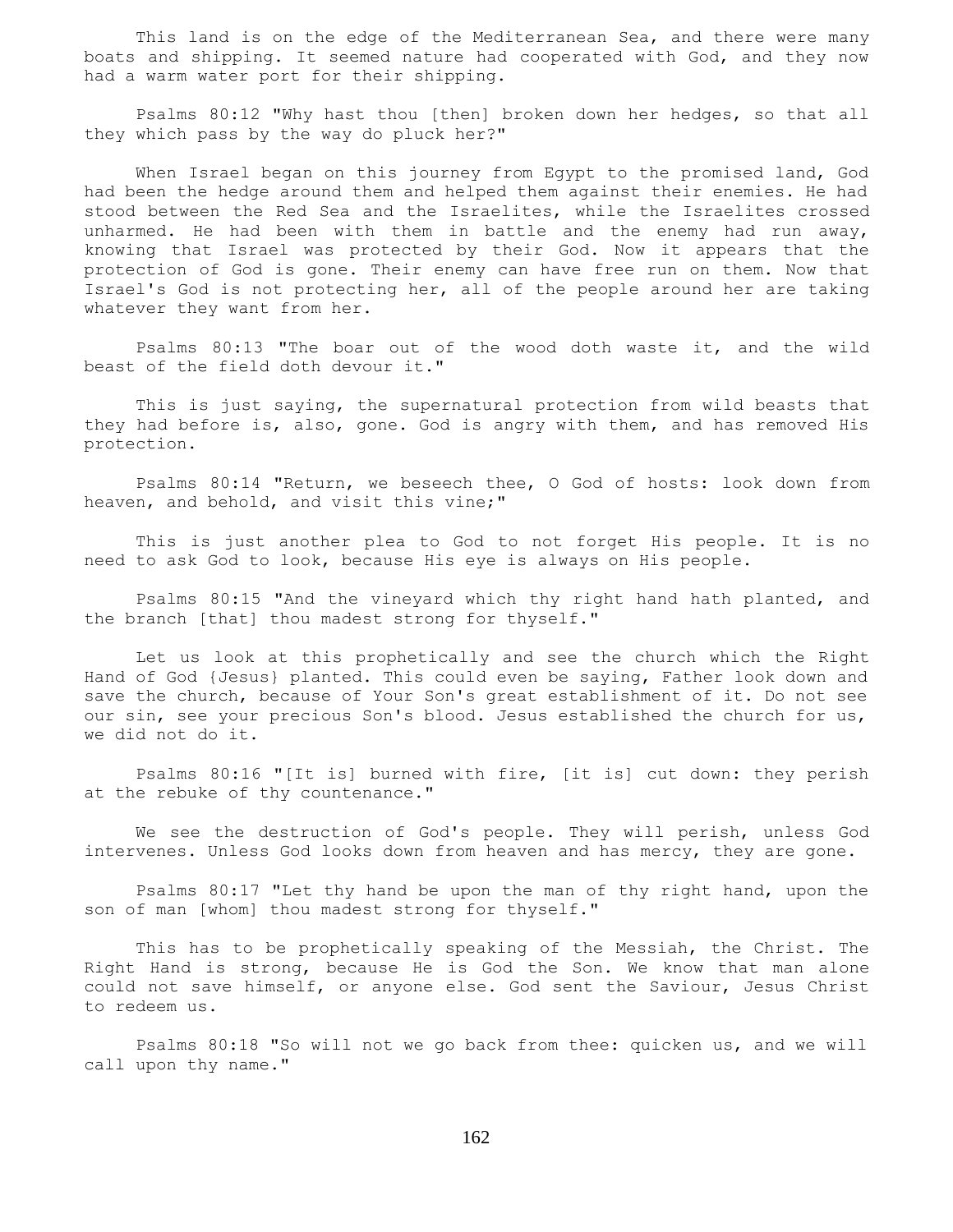Romans 10:13 "For whosoever shall call upon the name of the Lord shall be saved." Romans 8:11 "But if the Spirit of him that raised up Jesus from the dead dwell in you, he that raised up Christ from the dead shall also quicken your mortal bodies by his Spirit that dwelleth in you." Jesus Christ, their Messiah, is the quickening spirit they and we need to help us. In Him is Life, and the Life is the Light of men.

 Psalms 80:19 "Turn us again, O LORD God of hosts, cause thy face to shine; and we shall be saved."

 This is said, again, to give impact to the statement. Man is his own worst enemy. We can not save ourselves. God had to send a Saviour to save us from sin and death, but also, to save us from our own blundering mistakes. II Corinthians 4:6 "For God, who commanded the light to shine out of darkness, hath shined in our hearts, to [give] the light of the knowledge of the glory of God in the face of Jesus Christ."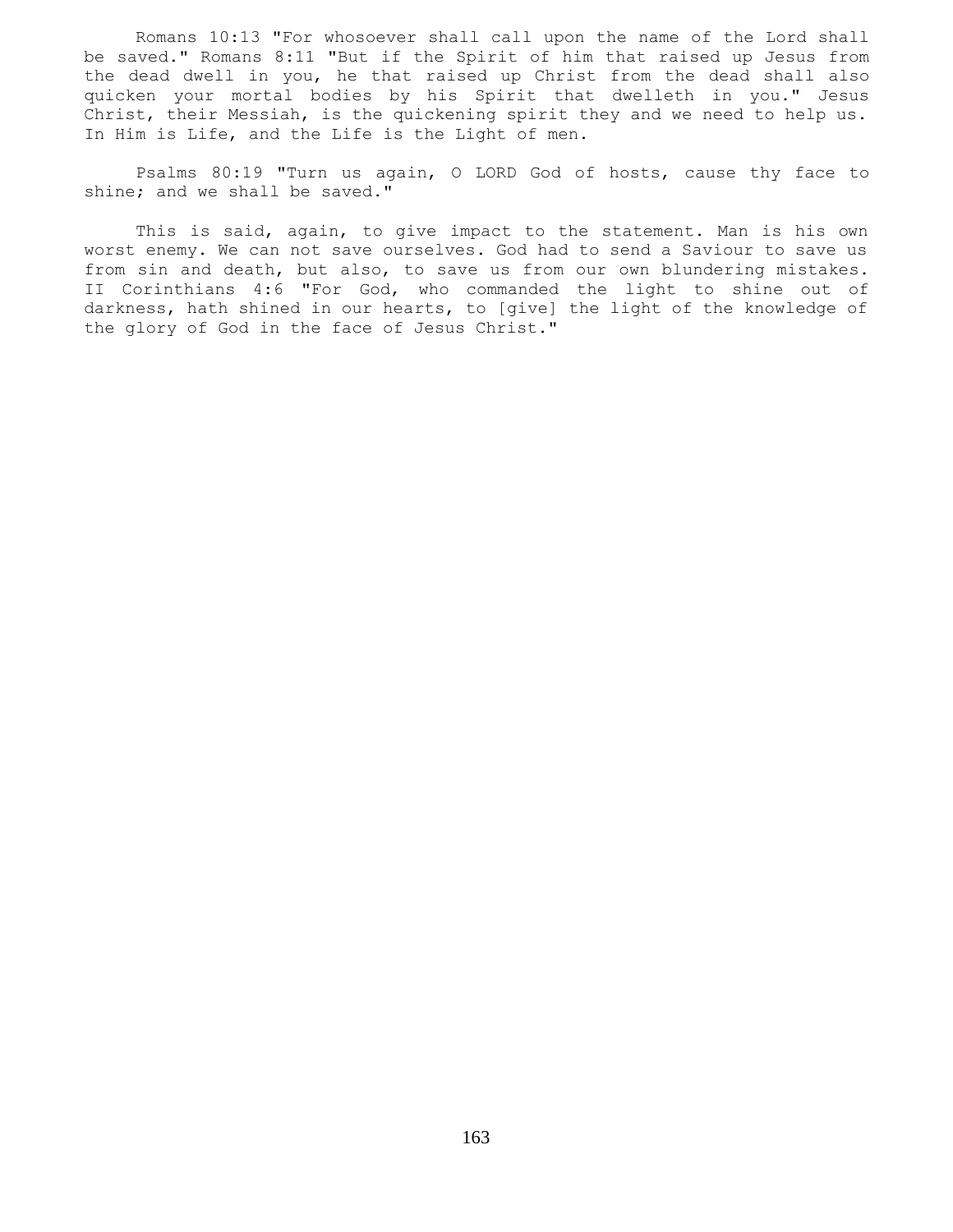1. What special name is God called in verse 1? 2. How had He led Joseph? 3. Thou that dwellest between the 4. Who is the Great Shepherd of the Christians? 5. What presence was over the mercy seat? 6. Who really led the children of Israel across the wilderness? 7. What are three things that depict God in our presence? 8. Whose son was Manasseh? 9. Why do you suppose the psalmist mentions Ephraim, Manasseh, and Joseph in his prayer? 10. How can a Christian get God's attention to his prayer? 11. The only possible hope for anyone is 12. Who were the three men saved in the fire? 13. Who was saved in the flood? 14. Who was saved in the lions' den? 15. What is more important than the circumstance you find yourself in? 16. Where can you find the message about the fourth man in the fire? 17. causes separation from God. 18. What was meant by the bread of tears? 19. In verse 6, who is laughing at their calamity? 20. Verse 7 says he is putting the responsibility for his salvation on God, relate that to the Christian. 21, Who is the vine in verse 8? 22. Why could the vine not prosper in Egypt? 23. Quote John chapter 15 verse 5. 24. What is verse 9 speaking of? 25. The promised land is on the edge of what great sea? 26. What had been the hedge around Israel? 27. Who planted the vineyard in verse 15? 28. Who is verse 17 speaking of? 29. Quote Romans chapter 10 verse 13. 30. Who is the quickening Spirit?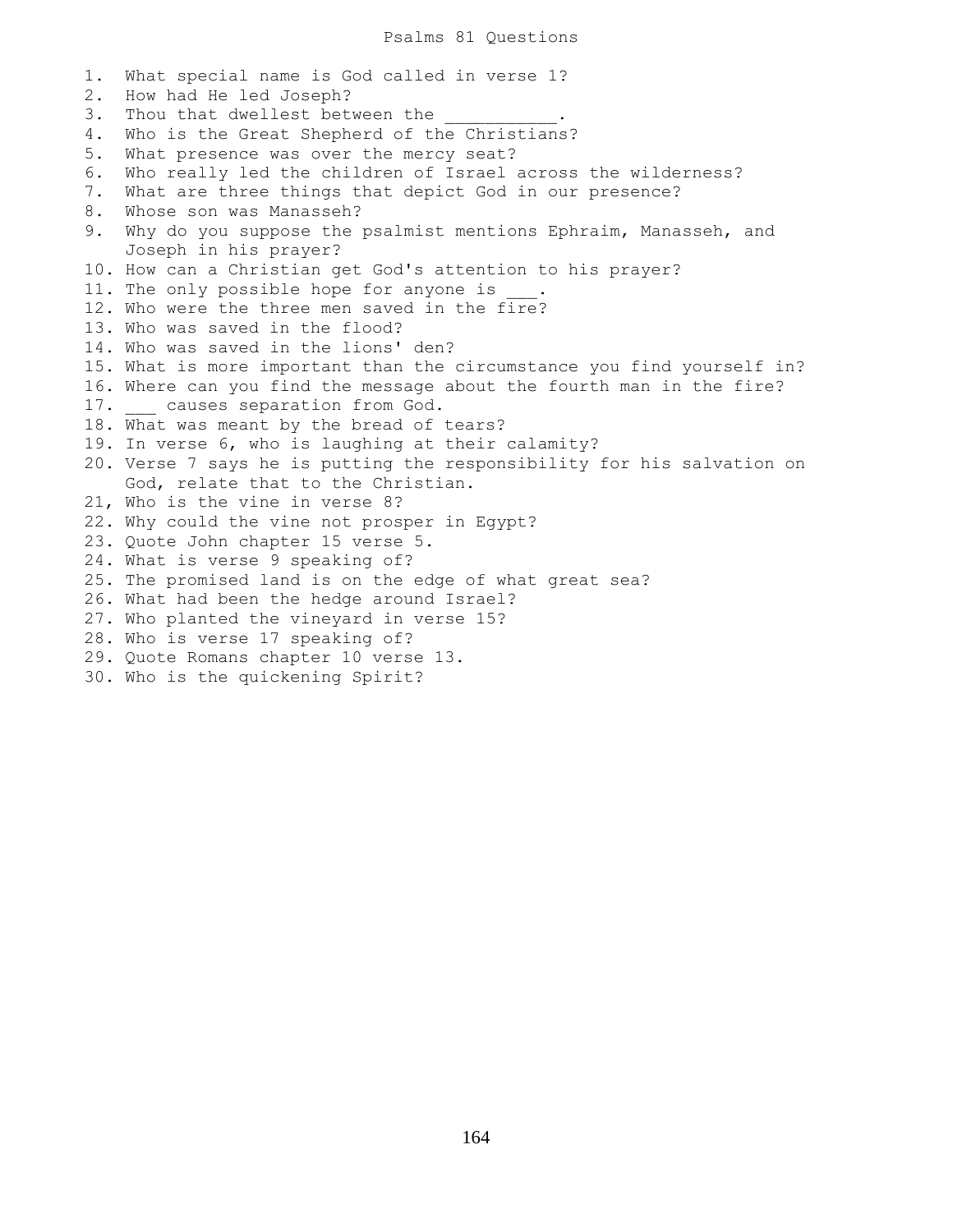### PSALMS LESSON 82

We will begin this lesson by giving Psalms chapter 81 in metre.

### THE PSALMS OF DAVID IN METRE

# Chapter 81

|  |         |  |  | Verse 1 "Sing loud to God our strength; with To God of Jacob sing. |  |  |  |
|--|---------|--|--|--------------------------------------------------------------------|--|--|--|
|  |         |  |  | Take up a psalm, the pleasant harp, Timbrel and psalt'ry           |  |  |  |
|  | bring." |  |  |                                                                    |  |  |  |

- Verse 2 "Blow trumpets at new-moon, what day our feast appointed is; For charge to Isr'el, and a law Of Jacob's God was this:"
- Verse 3 "This testimony he ordained In Joseph, when the land Of Egypt he passed through, whose speech I did not understand."
- Verse 4 "His shoulder I from burdens took, His hands from pots did free. Thou didst in trouble on me call, And I delivered thee:"
- Verse 5 "In secret place of thundering I did then answer make; And at the streams of Meribah Of theÿa proof did take."
- Verse 6 "O thou, my people, give an ear, I'll testify to the; To thee, O Isr'el, if thou wilt but hearken unto me."
- Verse 7 "In midst of thee there shall not beyA heathen god at all; Nor unto any god unknown Thou, bowing down, shalt fall."
- Verse 8 "I am the Lord thy God, who did From Egypt land thee guide; I'll fill thy mouth abundantly, Do thou it open wide."
- Verse 9 "My people would not bear my voice, My presence Isr'el spurned; I gave them then to stubborn hearts, And where they would, they turned."
- Verse 10 "O that my people had me heard; Isr'el my ways had chose! I had their en'mies soon subdued. My hand turned on their foes."
- Verse 11 "The haters of the Lord to him Submission should have feigned; But as for them, their time should have For evermore remained."
- Verse 12 "He should have also fed them with The finest of the wheat; Of honey from the rock thy fill I should have made thee eat."

 We will now begin the verse by verse study of chapter 81 of the Psalms. Psalms 81:1 "{To the chief Musician upon Gittith, [A Psalm] of Asaph.} Sing aloud unto God our strength: make a joyful noise unto the God of Jacob."

 Gittith means winepress. Isn't that interesting, since in the last chapter they were speaking of the vine? It is so irritating to me that so many people can get excited about ball games and other worldly things, but they think it a sin for us to get excited about God. In the verse above, we see excitement and joy. Sing aloud to God who is our strength. Notice in the rest of the verse, that noise does not bother God. Luke 9:26 "For whosoever shall be ashamed of me and of my words, of him shall the Son of man be ashamed, when he shall come in his own glory, and [in his] Father's, and of the holy angels." This Scripture, if nothing else, gives us ample reason to sing praises to our God publicly. We should never cease praising our God. We should be a sweet, sweet sound in His ear. In song, it is so easy to tell God how much you love Him. Have you ever thumbed through and read the beautiful hymns that men and women of God have written under the anointing of the Holy Spirit of God? They are so beautiful, pretty soon you will be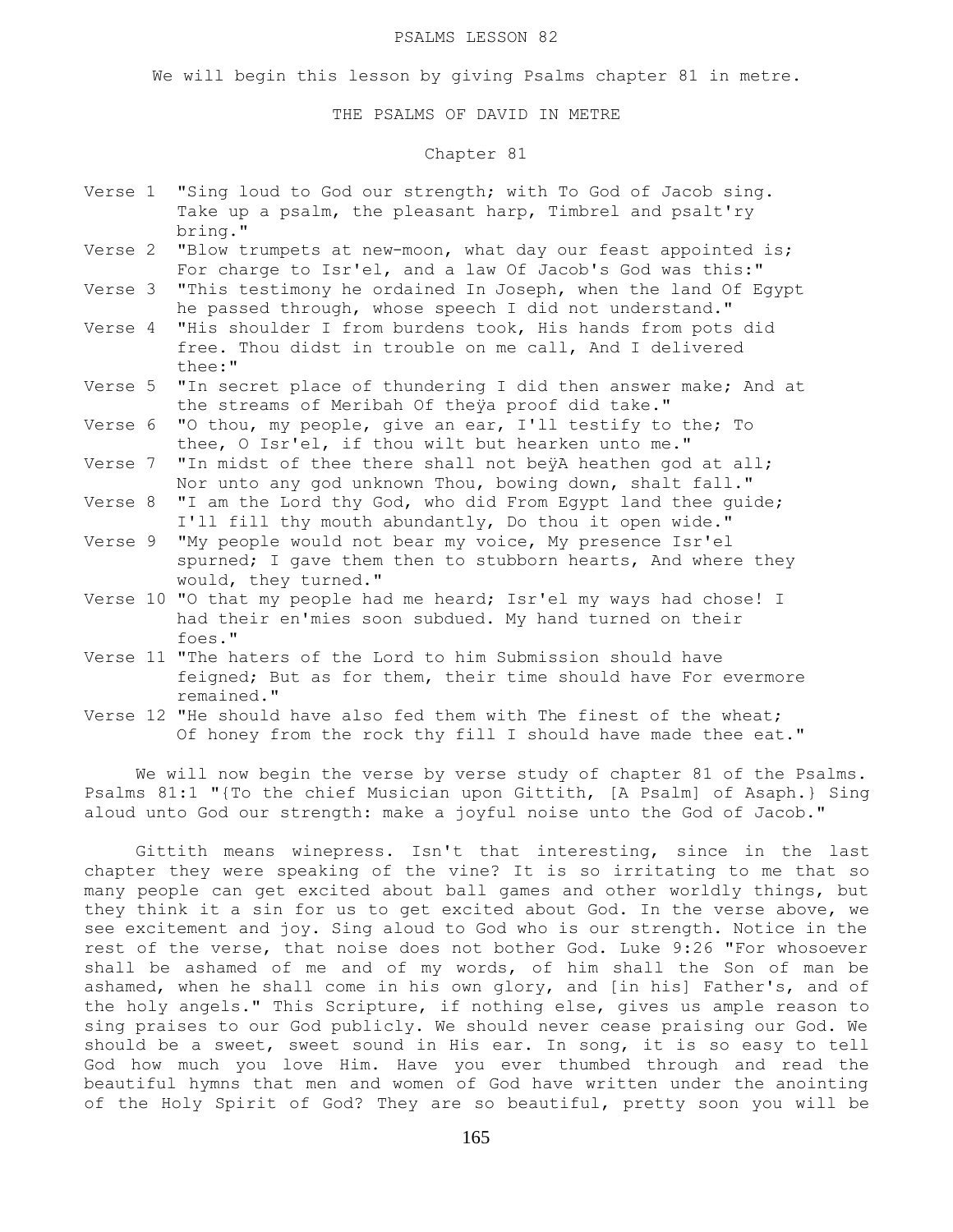crying. Singing is a beautiful way of expressing what you want to say to God, when you can't think of any thing to say orally. I believe worshipful singing brings your spirit in close contact with God. My own personal praise song begins by saying praise 4 times and then says, Praise to the One who sent us His Son. The whole song goes on and on, praising God with words I might not be able to express in prayer.

 Psalms 81:2 "Take a psalm, and bring hither the timbrel, the pleasant harp with the psaltery."

 It was the custom of the Jewish people to sing Psalms in their worship. Many churches today have begun to sing the Psalms in the Bible. The song that the Lord and His disciples sang just after the Lord's supper probably was a Psalm. The psaltery was like a lyre. This is saying to play beautiful music with your song.

 Psalms 81:3 "Blow up the trumpet in the new moon, in the time appointed, on our solemn feast day."

 The blowing of the trumpet was to alert the Israelites to the sacred month. The trumpet was blown on the beginning of feast days, as well. When we were in Israel in 1979 we heard the blowing of the trumpet. Jesus will blow the silver trumpet of redemption when we are called to meet Him in the air. There were appointed times to blow the trumpet. Each time the trumpet blew, it was for a specific purpose. It must be blown a specific way to let the people know what they were to do. One of the times it was blown was for the gathering of the people for worship. It was, also, blown to call them to war. It must give off a certain sound for each occcasion. Look, with me, at the following Scripture about the blowing of the trumpet. I Corinthians 14:8 "For if the trumpet give an uncertain sound, who shall prepare himself to the battle?" You can see why it was important to blow it correctly.

 Psalms 81:4 "For this [was] a statute for Israel, [and] a law of the God of Jacob."

 In the books of Leviticus and Numbers, the laws and statutes concerning the blowing of the trumpet are given.

 Psalms 81:5 "This he ordained in Joseph [for] a testimony, when he went out through the land of Egypt: [where] I heard a language [that] I understood not."

 Possibly, the reason Joseph is mentioned here is, because it was Joseph who preserved the family of Jacob {Israel} in Egypt. Another thought is that Joseph's descendents, who were part of the 10 tribes that broke off, are to keep the blowing of the trumpets, as well as Judah who remained. Joseph was not an Egyptian when he went to live there. Perhaps, that is what is meant by a language that I understood not.

 Psalms 81:6 "I removed his shoulder from the burden: his hands were delivered from the pots."

 God, with His Mighty Hand, removed the burden of slavery in Egypt from the Israelites. The mention of the pots, perhaps, has to do with the mortar they made for bricks. They were in hard bondage, until the Lord delivered them from Egypt.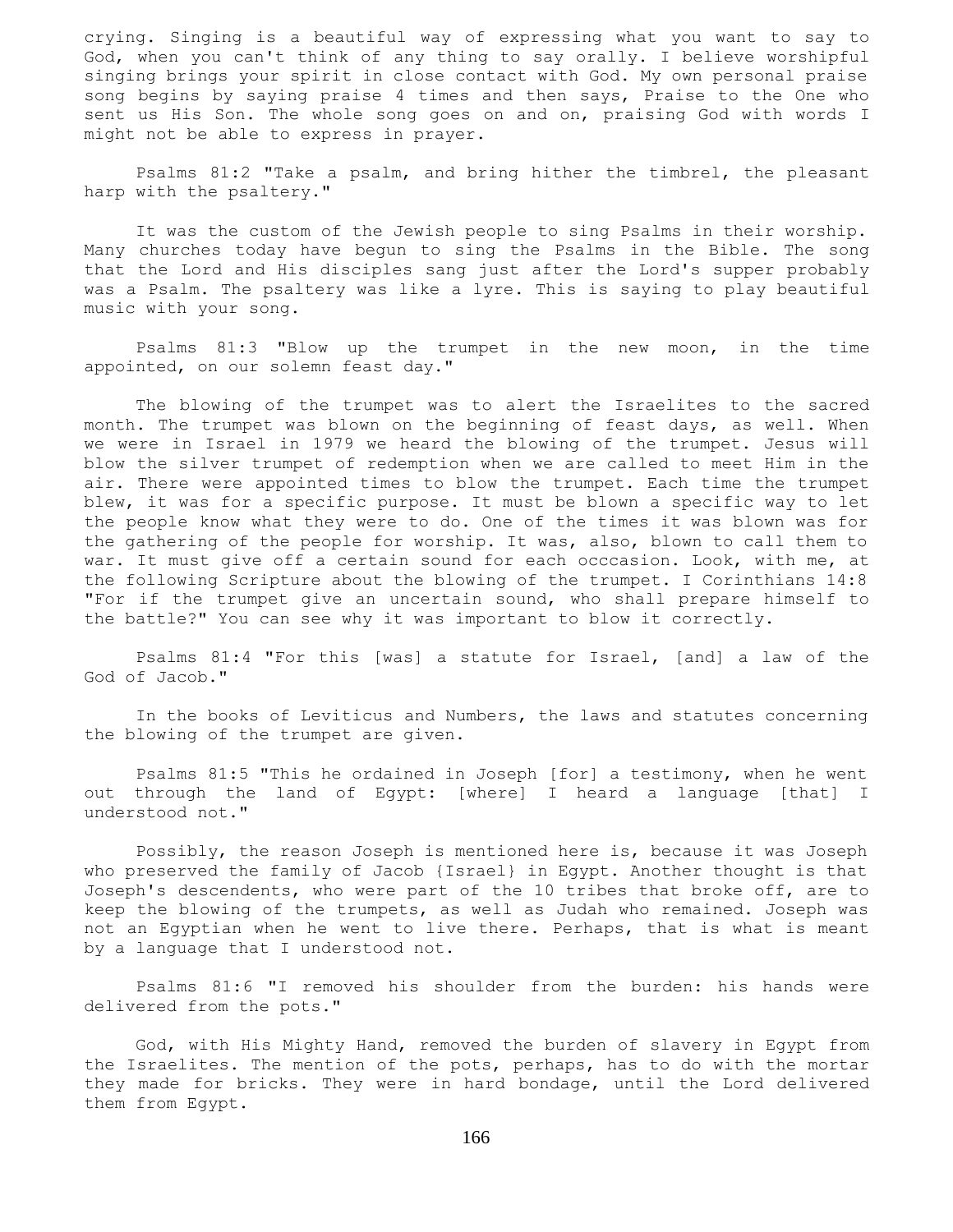Psalms 81:7 "Thou calledst in trouble, and I delivered thee; I answered thee in the secret place of thunder: I proved thee at the waters of Meribah. Selah."

 The Scriptures say, that God heard the cry of the family of Jacob and He delivered them. We could go through the account of their exodus from Egypt, and we will find time and time again when God heard their cry for help, and He helped them; such as at the Red Sea. God spoke to them at the foot of the mountain, and it sounded like thunder. We have all been {in a sense} to the waters of Meribah. Sometimes when we have had trials and tribulations, we have not been successful in having enough faith to overcome the problem. If we do not find enough faith to overcome the problem, then we must pass by Meribah again, until we do have enough faith to overcome. Selah, again, means stop, and pause, and think on these things.

 Psalms 81:8 "Hear, O my people, and I will testify unto thee: O Israel, if thou wilt hearken unto me;"

 Trials and tribulations will quickly go away, if we learn that our help is in the Lord. God is speaking. Pay close attention to what He is saying. Do not be like those who have ears and do not hear. Hear and understand. God will give us the answer, if we will just let Him. God is still talking to His people today, most of us are not listening.

 Psalms 81:9 "There shall no strange god be in thee; neither shalt thou worship any strange god."

 This is the first of the ten commandments of God. God had defamed all the gods of Egypt with the plague. These people, who had known all of this, should have no problem carrying this out. Anything, or anyone, that you elevate above God can be a false god. Not only physical Israel needs to heed this, but spiritual Israel, as well.

 Psalms 81:10 "I [am] the LORD thy God, which brought thee out of the land of Egypt: open thy mouth wide, and I will fill it."

 The first part of the verse above leaves no doubt at all who He is. What will God fill their mouth with? His Word. Matthew 4:4 "But he answered and said, It is written, Man shall not live by bread alone, but by every word that proceedeth out of the mouth of God." We are cautioned to eat the Word. If we are filled with the Word of God {Jesus Christ}, we are filled with Jesus. Galatians 2:20 "I am crucified with Christ: nevertheless I live; yet not I, but Christ liveth in me: and the life which I now live in the flesh I live by the faith of the Son of God, who loved me, and gave himself for me."

 Psalms 81:11 "But my people would not hearken to my voice; and Israel would none of me."

 If you are not filled with God's Word, then you do not know the will of God in your life. Decisions made in your carnal mind, that please your flesh, will not please God.

 Psalms 81:12 "So I gave them up unto their own hearts' lust: [and] they walked in their own counsels."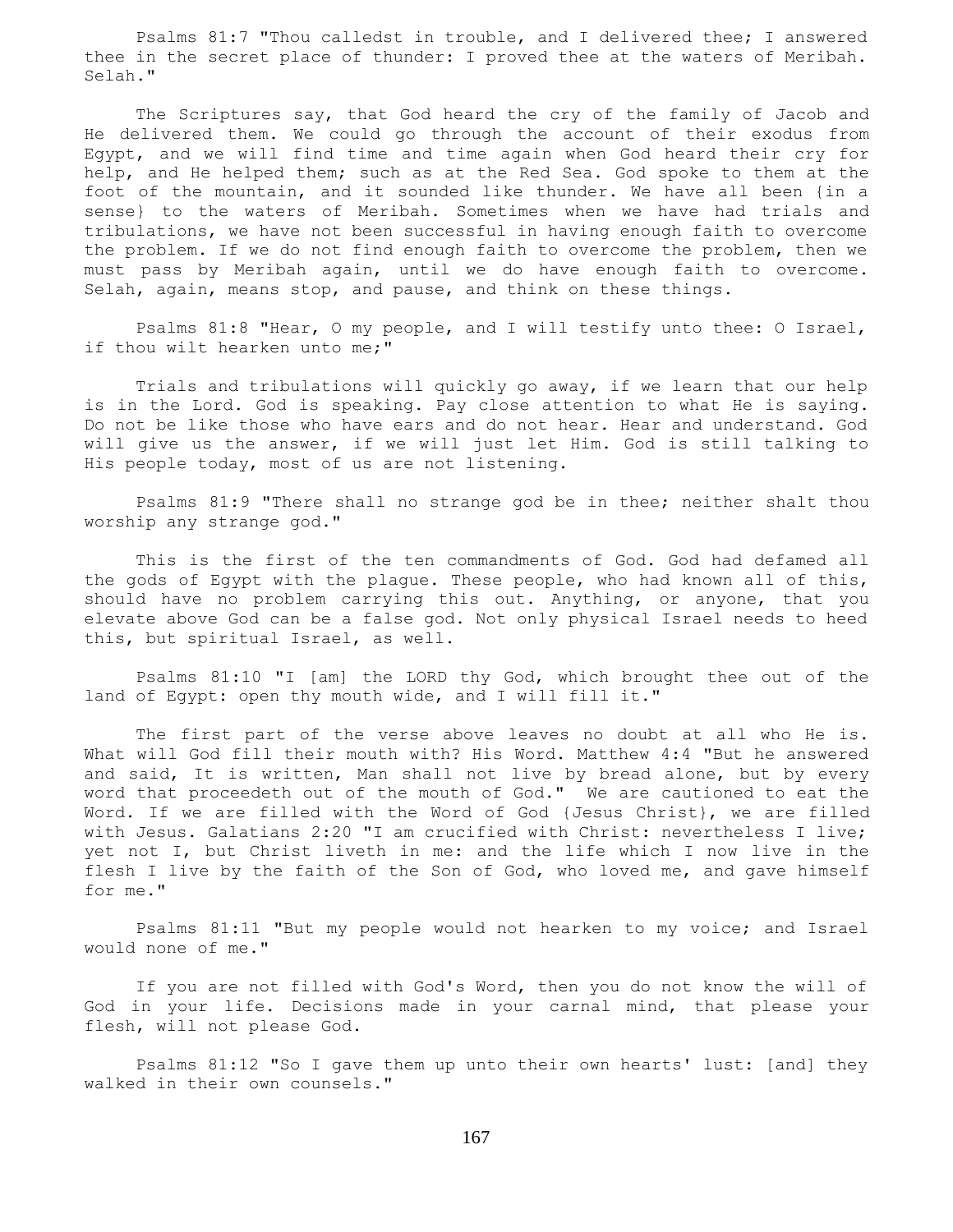If we are not full of the Word of God, then we have a wicked heart. Walking in their own counsels means that they did what was pleasing to their flesh.

 Psalms 81:13 "Oh that my people had hearkened unto me, [and] Israel had walked in my ways!"

 I say, one more time, you can not walk in God's ways, unless you know what those ways are. The thing that troubles me about this is, God calls them {my people}. To be Christian in name only is a very dangerous thing. We may call Him my God, but if we do not do the will of God, we are not His. We can not do the will of God, until we know what that will is. Read and study your Bible, let God fill you with His Word, so that you will know what God's will is for you. Obey God's Word, then you can truthfully call Him, MY GOD.

 Psalms 81:14 "I should soon have subdued their enemies, and turned my hand against their adversaries."

 God loved them enough to bring them out of bondage in Egypt. He removed their enemy before them, until they became unfaithful to Him. He will bring us out of Egypt {the world}, but we must have no other gods before HIM.

 Psalms 81:15 "The haters of the LORD should have submitted themselves unto him: but their time should have endured for ever."

 They could have repented and come to God. They would have received everlasting life in the process. Christians, this is speaking to us. We must obey God and receive His blessings. The penalty for sin is death, but the gift of life is in believing in the name of the Lord Jesus Christ. Each person must choose sin and death, or life in Jesus Christ.

 Psalms 81:16 "He should have fed them also with the finest of the wheat: and with honey out of the rock should I have satisfied thee."

 The Great Shepherd knows where the good grass is and feeds His sheep with the finest. When God's people follow Him and obey Him, there is a wonderful reward awaiting them. They will have access to the tree of Life. Look, with me, at the provisions that have been made for the true believer in Christ. Revelation 22:1 "And he shewed me a pure river of water of life, clear as crystal, proceeding out of the throne of God and of the Lamb." Revelation 22:2 "In the midst of the street of it, and on either side of the river, [was there] the tree of life, which bare twelve [manner of] fruits, [and] yielded her fruit every month: and the leaves of the tree [were] for the healing of the nations." Revelation 22:3 "And there shall be no more curse: but the throne of God and of the Lamb shall be in it; and his servants shall serve him:" Revelation 22:4 "And they shall see his face; and his name [shall be] in their foreheads." Revelation 22:5 "And there shall be no night there; and they need no candle, neither light of the sun; for the Lord God giveth them light: and they shall reign for ever and ever."

 Christians, read God's Book every day and store it in your heart. God's desire is for you to live with Him in heaven. Do the will of God for your life, and you will not miss your reward.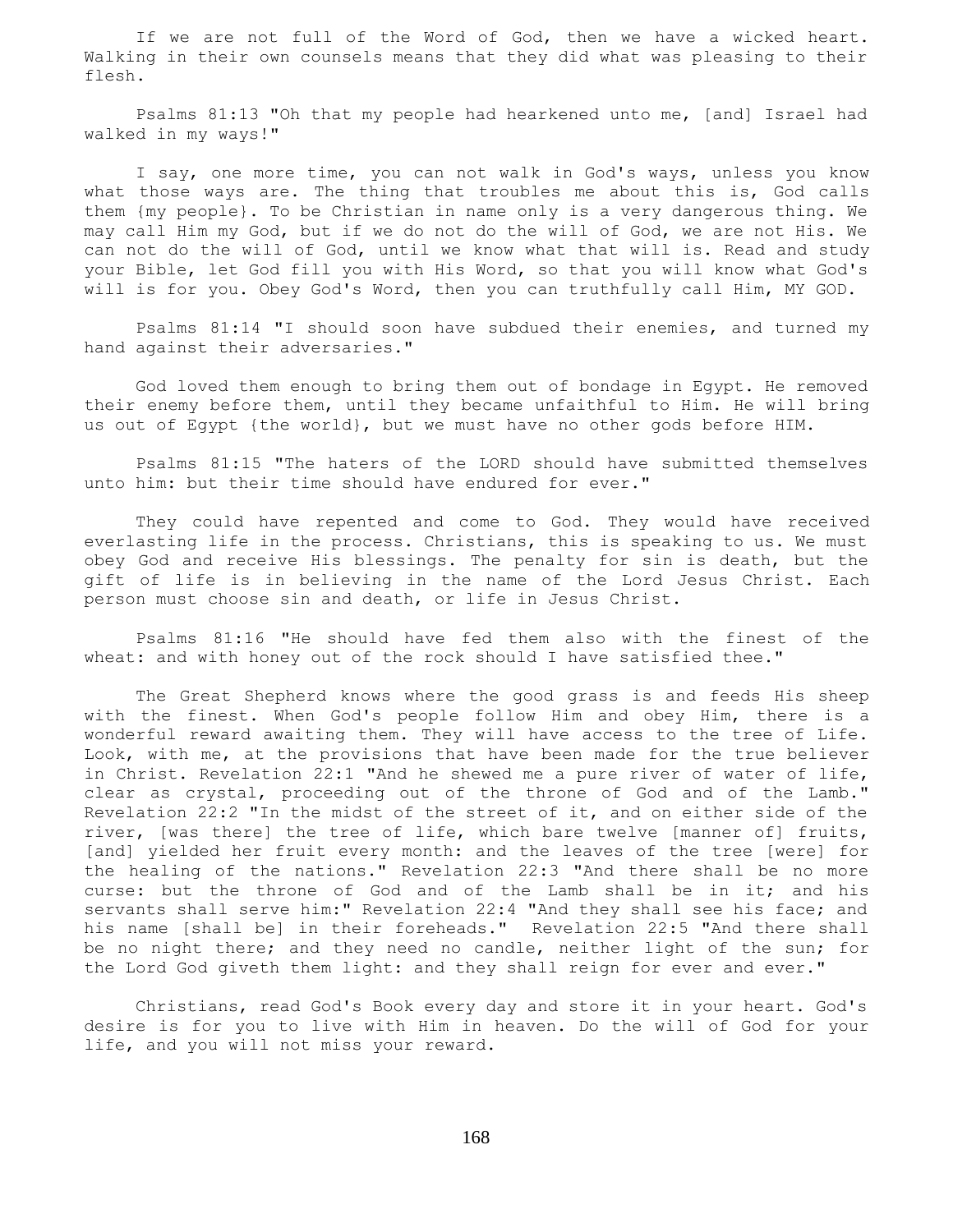1. What does Gittith mean? 2. What are we told to do in verse 1 of this lesson? 3. Who is our strength? 4. Quote Luke chapter 9 verse 26. 5. Have you ever thumbed through the hymnal and read the words to the songs? 6. In verse 2, what were they to bring with the Psalm? 7. When was the trumpet to be blown? 8. What type trumpet will Jesus blow to call the Christians? 9. Quote 1 Corinthians chapter 14 verse 8. 10. Where are the laws and statutes concerning the blowing of the trumpet found? 11. Who is the I, in verse 6, who removed their burden? 12. What caused God to deliver Israel from Egypt? 13. When God spoke, it sounded like 14. What does Meribah symbolize? 15. God is still talking to His people today, we are just not . 16. What is the first commandment of God? 17. What is a false god? 18. What will God fill their mouth with? 19. Man should not live by bread alone, but by what? 20. Quote Galations chapter 2 verse 20. 21. How can you know the will of God in your life? 22. What does walking in their own counsels mean? 23. What troubles the author about verse 13 of this lesson? 24. What must we do for God to bring us out of Egypt {the world}? 25. The penalty of sin is

26. What are the provisions God has made for those who are saved?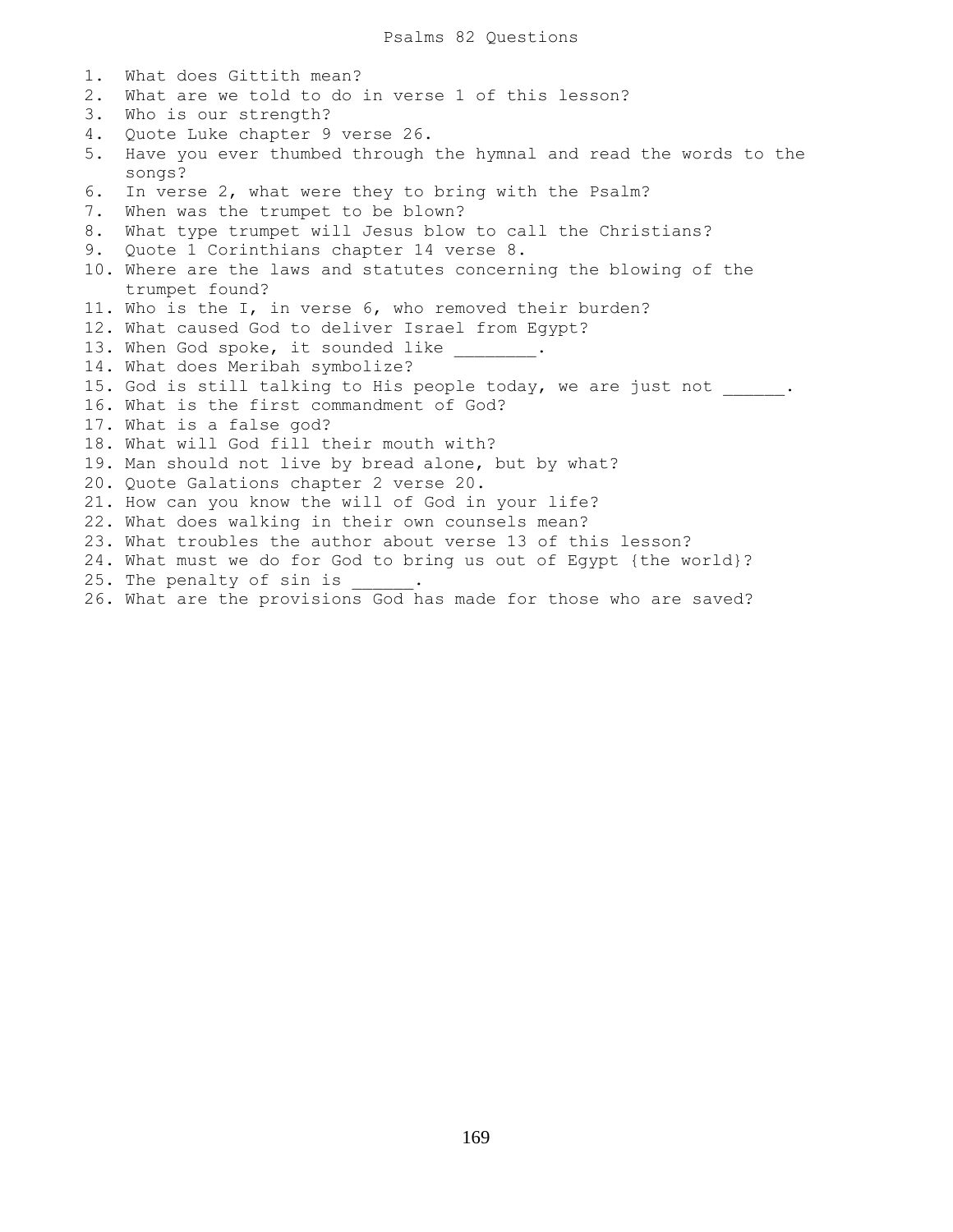#### PSALMS LESSON 83

We will begin this lesson by giving the 82 chapter of Psalms in metre.

### THE PSALM OF DAVID IN METRE

# Chapter 82

- Verse 1 "AMONG assembled men of might, The mighty God doth stand: He stands to order judgment right To judges of the land."
- verse 2 "How long will ye, with wrongful aid, Th' oppressor's cause protect? How long, by gift and favor swayed, The wicked man respect?"
- verse 3 "Protect the fatherless and weak, Defend the poor distressed; And give deliv'rance to the meek By lawless power oppressed."
- verse 4 "They will not know nor understand, In darkness on they go: Quake all the pillars of the land; That totter to and fro."
- verse 5 "True, ye are gods, ye kings, I said; And sons of God most high; Yet as the sons of men ye fade, And as the princes die."
- verse 6 "Arise, O God, assert thy right, Pronounce thy just decree; The heritage of earth by right Belongs, O Lord, to thee."

 We will now begin the verse by verse study of the 82nd Psalm. Psalms 82:1 "{A Psalm of Asaph.} God standeth in the congregation of the mighty; he judgeth among the gods."

 God standeth, means God continues to stand. The congregation, in the Old Testament, are the Israelites. The congregation of the mighty, perhaps, would be speaking of the high priest and the priests, because they were mighty among their people. They were elevated up as gods by their people. They actually said who was allowed to enter the temple, and who could not. They made many judgments of the people. They really were a government in a government. The high priest was set up, at first, to represent God to the people, and the people to God. They started out just fine, but by the time that Jesus was ministering on the earth, the priesthood had gone down to the point that they were buying and selling the position of high priest. The presence of God was over the mercy seat in the tabernacle in the wilderness.

 Psalms 82:2 "How long will ye judge unjustly, and accept the persons of the wicked? Selah."

 We find that justice did not prevail. God had given these Israelites the most complete set of laws and ordinances known to man. They covered the civil laws, as well as the religious laws. There was no excuse for judging unjustly. God had given them the way to judge every situation. This does not exactly say so, but favoritism was probably being practiced. The priesthood had really gone down. Of course, Selah means stop and think about this.

 Psalms 82:3 "Defend the poor and fatherless: do justice to the afflicted and needy."

 From this Scripture, it seems their favors had been done for the wealthy, perhaps, for a bribe. They were doing the very opposite of what the Lord had taught them to do. He reminds them, again here, that they must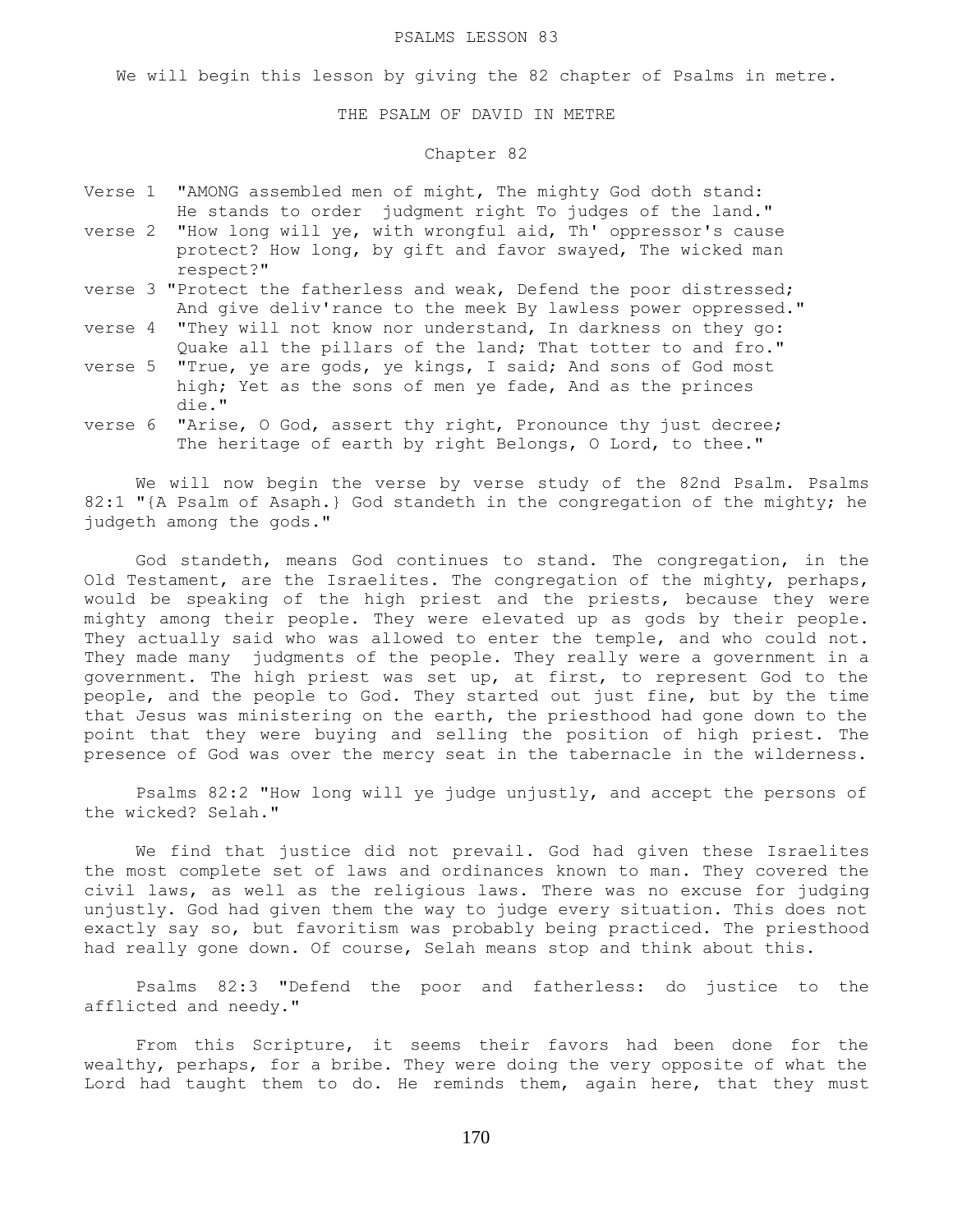defend the fatherless and the widow. They must help the needy. This, of course, would not get them any bribes on the earth.

 Psalms 82:4 "Deliver the poor and needy: rid [them] out of the hand of the wicked."

 If they are to be a good judge, then they must help those who are not able to help themselves. The wicked seem to pick on the poor and needy, because they cannot help themselves. These judges need to remember that their time is coming. They will have to stand before the Lord Jesus on judgment day. They will be judged in the same manner they judged others.

 Psalms 82:5 "They know not, neither will they understand; they walk on in darkness: all the foundations of the earth are out of course."

 How dark and full of sin can the world get? The very ones, who are supposed to be upholding that which is right, have gone bad themselves. If those who are supposed to uphold righteousness are gone bad, then it seems that there is great darkness. Matthew 15:14 "Let them alone: they be blind leaders of the blind. And if the blind lead the blind, both shall fall into the ditch." Matthew 6:23 "But if thine eye be evil, thy whole body shall be full of darkness. If therefore the light that is in thee be darkness, how great [is] that darkness!"

 Psalms 82:6 "I have said, Ye [are] gods; and all of you [are] children of the most High."

 Notice, that gods is not capitalized. They are false gods. They are gods in their own sight. This calling them gods is a mocking of the real Word. They were acting with great authority given them by God. It is such a shame that they abused that authority. God had set up a ruling authority of which they were, but they had misused their office. These were Israelites {children of the most High}.

 Psalms 82:7 "But ye shall die like men, and fall like one of the princes."

 They will be judged more harshly, because they sinned in full knowledge. Even though they had a high office on this earth, they were but men, and would die as men. The statement like princes, means that their death will be first. God judges the house of God first.

 Psalms 82:8 "Arise, O God, judge the earth: for thou shalt inherit all nations."

 He is calling for Messiah who will rule all the earth justly. We would say, come quickly Lord Jesus. Jesus will rule as King of kings and Lord of lords. Jesus is the Righteous Judge who all will stand before in judgment. Philippians 2:10 "That at the name of Jesus every knee should bow, of [things] in heaven, and [things] in earth, and [things] under the earth;"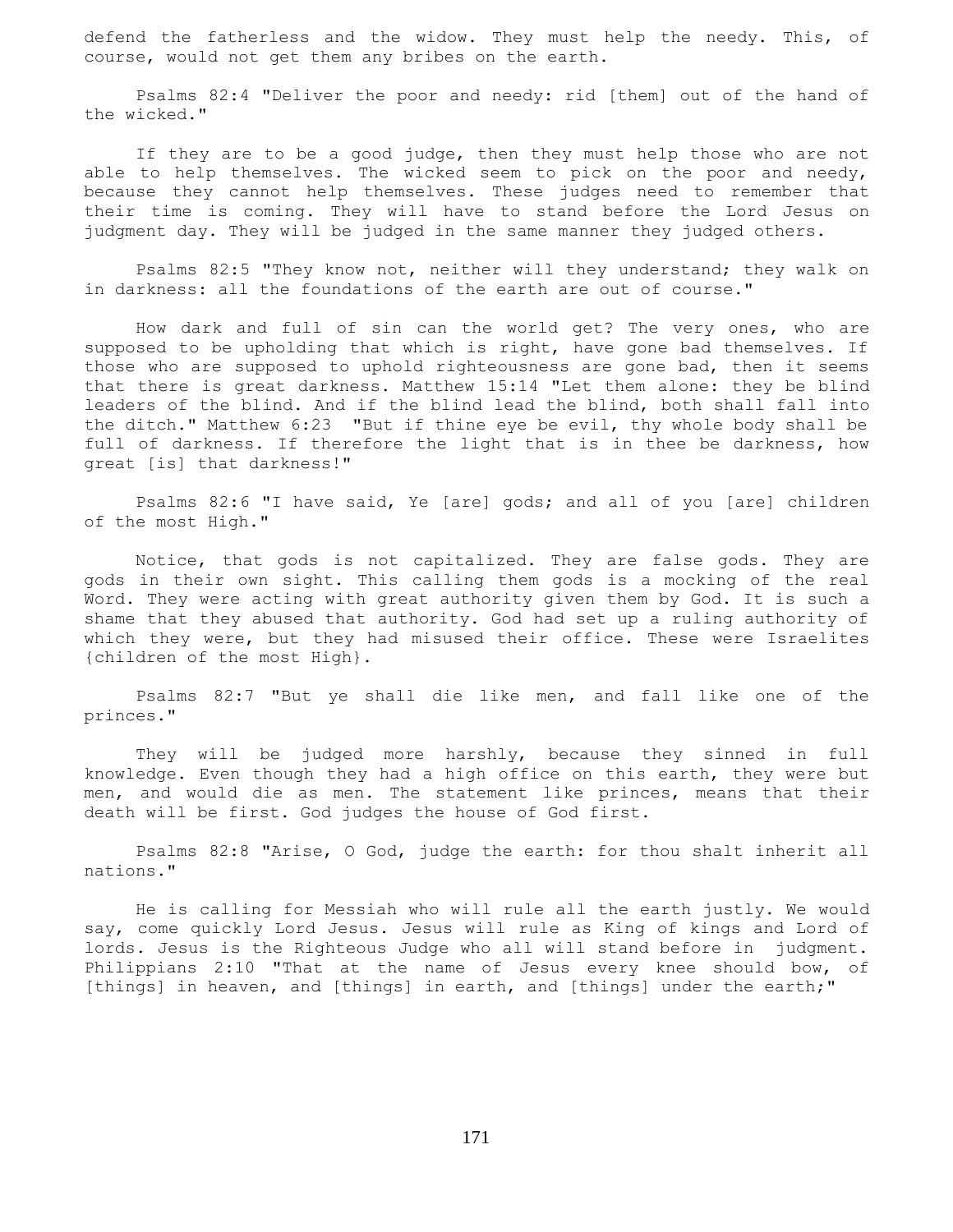### Chapter 83

| Verse 1 | "Keep not, O God, we thee entreat, O keep not silence now;<br>Hold not thy peace, O Mighty God, And still be no more thou." |
|---------|-----------------------------------------------------------------------------------------------------------------------------|
| Verse 2 | "For lo! what tumults, in their rage, Thy enemies have made!                                                                |
|         | And they that haters are of thee Have lifted up the head."                                                                  |
| Verse 3 | "Against thy chosen people they Do crafty counsel take;<br>And they against thy hidden ones Do consultations make."         |
| Verse 4 | "Come on, we'll cut their nation off, We'll blot them out,                                                                  |
|         | and they; And thus shall Isr'el's race and name From mem'ry                                                                 |
|         | pass away."                                                                                                                 |
| Verse 5 | "With one consent they have conspired, Against thee they                                                                    |
|         | combined; With Edom's tents, the Ishma'lites, With Moab,                                                                    |
|         | Hagar joined."                                                                                                              |
| Verse 6 | "Gebal, and Ammon, Amalek, Philistia, those of Tyre,                                                                        |
|         | And Assur, joined with them; to help Lot's children they                                                                    |
|         | conspire."                                                                                                                  |
| Verse 7 | "To them as unto Midian do, Jabin at Kison strand;                                                                          |
|         | And Sis'ra, which at Endor fell, To fertilize the land."                                                                    |
| Verse 8 | "Like Oreb and like Zeeb make Their noble men to fall;                                                                      |
|         | Like Zeba and Zalmunna make their noble princes all."                                                                       |
| Verse 9 | "Who said, for our inheritance Let us God's houses take.                                                                    |
|         | My God, them like a wheel, as chaff Before the wind them                                                                    |
|         | make."                                                                                                                      |
|         | Verse 10 "As fire consumes the wood, as flame Doth mountains set on                                                         |
|         |                                                                                                                             |
|         | fire, O chase and frighten them with storm And tempest of                                                                   |
|         | thine ire."                                                                                                                 |
|         | Verse 11 "With shame their faces fill, O Lord, That they may seek thy                                                       |
|         | name. Let them confounded be, and vexed, Yea perish in their                                                                |
|         | shame."                                                                                                                     |

Verse 12 "That men may know, that thou, whose name Jehovah is alone. As God Most High, O'er all the earth, Art seated on thy throne."

 We will begin the verse by verse study of Psalms chapter 83 now. Psalms 83:1 "{A Song [or] Psalm of Asaph.} Keep not thou silence, O God: hold not thy peace, and be not still, O God."

 This Psalm of Asaph is an appeal to God to intervene and save Israel. When God speaks, the world listens. Asaph is not asking God to send a warrior to lead them back. Asaph is fully aware that God Himself could bring them back, if He would speak up.

 Psalms 83:2 "For, lo, thine enemies make a tumult: and they that hate thee have lifted up the head."

 It appears to me that, these enemies of God and God's people are taking advantage of the fact that God is letting them fight their own battles. This is the chance for the enemy to come in and destroy Israel. They have even begun to brag about the conquest.

 Psalms 83:3 "They have taken crafty counsel against thy people, and consulted against thy hidden ones."

172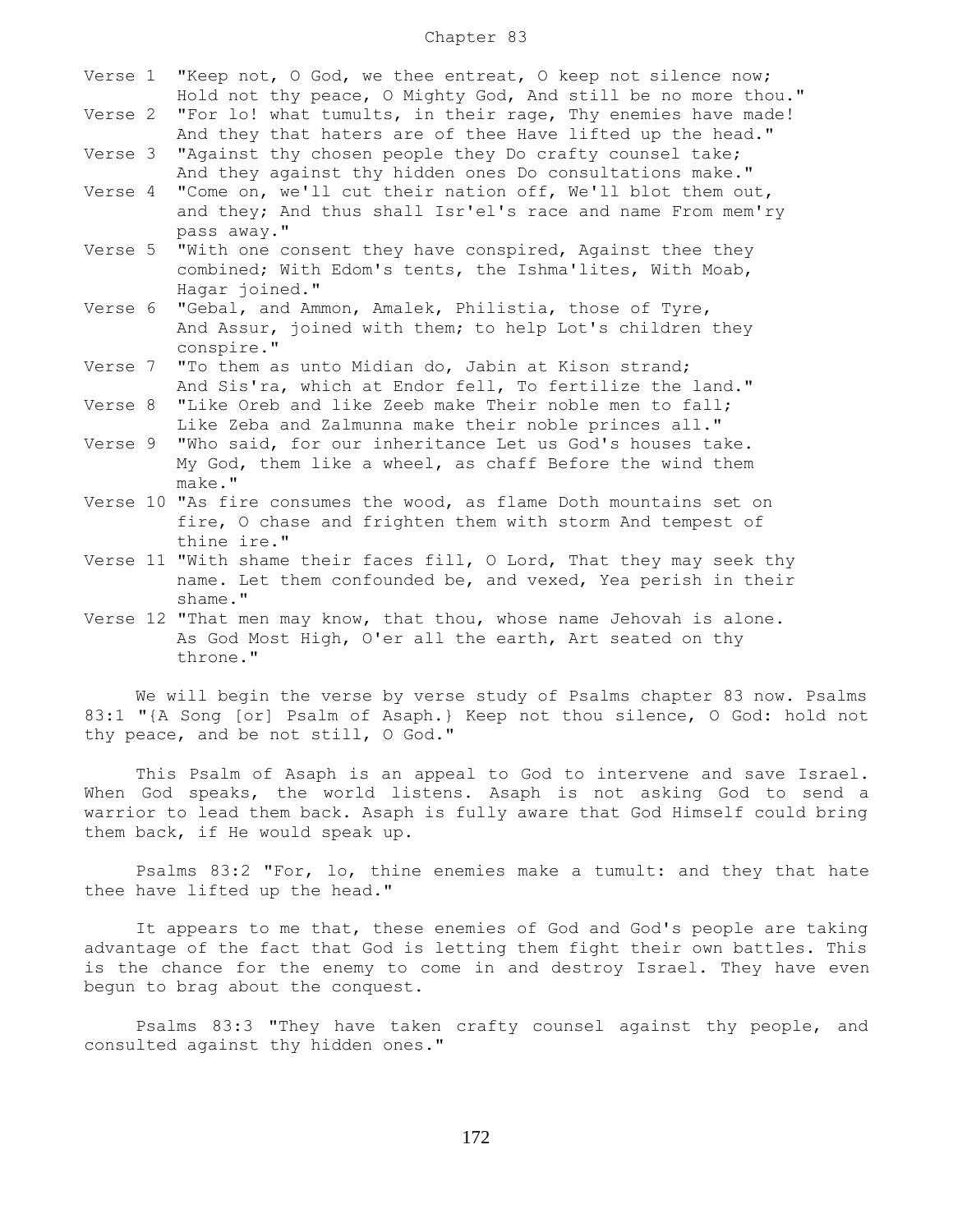We have discussed before how the enemies of God try to destroy God's people. This is the case here. God will stop them from destroying them. The hidden ones are hidden by God.

 Psalms 83:4 "They have said, Come, and let us cut them off from [being] a nation; that the name of Israel may be no more in remembrance."

 The Israel that they would like to stop are two-fold. They would like to stop the nation of Israel. They want to stop spiritual Israel {the church}, as well. There is just One standing between them and victory, and that is God. Jesus has actually set up habitation in the church. Their memories of Israel are frightening. They knew that in the past they could not overcome Israel, because Israel's God would fight for them. Now that they feel that Israel's God has forsaken them, they think they can whip Israel.

 Psalms 83:5 "For they have consulted together with one consent: they are confederate against thee:"

 The enemies of the nation of Israel are many. All of the countries driven out before them are enemies of Israel. It appears from this, that a group of nations have come together against Israel. The main thing they have in common is that they hate Israel. They are a confederacy, not only against Israel, but against Almighty God.

 Psalms 83:6 "The tabernacles of Edom, and the Ishmaelites; of Moab, and the Hagarenes;"

 Esau was the father of the Edomites. He thought so little of his birthright, that he sold it for a bowl of soup. He had always hated Israel, even though he was related to them. Ishmael had been the son of Abraham and the bondwoman. The Ishmaelites descended from him. They had always hated the Israelites, because they were Abraham's children with Sarah. Abraham gave Isaac {Israelite} the right hand {spiritual} blessing and gave Ishmael {son of the bondwoman, Hagar} the left hand blessing [which is of the flesh]. It appears that the Hagarenes were the descendants by Hagar. This group of people felt as if they had been cheated, and they all hated Israel. In fact, this feud is still going on today between the Arabs and the Jews.

 Psalms 83:7 "Gebal, and Ammon, and Amalek; the Philistines with the inhabitants of Tyre;"

 Gebal, Ammon, and Amalek were all foes of Israel and had been for years. We know the Philistines were off and on in war with Israel all the time. The Philistines had blinded Samson, they were, also, the group that captured and desecrated the ark. David had killed the giant from the Philistines. Tyre had many men who worked on the tabernacle, but that was for money. They were really never friends with Israel.

 Psalms 83:8 "Assur also is joined with them: they have holpen the children of Lot. Selah."

 Assur was just one more evil group to come against Israel. The children of Lot were the nations that formed from Lot practicing incest with his daughters. Genesis 19:36 "Thus were both the daughters of Lot with child by their father." Genesis 19:37 "And the firstborn bare a son, and called his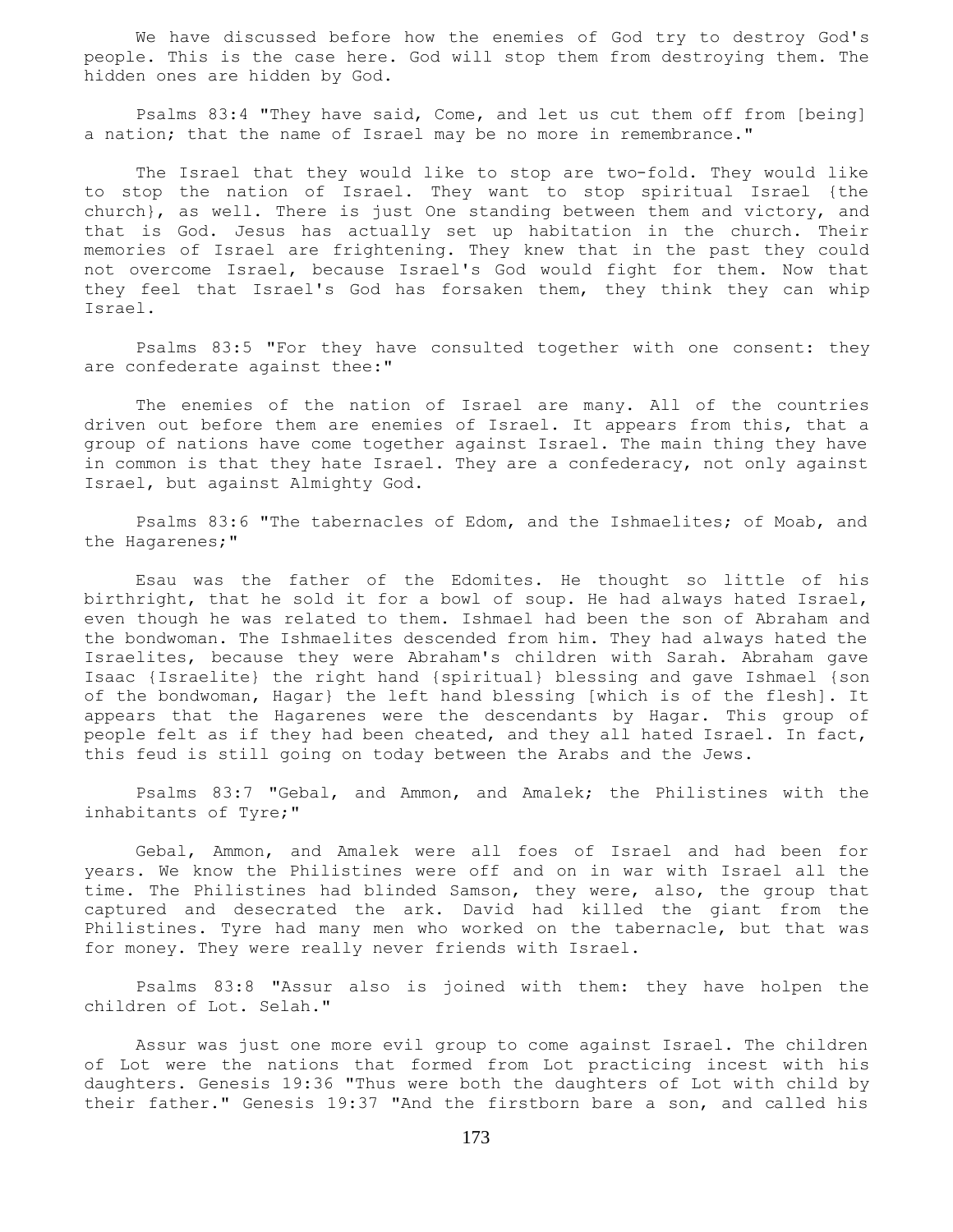name Moab: the same [is] the father of the Moabites unto this day." Genesis 19:38 "And the younger, she also bare a son, and called his name Ben-ammi: the same [is] the father of the children of Ammon unto this day." The nations of Moab and Ammon are part of this evil conspiracy. Selah; it is time to pause and think of the evil of all these nations coming against Israel. This battle {in a sense} has never stopped. This is the battle of good and evil.

 Psalms 83:9 "Do unto them as [unto] the Midianites; as [to] Sisera, as [to] Jabin, at the brook of Kison:"

 We see Asaph looking back at the miraculous destruction God had brought about in the past against those who opposed Israel. Asaph is saying, do the same thing to these enemies.

 Psalms 83:10 "[Which] perished at En-dor: they became [as] dung for the earth."

 This is speaking of the brook suddenly overflowing its banks and drowning the enemy of Israel

 Psalms 83:11 "Make their nobles like Oreb, and like Zeeb: yea, all their princes as Zebah, and as Zalmunna:"

 This is just saying, kill the ruler as same as the footsoldier. Gideon captured and killed Zeba and Zalmunna.

 Psalms 83:12 "Who said, Let us take to ourselves the houses of God in possession."

 The houses of God had great possessions of silver and gold. Their eyes were on the wealth they could loot. They did not realize, to rob God is a fatal mistake. We have people, now, who are breaking into churches and stealing things they can use or sell. This is a very dangerous thing to do. The curse this type of action would bring would be an eternal curse.

 Psalms 83:13 "O my God, make them like a wheel; as the stubble before the wind."

 Perhaps, this wheel means that they will turn over and over and never stop. The stubble of the field blows away with the wind. This unattached wheel would be like the stubble, it would roll over by the slightest wind, but never get anywhere.

 Psalms 83:14 "As the fire burneth a wood, and as the flame setteth the mountains on fire;"

 Fire burns the wood and leaves nothing but ashes. Lightning striking a tree in the forest can destroy a large area of trees. Sometimes forest fires look as if the whole world is on fire.

 Psalms 83:15 "So persecute them with thy tempest, and make them afraid with thy storm."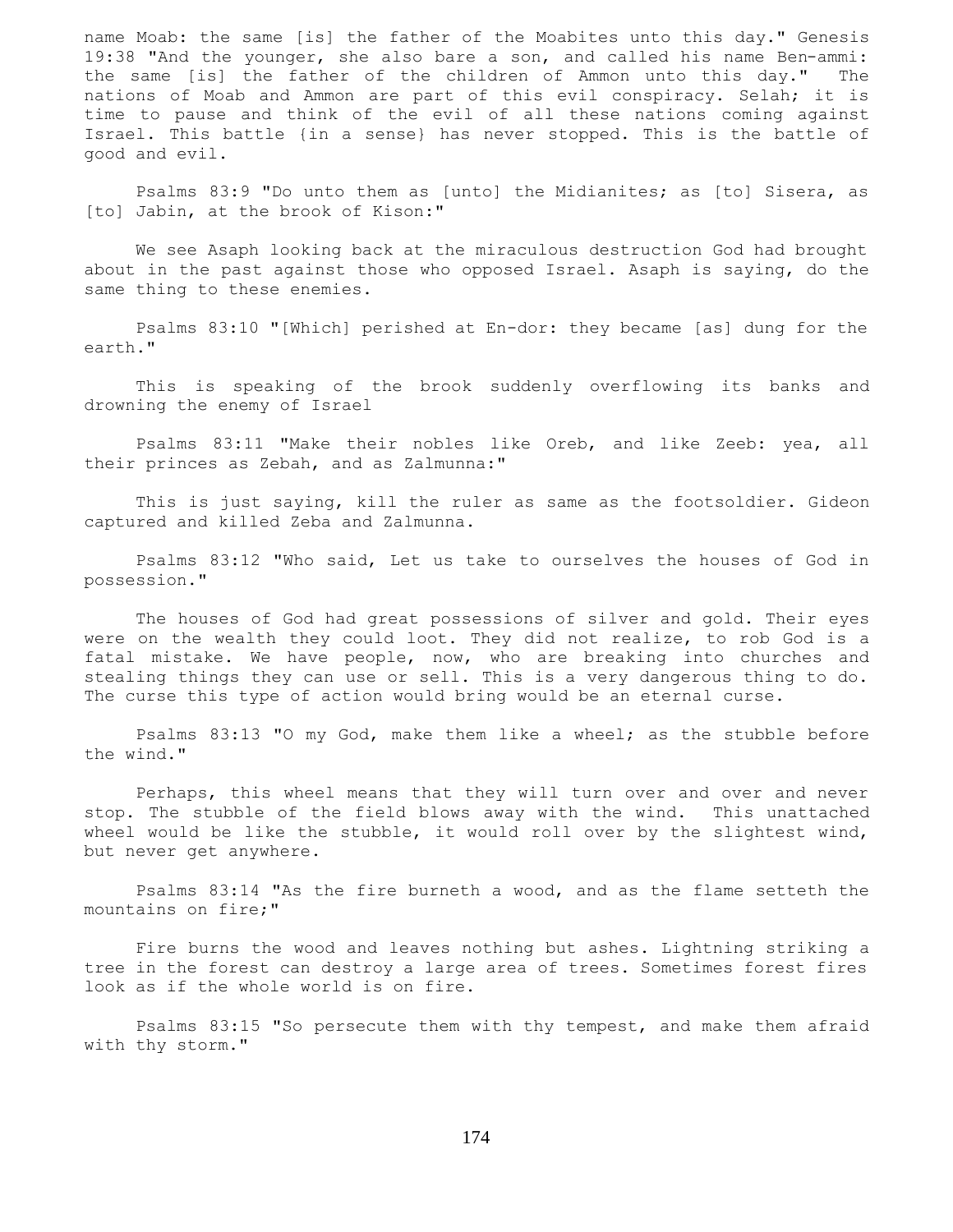Asaph is asking God to let His vengeance come upon these evil people. God really controls the wind, sea, the lightning, and all other things of nature. God could send whatever problem He desired upon them.

 Psalms 83:16 "Fill their faces with shame; that they may seek thy name, O LORD."

 I guess one of the best examples in all the Bible, about someone being shamed for what they had done, was Paul. He had actually persecuted the Christians. When he came face to face with the Light of this world, he repented and changed. Asaph is saying here, show them your face and make them ashamed for what they have done.

 Psalms 83:17 "Let them be confounded and troubled for ever; yea, let them be put to shame, and perish:"

 He is saying, here, that since they will not change, bring your everlasting judgment upon them. He is asking the Lord to destroy them, before they destroy Israel.

 Psalms 83:18 "That [men] may know that thou, whose name alone [is] JEHOVAH, [art] the most high over all the earth."

 So many times in prayer, I have said, Lord, show them who You are. This is what Asaph is saying here. Asaph says to God, defeat these mighty nations that have come against Israel, and all of the nations will glorify your name. We do know that the incident at the Red Sea made many a country reluctant to come against Israel, because of the Mighty God that had done the miracle for them. When this was written a good amount of time had passed since God had brought Israel out of Egypt with His mighty Hand, and these nations around Israel had forgotten that God fights for Israel. If God were to do this for Israel here, Asaph says, all the nations around would know the power of JEHOVAH the Almighty God. JEHOVAH, THE SELF EXISTING ONE, THE ETERNAL ONE, whatever you choose to call Him, there is no greater. He is Supreme Ruler of the universe.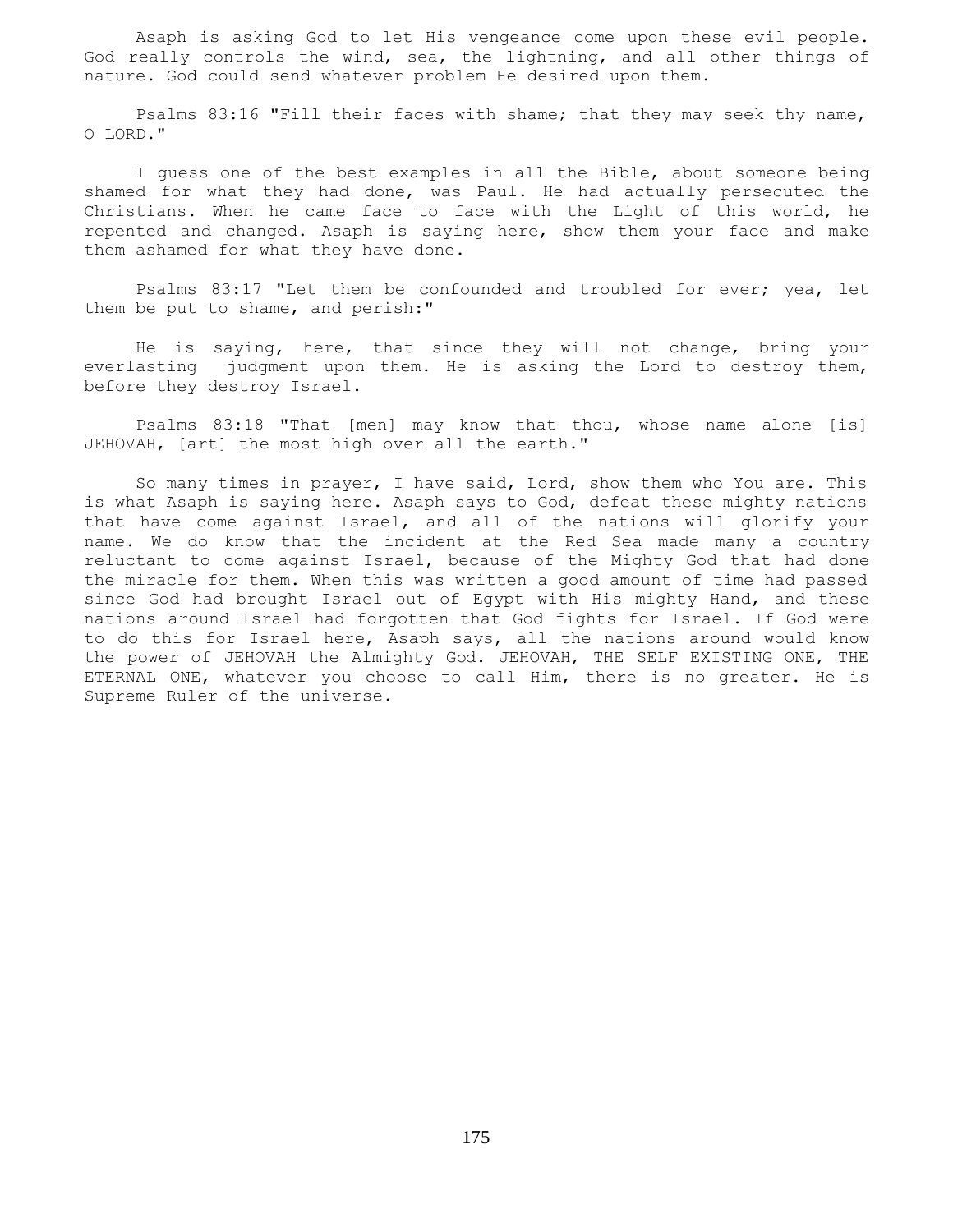### Psalms 83 Questions

1. God standeth in the \_\_\_\_\_\_\_\_\_\_\_ of the mighty. 2. What does standeth mean? 3. Who were the congregation in the Old Testament? 4. Who were mighty among the people? 5. They were a government in a 6. What was the purpose of the high priest in the beginning? 7. What terrible condition had the priesthood dropped to, in Jesus' time? 8. Where was the presence of God in the tabernacle? 9. God had given these Israelites the most complete set of and **LEAU EXECUTE:** known to man. 10. Verse three says, Defend the and 11. What had the priesthood been doing that was opposite to the teachings of God? 12. Who do the wicked seem to pick on? 13. What should these earthly judges remember? 14. How dark and how full of sin can the world get? 15. Quote Matthew chapter 15 verse 14. 16. Quote Matthew chapter 6 verse 23. 17. What are the gods in verse 6? 18. Who are the children of the Most High in verse 6? 19. Even though they had a high office in this world they would die like \_\_\_\_\_\_\_\_. 20. Who is Asaph calling for in verse 8? 21. What does the Christian cry now? 22. Quote Philippians chapter 2 verse 10. 23. What is the 83rd Psalm asking? 24. The hidden ones, in verse 3, are whom? 25. What Israel are they trying to destroy in verse 4? 26. This group of nations that have come against Israel have one thing in common, what is it? 27. Who was the founder of the Edomites? 28. Who are the Ishmaelites? 29. Who were the Hagarenes? 30. What were two terrible things the Philistines did to Israel? 31. What had Israel done to the Philistines? 32. What were the two evil countries that came from Lot and his two daughters? 33. What happens to those who rob God's house? 34. What happens to wood that is burned? 35. Which natural elements does God control? 36. Who is the best example in the Bible of someone, who was ashamed of what he had done, and then came to Christ? 37. What is God called by in verse 18? 38. What are some other names He goes by, just as powerful?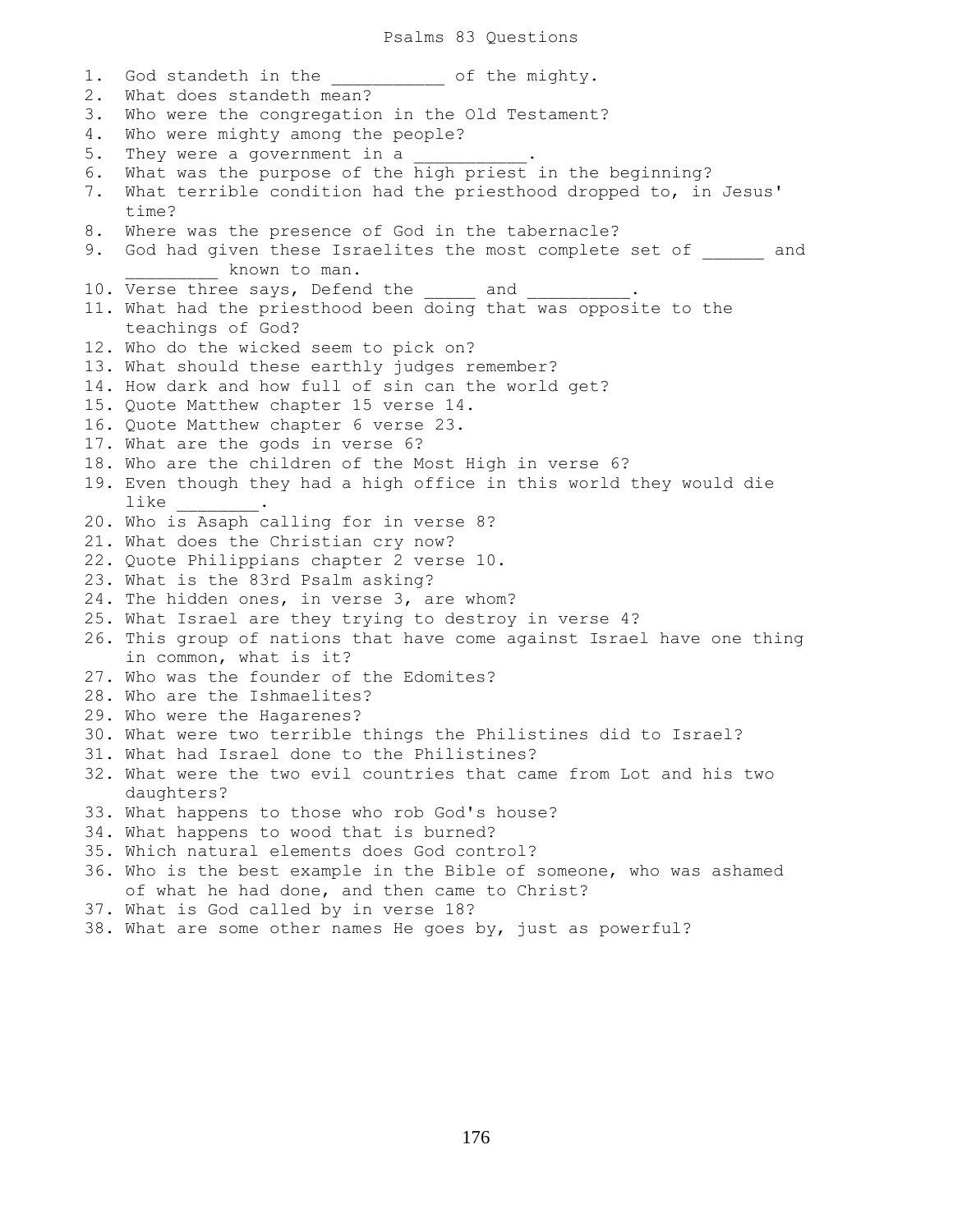### PSALMS LESSON 84

We will begin this lesson by giving the 84th Psalm in metre.

### THE PSALM OF DAVID IN METRE

# Chapter 84

| Verse 1 "Lord God of hosts, how lovely The place where thou dost |
|------------------------------------------------------------------|
| dwell! Thy tabernacles holy In pleasantness excel."              |
| Verse 2 "My soul is longing, fainting, Jehovah's court to see;   |

- My heart and flesh are crying, O living God, for thee. Verse 3 "Behold, the sparrow findeth A house in which to rest,
- The swallow hath discovered Where she may build her nest;"
- Verse 4 "And where, securely sheltered, Her young she forth may bring; So, Lord of hosts, thy altars I seek, my God, my King."
- Verse 5 "Blest who thy house inhabit, They ever give the praise; Blest all whom thou dost strengthen, Who love the sacred ways."
- Verse 6 "Who pass through Baca's valley, And make in it a well; There rains in showers abundant The pools with water fill."
- Verse 7 "So they from strength unwearied Go forward into strength, Till they appear in Zion, Before the Lord at length."
- Verse 8 "O hear, Lord God of Jacob, To me an answer yield; The face of thy anointed, Behold, O God, our shield."
- Verse 9 "One day excels a thousand, If spent thy courts within; I'll choose thy threshhold rather That dwell in tents of sin."
- Verse 10 "Our sun and shield, Jehovah, Will grace and glory give; No good will He deny them That uprightly do live."
- Verse 11 "O God of hosts, Jehovah, How blest is every one, Who confidence reposes On thee, O Lord, alone."

We will begin now with the verse by verse study of the  $84<sup>th</sup>$  chapter of Psalms. Psalms 84:1 "{To the chief Musician upon Gittith, A Psalm for the sons of Korah.} How amiable [are] thy tabernacles, O LORD of hosts!"

 Amiable, in the verse above, means loved or well-beloved. This is the only use of this word in all the Bible. There is so much in this little verse. Let us first look at the tabernacle. The tabernacle in the wilderness was a place where God met with His people. It was patterned after the true tabernacle which is in heaven. When the people could go to the tabernacle, it was a point of contact with Almighty God. Hebrews 8:5 "Who serve unto the example and shadow of heavenly things, as Moses was admonished of God when he was about to make the tabernacle: for, See, saith he, [that] thou make all things according to the pattern shewed to thee in the mount." As we always do, in these lessons, let us look at what it means to the Christian. Revelation 21:3 "And I heard a great voice out of heaven saying, Behold, the tabernacle of God [is] with men, and he will dwell with them, and they shall be his people, and God himself shall be with them, [and be] their God." Let us look at one more Scripture on the tabernacle. II Corinthians 5:1 "For we know that if our earthly house of [this] tabernacle were dissolved, we have a building of God, an house not made with hands, eternal in the heavens." The most beautiful thing in all the earth is believers worshipping their God. The Jews came to the tabernacle to do just that on feast days.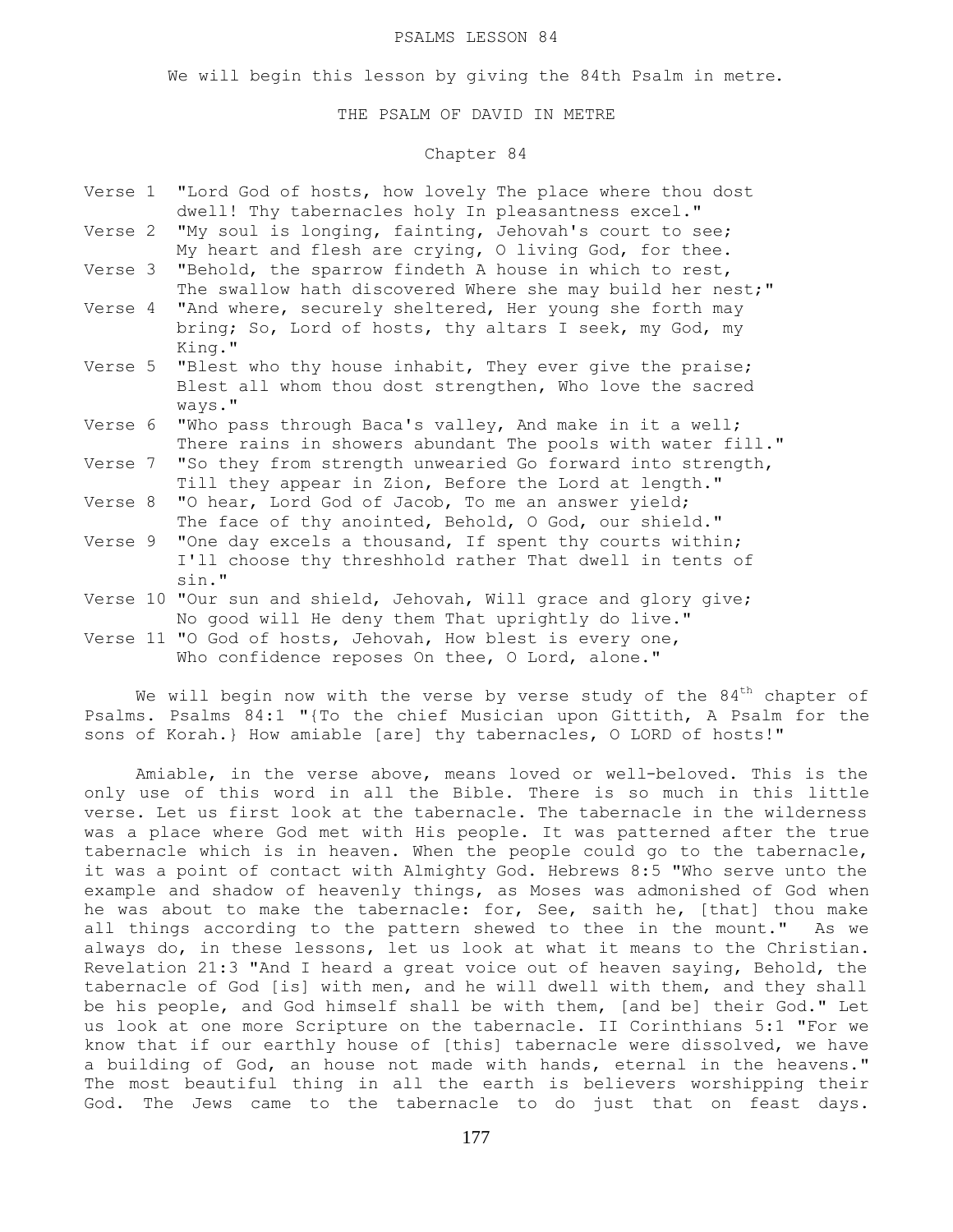Christians gather on Sundays. To take away the privilege to worship with others of like faith, would be to tear our heart out. The tabernacle was the center point of the tents when they travelled. This should still be true. Our worship of God should be the center of our life. God's desire is to tabernacle in the very center of our being.

 Psalms 84:2 "My soul longeth, yea, even fainteth for the courts of the LORD: my heart and my flesh crieth out for the living God."

 I will begin this by asking, do we long for fellowship with God? Is God the focal point of our life? Are we feeling as if we want to go and worship God, or do we go because it is an obligation? In recent years, an area in China made it illegal to worship God publicly. After years of not being able to go to church, the government allowed the people to worship again. People waited 10 or 12 hours for the privilege of attending church. The problem is, we do not miss the privilege, until it is taken away from us. Perhaps, the psalmist had been forbidden to gather with the Lord and the Lord's people. It was as if he would die, if he could not go to the court of the Lord and worship. His bones ached, his flesh felt dead, in fact, even his heart within him was breaking to be with the living God. You have heard me say before that, I refuse to go to a church where it is apparent that the Spirit of God is not there. Church, to me, is fellowshipping with my Saviour.

 Psalms 84:3 "Yea, the sparrow hath found an house, and the swallow a nest for herself, where she may lay her young, [even] thine altars, O LORD of hosts, my King, and my God."

 Everything God created has a place. As the verse above says, for the swallow it is a nest. There is a longing put inside every person, who was ever born, to feel what that swallow feels, when she is in her nest. We all have a desire to worship someone who is better than what this world has to offer. We all have a need of belonging to someone. This someone we are seeking is God. I believe this Psalm is David's and I believe he is saying, I must go to the altar and meet with the LORD of hosts, my King, and my God. This is a longing that can not be satisfied anywhere else.

 Psalms 84:4 "Blessed [are] they that dwell in thy house: they will be still praising thee. Selah."

 Dwell means to continually live. David is speaking of how blessed are those who never have to leave the temple. They can praise the Lord all the day long. There is something about a church, or a tabernacle, in their case, that causes us to want to worship and praise God. Of course you can praise and worship Him wherever you are, but there is something special about the church.

 Psalms 84:5 "Blessed [is] the man whose strength [is] in thee; in whose heart [are] the ways [of them]."

 He has already gone into detail about how wonderful it is to live continually in God's house. He now says, also, how wonderful it would be to be allowed to go on the special feast days and worship. It appears for some reason he has been denied this. Those who understand their own weaknesses are more apt to depend on the strength of God. II Corinthians 12:9 "And he said unto me, My grace is sufficient for thee: for my strength is made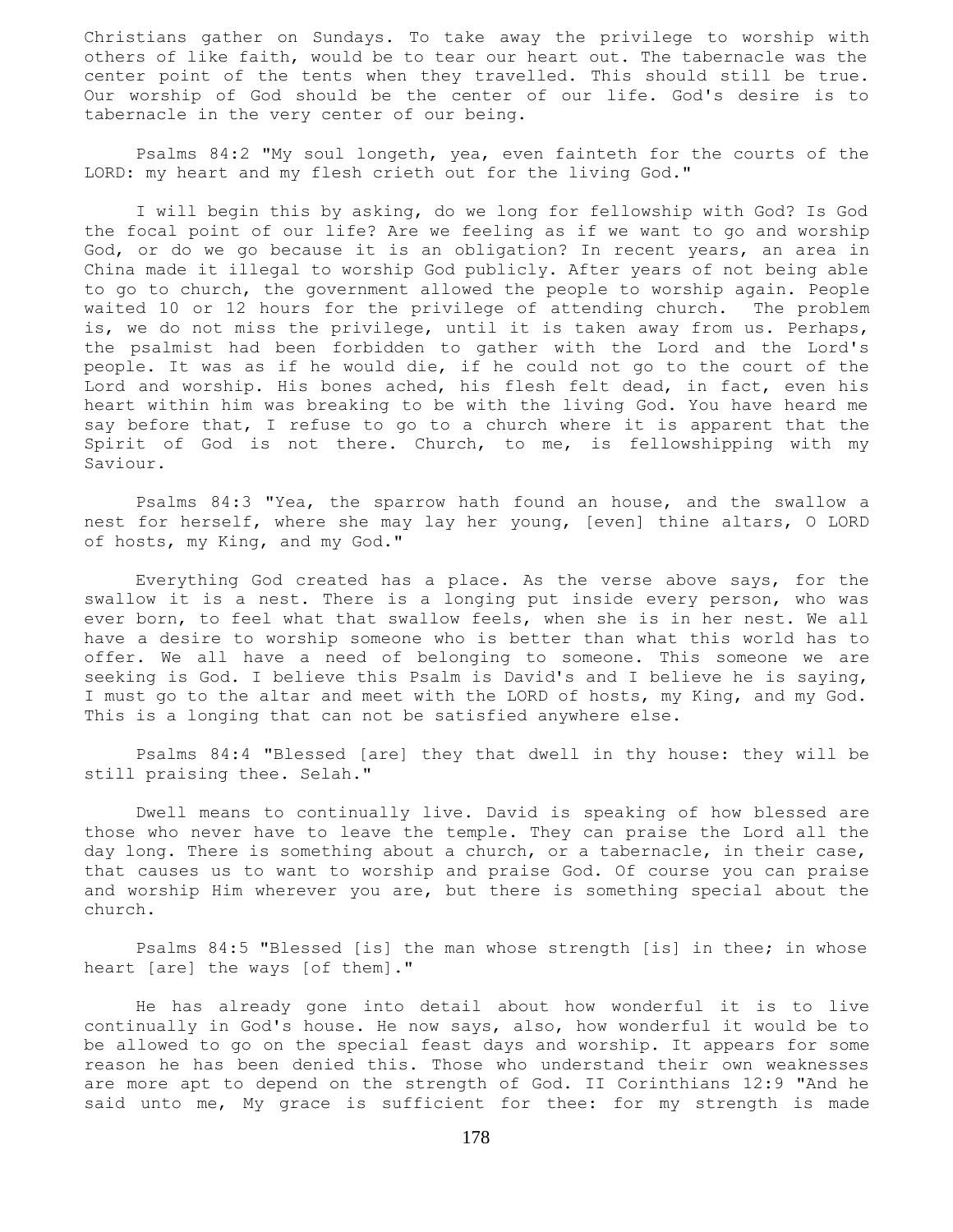perfect in weakness. Most gladly therefore will I rather glory in my infirmities, that the power of Christ may rest upon me." In my weakness I depend upon the strength of God to get me through. Our heart would be stayed upon Him, if He was our strength.

 Psalms 84:6 "[Who] passing through the valley of Baca make it a well; the rain also filleth the pools."

 This, perhaps, is speaking of journeying to the sanctuary or temple. Many came from miles around on the feast days to the temple in Jerusalem to worship. God had provided wells along the way to keep them from starving for water. Some of the wells of Old Testament time are still giving water today. As they refreshed and got a drink at these wells, they would have an opportunity to visit with others going to or from Jerusalem.

 Psalms 84:7 "They go from strength to strength, [every one of them] in Zion appeareth before God."

 Three times a year all the males over 12 years old had to attend services in the temple at Jerusalem. It seemed the nearer they got to their place of worship, the stronger they got. In the physical the place of worship was in Zion in Jerusalem. In Revelation we saw that Jesus {the Light} was in all the churches where He was worshipped. You can see that the Christians, too, appeareth before God.

 Psalms 84:8 "O LORD God of hosts, hear my prayer: give ear, O God of Jacob. Selah."

 This seems to be a cry for audience with God. He wants to go to the temple and worship, but if he can not, then hear his prayer where he is. Of course, Selah means pause and think on these things.

 Psalms 84:9 "Behold, O God our shield, and look upon the face of thine anointed."

 This just must be David {the anointed}. This is a prayer to the protector of all believers to hear their prayer.

 Psalms 84:10 "For a day in thy courts [is] better than a thousand. I had rather be a doorkeeper in the house of my God, than to dwell in the tents of wickedness."

Whatever humble job God would have him do, would be just fine with him, as long as he could be with God. I have said so many times, I do not care what my mansion in heaven looks like, I just want to be with Jesus. All the splendid living in the world away from God is not worth being away from God.

 Psalms 84:11 "For the LORD God [is] a sun and shield: the LORD will give grace and glory: no good [thing] will he withhold from them that walk uprightly."

 This is speaking of having protection and Light. The Lord controls the sun and the moon. Jesus brought us grace and glory, when he was crucified. Ephesians 2:8 "For by grace are ye saved through faith; and that not of yourselves: [it is] the gift of God:" Romans 5:15 "But not as the offence, so also [is] the free gift. For if through the offence of one many be dead,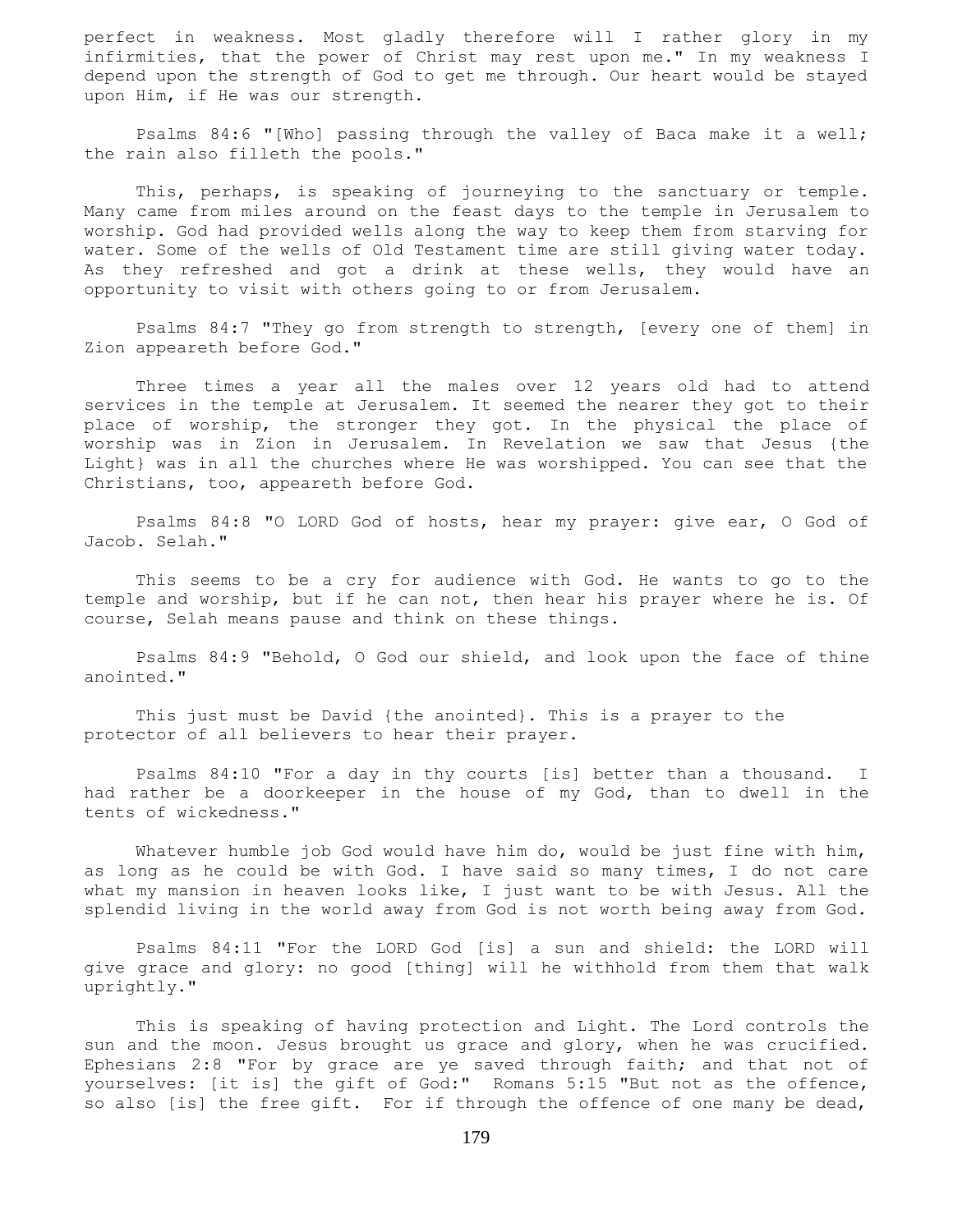much more the grace of God, and the gift by grace, [which is] by one man, Jesus Christ, hath abounded unto many." It is really difficult for us to understand how the crucifixion of Jesus glorified the Father, but it did as we see in the following verse. John 17:1 "These words spake Jesus, and lifted up his eyes to heaven, and said, Father, the hour is come; glorify thy Son, that thy Son also may glorify thee:" We Christians take on the righteousness of Christ, when we are saved. We are in right standing with God, just as if we had never sinned. If we walk in that righteousness that Jesus purchased for us on Calvary, no good thing will be withheld from us. We will be joint-heirs with Jesus. Romans 8:17 "And if children, then heirs; heirs of God, and jointheirs with Christ; if so be that we suffer with [him], that we may be also glorified together."

 Psalms 84:12 "O LORD of hosts, blessed [is] the man that trusteth in thee."

 How much more blessed could you be than to be part of the family of God? To trust in Him, is as if we are resting in the knowledge that all is well with our soul. Ephesians 4:13 Till we all come in the unity of the faith, and of the knowledge of the Son of God, unto a perfect man, unto the measure of the stature of the fulness of Christ: Philippians 2:24 "But I trust in the Lord that I also myself shall come shortly." To trust in God is life everlasting.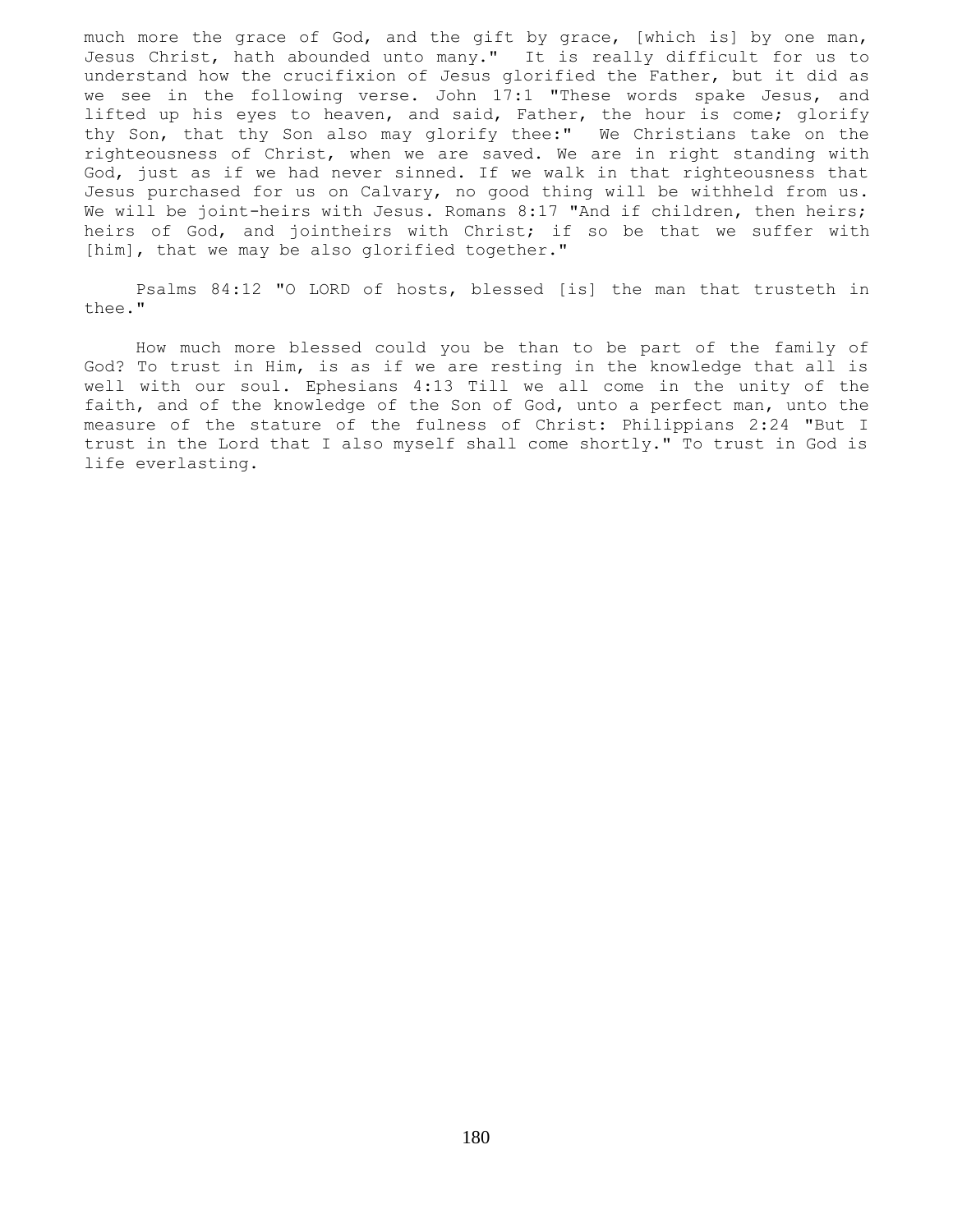| 1. | What does amiable, in verse one, mean?                                |
|----|-----------------------------------------------------------------------|
| 2. | What was the tabernacle in the wilderness?                            |
| 3. | What was it patterned after?                                          |
| 4. | Quote Hebrews chapter 8 verse 5.                                      |
| 5. | Quote Revelation chapter 21 verse 3.                                  |
| 6. | What does 2 Corinthians chapter 5 verse 1 call a tabernacle?          |
| 7. | What would it be like to take away our privilege to worship with      |
|    | others?                                                               |
| 8. | Do we long for fellowship with God?                                   |
| 9. | Why do we go to church?                                               |
|    | 10. We do not miss the privilege of worship, until it is              |
|    | 11. The someone we are all seeking is .                               |
|    | 12. What does dwell mean?                                             |
|    | 13. Who are the blessed in verse 5?                                   |
|    | 14. Quote 2 Corinthians chapter 12 verse 9.                           |
|    | 15. In verse 6, passing through the valley of Baca is speaking of     |
|    | what?                                                                 |
|    | 16. How many times a year were all the males above 12 years old       |
|    | required to go to the temple to worship?                              |
|    | 17. Where was Zion physically?                                        |
|    | 18. What book of the Bible tells us that Jesus is in all the churches |
|    | who believe in Him?                                                   |
|    | 19. What is God called in verse 9?                                    |
|    | 20. To be near God, David was willing to be what?                     |
|    | 21. Quote Ephesians chapter 2 verse 8.                                |
|    | 22. Glorify the Son that the Son might                                |
|    | 23. Where do we find that Christians will be jointheirs with Jesus?   |
|    | 24. Quote Ephesians chapter 4 verse 13.                               |
|    | 25. Quote Philippians chapter 2 verse 24.                             |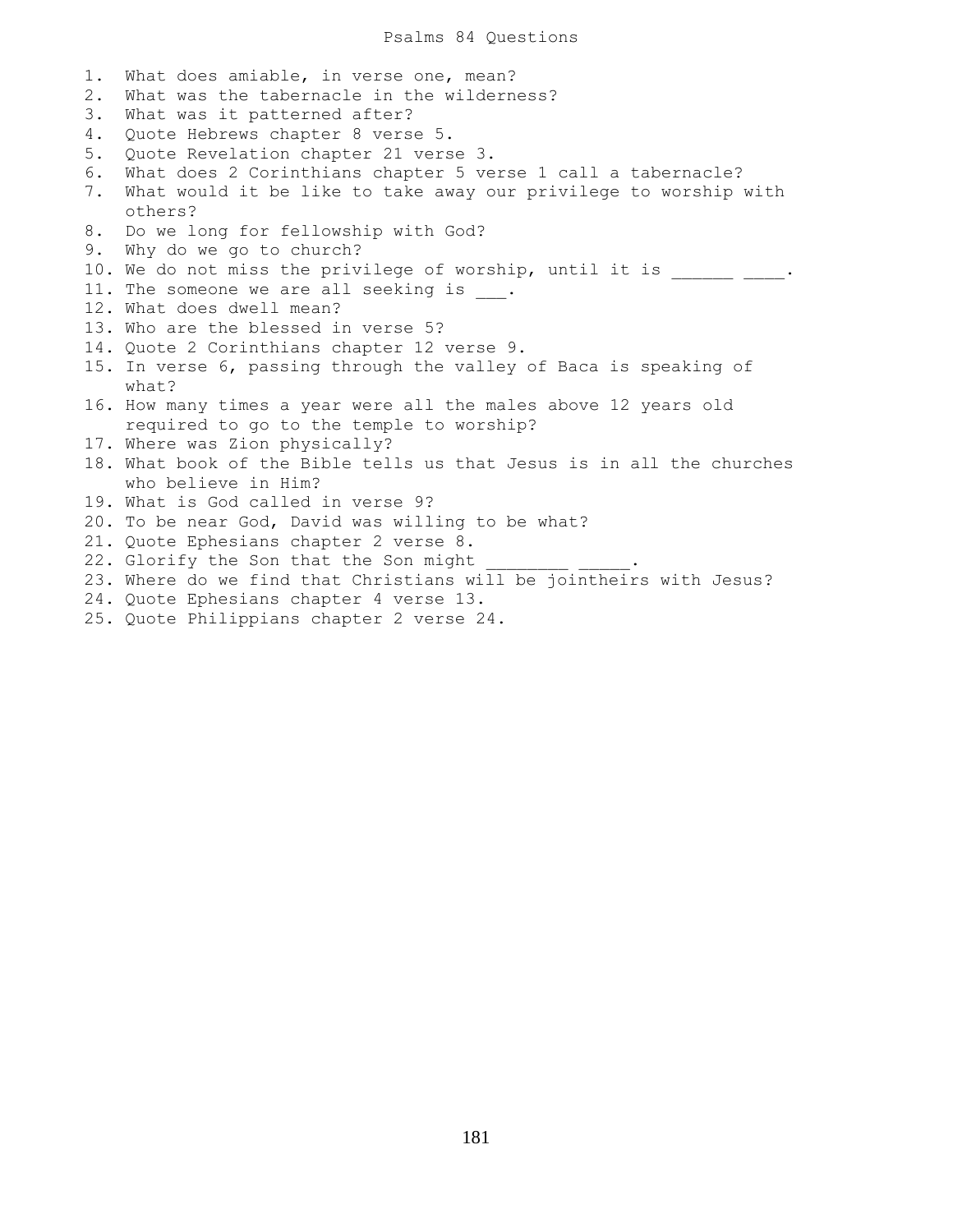### PSALMS LESSON 85

We will begin this lesson by giving the 85th Psalm in metre.

### THE PSALMS OF DAVID IN METRE

Chapter 85

- Verse 1 "Lord, thou hast favor shown thy land, And brought back Jacob's captive band; Thy people's sins thou pardoned hast, And all their guilt hast covered o'er, Removed from them thine anger sore, All thy fierce wrath behind thee cast."
- Verse 2 "Turn us, O God our Saviour, turn, Nor longer let thine anger burn. Wilt thou forever angry be? Through ages shall thy wrath survive? Wilt thou not us again revive, That so we may rejoice in thee?"
- Verse 3 "O Lord, to us thy mercy show, And thy salvation now bestow; We wait to hear what God will say: Peace to his people he will speak, And to his saints, but let them seek No more in folly's path to stray."
- Verse 4 "His saving help is surely near To those his holy name that fear; Thus glory dwells in all our land. Now heavenly truth unites with grace, And righteousness and peace embrace, In full accord they ever stand."
- Verse 5 "Truth springing forth the earth shall crown, And righteousness from heav'n look down, And God on us his goodness shed: Our land shall them with plenty flow; Before him righteousness shall go, And cause us in his steps to tread.

 We will now begin the verse by verse study of chapter 85 of Psalms. Psalms 85:1 "{To the chief Musician, A Psalm for the sons of Korah.} LORD, thou hast been favourable unto thy land: thou hast brought back the captivity of Jacob."

 There are many different opinions about the time this happened, and just as many ideas about who the penman was. Since this is the case, could we not think of this as a Psalm for all ages? I look back over the wonderful blessings that the United States has had. We possibly, as no other country in the world, could actually live within our borders. We have been blessed with a land that produces more food than we can use. There has been prosperity for everyone. There has not been a major war fought on this soil since the Civil war, over a hundred years ago. We are blessed far beyond what we deserve. I believe the prosperity and all of the blessings that this land has experienced is because, the blessings of God has been upon us. We must take a close look at our nation now, because it appears that we are out of fellowship with God. Our land is filled with crime of every type. There seem to be no answers to these major problems. We are at the end of our rope. The real reason for our problems, I believe, is that God's blessings have been removed. We are out of fellowship with God. The Israelites would get into a mess just about like the one we have today, and they would repent and pray to God for His blessings to be returned. Perhaps, we should heed the following Scripture. II Chronicles 7:14 "If my people, which are called by my name, shall humble themselves, and pray, and seek my face, and turn from their wicked ways; then will I hear from heaven, and will forgive their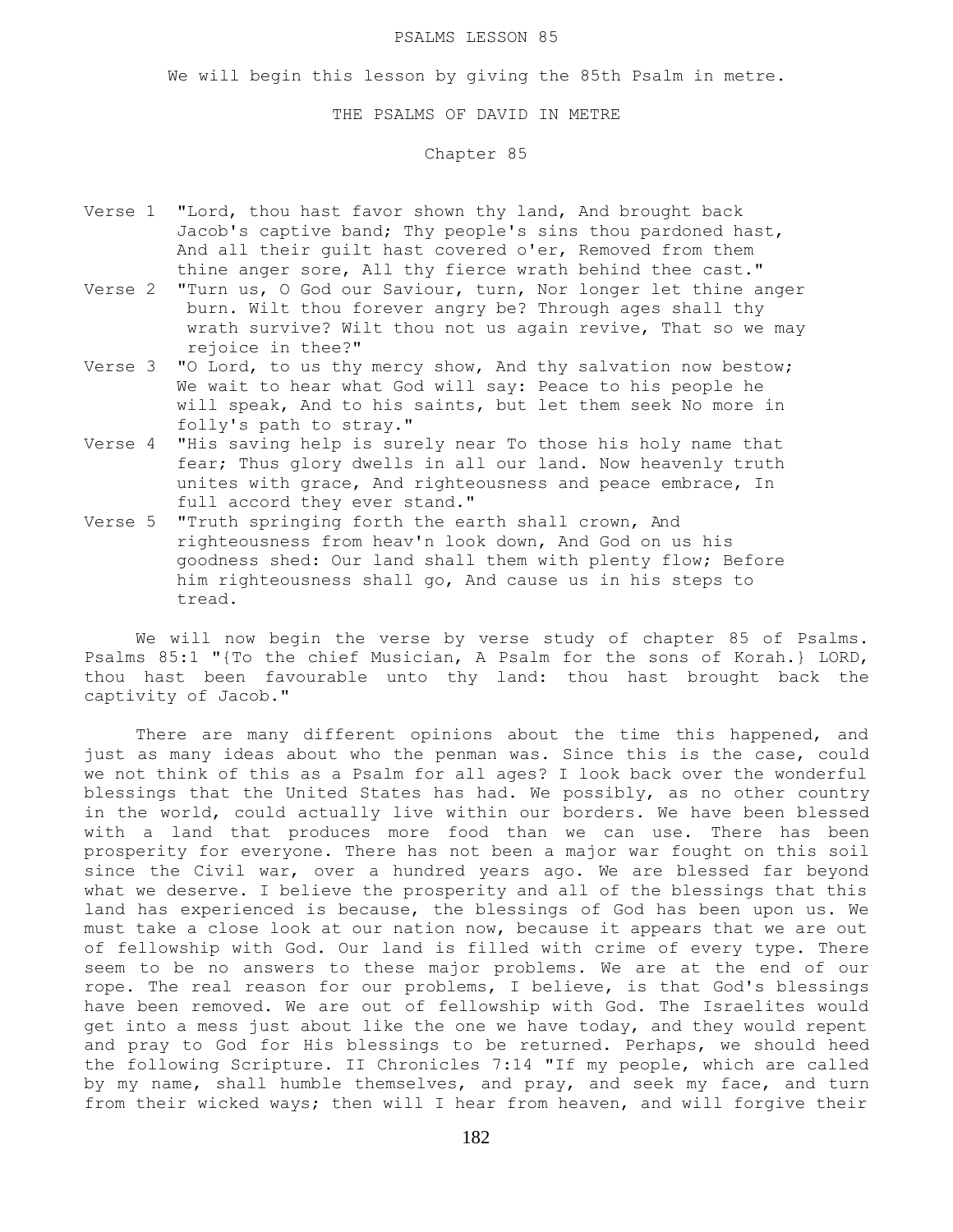sin, and will heal their land." God will bring our land back to its former greatness, if we will turn back and worship Him. We must, also, look at this from the standpoint of the natural Israelite. Perhaps, the reason the word Jacob was used here, is that Jacob represented all 12 tribes of Israel. Truly there was a returning to the land in the time this Psalm was written, and even today, there is a returning to the holy land. LORD, is Jehovah. This was the same God that had Moses to lead the children out of bondage to the holy land of promise. When God's people have been in terrible situations, there has always been a {Moses} to lead them out of sin and the world, to the promised land.

 Psalms 85:2 "Thou hast forgiven the iniquity of thy people, thou hast covered all their sin. Selah."

 What has their sin been covered with? The blood of the Lamb. It is amazing to me how many times God forgave these Israelites. On day of atonement, the blood of the lamb was carried into the very presence of God to cover the sins of the people. Christians, your sins are not covered, they are done away with. The precious blood of the Lamb {Jesus Christ} washed you in His blood and made you white as snow. In exchange for our sin, He clothed us in His righteousness. Selah, is a good word here. It is time to pause and think on this.

 Psalms 85:3 "Thou hast taken away all thy wrath: thou hast turned [thyself] from the fierceness of thine anger."

 The wonderful thing about God is that He is longsuffering. Many times when we deserve to be punished severely, the Lord will give us another chance. It was no different with these Israelites, except it seemed they sinned more often. You would think with the presence of God with them, they would not have sinned. When you come to think of it, we are in His presence, too. When God forgives, His wrath is gone, also.

 Psalms 85:4 "Turn us, O God of our salvation, and cause thine anger toward us to cease."

 This is saying, We have made such a mess of our life. God you make us different. Who is the God of salvation? Jesus Christ.

 Psalms 85:5 "Wilt thou be angry with us for ever? wilt thou draw out thine anger to all generations?"

 Sometimes when we have sinned, it seems like forever before we are comforted that all is well. This really is a silly question. The penman knows that God is a forgiving God. He has forgiven them over and over already. Sin remains, until it is forgiven. After it is forgiven, God will remember it no more.

 Psalms 85:6 "Wilt thou not revive us again: that thy people may rejoice in thee?"

 Many of the old hymns speak of a request for God to revive us again. Rejoicing comes when there is a knowing that all is well with my soul.

Psalms 85:7 "Shew us thy mercy, O LORD, and grant us thy salvation."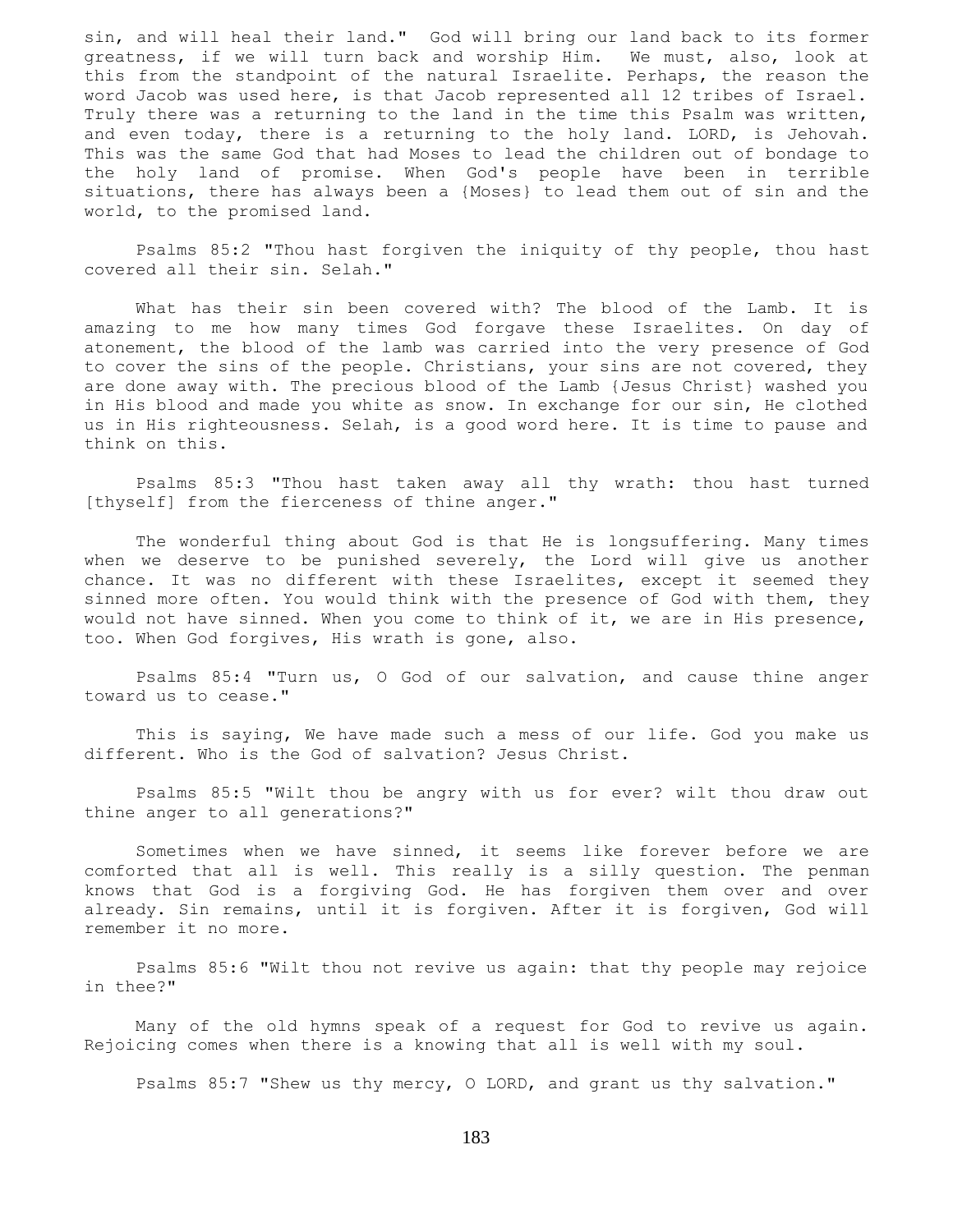It is by the mercy of God that any of us are saved. There is no salvation in any, but in Jesus Christ our Lord. Acts 4:12 "Neither is there salvation in any other: for there is none other name under heaven given among men, whereby we must be saved." Salvation is available to whosoever will. It is our option to accept, or reject, the offer of salvation. I Timothy 4:10 "For therefore we both labour and suffer reproach, because we trust in the living God, who is the Saviour of all men, specially of those that believe." He offers salvation to all, only those who believe receive salvation.

 Psalms 85:8 "I will hear what God the LORD will speak: for he will speak peace unto his people, and to his saints: but let them not turn again to folly."

 I have said several times in these lessons that, God is still speaking to His people even today, but some of us are not listening. Prayer is a twoway conversation. We should be careful to be still and let God speak to our heart. God brings salvation and salvation brings peace. Notice, the warning not to go back to the sinful ways. Hebrews chapter 6 tells exactly what we can expect, if we go back into our sinful ways.

 Psalms 85:9 "Surely his salvation [is] nigh them that fear him; that glory may dwell in our land."

 Fear of God is the beginning of wisdom. This fear has to do with holding God in high esteem. When we acknowledge the fact of the holiness of God, it is easier to come to salvation. Possibly, the most reassuring thing to know is that when we repent and accept Jesus as our Saviour, we have established our eternal home in heaven. Heaven is the Christian's promised land.

 Psalms 85:10 "Mercy and truth are met together; righteousness and peace have kissed [each other]."

 Mercy is a gift from God. Romans 9:16 "So then [it is] not of him that willeth, nor of him that runneth, but of God that sheweth mercy." James 3:17 "But the wisdom that is from above is first pure, then peaceable, gentle, [and] easy to be intreated, full of mercy and good fruits, without partiality, and without hypocrisy." Mercy and truth are both in Jesus Christ. Righteousness {right standing with God} and peace are the gifts the believer receives by faith in the Lord Jesus Christ.

 Psalms 85:11 "Truth shall spring out of the earth; and righteousness shall look down from heaven."

 The Truth that is in the world is the spoken and written Word of God. Righteousness is bestowed upon every person who has faith in Jesus. We do not buy righteousness, neither do we earn it, it comes as a gift to us from heaven. It belongs to Jesus, but He shared it with us.

 Psalms 85:12 "Yea, the LORD shall give [that which is] good; and our land shall yield her increase."

 God controls the rain, and the sunshine, and even the soil that grows the plant. When we are in right standing with God, God sends the needed things to make a bumper crop. Jesus removed the curse that was spoken upon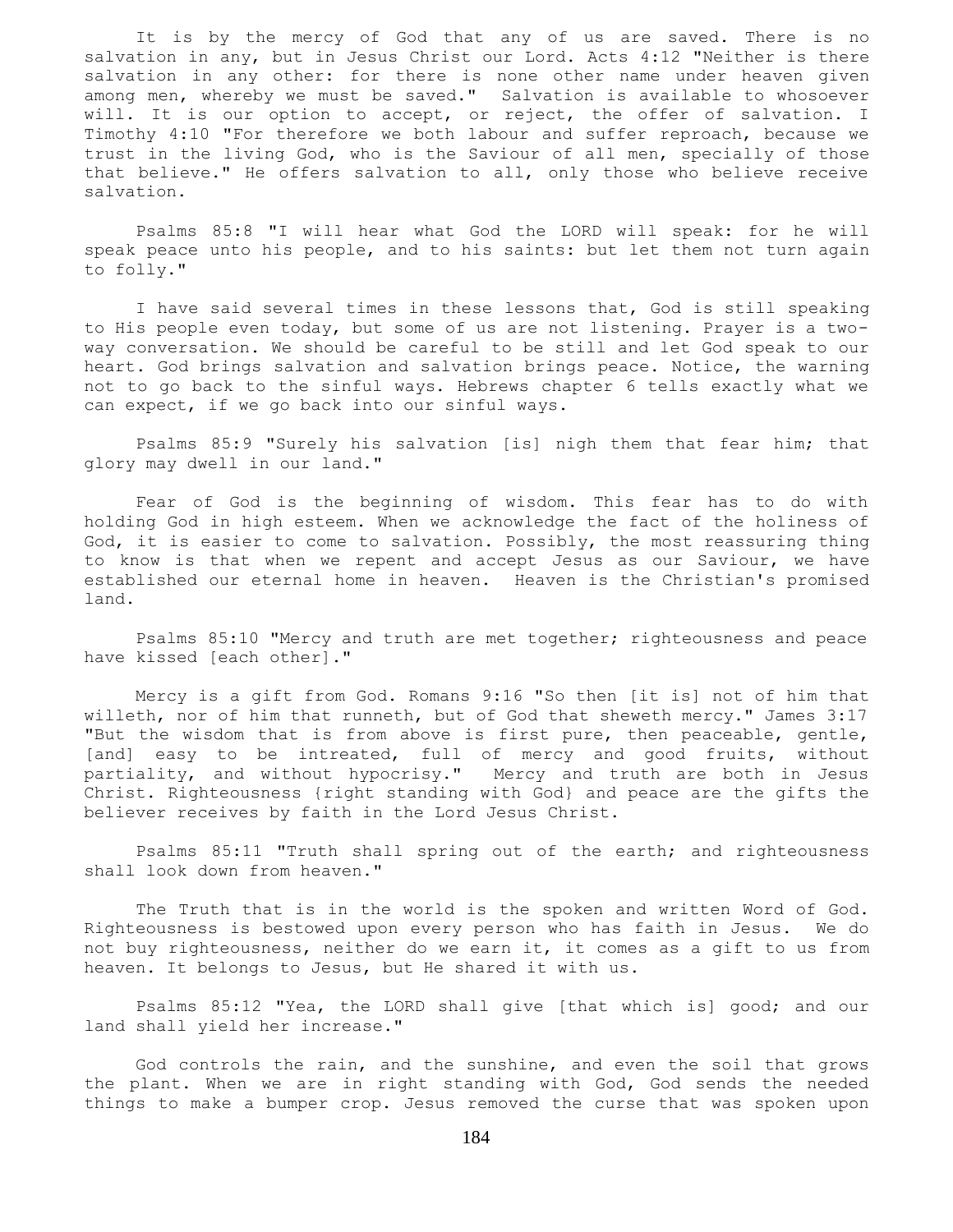the earth. When we give to God as we should, God takes care of all of our needs. Matthew 6:33 "But seek ye first the kingdom of God, and his righteousness; and all these things shall be added unto you."

 Psalms 85:13 "Righteousness shall go before him; and shall set [us] in the way of his steps."

 Jesus is Righteousness, and we must walk in His Light to stay in the way. I John 1:7 "But if we walk in the light, as he is in the light, we have fellowship one with another, and the blood of Jesus Christ his Son cleanseth us from all sin." Jesus has blazed the righteous path before us and has lit the way that we might follow without stumbling and falling.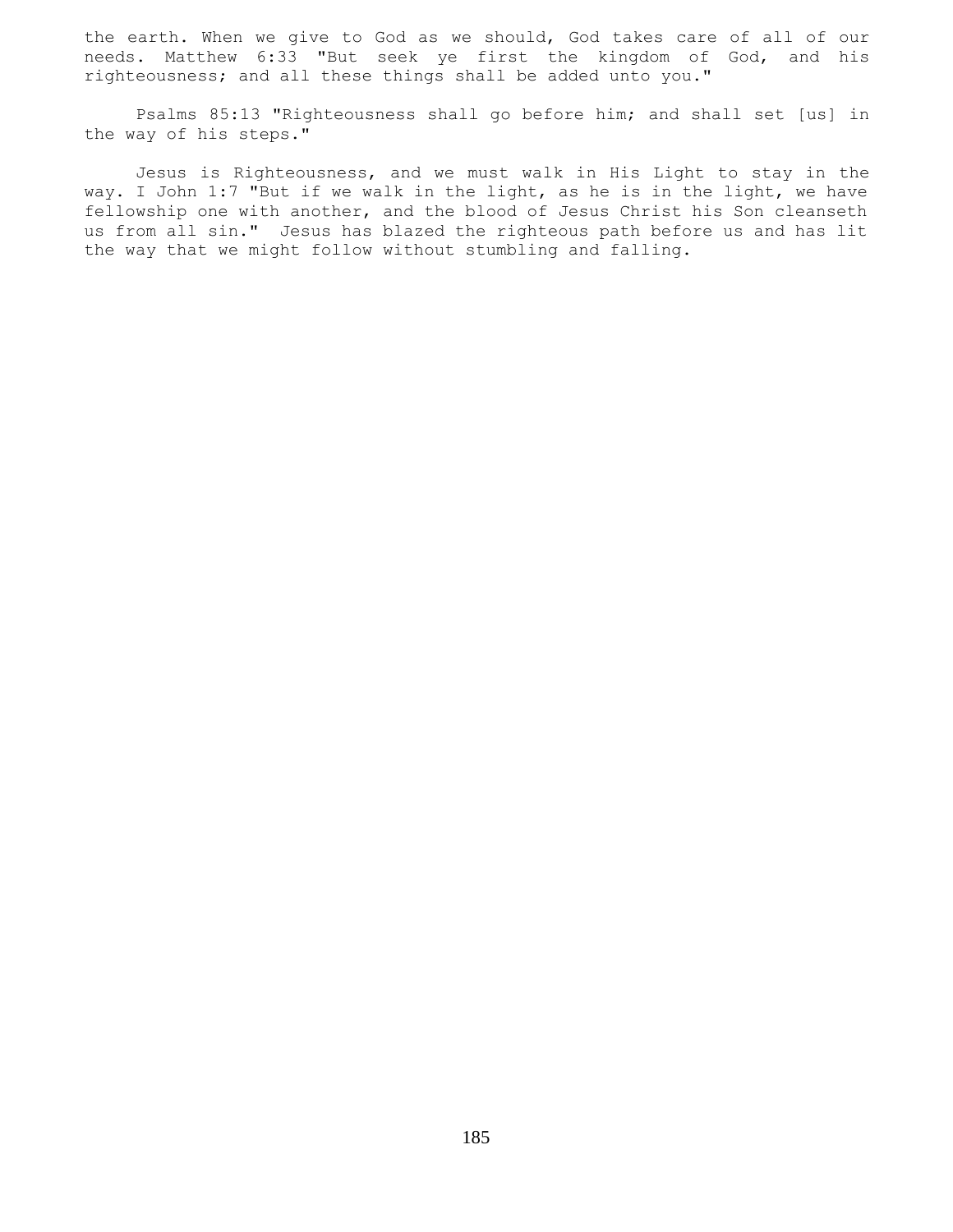### Psalms 85 Questions

1. Since there are so many opinions on who the penman was and what time it was written, could we not assume that it is for 2. What modern country has tasted of many of God's blessings? 3. Why does the author believe the problems of today are so great? 4. Quote 2 Chronicles chapter 7 verse 14. 5. God will bring our land back to its former greatness, if we do what? 6. Why was the word Jacob used, instead of Israel in verse 1? 7. What is LORD in verse 1? 8. What has their sin been covered with? 9. Christians, your sins are not covered, but 10. In exchange for our sin, Jesus clothed us in what? 11. The wonderful thing about God is that He is 12. When God forgives, His wrath is , also. 13. Who is the God of salvation? 14. Sin remains, until it is \_\_\_\_\_ 15. What is the message of many old hymns? 16. Quote Acts chapter 4 verse 12. 17. Who is Jesus Savior of? 18. God brings salvation, and salvation brings 19. Where do we find Scriptures cautioning not to go back into a sinful way of life? 20. What is the beginning of wisdom? 21. What is the Christian's promised land? 22. Quote Romans chapter 9 verse 16. 23. Mercy and truth are both in 24. What are the two gifts, in verse 10, the Christian receives by faith in the Lord Jesus Christ? 25. What are the two truths in the world today? 26. Quote Matthew chapter 6 verse 33. 27. Quote 1 John chapter 1 verse 7. 28. \_\_\_\_\_ has blazed the righteous path before us.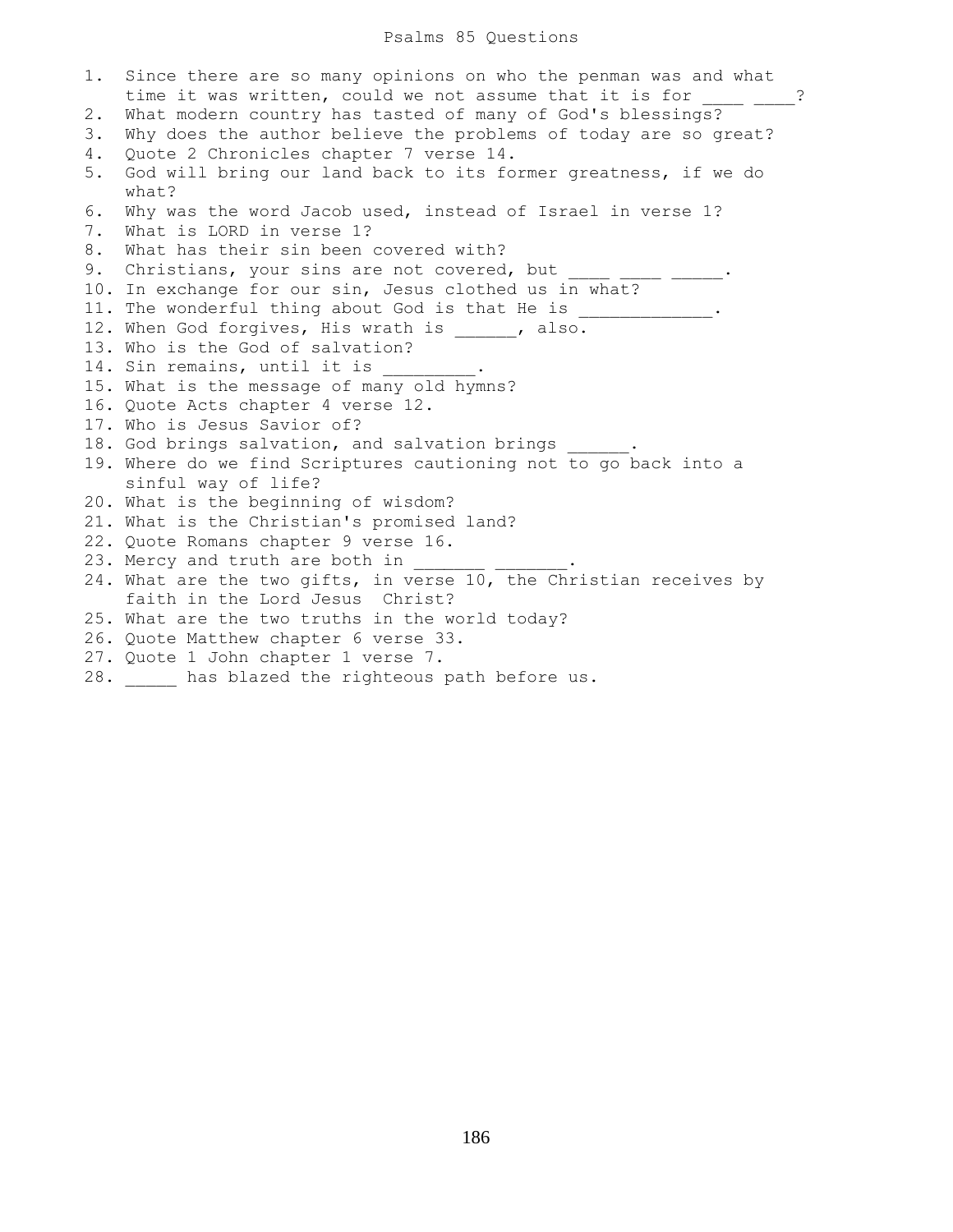#### PSALMS LESSON 86

We will begin this lesson by giving the 86th chapter of Psalms in metre.

# THE PSALMS OF DAVID IN METRE

# Chapter 86

- Verse 1 "O Lord, do thou bow down thy ear, And hear me graciously; Because I sorely troubled am, I am in poverty."
- Verse 2 "Because I'm holy, let my soul By thee delivered be: O thou my God, thy servant save, That puts his trust in thee."
- Verse 3 "Since unto thee I daily cry, Be merciful to me. Rejoice thy servant's soul; for, Lord, I lift my soul to thee."
- Verse 4 "For thou, O Lord, most gracious art, And ready to forgive; And rich in mercy, all that call Upon thee to relieve."
- Verse 5 "O Lord, my prayer here; the voice of my request attend: In troublous times I'll call on thee; For thou wilt answer send."
- Verse 6 "O Lord, among the heathen gods like thee there is not one; Nor are there any works, O Lord, Like those which thou hast done."
- Verse 7 "All nations, Lord, whom thou hast made Shall come and praise proclaim; Before thy face, they worship shall, And glorify thy name."
- Verse 8 "Because thou art exceeding great, And works by thee are done, Which are to be admired; and thou Art God thyself alone."
- Verse 9 "Teach me thy way, and in thy truth, O Lord, then walk will I; Unite my heartÿthat I thy name May fear continually."
- Verse 10 "O Lord my God, with all my heart Thy praise I will proclaim; I will ascribe forevermore All glory to thy name."
- Verse 11 "Because thy mercy toward me In greatness doth excel; And thou delivered hast my soul Out from the lowest hell.
- Verse 12 "O God, the proud against me rise, And vi'lent men have met, That for my soul have sought; and thee before them have not set."
- Verse 13 "But thou, Jehovah, art a God In whom compassions flow; Thy mercy, grace and truth abound, Thou art to anger slow."
- Verse 14 "O turn to me thy countenance, And mercy on me have; Thy servant strengthen, and the son of thine own handmaid save."
- Verse 15 "Show me a sign for good, that they Who do me hate may see, And be ashamed; because thou, Lord, Didst help and comfort me.

 We will now begin the verse by verse study of the 86th Psalm. Psalms 86:1 "{A Prayer of David.} Bow down thine ear, O LORD, hear me: for I [am] poor and needy."

 Sometimes the penman is obscure, but this Psalm is credited to the pen of David. We know that David was not a poor man in finances, so this, perhaps, is speaking of him being poor in spirit. This is, perhaps, one of the many times that David was suffering persecution. This is a plea for the LORD to turn His ear toward David and hear his request. Consider how badly I need you and listen to my earnest prayer, is, possibly, what he is trying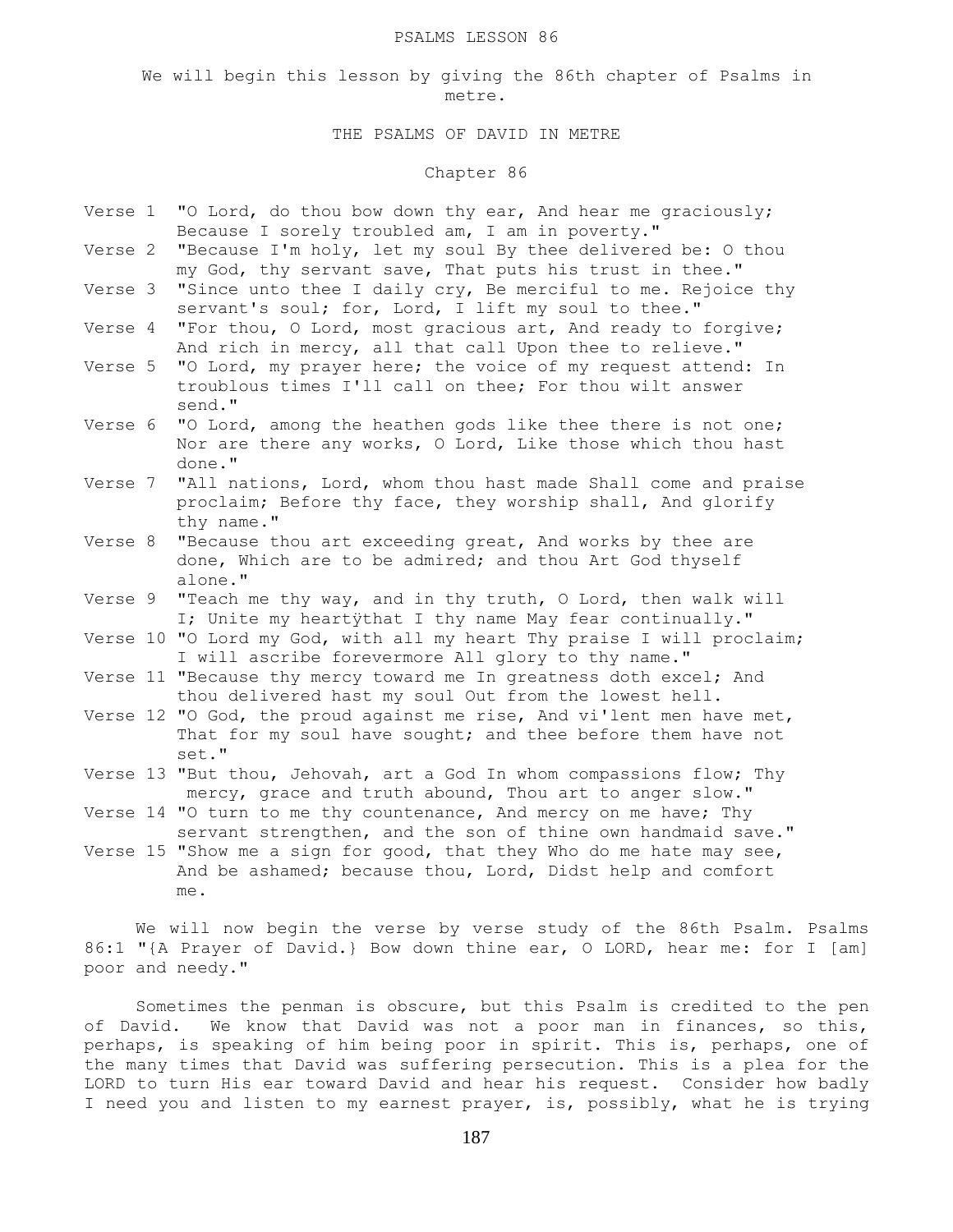to say. David is a lot like some of us, in that he prays pretty often and always asks God not to turn away from his request.

 Psalms 86:2 "Preserve my soul; for I [am] holy: O thou my God, save thy servant that trusteth in thee."

 I believe David is saying, in a sense, {lead me not into temptation, deliver me from evil}. In the {I am holy}, I believe, David has made a definite decision to follow the Lord all the way. His heart is holy, it does not desire to sin. He is, also, aware that it is not in his power alone to remain holy. He asks God to preserve him. Christians should pray that God would place a hedge around us to keep the enemy from attacking us. Satan greatly fears the blood of Jesus, because it was the shed blood of our Lord that defeated Satan. Notice, also, that David calls himself, the LORD's servant. The key word in this is, perhaps, my. David has accepted the LORD as his own personal Saviour. In the verse above, I believe that David is asking the Lord to protect him from his enemies, and to help him live by his spirit which is commited to the LORD.

Psalms 86:3 "Be merciful unto me, O Lord: for I cry unto thee daily."

 We are taught, even by the smoke that goes up from the altar in the sanctuary, to pray at least twice a day. The oil is refueled twice a day. The smoke, that goes up from burning this oil, symbolizes the prayers of the saints. David fellowshipped with God in prayer everyday. Every person who ever lived {except Jesus Christ} should cry out for mercy, and not justice. This consistent prayer will get God's attention. James 5:16 "Confess [your] faults one to another, and pray one for another, that ye may be healed. The effectual fervent prayer of a righteous man availeth much."

 Psalms 86:4 "Rejoice the soul of thy servant: for unto thee, O Lord, do I lift up my soul."

 The soul of man cries out for fellowship with God. The only true joy and peace comes from knowing that all is right with your soul. True rejoicing comes from the inner man.

 Psalms 86:5 "For thou, Lord, [art] good, and ready to forgive; and plenteous in mercy unto all them that call upon thee."

 The Israelites {whom David was part of} knew better than anyone else just how forgiving the Lord was, because He forgave them over and over as they journeyed through the wilderness on their way to the promised land. He does the very same thing for us, as we go through our wilderness wanderings on our way to our promised land {heaven]. Acts 2:21 "And it shall come to pass, [that] whosoever shall call on the name of the Lord shall be saved." When I study the journeys of the Israelites and see the mercy and forgiveness the Lords had for these rebellious people, I think, maybe, there is hope for me.

 Psalms 86:6 "Give ear, O LORD, unto my prayer; and attend to the voice of my supplications."

 Supplications, in this verse, means prayers. The special thing that we must notice, here, is that David said this aloud. This was not a silent prayer. The word voice lets us know that.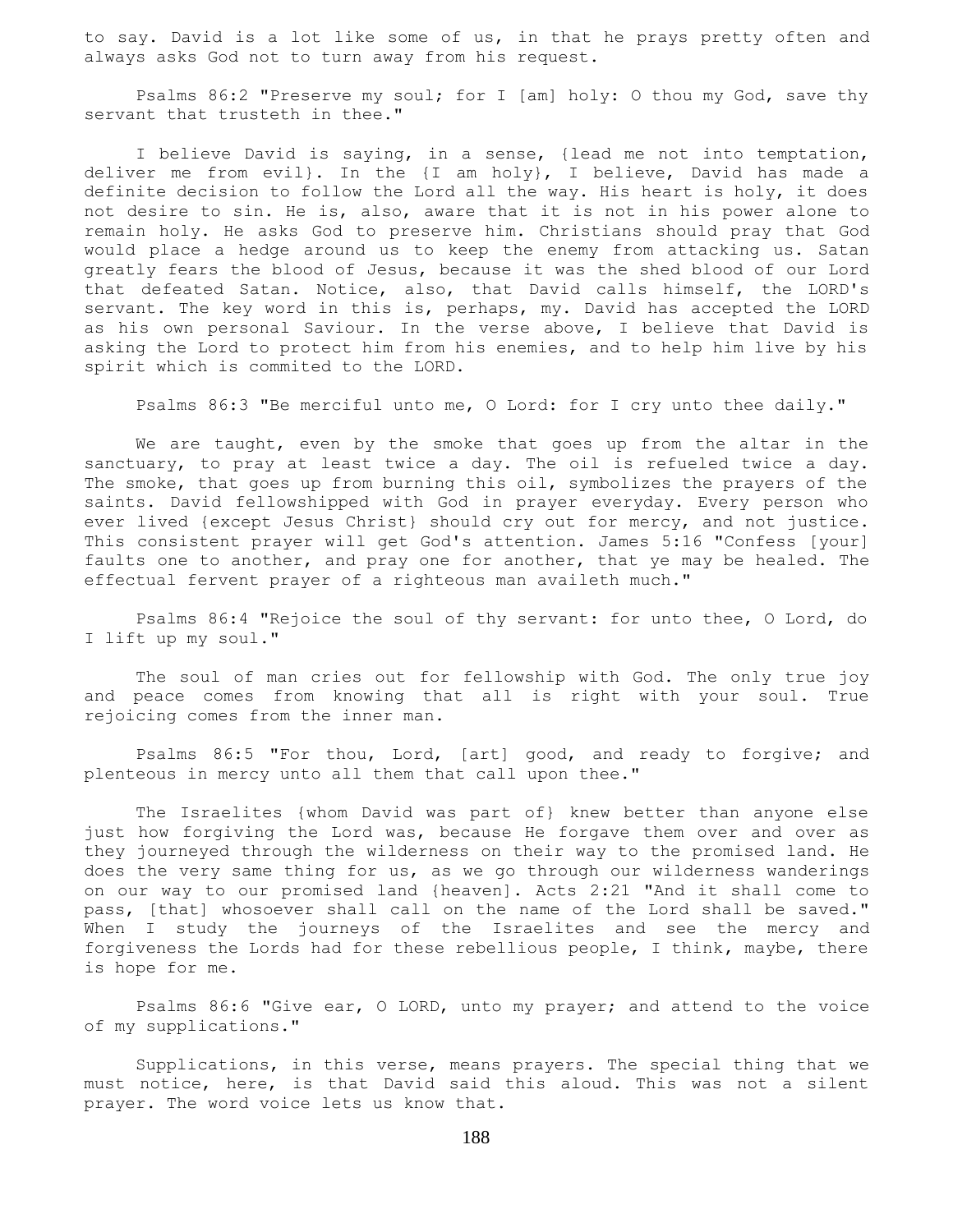Psalms 86:7 "In the day of my trouble I will call upon thee: for thou wilt answer me."

 This is a bold statement of faith by David, here. He is saying, I need not worry, because I know you will answer my prayer, once you have heard.

 Psalms 86:8 "Among the gods [there is] none like unto thee, O Lord; neither [are there any works] like unto thy works."

 Notice, gods is not capitalized. This, then, is speaking of all the thousands of false gods. God proved this statement to be absolutely true when He defamed all the gods of Egypt. As we have said so many times Egypt symbolizes the world. When He defamed Egypt's gods, it was defaming all the false gods of the world. No one can match the creation of all the world, and everything in it, and around it. No work was ever greater than what God did for all of us. Idols translate {nothings}, if you look them up in the Strong's concordance.

 Psalms 86:9 "All nations whom thou hast made shall come and worship before thee, O Lord; and shall glorify thy name."

 This means that people of every nation will bow down and worship God. The following three Scripture say it better than I possible could. Romans 14:11 "For it is written, [As] I live, saith the Lord, every knee shall bow to me, and every tongue shall confess to God." Philippians 2:10 "That at the name of Jesus every knee should bow, of [things] in heaven, and [things] in earth, and [things] under the earth;" Philippians 2:11 "And [that] every tongue should confess that Jesus Christ [is] Lord, to the glory of God the Father." The Creator will be recognized and worshipped by His creation.

 Psalms 86:10 "For thou [art] great, and doest wondrous things: thou [art] God alone."

 There is only One good, or great, and that is God. The wonderous things He has done are so many, that all the books in the world could not hold them if they were all written down. One of the most wonderous things of all, to me, is purchasing our salvation for us. Only God can forgive sin. Sin brings the sentence of death to the sinner. God the Son became my substitute and paid in full my sentence of death. The word {doest} means continues to do. Hebrews 9:12 "Neither by the blood of goats and calves, but by his own blood he entered in once into the holy place, having obtained eternal redemption [for us]." Hebrews 9:13 "For if the blood of bulls and of goats, and the ashes of an heifer sprinkling the unclean, sanctifieth to the purifying of the flesh:" Hebrews 9:14 "How much more shall the blood of Christ, who through the eternal Spirit offered himself without spot to God, purge your conscience from dead works to serve the living God?" Hebrews 9:15 "And for this cause he is the mediator of the new testament, that by means of death, for the redemption of the transgressions [that were] under the first testament, they which are called might receive the promise of eternal inheritance."

 Psalms 86:11 "Teach me thy way, O LORD; I will walk in thy truth: unite my heart to fear thy name."

 We know that David is not saying, teach me thy law, because David was already aware of God's law. I can see David saying in this, I want to know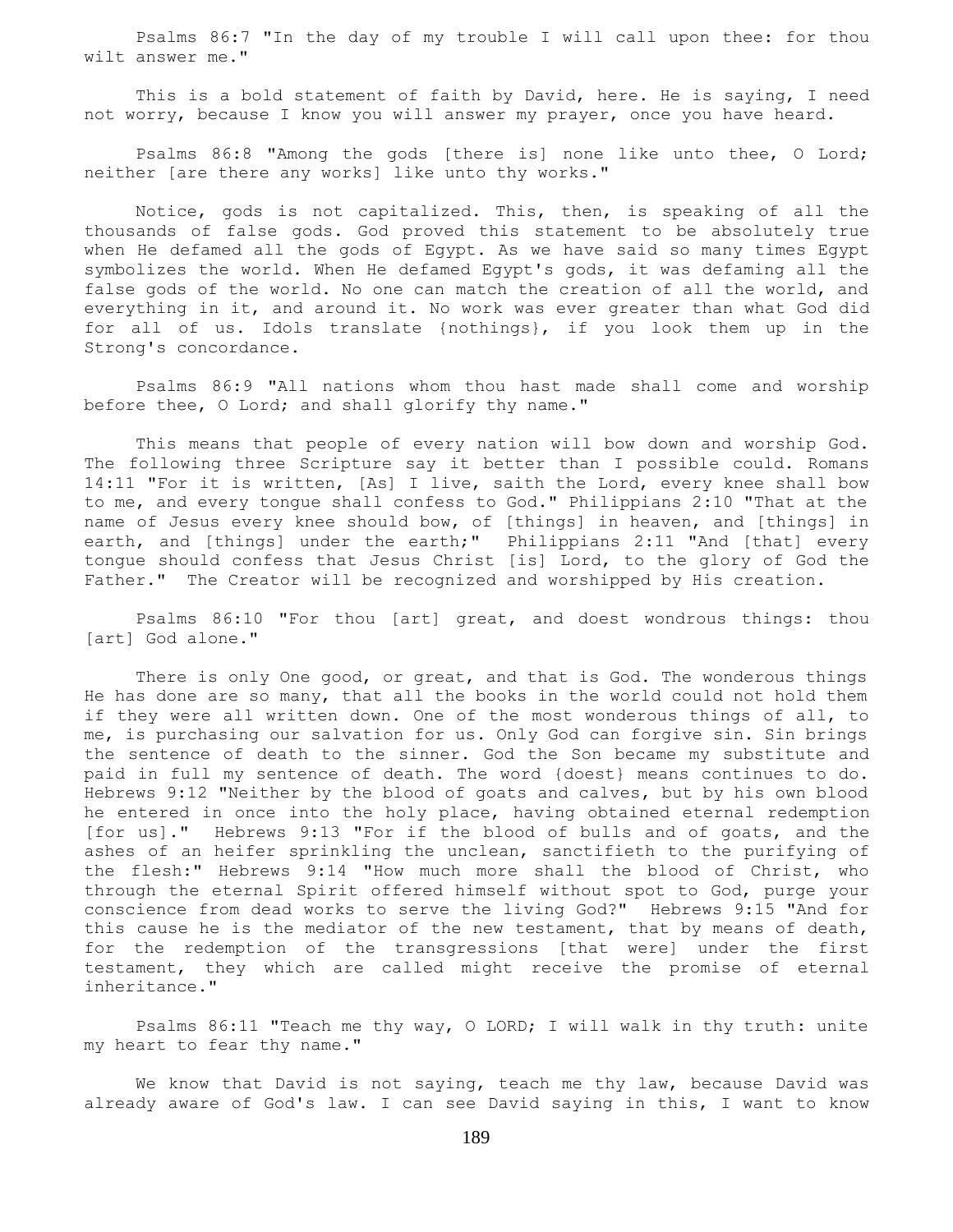you better O LORD. The very best way to know the LORD and His Truth is to read the Word. The Bible reveals the secrets of life. It, also, teaches more about our Lord, and what His wishes for us are. David is saying , in the word unite, make my heart stayed upon you. I do not want to have a heart that listens to the flesh. I want my heart stayed upon the Lord. Fear, or reverence of the Lord is the beginning of wisdom. The Holy Spirit of God is the Teacher in heavenly things.

 Psalms 86:12 "I will praise thee, O Lord my God, with all my heart: and I will glorify thy name for evermore."

 In verse 11 above, David had requested the Lord to cause his heart to be united in the Lord. David had asked for a pure heart. Now, we see this heart totally committed to the Lord praising the Lord. Again David says, my God. In this verse, you can easily see that God is a person's personal God. He may be God of the masses, but He is our God, one at a time. It is so good to know that He is my God, too. To each individual, He is my God. With a heart stayed on God, knowing that all is well with my soul, would bring overwhelming praise from my inner most being. We should be like David, and glorify his name for evermore.

 Psalms 86:13 "For great [is] thy mercy toward me: and thou hast delivered my soul from the lowest hell."

 The fate of every living creature would be hell, had it not been for the Saviour. He not only delivered David, but you and me as well. It is difficult to understand the great mercy of the Lord. We all have sinned and come short of the glory of God, but His mercy endureth forever and He sent His Son to save us.

 Psalms 86:14 "O God, the proud are risen against me, and the assemblies of violent [men] have sought after my soul; and have not set thee before them."

 We have discussed before, how evil men hate the servants of God. I believe it pricks their conscience greatly. It is a shame, but many times, those in great earthly authority are the very ones who ridicule the servant of God. Let's look at what Jesus said about this. It might give us some consolation. John 15:18 "If the world hate you, ye know that it hated me before [it hated] you." The world and its people are really not hating David, but are hating the God within David. That is true of the servant of God today. The world hates the Christ within you. The Christ within you causes them great concern for their soul. The only out they think they have, is to attack the servant of God.

 Psalms 86:15 "But thou, O Lord, [art] a God full of compassion, and gracious, longsuffering, and plenteous in mercy and truth."

 We know that the Lord is delaying His coming back right now, hoping that a few more will be saved. II Peter 3:9 "The Lord is not slack concerning his promise, as some men count slackness; but is longsuffering to us-ward, not willing that any should perish, but that all should come to repentance." God has always had mercy on those who cry to Him for help. The Israelites in Egypt, are possibly one of the best examples of His mercy. Their rebellious deeds, and being forgiven over and over, is a perfect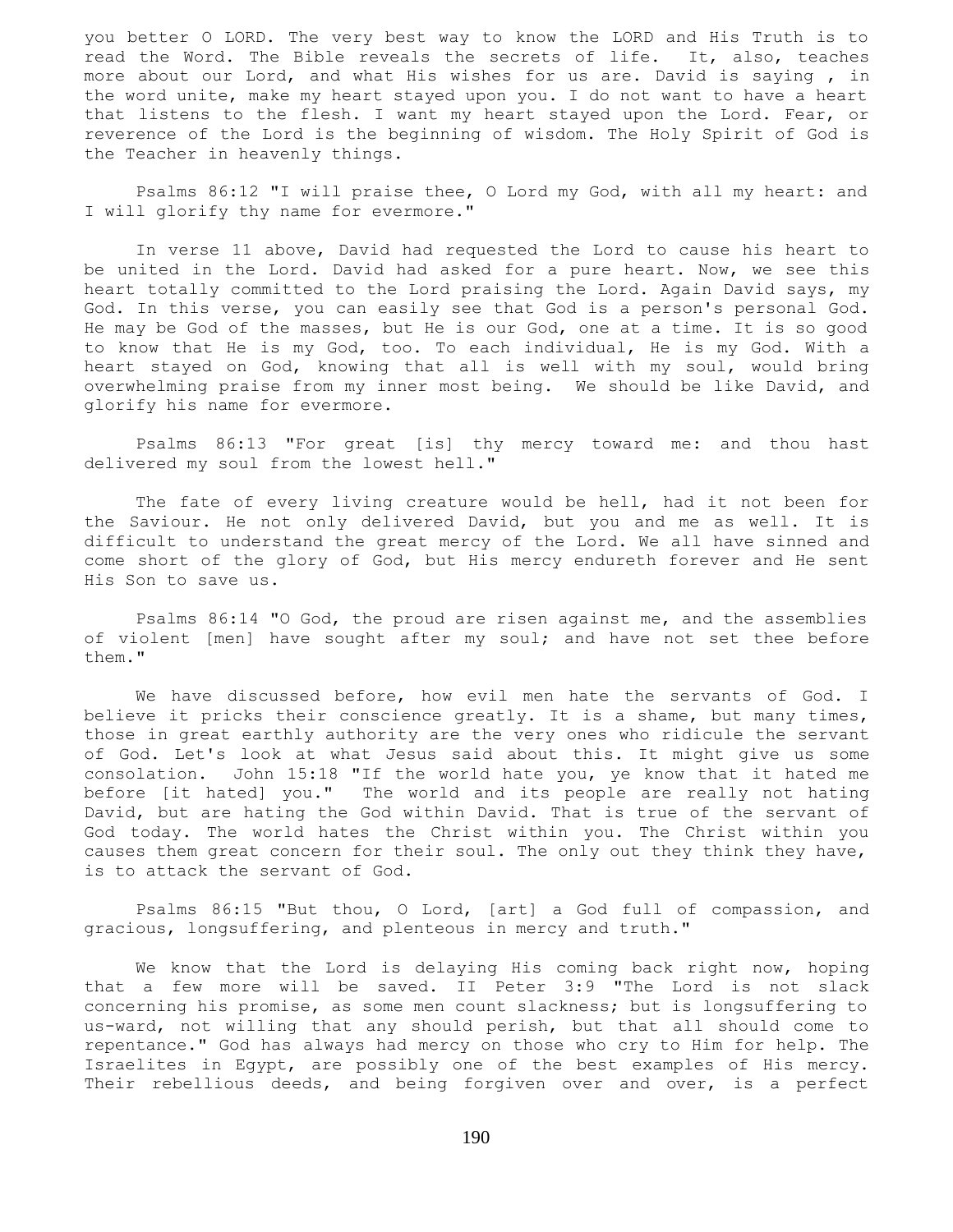example of God's longsuffering and mercy. Jesus Christ is the Way, the Truth and the Life. God cannot lie, He is the Truth.

 Psalms 86:16 "O turn unto me, and have mercy upon me; give thy strength unto thy servant, and save the son of thine handmaid."

 Possibly, the handmaid referred to would show, that even though Samuel came and anointed David, he had been serving God since birth. It, possibly, means that he had a mother who loved God and taught him from infancy. It does appear that David's mother belonged to God {thine handmaid}. I can, also, see that he does not want God to look on him in judgment, but in mercy. In speaking of the strength, lets look at how much strength the Christian receives from Christ. Philippians 4:13 "I can do all things through Christ which strengtheneth me."

 Psalms 86:17 "Shew me a token for good; that they which hate me may see [it], and be ashamed: because thou, LORD, hast holpen me, and comforted me."

 David is asking for God to do something of the nature that would show all of these doubting Thomases, that he belongs to God. David knows his help and comfort are in the Lord. He just wants all his enemies to know it, too. The best example in all the Bible of this is when Elijah came against the hundreds of Baal's prophets. I Kings 18:24 "And call ye on the name of your gods, and I will call on the name of the LORD: and the God that answereth by fire, let him be God. And all the people answered and said, It is well spoken." Of course, Baal never answered. God answered by fire and the people killed all of the false prophets. I Kings 18:36 "And it came to pass at [the time of] the offering of the [evening] sacrifice, that Elijah the prophet came near, and said, LORD God of Abraham, Isaac, and of Israel, let it be known this day that thou [art] God in Israel, and [that] I [am] thy servant, and [that] I have done all these things at thy word." I Kings 18:37 "Hear me, O LORD, hear me, that this people may know that thou [art] the LORD God, and [that] thou hast turned their heart back again." I Kings 18:38 "Then the fire of the LORD fell, and consumed the burnt sacrifice, and the wood, and the stones, and the dust, and licked up the water that [was] in the trench." I Kings 18:39 "And when all the people saw [it], they fell on their faces: and they said, The LORD, he [is] the God; the LORD, he [is] the God." I Kings 18:40 "And Elijah said unto them, Take the prophets of Baal; let not one of them escape. And they took them: and Elijah brought them down to the brook Kishon, and slew them there." To get the whole story, read the entire chapter 18 of 1 Kings.

 To summarize this lesson, I would say, it emphasizes the fact that God is God of individuals. He is longsuffering and full of mercy. He will forgive and deliver all who call on His name.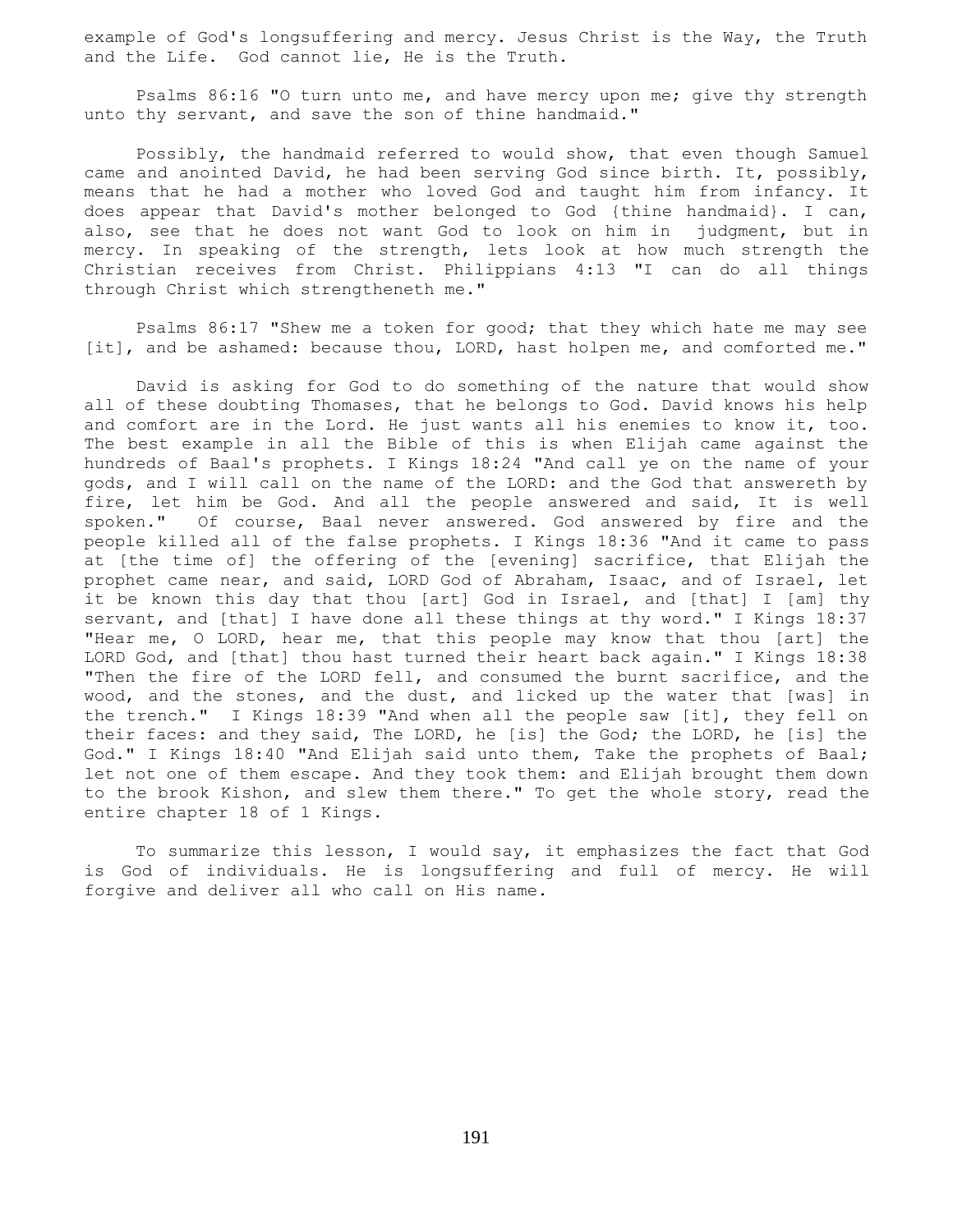1. What two reasons does David give for the Lord hearing his prayer in verse 1? 2. What was the poor, in verse 1, probably speaking of? 3. How is David like most believers in verse 1? 4. What is David saying, in a sense, in verse 2? 5. What does he mean by, I am holy? 6. Why did David ask God to preserve him? 7. Satan greatly fears the \_\_\_\_\_\_\_ of Jesus. 8. David calls himself the Lord's 9. How often did David cry unto the Lord? 10. What, in the tabernacle, symbolizes the prayers of the saint? 11. What does the fact that David speaks of God as my God indicate? 12. Quote James chapter 5 verse 16. 13. What does the only true joy and peace come from? 14. Why did the Israelites, more than anyone else, know how forgiving God is? 15. Quote Acts chapter 2 verse 21. 16. What does supplications, in verse 6, mean? 17. What one word, from verse 6, lets us know David's prayer was spoken aloud? 18. Why is gods, in verse 8, not capitalized? 19. What symbolic meaning can we find in God defaming the gods of Egypt? 20. What does the word idols mean? 21. Quote Romans chapter 14 verse 11. 22. Philippians chapter 2 verse 10 says, \_\_\_\_\_\_\_\_ knee shall bow. 23. Verse 11 of the same chapter says, every tongue confesses what? 24. Sin brings what sentence to the sinner? 25. Quote Hebrews chapter 9 verse 14. 26. What was David asking the LORD to teach him, in verse 11? 27. How is the best way to know the Lord better? 28. What did David mean by unite my heart? 29. Who is the Teacher in heavenly things? 30. God is God of the masses, but at a time. 31. Had it not been for our Saviour, the fate of every human being would be 32. How long does God's mercy last? 33. Quote John chapter 15 verse 18. 34. They are not really hating David, but whom? 35. Who is the Lord willing to lose? 36. What was intended by David calling himself, son of thy handmaid? 37. Quote Philippians chapter 4 verse 13. 38. Who was the prophet who called on God to show His people whether God, or Baal, is God? 39. What was the outcome of his prayer? 40. What does this lesson emphasize?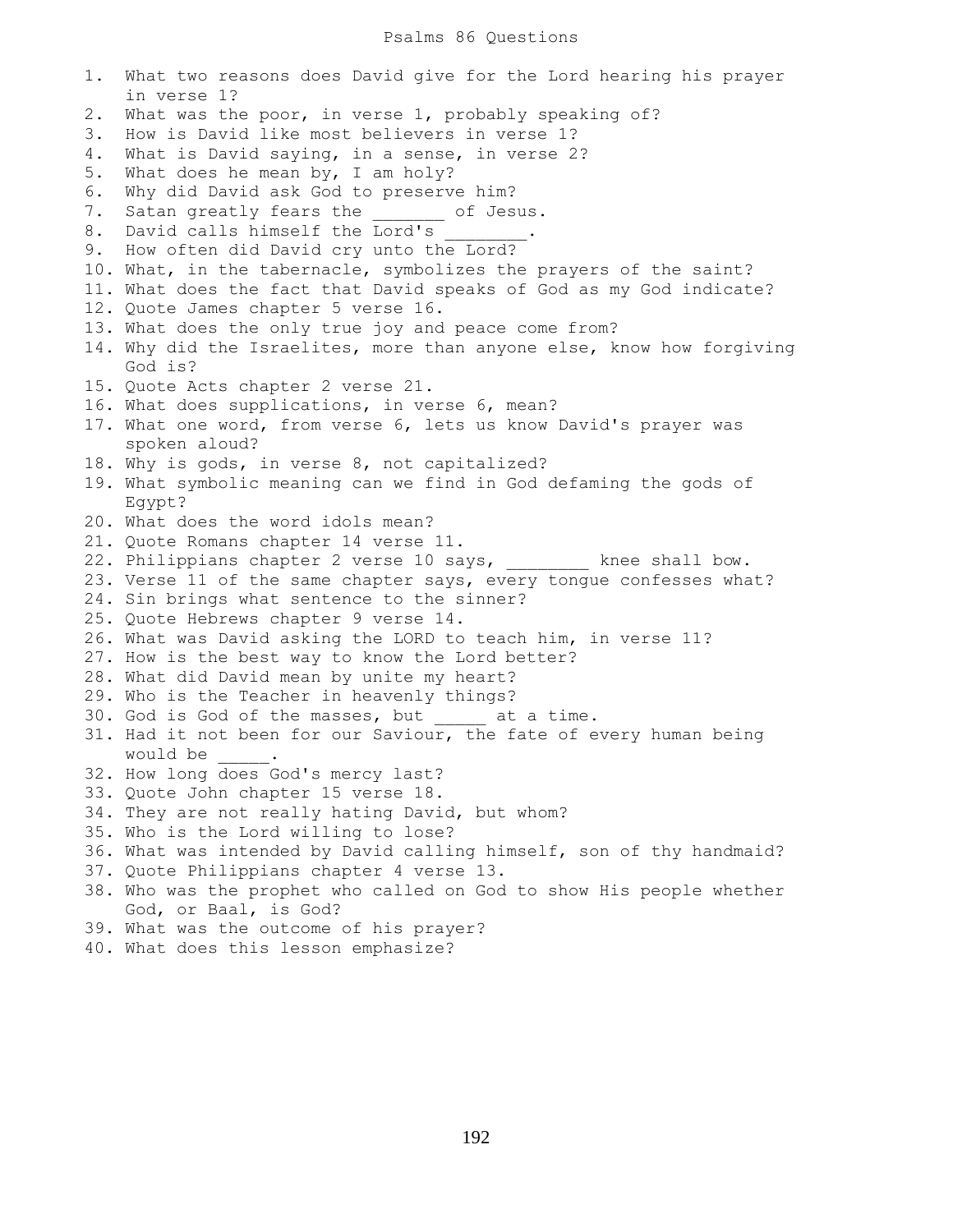#### PSALMS LESSON 87

We will begin this lesson by giving the 87th Psalm in metre.

## THE PSALMS OF DAVID IN METRE

## Chapter 87

- Verse 1 "Upon the hills of holiness He his foundation sets. And more than Jacob's dwellings all, The Lord loves Zion's gates. Verse 2 "Things glorious are said of thee, Thou city of the Lord.
- Rahab and Babel I, to those That know me, will record;"
- Verse 3 "Behold ev'n Tyrus, and with it The land of Palestine, And likewise Ethiopia; This man was born therein."
- Verse 4 "Of Zion they shall say, this man And that man born were there, And he that is the highest shall Himself establish her."
- Verse 5 "When God the people writes, he'll count That this man born was there. There they shall be, who sing and play; My wellsprings in thee are.

 We will now begin the verse by verse study of the 87th Psalm. Psalms 87:1 "{A Psalm [or] Song for the sons of Korah.} His foundation [is] in the holy mountains."

 I believe this is the holy mountain of Zion in Jerusalem, spoken of here. Zion, of course, symbolizes the church. This could be speaking of the foundations in the church, as well as the foundation of holy mount Zion. The foundation of the church is on the Rock that can not be moved {the Lord Jesus Christ}. This mount in Jerusalem has been important to many different servants of God. This mountain was the dwelling place of King David. Whether calling these mountains Moriah or Zion, the mountains are holy.

 Psalms 87:2 "The LORD loveth the gates of Zion more than all the dwellings of Jacob."

 Jacob was the father of the twelve tribes of Israel. In the sense it is used here, Zion is the city of Jerusalem. Jerusalem is a walled city with gates. This has been God's holy city, since He first promised it to Abraham and his descendents. The temple was built here in Jerusalem. Jerusalem, Zion, and the church really are all intended here. In the sense that Zion is the church here, it would indicate that God loves the church. We do know that the Candlestick {Jesus the Light} is in all churches who profess Him as the Christ. So many now are having church at home, but I think this is saying, God likes for us to worship in His house. Not forsaking the gathering together to worship Him in unity of the Spirit. Jesus is the door, or the gate, that we should enter into the holy city.

Psalms 87:3 "Glorious things are spoken of thee, O city of God. Selah."

 There have already been many glorious things that have taken place in the physical city. This could be looking forward to that glorious new Jerusalem {Zion} that comes down from God out of heaven, as well. To look at the physical side of this city, we know that it was the place chosen where Solomon built the magnificent temple of God. It was so famous, that people came from far countries to see the magnificence of Jerusalem and its temple.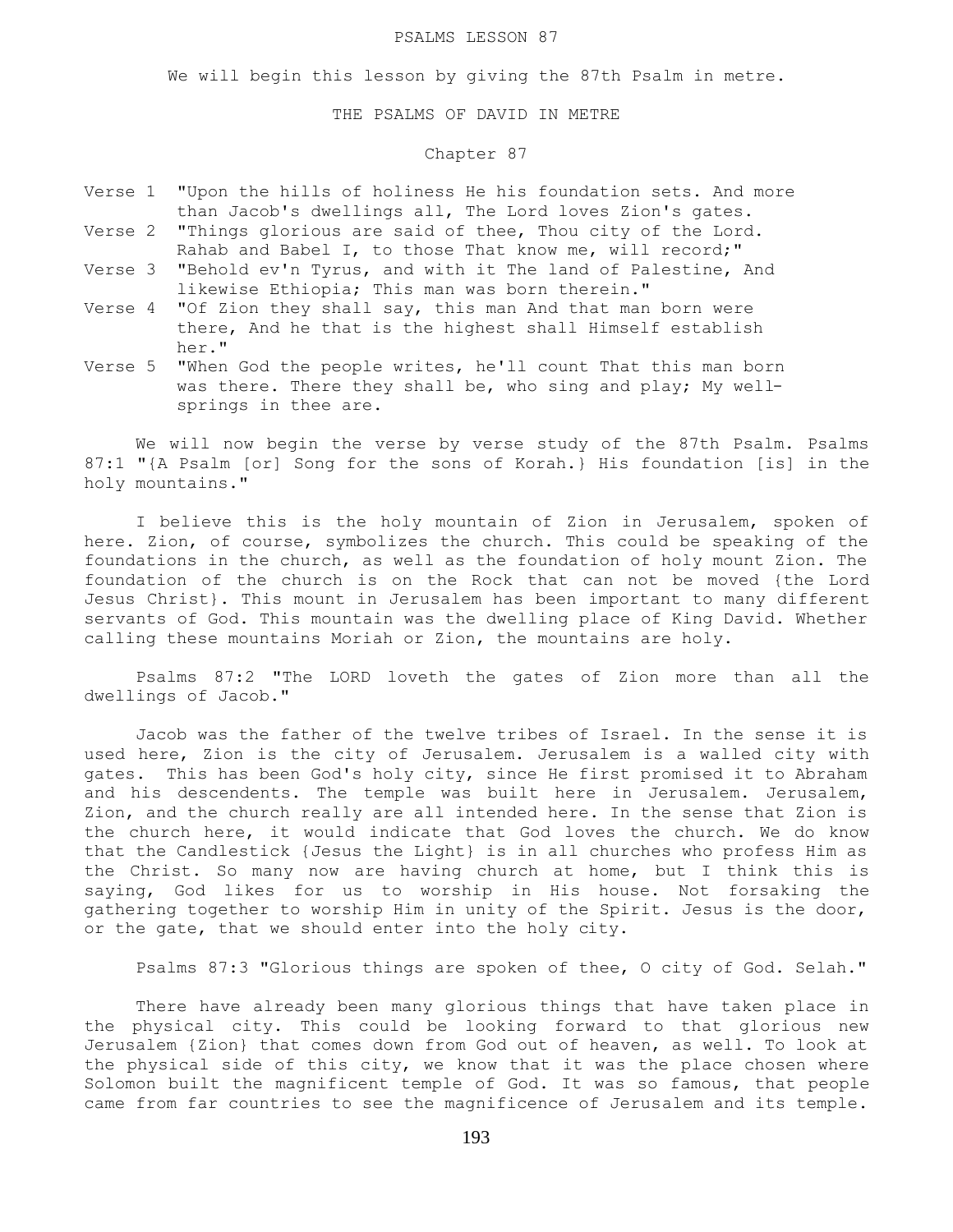It really was the birth place of Christianity. The church of Jesus Christ was born when He suffered and died on Calvary for all of us. This city has so much Bible history surrounding it that even today, tourist from all over the world come to see it. With God, this city is the center of the earth. All roads measure from Jerusalem. This is the eternal city. I have been to Jerusalem, and can truthfully say, there is something very special about this city. Once you have seen it, you will never forget.

 Psalms 87:4 "I will make mention of Rahab and Babylon to them that know me: behold Philistia, and Tyre, with Ethiopia; this [man] was born there."

 This Rahab is not Rahab the harlot woman, bur Rahab, the harlot country. It, perhaps, is speaking of Egypt. I believe the mention of Babylon, Philistia, Tyre, and Ethiopia are showing the countries who were opposed to the religion of the Jews. They worshipped all types of false gods, because they did not know the true God. This is saying, that there will come a time when the scales will be removed from their eyes, and they will know and worship the true God. These had been heathen nations, but now they will accept Jesus Christ as their Saviour and will worship with all people in Jerusalem, the holy city. This is, possibly, some great evangelistic move that causes this.

 Psalms 87:5 "And of Zion it shall be said, This and that man was born in her: and the highest himself shall establish her."

 Perhaps, this is speaking of the new birth in the Lord Jesus Christ. This Zion could certainly be the church. The church is established on the Rock that can not be moved {Jesus Christ the Righteous}. God himself establishes the church, no man can destroy her.

 Psalms 87:6 "The LORD shall count, when he writeth up the people, [that] this [man] was born there. Selah."

 To have your name written in the Lamb's book of life, you must be born in the church. Every Christian, who ever lived, is counted as a citizen of that holy city of God. We can prove our right to the inheritance. Galatians 3:29 "And if ye [be] Christ's, then are ye Abraham's seed, and heirs according to the promise."

 Psalms 87:7 "As well the singers as the players on instruments [shall be there]: all my springs [are] in thee."

 This is describing a beautiful procession of singing and playing beautiful music as we march into Zion, that holy city. The springs mentioned, could be the springs of living water which will bring great peace and joy. Just to be allowed to enter into the city, will be joy beyond compare. We will continue on with this lesson by giving the 88th Psalm in metre.

194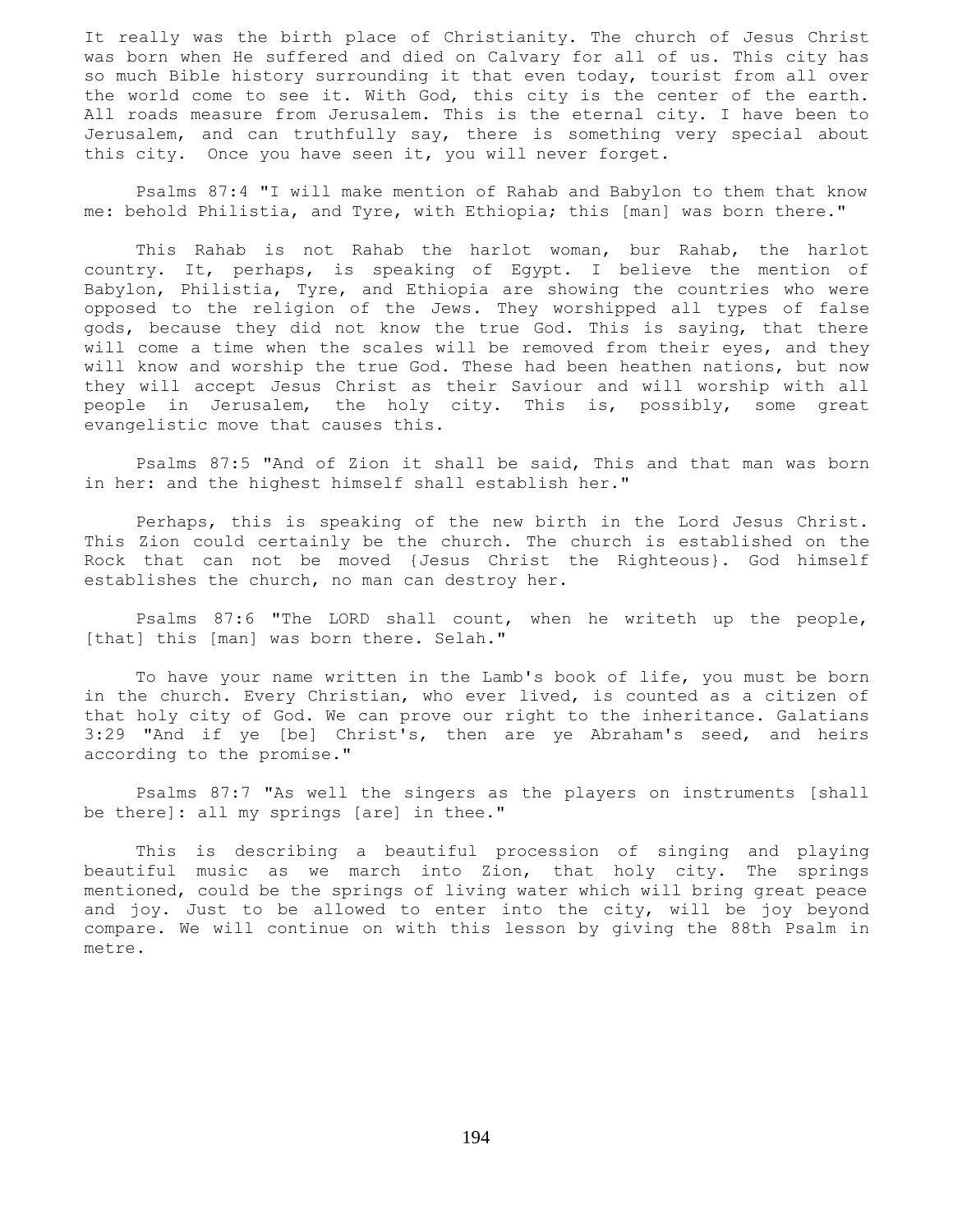- Verse 1 "Lord God, my Saviour, day and night Before thee cried have I. Before thee let my prayer come; Give ear unto my cry. "
- Verse 2 "For troubles great do fill my soul; My life draws nigh the grave. I'm numbered with the buried dead And such as no strength have. "
- Verse 3 "But like the slain in grave that lie, Among the dead I'm free; Like slain, whom thou forgotten hast, Who are cut off from thee. "
- Verse 4 "Thou hast me laid in lowest pit, In deep and darksome caves. Thy wrath lies hard on me, thou hast Me pressed with all thy waves. "
- Verse 5 "Thou hast put far from me my friends, By them I am abhorred. I am shut up, and there is none Who freedom can afford. "
- Verse 6 "By reason of my deep distress, Mine eye mourns dolefully; to thee, O Lord, I call, and stretch my hands continually. "
- Verse 7 "Wilt thou show wonders to the dead? Shall they rise, and thee bless? Shall in the grave thy love be told? In death thy faithfulness? "
- Verse 8 "Shall thy great wonders in the dark, Or shall thy righteousness be known to any in the land Of deep forgetfulness? "
- Verse 9 "But, Lord, to thee I cried; my prayer Each morn shall rise to thee. Lord, why dost thou cast off my soul, Why hide thy face from me? "
- Verse 10 "Distressed am I, and from my; youth I ready am to die; thy terrors I have borne; I am Distracted fearfully. "
- Verse 11 "By thy fierce wrath I'm overwhelmed; Cut off by dread of thee Like water they around me come, They daily compass me. "
- Verse 12 "My friends thou hast put far from me, And him that did me love; And those that my acquaintance were To darkness didst remove. "

 We will now begin the verse by verse study of chapter 88 of Psalms. Psalms 88:1 "{A Song [or] Psalm for the sons of Korah, to the chief Musician upon Mahalath Leannoth, Maschil of Heman the Ezrahite.} O LORD God of my salvation, I have cried day [and] night before thee:"

 This Psalm speaks of tribulations. We must remember that tribulation comes to make us strong in the Lord. Jesus Christ {their Messiah} is the God of salvation. Note again here, that the Psalmist calls God, my God. Whatever the prayer, it was of a very urgent nature, since he prayed night and day. This Psalm is very sad.

 Psalms 88:2 "Let my prayer come before thee: incline thine ear unto my cry;"

 The Psalmist is begging the Lord not to look the other way, but to consider his prayer. Turn your ear toward me and hear my pleas.

 Psalms 88:3 "For my soul is full of troubles: and my life draweth nigh unto the grave."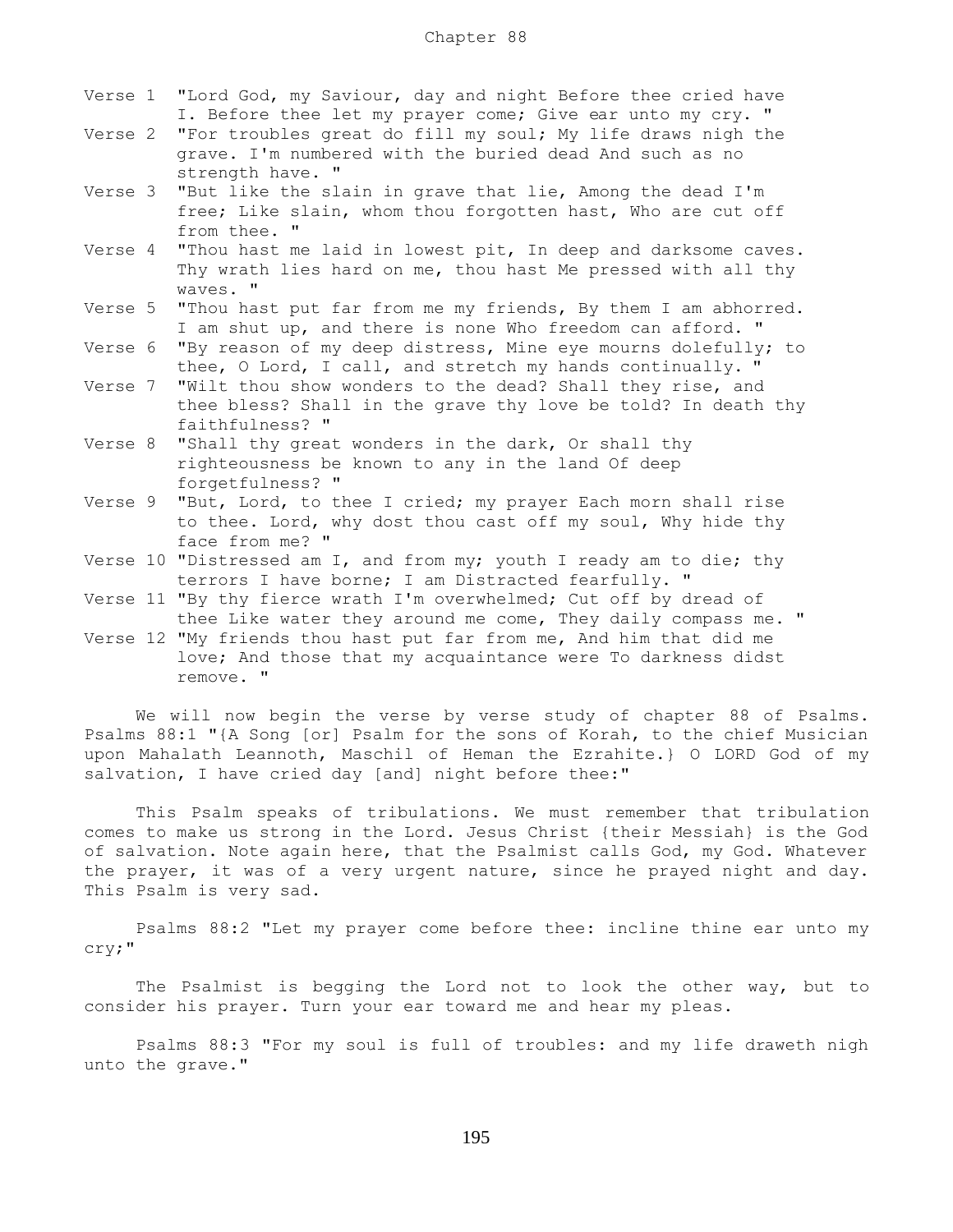The psalmist is saying that his soul is sick. Perhaps, even death is very near. Whether this be physical death, or death of his soul, it does not say.

 Psalms 88:4 "I am counted with them that go down into the pit: I am as a man [that hath] no strength:"

 This verse makes it clear that the sickness of his soul is because he has sinned and feels that God will not hear. The pit he speaks of is hell. His strength comes from the Lord, and he is out of contact with the Lord, so his strength is gone.

 Psalms 88:5 "Free among the dead, like the slain that lie in the grave, whom thou rememberest no more: and they are cut off from thy hand."

 He is saying here, that once you die in your sin, there is no more help for you. He, also, is saying that he is like that man, because he cannot seem to hear from God. He feels all is lost. There is no hope for him. He should remember what he said in the first verse. He called God, God of my salvation. We must have faith to be able to reach God. His problem is, that he has given up.

 Psalms 88:6 "Thou hast laid me in the lowest pit, in darkness, in the deeps."

 He believes that God's wrath has already begun for him. He is blaming God for laying him in the pit. His darkness is caused, because he chose to walk in the dark.

 Psalms 88:7 "Thy wrath lieth hard upon me, and thou hast afflicted [me] with all thy waves. Selah."

 To feel God's wrath would be unbearable for anyone. He feels as if the wrath of God is coming over him, one after the other, as the waves of the sea, when it is angry.

 Psalms 88:8 "Thou hast put away mine acquaintance far from me; thou hast made me an abomination unto them: [I am] shut up, and I cannot come forth."

 In this verse, he has lost all of his friends. Notice in everything that happens to him, he thinks God is punishing him. He either had fair weather friends, or he has done something so dreadful that no one wants to be associated with him. Whether he is shut up like in prison, or whether this is symbolic of the way he feels, we are not told.

 Psalms 88:9 "Mine eye mourneth by reason of affliction: LORD, I have called daily upon thee, I have stretched out my hands unto thee."

 It appears that he cried until no more tears would come. He is saying that he has continued to pray everyday. He has reached out to God, but he feels God has not responded to him.

 Psalms 88:10 "Wilt thou shew wonders to the dead? shall the dead arise [and] praise thee? Selah."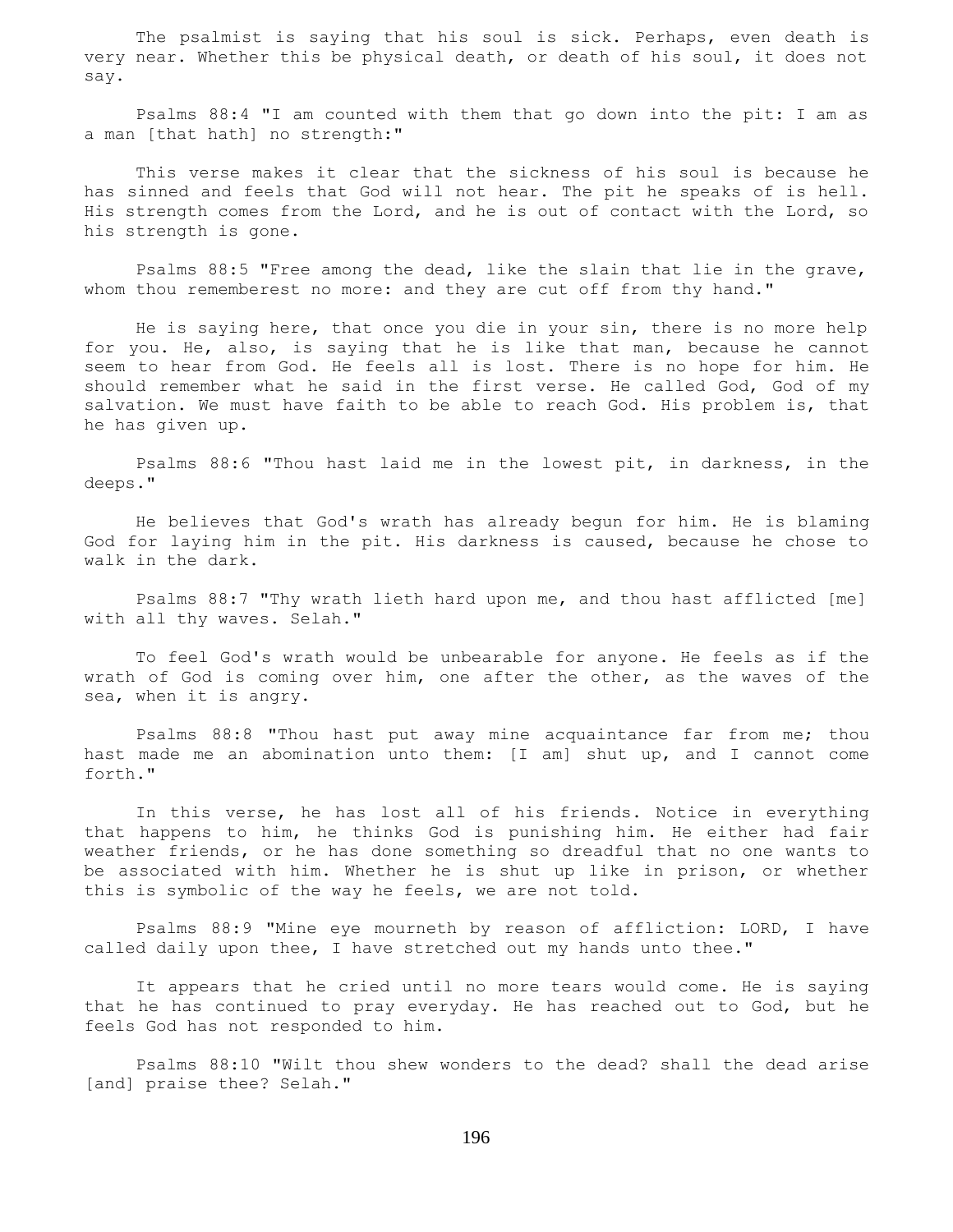Of course, the righteous dead will rise and praise Him, but I do not believe he is speaking of the righteous here. He is speaking of those who died in their sin. He is saying, forgive me, before I die and it is too late. It is time to pause and think on these things.

 Psalms 88:11 "Shall thy lovingkindness be declared in the grave? [or] thy faithfulness in destruction?"

 He is going on and on about the futility of getting help after he dies. The lovingkindness is for those here on the earth who seek God early. The lovingkindness of God showed mercy on God's people. After you are in the grave, it is too late to repent.

 Psalms 88:12 "Shall thy wonders be known in the dark? and thy righteousness in the land of forgetfulness?"

 This is speaking of Hades. The only known time that Jesus went into hell, and preached, and brought out captivity captive was immediately after he was crucified. The verse here, is not speaking of that time. He is just saying, over and over, that after a person has died and gone to hell, there is no hope.

 Psalms 88:13 "But unto thee have I cried, O LORD; and in the morning shall my prayer prevent thee."

 It appears that he will not stop praying, until he gets a positive answer from the LORD. That is the very best thing to do. God does hear. If God feels he is sincere in his repentance and will live uprightly, He will answer his prayer.

 Psalms 88:14 "LORD, why castest thou off my soul? [why] hidest thou thy face from me?"

 Some might say, is it alright to question God? I think it is alright, if done for the right reason, and if you are earnestly seeking answers from God. This verse appears that this person, at one time, knew God. He is asking, Lord have you turned me over to a reprobate mind?

 Psalms 88:15 "I [am] afflicted and ready to die from [my] youth up: [while] I suffer thy terrors I am distracted."

 There is no terror of death to those who know they are in right standing with God. From the time we are born, we are dying. We live on the world a very short time, even if we live the allotted time.

 Psalms 88:16 "Thy fierce wrath goeth over me; thy terrors have cut me off."

 Whatever the punishment is, it is from a loving Father. He may be feeling completely destroyed, but he is not dead yet. It will be too late after he dies, but he is still alive. I believe the terror that he is feeling here, is the fact that he is cut off from God. I can not imagine anything any worse, than to feel you were cut off from God.

 Psalms 88:17 "They came round about me daily like water; they compassed me about together."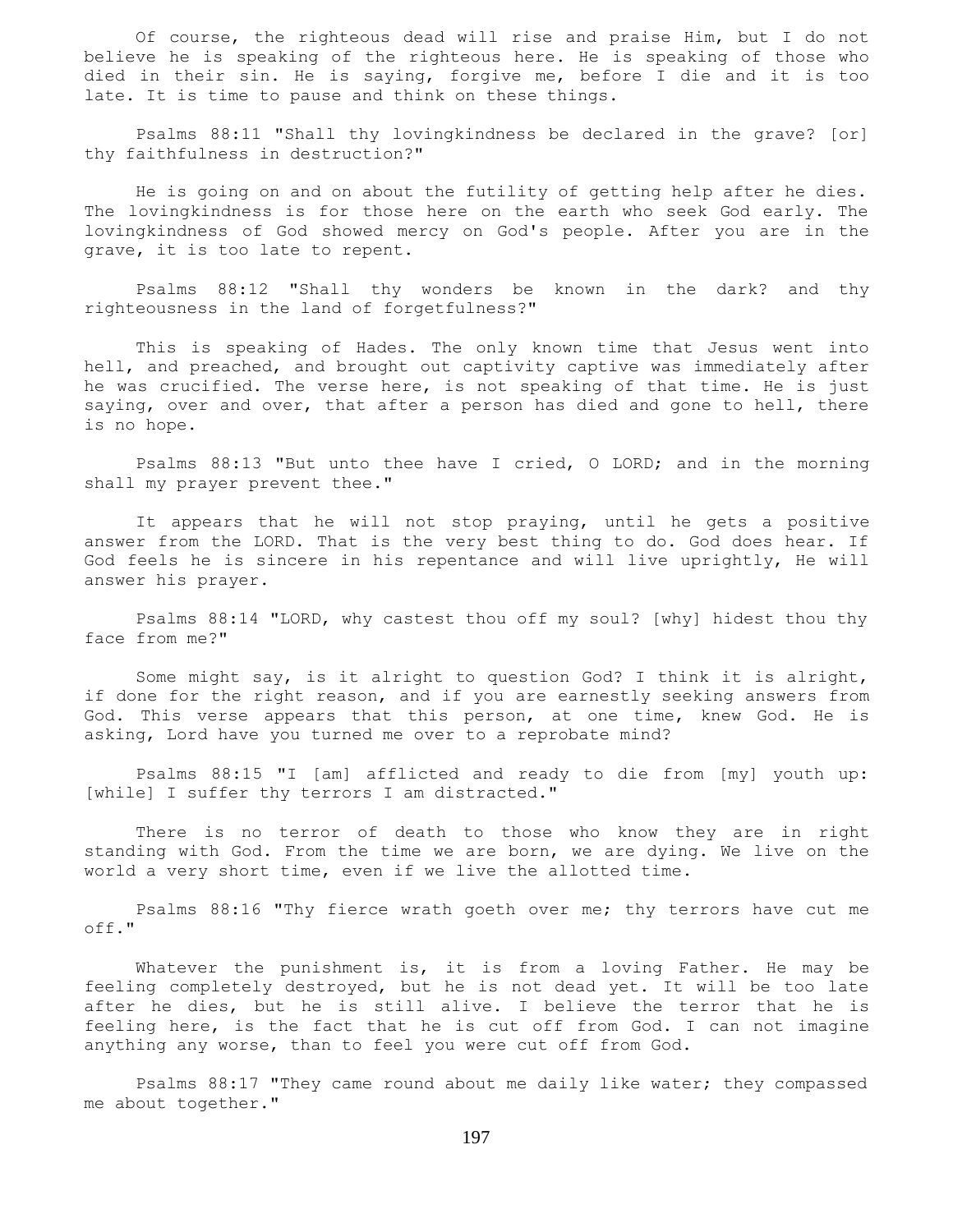These are troubles that have come around him. It, also, means the punishment that God has brought upon him, to make him repent are all around him.

 Psalms 88:18 "Lover and friend hast thou put far from me, [and] mine acquaintance into darkness."

 He has no one, not even his lover, or his friend stayed with him. He is totally alone.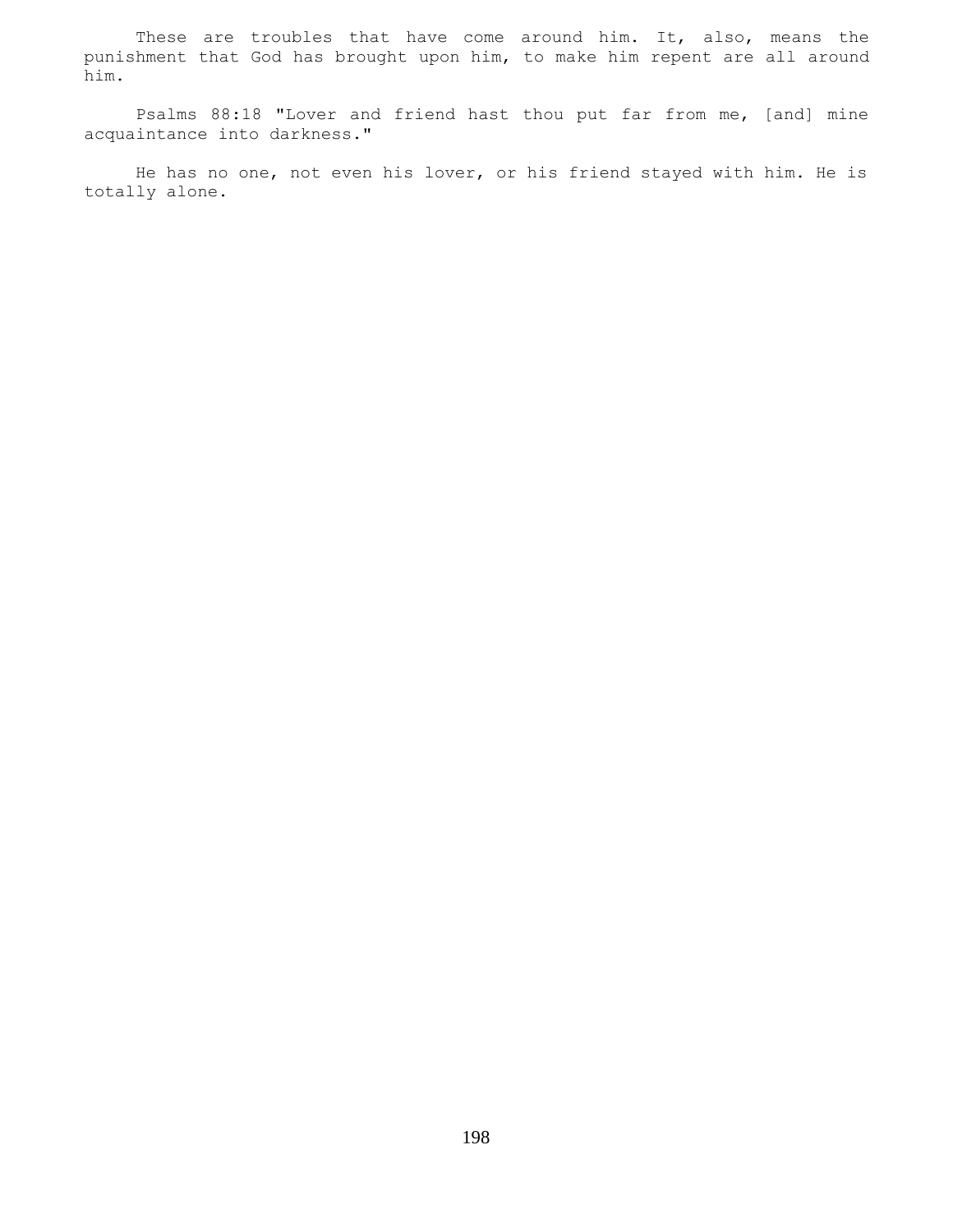1. In verse 1 of chapter 87, what mountain is spoken of as holy mountains? 2. What does Zion symbolize? 3. Where was the dwelling place of king David? 4. Who was Jacob? 5. Describe Jerusalem. 6. Which churches have the Light of Jesus in them? 7. Jesus is the \_\_\_\_\_\_, or \_\_\_\_\_\_ into the holy city. 8. What could verse 3 be looking forward to? 9. Where was the birthplace of Christianity? 10. Who is Rahab in verse 4? 11. Who were some of the countries mentioned, who were opposed to the Jews? 12. What is verse 5 speaking of, about people being born in Zion? 13. What must happen for you to have your name written in the Lamb's book of life? 14. Quote Galations chapter 3 verse 29. 15. What is verse 7 describing? 16. What does Psalms chapter 88 speak of? 17. Who is the God of salvation. 18. What is the tone of this Psalm? 19. What does the psalmist say is sick, in verse 3 of chapter 88? 20. What are the two kinds of death, he could be speaking of? 21. Why is he sick in his soul? 22. What is the pit in verse 4? 23. Can you be saved, after you die without repenting? 24. Who is the psalmist blaming for his problems? 25. Why has darkness come upon him? 26. In verse 7, what does he compare God's wrath, on him, to? 27. What has happened to him in verse 8? 28. Shall thy lovingkindness be declared in the  $\hspace{1.5cm}$  ? 29. In verse 12, what is the dark? 30. What would cause God to answer his prayer? 31. At what time do we begin to die? 32. Who is there no terror of death for? 33. In verse 18, who are the two that have been put away from him?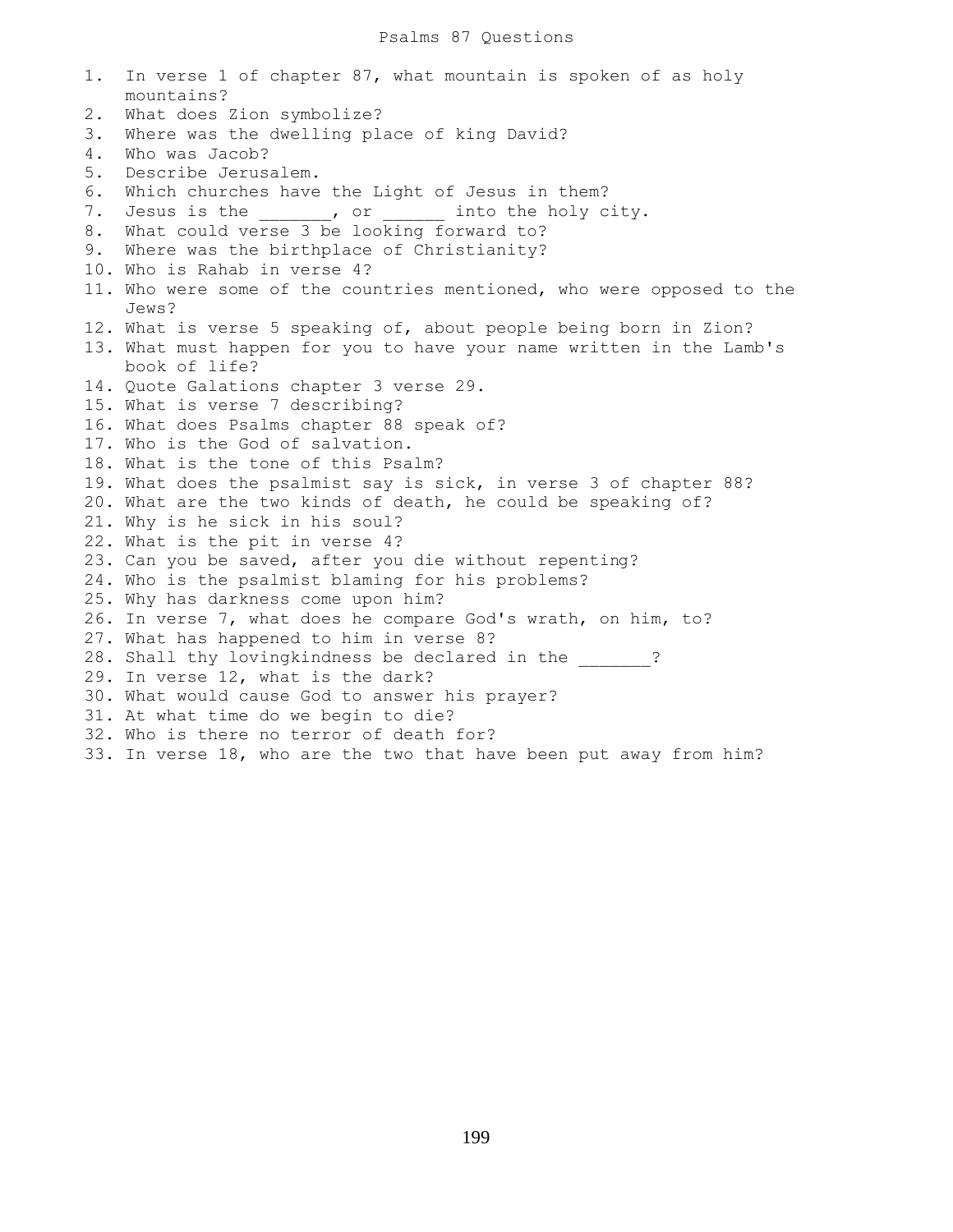#### PSALMS LESSON 88

We will begin this lesson by giving chapter 89 of Psalms in metre.

### THE PSALMS OF DAVID IN METRE

# Chapter 89

- Verse 1 "My song shall evermore record In praise the mercies of the Lord; thy faithfulness my mouth shall show, While ceaseless ages onward flow."
- Verse 2 "For I have said, eternal years Shall crown the temple mercy rears; And in the heavens, firm and sure, Thy faithfulness thou wilt secure."
- Verse 3 "With David I a cov'nant made, And to my servant sware and said, Thy seed forever I'll extend, And build thy throne till time shall end. "
- Verse 4 "The wonders done by thee, O Lord, The heaven shall in praise record; Thy faithfulness shall praise command, When holy ones assembled stand."
- Verse 5 "For who in heaven' mid dwellers there, Can to the Lord himself compare? Or who, among the mighty, shares The likeness that Jehovah fears?"
- Verse 6 "Great fear and dread to God belong, Where holy ones in council throng; Yea, he inspires great dread and fear, In all who round his throne appear."
- Verse 7 "O thou Jehovah. God of hosts, What mighty one thy likeness boasts? Thy faithfulness is ever found, Encircling all thy path around. "
- Verse 8 "The swelling sea thou dost control, And still its billows when they roll; Rahab, as slain thou didst subdue, Thine arm of strength thy foes o'erthrew. "
- Verse 9 "The earth belongs to thee alone, The heavens, too, are all thine own; The world and all that it contains, By thee established, thine remains. "
- Verse 10 "The north and south thy hands did frame; Tabor and Hermon praise thy name: Great strength within thy arm doth He, Thy hand is strong, thy right hand high."
- Verse 11 "On righteousness thy throne is stayed, On justice its foundation laid; Before thy face, thy way to show, Shall truth and mercy ever go. "
- Verse 12 "How blest the realm with favor crowned, Who hear and know the joyful sound; They in the light, O Lord, shall live, The light thy face and favor give. "
- Verse 13 "They in thy name shall joyful be, Yea, all the day be glad in thee: And in thy just and righteous ways To honor great thou wilt them raise. "
- Verse 14 "Thou art the glory of their strength, Thy grace will lift our horn at length; For Israel's Holy One, who reigns As Lord, our shield and King remains. "
- Verse 15 "Then thou in vision didst make known, And thus address thy Holy One: On one with mighty strength arrayed Great help and succor I have laid. "
- Verse 16 "Yea, I have raised to honor great, One chosen from the people's state; My servant David I have found, And him as my anointed crowned."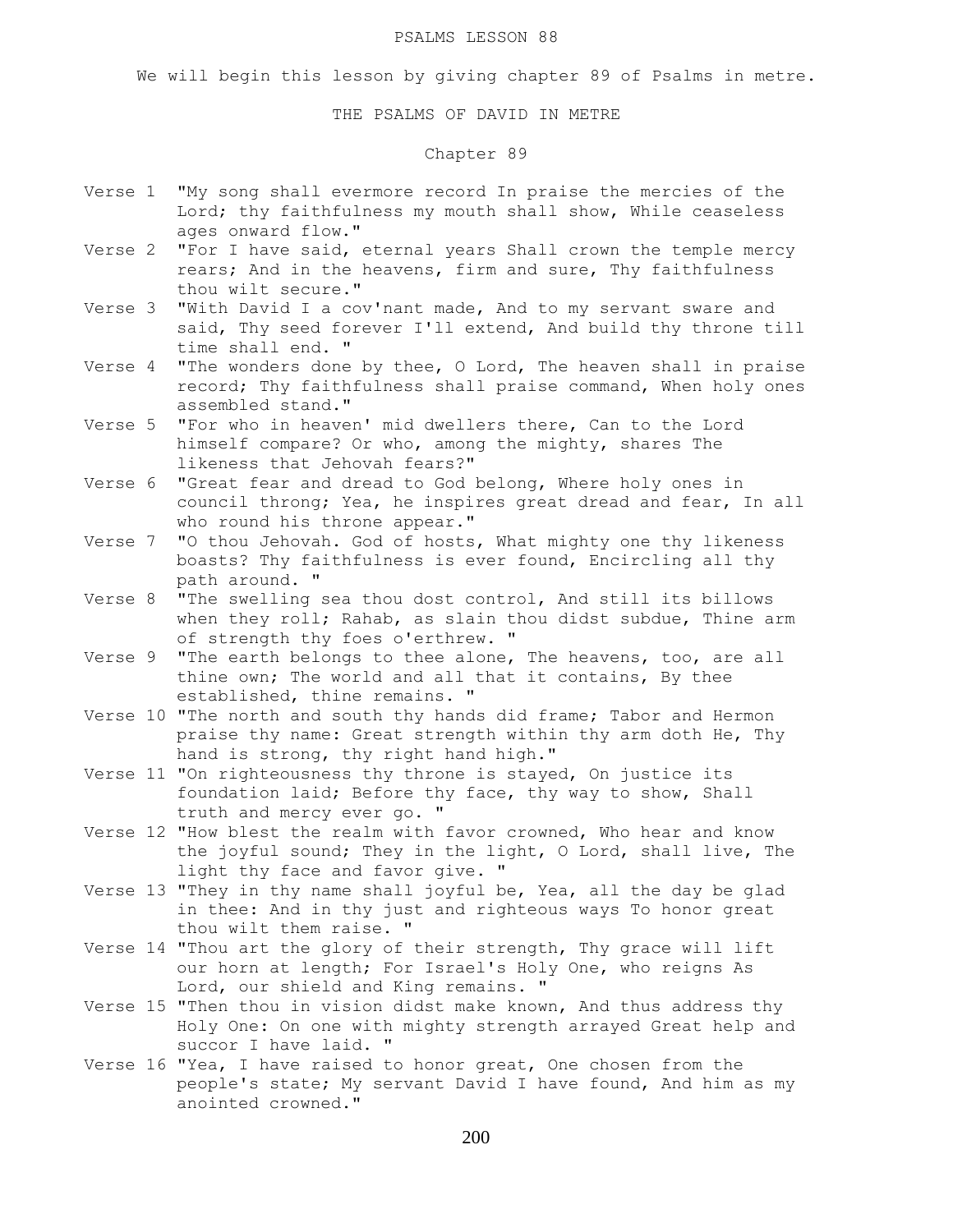- Verse 17 "With him my hand shall still remain, Mine arm with strength shall him sustain; The foe shall never him annoy, Nor son of wrong his peace destroy. "
- Verse 18 "I'll crush before him every foe, His haters smite and overthrow; My faithfulness to him I'll prove, And ne'er from him my grace remove. "
- Verse 19 "Yea, he shall triumph in my name, And great shall be his power and fame; I'll set his hand upon the sea, His right hand on the floods shall be.
- Verse 20 "Thou art my Father, he shall cry, My God, my Rock, my Saviour nigh; As my first born I will him own, O'er kings of earth will set his throne."
- Verse 21 "My grace for him I'll keep secure, My covenant to him is sure; His seed forever I'll maintain, His throne while days of heav'n remain. "
- Verse 22 "But if his sons my law forsake; If they my holy statutes break; If from my judgments they shall stray, And my commands will not obey;"
- Verse 23 "Then with a rod their sins I'll smite, Their guilt with stripes will I requite; Yet him my grace shall not forsake, My truth I will not falsehood make. "
- Verse 24 "My cov'nant I will not evade, Nor change the promise I made; Once in my holiness have I To David sworn, and will not lie."
- Verse 25 "His seed forever shall endure, And as the sun his throne is sure; Eternal as the moon on high, The faithful witness in the sky. "
- Verse 26 "Yet now thine anger hotly burns, And thine anointed loathes and spurns; Thy servant's covenant we see Made void as if abhorred by thee. "
- Verse 27 "Thou to the earth hast trampled down, And thus profaned his sacred crown; His walls all prostrate thou hast laid, His fortresses a ruin made. "
- Verse 28 "The passers-by upon him prey, His neighbors turn in scorn away; His foes' right hand hast thou made strong, And giv'n to them the victor's song. "
- Verse 29 "His blunted sword hast thou repelled, Nor in the battle him upheld; His glory now no more is known, And thou to earth hast cast his throne. "
- Verse 30 "His days of youth so quickly past, The garb of shame is o'er him cast; How long, Lord, hide thyself in ire? Shall wrath forever burn like fire?
- Verse 31 "Think on my life, 'tis but a span, Why thus in vain hast thou made man? What man that lives, has power to save His soul from death, and from the grave?"
- Verse 32 "Where are thy former mercies? Where? Which thou in truth to David sware? Remember, Lord, thy servant's scorn, And mine, from mighty people borne. "
- Verse 33 "The scorn, O Lord, thy foes have shown, On thine Anointed's footsteps thrown; Remember, let it be redressed: Forever let the Lord be blessed."

 We will now begin the verse by verse study of the 89th Psalm. Psalms 89:1 "{Maschil of Ethan the Ezrahite.} I will sing of the mercies of the LORD for ever: with my mouth will I make known thy faithfulness to all generations."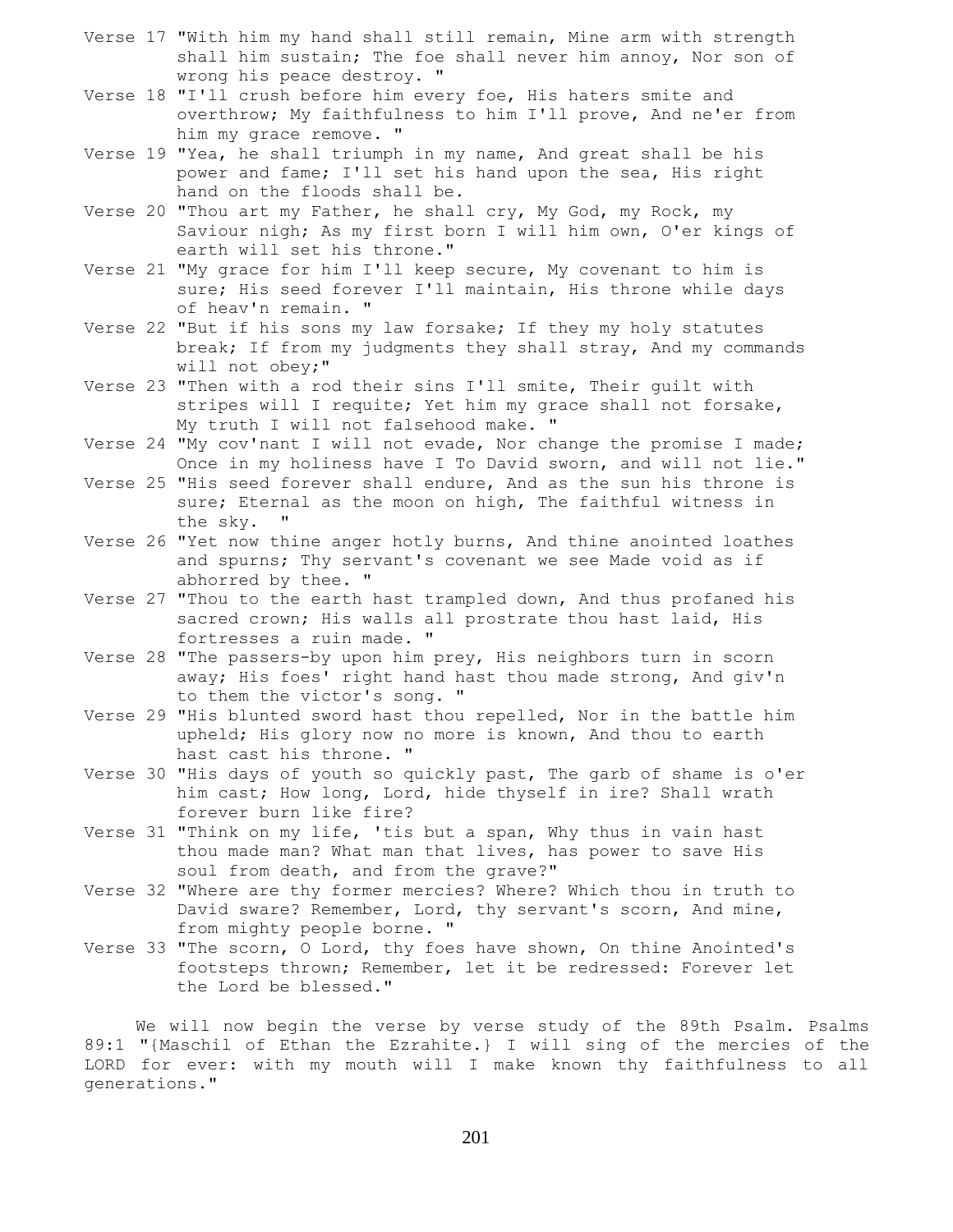What a sharp contrast to the gloom of chapter 88, is chapter 89. This begins with a determination of the psalmist to praise the LORD. God's mercies never change. The availability of those mercies in our lives are under our control. The mercy of God continues forever. The key word of this verse is, possibly, forever. Just as God's mercy, is never ending, so should our praise be. We should not be influenced by the circumstances around us, with our praise. The praise of our God's mercy should be continually in our mouth. The world rejoices when everything is going good. If we are to be different from the world, then we praise God in the good times and in the lean times. The psalmist is saying, that he will speak of the faithfulness of God to the generations after him. Of course, he speaks to all generations after him through this written Word, the Bible. Every Christian should do the same thing as the psalmist here. We should determine in our heart to worship and praise God forever, in all kinds of circumstances.

 Psalms 89:2 "For I have said, Mercy shall be built up for ever: thy faithfulness shalt thou establish in the very heavens."

 God can not, and will not lie. His faithfulness is not conditional. It is absolute. People on this earth make a promise to be faithful, and they may, or may not, keep their promise. God is not like fickle man. God will keep every promise He ever made. You can see from the following verse, that God's mercy is caught up in the covenant He made with Abraham. Luke 1:72 "To perform the mercy [promised] to our fathers, and to remember his holy covenant;" We must be part of the covenant agreement to receive mercy from God. Romans 9:15 "For he saith to Moses, I will have mercy on whom I will have mercy, and I will have compassion on whom I will have compassion." Romans 9:16 "So then [it is] not of him that willeth, nor of him that runneth, but of God that sheweth mercy." This mercy has to do with all of Abraham's seed. Christians are Abraham's seed and heirs according to the promise. Just as salvation is offered to whosoever will, mercy is offered to those, as well. The bottom line is you must be of the household of God.

 Psalms 89:3 "I have made a covenant with my chosen, I have sworn unto David my servant,"

 God made a covenant with David forever. This covenant included showing mercy and being faithful. This is just a renewal of the covenant made with Abraham, which came through Isaac, and Jacob. Let's look at two verses from the New Testament on the chosen. II Thessalonians 2:13 "But we are bound to give thanks alway to God for you, brethren beloved of the Lord, because God hath from the beginning chosen you to salvation through sanctification of the Spirit and belief of the truth:" I Peter 2:9 "But ye [are] a chosen generation, a royal priesthood, an holy nation, a peculiar people; that ye should shew forth the praises of him who hath called you out of darkness into his marvellous light:" God's covenant is with those He has chosen, those who will be His children. Not predestined to be His, but God foreknew who would choose to be His.

 Psalms 89:4 "Thy seed will I establish for ever, and build up thy throne to all generations. Selah."

 The seed of David spoken of here, is in Jesus Christ. The throne spoken of here, as well, is the throne of the Lord Jesus Christ who will be King of kings and Lord of Lords. Jesus is Eternal King and His kingdom shall never end. Just as Abraham did not receive the promised land in his lifetime, the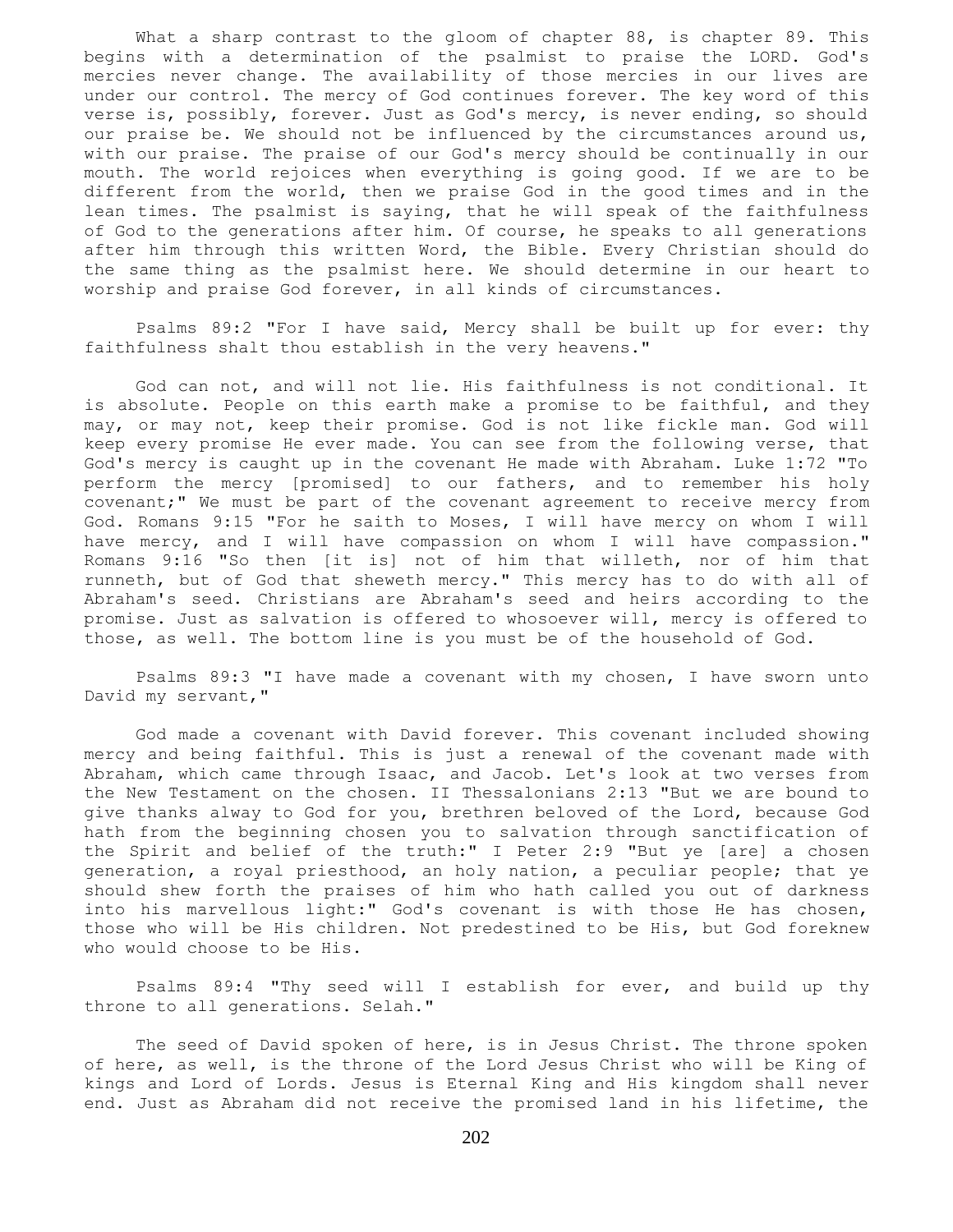kingdom spoken of here that is eternal, will not be fulfilled fully until the Lord Jesus Christ sets up His everlasting kingdom.

 Psalms 89:5 "And the heavens shall praise thy wonders, O LORD: thy faithfulness also in the congregation of the saints."

 Not only do the angels in heaven sing praise about the mighty wonders of God, but saints of all ages are thankful for the faithfulness of God. The congregation of the saints, possibly, is speaking of the church of the Lord Jesus Christ. The wonders of God are in heaven, and earth, and are far too numerous to try to list. Look around you on earth, and on a clear night look into the heaven, and see just a few of these wonders.

 Psalms 89:6 "For who in the heaven can be compared unto the LORD? [who] among the sons of the mighty can be likened unto the LORD?"

The answer is no one. Look, with me, at the next verses of Scripture. Philippians 2:10 "That at the name of Jesus every knee should bow, of [things] in heaven, and [things] in earth, and [things] under the earth;" Colossians 1:16 "For by him were all things created, that are in heaven, and that are in earth, visible and invisible, whether [they be] thrones, or dominions, or principalities, or powers: all things were created by him, and for him:" Colossians 1:17 "And he is before all things, and by him all things consist." We can see, there is no question what this is speaking of. We Christians are all sons of the Mighty, but we are not the Son of the Mighty. We belong to the Son of God. We have been bought and paid for with His precious blood.

 Psalms 89:7 "God is greatly to be feared in the assembly of the saints, and to be had in reverence of all [them that are] about him."

 The assembly of the saints is the Church of the Lord Jesus Christ. What has happened to our holy fear of God? Where is there reverence? The more we get to know God in His fulness, the more we will humbly reverence Him. If God were to visit your church this Sunday, would He find you bowing humbly before Him? There is a time for a Christian to be bold, but it is not in the presence of God. We are to be bold in our witness to others. We must not stand stiff-necked before our Lord.

 Psalms 89:8 "O LORD God of hosts, who [is] a strong LORD like unto thee? or to thy faithfulness round about thee?"

 Just the name of God used, above, lets us know that He alone is God. There is no other like Him. We have spoken about not worshipping angels, even though they are heavenly spirits. They are part of God's creation, and are not to be worshipped. Not anything, or anyone, on this earth should be worshipped because we were the created and not the Creator. Once again, I will say we must not only make Jesus our Saviour, but we must make Him our Lord, as well. He has supreme authority over all of His creation. That creation includes everything. Read of the creation in Genesis, and read who that Creator is, in John chapter 1.

 Psalms 89:9 "Thou rulest the raging of the sea: when the waves thereof arise, thou stillest them."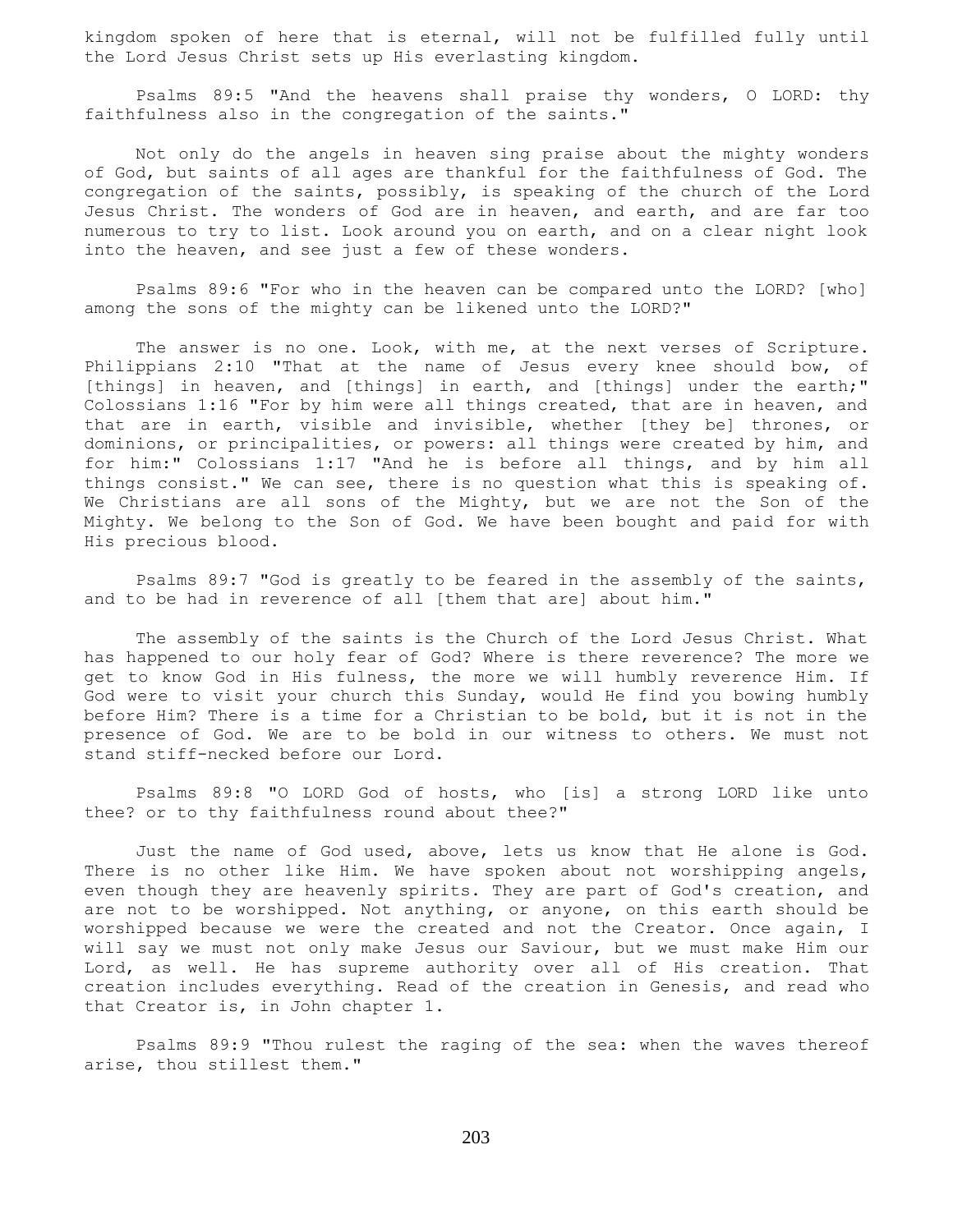This was proven beyond a shadow of doubt when Jesus spoke to the angry sea, and told it to be still, and it obeyed. Mark 4:39 "And he arose, and rebuked the wind, and said unto the sea, Peace, be still. And the wind ceased, and there was a great calm." The He, of course, is Jesus. The winds and the waves obey His will.

 Psalms 89:10 "Thou hast broken Rahab in pieces, as one that is slain; thou hast scattered thine enemies with thy strong arm."

 Rahab, here, is speaking of Egypt. Not only did the Lord destroy the false gods of Egypt in the 10 plagues, but the army of Egypt was drowned in the Red Sea. The Right Hand of God and His holy Arm are the one you and I call Jesus.

 Psalms 89:11 "The heavens [are] thine, the earth also [is] thine: [as for] the world and the fulness thereof, thou hast founded them."

 The heaven and the earth belong to their Creator. They were created by the Word of God. He is Creator and Protector of His creation.

 Psalms 89:12 "The north and the south thou hast created them: Tabor and Hermon shall rejoice in thy name."

 The Creator of this universe, has made order in it. That is why we have a north and a south. Tabor and Hermon are both mountains in Israel. These 2 mountains are on opposite sides of the Jordan. Tabor is on the west, and Hermon on the east. The same God that established a north and south, established an east and west.

 Psalms 89:13 "Thou hast a mighty arm: strong is thy hand, [and] high is thy right hand."

 We have discussed this over and over. The one you and I call Jesus is the Right Hand and the mighty Arm. He is the doer part of the Godhead.

 Psalms 89:14 "Justice and judgment [are] the habitation of thy throne: mercy and truth shall go before thy face."

 The following Scriptures tell us for sure, who is the Just One. Acts 3:14 "But ye denied the Holy One and the Just, and desired a murderer to be granted unto you;" Acts  $7:52$  "Which of the prophets have not your fathers persecuted? and they have slain them which shewed before of the coming of the Just One; of whom ye have been now the betrayers and murderers:" This leaves no doubt that this, too, is the one you and I call Jesus Christ. Only mercy and truth can pave the way to God for any of us. We cannot stand before the Judge in our own right. We must be clothed in the righteousness of Christ {our Merciful God}. He is Truth.

 Psalms 89:15 "Blessed [is] the people that know the joyful sound: they shall walk, O LORD, in the light of thy countenance."

 Notice, the singular verb that is used with people here. We are blessed, one at a time. We are saved one at a time. The Lord will light the path for us, but we must walk in His Light. Ephesians 5:8 "For ye were sometimes darkness, but now [are ye] light in the Lord: walk as children of light:" What do you suppose the joyful sound is? Could it be what is in this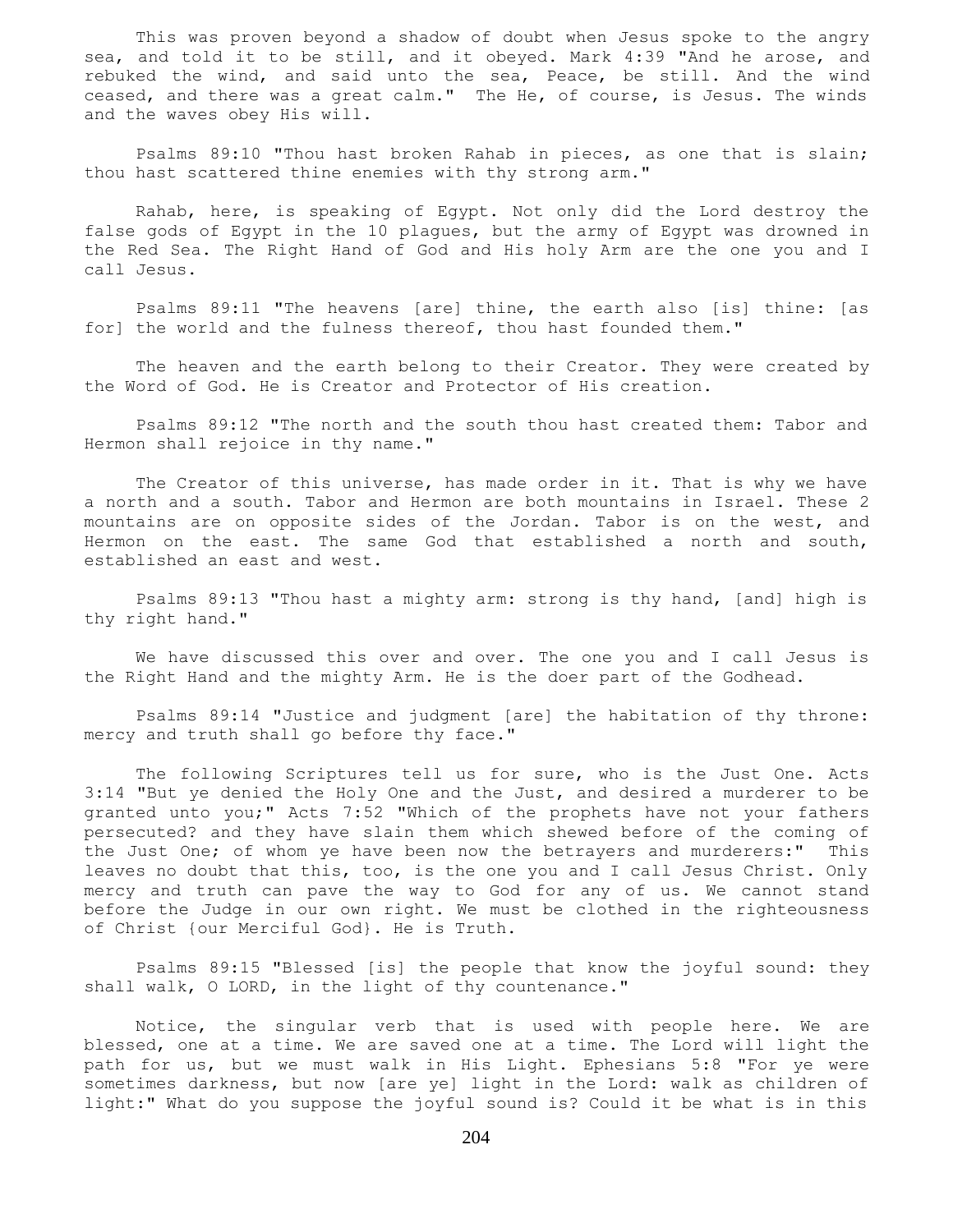next Scripture? Ephesians 5:19 "Speaking to yourselves in psalms and hymns and spiritual songs, singing and making melody in your heart to the Lord;" The joyful sound could, also, be the trumpet blowing, calling all believers to Jesus.

 Psalms 89:16 "In thy name shall they rejoice all the day: and in thy righteousness shall they be exalted."

 All believers in Christ have been given the authority to use the name of Jesus. It is the power in this name that makes them rejoice. The Christian is exalted to sonship in the righteousness of Jesus, that He has provided for them.

 Psalms 89:17 "For thou [art] the glory of their strength: and in thy favour our horn shall be exalted."

We must remember that the horn means strength, or power. Our strength is in our Lord. The power we have is in the name of Jesus.

 Psalms 89:18 "For the LORD [is] our defence; and the Holy One of Israel [is] our king."

When we belong to Jesus, He is our defence. The Holy One of Israel, is Jesus Christ our Lord. He is coming back to reign on the earth as KING.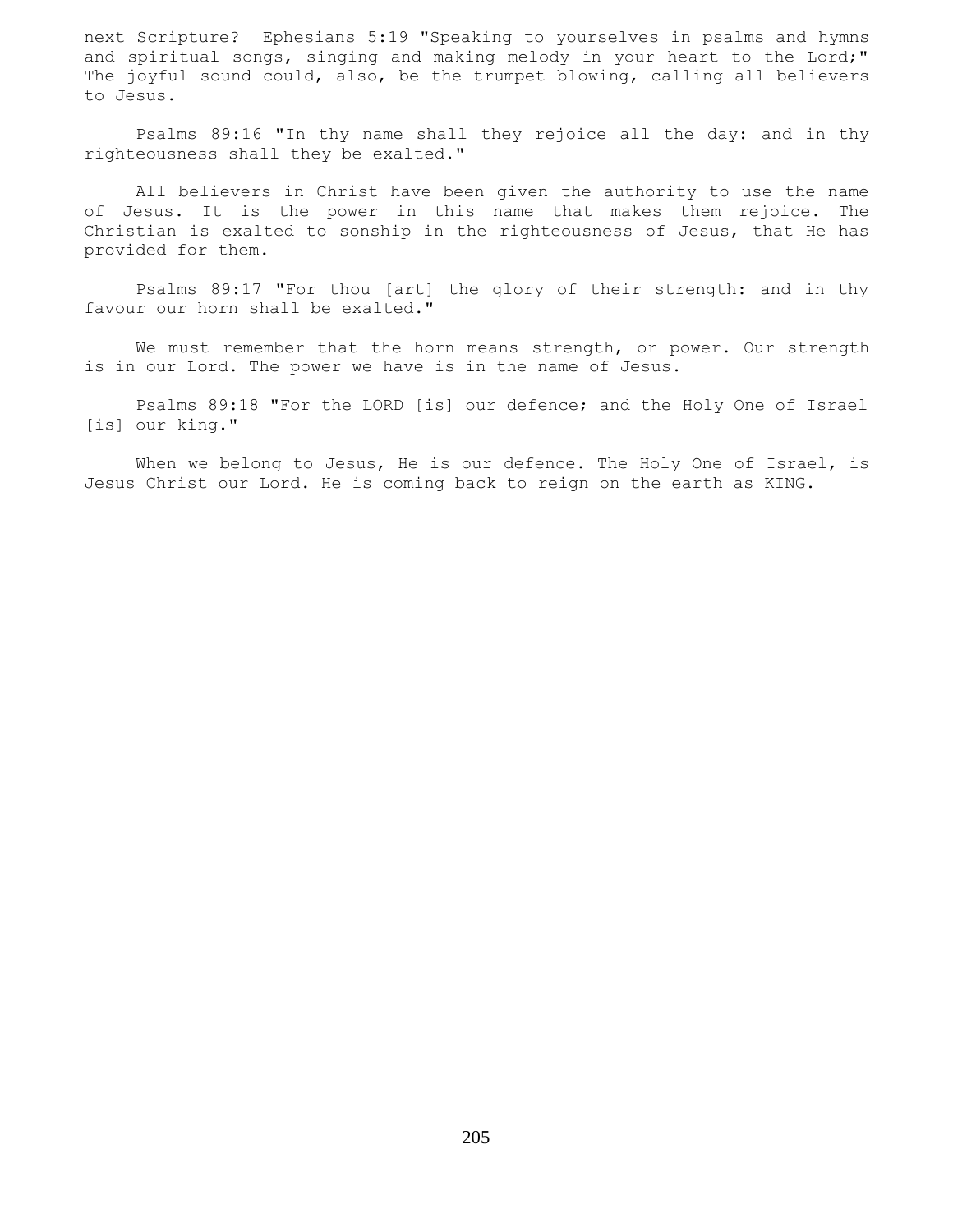### Psalms 88 Questions

1. What does this Psalm begin with the psalmist determined to do? 2. How long do the mercies of God continue? 3. What should not influence us in our praises? 4. How does this psalmist speak to all generations after him? 5. God's faithfulness is not 6. God's mercy is caught up in the covenant He made with . 7. We must be part of what to receive the mercy of God. 8. Who are Abraham's seed and heirs according to the promise? 9. What is the bottom line in all of this? 10. Who has God made covenant with? 11. What is this covenant agreement a renewal of? 12. God hath chosen you from the beginning to receive salvation through what? 13. Quote 1 Peter chapter 2 verse 9. 14. Is this predestination? Explain. 15. Who is the seed of David, spoken of in verse 4? 16. When will this throne to all generations be set up? 17. Who is the congregation of saints? 18. Who, in the heavens, can be compared to the LORD? 19. Quote Philippians chapter 2 verse 10. 20. What does Colossians chapter 1 verse 16 tell us that He made? 21. Who are the sons of the Mighty? 22. Where is God to be greatly feared? 23. Why should you not worship angels? 24. Where are 2 places you can read about the creation? 25. What does Mark chapter 4 verse 39 tell us Jesus has authority over? 26. Who is Rahab in verse 10? 27. Who is the Holy Arm of God? 28. The heaven and the earth were created by whom? 29. What are Tabor and Harmon? 30. What Scriptures tell us that Jesus is the Just One? 31. Why is a singular verb used with a plural subject in verse 15? 32. What are 2 things the joyful sound, in verse 15, could be? 33. How are believers in Christ exalted? 34. What does the horn symbolize? 35. Who is the Holy One of Israel?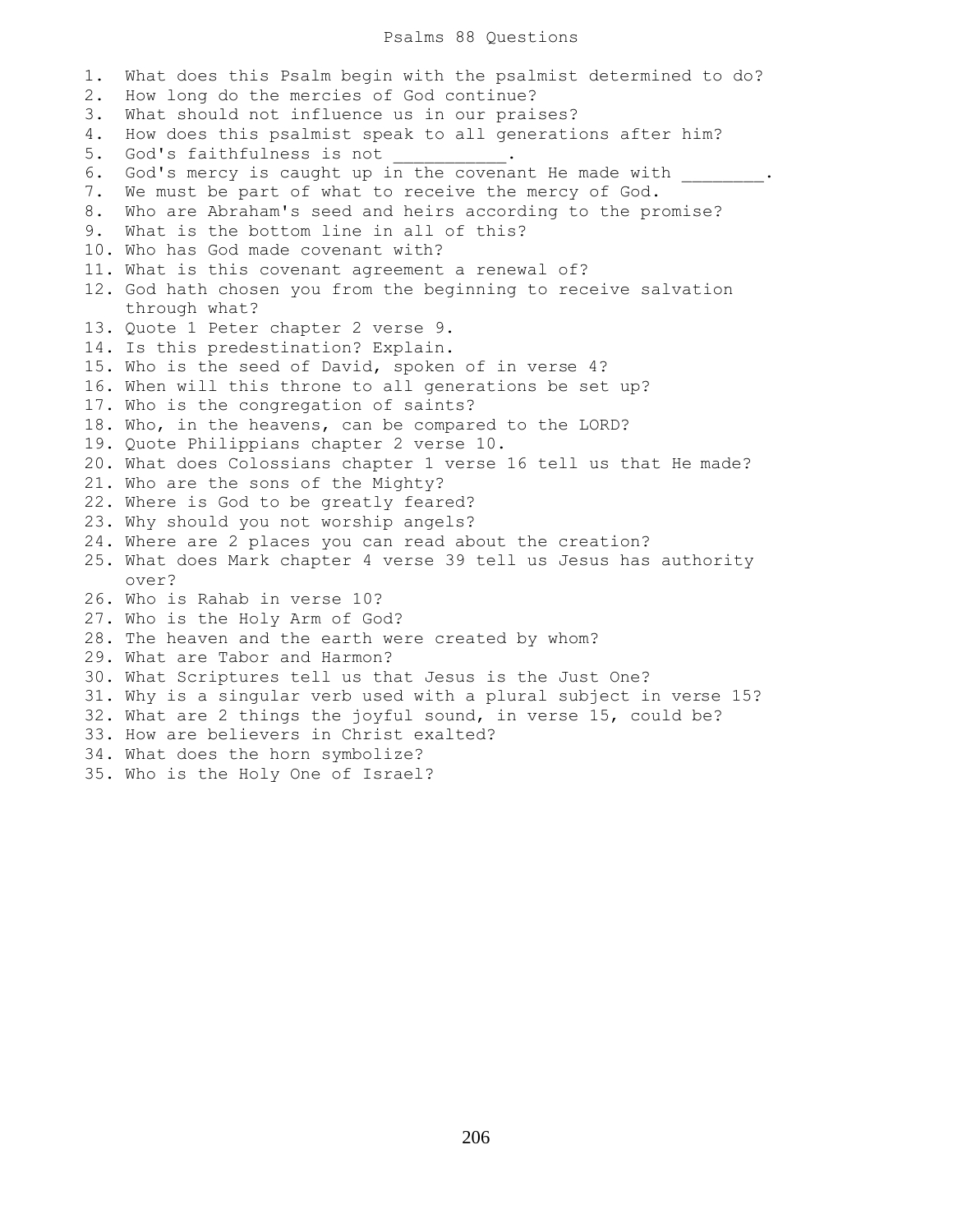We will continue the verse by verse study of chapter 89 beginning with the 19th verse. Psalms 89:19 "Then thou spakest in vision to thy holy one, and saidst, I have laid help upon [one that is] mighty; I have exalted [one] chosen out of the people."

 In the physical, the holy one on the earth at this time would have been the prophet Nathan. He represented God to the people. He would even be the one to speak of God to king David. Of course, David was chosen out of the people and anointed to be king. I believe this Scripture to be prophetic, as well. The true Mighty One who came to help us all is our Lord Jesus Christ. He, too, was assumed to be out of the people. He had a somewhat normal boyhood in the home of His mother Mary and her husband Joseph.

 Psalms 89:20 "I have found David my servant; with my holy oil have I anointed him:"

 We know that David was just a shepherd boy when Samuel sought him out and anointed him to be king. He did not immediately take over as king. He lived with Saul {the present king} at first. David knew and loved God, while he was yet a shepherd. This oil was not just any oil, but a special oil that only appointed servants of God could use. Let us look at a picture of the prophetic meaning of the Scripture above. Jesus, Himself, spoke this, because it is in red in our Bible. Luke 4:18 "The Spirit of the Lord [is] upon me, because he hath anointed me to preach the gospel to the poor; he hath sent me to heal the brokenhearted, to preach deliverance to the captives, and recovering of sight to the blind, to set at liberty them that are bruised," Luke 4:19 "To preach the acceptable year of the Lord."

 Psalms 89:21 "With whom my hand shall be established: mine arm also shall strengthen him."

The Hand and the Arm are Jesus, as we said before.

 Psalms 89:22 "The enemy shall not exact upon him; nor the son of wickedness afflict him."

 We know that this is speaking, in one sense, about David who had been hunted of Saul and had really no place of rest. In the latter days of David, his enemies did not dare to come heavily against him, for fear of what God might do to them. Speaking prophetically of this verse, we know that the enemy, Satan, never had any power over Jesus. Satan did not take the life of Jesus on the cross. John 10:17 "Therefore doth my Father love me, because I lay down my life, that I might take it again." John 10:18 "No man taketh it from me, but I lay it down of myself. I have power to lay it down, and I have power to take it again. This commandment have I received of my Father." Jesus was never under the control of Satan.

 Psalms 89:23 "And I will beat down his foes before his face, and plague them that hate him."

 Look, with me, to the promises that God made to David in the next few verses. II Samuel 7:8 "Now therefore so shalt thou say unto my servant David, Thus saith the LORD of hosts, I took thee from the sheepcote, from following the sheep, to be ruler over my people, over Israel:" II Samuel 7:9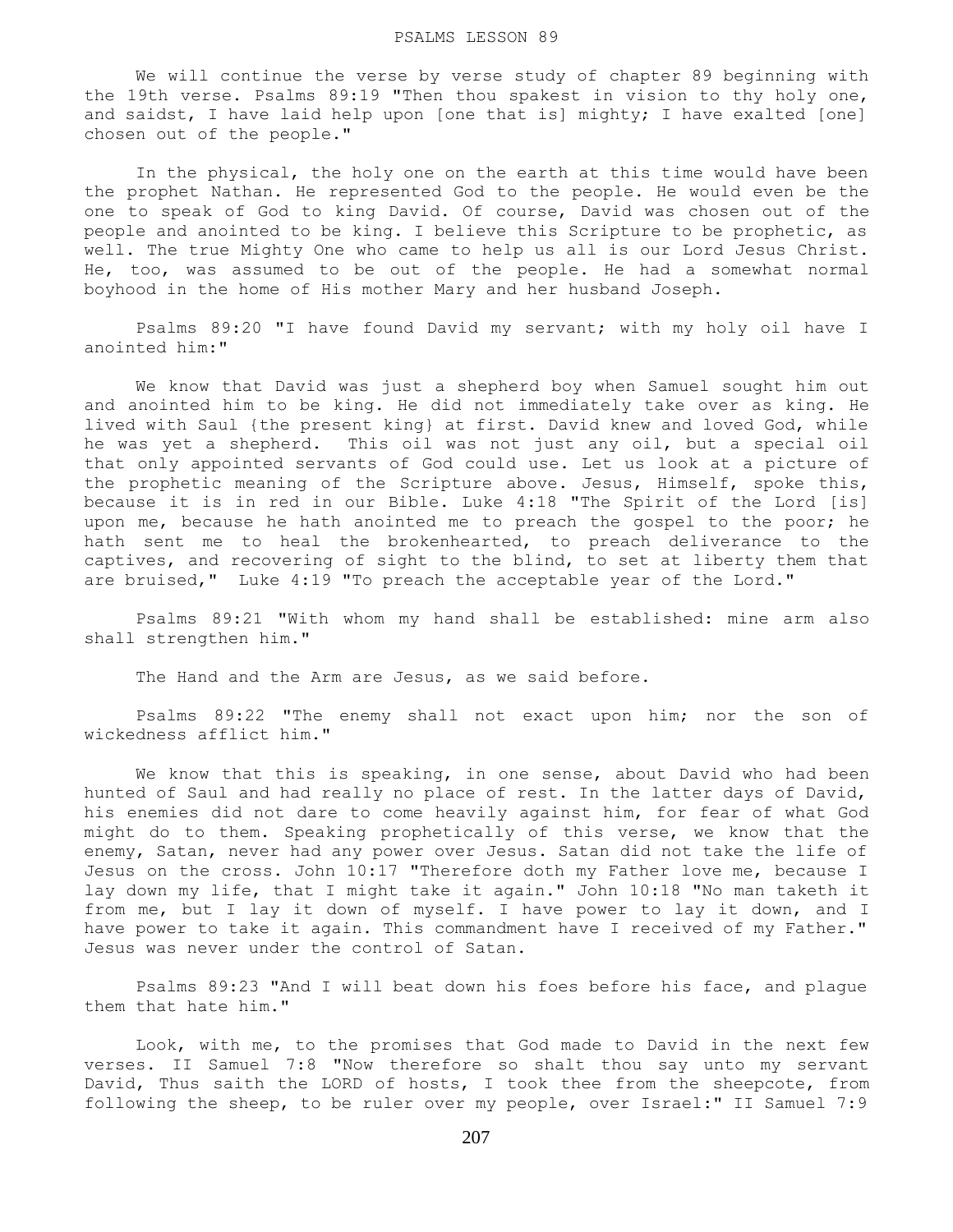"And I was with thee whithersoever thou wentest, and have cut off all thine enemies out of thy sight, and have made thee a great name, like unto the name of the great [men] that [are] in the earth." II Samuel 7:10 "Moreover I will appoint a place for my people Israel, and will plant them, that they may dwell in a place of their own, and move no more; neither shall the children of wickedness afflict them any more, as beforetime," Read all of this chapter to get the whole idea.

 Psalms 89:24 "But my faithfulness and my mercy [shall be] with him: and in my name shall his horn be exalted."

 This is speaking of David, to whom the promise of the everlasting kingdom was given. The horn symbolizes strength. The throne of David, through his natural sons and grandsons, became contaminated, but the seed that is really intended is through Jesus.

 Psalms 89:25 "I will set his hand also in the sea, and his right hand in the rivers."

 The rule of David was a reign of the land of Israel, but the seed of David, Jesus', reign was as wide as the east is to the west and the north is to the south. It reached for beyond the rivers of Israel, even across the sea.

 Psalms 89:26 "He shall cry unto me, Thou [art] my father, my God, and the rock of my salvation."

 David prayed to the Father, and he was established on the everlasting Rock. Jesus prayed, also, to the Father. Jesus was the Rock of my salvation.

 Psalms 89:27 "Also I will make him [my] firstborn, higher than the kings of the earth."

 This is most assuredly speaking of Jesus, who was the firstborn Son of the Father. He alone is elevated higher than the kings of the earth. He is King of kings and Lord of lords. I Timothy 6:15 "Which in his times he shall shew, [who is] the blessed and only Potentate, the King of kings, and Lord of lords;"

 Psalms 89:28 "My mercy will I keep for him for evermore, and my covenant shall stand fast with him."

 The covenant was first given to Abraham, it was restated to David, and fulfilled in Jesus. David, as well as all other earthly kings, had to live by the mercy of God, because they were not perfect men. This is true of all believers in Jesus, too. It is only by the mercy of God that we are heirs to the promises.

 Psalms 89:29 "His seed also will I make [to endure] for ever, and his throne as the days of heaven."

 David's seed, spoken of here, is in the Lord Jesus Christ, the Eternal One. The days of heaven are all of eternity.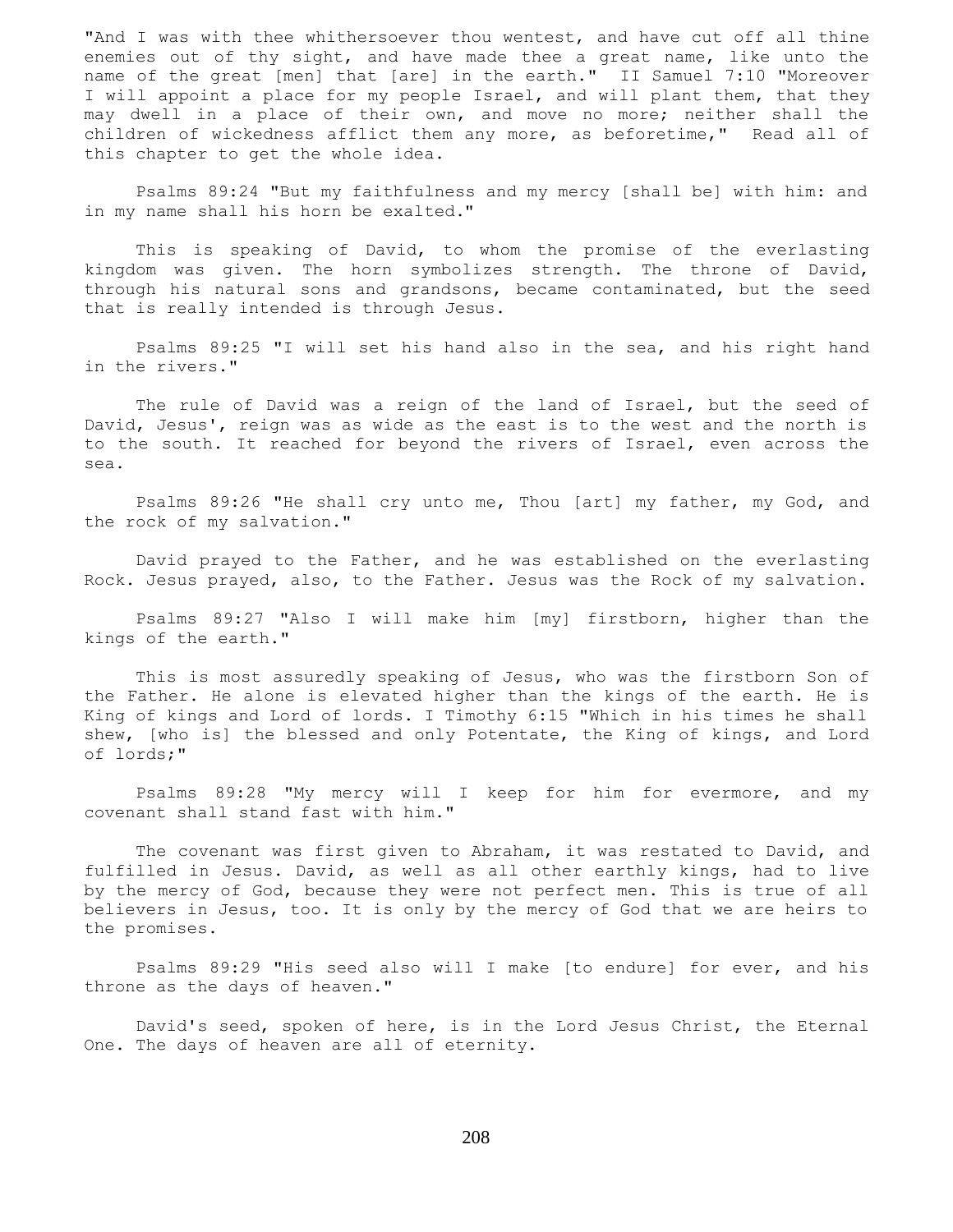Psalms 89:30 "If his children forsake my law, and walk not in my judgments; "Psalms 89:31 "If they break my statutes, and keep not my commandments;"

 This is a perfect description of the natural children of David. They did not keep the law of God. They did break His statutes and His commandments. How then can God fulfill the covenant agreement? In Jesus Christ. He was known as the son of David.

 Psalms 89:32 "Then will I visit their transgression with the rod, and their iniquity with stripes."

 We do know that punishment came from God. The ten tribes broke away from the two tribes and became almost obscure. Both groups were captured by their enemies and suffered greatly. Even though for a very long time they were scattered, in the last few years they have been gathering again in the holy land.

 Psalms 89:33 "Nevertheless my lovingkindness will I not utterly take from him, nor suffer my faithfulness to fail."

 God's love for His own never will cease. They may wander and get into all sorts of sin, but He will forgive them and help them again, if they cry out to Him. He is longsuffering, not willing that one should perish. Their foolishness does not affect God's faithfulness.

 Psalms 89:34 "My covenant will I not break, nor alter the thing that is gone out of my lips."

This covenant, that God is speaking of, is not a covenant that man has made. This is a covenant that God made. God speaks absolute truth. Once God has said something, it is fact, and He will not change it. The Word of God is true.

 Psalms 89:35 "Once have I sworn by my holiness that I will not lie unto David."

 We see from the words above, that God swore by His own holiness. God does not lie to anyone, much less David. As we said, the absolute Truth cannot lie. Whatever God says, He will do. God swore by Himself, because there was no greater.

 Psalms 89:36 "His seed shall endure for ever, and his throne as the sun before me."

 The seed of David, spoken of here, is Jesus Christ and His followers. The throne is Jesus' throne. He is even now seated at the right hand of the Father.

 Psalms 89:37 "It shall be established for ever as the moon, and [as] a faithful witness in heaven. Selah."

 This kingdom may seem to weaken from time to time, but it will never fail. Jesus is eternal King. He will reign forever and ever. It appears from this that God is saying, that the sun and moon are witness to His promise.

209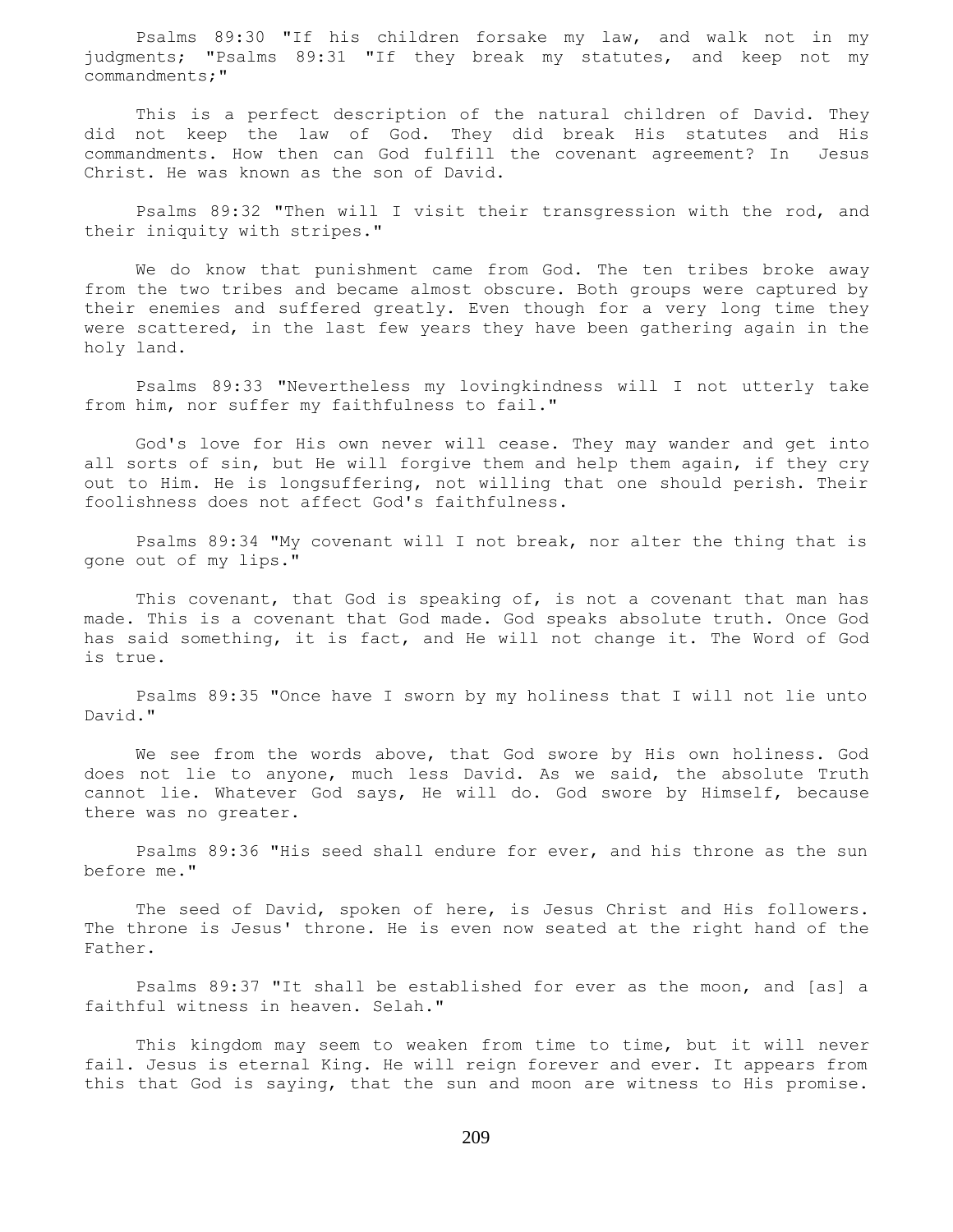We know that this world may pass away, but God's Word will never pass away. Selah, it is time to pause and think on this.

 Psalms 89:38 "But thou hast cast off and abhorred, thou hast been wroth with thine anointed."

 God has promised that David's throne would last forever, and yet He sees all of the troubles coming on the anointed of God. God is angry, and with good cause. Just because he is anointed, does not give him license to sin. The anointed of God should be a good example to all the rest, not caught up in fleshly sin. There is more expected of the anointed, than of the people who have not been trained of God.

 Psalms 89:39 "Thou hast made void the covenant of thy servant: thou hast profaned his crown [by casting it] to the ground."

 It appears to the servant of God, that God has broken covenant with him. He does not know His God very well, or He would know that God does not break His covenant. The king, because of the sin in his life, had suffered much humiliation. Sometimes he felt as if God had taken his crown and thrown it to the ground. David deserved this for the sin in his life. The sad thing is that Jesus felt, and is still feeling, that rejection, and He did nothing to deserve such punishment. Jesus, who created everything and everyone, must truly feel pain, when His very creation denies that He is God the Son.

 Psalms 89:40 "Thou hast broken down all his hedges; thou hast brought his strong holds to ruin."

 The protection, that he had known for so long, is now gone. Anyone can take a shot at him. This is surely true of the church today. It seems the hedge is gone, and every wind of doctrine can creep into the church. It is really difficult to tell the church from the rest of the world.

 Psalms 89:41 "All that pass by the way spoil him: he is a reproach to his neighbours."

When the hedge was gone, the king was spoiled by passers by, and by even members of his own family, who wanted to destroy him. This is pretty much the way it is in the church today. It is ridiculed on television. People even think you are not all with it, if you love and worship God. The worst is not the world attacking the church, it is members inside the church, who are tearing at the fabric of true belief.

 Psalms 89:42 "Thou hast set up the right hand of his adversaries; thou hast made all his enemies to rejoice."

 He is pointing a finger at God, and saying that God, Himself, has caused this calamity to come upon him. He is really saying, God, you have broken your covenant with me. This is the opposite of what Job said in his troubles. God may have removed the blessing for a moment, but He has not broken His covenant.

 Psalms 89:43 "Thou hast also turned the edge of his sword, and hast not made him to stand in the battle."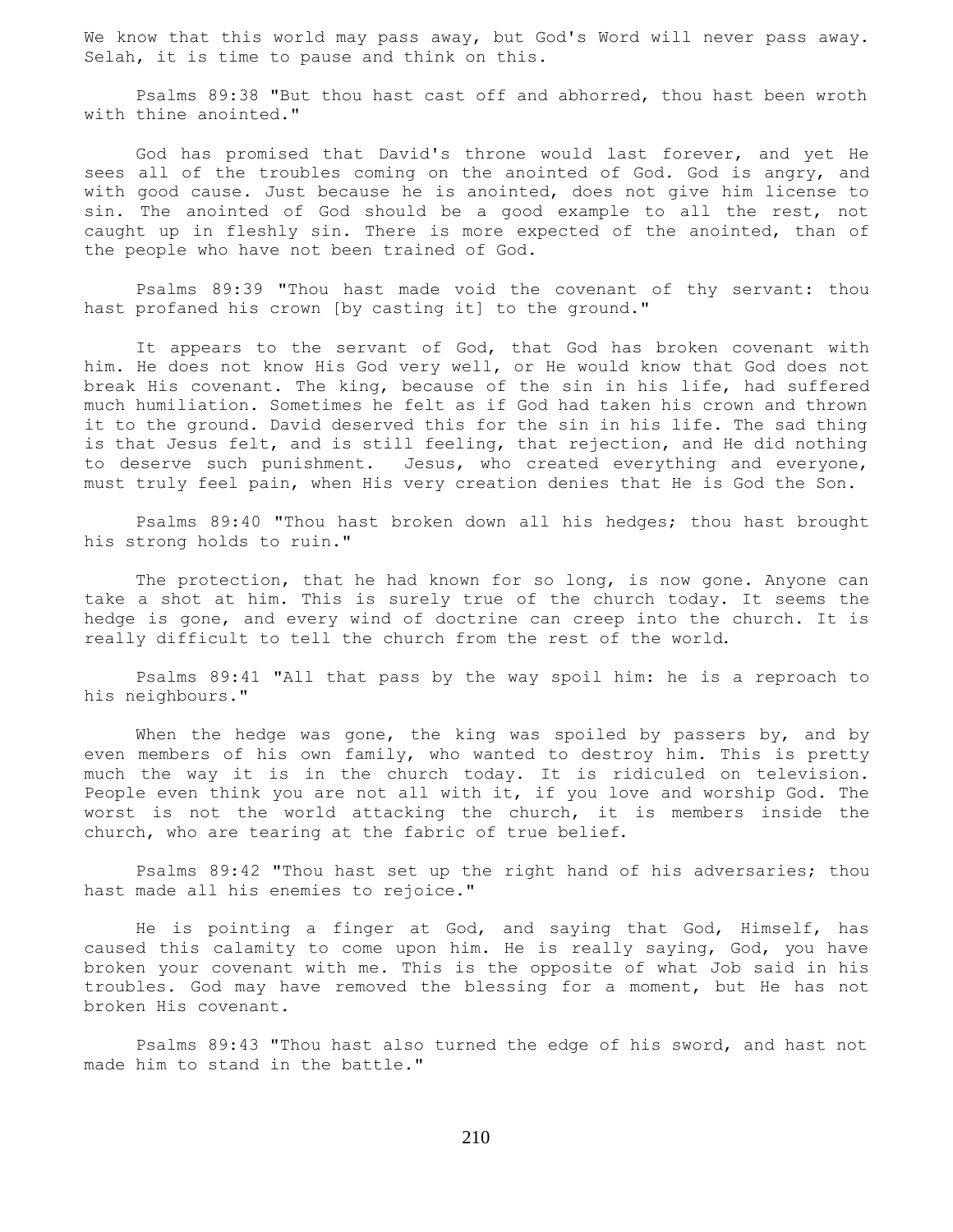When he realizes that God is not fighting his battle for him, he loses his confidence in battle. It seems, as if even his weapons are not up to par. This is a man longing for the presence of God.

 Psalms 89:44 "Thou hast made his glory to cease, and cast his throne down to the ground."

 The once mighty powerful rule, that was known for its greatness, is gone. Even the world around him realizes that God has left for awhile.

 Psalms 89:45 "The days of his youth hast thou shortened: thou hast covered him with shame. Selah."

 Shame really comes from guilt. It seems to him as if suddenly he is an old man. His shame is in that he feels he has failed God and God has removed his blessing. It is time to pause and think on these things, Selah.

 Psalms 89:46 "How long, LORD? wilt thou hide thyself for ever? shall thy wrath burn like fire?"

He does not deny that he deserved to be punished, but now he is saying, LORD, how long will your presence and blessings of the past be gone? You won't hide yourself from me forever, will you? Always the person feeling the chastisement of God, feels that it lasts too long. Even the martyrs in heaven are asking, how long until the reign of Jesus will take place?

 Psalms 89:47 "Remember how short my time is: wherefore hast thou made all men in vain?"

 He is trying every excuse, now he says, you know you allotted me but a short time on this earth. He is saying that without the blessings of God, he has lived in vain. We all feel that we would like to accomplish something good in this life, before it drifts away and is gone.

 Psalms 89:48 "What man [is he that] liveth, and shall not see death? shall he deliver his soul from the hand of the grave? Selah."

 He is saying, Lord we all must die in this life. He knows that, if God does not turn back to him in this life, it is too late to get forgiveness in the tomb. Again, think on these things.

 Psalms 89:49 "Lord, where [are] thy former lovingkindnesses, [which] thou swarest unto David in thy truth?"

 I personally would be afraid to talk to God like this psalmist is. He reminds God Almighty that He promised to bless David. Not only did He promise, but He swore to help David. He really is saying, where is this God that I once knew that was so kind and loving?

 Psalms 89:50 "Remember, Lord, the reproach of thy servants; [how] I do bear in my bosom [the reproach of] all the mighty people;"

 We see the psalmist is saying, that all the people around were mocking not only him personally, but his nation as well. This sounds just like a child complaining to a parent, that others are laughing at them.

211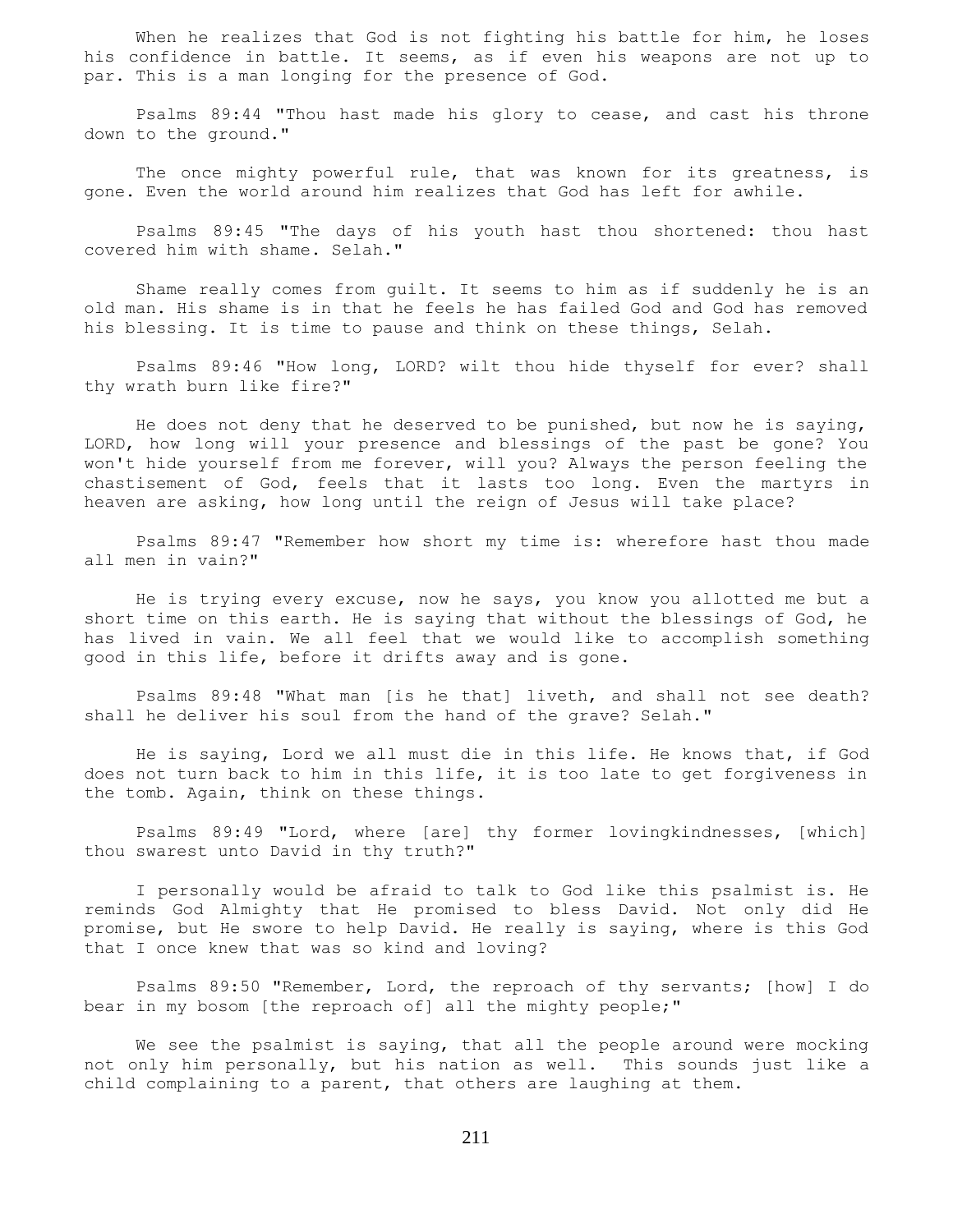Psalms 89:51 "Wherewith thine enemies have reproached, O LORD; wherewith they have reproached the footsteps of thine anointed."

 Now, the psalmist goes back and reminds the Lord that these are His enemies, as well. He is saying, your enemies are attacking your anointed.

Psalms 89:52 "Blessed [be] the LORD for evermore. Amen, and Amen."

 Thank goodness, he finally gets back to praising God in the end. God always deserves our praise. Amen, means, so be it.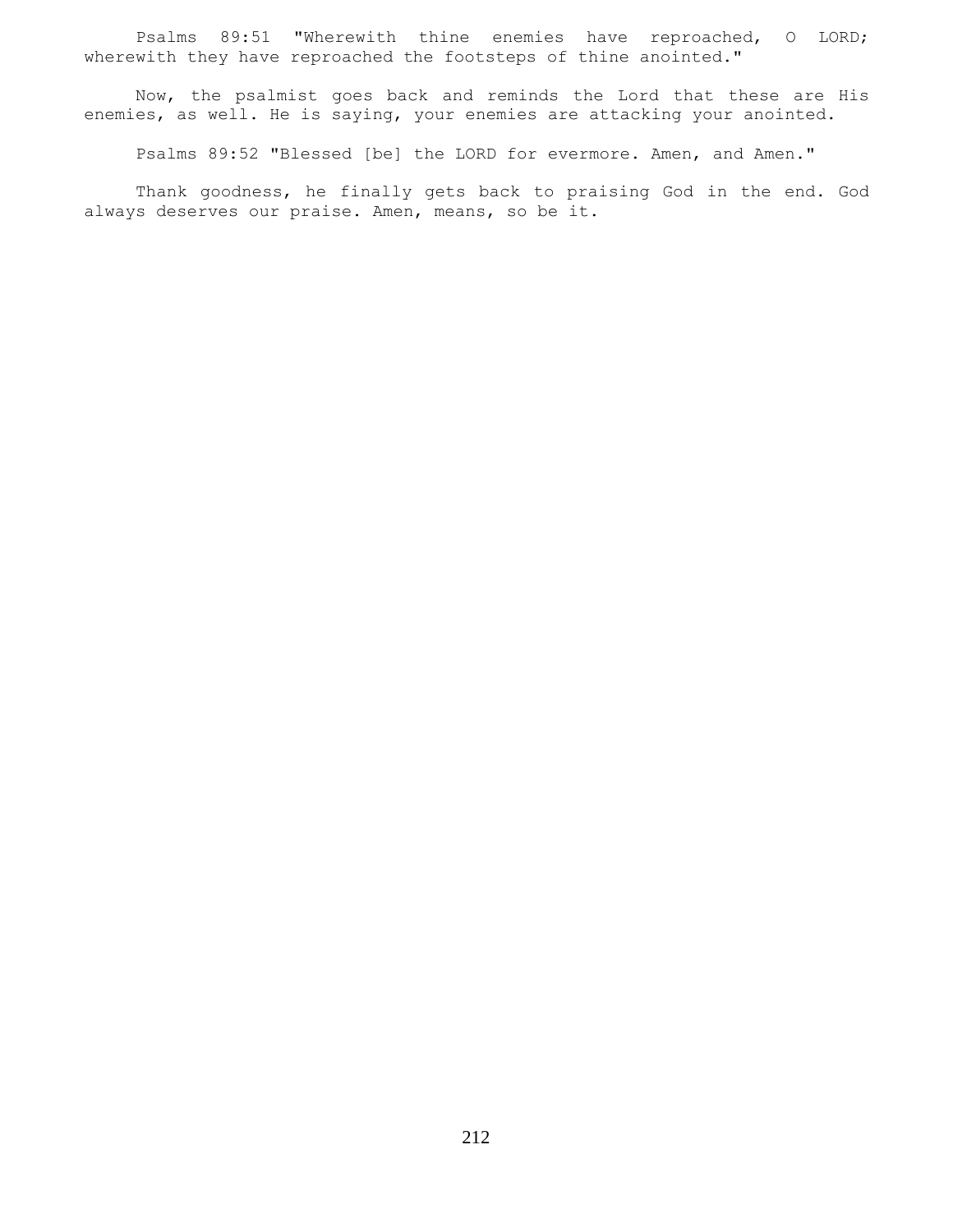1. In the physical realm, who was the holy one they were talking about in verse 19? 2. David had been chosen out of the people and anointed to be \_\_\_\_\_. 3. Who is the true Mighty One? 4. Jesus had a somewhat normal boyhood in the home of his mother \_\_\_\_\_\_ and \_\_\_\_\_ \_\_\_\_\_\_ \_\_\_\_\_\_ . 5. Who anointed David? 6. What was David, before he was anointed? 7. Quote Luke chapter 4 verse 18. 8. Who are the Hand and Arm in verse 21? 9. Did Satan ever have any power over Jesus? 10. Quote John chapter 10 verse 18. 11. What were some of the promises God made to David? 12. What type kingdom was David promised? 13. Where did David rule? 14. Where is the rule of Jesus? 15. Who is the Rock of my salvation? 16. Who is God's firstborn mentioned in verse 27? 17. What is He called in 1 Timothy chapter 6 verse 15? 18. The covenant was first given to  $\qquad \qquad$ , it was restated to  $\qquad \qquad$ , and fulfilled in 19. What does, days of heaven, mean? 20. What were the natural children of David like? 21. What punishment soon came to the 12 tribes of Israel? 22. Their foolishness does not affect God's \_\_\_\_\_\_\_\_\_\_\_\_\_. 23. The Word of God is 24. Why did God swear by himself? 25. The seed of David, in verse 36, is who? 26. What were two witnesses of God's promise? 27. In verse 39, how was the crown profaned? 28. What is his protection called in verse 40? 29. The world is not the worst threat to the church, what is? 30. Has God broken covenant, as the psalmist thinks He has? 31. What does shame come from? 32. What did the Psalmist remind God of in verse 47? 33. In verse 51, what does the Psalmist remind God of? 34. Thank goodness, he finally got back to \_\_\_\_\_\_\_\_ \_\_\_.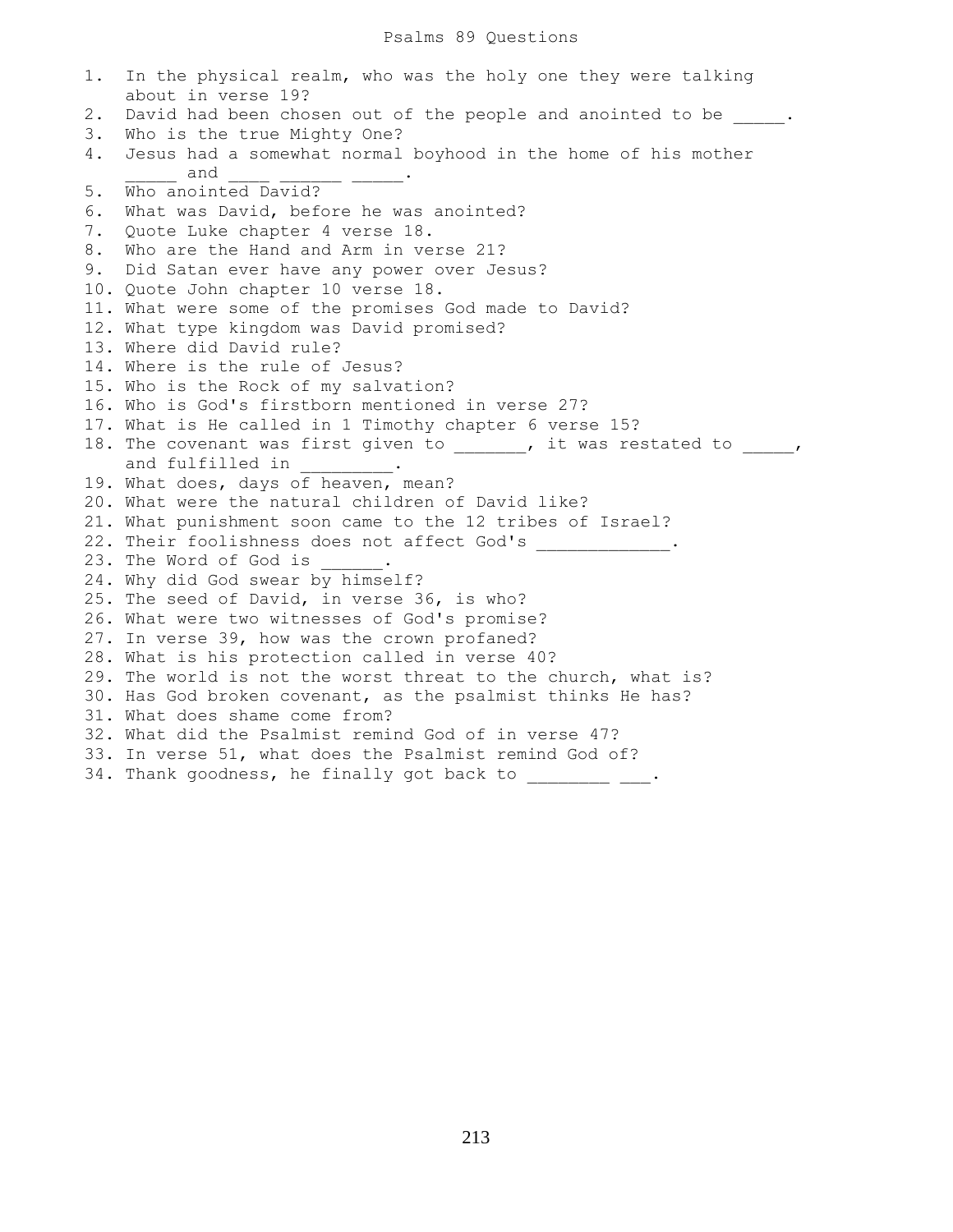#### PSALMS LESSON 90

We will begin this lesson by giving the 90th Psalm in metre.

## THE PSALMS OF DAVID IN METRE

## Chapter 90

- Verse 1 "Lord, thou hast been our dwelling place From age to age, from race to race. Before the mountains were brought forth, Or ever thou hadst formed the earth. From years which no beginning had to years unending, thou art God."
- Verse 2 "Thou turnest man to dust again, And sayst, Return, ;ye sons of men. As yesterday, when past appears, So in thy sight a thousand; years, They like a day are in thy sight, Yea, like a passing watch by night. "
- Verse 3 "As with a flood thou mak'st them pass; They like a sleep are, like the grass, That in the morning may be seen To grow and flourish, fresh and green; At evening by the hand of death, It is cut down, and withereth.
- Verse 4 "For in thine anger we're consumed, And by thy wrath to trouble doomed; Thou in thy sight our sins dost place, Our secret sins before thy face. For in thy wrath our days we spend, Our years like tales which quickly end. "
- Verse 5 "Our days are threescore years and ten, And if, through strength, fourscore, Yet then'tis labor, sorrow and decay; 'tis soon cut off;-we fly away. Who knows the pow'r thine anger hath? As is thy fear so is thy wrath. "
- Verse 6 "O teach thou us to count our days, And set our hearts on wisdom's ways. Return, O Lord, at length relent, And for thy servants'sake repent. How long-how long-thus shall it be? Return, that we may joy in thee. "
- Verse 7 "O do thy mercy soon impart To satisfy our longing heart, So we rejoice shall all our days, And happy be in thee always. For days of grief that we have had, And years of evil, make us glad. "
- Verse 8 "Thy work unto thy servants show, Thy glory let their children know, And let there be on us bestowed The beauty of the Lord our God: The work accomplished by our hand Let it by thee established stand.

 We will now begin the verse by verse study of the 90th chapter of Psalms. Psalms 90:1 "{A Prayer of Moses the man of God.} LORD, thou hast been our dwelling place in all generations."

 Now we see a totally different penman and a totally different time. We clearly see the children of Israel on the way to the promised land in this chapter. Moses was God's anointed leader to take them out of Egypt {world} to the promised land. We see him spoken of as the man of God, in the verse above. All men and women of God depend heavily upon prayer. Moses was known to be very meek. He depended entirely upon God. They may be in the wilderness when Moses wrote this, but for a fact they were securely in the LORD's hands every step of the way. As we go through our wilderness on the way to our promised land, we had better be dwelling in the hands of the Lord, if we plan to make heaven. Just as the LORD provided all of their needs in their journey, He will provide our needs, if we are stayed in Him.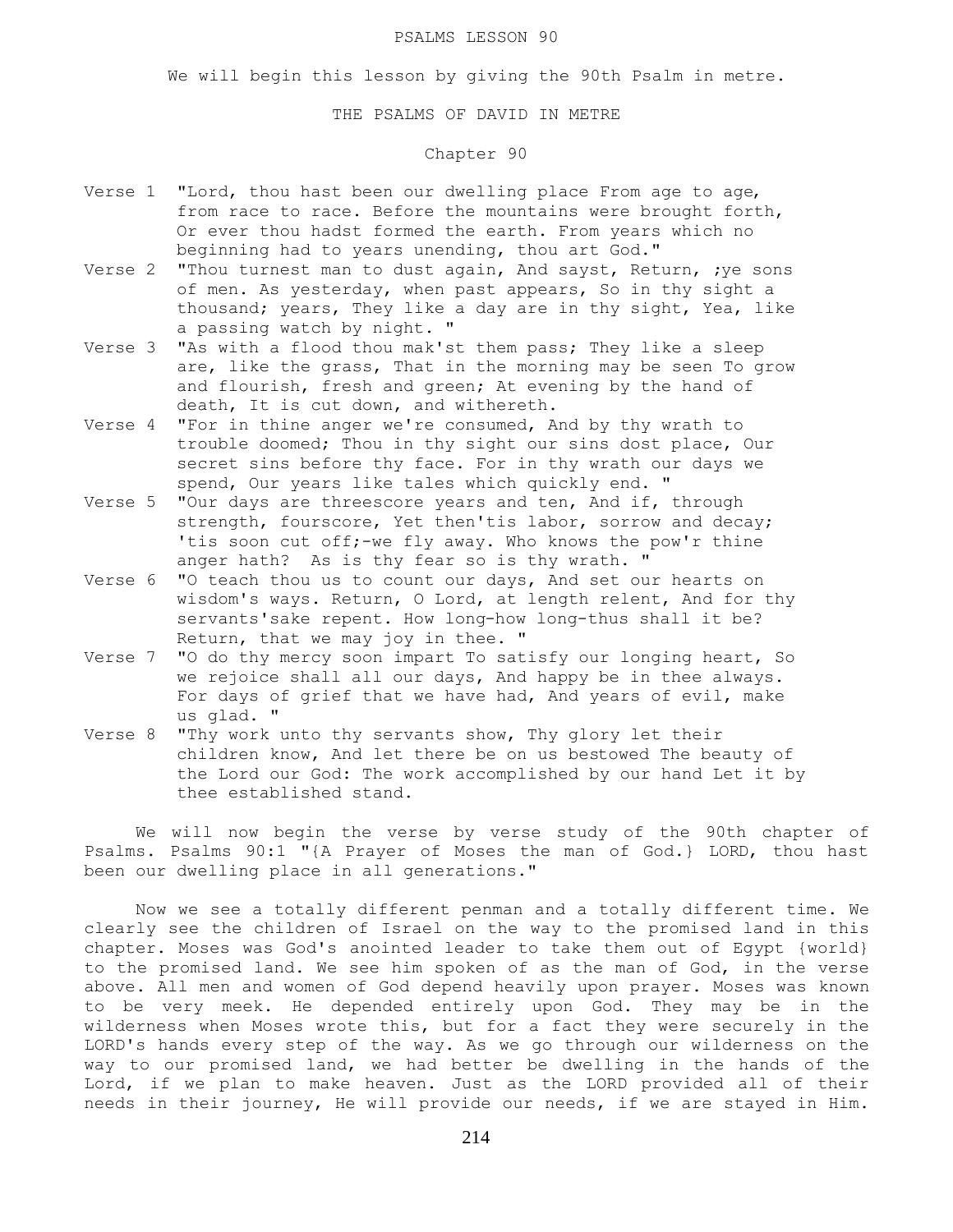He truly was Jehovah Jirah, their provider. We must learn a lesson from this. God is our shelter from the storm, He is our protector, He is our comfort, He loves us as no other one ever has. He loves us like He loved these Israelites, in spite of our faults. He loved us so much, that He sent us our Saviour.

 Psalms 90:2 "Before the mountains were brought forth, or ever thou hadst formed the earth and the world, even from everlasting to everlasting, thou [art] God."

 In the beginning, God, says it all. Even the word, in, means surrounded by the beginning God. There was not anything, or any one, when God existed in the beginning. The first few chapters in Genesis tell us that He existed before anything else. In John Chapter 1, we read about this, also. Let me give one or two verses, but you read it all. John 1:1 "In the beginning was the Word, and the Word was with God, and the Word was God." John 1:2 "The same was in the beginning with God." John 1:3 "All things were made by him; and without him was not any thing made that was made." Now, let us look at who we are talking about. I John 5:7 "For there are three that bear record in heaven, the Father, the Word, and the Holy Ghost: and these three are one." You see God made it all. He is Alpha and Omega, the Beginning and the End, the Everlasting One.

 Psalms 90:3 "Thou turnest man to destruction; and sayest, Return, ye children of men."

 From dust thou art, and to dust thou shalt return. Man was but a clump of clay, until God breathed the breath of life in him, and he became a living soul. Man, without God, is but dust. We can see from the next Scripture that our eternal life came from Jesus {the second Adam}. I Corinthians 15:45 "And so it is written, The first man Adam was made a living soul; the last Adam [was made] a quickening spirit." Without God we are as the first Adam, flesh that will return to dust.

 Psalms 90:4 "For a thousand years in thy sight [are but] as yesterday when it is past, and [as] a watch in the night."

 With God, time is nothing. It is only in His dealing with men that He regards time. II Peter 3:8 "But, beloved, be not ignorant of this one thing, that one day [is] with the Lord as a thousand years, and a thousand years as one day." God is not controlled by time, as we are, but is rather the controller of time. Days and weeks and months are for this life, not for eternity. In heaven where God dwells, there is but one eternal day. There is no night at all.

 Psalms 90:5 "Thou carriest them away as with a flood; they are [as] a sleep: in the morning [they are] like grass [which] growth up."

 This is undoubtedly speaking of the life span of a person. It is in time as a blink of His eye. We do not live very long. We are like grass that comes up in the spring and is gone in the fall. The wonder of it all, to me, is that if we are so insignificant, why did He love us so much that He sent His Son to die on the cross, that we might be saved to live eternally with Him.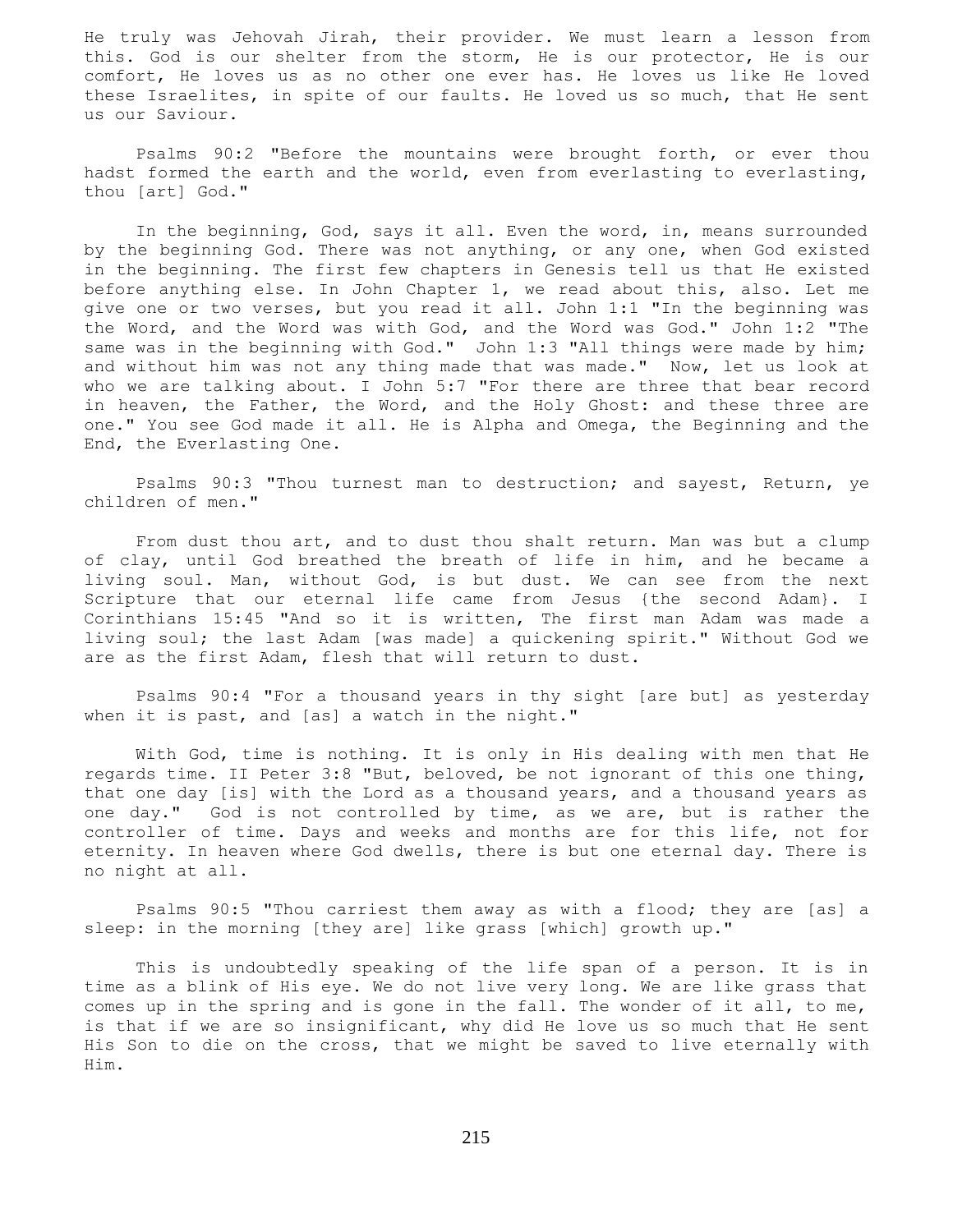Psalms 90:6 "In the morning it flourisheth, and groweth up; in the evening it is cut down, and withereth."

 This is very much like our life. We bloom when we are children and teenagers, but very soon old age comes, and we are gone. This life is like a wind that blows and then is gone. The only life worth living for is that eternal life with our Lord. Let that second Adam {Jesus Christ} quicken your spirit that you might live forever, with Him. I love the sound of {forever}.

 Psalms 90:7 "For we are consumed by thine anger, and by thy wrath are we troubled."

 God never intended for mankind to live so short a time. Sin brought death. The sad thing is that man knows he is destined to die. In fact, man begins to die the day he is born. All the smart people in all the world have not figured out how to live very long. Thank goodness, God provided a way for us to live for ever; Jesus is the Way. Now when God looks at us, He is not angry. He sees the beautiful white linen garment of righteousness that Jesus gave us in exchange for our sins. He sees His adopted children.

 Psalms 90:8 "Thou hast set our iniquities before thee, our secret [sins] in the light of thy countenance."

 There is no sin ever committed that God is not aware of. You may hide them from the world, but God knows them everyone. His Light searches the heart and soul of man and reads us like a book.

 Psalms 90:9 "For all our days are passed away in thy wrath: we spend our years as a tale [that is told]."

When our life is nearing the end, we can look back, and it is like a short story that has been told. Praise God! believers do not feel the wrath of God. When a believer dies, it is like stepping out of one room and going to a beautiful room awaiting for us. Jesus is the Door we enter by.

 Psalms 90:10 "The days of our years [are] threescore years and ten; and if by reason of strength [they be] fourscore years, yet [is] their strength labour and sorrow; for it is soon cut off, and we fly away."

 Moses is saying that 70 years is the natural life span of a person on this earth. Some stronger people even live to be 80, but even at that, it is very short. In our day, a few are living to be 100 years old, but even that, when measured against all of eternity, is but one tick on God's clock. I love the part that says {we fly away}. Christians, to be absent from this body, is to present with the Lord. What a wonderful homecoming we have. This world is not our home. We are but passing through.

 Psalms 90:11 "Who knoweth the power of thine anger? Even according to thy fear, [so is] thy wrath."

 In Exodus, we saw just a small glimpse of God's wrath, when He drowned the Egyptians in the sea. We, also, saw just a little of God's wrath when the children of Israel made the golden calf, and God killed many. We know, also, that God, at one point, even regretted that He had made man, and He sent the flood to destroy them. In the flood, God saved Noah and his family. God never forgets His own. God makes a separation between His people and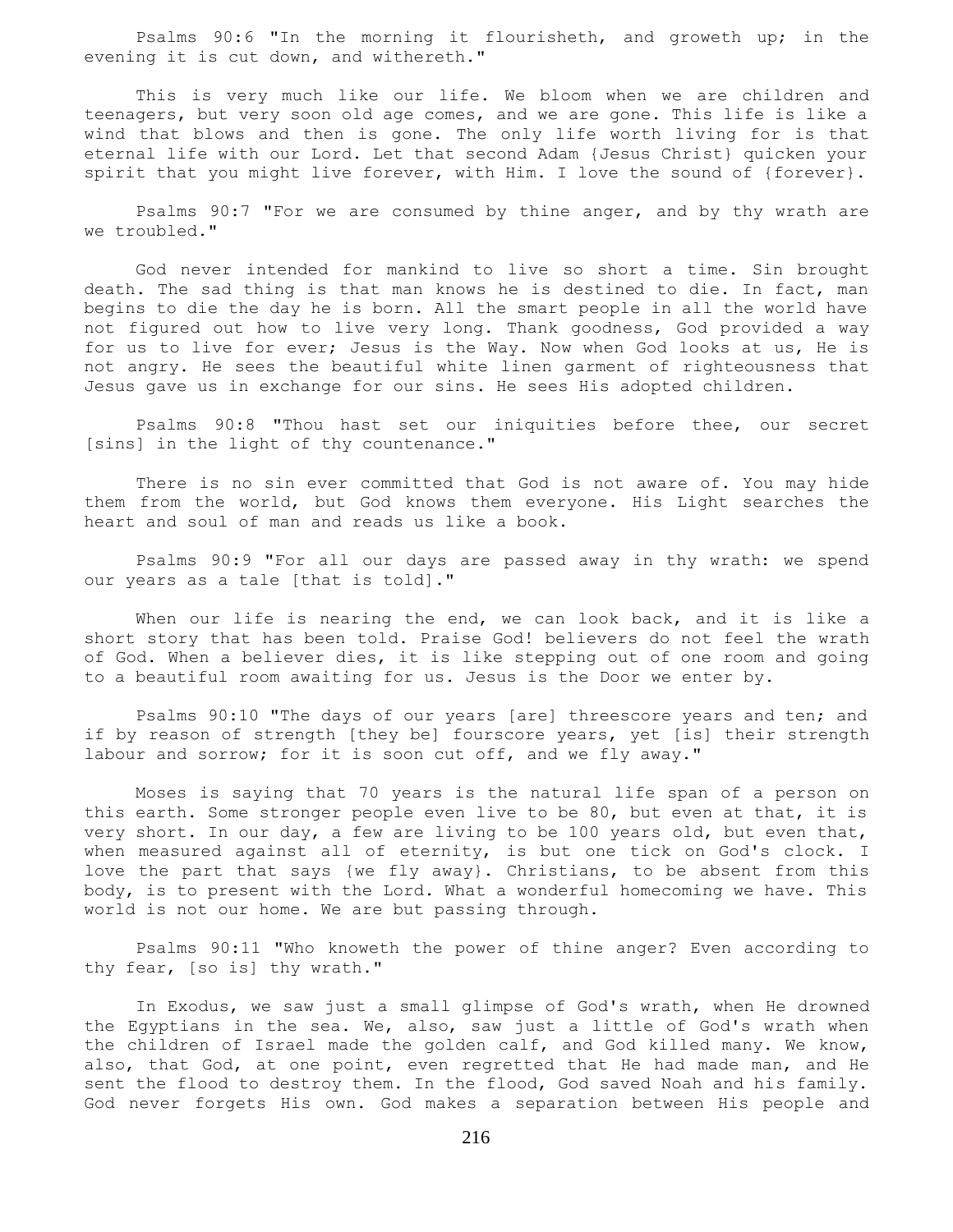those who refuse to follow Him. I greatly fear the wrath of God for those who refuse to follow Jesus.

 Psalms 90:12 "So teach [us] to number our days, that we may apply [our] hearts unto wisdom."

 This is saying, to me, that we are to treasure each moment and do good in that moment. Take stock of how much time you have, and use that time wisely for the Lord. The beginning of wisdom is the fear of the Lord. All of us can look back and see time we wasted on foolish things of the flesh. You can not do anything about that, it is past and gone. Use the time you have left to do the will of God.

 Psalms 90:13 "Return, O LORD, how long? and let it repent thee concerning thy servants."

 When God looked down and saw that the children of Israel had made the golden calf, God wanted to destroy them all. Moses pled with God for them, and God repented of His desire to kill them all. Perhaps, this is what is intended here. The cry of all mankind for ever has been for mercy. We do serve a merciful God, who loves us. He made a way for everyone to be saved. I Timothy 4:10 "For therefore we both labour and suffer reproach, because we trust in the living God, who is the Saviour of all men, specially of those that believe."

 Psalms 90:14 "O satisfy us early with thy mercy; that we may rejoice and be glad all our days."

 What a wonderful thing to make your decision to follow Jesus at a very early age. There is a special peace that the people who know they are saved have. It makes their life a joy to live, and even death has lost its sting for them, because they know they are headed for their heavenly home.

 Psalms 90:15 "Make us glad according to the days [wherein] thou hast afflicted us, [and] the years [wherein] we have seen evil."

 Even the children of God have tribulation in this life. Sometimes I believe, the more tribulation you have, the more blessed will the heavenly reward be. One of the beautiful things, I remember pertaining to this, is the wonderful welcome that Jesus gave Stephen after he had been stoned to death. No other place in the Bible do we read of Jesus standing at the right side of the Father. I believe Jesus stood to welcome Stephen home.

 Psalms 90:16 "Let thy work appear unto thy servants, and thy glory unto their children."

This is not speaking of man's work, but God's work. I believe this, perhaps, is prophetically speaking of the 6 hours Jesus worked on the cross for you and me. The glory of God is from generation to generation. These children of Israel would possess the promised land from generation to generation. They did nothing to get it. God gave it to them. We did nothing to receive our home in heaven either. The only thing required was that we believe, as Abraham had believed God. Our belief, and his belief, is counted unto us for righteousness.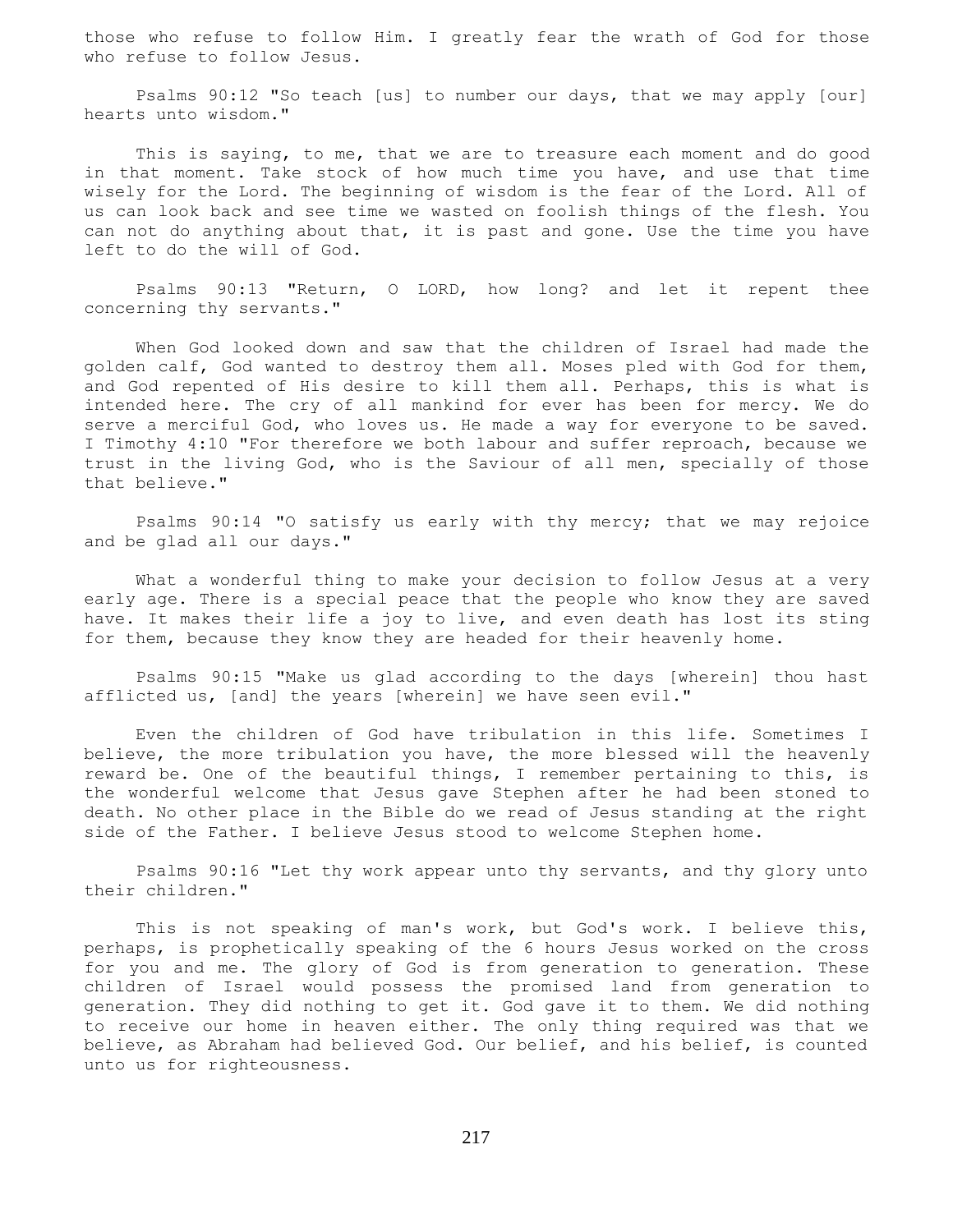Psalms 90:17 "And let the beauty of the LORD our God be upon us: and establish thou the work of our hands upon us; yea, the work of our hands establish thou it."

 Galatians 2:20 "I am crucified with Christ: nevertheless I live; yet not I, but Christ liveth in me: and the life which I now live in the flesh I live by the faith of the Son of God, who loved me, and gave himself for me." The real beauty, that we have, is Christ in us. I mentioned before, that He has clothed us in beautiful snow white linen garments of His righteousness. Moses wanted his work to be pleasing unto God. So do I want my work to be pleasing unto Him. Moses, along with all of us, wanted to hear the Lord say, well done, thy good and faithful servant.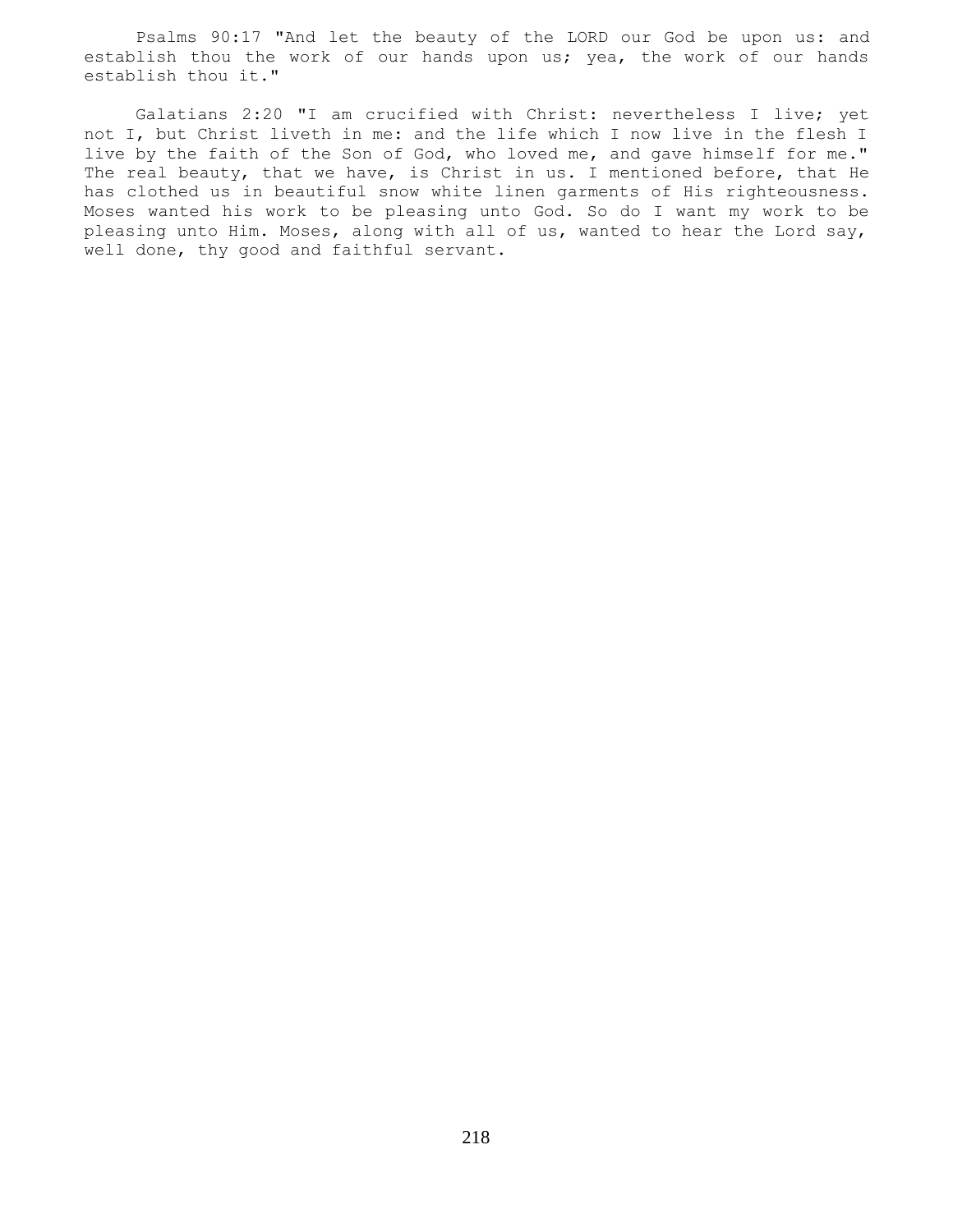Psalms 90 Questions

1. Who was the penman of chapter 90 of Psalms? 2. What is this Psalm? 3. What is Moses called? 4. What is this psalm all about? 5. Even though the children of Israel were in the wilderness, they were securely in \_\_\_\_\_ \_\_\_\_\_\_\_. 6. If we plan to make heaven, where must we be dwelling? 7. He was clearly entitled their provider. 8. Name at least 3 things that the Lord is for us. 9. From \_\_\_\_\_\_\_\_\_\_\_ to \_\_\_\_\_\_\_\_\_\_, thou art God. 10. Where are 2 different places we can read that God created all things? 11. Quote 1 John chapter 5 verse 7. 12. What are some of the names of God that show His eternity? 13. From \_\_\_\_\_\_\_ thou art, and to \_\_\_\_\_\_ thou shalt return. 14. The  $\overline{\text{first}}$  Adam was made a  $\overline{\text{}}$  \_\_\_\_\_\_\_\_\_\_\_\_\_\_\_\_\_\_\_\_\_. 15. The second Adam was made a 16. A thousand years in God's sight is as a watch \_\_\_ \_\_\_ \_\_\_\_\_\_. 17. Quote 2 Peter chapter 3 verse 8? 18. God is not controlled by time, He is the \_\_\_\_\_\_\_\_ of time. 19. In heaven where God dwells, there is one \_\_\_\_\_\_\_\_ \_\_\_. 20. Verse 5 is speaking of what? 21. We are like that comes up in the spring and dies in the fall. 22. What brought death to man? 23. When God looks at a believer in Christ, what does He see? 24. His Light searches the heart and soul of man and reads us like a  $\mathcal{L}=\mathcal{L}^{\mathcal{L}}$ 25. What is it like when a believer dies? 26. How many years does verse 10 say we should live, if we have a normal life? 27. What could cause some to live longer? 28. To be absent from the body, is to be present  $\frac{1}{\sqrt{2}}$   $\frac{1}{\sqrt{2}}$ . 29. What are some examples of God's wrath? 30. So teach us to number our days, that we may apply our hearts  $\mathcal{L}=\mathcal{L}^{\mathcal{L}}$ 31. What was an example of God changing His mind about destroying someone? 32. Who is Jesus the Saviour of? 33. Who did Jesus honor by standing to greet him into heaven? 34. What does the author believe verse 16 is speaking of prophetically? 35. Quote Galations chapter 2 verse 20.

219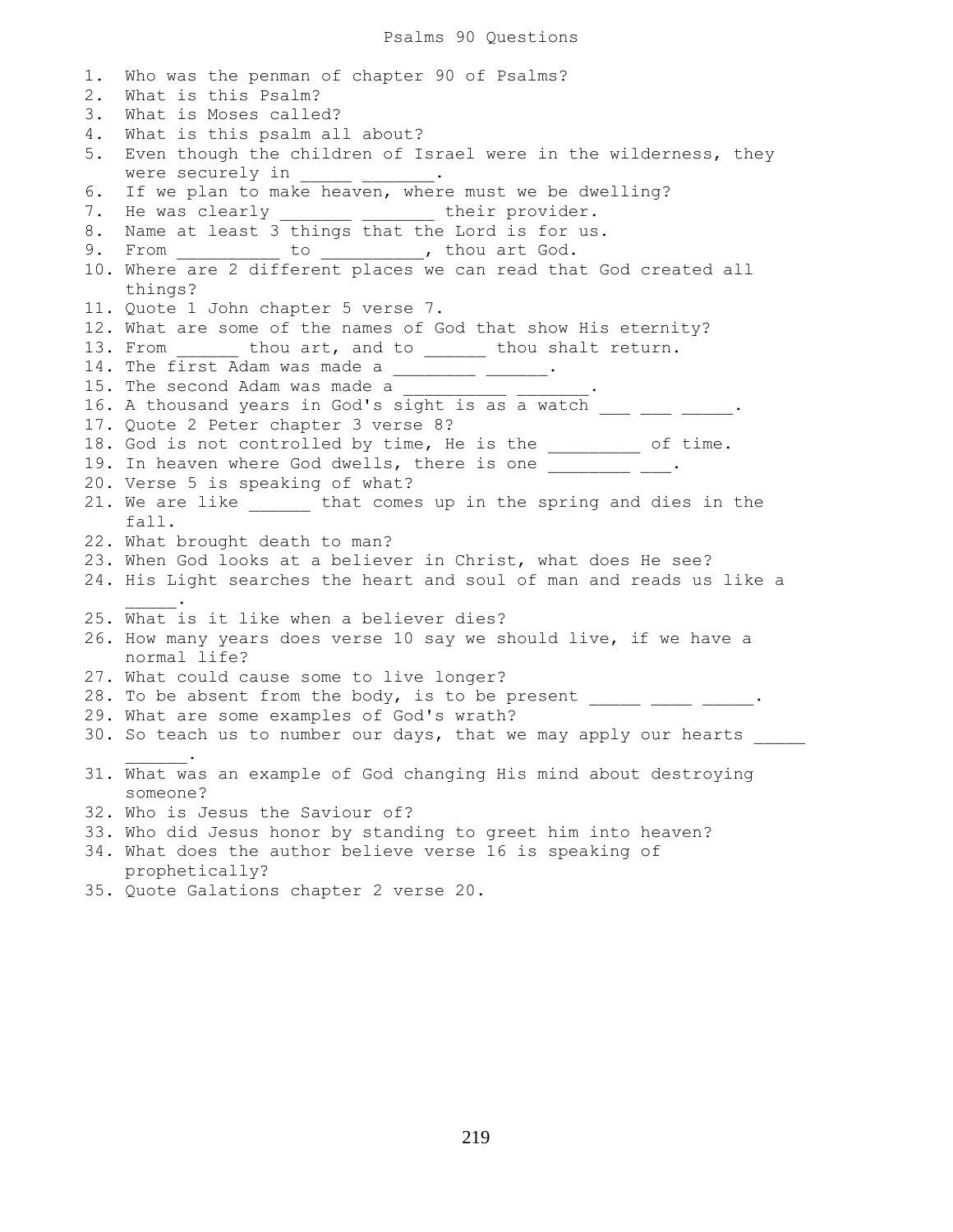### PSALMS LESSON 91

We will begin this lesson by giving the 91st Psalm in metre.

### THE PSALMS OF DAVID IN METRE

### Chapter 91

- Verse 1 "The man who once has found abode Within the secret place of God, Shall with Almighty God abide, And in his shadow safely hide."
- Verse 2 "I of the Lord my God will say, He is my refuge and my stay; To him for safety I will flee; My God, in him my trust shall be."
- Verse 3 "He shall with all protecting care Preserve thee from the fowler's snare; When fearful plagues around prevail, No fatal stroke shall then assail."
- Verse 4 "His outspread pinions shall thee hide; Beneath his wings shalt thou confide; His faithfulness shall ever be A shield and buckler unto thee."
- Verse 5 "No nightly terrors shall alarm, No deadly shaft by day shall harm, Nor pestilence that walks by night, Nor plagues that waste in noon-day light."
- Verse 6 "A thousand at thy side shall lie, At thy right hand ten thousand die, But thou unharmed, secure, shalt see What wicked men's reward shall be."
- Verse 7 "Because thy trust is God alone, Thy dwelling-place the Highest One, No evil shall upon thee come, Nor plague approach thy guarded home."
- Verse 8 "O'er thee his angels he commands, To bear thee safely in their hands; To keep thee in thy ways each one, Nor dash thy foot against a stone."
- Verse 9 "Thy foot shall crush the adder's head, On lions and on dragons tread; And since on me he set his love, I will his constant Saviour prove. "
- Verse 10 "Because to him my name is dear, I'll save him, and with honors bless; With life he satisfied shall be, And my salvation he shall see."
- Verse 11 "I will be near when troubles press; I'll save him, and with honors bless; With life he satisfied shall be, And my salvation he shall see."

 We will now begin the verse by verse study of one of the most loved one of the Psalms. Psalms 91:1 "He that dwelleth in the secret place of the most High shall abide under the shadow of the Almighty."

 I feel so inadequate to even attempt to explain this most beautiful of Psalms. This, more than most Scriptures, brings great hope, and promise to those who believe. We have discussed before that dwelleth means to continually dwell. This, then, is not speaking of a nominal believer, but of a believer in long standing who is sheltered in the secret place of the most High. If this was written by Moses, as many believe, he could speak first hand at how wonderful it is to be in such close fellowship with God. Moses was the only one who went near unto God on the mount where he received the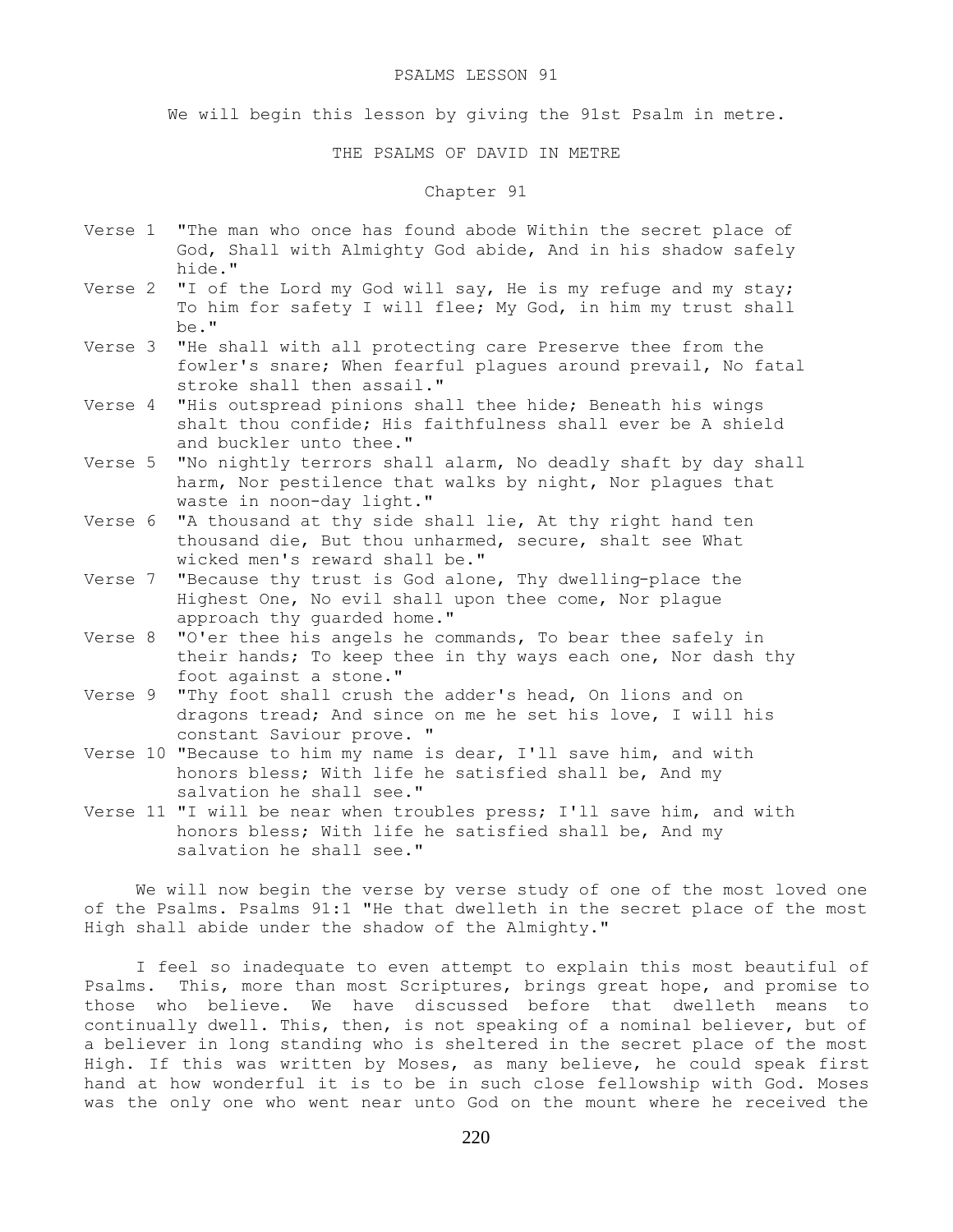Ten Commandments. At one point, God put his hand over Moses and passed by, and Moses saw the back side of God. On two different occasions, Moses was in the very presence of God for 40 days and nights. Moses had a fellowship with God that all true believers would like to have. He had been so close that his head shined brightly when he came down the mountain. No wonder, he was known as man of God. David was another that God took supernatural care of. The psalmist could have been either man. This would be my prayer today, O Lord that I might abide in Christ and Christ might abide in me. To fellowship with God on this level would be as heaven itself. Jesus opened the way for us into the most holy place. Where the shadow of God is means that you are very near unto God. To be seated in heavenly places with Christ Jesus is heaven. What a wonderful comfort to be close enough to God for His shadow to cover you.

 Psalms 91:2 "I will say of the LORD, [He is] my refuge and my fortress: my God; in him will I trust."

 We have spoken before about trust. To trust goes beyond ordinary faith. It is like saying, I will rest in the Lord knowing all is well. Notice, the determination of the psalmist in saying, I will say of the Lord. He has made a definite stand. Notice, also, the use of my. He may not be refuge and fortress for the world, but He is my refuge and my fortress. Shadowed by the Lord, no harm will come near you. To feel absolutely secure in the knowledge that God is protecting you, brings perfect peace. I will not fear what man can do, with God my refuge and fortress.

 Psalms 91:3 "Surely he shall deliver thee from the snare of the fowler, [and] from the noisome pestilence."

 The key to all of this is abiding. If we are continuously with the Lord, and Him with me, I have no worry of faulting and falling into sin. The enemy, Satan, is constantly trying to trap the believer. He would not dare come this close to the Lord, to let His shadow cover him. Part of the Lord's prayer says, deliver us from evil. This is saying just that. He will deliver us from all evil, if we abide with Him.

 Psalms 91:4 "He shall cover thee with his feathers, and under his wings shalt thou trust: his truth [shall be thy] shield and buckler."

 The mother hen protects her little chicks by spreading out her wings and hiding them under her wings. We are certainly not saying that the Lord is like a fowl, but His love and care for His little ones {all believers} is described as protecting us with His feathers. This just means that His protection shadows over His own. His truth is what we base our belief upon. It is a solid foundation that we can build upon. His truth will be a shield against the false doctrines of this world. This shield and buckler is not just a protection, but is more like a fort that protects. The shield, of course, would protect your heart, but the buckler is the fortress. It appears that He gives double protection to His own.

 Psalms 91:5 "Thou shalt not be afraid for the terror by night; [nor] for the arrow [that] flieth by day;"

 To know that you are protected by the Lord, would mean that you would have perfect peace. There is no fear, where there is perfect peace. Look, with me, at the following Scripture and know that no weapon of the devil, or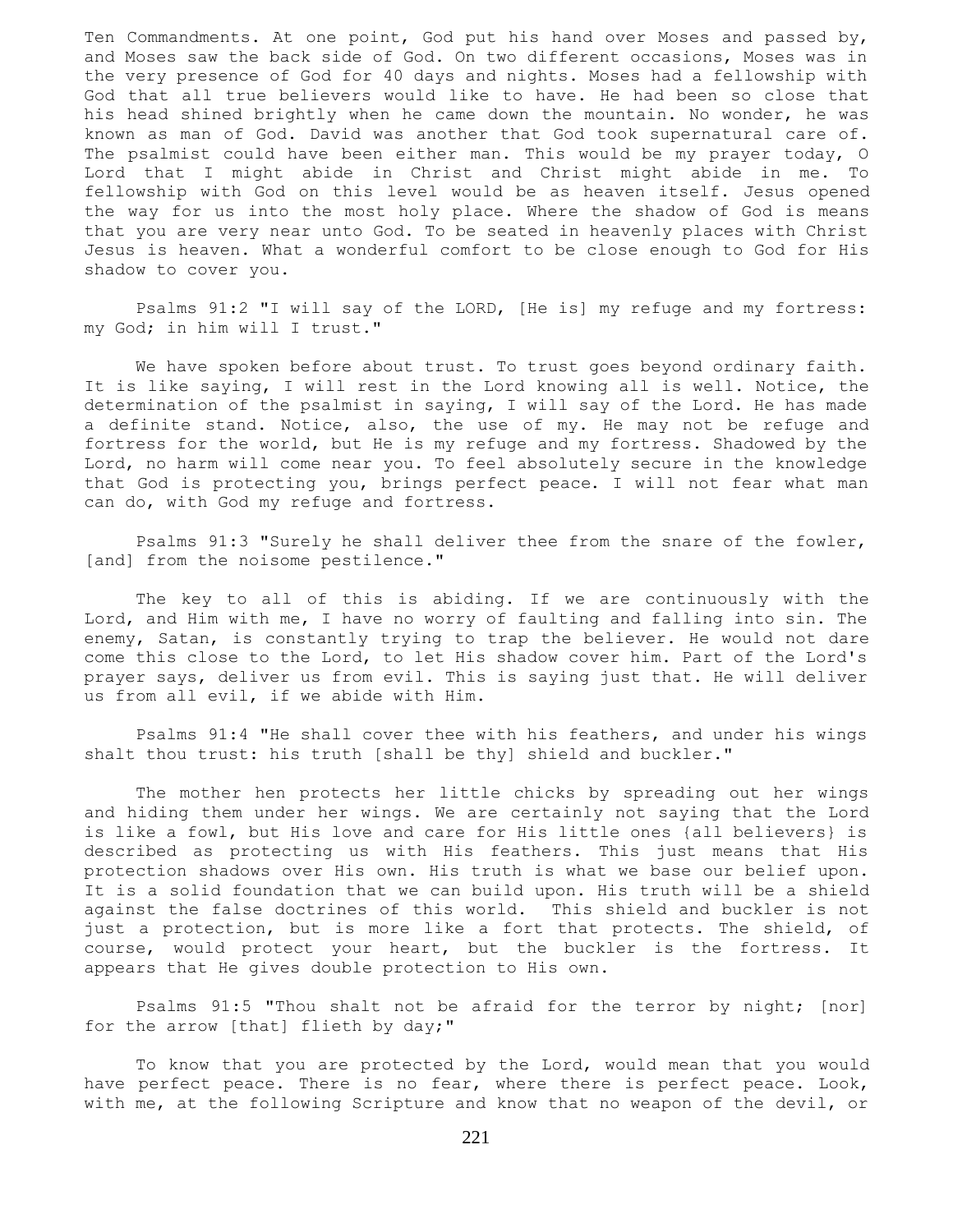his crowd, can hurt you. Isaiah 54:17 "No weapon that is formed against thee shall prosper; and every tongue [that] shall rise against thee in judgment thou shalt condemn. This [is] the heritage of the servants of the LORD, and their righteousness [is] of me, saith the LORD." Terror is an extreme form of fear. Fear is the opposite of faith. If you trust God, you have an extreme form of faith. There is no terror in extreme faith.

 Psalms 91:6 "[Nor] for the pestilence [that] walketh in darkness; [nor] for the destruction [that] wasteth at noonday."

 Many crimes are committed at night, because the criminal wants the cover of darkness to hide them. Some are so full of drugs, that they do their dirty work right out in the brightness of day. This is a sign of the times we live in. Crime is rampant, but what a comfort to know that we will be spared all of this.

 Psalms 91:7 "A thousand shall fall at thy side, and ten thousand at thy right hand; [but] it shall not come nigh thee."

 I am just sure this is the way Noah felt when the flood came. Many were drowned all around him and his family, but God had made provision for Noah. I said it before, but it bears repeating. Noah was saved in the flood, not from the flood. Just as God made provision for Moses, He will make provision for His own now. When the 10 plagues came on Egypt, the plagues did not harm the Hebrews. God made provision for them, and they were not harmed by all of these plagues. Again they were safe in the midst of the plagues. It is like God has drawn boundary lines around you and the enemy can not cross those boundaries. We are in this world of problems, but we are not part of this world of problems. I have thought so many times, how some doctors work among hundreds of people with contagious diseases and never catch the disease. Perhaps that is a little of what this is saying.

 Psalms 91:8 "Only with thine eyes shalt thou behold and see the reward of the wicked."

 The wrath of God is stored up for the wicked. Christians have tribulations in this life, but they do not feel the wrath of God. Rewards come in two different ways. The reward of the righteous is eternal life in heaven. The reward of the wicked is the lake of fire.

 Psalms 91:9 "Because thou hast made the LORD, [which is] my refuge, [even] the most High, thy habitation;" Psalms 91:10 "There shall no evil befall thee, neither shall any plague come nigh thy dwelling."

 Many a minister of God has been called to the death bed of those with all sorts of dread diseases. The promise of God is that, if we live with God continually, there shall no plague overtake us. What if he did take some terrible disease, it would just hurry the time when he would be with the Lord forevermore. The promise is that the plague will not come near your house, if your house is a habitation of God. God would feel very uncomfortable in many homes today. Praise God! He is welcome in our home.

 Psalms 91:11 "For he shall give his angels charge over thee, to keep thee in all thy ways."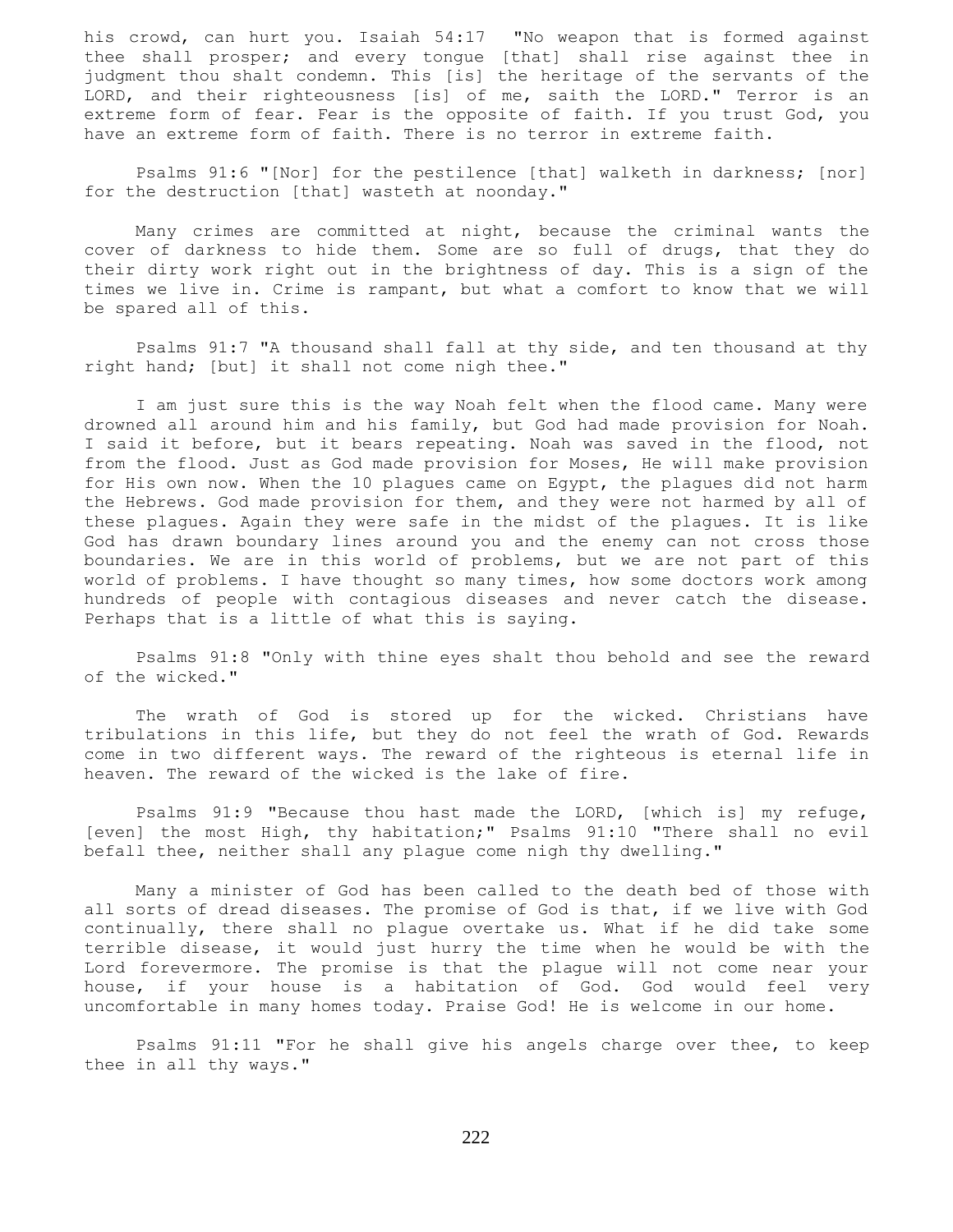Notice from the next two verses, that angels are ministering spirits. They are to minister to those who are the saved. Hebrews 1:13 "But to which of the angels said he at any time, Sit on my right hand, until I make thine enemies thy footstool?" Hebrews 1:14 "Are they not all ministering spirits, sent forth to minister for them who shall be heirs of salvation?" Every person who is a believer has angels who minister to him. These are to help the believer and to protect them, as well.

 Psalms 91:12 "They shall bear thee up in [their] hands, lest thou dash thy foot against a stone."

 This just means that they help us in our walk through life. Many times the nudging we feel, is an angel warning us of disaster ahead. The road through life might be pretty rough, but there hands lift us above the problems, so that we can make it to the other side.

 Psalms 91:13 "Thou shalt tread upon the lion and adder: the young lion and the dragon shalt thou trample under feet."

 Our enemies may be ferocious, but God has sent us help to walk right over these adversaries. The dragon and the adder is speaking of Satan. With the help of the angels God has dispatched, we can withstand the devil, and he will flee from us. David knew that no mere lion could defeat him, because he had God on his side. The main thing we must remember, is that the devil is a defeated foe. Walk over and past these problems that crop up in this life. We are more than conquerors through Christ who strengthens us. Those of us, who have been born again in Christ Jesus, need not fear what the world can do to us. Jesus won our victory at Calvary.

 Psalms 91:14 "Because he hath set his love upon me, therefore will I deliver him: I will set him on high, because he hath known my name."

 Many bear the name who really do not truly love Him. This does not mean that those of us, who have given our love to Jesus, are perfect, it means that we have taken on His righteousness. He delivers us for no other reason than that we love Him. Jesus gave us permission to use that wonderful name. There is power in the name of Jesus. The 14th chapter of John tells us so much about the power in that name. I will give just one here. John 14:13 "And whatsoever ye shall ask in my name, that will I do, that the Father may be glorified in the Son." When you pray in that name, believe that ye receive, and you shall have whatever you ask. Just one more Scripture on this, and we will go on. John 16:24 "Hitherto have ye asked nothing in my name: ask, and ye shall receive, that your joy may be full."

 Psalms 91:15 "He shall call upon me, and I will answer him: I [will be] with him in trouble; I will deliver him, and honour him."

 Notice this does not say, maybe I will answer. It says I will answer. Notice, also, that there will be trouble, but God will be with us in the trouble. He will deliver us out of our trouble. As a Father cares for a child, is what we can expect. We are His children. Saints are first called of God, then we must accept that call. When we answer His call we become His children. Now we can call on Him to help us, for we are His. He will answer the call of His children, when they use the name of His firstborn, Jesus Christ.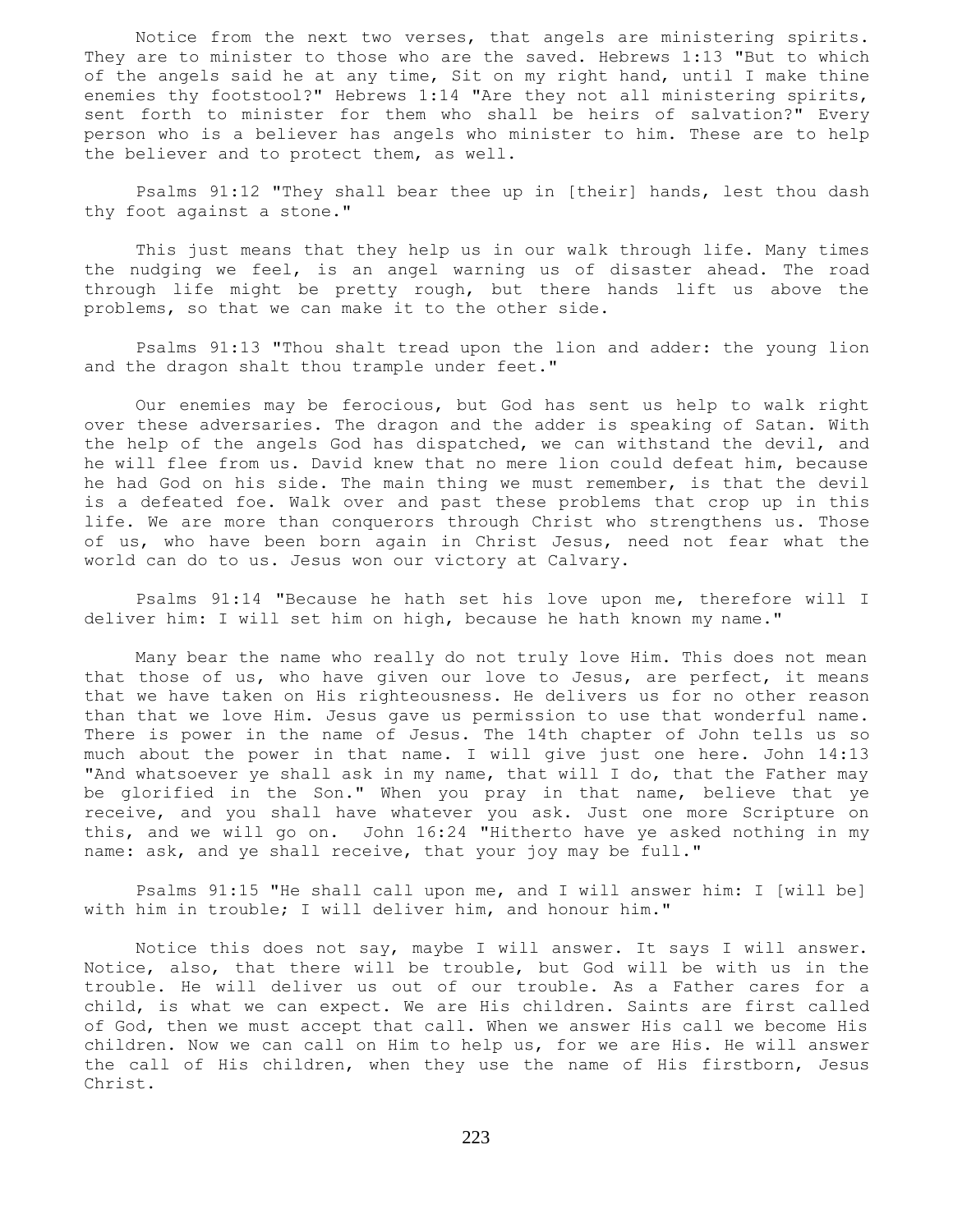Psalms 91:16 "With long life will I satisfy him, and shew him my salvation."

Whatever the amount of years for this earth, there will be an eternal life in heaven for those who are the saved. Salvation is for whosoever will. The long life mentioned here is forever.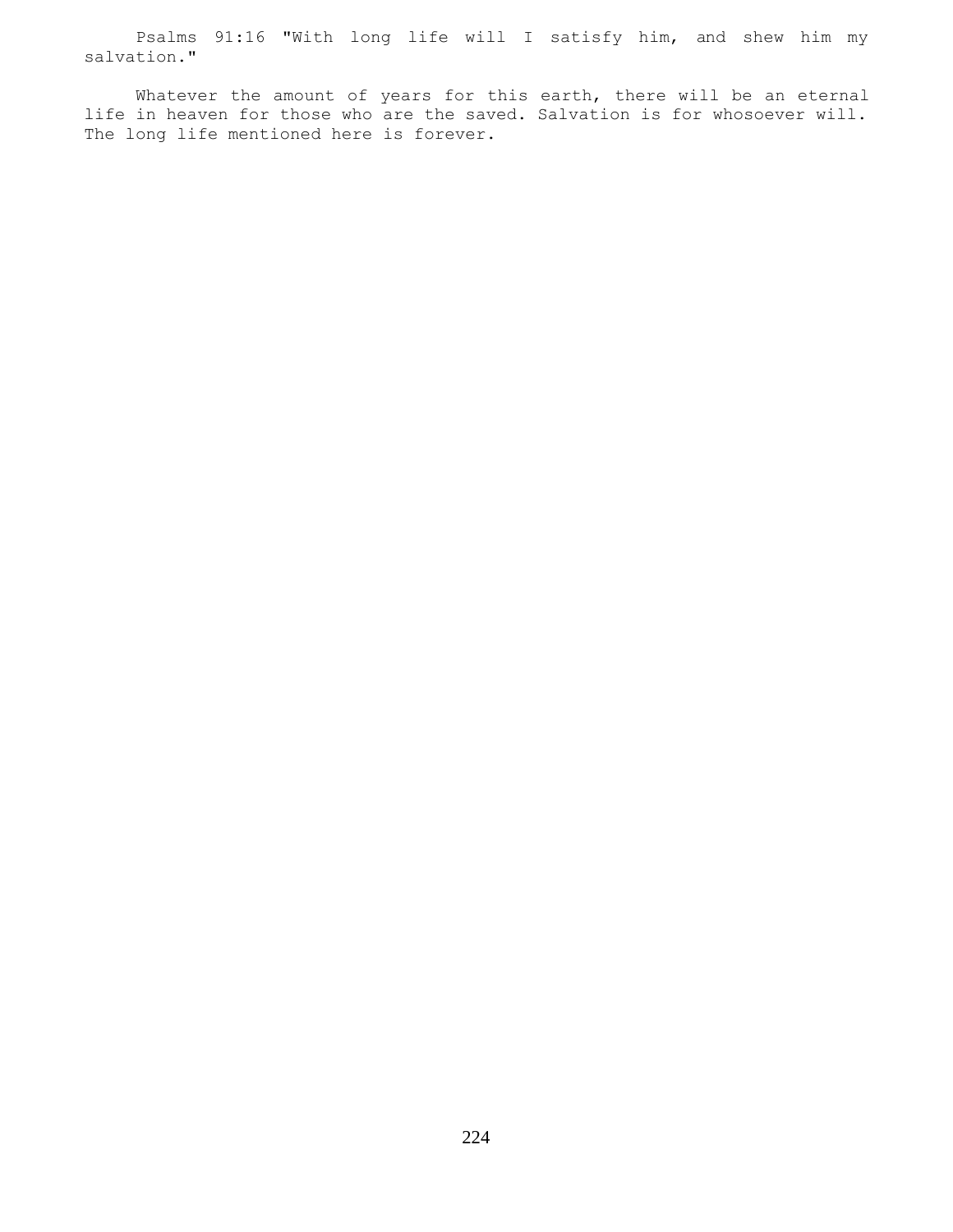### Psalms 91 Questions

1. He that dwelleth in the secret place of the most High shall do what? 2. What does dwelleth mean? 3. What type of a believer is verse 1 speaking of? 4. Who do many believe wrote the 91st Psalm? 5. Why could Moses express this from first hand knowledge? 6. What was Moses known by that showed close fellowship with God? 7. What did the author say would be her prayer today concerning this relationship with God? 8. What a wonderful comfort to be close enough to God for His to \_\_\_\_\_\_ you. 9. How is trust different from faith? 10. To feel absolutely secure in the knowledge that God is protecting you, brings what? 11. What is the key to God taking care of us? 12. He will deliver us from all evil, if we \_\_\_\_\_\_\_ with Him. 13. Does verse 4 mean that God is a bird? 14. What does it mean? 15. What will God's truth be a shield against? 16. What is the shield and buckler, more than just simple protection? 17. The shield protects the \_\_\_\_\_\_. 18. The buckler is the 19. Thou shalt not be afraid of the by night. 20. Quote Isaiah chapter 54 verse 17. 21. What is terror? 22. What is trust? 23. Why are many crimes committed at night? 24. Quote Psalms chapter 91 verse 7. 25. Noah was saved \_\_ the flood, not \_\_\_\_\_\_ the flood. 26. The wrath of God is stored up for the 27. What are we promised will not come near our dwelling, if we make God our habitation. 28. What are angels? 29. Who do they minister to? 30. What will they do, so that you won't dash your foot against a stone? 31. The enemy may be ferocious, but sent us help. 32. Where do we find Scriptures telling us of the power in the use of the name of Jesus? 33. Quote John chapter 16 verse 24. 34. Saints are first of God. 35. When we use the name of His \_\_\_\_\_\_\_ \_\_\_\_, God will answer our prayer.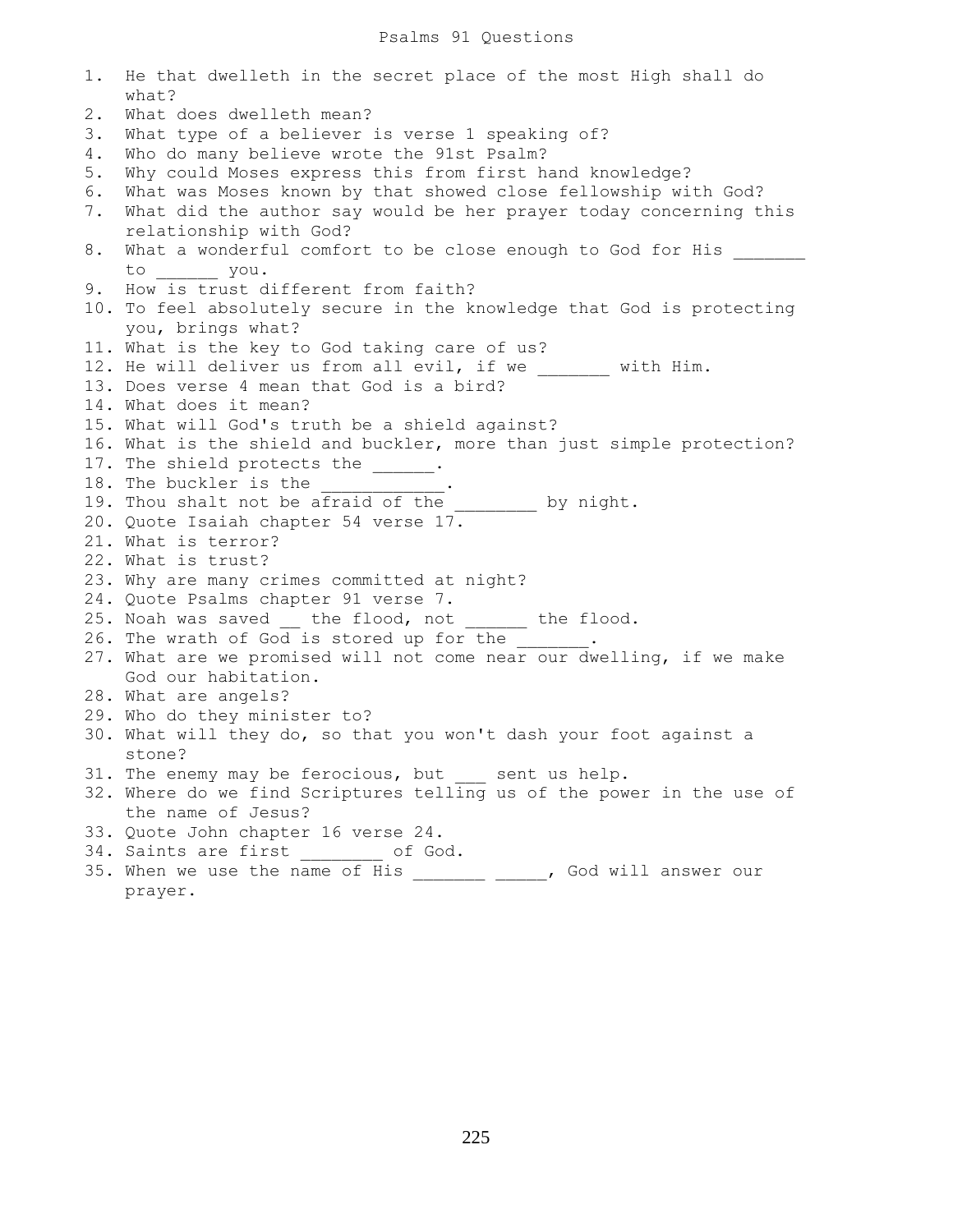#### PSALMS LESSON 92

We will begin by giving the 92nd. Psalm in metre.

### THE PSALMS OF DAVID IN METRE

# Chapter 92

- Verse 1 "To render thanks unto the Lord It is a comely thing, And to thy name, O thou Most High, Due praise aloud to sing."
- Verse 2 "Thy loving-kindness to show forth When shines the morning light; And to declare thy faithfulness With pleasure ev'ry night."
- Verse 3 "Upon a ten-stringed instrument, And on the psaltery, Upon the harp with solemn sound, And grave sweet melody."
- Verse 4 "For thou, Jehovah, by thy work, Hast made my heart right glad; And I will triumph in the works Which by thy hands were made."
- Verse 5 "How great, O Lord, are all thy works! A deep thy ev'ry thought. A brutish person doth not know, Fools understand it not."
- Verse 6 "When they that wicked are, spring up As grass upon the ground, And they that work iniquity Do flourish and abound;" Verse 7 "It is that they forevermore May be destroyed and slain; But,
- O Jehovah, thou Most High, Shalt evermore remain."
- Verse 8 "For lo, thy foes, yea, all thy foes, Shall be destroyed, O God! And all that work iniquity Shall be dispersed abroad."
- Verse 9 "But like the horn of unicorns, My horn thou wilt exalt, And raise on high; thou with fresh oil anoint me also shalt."
- Verse 10 "My eye shall also my desire See on my enemies; My ears shall of he wicked hear, That do against me rise."
- Verse 11 "But like the palm-tree flourishing shall be the righteous one; And shall like the cedar grow That is in Lebanon."
- Verse 12 "Those that within the house of God are planted by his grace, They shall grow up, and flourish all In our God's holy place."
- Verse 13 "And in old age, when others fade, They fruit still forth shall bring; They shall be fat, and full of sap, And always flourishing; "
- Verse 14 "To show that upright is the Lord; He is a rock to me; And he from all unrighteousness Is altogether free."

We will now begin the verse by verse study of the 92nd. Psalm. Psalms 92:1 "{A Psalm [or] Song for the sabbath day.} [It is a] good [thing] to give thanks unto the LORD, and to sing praises unto thy name, O most High:"

 We have mentioned before that it was their custom to sing all the way to the temple, and then sing, also, in the temple. This 92nd Psalm was sung on the Sabbath by the Jews. Some believe that this Psalm was written by Adam, but I believe along with most scholars of the Bible, that this was written by David. As we said before, it really doesn't matter who penned this. The message is what we must concentrate on. Many churches today sing this Psalm in their services. LORD is Jehovah. We have discussed many times, that the easiest way to feel the presence of the LORD, is to praise Him. He inhabits the praises of His people. This is really not an obligation, but is like a freewill offering. It is such a little thing to praise God, for all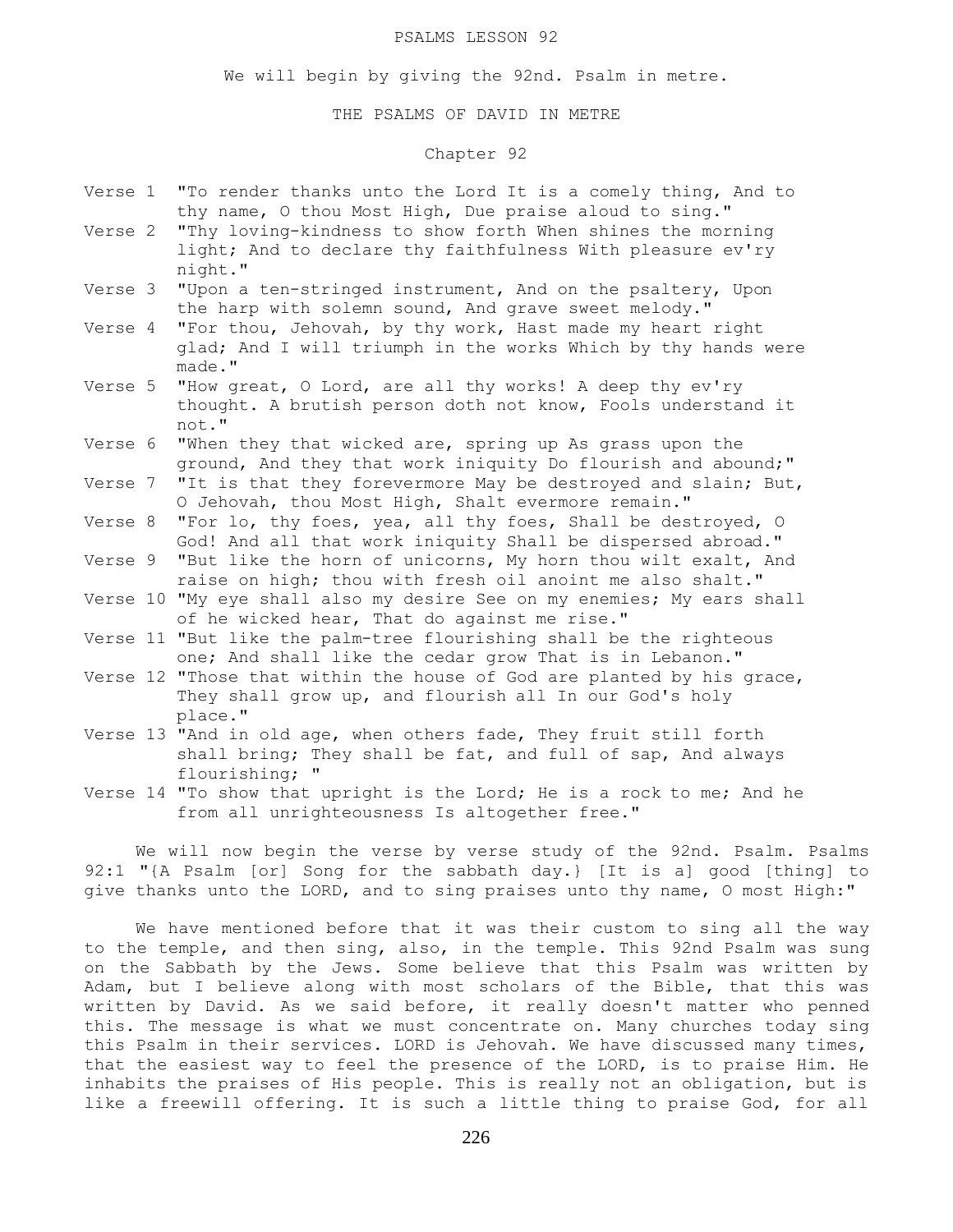the blessings He has bestowed upon us. There are a number of ways to praise Him, and they are all good. I really enjoy singing praises to God. You can just get lost in praise and worship of God singing the praises. Prayer, of course, is another way to praise Him. Some lift their hands toward heaven with palms lifted up and praise Him. One of the really beautiful ways to praise Him, is to testify aloud of His goodness and majesty. Share something really wonderful He has done. He loves all of these ways.

 Psalms 92:2 "To shew forth thy lovingkindness in the morning, and thy faithfulness every night,"

 I have found that one of the very best times to sing praises, talk to God, or pray is very early in the morning, before all the other members of the family get up. Of course, everyday should end with praises for the Lord seeing us through the day. We really should have a prayer in our heart all the time. There is never a wrong time to pray.

 Psalms 92:3 "Upon an instrument of ten strings, and upon the psaltery; upon the harp with a solemn sound."

 Since there will be harps in heaven, I would think we should get practiced up here. No instrument is evil, in and of itself. It is the use of the instrument that can either be evil, or good. An instrument is just a tool for our use. What we use it for determines what type of person we really are. Instruments can be used to set a mood. Notice in the verse above, it was to be solemn.

 Psalms 92:4 "For thou, LORD, hast made me glad through thy work: I will triumph in the works of thy hands."

 We mentioned in a previous lesson, that there is no end to the wonderful works of the Lord. He is the Creator of everything and everyone. To look at the beautiful mountains, the sunset, the rivers and streams are enough to make you shout for joy. The wonderful thing is that God created this earth, and all that it holds for man to use. The greatest work, that is beyond compare, is the 6 hours that Jesus worked on the cross and bought our salvation for us. When I think of all He has done for us, I cry tears of joy that He loved us enough to do this for us. God did not need the earth. He already existed before there was an earth. He made the earth for the habitation of man. Hebrews 2:6 " But one in a certain place testified, saying, What is man, that thou art mindful of him? or the son of man, that thou visitest him?" The answer is someone to fellowship with God. Revelation 4:11 "Thou art worthy, O Lord, to receive glory and honour and power: for thou hast created all things, and for thy pleasure they are and were created."

 Psalms 92:5 "O LORD, how great are thy works! [and] thy thoughts are very deep."

When someone gets too proud of himself, just ask him has he created any worlds lately? The thoughts of God are so deep that we will never really understand Him fully, until we stand before Him in heaven. Even the Bible {God's Word} is never fully understood. Each time we study it, we learn more, and we will still be learning more when the trumpet blows.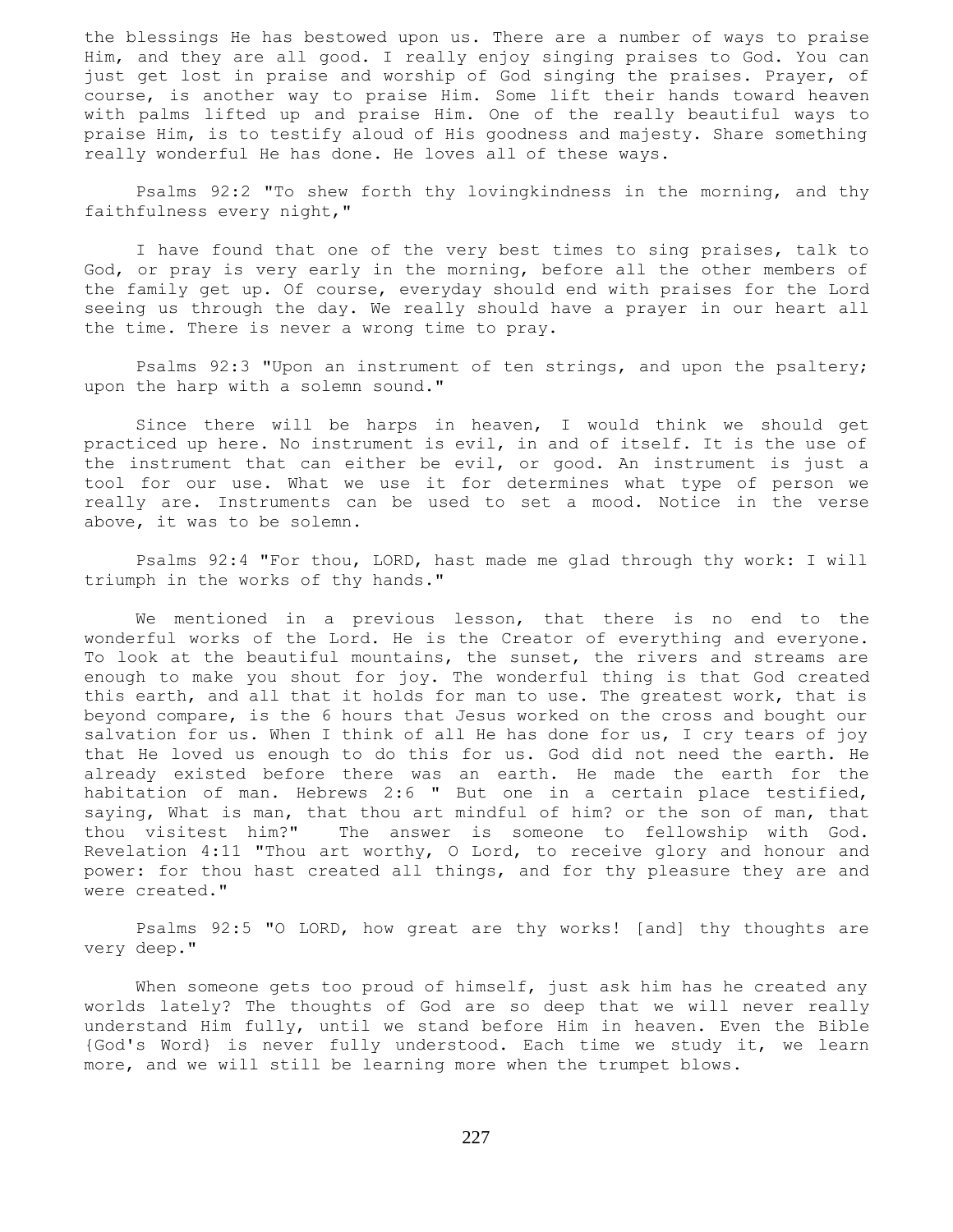Psalms 92:6 "A brutish man knoweth not; neither doth a fool understand this."

 A brutish man, if he read the Bible, would be reading it with a carnal mind. He would not understand it at all, because it is Spirit. A fool really has no desire to learn. He is unteachable.

 Psalms 92:7 "When the wicked spring as the grass, and when all the workers of iniquity do flourish; [it is] that they shall be destroyed for ever:"

 It seems as if this is describing the day that we live in. There are millions and millions of people who are just living day to day with no thought for tomorrow. This is the same thing that happened in Noah's time. Genesis 6:1 "And it came to pass, when men began to multiply on the face of the earth, and daughters were born unto them," Genesis  $6:5$  "And God saw that the wickedness of man [was] great in the earth, and [that] every imagination of the thoughts of his heart [was] only evil continually." Genesis 6:6 "And it repented the LORD that he had made man on the earth, and it grieved him at his heart." I do not need to tell you that all of these evil people were destroyed in the flood and only Noah and his family were saved. God will not put up with this type of sin, He will destroy them forever.

Psalms 92:8 "But thou, LORD, [art most] high for evermore."

 The psalmist pauses a moment here, to expound on the greatness of God. God is God forevermore.

 Psalms 92:9 " For, lo, thine enemies, O LORD, for, lo, thine enemies shall perish; all the workers of iniquity shall be scattered."

 As this is spoken twice, we see a confirmation. The enemies of God shall surely perish. The enemies of God are bound for an eternity in hell.

 Psalms 92:10 "But my horn shalt thou exalt like [the horn of] an unicorn: I shall be anointed with fresh oil."

 This is in direct contrast to the enemies of God. The unicorn symbolized power that was so great it could not be conquered. He is saying, his strength will be so great that the enemy will not be able to defeat him. This anointing with fresh oil means, that he will be filled with God's Spirit over and over, and that grace and mercy of God shall abound toward him so much that he cannot be defeated.

 Psalms 92:11 "Mine eye also shall see [my desire] on mine enemies, [and] mine ears shall hear [my desire] of the wicked that rise up against me."

 This is just saying, to me, that he is leaving his enemies in the hands of the Lord to do with as He sees fit. He may see and hear their punishment, but I do not believe he is trying to tell God what that punishment should be.

 Psalms 92:12 "The righteous shall flourish like the palm tree: he shall grow like a cedar in Lebanon."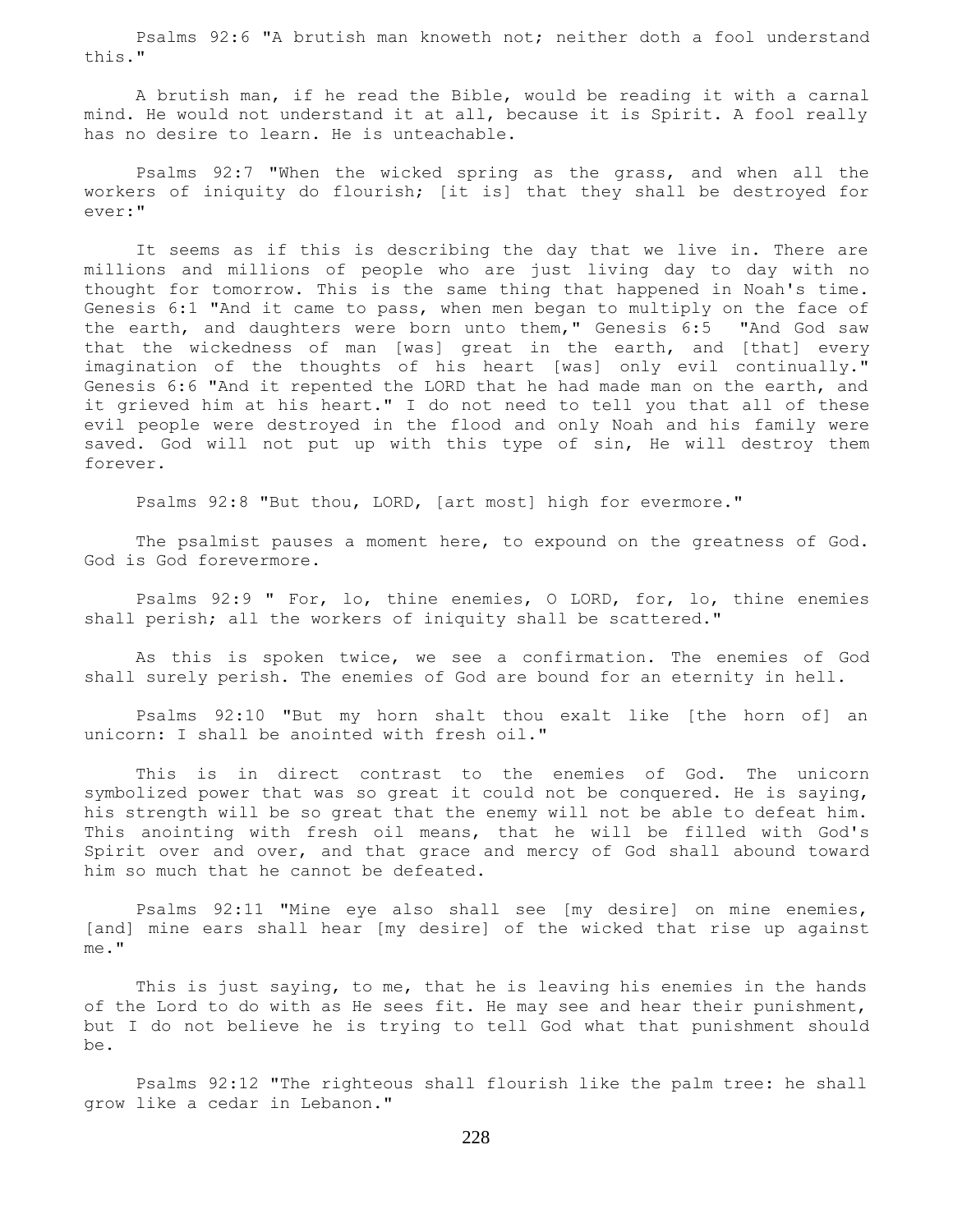We see a great contrast here to the wicked, who were spoken of as grass. The palm tree lives to be a very old tree. The cedar in Lebanon was a very strong and beautiful tree. These trees have strong roots and live a very long time not easily destroyed by the winds.

 Psalms 92:13 "Those that be planted in the house of the LORD shall flourish in the courts of our God."

 This is just speaking of being grounded and rooted in the Lord. Christians, who spend their time in the presence of God, shall grow mightily and produce much fruit.

 Psalms 92:14 "They shall still bring forth fruit in old age; they shall be fat and flourishing;"

What is old age anyhow? The longer I serve Him, the sweeter He grows. The one thing that age has going for it, is the wisdom of many years with the Lord. God does not ever feel we are too old to do a job He has for us, or He would not have called Moses when he was 80 years old. Sometimes youth does not stay with their call, because the call of the world is great in their life. As long as you can speak, you can win souls for the harvest.

 Psalms 92:15 "To shew that the LORD [is] upright: [he is] my rock, and [there is] no unrighteousness in him."

 No one knows as well as the aged about all the wonderful blessings through the years that God has brought. God is upright. He never fails us. He is the Rock of our salvation. He is called Jesus Christ the righteous.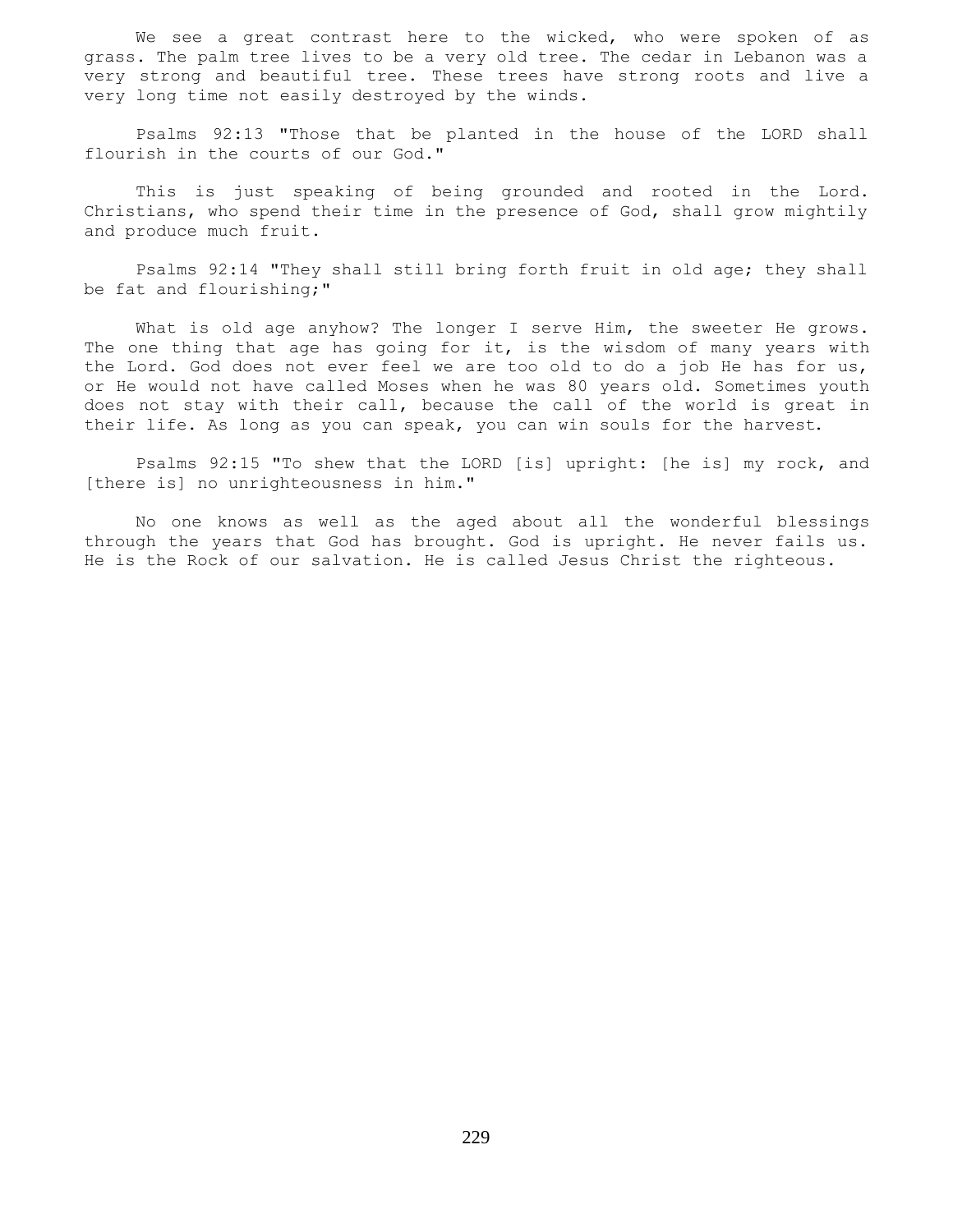1. When was the 92nd Psalm sung? 2. Who do some believe wrote this Psalm? 3. Who does the author believe wrote this Psalm? 4. What is the word LORD here? 5. How is the easiest way to feel the presence of the Lord? 6. Why is this true? 7. How are some of the ways we praise Him? 8. When was His lovingkindness shewn forth? 9. When is the wrong time to pray? 10. What are some of the instruments, to praise the Lord on, mentioned in verse 3? 11. What makes an instrument evil? 12. How was the harp to be heard in verse 3? 13. What are some of the works of the Lord? 14. What does the author believe to be His greatest work? 15. Quote Hebrews chapter 2 verse 6. 16. Why was all of this created by God? 17. A \_\_\_\_\_\_\_\_\_ man knoweth not. 18. Why would the brutish man not understand the Bible? 19. The wicked spring as the 20. What does the 6th chapter of Genesis teach us about the evil populating the earth? 21. What grieved God in His heart? 22. In verse 9, why was the message repeated? 23. What did the unicorn symbolize? 24. What did he mean by being anointed with fresh oil? 25. The righteous shall flourish like the 26. What do the palm tree and the cedar of Lebanon have in common? 27. Verse 14 says, they will do what in old age? 28. Who was 80 years old when God called him to the ministry? 29. Quote Psalms chapter 92 verse 15.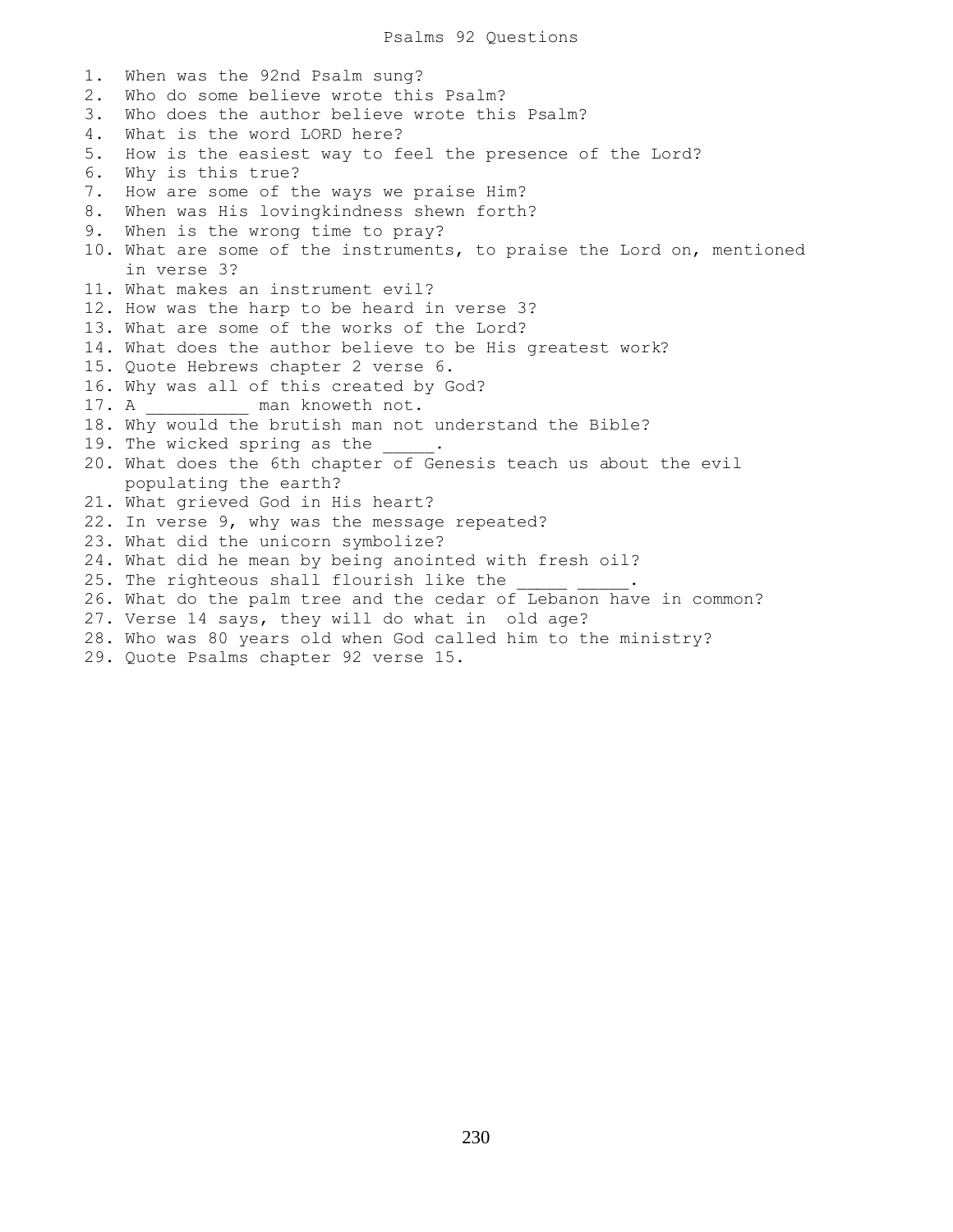#### PSALMS LESSON 93

We will begin this lesson by giving the 93rd Psalm in metre.

#### THE PSALMS OF DAVID IN METRE

# Chapter 93

|  | Verse 1 "Johovah reigns, and clothed is he With majesty most bright |
|--|---------------------------------------------------------------------|
|  | Himself Jehovah clothes with strength, And girds about with         |
|  | might."                                                             |
|  | Verse 2 "The world is also firmly fixed, That it cannot depart. Thy |
|  | throne is fixed of old, and thou from everlasting art."             |

Verse 3 "The floods have lifted up, They lifted up their voice, The floods have lifted up their waves, And made a mighty noise."

Verse 4 "But yet the Lord, that is on high, Is mightier by far Than noise of many waters is, Or great sea-billows are."

Verse 5 "Thy testimonies ev'ry one In faithfulness excel; And holiness forever, Lord, Thy house becometh well.

 We will now begin the verse by verse study of the 93rd Psalm. Psalms 93:1 "The LORD reigneth, he is clothed with majesty; the LORD is clothed with strength, [wherewith] he hath girded himself: the world also is stablished, that it cannot be moved."

 This appears to have been written to calm the fears of the people. LORD again is Jehovah. The psalmist is saying, the LORD reigns over everything and everyone, do not worry. Sometimes today we must remind ourselves that God is forever, and that He alone is supreme ruler of it all. Notice above, that this is God Himself who clothed Himself with strength. He is telling His people, this is not the end of the world. God established the earth, and He alone will decide when He is through with it. He is clothed with majesty. This does not mean that the garment He put on was a majestic garment, it means it was majesty itself. We know the high priest wore his beautiful garments with the 12 stones on the breast when he represented God to the people. We have discussed before, that Satan has no more power than what God allows him to have for the moment. God controls Satan, the same as He controls everything and everyone else.

 Psalms 93:2 "Thy throne [is] established of old: thou [art] from everlasting."

 This, too, is an encouragement to the people that God is still on His throne. Perhaps, he was showing the people how crumbly the thrones of man were compared to God who existed from before the foundation of the earth. He is supreme ruler over everything and always has been.

 Psalms 93:3 "The floods have lifted up, O LORD, the floods have lifted up their voice; the floods lift up their waves."

 We see the voices of these violent men are coming in waves like the sea raging. It seems, they do not get through making one threat, until here comes another. It appears the psalmist did not answer them back, but came to God with his problem.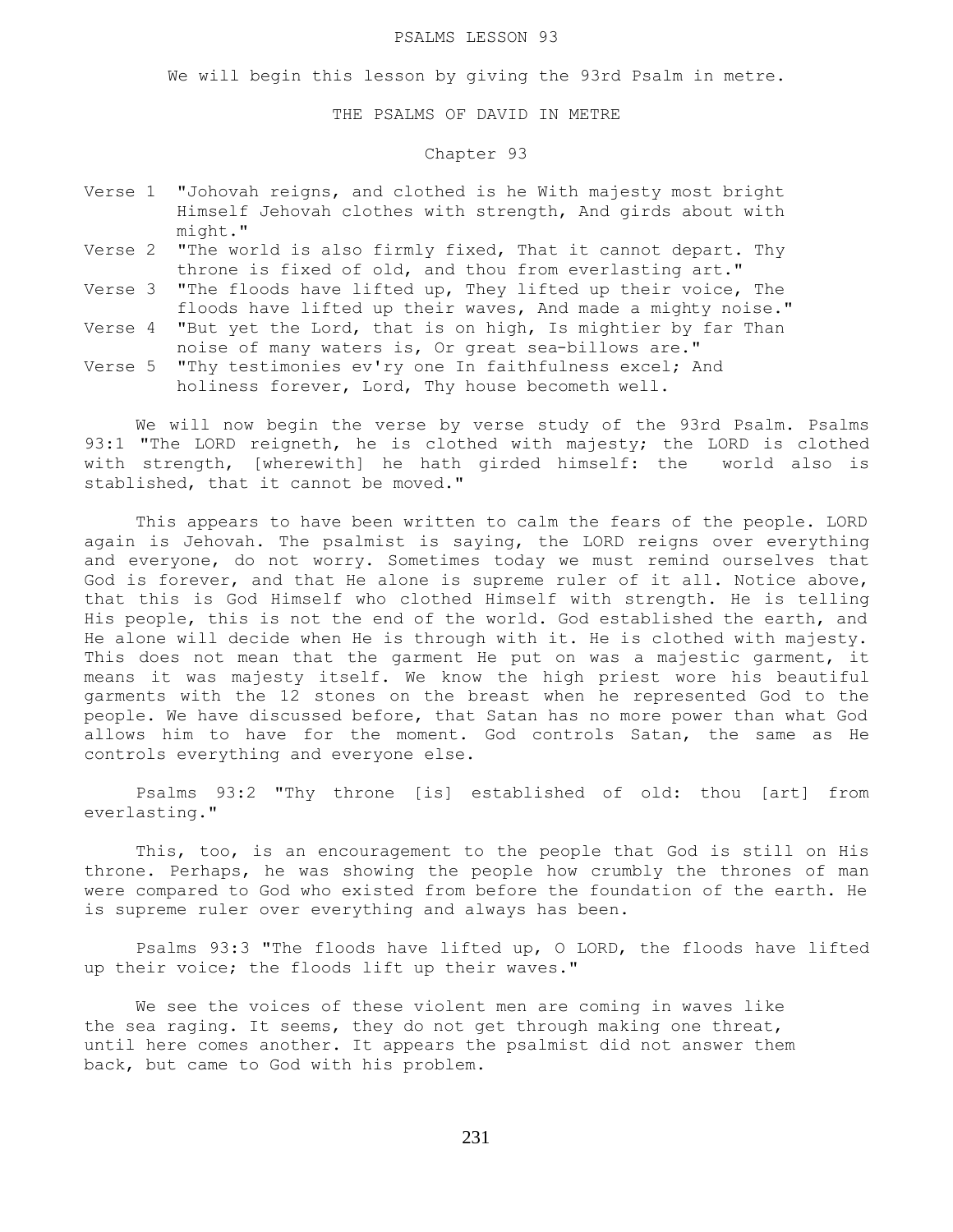Psalms 93:4 "The LORD on high [is] mightier than the noise of many waters, [yea, than] the mighty waves of the sea."

 Many times, waters, spoken of in this manner, can mean people. That is the case here. Then and even now, when people try to overthrow God's work, it's just a noisome noise to the Lord from out of the multitude. All He has to do is say, peace be still, and it will have to obey Him.

 Psalms 93:5 "Thy testimonies are very sure: holiness becometh thine house, O LORD, for ever."

 The storm may rage, but it has no power at all on our God. The throne of God is set for all generations to come, there is no tearing it down. His Word is established forever. He is Truth, and Truth is established forever. Holiness is surely being questioned in our day. God never changes. His laws are the same. He is Holy, and that will never change. He is Righteous, and that will never change. We can notsay, we are living in modern times and God has changed His Word to fit our day. God's Word is established from everlasting to everlasting. Just because we are saved by grace, does not give us a license to sin. God is Holy. We will be judged by a Holy Judge {Jesus Christ}.

 We will continue on in the 94th chapter of Psalms, by giving it in metre.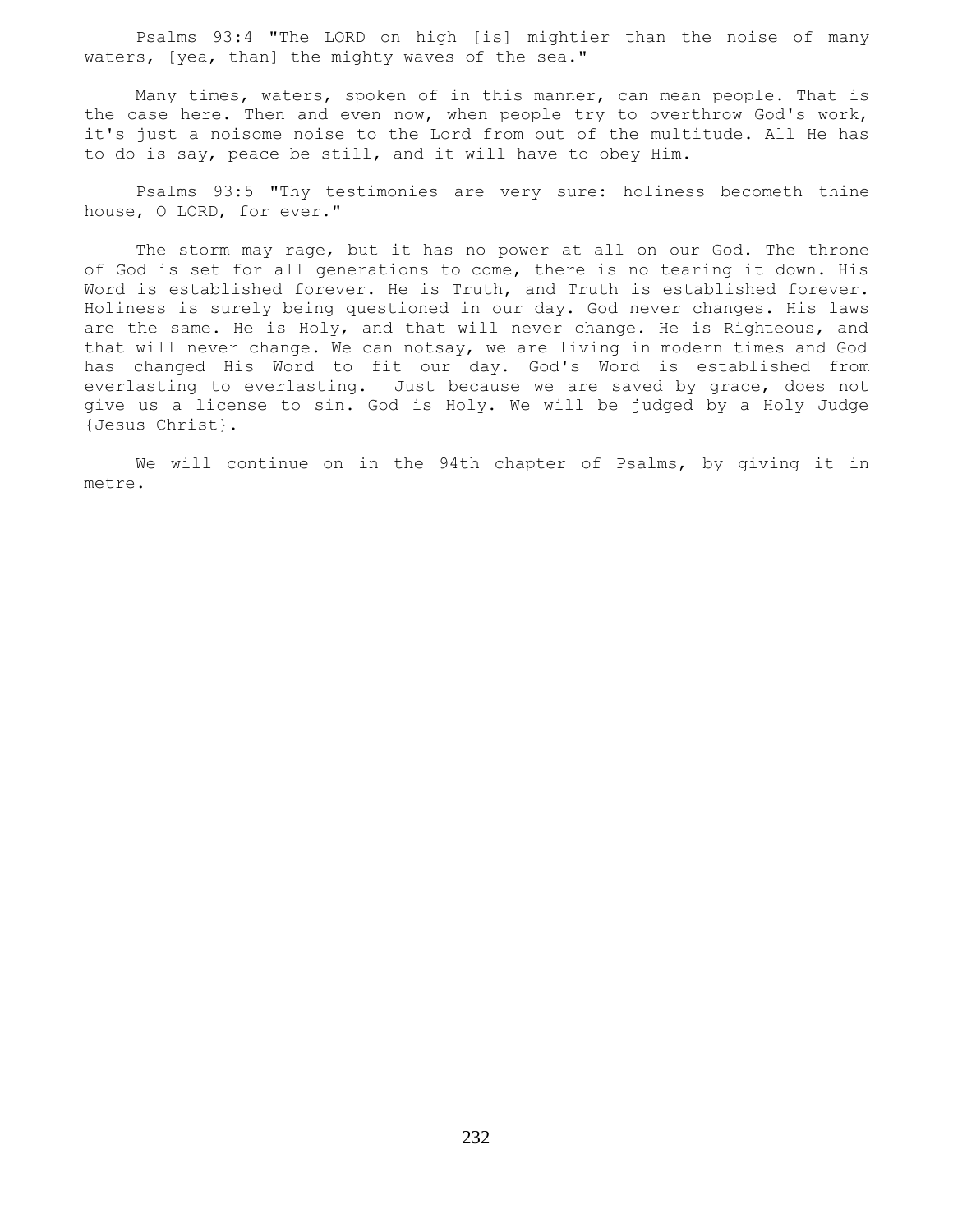- Verse 1 "O God the Lord, to whom alone All vengeance doth belong; O mighty God of vengeance, come; Shine forth, avenging wrong."
- Verse 2 "Lift up thyself, thou of the earth The sov'reign Judge that art; And unto those that are so proud, A due reward impart."
- Verse 3 "How long, O mighty God, shall they Who work iniquity--How long shall they who wicked are Thus triumph haughtily?"
- Verse 4 "How long shall things so hard by them still uttered be and told? And all that work iniquity To boast themselves be bold?"
- Verse 5 "For they thy people crush, O Lord, Thy heritage oppress; The widow and the stranger slay, They kill the fatherless."
- Verse 6 "And yet they say, God will not see, Nor God of Jacob know. Ye brutish people! understand; Fools! when wise will ye grow?"
- Verse 7 "The Lord did plant the ear of man, And hear then shall not he? He also formed the eye, and then Shall he not clearly see?"
- Verse 8 "He that the nations doth correct, Shall he not chasten you? He knowledge unto man doth teach, And shall himself not know?"
- Verse 9 "Man's thoughts to be but vanity The Lord doth well discern. Blest is the man thou chast'nest, Lord, And mak'st thy law to learn:"
- Verse 10 "That thou mayst give him rest from days of sad adversity, Until the pit be digged for them That work iniquity."
- Verse 11 "Because the Lord will not cast off His people utterly, Nor shall his own inheritance By him forsaken be."
- Verse 12 "But judgment unto righteousness Shall yet return again; And all shall follow after it That are right-hearted men."
- Verse 13 "O who will rise for me against Those that do wickedly? And who will stand for me against those That work iniquity?"
- Verse 14 "Unless the Lord had been my help When I was sore opprest, My soul had almost in the house of silence been at rest.
- Verse 15 "When I through fear had spoken thus, "My foot doth slip away," Thy mercy held me up, O Lord, Thy goodness did me stay."
- Verse 16 "When anxious thoughts my heart oppress, And fill my soul with grief, The consolations of thy grace To me afford relief."
- Verse 17 "Shall of iniquity the throne Have fellowship with thee, Which mischief, cunningly contrived, Doth by a law decree?"
- Verse 18 "Against the righteous souls they join, They guiltless blood condemn. But of my refuge God's the rock, And my defence from them."
- Verse 19 "On them their own iniquity The Lord himself shall lay. He'll cut them off in their own sin: The Lord our God them slay."

 We will now begin the verse by verse study of chapter 94 of Psalms. Psalms 94:1 "O LORD God, to whom vengeance belongeth; O God, to whom vengeance belongeth, shew thyself."

 This is an age old problem. We see the psalmist reminding God that vengeance belongs to God. It appears that the righteous are being oppressed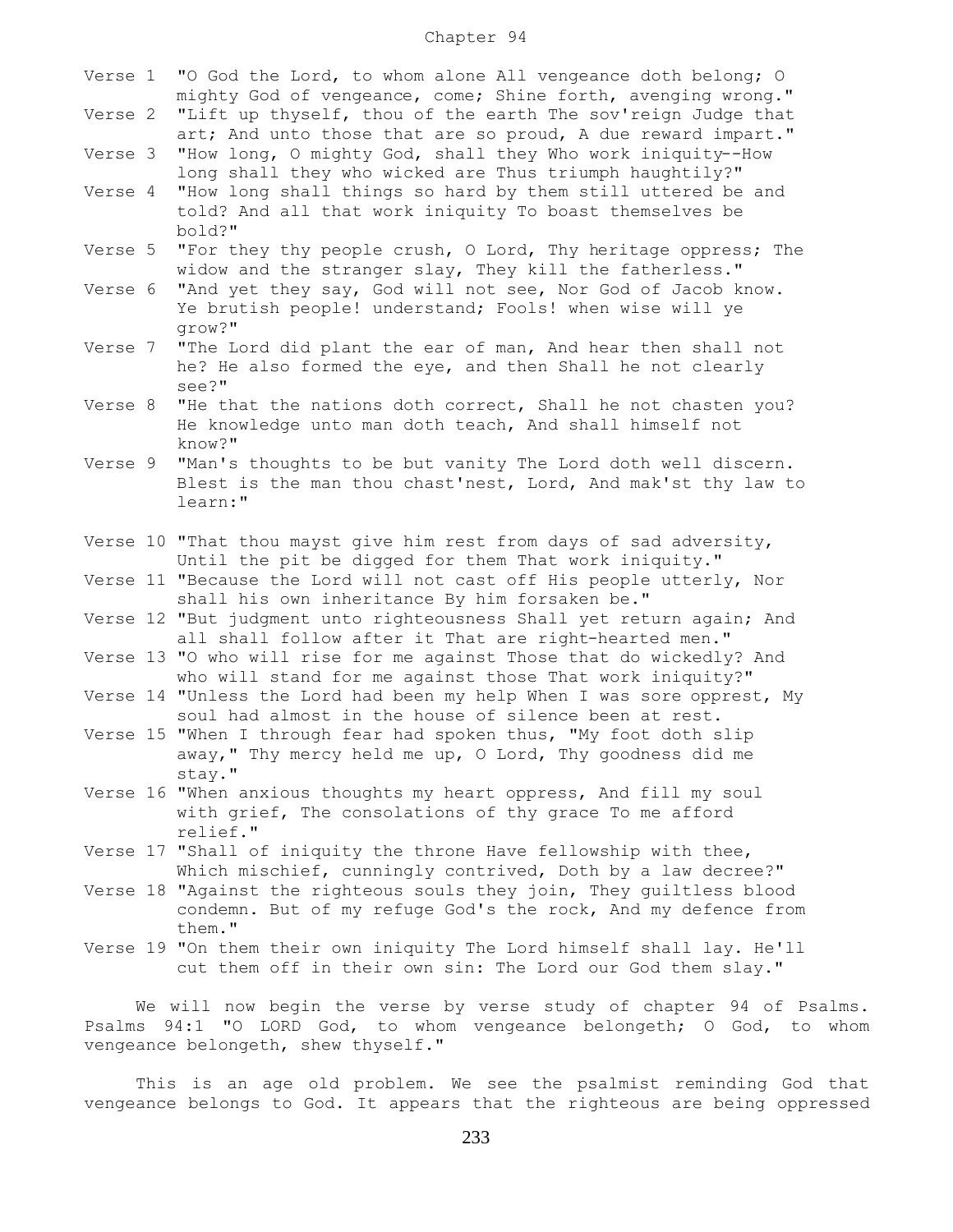by the evil ones, and the psalmist is asking God to go ahead and do something that will stop their onslaught of the believers. In our day, this would be the atheist seeming to gain ground in the courts, when the believers know it is wrong. If God would but show Himself, the atheist, and the evil in this verse, would crumble and fall. Someday we will understand why these things happened, and why God did not immediately react and punish the evil. We do know that He is longsuffering, not willing that any should perish. Perhaps, He is giving them time to repent. Another thought is, perhaps, He is seeing if we will fall under heavy opposition.

 Psalms 94:2 "Lift up thyself, thou judge of the earth: render a reward to the proud."

 The Judge of all the earth is the one we know as Jesus. The psalmist, here, is asking Him to go ahead to His judgment seat and judge those who are proud. The Lord loves an humble heart. The proud shall be cast down.

 Psalms 94:3 "LORD, how long shall the wicked, how long shall the wicked triumph?"

 The psalmist looks around him in the world, and it looks, in the natural, as if the wicked are winning. This is just asking, Lord how long will you allow this to be the case? The earth is the home of the wicked. Most rewards for the righteous are for their time in their home, heaven.

 Psalms 94:4 "[How long] shall they utter [and] speak hard things? [and] all the workers of iniquity boast themselves?"

 We know that the enemies of God have no compassion on others at all. Since they do not believe in God, they do not believe His laws either. They have no conscience, so they do whatever it takes to put them ahead, and they say anything it is convenient to say. The worst part, is after they have done their dirt and been successful at it, then they begin to brag. We must remember, that they had better really enjoy this few years they live here, because their future has nothing but sorrow.

 Psalms 94:5 "They break in pieces thy people, O LORD, and afflict thine heritage."

The truth of the matter is, they had rather cheat a man, or woman, of God than anyone else. They think, if they can do that it makes their atheism more believable. They say, if there is a God that you talk about so much, why is He not helping you now?

 Psalms 94:6 "They slay the widow and the stranger, and murder the fatherless."

 These people are easy prey, because they have no one to stand up for them. They are weak, and can not help themselves. These are the very people that God has told all believers to help.

 Psalms 94:7 "Yet they say, The LORD shall not see, neither shall the God of Jacob regard [it]."

We discussed before that these people do not believe in the living God, so how can He see and punish them? Notice in the following verse, that even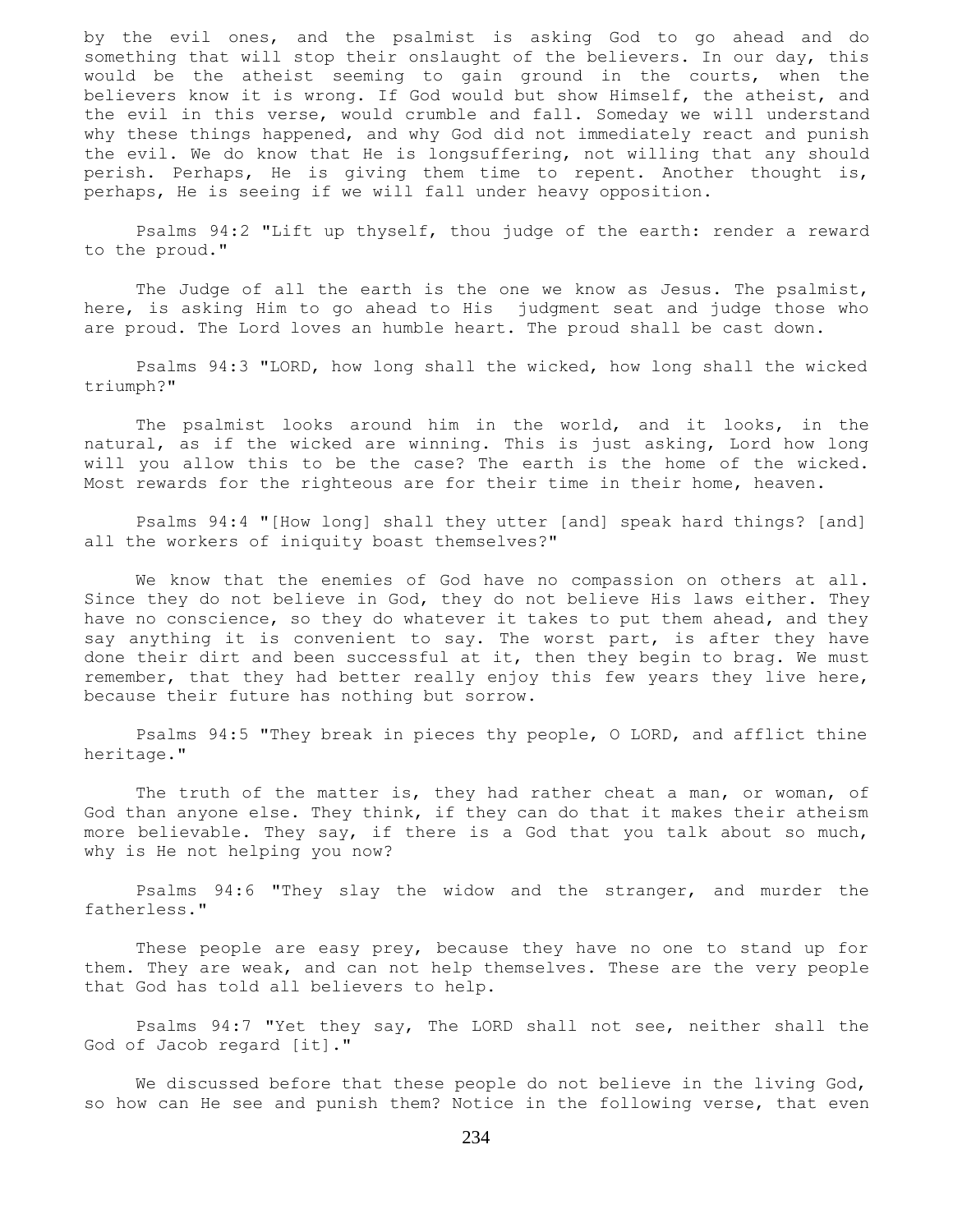though these things appear to be hidden, they are not hidden from God. I Corinthians 4:5 "Therefore judge nothing before the time, until the Lord come, who both will bring to light the hidden things of darkness, and will make manifest the counsels of the hearts: and then shall every man have praise of God." God sees everything and it is recorded for future reference. He may not punish immediately for every little thing, but there will be a day of punishment for all sin that has not been forgiven.

 Psalms 94:8 "Understand, ye brutish among the people: and [ye] fools, when will ye be wise?"

 This is just saying, when will they ever learn? Wicked men are fools. There seems to be a never-ending cycle with them. The more wicked they are, the more foolish they are and on and on. A wicked foolish man is unteachable, so the answer is, they will never learn until the end, and then it is too late.

 Psalms 94:9 "He that planted the ear, shall he not hear? he that formed the eye, shall he not see?"

 I love the statement God made to Moses, when Moses said he would not be able to speak to the Pharaoh and the people. God asked him, who made your mouth? The person that made the ear to hear, can and does hear everything. God made our eyes and believe me, He sees everything. He has an all seeing eye. There is nothing that He misses seeing.

 Psalms 94:10 "He that chastiseth the heathen, shall not he correct? he that teacheth man knowledge, [shall not he know]?"

 God not only chastises individuals, but whole nations. The very best example of this, is what He did to Pharaoh and the country of Egypt.

 Psalms 94:11 "The LORD knoweth the thoughts of man, that they [are] vanity."

We are told that the mind is at enmity with God. Romans 8:7 "Because the carnal mind [is] enmity against God: for it is not subject to the law of God, neither indeed can be." Man's mind must be controlled by the spirit to be right with God. God not only knows the sins we commit, but He knows even the evil thoughts that we have.

 Psalms 94:12 "Blessed [is] the man whom thou chastenest, O LORD, and teachest him out of thy law;"

 Hebrews 12:6 "For whom the Lord loveth he chasteneth, and scourgeth every son whom he receiveth." It seems to me many times, that the more chastening the Lord does of us, the more He loves us. He is forming us as near as possible into the image of His precious Son Jesus. If we are in the image of Jesus, we would have to be like Him in every way. If He suffered, so will we. Remember, that tribulation comes to make you strong. I say with the psalmist, blessed is the man whom the Lord chasteneth.

 Psalms 94:13 "That thou mayest give him rest from the days of adversity, until the pit be digged for the wicked."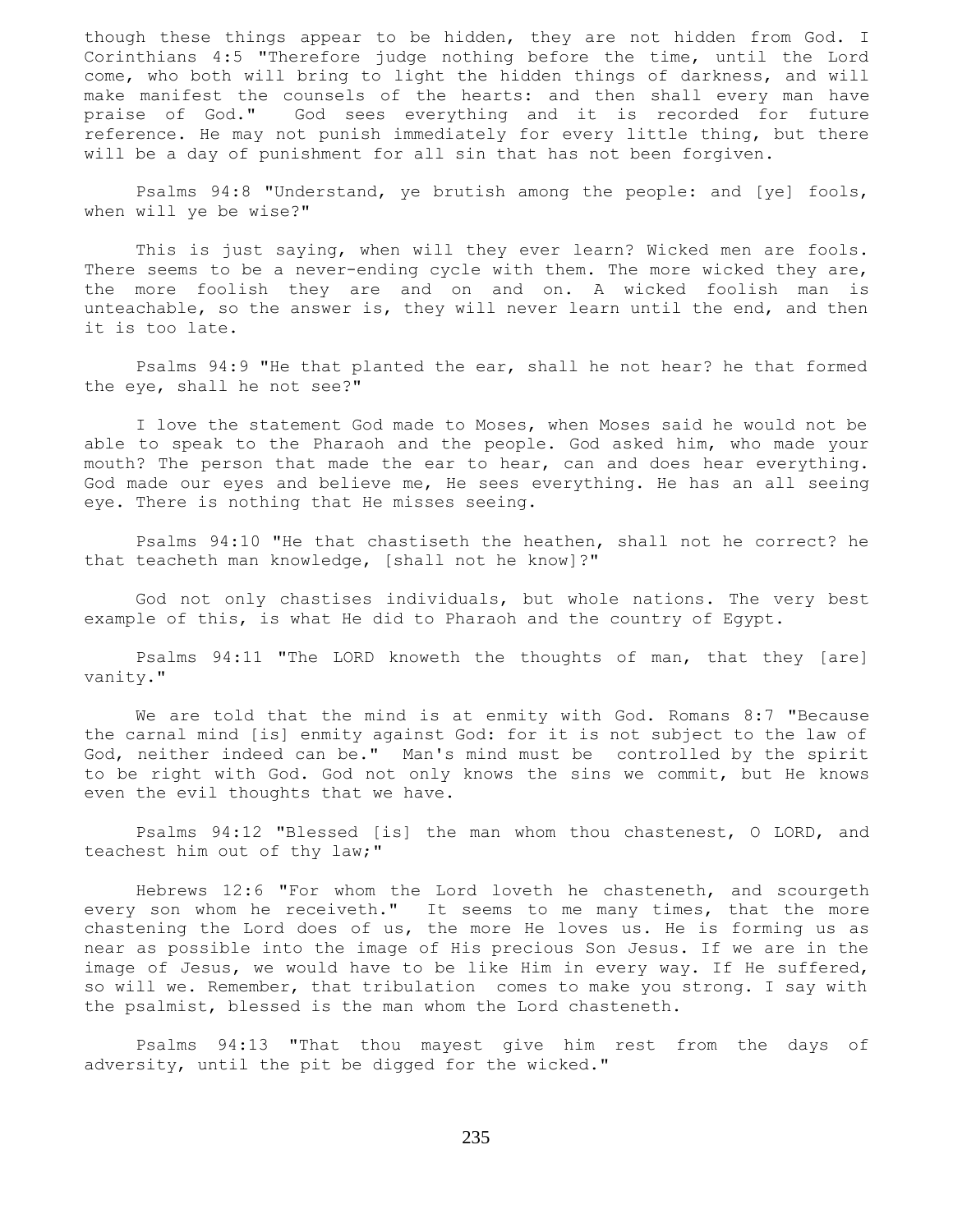There is a rest for the believer that far surpasses all the problems. There is a work to do, and then a rest from that labor. Some of the trials, that we have, teach us to rest in the Lord. Noah waited in the ark, after God closed the door. There was a rest from his labor.

 Psalms 94:14 "For the LORD will not cast off his people, neither will he forsake his inheritance."

 Many a saint has wondered if the LORD had left them for good, when it appeared all was lost, but in the end, the LORD always comes through for them. The Israelites thought this very thing, when there task masters required them to search for the raw material to make their brick with. If you have read of the exodus, you know that even this was a step in getting them released.

 Psalms 94:15 "But judgment shall return unto righteousness: and all the upright in heart shall follow it."

 The world seems to be going in the wrong direction and it seems there is no way to turn it around. The prayers of the saints can turn even this evil world we live in around. The only problem in our nation today, is we are out of fellowship with God. Those of you who know how to pray, pray that revival will sweep across the nation. That is the answer to all of the problems we face as a nation.

 Psalms 94:16 "Who will rise up for me against the evildoers? [or] who will stand up for me against the workers of iniquity?"

When I see this, tears well up in my eyes, because that is what I am saying. Who is willing to rise up and call this nation back to God? Who is willing, in the face of ridicule and persecution, to stand up and call this nation back to God?

 Psalms 94:17 "Unless the LORD [had been] my help, my soul had almost dwelt in silence."

 If you are waiting until help comes from the people around you, that help will never come. God is the only help you can depend on. Please do not remain silent. Speak out for what is right, and do what you can where you are to raise a banner of righteousness across our land.

 Psalms 94:18 "When I said, My foot slippeth; thy mercy, O LORD, held me up."

 We are not able to stand alone, but the strength of God within us can be the stay that keeps us from slipping and falling. Thy mercy, O Lord is my very present help and my strength.

 Psalms 94:19 "In the multitude of my thoughts within me thy comforts delight my soul."

When our thoughts become the thoughts that He placed there, there will be such a comfort and a peace that comes over us, that it will delight our souls.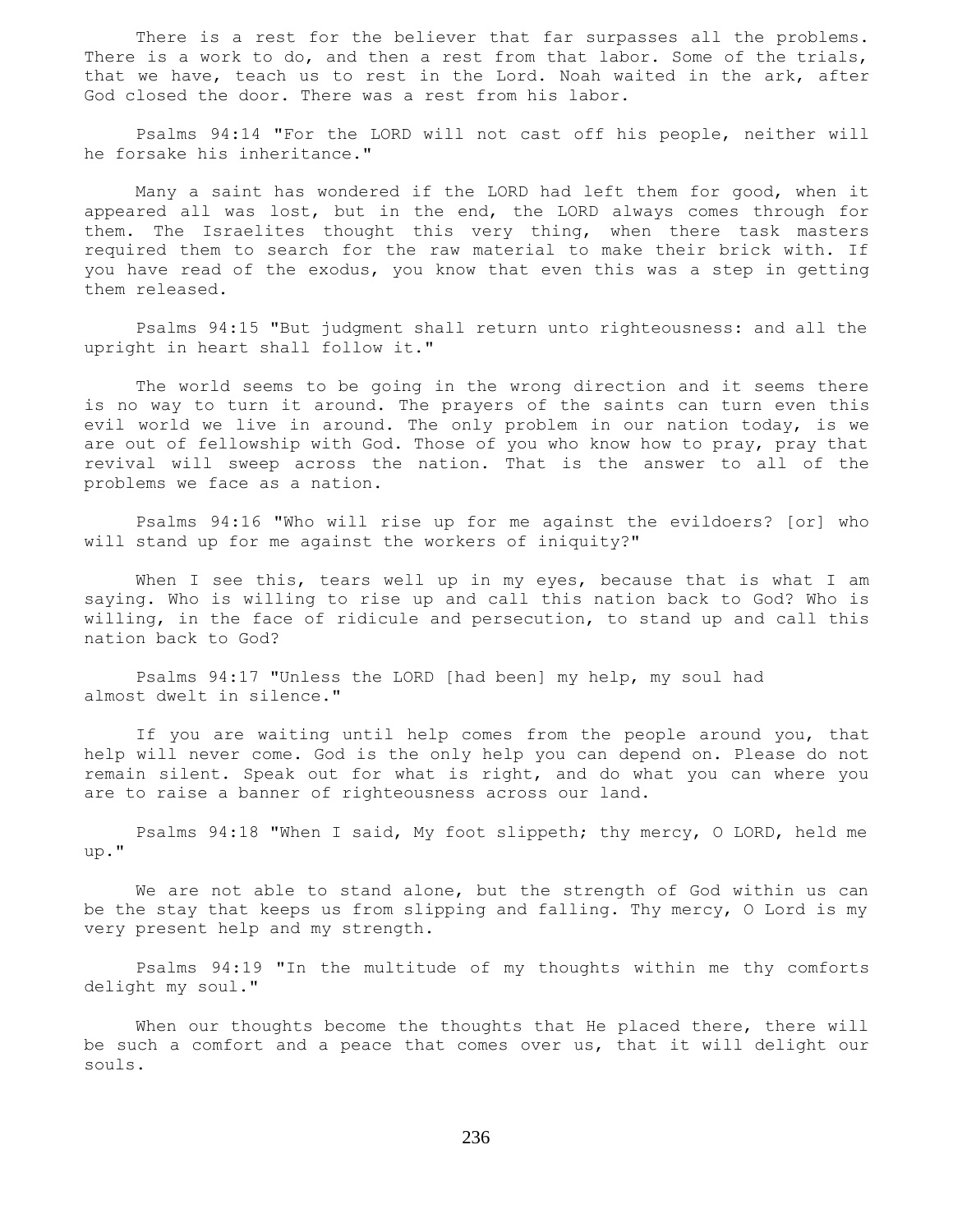Psalms 94:20 "Shall the throne of iniquity have fellowship with thee, which frameth mischief by a law?"

 The original laws of the United States were based upon God's law. Some of the amendments to those laws are made by the enemies of God. Even the reading of the law we have, can be so twisted and perverted that it makes it appear the law was bad. Christians, go back to the laws in God's book {the Bible} and do not fellowship with those of unbelief, who would change God's law.

 Psalms 94:21 "They gather themselves together against the soul of the righteous, and condemn the innocent blood."

 Christians, you can not go along with the crowd and be on God's side. Even now, there is a conspiracy by the devil and his crowd to destroy everything that uplifts God. They condemned the innocent, when they condemned our leader Jesus Christ. The tactics of the enemy have not changed, they are still out to destroy the followers of the LORD. Stand up and be counted as the righteous.

 Psalms 94:22 "But the LORD is my defence; and my God [is] the rock of my refuge."

 Praise God! I do not need the world to be on my side. The LORD is my defence. He is the Rock that I stand firm upon. He is my refuge from the storms of life.

 Psalms 94:23 "And he shall bring upon them their own iniquity, and shall cut them off in their own wickedness; [yea], the LORD our God shall cut them off."

 The wicked soon turn upon each other, and they destroy themselves. We know that God will take care of even this situation. He destroyed Sodom and Gomorrah for sin, and there is always a payment to be made for sin. His delay in punishing, sometimes, is giving them a chance to repent and be saved. To those who do not repent and be saved, I have but one thing to say; the wages of sin is death.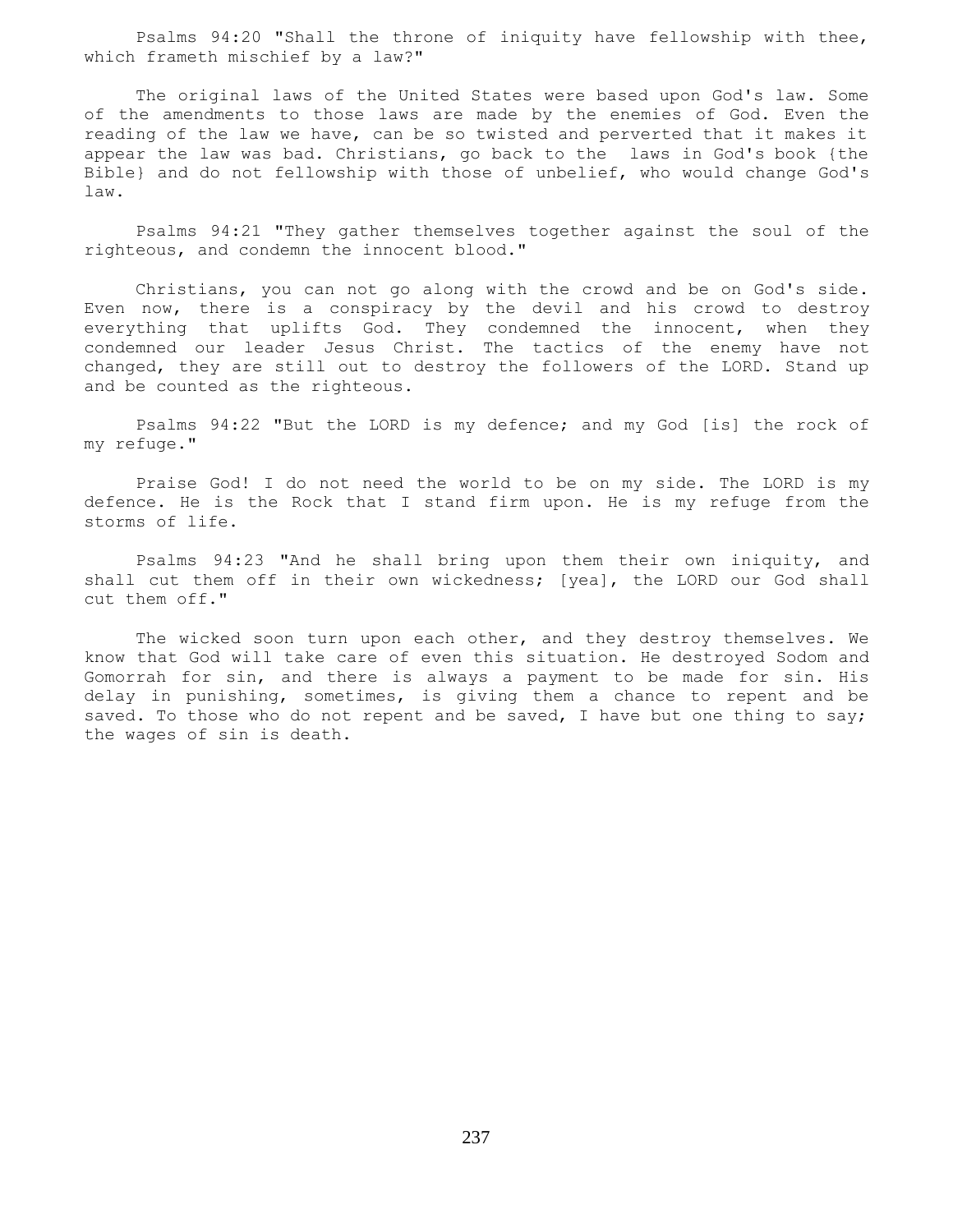1. What is the LORD clothed with in verse 1? 2. Who clothed the Lord? 3. Why is it God's decision when the world will end? 4. When did the high priest wear his fine garment with the breastplate of twelve stones? 5. How much power does Satan have? 6. How \_\_\_\_\_\_\_\_ are the thrones of man compared to the throne of God. 7. The voices of these evil men are coming up like what? 8. Waters are sometime speaking of whom? 9. The Word of God is established \_\_\_\_\_\_\_\_. 10. Who is our Holy Judge? 11. In verse 2 of chapter 94, what is God called? 12. How long shall the wicked triumph? 13. Why do the enemies of God have no compassion on others? 14. Why should the wicked make sure they have fun now? 15. In verse 6, who are they slaying? 16. Quote 1 Corinthians chapter 4 verse 5. 17. What is verse 8 saying? 18. What is the quote the author loves that God made to Moses, pertaining to verse 9? 19. How could you describe the eye of God? 20. What is a good example of God chastising a nation? 21. Quote Romans chapter 8 verse 7. 22. For whom the Lord loveth, He 23. When did the Israelites think that God had cast them off for sure? 24. \_\_\_\_\_\_\_\_ of the \_\_\_\_\_\_\_ can turn this evil world around? 25. Who is willing to rise up and call this nation back to God? 26. Who is the only help that we can depend upon? 27. What is the devil and his crowd trying to do now? 28. I do not need the \_\_\_\_\_\_ to be on my side. 29. The Lord is my 30. The wages of sin is  $\qquad \qquad$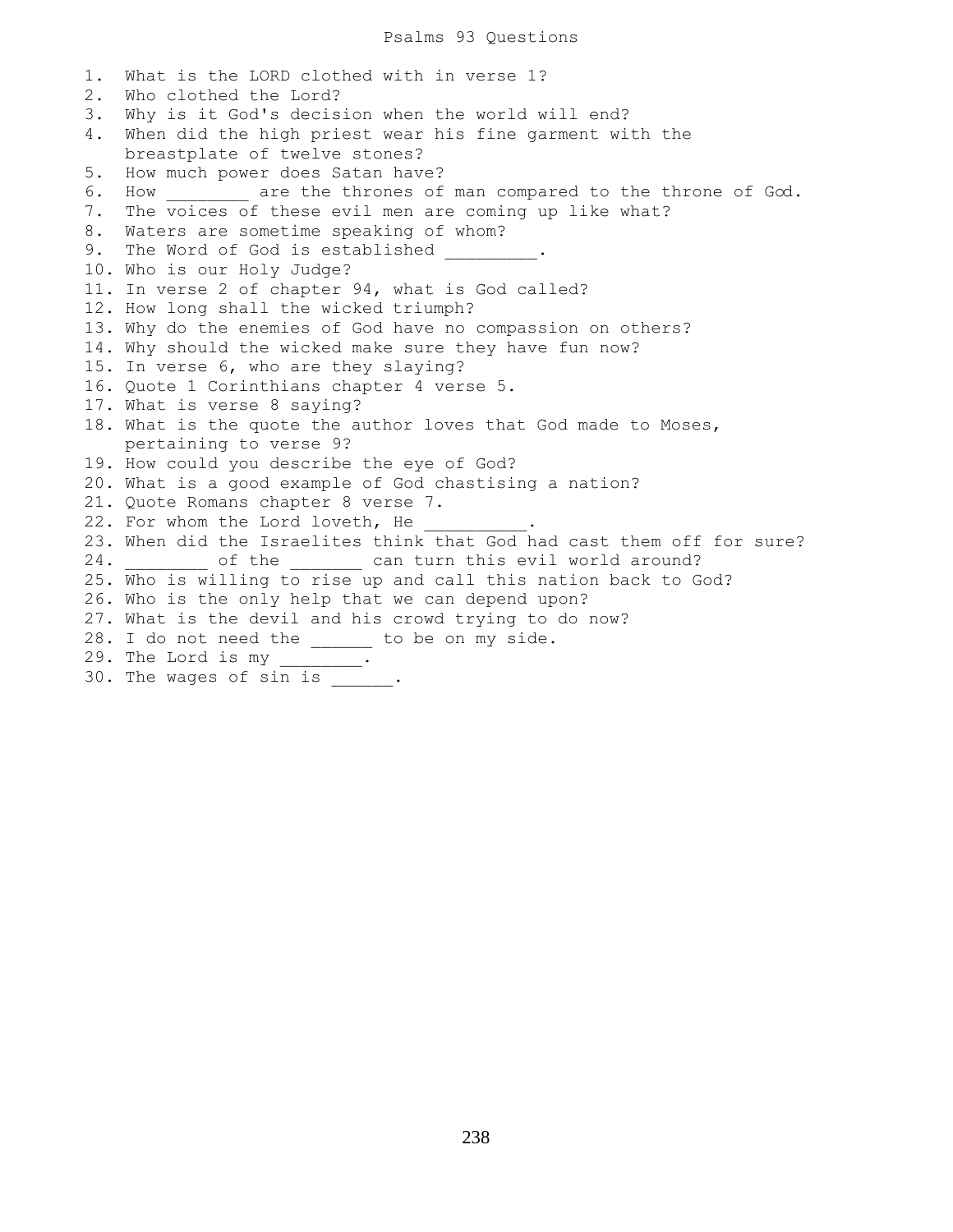#### PSALMS LESSON 94

We will begin by giving the 94th Psalm in metre, to show how easily it could be sung.

# THE PSALMS OF DAVID IN METRE

# Chapter 95

- Verse 1 "O Come, let us in songs to God, Our cheerful voices raise, In joyful shouts let us the rock Of our salvation praise."
- Verse 2 "Before his presence let us come With praise and thankful voice; Let us sing psalms to him with grace, And make a joyful noise."
- Verse 3 "For God, a mighty God, and King, Above all gods he is. The depths of earth are in his hand, The strength of hills is his."
- Verse 4 "To him the spacious sea belongs, For he the same did make; The dry land also from his hands Its form at first did take."
- Verse 5 "O come, and let us worship him, Let us bow down withal, And on our Knees, before the Lord Our Maker, let us fall."
- Verse 6 "Because he only is our God; And we the people are Of his own pasture, and the sheep Of his almighty care."
- Verse 7 "To-day, if ye his voice will hear, Your hearts then harden not; As they in desert did provoke And tempt his anger hot."
- Verse 8 "Your fathers did me tempt and prove, They did my working see; And for the space of forty years This race hath grieved me."
- Verse 9 "I said, This people errs in heart, My ways they do not know: To whom I sware in wrath, that to My rest they should not go."

 We will now begin the verse by verse study of the 95th Psalm. Psalms 95:1 "O come, let us sing unto the LORD: let us make a joyful noise to the rock of our salvation."

 In Hebrew the 4th chapter verse 7, the penman speaks of this, Psalm in David. We can safely assume then, that this Psalm is of David. This Psalm is an appeal to worship God in song and praise. It is just as important for believers in Christ, as for the Hebrew children, or else it would not have been mentioned in Hebrews in the New Testament. This Scripture is like most in the Bible. It has a past tense, a present tense, and a future tense. We have so much to thank God for. It appears from this verse above, that the object of our praise in song should be the Rock of our salvation. Jesus is the Rock of our salvation. We should shout it from the rooftops, that we are saved by the grace of God. The greatest gift in all the world, that could be given to any one, is the gift of eternal life. This is what we should be singing praises of.

 Psalms 95:2 "Let us come before his presence with thanksgiving, and make a joyful noise unto him with psalms."

 It was the custom of the Jewish people to come into His presence with singing of the Psalms. The presence of God was with the Israelites, in a very special way, in the tabernacle in the wilderness. This same presence was in the cloud and in the fire that led them. God is omnipresent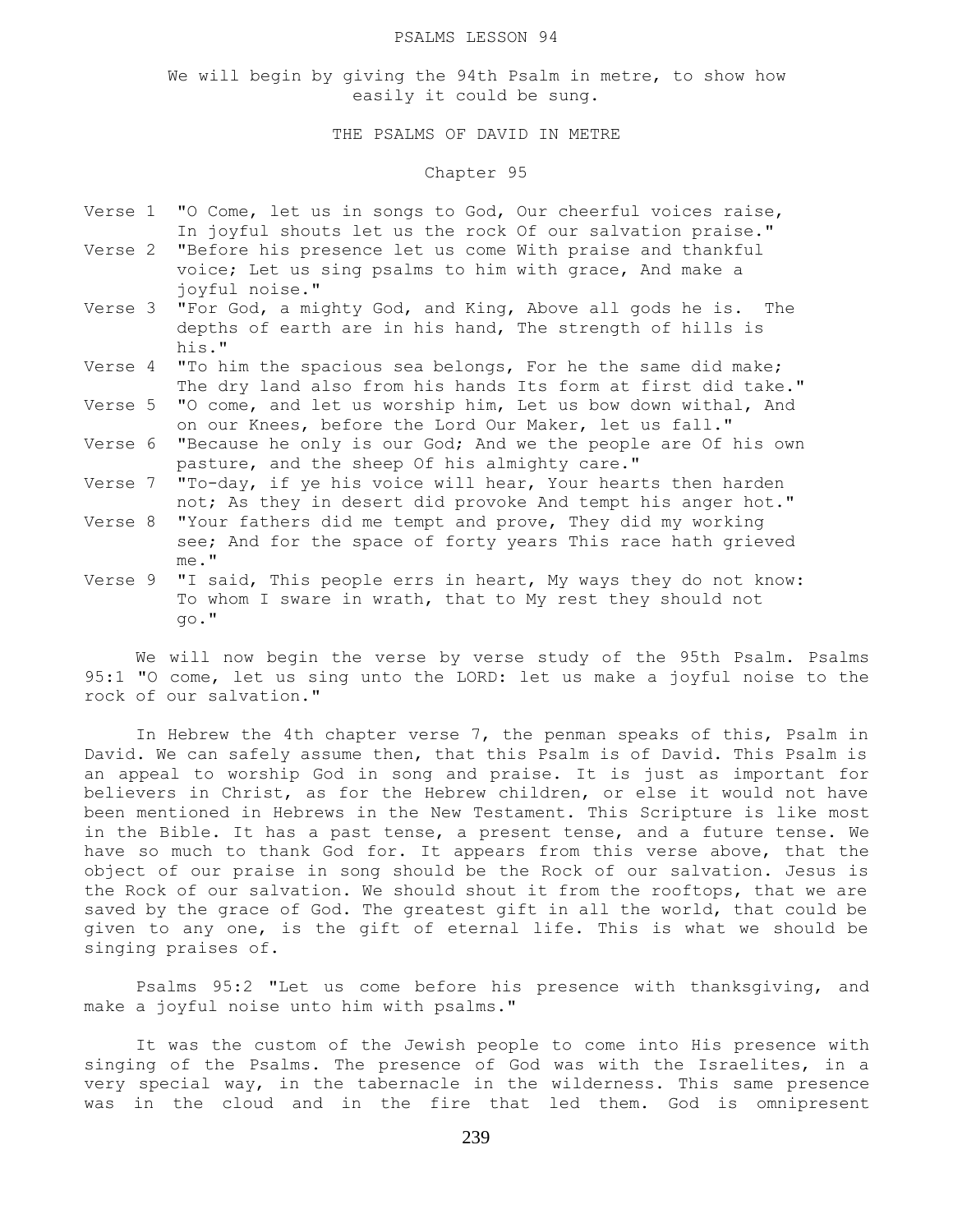{everywhere all the time}. This, however, is speaking of a special presence. Many times in prayer, we are in that special presence of God. We must remember to be in a spirit of praise and thanksgiving at those times. Salvation of our soul is a free gift. In fact, all the gifts of God are free. You can not purchase the things of God. Praise causes the presence of God to be with you. God inhabits the praises of His people.

 Psalms 95:3 "For the LORD [is] a great God, and a great King above all gods."

 The Egyptians were shown, beyond a shadow of doubt, that the LORD God is above all the false gods of the earth. God swore by Himself, because there was no greater. Elijah proved to the prophets of Baal that the LORD, He is God. Mark 12:30 "And thou shalt love the Lord thy God with all thy heart, and with all thy soul, and with all thy mind, and with all thy strength: this [is] the first commandment." Acts 4:24 "And when they heard that, they lifted up their voice to God with one accord, and said, Lord, thou [art] God, which hast made heaven, and earth, and the sea, and all that in them is:" I could put a hundred Scriptures in here to show that God is God, and greatly to be praised, and that all the gods of the earth are nothing. He is our God, our King forevermore.

 Psalms 95:4 "In his hand [are] the deep places of the earth: the strength of the hills [is] his also."

 God is God of the whole universe. There is no mountain tall enough that He is not God of. There is no depth {even hell} that He is not God of. Remember, Jesus went and took the keys of Hell and death away from the devil. He brought captivity captive out with Him. Don't let anyone deceive you, the devil does not control the earth or anything else, God controls it all. The devil has just as much power as God will allow him. In all of this, He has you in His hand. He is as big as the universe, but small enough to care for you and me.

 Psalms 95:5 "The sea [is] his, and he made it: and his hands formed the dry [land]."

 Genesis 1:9 "And God said, Let the waters under the heaven be gathered together unto one place, and let the dry [land] appear: and it was so." Genesis 1:10 "And God called the dry [land] Earth; and the gathering together of the waters called he Seas: and God saw that [it was] good." The Scripture above shows that all of this belongs to God. It is all His creation. The sea is at His command, as we saw when the Red Sea parted, and when Jesus told the sea to be still, and it obeyed Him.

 Psalms 95:6 "O come, let us worship and bow down: let us kneel before the LORD our maker."

 All of the things we have studied in this lesson should humble us before our maker. We should bow down before Him, and worship, and adore Him. He is our Creator, and we are His creation.

 Psalms 95:7 "For he [is] our God; and we [are] the people of his pasture, and the sheep of his hand. To day if ye will hear his voice,"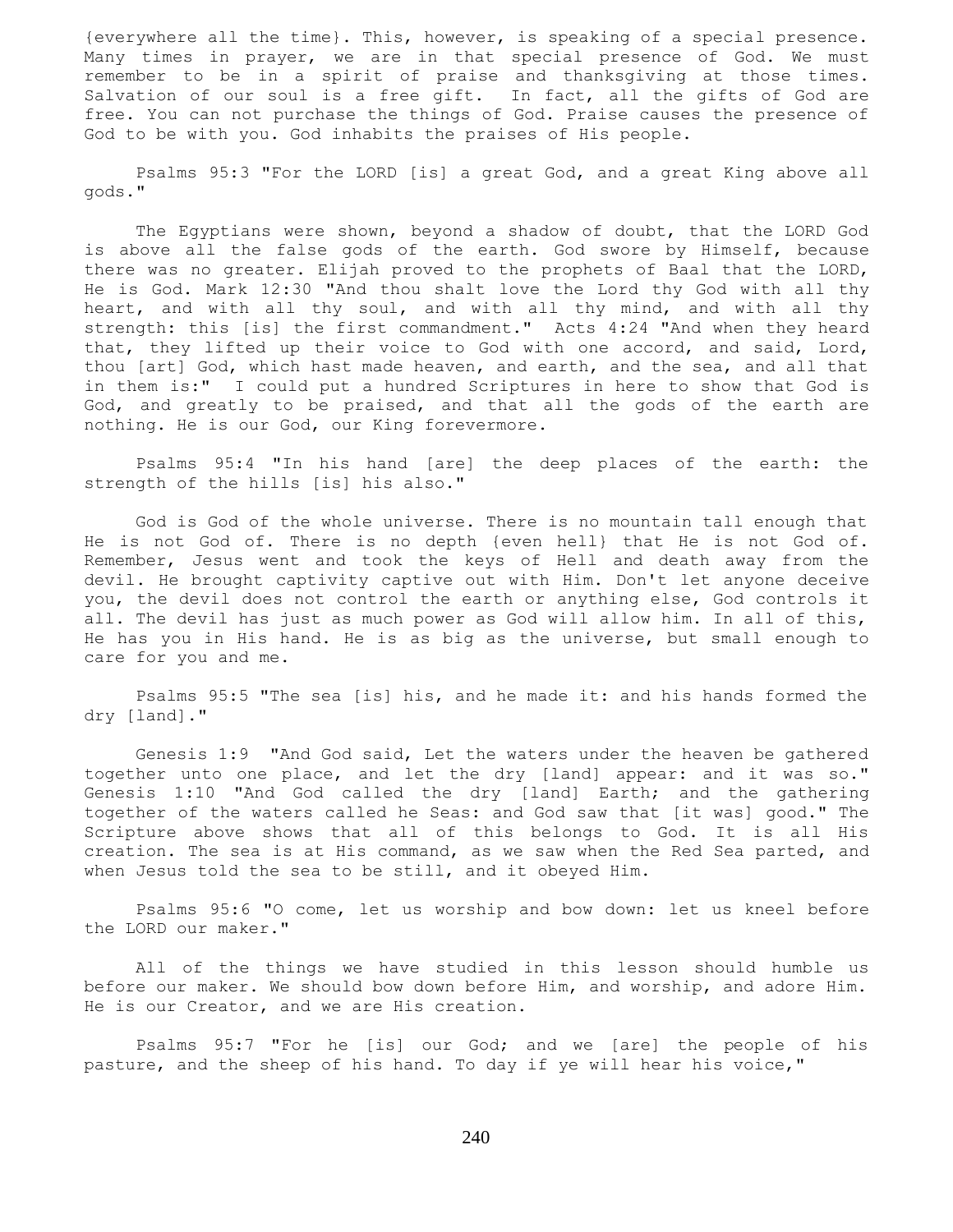What an humbling thought to know that our God, our Creator, made the earth as a habitation for man. How can anyone with the facts before them, refuse Him? The only thing that He asks of us is that we would hear and believe. How can we not believe?

 Psalms 95:8 "Harden not your heart, as in the provocation, [and] as [in] the day of temptation in the wilderness:"

 It is hard for me to believe that the children of Israel did not believe after seeing, with their own eyes, the Red Sea part. How could they hear the voice from heaven speaking the 10 commandments, and still not believe? How could they see water flow from a Rock, and still not believe? How could they see Manna fall from the sky, and still not believe? How can we live in the earth and see all the beauty around us that God has provided, and still not believe? How could we neglect so great salvation?

Psalms 95:9 "When your fathers tempted me, proved me, and saw my work."

 If you follow the movement of Israel across the wilderness, you will see that, over and over, they fell away from God. They murmured against the very God that saved them. He forgave them over and over. As we said before, there were so many miracles done in their behalf, that they became almost commonplace. It is like Jesus. He did so many miracles, that if they were all written down, there would not have been enough books in the world to contain them. How could they not believe?

 Psalms 95:10 "Forty years long was I grieved with [this] generation, and said, It [is] a people that do err in their heart, and they have not known my ways:"

 For forty years they walked through the desert, and their shoes did not wear out. No wonder God was grieved with them. I wonder at people today who see the miracle of the earth just hanging out in space with nothing to hold it up, and they do not recognize the God that did this. Why are we so blind that we do not see? The problem with this people and the people then, also, was that they had a hard heart. They had hardened themselves against God. God wants your heart. He loved them then, and He loves us now. He just wants us to love Him back. To the carnal mind, God's ways are beyond finding out. The only way to understand God's ways, is with your heart.

 Psalms 95:11 "Unto whom I sware in my wrath that they should not enter into my rest."

 God let them wander in the wilderness 40 years, until that evil generation perished. It is such a shame that we can not learn from them. God's wrath is building up against those who do not know Him now. There is very little time left to hang on the fence. The believers in Christ will be saved from the wrath to come. Make a decision today to love God in your heart and be saved.

241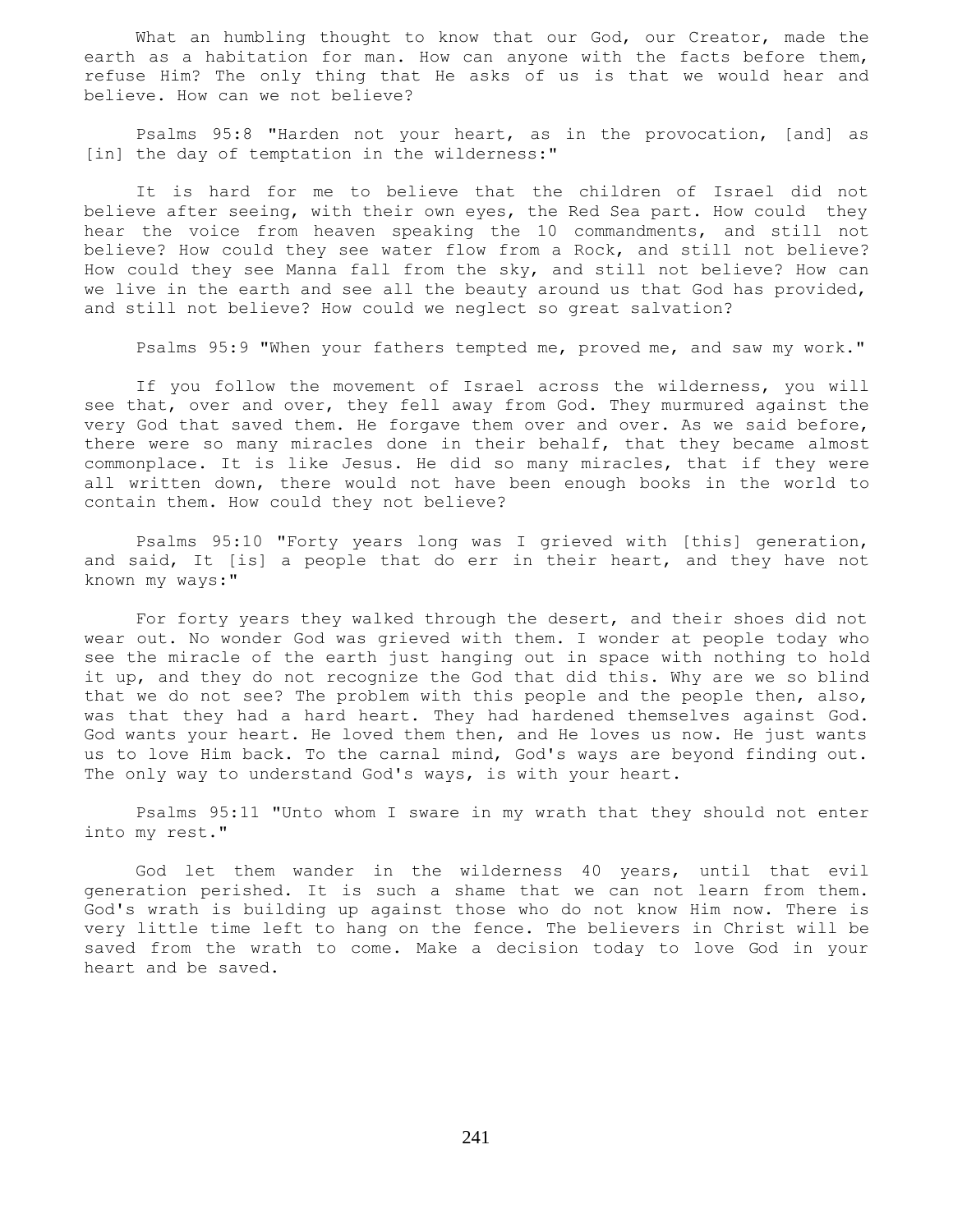- 1. What makes us believe this Psalm is David's? 2. What is this Psalm an appeal for? 3. How do we know this Psalm is for believers, as well as for the Hebrews? 4. Who is the object of the praise? 5. What is the greatest gift anyone could receive? 6. How are we to come before His presence? 7. How was the presence of God with the Israelites in a very special way? 8. God the praises of HIs people. 9. Who were shown beyond a shadow of doubt that God was God? 10. Who did God swear by and why? 11. Quote Mark chapter 12 verse 30. 12. In Acts chapter 4 verse 24, what did God create? 13. When did Jesus take the keys to hell away from the devil? 14. How much power does the devil have? 15. How big is God? 16. What does Genesis chapter 1 veses 9 and 10 tell us about God? 17. When were two separate times, we saw that God was ruler over the sea? 18. Why should we bow down before God? 19. God made the earth as a \_\_\_\_\_\_\_\_\_\_ for man. 20. What are some of the things the author thought should have been ample evidence to make the children of Israel believe? 21. How many miracles did Jesus do? 22. How long was God grieved with the children of Israel in the wilderness? 23. How is the only way to understand God's ways? 24. What did God swear in His wrath?
- 25. Believers in Christ will be saved from the to come.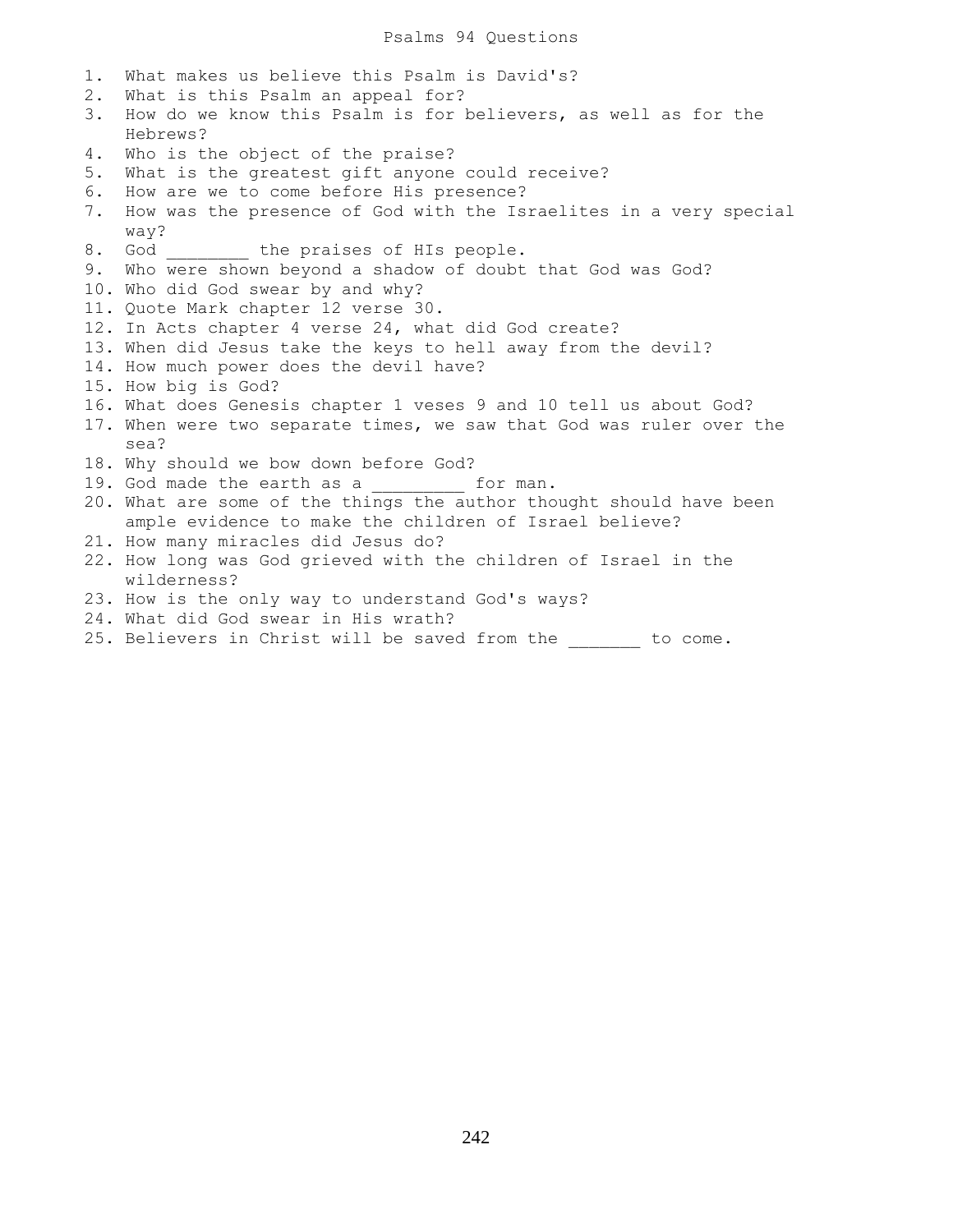#### PSALMS LESSON 95

We will begin this lesson by giving chapter 96 of Psalms in metre.

## THE PSALMS OF DAVID IN METRE

# Chapter 96

- Verse 1 "O SING a new song to the Lord; Sing all the earth and bless him from day to day his praise record, name. The Lord's redeeming grace proclaim. "
- Verse 2 "Tell all the world his wondrous ways, Tell heathen nations far and near; Great is the Lord, and great his praise, Feared more than gods that nations fear. "
- Verse 3 "The heathen gods are idols vain; He made the heavens, and he supports. Both light and honor lead his train, While strength and beauty fill his courts."
- Verse 4 "O give the Lord, ye tribes and tongues, O give the Lord due praise, and sing; Give strength and glory in your songs, come, throng his courts, and offerings bring. "
- Verse 5 "O fear and bow, adorned with grace, And tell each land that God is King. He fixed the earth's unchanging base; Just judgment to the world he'll bring. "
- Verse 6 "Let heav'n exult, Let earth rejoice, Let seas and all their fulness roar; Let waving fields lift high their voice, The wood's wild joy in songs shall soar. "
- Verse 7 "So let them shout before our God, For lo, he comes, he comes with might, To wield the sceptre and the rod, To judge the world with truth and right."

 We will now begin the verse by verse study of the 96th chapter of Psalms. Psalms 96:1 "O sing unto the LORD a new song: sing unto the LORD, all the earth."

 This new song that we are to sing to Jehovah {LORD}, is a prayer of thanksgiving and praise in song. This could be the song of all who have been redeemed. Salvation is for all the earth. Everyone of every nation of the world could sing this beautiful song of redemption. I believe the new song has to do with grace, and not the law. The time for mourning is over. It is time we sing joyful songs unto the God of our salvation.

 Psalms 96:2 "Sing unto the LORD, bless his name; shew forth his salvation from day to day."

 This is the third mention of the Lord, could this have to do with the three in one from I John 5:7? "For there are three that bear record in heaven, the Father, the Word, and the Holy Ghost: and these three are one." We see, above, that this is not to be one day and then forgotten. Every day is the day to praise God for our salvation. It is such a little thing for us to praise His name. He has done marvellous things.

 Psalms 96:3 "Declare his glory among the heathen, his wonders among all people."

 We are instructed to go into all the world and preach the gospel {good news} to every creature. In our time, this is more possible than it has ever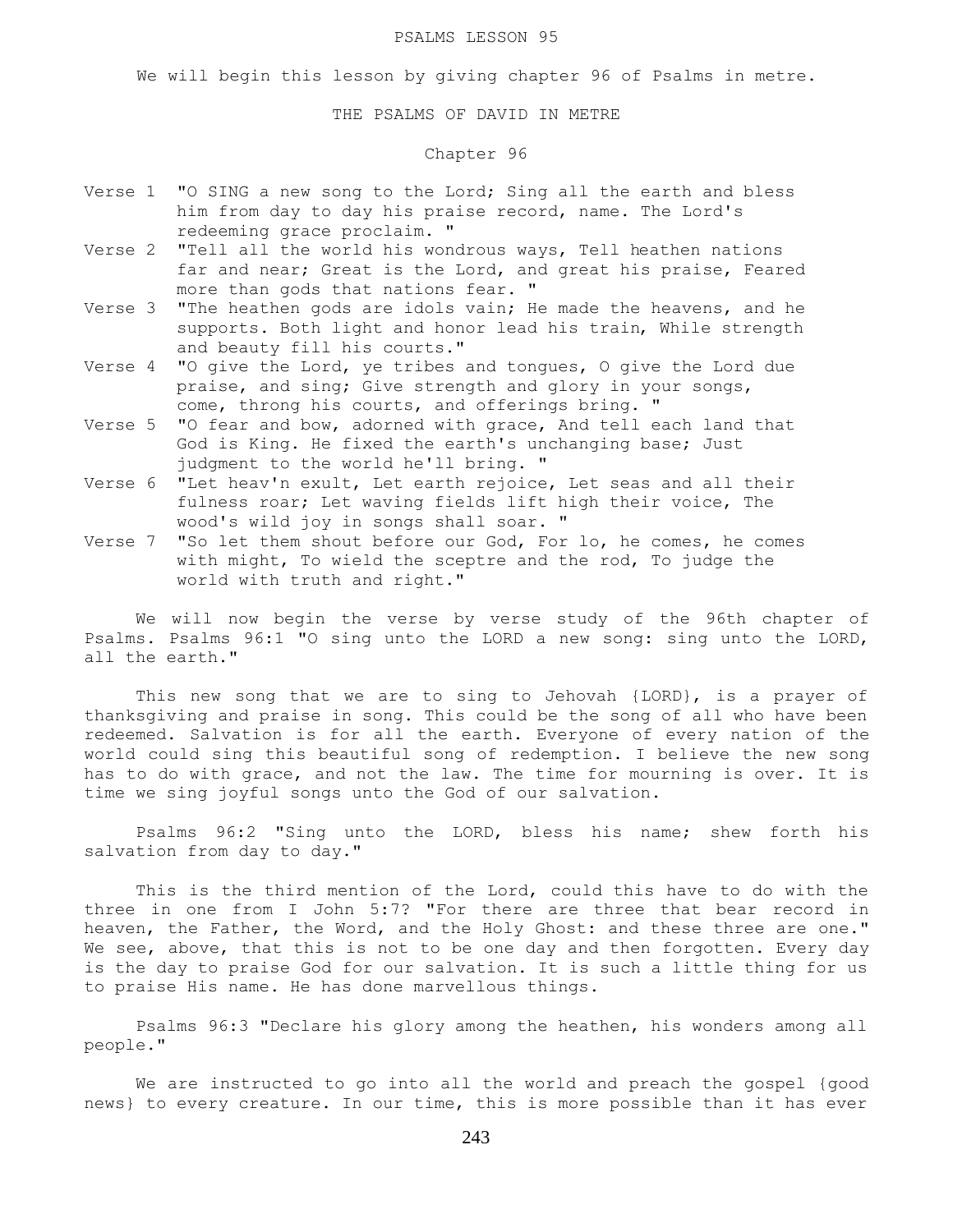been with satellite television. One of the very best ways of sharing this with other people, is to get a Bible into their hands, and show them how to study the Word. I believe these Bible studies to be a very good way of spreading the gospel. The Bible speaks for itself. The miracle of creation, and all the later miracles as well, are in God's Word.

 Psalms 96:4 "For the LORD [is] great, and greatly to be praised: he [is] to be feared above all gods."

 God is not just God of a handful of people, but of all mankind. Over, and over, and over, in the Bible God discredited the false gods around Him, and showed that He is the One true God. We find, even now, there are false doctrines on every hand. We are to try the spirits, and see whether they be of God, or not. I John 4:1 "Beloved, believe not every spirit, but try the spirits whether they are of God: because many false prophets are gone out into the world." I John 4:2 "Hereby know ye the Spirit of God: Every spirit that confesseth that Jesus Christ is come in the flesh is of God:" I John 4:3 "And every spirit that confesseth not that Jesus Christ is come in the flesh is not of God: and this is that [spirit] of antichrist, whereof ye have heard that it should come; and even now already is it in the world." The fear of God is the beginning of wisdom.

 Psalms 96:5 "For all the gods of the nations [are] idols: but the LORD made the heavens."

 The translation of idols is nothings. When gods is not capitalized, it is speaking of false gods. People of the day that the Bible was written, carved gods out of wood and stone, and they were really nothing. Elijah proved to the prophets of Baal, and God proved to the Pharaoh that these false gods had no power at all. The LORD {Jehovah} made the heavens. John 1:1 "In the beginning was the Word, and the Word was with God, and the Word was God." John 1:2 "The same was in the beginning with God." John 1:3 "All things were made by him; and without him was not any thing made that was made."

 Psalms 96:6 "Honour and majesty [are] before him: strength and beauty [are] in his sanctuary."

 Even the tabernacles here on the earth had much beauty and majesty connected to them, but it is beyond our wildest dream how beautiful heaven is. I Corinthians 2:9 "But as it is written, Eye hath not seen, nor ear heard, neither have entered into the heart of man, the things which God hath prepared for them that love him." Think of the beauty of a place where even the streets are paved with gold! The gate is one giant pearl. The walls have precious stones. I could go on and on. The majesty of it all is the throne of God. This is the holy of holies that the tabernacle in the wilderness was a miniature of. Jesus opened the way for you and me to this magnificent throne of God. All majesty and power are His. He is supreme ruler of the universe. All must bow to Him.

 Psalms 96:7 "Give unto the LORD, O ye kindreds of the people, give unto the LORD glory and strength."

 This verse is for all of mankind, kindreds of the people. Everything we are is His. We are His creation. He is our Creator. What can we give Him,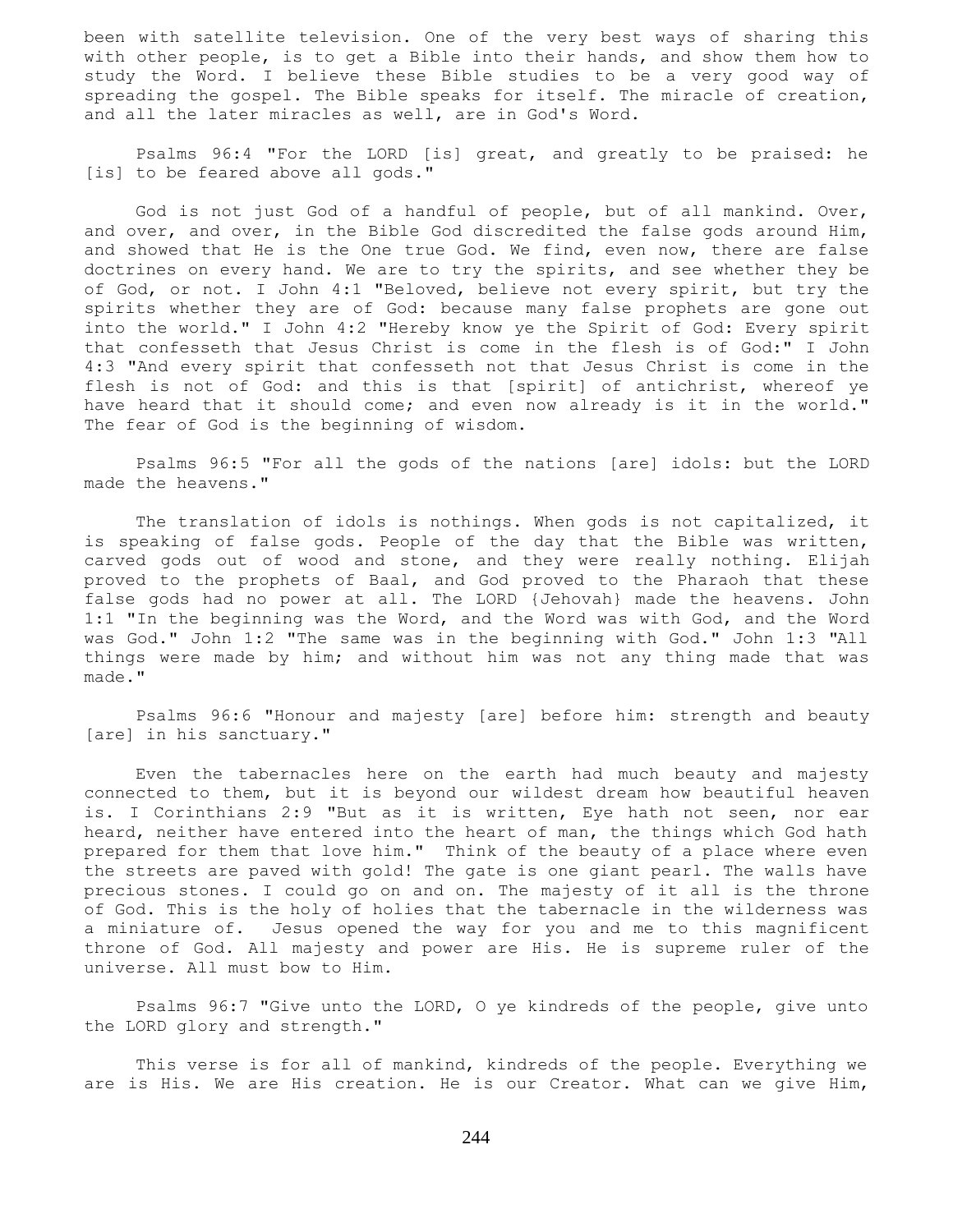but ourselves? We can praise, and worship Him with the voice that He placed within us. We should never cease praising and glorifying His name.

 Psalms 96:8 "Give unto the LORD the glory [due unto] his name: bring an offering, and come into his courts."

The only offering that we can give Him is the sacrifice of our praise. Hebrews 13:15 "By him therefore let us offer the sacrifice of praise to God continually, that is, the fruit of [our] lips giving thanks to his name."

 Psalms 96:9 "O worship the LORD in the beauty of holiness: fear before him, all the earth."

 God does not regard material things of this earth as beauty. Beauty, to Him, is in the life of holiness that we are attempting to live. Moral and spiritual beauty from within is what moves Him. Praise God! When He looks at us, He sees the garment of righteousness that His precious Son has clothed us in. This garment, white as snow has been made white by washing it in His blood.

 Psalms 96:10 "Say among the heathen [that] the LORD reigneth: the world also shall be established that it shall not be moved: he shall judge the people righteously."

There is a chorus, taken from the Bible that I love to sing. It says, Our God Reigns. Reigneth, means to continually reigns. The reign of the Lord Jesus Christ as King of kings and Lord of lords will bring perfect peace to the earth. He is the righteous Judge that each of us stands before.

 Psalms 96:11 "Let the heavens rejoice, and let the earth be glad; let the sea roar, and the fulness thereof."

 We know that the angels in heaven rejoice over one sinner who is saved. At the fulness of times when all the problems are over, even all of heaven and all the natural elements will rejoice together.

 Psalms 96:12 "Let the field be joyful, and all that [is] therein: then shall all the trees of the wood rejoice"

 There will be no more destruction of the earth, or the grass burning up, or the trees being burned up. As I said, even all the elements of nature will rejoice because the King of peace will reign and there will be a sabbath of rest for all the land and trees, as well as for the people.

 Psalms 96:13 "Before the LORD: for he cometh, for he cometh to judge the earth: he shall judge the world with righteousness, and the people with his truth."

 I personally believe that the coming of the Lord is very near. The desire of every true Christian should be for the Lord to come quickly. We are promised a great peace for all the people when the Lord returns. He will rule with a rod of iron. There will be no problems during His reign, because Satan will be locked up for a thousand years. He will judge with truth, because He is the Truth. He will judge righteously, because He is the righteous Judge. Those who believe in the Lord will be judged righteous, because we have taken on His righteousness. The sad thing, here, is that He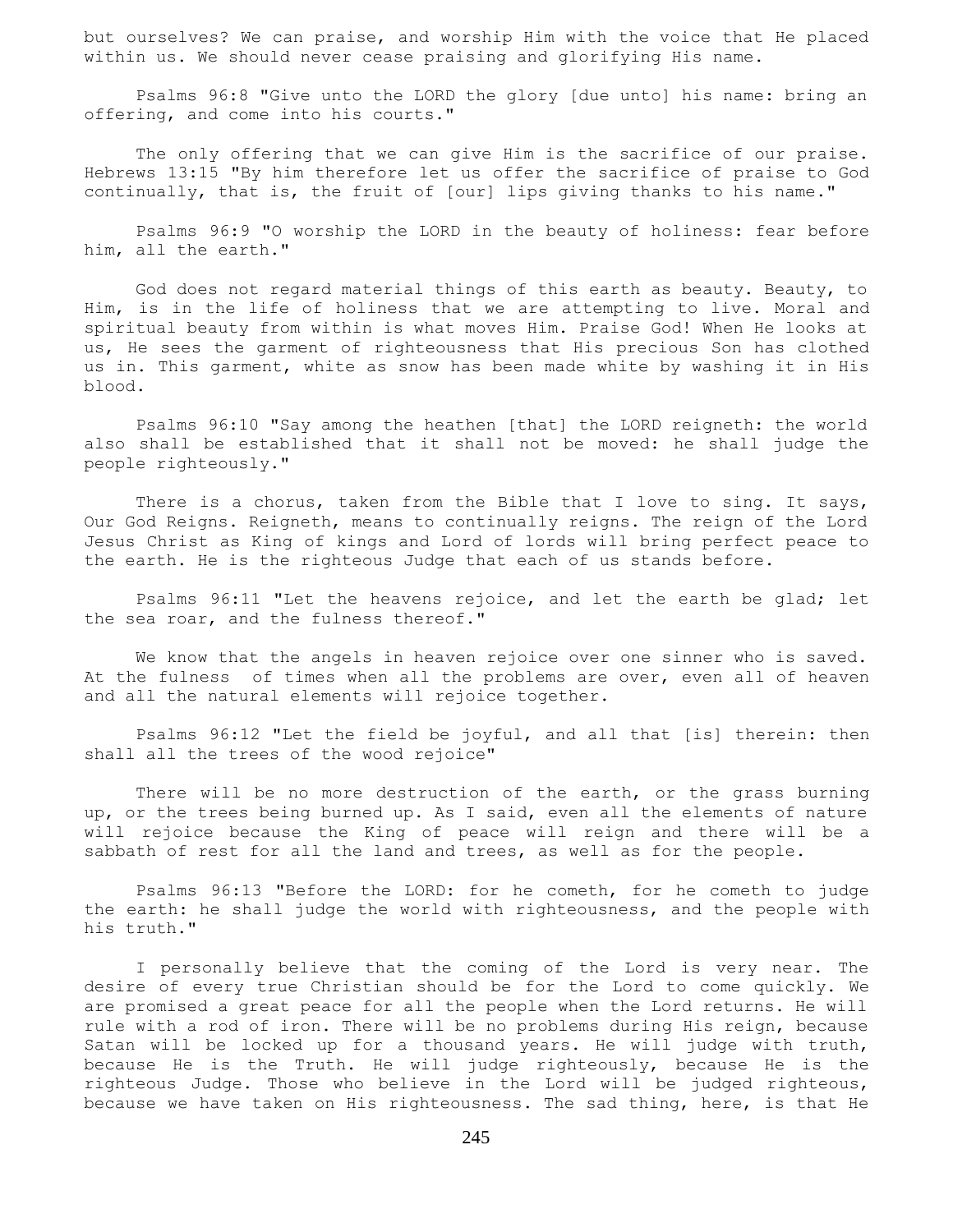is, also, just and will judge those who refused His salvation, with justice. Unrepented sin brings death.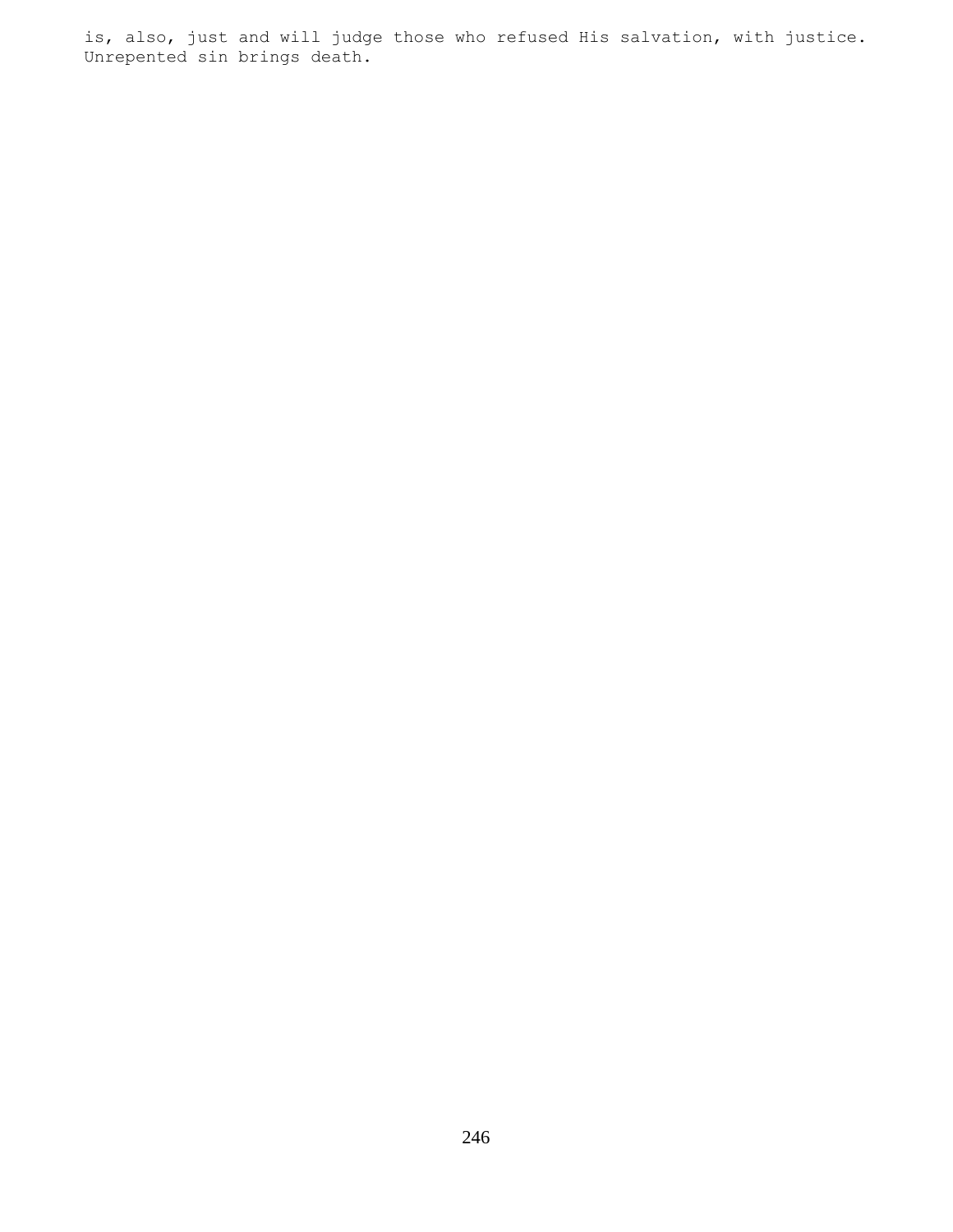1. Sing unto the LORD a new 2. What is this song that we are to sing? 3. The author believes this has to do with \_\_\_\_\_ and, not the \_\_\_. 4. Quote 1 John chapter 5 verse 7. 5. When is the time to praise the Lord? 6. Who are we to declare His glory to? 7. What is the gospel? 8. What is the best way to declare the glory of the Lord to the heathen? 9. God is to be feared above all 10. How can we try the spirits, to see if they are of God? 11. The gods of the nations are . 12. What is an idol? 13. Quote John chapter 1 verse 3. 14. Quote 1 Corinthians chapter 2 verse 9. 15. What are we to give unto the Lord? 16. How do we know that all people are intended in verse 7? 17. Where do we find the Scripture that says, the sacrifice we are to give is praise? 18. What is beautiful to God? 19. What does reigneth mean? 20. What will the reign of Jesus bring to the earth? 21. What are some of the unusual things spoken of as rejoicing in verses 11 and 12?

22. Verse 13 says, He will judge \_\_\_\_\_\_\_\_.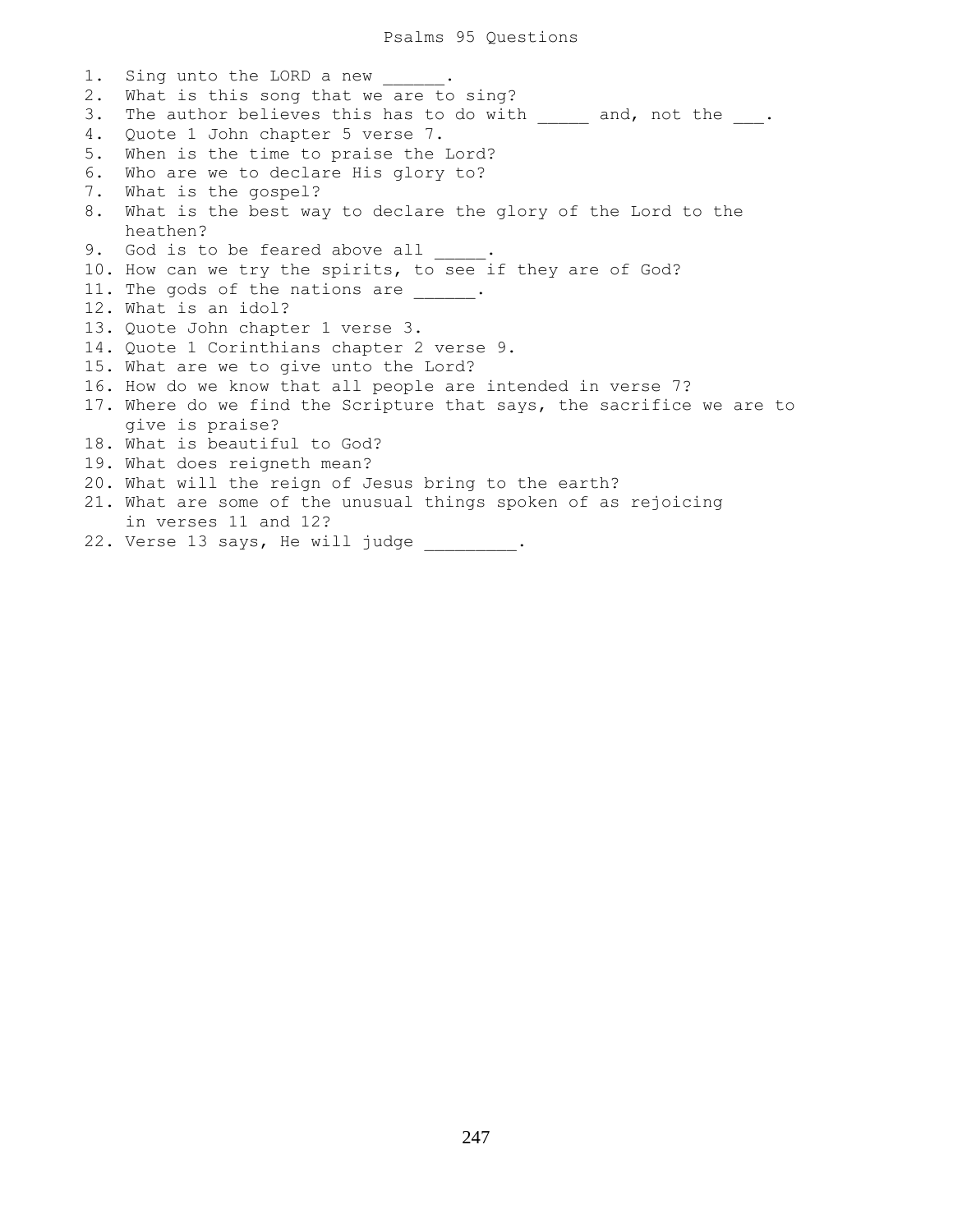### PSALMS LESSON 96

We will begin by giving the 97th Psalm in metre.

THE PSALMS OF DAVID IN METRE

# Chapter 97

- Verse 1 "JEHOVAH reigns; let earth be glad, And all her islands clap their hands; With clouds and darkness be is clad, His throne in right and judgment stands."
- Verse 2 "A fiery stream before him goes, And burns around him all his foes; His lightning shafts, in vengeance hurled, Blaze lurid o'er the trembling world."
- Verse 3 "Like wax the mountains melt away, Before his majesty divine; The heavens his righteousness display, All nations see his glory shine."
- Verse 4 "Be shamed who idols serve and boast, Fear him, ye gods with all your host; When Zion glad, thy judgments heard, Then Judah's daughters praised the Lord."
- Verse 5 "Exalted is thy throne, O Lord, Above all gods, above all lands; Hate evil, ye who love his word, His saints he frees from wicked hands."
- Verse 6 "For all the righteous sown is light, And joy for men in heart upright, Ye saints rejoice in God; him bless, When musing on his holiness. "

 We will now begin the verse by verse study of Psalms chapter 97. Psalms 97:1 "The LORD reigneth; let the earth rejoice; let the multitude of isles be glad [thereof]."

 Jesus has come and set up His kingdom, and all the earth should rejoice and be glad. Jesus brings perfect peace to the nations of the earth. All power has been given to Him in heaven and earth. That at the name of Jesus, every knee will bow and every tongue confess. The Christians will rejoice with great joy. The only ones who will not be happy with this, will be the ones who have totally rejected Him. This is when there will be peace throughout all the land. Isles be glad, just means all the nations everywhere, even though they are across the sea.

 Psalms 97:2 "Clouds and darkness [are] round about him: righteousness and judgment [are] the habitation of his throne."

 Jesus is the Light of the world. Whether this means that He is a Light in a darkened world, or whether it means that a cloud must surround Him, I am not sure. We do know that in this wicked world, there is great darkness surrounding the church on every side. The church has the Light of Jesus. It has always interested me that even Moses, coming from the presence of God, had his head so bright that he must have his head veiled to keep from blinding the people. We know that the Light of Jesus is so much brighter than that. Perhaps, the Light of Jesus must be seen from the cloud to keep us from being totally blinded by His brightness. We, also, know that in heaven there is no need for the sun and the moon, because Jesus is the Light. Whatever be the case, the brightness of His glory displays His righteousness and His judgment. God dwelleth in thick darkness to conceal Himself from mankind, lest man be consumed.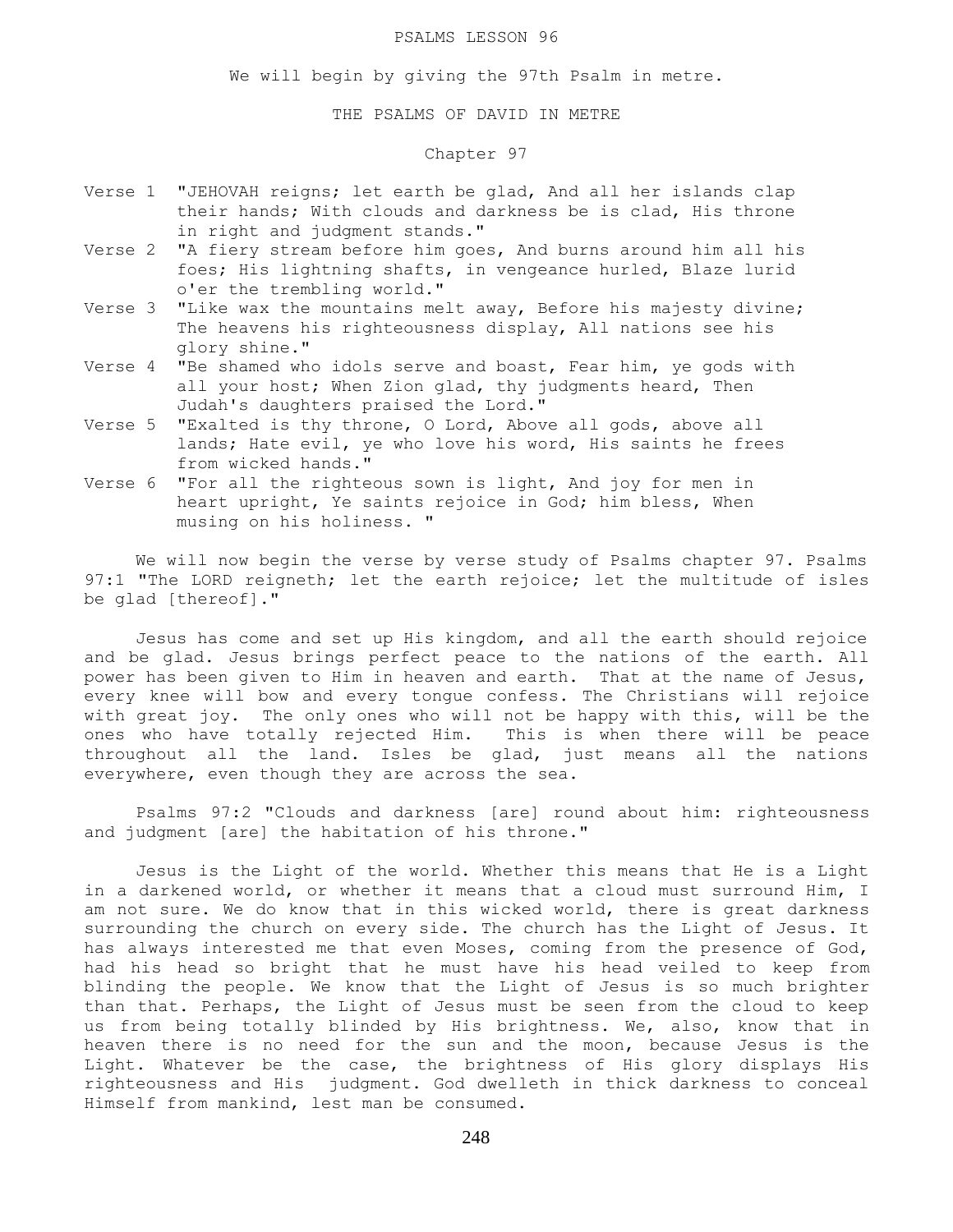Psalms 97:3 "A fire goeth before him, and burneth up his enemies round about."

 We know that our God is a consuming fire. We, also, know that the gospel of Jesus Christ is a fire that burns out the evil and leaves the good. Whether we are to take this literally, or not, I can not say. We, also, know that the baptism of John was water, and that the baptism of Jesus was of fire of the Holy Ghost. In the spiritual realm, it would not be too far wrong to say, that the words of the Lord Jesus going before Him could burn up all the evil before Him, and leave just the good. Jesus fights with the two-edged sword that proceeds out of His mouth. The Word set on fire of the Holy Ghost could be what is spoken of here. In the individual life, God will purge the floor with fire.

 Psalms 97:4 "His lightnings enlightened the world: the earth saw, and trembled."

 This, again, is probably speaking from the spiritual standpoint. We do know that lightnings and thunderings proceed from the throne of God. Revelation 4:5 "And out of the throne proceeded lightnings and thunderings and voices: and [there were] seven lamps of fire burning before the throne, which are the seven Spirits of God." Matthew 28:3 "His countenance was like lightning, and his raiment white as snow:" It is from the light of Jesus, that the gospel has grown around the world. We know that the source of all Light is Jesus. You can not even look at the sun directly, so you know the sun pales in comparison to the Light of the Son. You can easily see how a look at the source of all Light, would frighten you.

 Psalms 97:5 "The hills melted like wax at the presence of the LORD, at the presence of the Lord of the whole earth."

 Again, I would say, I do not know whether this is speaking of literal mountains that will melt like wax at the presence of the source of all Light, or whether this is speaking of mountains of problems that will disappear at His presence. We do know, that this light is so great that nothing can withstand it. I would tend to believe that this is speaking of problems, that will disappear when the knowledge of God fills the earth.

 Psalms 97:6 "The heavens declare his righteousness, and all the people see his glory."

Man's sin has brought near destruction to the whole earth, and this is, possibly, speaking of the truth of Almighty God restoring the earth and its people. Even now, before all of this has been revealed, we have nothing to do but look into a clear night sky, and see His glory all around us. The order of the entire universe speaks of His great righteousness and wisdom.

 Psalms 97:7 "Confounded be all they that serve graven images, that boast themselves of idols: worship him, all [ye] gods."

The gods of this earth are nothings. They, too, must bow down and worship the Creator of this whole universe. When the Lord reveals Himself to all the people, there will be many who will be terribly embarrassed that they worshiped the false gods of this earth.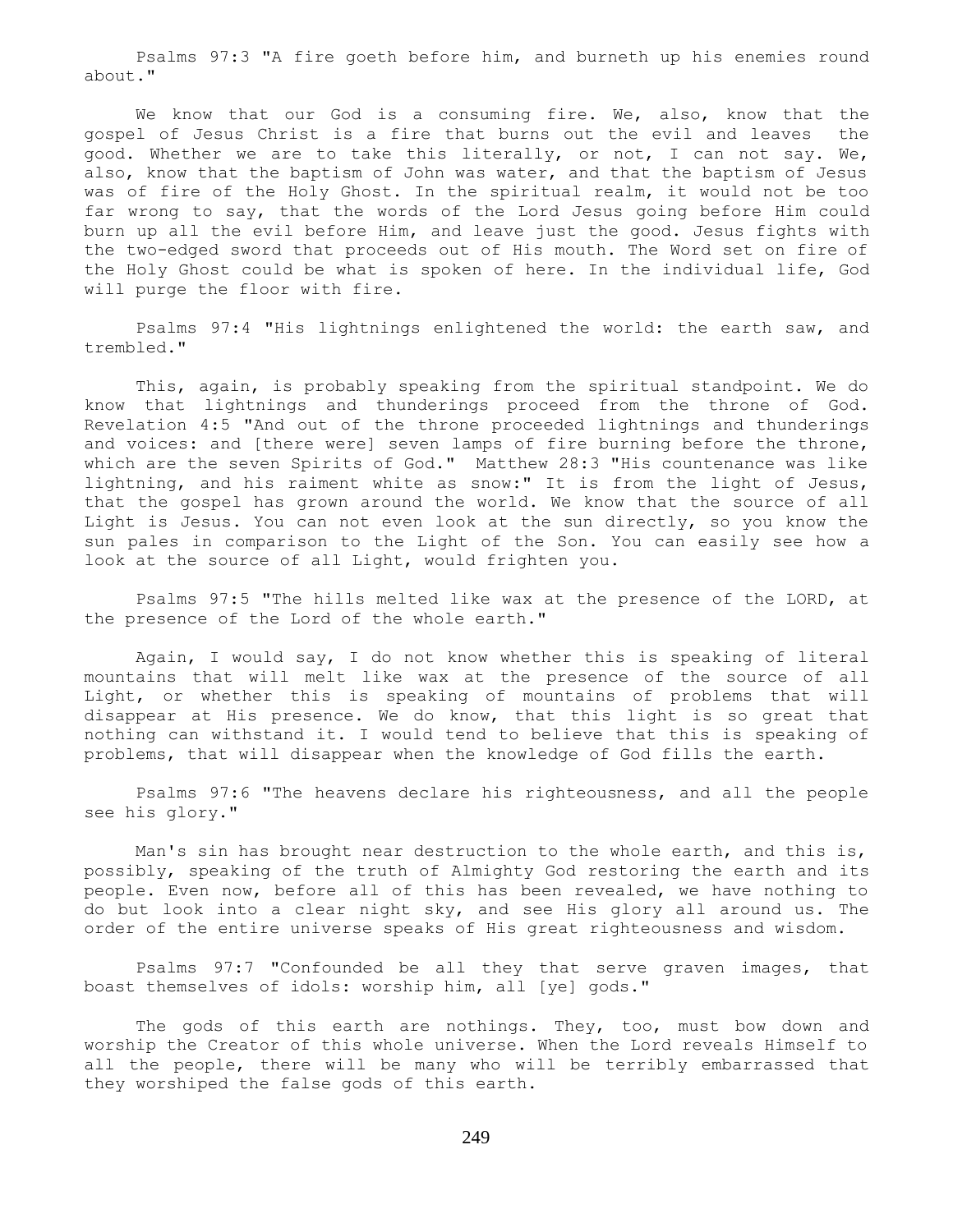Psalms 97:8 "Zion heard, and was glad; and the daughters of Judah rejoiced because of thy judgments, O LORD."

 The literal Zion will greatly rejoice, because He will dwell in Jerusalem. The spiritual Zion, the church will rejoice, because we will reign with Him as His subordinates. Daughters of Judah, probably mean each individual believer.

 Psalms 97:9 "For thou, LORD, [art] high above all the earth: thou art exalted far above all gods."

 This will be so evident when the reign of Jesus begins upon the earth. Just the fact of Jesus appearing in the eastern sky, will be evidence enough of who He is. This is not just a local thing. He is not just ruler in Israel, but in all the earth. We have discussed before that idols and false gods are nothings. The Creator of everything, and everyone, will rule over His creation.

 Psalms 97:10 "Ye that love the LORD, hate evil: he preserveth the souls of his saints; he delivereth them out of the hand of the wicked."

 As you have previously noted, we have named these Bible studies {Love The Lord}. This is not associated with any particular denomination, but is for all who truly love the Lord. The Scripture above is saying the same thing. Whatever denomination you are, you are acceptable to God, if you love the Lord. The believer {saints} belong to Him. We have been purchased by His precious blood. He protects His own. He delivered us from the curse of sin, and He will deliver us from our enemies. We believers hate evil, because we know evil separates a man from God. God will totally destroy evil. We hate evil, because our Leader hates evil.

 Psalms 97:11 "Light is sown for the righteous, and gladness for the upright in heart."

 The righteous love the light, because they have nothing to hide. My prayer is that the Light of Jesus will light my path that He has chosen for me to walk. I can stay in the path easier, if I can easily see where the path is. Gladness fills our very being, when we are satisfied that we are doing the will of God. This is not just for one believer, but for all who love His appearing. There will be joy unspeakable, when we are in the presence of our blessed Lord.

 Psalms 97:12 "Rejoice in the LORD, ye righteous; and give thanks at the remembrance of his holiness."

 Be ye holy for I am holy, is a very interesting statement of God to man. We are not holy, and really never will be. Those of us who are saved, are righteous. We have taken on the righteousness of Christ. Notice in the last part of the verse above, it is His holiness. He set the perfect standard which imperfect man cannot do. Praise God! There is a standard of excellence. We know we can trust Him completely, because He is holy and can not lie. There would be no good news of the gospel, if we could not depend on every word to be true. He is holy and will set up His reign of holiness on this earth, bringing perfect peace with it. Won't it be wonderful to have no fear at all, because the holiness of God will reign? The word holy means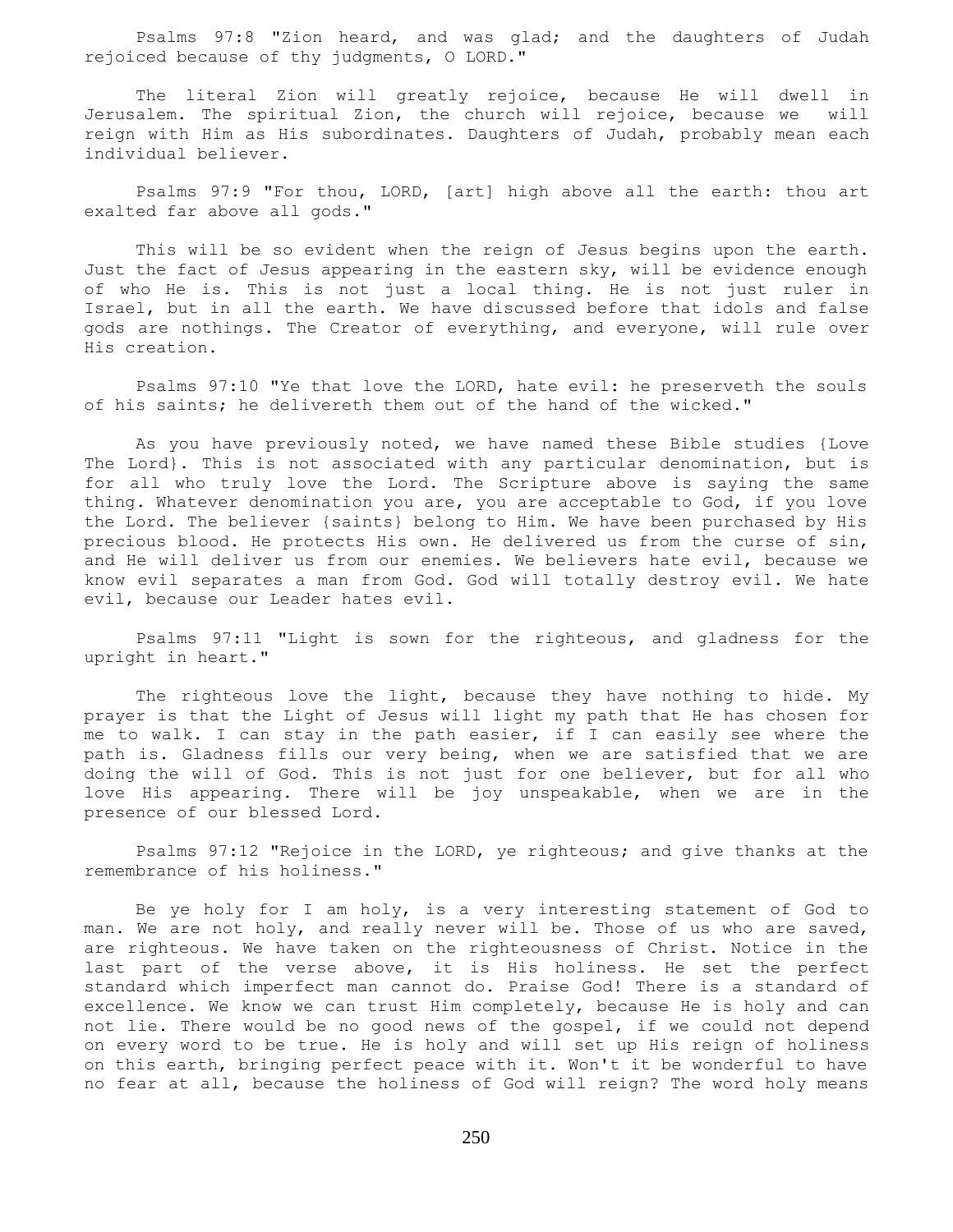separate and apart. He is not part of the universe, He is the Creator. God is not part of the creation. It is His property. He can restore it, or destroy it whichever He chooses.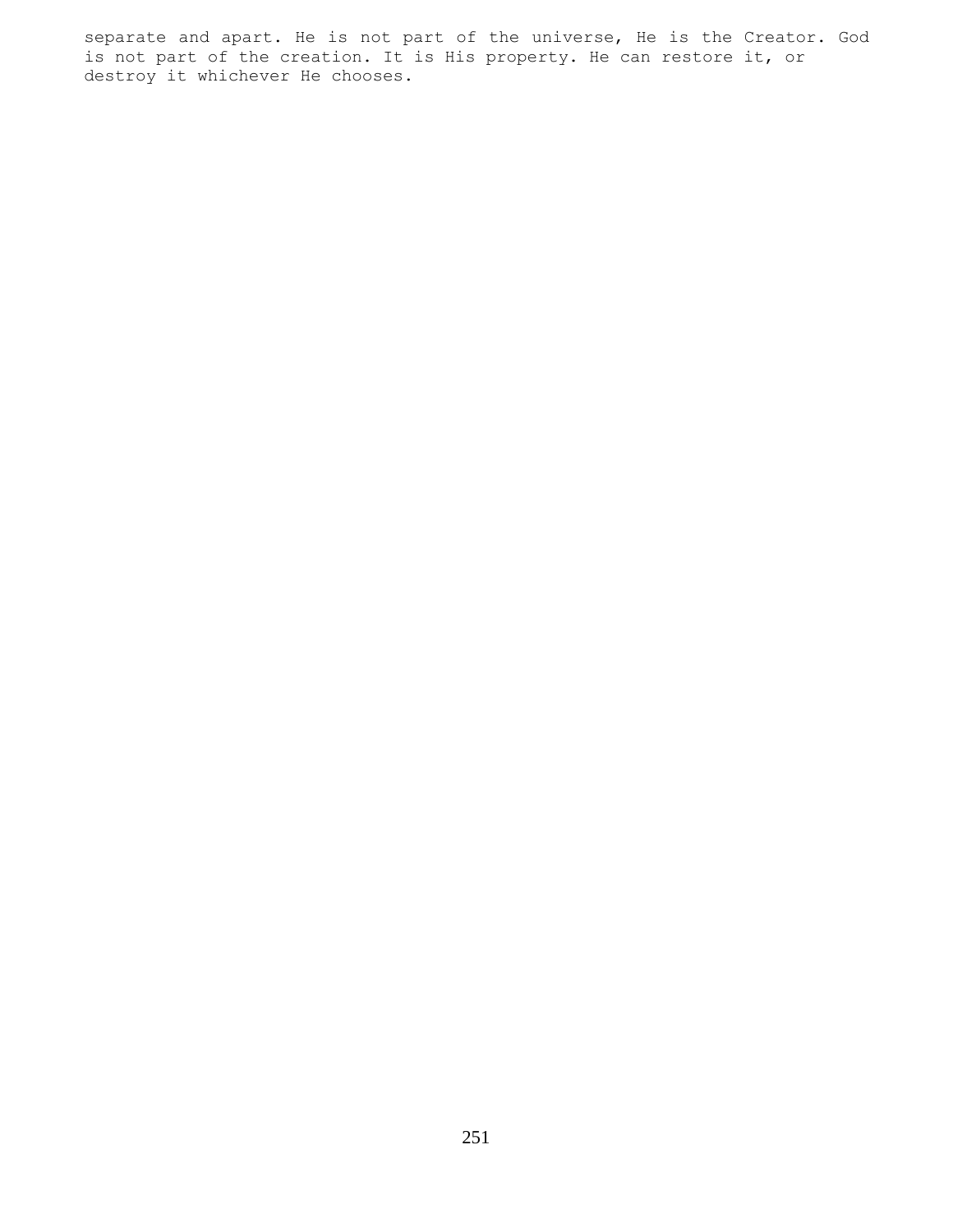### Psalms 96 Questions

1. What has happened in verse 1 that would cause rejoicing? 2. Who will be the only ones who will not rejoice? 3. What does, isles be glad, mean? 4. Who is the Light of the world? 5. What surrounds the church today? 6. Who is the Light in the church? 7. Who had his head so bright {after a close encounter with God} that it had to be covered with a veil? 8. Why is there no need for the sun and moon in heaven? 9. Where does God dwell? 10. Why is this important to man? 11. Our God is a consuming 12. What was the difference in the baptism of John the Baptist and the baptism of Jesus? 13. In the individual life, God will \_\_\_\_\_\_\_ the floor with fire. 14. What effect did His lightnings have on the earth? 15. Quote Revelation chapter 4 verse 5. 16. His countenance was like lightning, and His raiment \_\_\_\_\_\_ as  $\mathcal{L}=\mathcal{L}^{\mathcal{L}}$ 17. Who is the source of all light? 18. What 2 things could verse 5 mean? 19. The \_\_\_\_\_\_\_\_\_\_ declare His righteousness. 20. What has brought near destruction to the whole earth? 21. The order of the universe speaks of what? 22. The gods of this earth are 23. Why will literal Zion rejoice in verse 8? 24. Why will spiritual Zion rejoice? 25. The Creator of all the earth and everyone will rule over His  $\sim$   $\sim$   $\sim$   $\sim$   $\sim$ 26. What do those, that love the Lord, hate? 27. Why do the righteous love the light? 28. When will there be joy unspeakable for the believer? 29. Is man holy? 30. Will he ever be holy? 31. If not holy, what are the believers in Christ, that make them acceptable? 32. What does the word holy mean? 33. God is not part of the universe, He is the  $\qquad \qquad$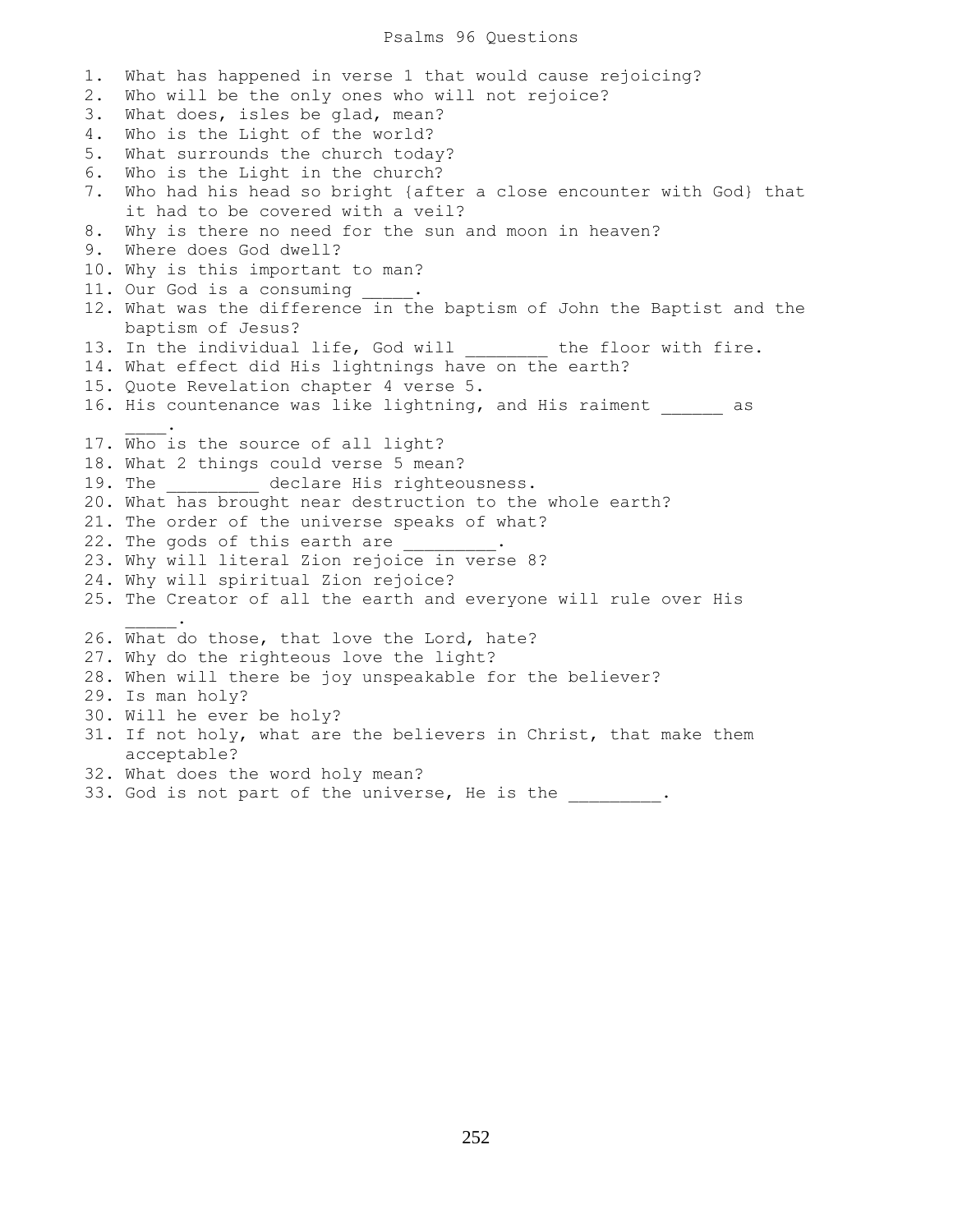#### PSALMS LESSON 97

We will begin this lesson by giving chapter 98 of Psalms in metre.

### THE PSALMS OF DAVID IN METRE

# Chapter 98

- Verse 1 "O SING a new song to the Lord, For wonders he hath done; His right hand and his holy arm Him victory hath won."
- Verse 2 "The great salvation wrought by him, Jehovah hath made known; His justice in the heathen's sight He openly hath shown."
- Verse 3 "He mindful of his grace and truth To Isr'el's house hath been; The great salvation of our God All ends of earth have seen."
- Verse 4 "Let all the earth unto the Lord Send forth a joyful noise; Lift up your voice aloud to him, Sing praises, and rejoice."
- Verse 5 "With harp, with harp, and voice of psalms, Unto JEHOVAH sing: With trumpets, cornets, gladly sound Before the Lord the King."
- Verse 6 "Let seas and all their fulness roar; The world, and dwellers there; Let floods clap hands, and let the hills Together joy declare."
- Verse 7 "Before the Lord; because he comes, To judge the earth comes he; He'll judge the world and people all With truth and equity."

 We will now begin the verse by verse study of chapter 98 of Psalms. Psalms 98:1 "{A Psalm.} O sing unto the LORD a new song; for he hath done marvellous things: his right hand, and his holy arm, hath gotten him the victory."

 Jesus is the Right Hand of God. He is, also, the Holy Arm. This Psalm is, possibly, a praise of the One who set up His kingdom with such awe in the last Psalm. Now, we are looking at the personage of the Holy One who is the LORD. We know that Jesus won the victory over Satan on the cross at Calvary. Sin was defeated on the cross, and death was defeated when Jesus rose from the grave. The victory of both were actually won on the cross. When Jesus said, it is finished, all of His work was done. The rising from the grave just gave a visual example that death could not hold Him or His followers. There is much to sing for. This setting up of His kingdom means joy unspeakable for His followers. We really should be singing and joyful now because the victory is already won. All of the great and wonderful preparations He has made for His followers, speak of His marvellous workings.

 Psalms 98:2 "The LORD hath made known his salvation: his righteousness hath he openly shewed in the sight of the heathen."

 When Jesus came and opened the way for the Gentiles to be saved along with the Jews, it was a new day. Salvation is a free gift from God to man. Man [of his own efforts} could never have been saved. God saw the frailty of man and made a way for us to be saved. The salvation through belief in Jesus Christ was offered to all {whosoever will}. The righteousness of Christ that we take upon our being is, also, a free gift. We give Jesus our sin upon His

253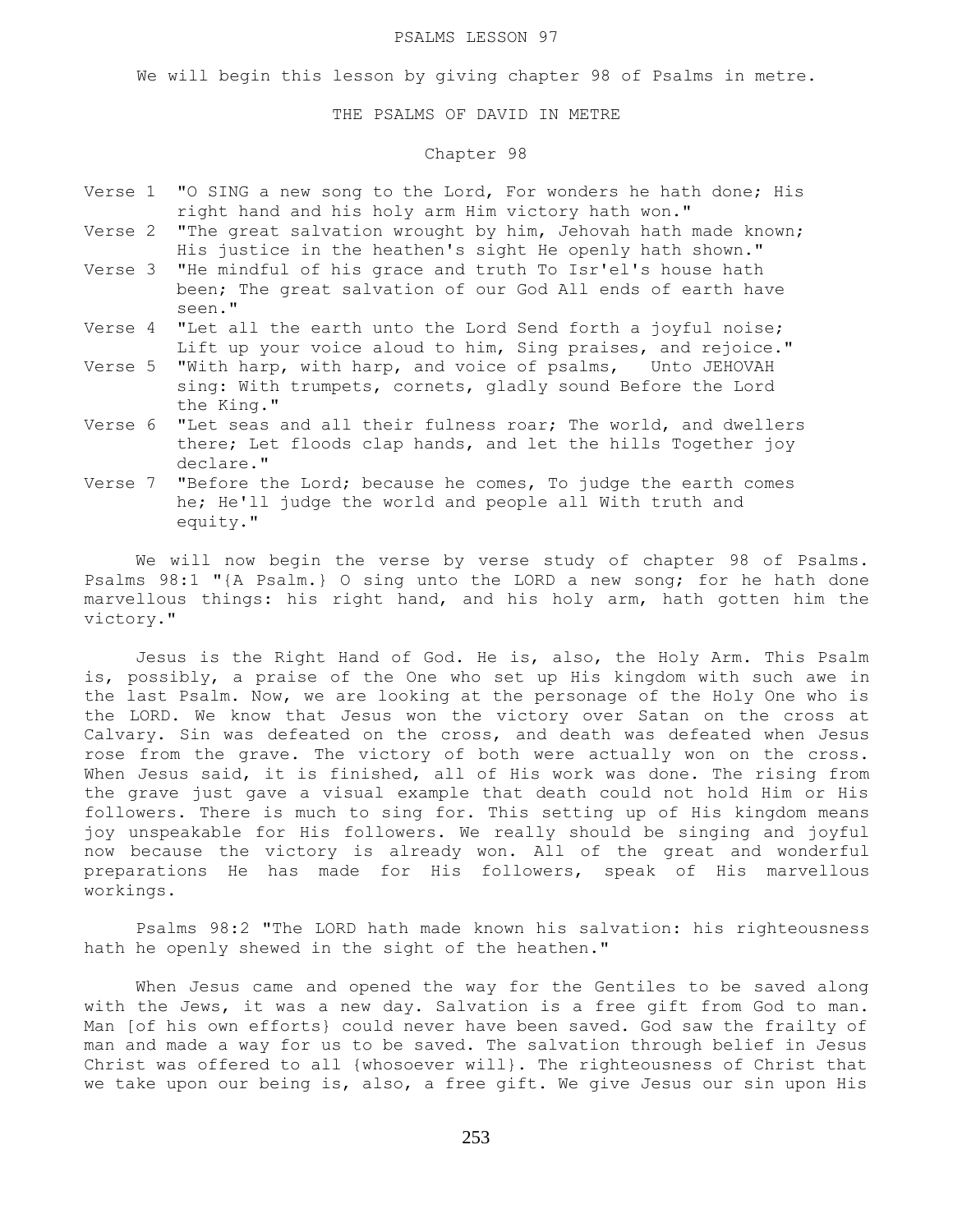body, and He gives us His righteousness to be clothed in. Praise God! What a wonderful trade.

 Psalms 98:3 "He hath remembered his mercy and his truth toward the house of Israel: all the ends of the earth have seen the salvation of our God."

 Not just Israel, but every nation of the world, can partake of the salvation that Jesus offered us. Revelation 5:9 "And they sung a new song, saying, Thou art worthy to take the book, and to open the seals thereof: for thou wast slain, and hast redeemed us to God by thy blood out of every kindred, and tongue, and people, and nation;" Jesus came first to the house of Israel. He preached, healed the sick, gave sight to the blind, delivered them from evil spirits, and even gave His flesh on the cross for them. Romans 11:25 "For I would not, brethren, that ye should be ignorant of this mystery, lest ye should be wise in your own conceits; that blindness in part is happened to Israel, until the fulness of the Gentiles be come in." God is not finished, He will remove the scales from their eyes, and they will believe. Some from all nations will be saved, even Israel.

 Psalms 98:4 "Make a joyful noise unto the LORD, all the earth: make a loud noise, and rejoice, and sing praise."

 We must not sing half-hearted praises to our God. We should sing with everything within us. Great honor and praise must go to the Lord of all the earth, when He takes over to reign. We get excited about other things, why not get the most excited with the One who purchased your eternal life for you? It would not even be out of line to shout a little with your rejoicing. What a glad day that will be, when we see Jesus. I get excited now just talking about it. It seems to me that mankind better expresses himself in song than any other way. Music sets the pace for what is in your heart.

 Psalms 98:5 "Sing unto the LORD with the harp; with the harp, and the voice of a psalm."

 Some believe that musical instruments should not be used to worship God, but I believe that is what musical instruments were made for. One of the most touching things that I have experienced in my Christian walk, was one night when a young man played {The Old Rugged Cross} on his harmonica. I cried unashamedly.

 Psalms 98:6 "With trumpets and sound of cornet make a joyful noise before the LORD, the King."

We should proclaim joy throughout the land on the trumpet, and the coronet. There should be mighty playing of the trumpet to proclaim our Lord King. There should be such power in our praise and worship with song and instrument that it would be heard in heaven itself.

 Psalms 98:7 "Let the sea roar, and the fulness thereof; the world, and they that dwell therein."

 The sea, many times, means the masses of people. I believe even the physical sea will rejoice. The waters had been turning to wormwood, and I believe the sea will be restored to freshness at this time. Why would it not rejoice with all the world. Let everything that hath breath, praise the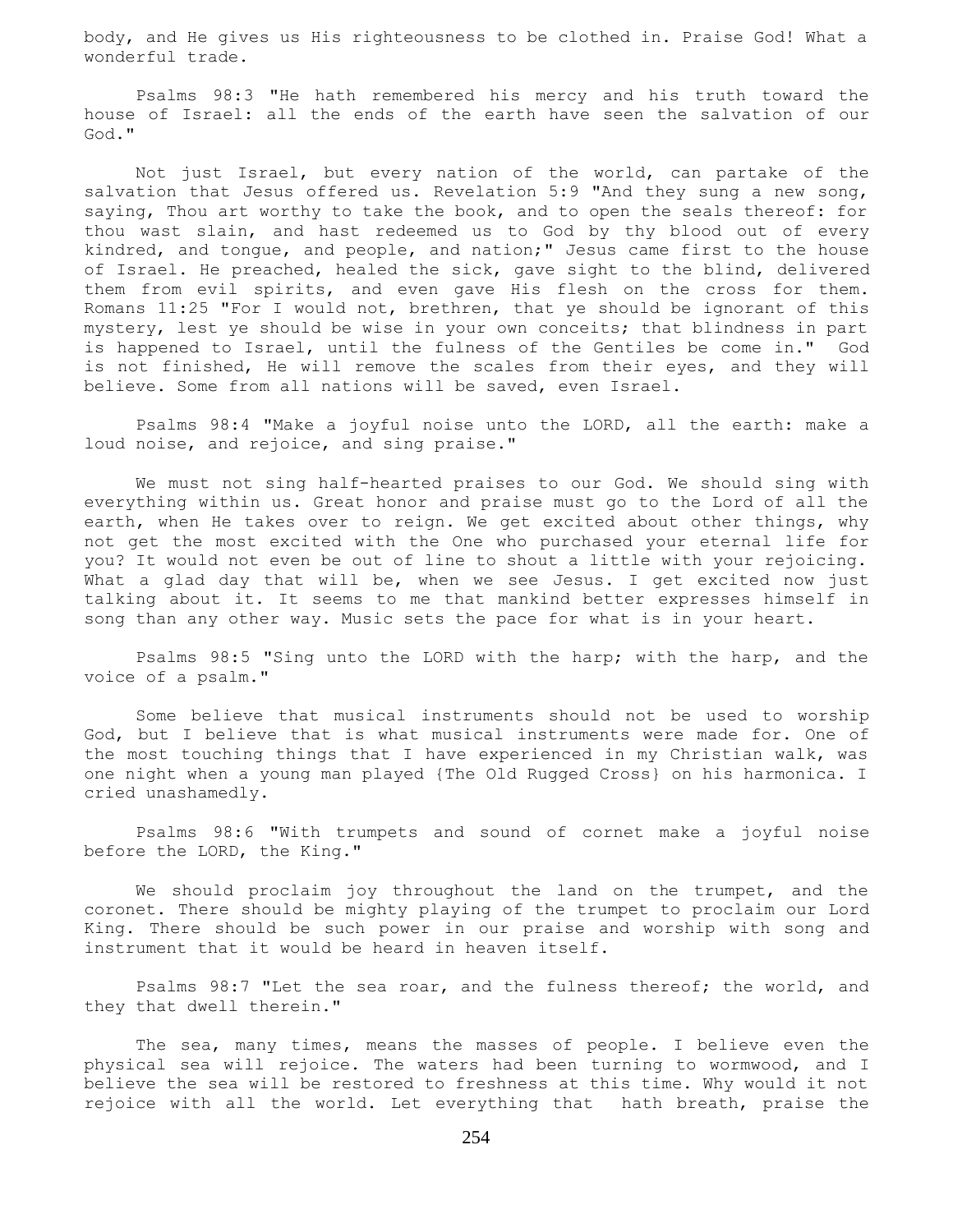Lord of all. This will not be just mankind but all of God's creation will rejoice.

 Psalms 98:8 "Let the floods clap [their] hands: let the hills be joyful together"

 God has promised never to destroy the whole world with a flood again. We know that even the rocks would have shouted out praises, if David had not danced and praised God before the ark of the covenant. Why could not a mountain praise God, as well? There will be no more battles where the blood runs in the mountains. There is peace on all the earth. The King of Peace reigns.

 Psalms 98:9 "Before the LORD; for he cometh to judge the earth: with righteousness shall he judge the world, and the people with equity."

 All of this rejoicing has been before the Lord of all the earth. The angels proclaimed His coming to the shepherds in the field when He came as a baby in a manger. Now this is to announce His coming as King, so trumpets must blow, and voices must praise, and knees must bow to the King of all the earth. There will be no unequal judgment from Him. His judgment will be righteous. There will be no special favors to the rich and those in high office. All will be judged with the same set of rules. His judgment is true and fair and forgiving. The believers in Christ who stand before Him will be judged by the righteousness they are clothed with. Those who refused Him as their Saviour will be judged by the law of God. Our cry should be Hallelujah to our King.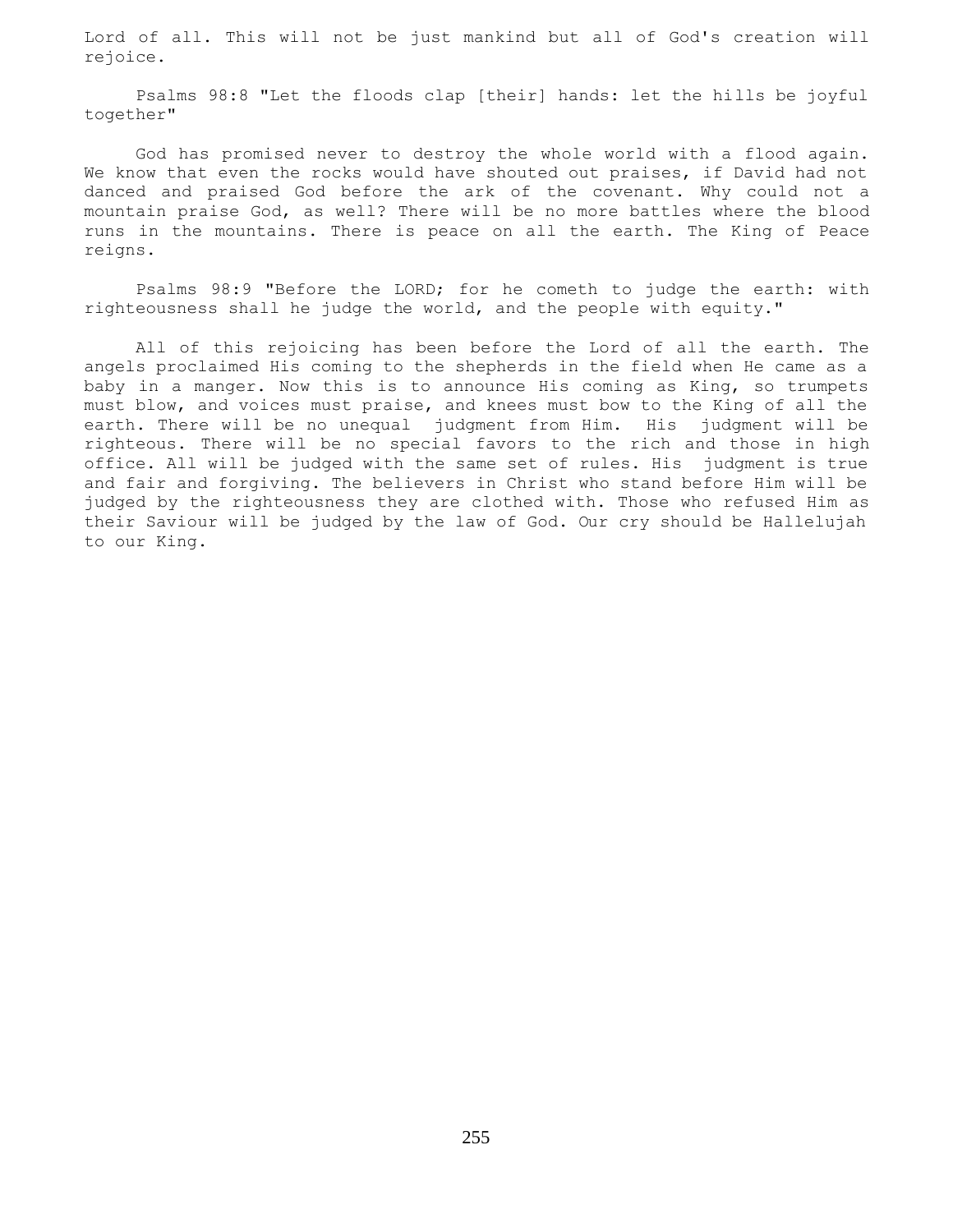1. Why are we to sing unto the Lord a new song? 2. What has gotten Him the victory? 3. Who is the Holy Arm? 4. When did Jesus win the victory over Satan? 5. Why should we already be singing joyful songs to the Lord? 6. His righteousness had been openly shown before whom? 7. Salvation is a free gift from \_\_\_ to \_\_\_\_. 8. Who was salvation offered to? 9. What was the wonderful trade that Jesus made with us? 10. Quote Revelation chapter 5 verse 9. 11. Who was the salvation message first brought to? 12. Who is to make a joyful noise unto the Lord? 13. How does He want us to sing to Him? 14. How does mankind better express himself than any other way? 15. Verse 5 says to use what kind of instrument? 16. What does the author think that musical instruments were made for? 17. What two instruments are specifically mentioned in verse 6? 18. There should be such power in our praise and worship that it could be heard where? 19. What does the sea have to rejoice about? 20. What does the sea symbolize many times? 21. Let everything that hath \_\_\_\_\_, praise the Lord. 22. God has promised never to destroy the world again by a  $\qquad \qquad$ 23. What would have praised God, if David had not? 24. How will He judge the earth? 25. Will some be shown special favor? 26. What will He judge those who rejected salvation with?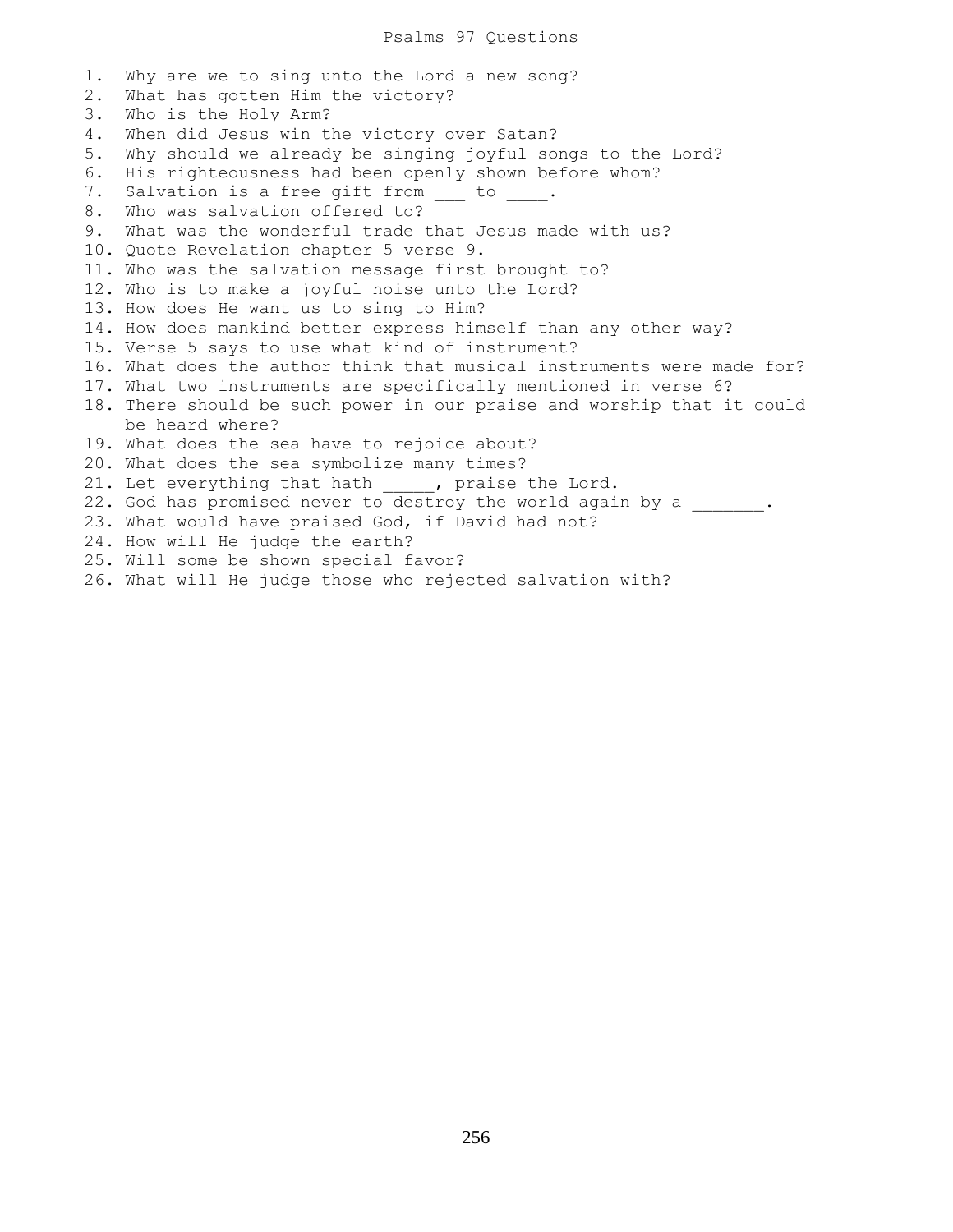### PSALMS LESSON 98

We will begin this lesson by giving the 99th Psalm in metre.

## THE PSALMS OF DAVID IN METRE

# Chapter 99

- Verse 1 "THE Lord Jehovah reigns as King, Let all the people quake: He sits between the cherubim, Let earth be moved and shake." Verse 2 "Jehovah is in Zion great, Above all people high; Thy
- fearful, great, and holy name, O let them magnify."
- Verse 3 "The King's strength also judgment loves; Thou settlest equity: Thou judgment just dost execute In Jacob righteously."
- Verse 4 "The Lord our God exalt on high, And rev'rently do ye Before his footstool worship him: The Holy One is he. "
- Verse 5 "Moses and Aaron, with his priests, Samuel, with them that call Upon his name: theseÿcalled on God, And he them answered all."
- Verse 6 "Within the pillar of the cloud He unto them did speak: His statutes they observed; the laws He gave they did not break."
- Verse 7 "O Lord, our God, thou wast a God, Who didst them answer send; Though punishing their deeds, to them Thou pardon didst extend."
- Verse 8 "Do Ye exalt the Lord our God, And at his holy hill Do ye him worship: for the Lord, Our God, is holy still. "

 We will now begin the verse by verse study of the 99th chapter of Psalms. Psalms 99:1 "The LORD reigneth; let the people tremble: he sitteth [between] the cherubims; let the earth be moved."

 The subject of this Psalm is the holiness of the reign of the Lord. The people have always trembled at the presence of the Lord. We know the fear that gripped their hearts, when God spoke to them from the mountain, when He spoke the 10 commandments. They asked Moses to speak to God for them, because of their great fear of God. Saints tremble in thanksgiving to God. The worldly are struck with sheer terror at what they are facing in the judgment. In the tabernacle in the wilderness, the presence of God was over the mercy seat, between the cherubims. There is a very similar situation in heaven. The cherubims cry Holy, Holy, Holy before the Lord day and night. All of God's creation is moved by His holy Presence.

 Psalms 99:2 "The LORD [is] great in Zion; and he [is] high above all the people."

 The temple was the favorite place of the Jewish people to go and commune with the Holy God. Now the place that most Christians go to commune with Holy God, is the church. Among those who believe, there is no greater. He is our all in all. He is not only our Saviour and Lord, but He is our leader, as well. The greatest thoughts we could have of Him are not really high enough. He should be High and lifted up.

 Psalms 99:3 "Let them praise thy great and terrible name; [for] it [is] holy."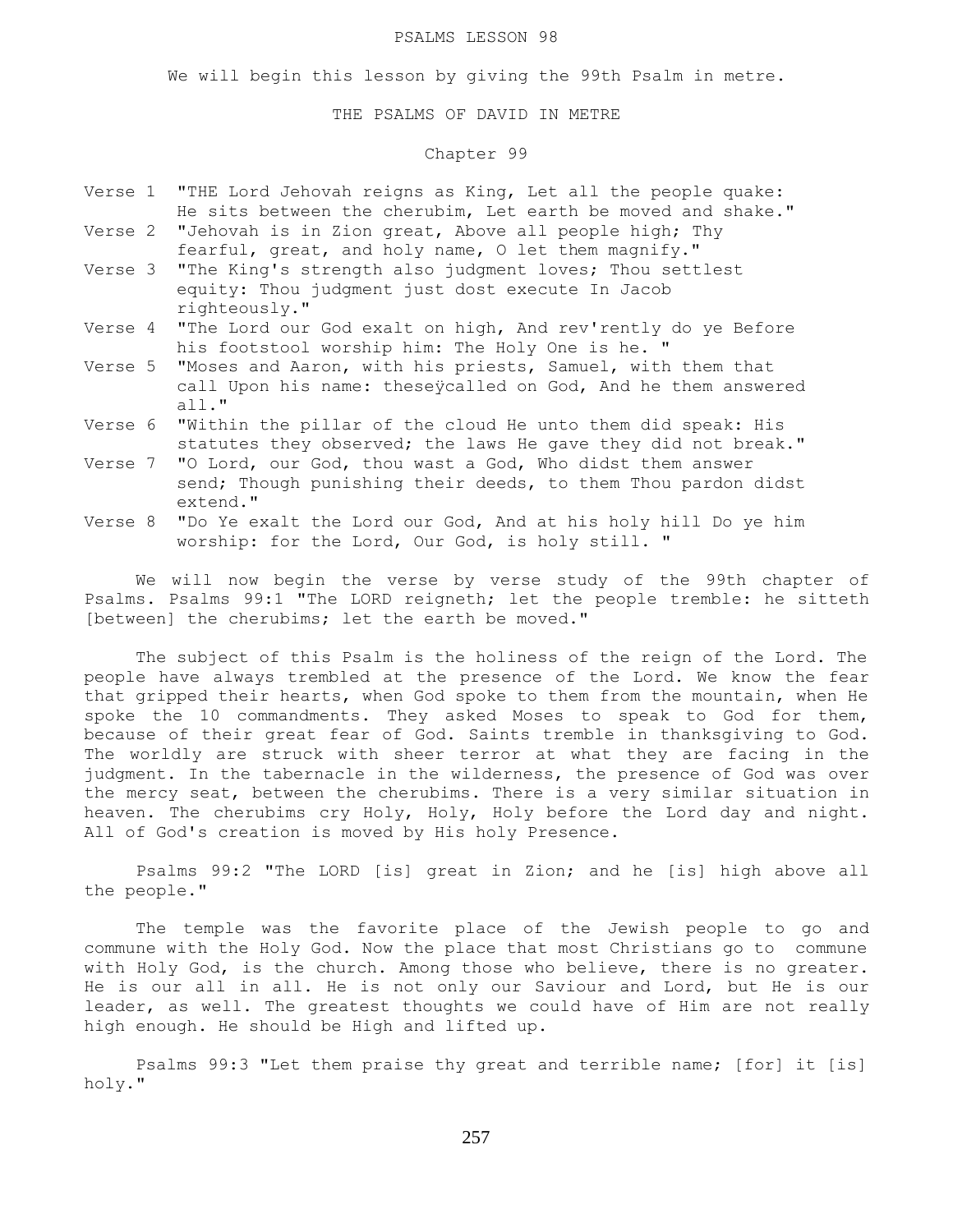All should praise Him, from the least to the greatest. He is the Maker of us all. He is the quickening Spirit, which brought us everlasting life. Acts 4:12 "Neither is there salvation in any other: for there is none other name under heaven given among men, whereby we must be saved." The believers know it to be great, above all other names. We must, also, rejoice in the terribleness of that name to those who reject Him. We have said all through these lessons, that there are blessings abundant for those who love Him and keep His commandments. There are, also, punishments beyond our comprehension for those who rebel against the love of God. Those who utterly refuse Him will be judged guilty of sin, and be thrown into the lake of fire.

 Psalms 99:4 "The king's strength also loveth judgment; thou dost establish equity, thou executest judgment and righteousness in Jacob."

 We may slip by the judges on this earth, but the righteous Judge, we can not lie to. He knows even our thoughts. He really wants to save us all. That is why He has waited so long to bring judgment to the earth. He wants to save us, but He will not force His will upon us. If we insist on refusing to follow Him, then we will be judged by the law and found guilty of sin. The same One who came as Saviour, is the righteous Judge of all the earth.

 Psalms 99:5 "Exalt ye the LORD our God, and worship at his footstool; [for] he [is] holy."

 He will not force anyone to worship Him. Those of us who have chosen to worship Him, should lift Him up to the very highest. We should fall at His feet in humble adoration of Him. He is our very Life. God's holiness is the standard of holiness. There is no other who deserves the cry Holy, Holy, Holy, Lord God Almighty.

 Psalms 99:6 "Moses and Aaron among his priests, and Samuel among them that call upon his name; they called upon the LORD, and he answered them."

 It was said of Moses, that he was the humblest man living. Moses acted as God's connection with the Israelites. Moses led this rebellious house out of Egypt to the promised land. Aaron was the first high priest of these people. God spoke to the people through the high priest. Samuel was a great judge of the people. All three of these men of God came into the very presence of God and represented the people to God. Their pleas to God were for the people. God spoke to the people through these men. These men begged the God of all this earth to stay His hand of judgment over and over, and God answered their prayer.

 Psalms 99:7 "He spake unto them in the cloudy pillar: they kept his testimonies, and the ordinance [that] he gave them."

 They were in the presence of God, but never really saw His face. The cloud was to protect them from the awesomeness of God. No one could actually see the face of God and live. The Israelites, as we said, were a rebellious house and did not obey God, but these 3 men of God kept God's law. Over and over, it is said of Moses that he did everything according to what he was shown.

 Psalms 99:8 "Thou answeredst them, O LORD our God: thou wast a God that forgavest them, though thou tookest vengeance of their inventions."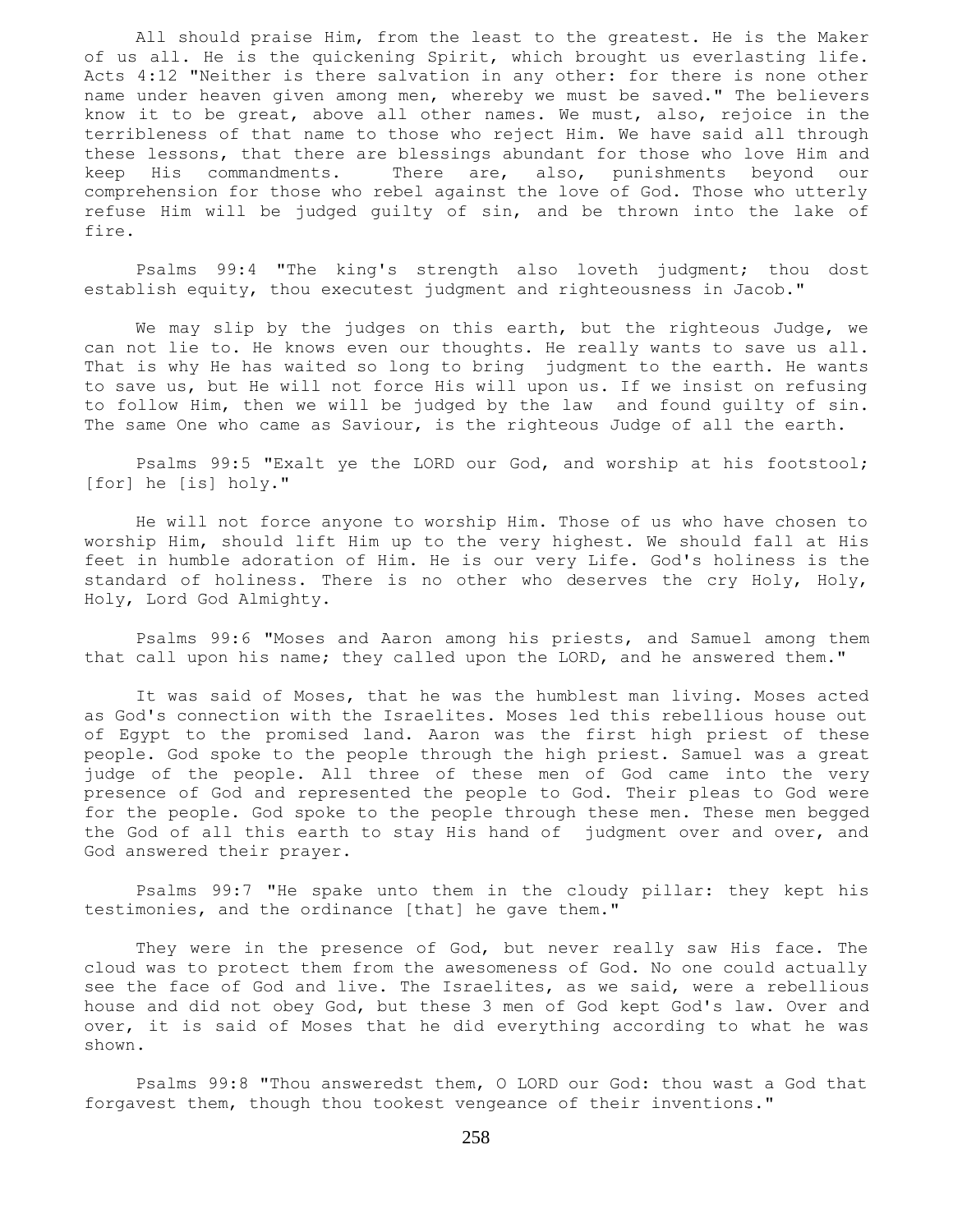The inventions above just mean their sins. They imagined them in their heart, and then they carried them out. God forgave the people over and over. They murmured and God forgave. Sometimes just before He forgave them, they felt His punishment. He always came back and forgave them, after the prayers of Moses.

 Psalms 99:9 "Exalt the LORD our God, and worship at his holy hill; for the LORD our God [is] holy."

 Great is the Lord, and greatly to be praised. Worship Father, Son and Holy Ghost. LORD above is Jehovah. His holy hill, in the physical, is in Jerusalem. His holy hill, in the spiritual, is wherever His followers are. The tabernacle of God is with men. Not only is it with men, but within, as well. Possibly, what is intended by his holy hill for the believers, is the house of worship where we go to fellowship with God. Never stop worshipping Him, for He is HOLY.

 We will now continue this lesson with chapter 100 of the Psalms in metre.

## Chapter 100

- Verse 1 "ALL people that dwell on the earth, Your songs to Jehovah now raise; O worship Jehovah with mirth, Approach him with anthems of praise."
- Verse 2 "Know ye that Jehovah is God, Our sov'reign and Maker is he; His people who bow to his rod, And sheep of his pasture are we."
- Verse 3 "O enter his temple with praise, His portals with thankful acclaim; Your voices in thanksgiving raise, And bless ye his glorious name."
- Verse 4 "For good is Jehovah the Lord, His mercy to us never ends; His faithfulness true to his word, Through ages unending extends."

 We will now begin the verse by verse study of the 100th Psalm. Psalms 100:1 "{A Psalm of praise.} Make a joyful noise unto the LORD, all ye lands."

 This Psalm is a call to praise. This call is to all the nations. God hears the praise of the Negroid, the Caucasion, and the Oriental with the same regularity. We are all His children, and He hears our praise. We are told in the Scriptures, that He actually inhabits the praises of all His people. Psalms 22:3 "But thou [art] holy, [O thou] that inhabitest the praises of Israel." Israel is all of the children of God, Jew and Gentile.

 Psalms 100:2 "Serve the LORD with gladness: come before his presence with singing."

If we do not truly enjoy serving God, we are not right with God. It should be a joyful thing to go to church and fellowship with God. One of the things that I believe has turned the world off to Christianity, is that we do not show them the joy in worshipping. We should even enter the church singing praises to our God. If we truly are the bride of Christ, should we not sing the praises of the Groom?

259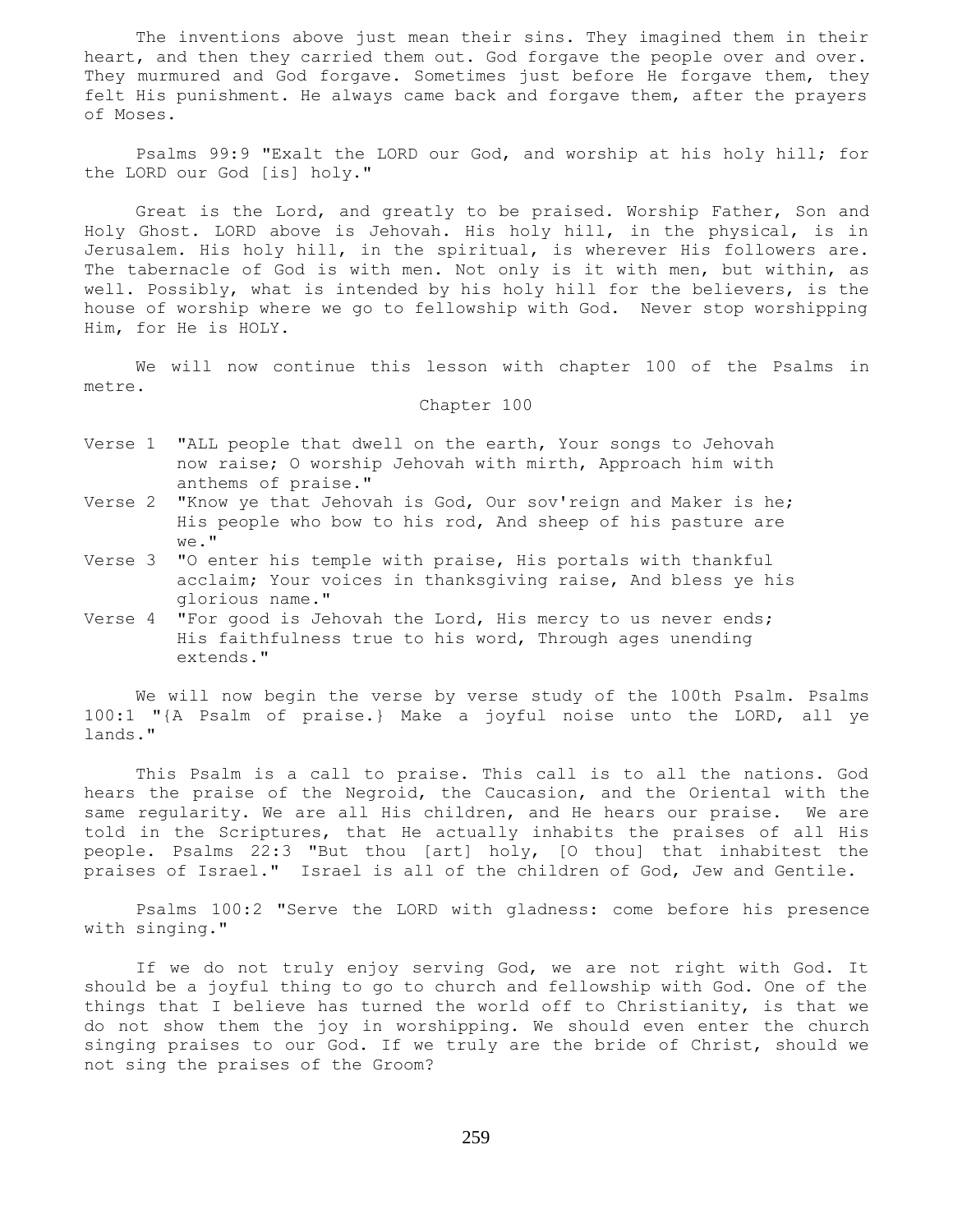Psalms 100:3 "Know ye that the LORD he [is] God: [it is] he [that] hath made us, and not we ourselves; [we are] his people, and the sheep of his pasture."

 There should never be a question in our mind to who God is, or why we worship Him. We are His creation and owe our very existence to Him. Read the 23rd Psalm again, and see the glorious provision the great Shepherd has made for His sheep.

 Psalms 100:4 "Enter into his gates with thanksgiving, [and] into his courts with praise: be thankful unto him, [and] bless his name."

 The Jewish people did enter the gates on their way to the temple and entered His courts with praise on their lips. This goes much further than that to the believers now. We should never go to church grouchy and finding fault with everyone and everything. Have a joyful heart ready to worship Him who saved us. Show your thanks by the sacrifice of praise flowing from your lips, coming from a thankful heart.

 Psalms 100:5 "For the LORD [is] good; his mercy [is] everlasting; and his truth [endureth] to all generations."

 The Bible is just as current today as it was 2 thousand years ago. The Bible, like God's truth, is for every generation that lives upon the earth. His Truth shall never stop. Jesus provided salvation to all generations in His one sacrifice of Himself upon the cross. He is good. He will always be good. There is no good, but God. Praise God from whom all blessings flow. Praise Him all creatures here below. Praise Father, Son and Holy Ghost.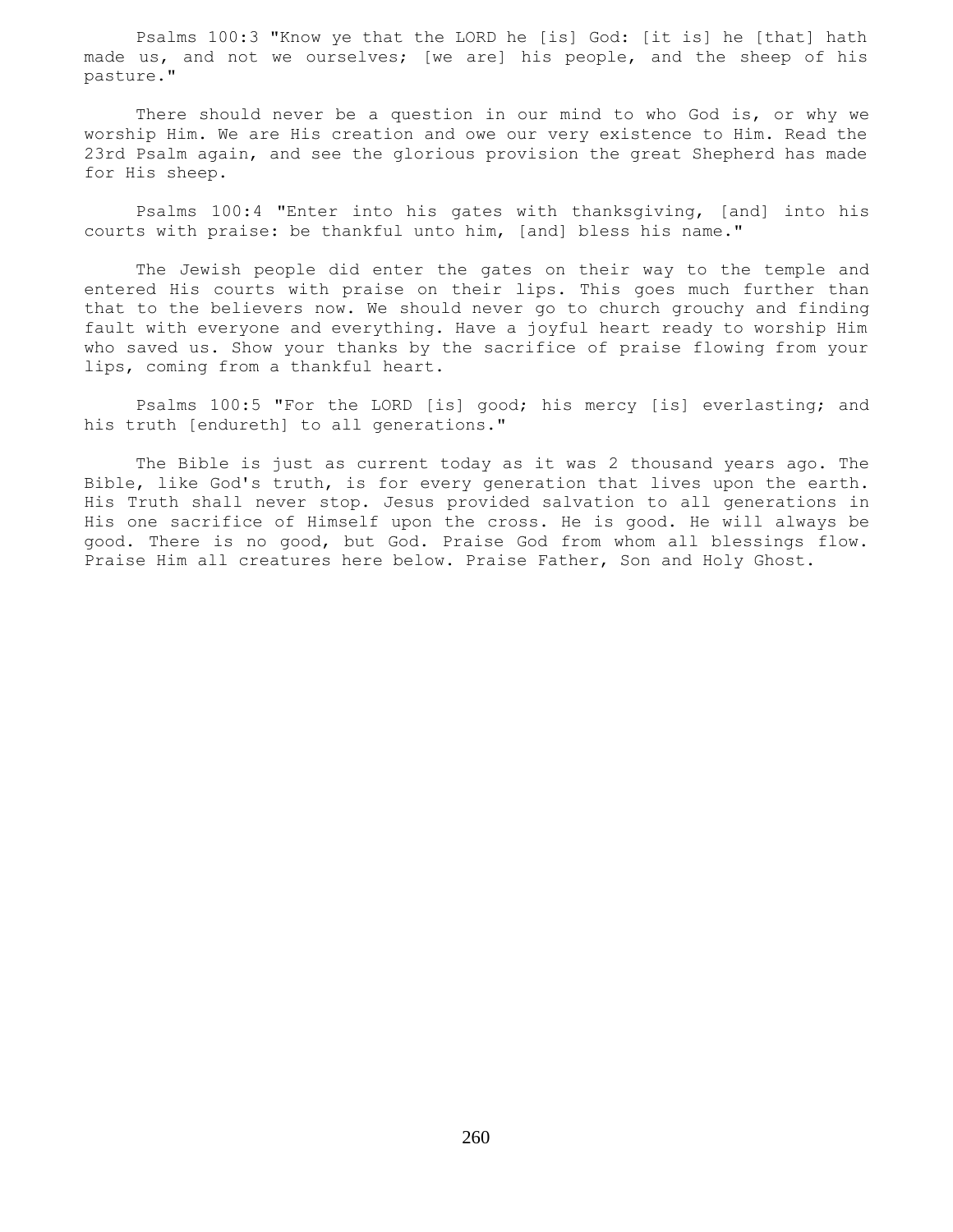1. The Lord reigneth, let the people 2. He sitteth between the 3. What is the subject of the 99th Psalm? 4. When were the Israelites gripped with fear in the wilderness? 5. Who did they ask to represent them before God? 6. The Lord is great in \_\_\_\_\_\_. 7. Where is the place most Christians commune with God? 8. What is He, besides our Saviour and Lord? 9. Let them praise thy great and terrible 10. Quote Acts chapter 4 verse 12. What will happen to those who utterly refuse Him? 11. Why has He waited so long to judge the world? 12. We are to worship at His 13. Why should we worship Him? 14. What 3 men of God represented their people to God? 15. Their pleas to God were for the \_\_\_\_\_\_\_\_\_. 16. Did God answer their prayers? 17. He spoke unto them in the  $\frac{1}{\frac{1}{2} + \frac{1}{2}}$   $\frac{1}{\frac{1}{2} + \frac{1}{2}}$ . 18. What was the cloud for? 19. Who kept God's law? 20. What does the word inventions, in verse 8, mean? 21. Sometimes, just before He forgave them, what did He do? 22. Worship \_\_\_\_\_\_\_, \_\_\_\_, and 23. Where is His holy hill for the believers? 24. Make a \_\_\_\_\_\_ noise unto the Lord. 25. What is the 100th Psalm? 26. Quote Psalms chapter 22 verse 3. 27. Who is Israel? 28. Serve the Lord with 29. Quote Psalms chapter 100 verse 3. 30. Enter into His gates with \_\_\_\_\_\_\_\_\_\_\_\_\_\_. 31. His mercy is 32. Who did Jesus provide salvation for?